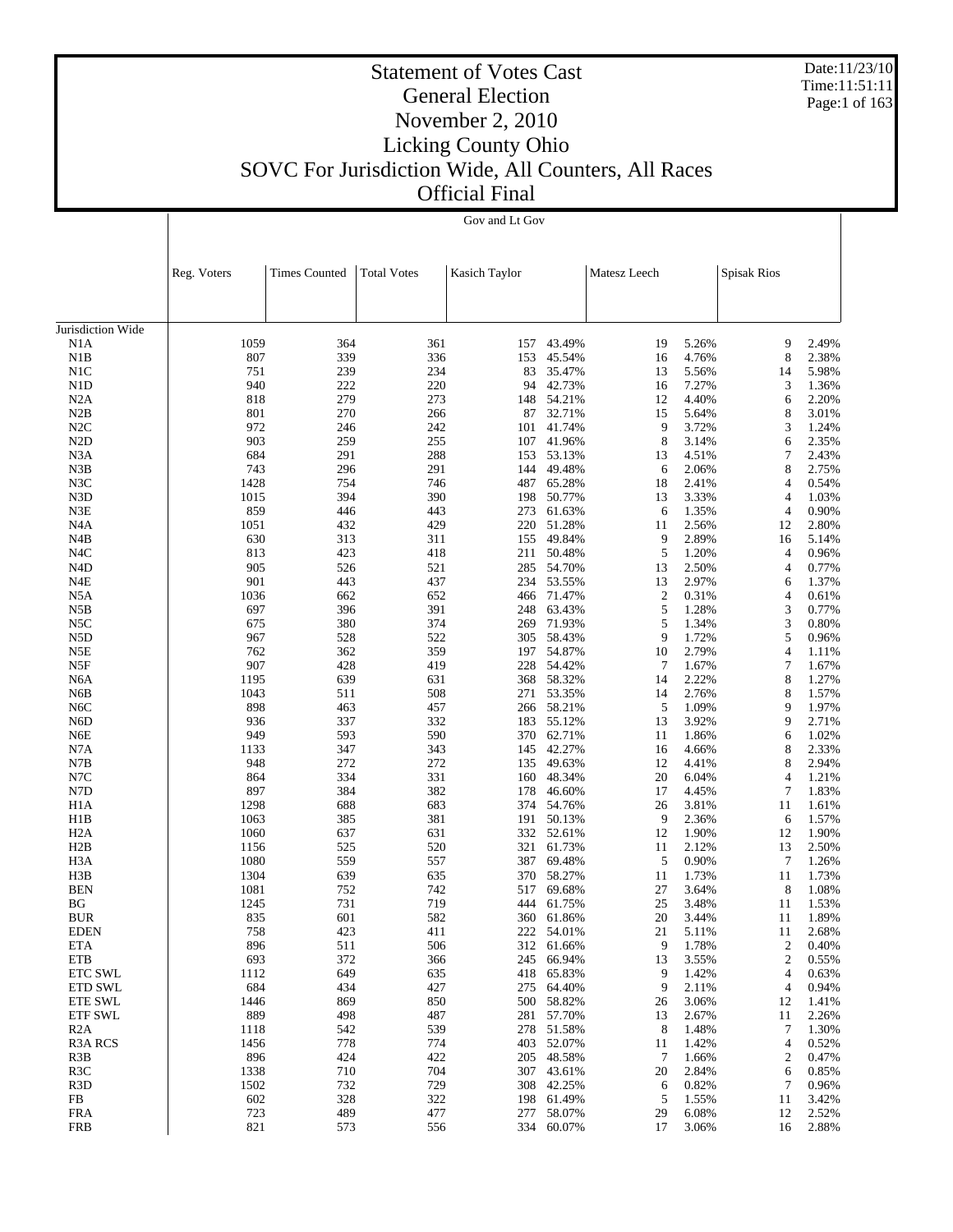Date:11/23/10 Time:11:51:11 Page:2 of 163

| лгени типат |                |  |
|-------------|----------------|--|
|             | Gov and Lt Gov |  |

|                                      | Reg. Voters | <b>Times Counted</b> | <b>Total Votes</b> | Kasich Taylor |                          | Matesz Leech         |                | <b>Spisak Rios</b>   |                |
|--------------------------------------|-------------|----------------------|--------------------|---------------|--------------------------|----------------------|----------------|----------------------|----------------|
|                                      |             |                      |                    |               |                          |                      |                |                      |                |
|                                      |             |                      |                    |               |                          |                      |                |                      |                |
| <b>GTA</b>                           | 1004        | 627                  | 620                | 387           | 62.42%                   | 7                    | 1.13%          | 10                   | 1.61%          |
| <b>GTB</b>                           | 961         | 651                  | 645                | 357           | 55.35%                   | 6                    | 0.93%          | 1                    | 0.16%          |
| <b>GTC</b>                           | 896         | 618                  | 612                |               | 387 63.24%               | 8                    | 1.31%          | 4                    | 0.65%          |
| <b>GTD</b>                           | 524         | 330                  | 330                | 177           | 53.64%                   | 5                    | 1.52%          | 3                    | 0.91%          |
| GVA                                  | 517<br>824  | 313<br>543           | 312<br>541         |               | 130 41.67%<br>280 51.76% | 6<br>4               | 1.92%<br>0.74% | 3<br>8               | 0.96%          |
| <b>GVB</b><br><b>GVC</b>             | 1237        | 793                  | 786                | 549           | 69.85%                   | 8                    | 1.02%          | 1                    | 1.48%<br>0.13% |
| <b>GVD</b>                           | 1810        | 364                  | 363                | 133           | 36.64%                   | 3                    | 0.83%          | 1                    | 0.28%          |
| HAN TA                               | 574         | 268                  | 261                |               | 136 52.11%               | 6                    | 2.30%          | 4                    | 1.53%          |
| <b>HAN TB</b>                        | 635         | 360                  | 355                | 189           | 53.24%                   | 11                   | 3.10%          | 12                   | 3.38%          |
| HAN V                                | 638         | 336                  | 334                |               | 196 58.68%               | 16                   | 4.79%          | 6                    | 1.80%          |
| HR A                                 | 1059        | 675                  | 661                | 431           | 65.20%                   | 19                   | 2.87%          | 9                    | 1.36%          |
| HR B                                 | 989         | 655                  | 640                |               | 396 61.88%               | 14                   | 2.19%          | 5                    | 0.78%          |
| HR C                                 | 949         | 621                  | 608                |               | 386 63.49%               | 13                   | 2.14%          | 8                    | 1.32%          |
| HR D                                 | 1331        | 850                  | 831                | 528           | 63.54%                   | 31                   | 3.73%          | 12                   | 1.44%          |
| HR E                                 | 1070        | 747                  | 727                | 477           | 65.61%                   | 15                   | 2.06%          | 6                    | 0.83%          |
| <b>KIRK</b>                          | 378         | 184                  | 179                | 112           | 62.57%                   | 6                    | 3.35%          | 3                    | 1.68%          |
| <b>HFT</b>                           | 671         | 415                  | 405                | 277           | 68.40%                   | 11                   | 2.72%          | 9                    | 2.22%          |
| <b>HFV</b><br><b>HWG</b>             | 254<br>925  | 152<br>501           | 148                | 108           | 72.97%<br>266 53.74%     | $\overline{c}$<br>18 | 1.35%<br>3.64% | $\boldsymbol{0}$     | 0.00%<br>2.83% |
| JRA                                  | 633         | 386                  | 495<br>381         |               | 281 73.75%               | 8                    | 2.10%          | 14<br>$\overline{2}$ | 0.52%          |
| JRB                                  | 856         | 528                  | 523                |               | 353 67.50%               | $\tau$               | 1.34%          | $\sqrt{2}$           | 0.38%          |
| <b>JRC</b>                           | 588         | 387                  | 381                | 258           | 67.72%                   | 6                    | 1.57%          | 2                    | 0.52%          |
| LBA                                  | 811         | 514                  | 507                | 361           | 71.20%                   | 9                    | 1.78%          | 6                    | 1.18%          |
| LBB                                  | 896         | 578                  | 573                |               | 424 74.00%               | 20                   | 3.49%          | 9                    | 1.57%          |
| LKA                                  | 828         | 572                  | 542                | 328           | 60.52%                   | 17                   | 3.14%          | 10                   | 1.85%          |
| LKB                                  | 678         | 378                  | 362                |               | 207 57.18%               | 19                   | 5.25%          | 3                    | 0.83%          |
| LKC                                  | 832         | 556                  | 538                | 359           | 66.73%                   | 10                   | 1.86%          | 6                    | 1.12%          |
| LKD                                  | 1019        | 685                  | 659                |               | 380 57.66%               | 25                   | 3.79%          | 18                   | 2.73%          |
| <b>MADA</b>                          | 698         | 416                  | 411                | 248           | 60.34%                   | 15                   | 3.65%          | $\overline{7}$       | 1.70%          |
| <b>MADB</b>                          | 607         | 340                  | 337                | 213           | 63.20%                   | 14                   | 4.15%          | 7                    | 2.08%          |
| MADC                                 | 855         | 464                  | 459                |               | 262 57.08%               | 13                   | 2.83%          | 9                    | 1.96%          |
| MARYA                                | 652         | 330                  | 327                |               | 190 58.10%               | 14                   | 4.28%          | 7                    | 2.14%          |
| <b>MARYB</b>                         | 770<br>1093 | 375<br>701           | 368                | 222           | 60.33%<br>58.87%         | 13<br>24             | 3.53%          | 7                    | 1.90%          |
| МK<br><b>MONA</b>                    | 816         | 479                  | 693<br>475         | 408<br>333    | 70.11%                   | 20                   | 3.46%<br>4.21% | 15<br>8              | 2.16%<br>1.68% |
| <b>MONB</b>                          | 890         | 570                  | 567                |               | 415 73.19%               | 10                   | 1.76%          | 7                    | 1.23%          |
| <b>JOHNA</b>                         | 1543        | 822                  | 808                | 545           | 67.45%                   | 22                   | 2.72%          | 7                    | 0.87%          |
| <b>JOHNB</b>                         | 1332        | 630                  | 623                |               | 401 64.37%               | 16                   | 2.57%          | 8                    | 1.28%          |
| <b>NKTA</b>                          | 837         | 554                  | 551                | 341           | 61.89%                   | 11                   | 2.00%          | 5                    | 0.91%          |
| <b>NKTB</b>                          | 696         | 381                  | 379                | 221           | 58.31%                   | 13                   | 3.43%          | 4                    | 1.06%          |
| <b>NNTA</b>                          | 598         | 343                  | 341                | 173           | 50.73%                   | 14                   | 4.11%          | 9                    | 2.64%          |
| <b>NNTB</b>                          | 694         | 437                  | 430                |               | 207 48.14%               | 18                   | 4.19%          | 10                   | 2.33%          |
| $\ensuremath{\text{NNTC}}$           | 625         | 404                  | 397                |               | 239 60.20%               | 10                   | 2.52%          | 6                    | 1.51%          |
| STLOU                                | 228         | 131                  | 131                |               | 59 45.04%                | 4                    | 3.05%          | 2                    | 1.53%          |
| P <sub>1</sub> A                     | 896         | 391                  | 385                |               | 208 54.03%               | 6                    | 1.56%          | 8                    | 2.08%          |
| P <sub>1</sub> B                     | 1253        | 684                  | 673                |               | 407 60.48%               | 8                    | 1.19%          | 11                   | 1.63%          |
| P <sub>2</sub> A                     | 790         | 446                  | 438                |               | 280 63.93%               | 9                    | 2.05%          | 6                    | 1.37%          |
| P <sub>2</sub> B<br>P <sub>2</sub> C | 1302<br>976 | 616<br>424           | 613<br>421         |               | 335 54.65%<br>249 59.14% | 15<br>6              | 2.45%<br>1.43% | 2<br>6               | 0.33%<br>1.43% |
| P <sub>3</sub> A                     | 847         | 521                  | 515                |               | 330 64.08%               | 11                   | 2.14%          | 8                    | 1.55%          |
| P3B                                  | 823         | 447                  | 437                |               | 250 57.21%               | 9                    | 2.06%          | 10                   | 2.29%          |
| P3C                                  | 965         | 640                  | 620                |               | 393 63.39%               | 17                   | 2.74%          | 10                   | 1.61%          |
| P4A                                  | 1113        | 514                  | 503                |               | 317 63.02%               | 12                   | 2.39%          | 7                    | 1.39%          |
| P4B                                  | 1135        | 567                  | 561                |               | 371 66.13%               | 11                   | 1.96%          | 5                    | 0.89%          |
| <b>PERRY</b>                         | 1011        | 511                  | 507                |               | 325 64.10%               | 19                   | 3.75%          | 8                    | 1.58%          |
| <b>STAA</b>                          | 812         | 551                  | 541                |               | 356 65.80%               | 6                    | 1.11%          | 10                   | 1.85%          |
| <b>STAB</b>                          | 651         | 445                  | 443                |               | 305 68.85%               | 13                   | 2.93%          | 4                    | 0.90%          |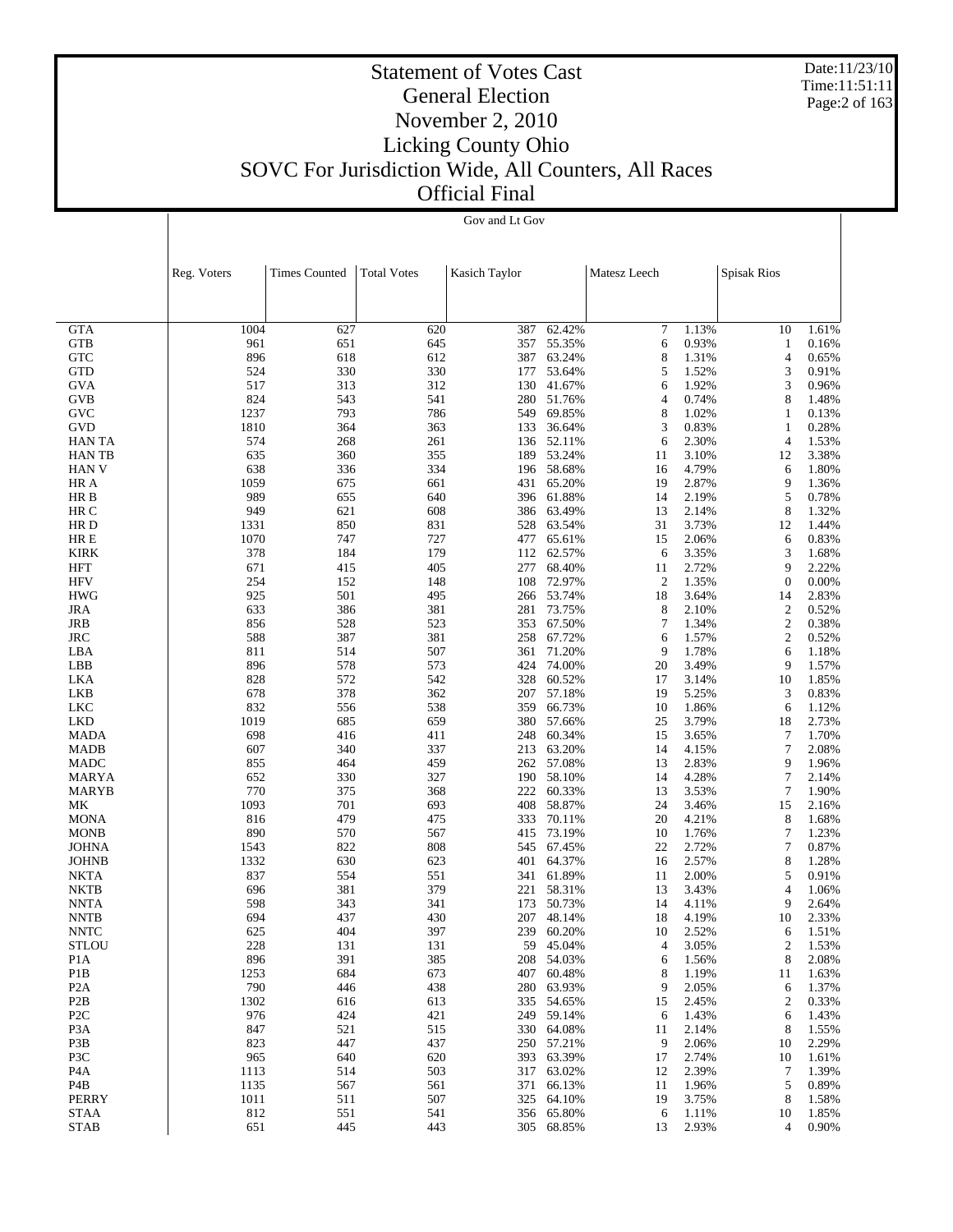Date:11/23/10 Time:11:51:11 Page:3 of 163

# Statement of Votes Cast General Election November 2, 2010 Licking County Ohio SOVC For Jurisdiction Wide, All Counters, All Races Official Final

|              | Reg. Voters | <b>Times Counted</b> | <b>Total Votes</b> | Kasich Taylor |        | Matesz Leech |       | <b>Spisak Rios</b> |       |
|--------------|-------------|----------------------|--------------------|---------------|--------|--------------|-------|--------------------|-------|
|              |             |                      |                    |               |        |              |       |                    |       |
|              |             |                      |                    |               |        |              |       |                    |       |
| <b>ALEX</b>  | 333         | 209                  | 208                | 130           | 62.50% | 4            | 1.92% | 2                  | 0.96% |
|              |             |                      |                    |               |        |              |       |                    |       |
| <b>UTA</b>   | 1288        | 851                  | 832                | 562           | 67.55% | 14           | .68%  | 11                 | 1.32% |
| <b>UTB</b>   | 699         | 436                  | 430                | 238           | 55.35% | 14           | 3.26% |                    | 1.63% |
| <b>UTC</b>   | 738         | 500                  | 487                | 316           | 64.89% | 23           | 4.72% | 6                  | 1.23% |
| BL A         | 932         | 356                  | 347                | 190           | 54.76% | 17           | 4.90% | 10                 | 2.88% |
| BL B         | 883         | 408                  | 395                | 185           | 46.84% | 26           | 6.58% | 11                 | 2.78% |
| <b>HEB A</b> | 896         | 484                  | 454                | 254           | 55.95% | 22           | 4.85% | 13                 | 2.86% |
| HEB B        | 673         | 373                  | 354                | 187           | 52.82% | 16           | 4.52% | 12                 | 3.39% |
| WASH         | 663         | 432                  | 423                | 279           | 65.96% | 10           | 2.36% | 6                  | 1.42% |
| <b>UTICA</b> | 1202        | 641                  | 631                | 338           | 53.57% | 32           | 5.07% | 12                 | 1.90% |
| Total        | 113245      | 60432                | 59513              | 35073         | 58.93% | 1605         | 2.70% | 900                | 1.51% |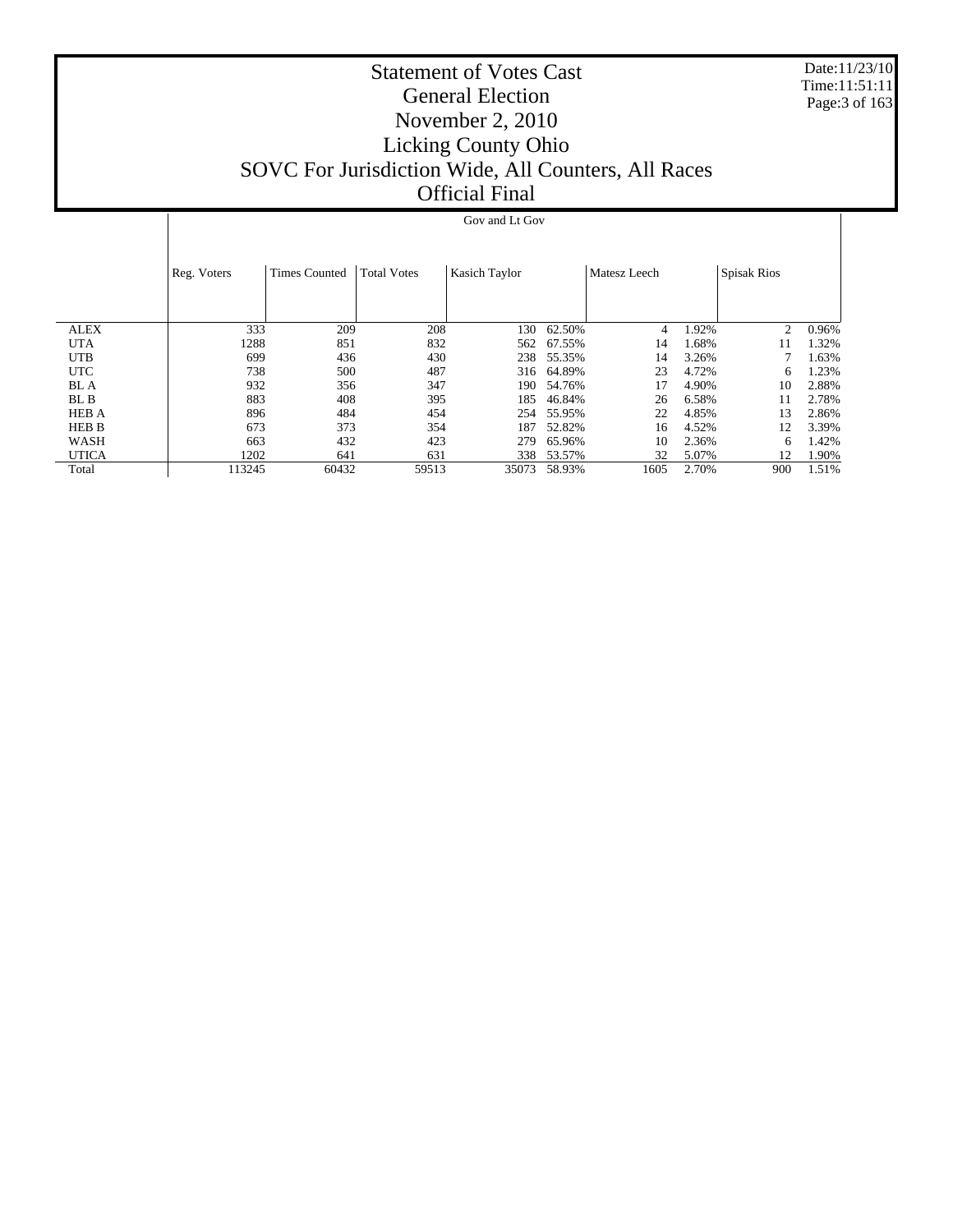Date:11/23/10 Time:11:51:11 Page:4 of 163

# Statement of Votes Cast General Election November 2, 2010 Licking County Ohio SOVC For Jurisdiction Wide, All Counters, All Races Official Final

|                             | <b>Strickland Brown</b> |                  | Sargent Pfeifer                      |                | Write-In Votes        |                   |
|-----------------------------|-------------------------|------------------|--------------------------------------|----------------|-----------------------|-------------------|
| Jurisdiction Wide           |                         |                  |                                      |                |                       |                   |
| N1A                         | 175                     | 48.48%           | $\boldsymbol{0}$                     | 0.00%          | 1                     | 0.28%             |
| N1B                         | 159                     | 47.32%           | $\boldsymbol{0}$                     | 0.00%          | 0                     | $0.00\%$          |
| N1C                         | 124                     | 52.99%           | $\boldsymbol{0}$                     | 0.00%          | $\boldsymbol{0}$      | 0.00%             |
| N1D                         | 107                     | 48.64%           | $\boldsymbol{0}$                     | 0.00%          | 0                     | 0.00%             |
| N <sub>2</sub> A            | 107                     | 39.19%           | $\boldsymbol{0}$                     | 0.00%          | 0                     | 0.00%             |
| N2B                         | 156                     | 58.65%           | $\boldsymbol{0}$                     | 0.00%          | 0                     | 0.00%             |
| N2C                         | 129                     | 53.31%           | $\boldsymbol{0}$                     | 0.00%          | $\boldsymbol{0}$      | 0.00%             |
| N <sub>2</sub> D            | 134                     | 52.55%           | $\boldsymbol{0}$                     | 0.00%          | $\boldsymbol{0}$      | $0.00\%$          |
| N3A                         | 114                     | 39.58%           | $\boldsymbol{0}$                     | 0.00%          | $\mathbf{1}$          | 0.35%             |
| N3B                         | 132                     | 45.36%           | $\boldsymbol{0}$                     | 0.00%          | $\mathbf{1}$          | 0.34%             |
| N3C                         | 237                     | 31.77%           | $\boldsymbol{0}$<br>$\boldsymbol{0}$ | 0.00%          | $\boldsymbol{0}$<br>0 | 0.00%             |
| N3D<br>N3E                  | 175<br>159              | 44.87%<br>35.89% | $\boldsymbol{0}$                     | 0.00%<br>0.00% | $\mathbf{1}$          | $0.00\%$<br>0.23% |
| N <sub>4</sub> A            | 186                     | 43.36%           | $\boldsymbol{0}$                     | 0.00%          | 0                     | 0.00%             |
| N4B                         | 131                     | 42.12%           | $\boldsymbol{0}$                     | 0.00%          | $\boldsymbol{0}$      | 0.00%             |
| N4C                         | 198                     | 47.37%           | $\boldsymbol{0}$                     | 0.00%          | 0                     | $0.00\%$          |
| N4D                         | 219                     | 42.03%           | $\boldsymbol{0}$                     | 0.00%          | $\boldsymbol{0}$      | $0.00\%$          |
| N4E                         | 182                     | 41.65%           | $\boldsymbol{0}$                     | 0.00%          | $\mathfrak{2}$        | 0.46%             |
| N <sub>5</sub> A            | 180                     | 27.61%           | $\boldsymbol{0}$                     | 0.00%          | $\boldsymbol{0}$      | 0.00%             |
| N5B                         | 134                     | 34.27%           | $\boldsymbol{0}$                     | 0.00%          | $\mathbf{1}$          | 0.26%             |
| N5C                         | 97                      | 25.94%           | $\boldsymbol{0}$                     | 0.00%          | $\boldsymbol{0}$      | 0.00%             |
| N5D                         | 202                     | 38.70%           | $\boldsymbol{0}$                     | 0.00%          | $\mathbf{1}$          | 0.19%             |
| N5E                         | 148                     | 41.23%           | $\boldsymbol{0}$                     | 0.00%          | $\boldsymbol{0}$      | 0.00%             |
| N5F                         | 177                     | 42.24%           | $\boldsymbol{0}$                     | 0.00%          | 0                     | $0.00\%$          |
| N6A                         | 239                     | 37.88%           | $\boldsymbol{0}$                     | 0.00%          | 2                     | 0.32%             |
| N6B                         | 215                     | 42.32%           | $\boldsymbol{0}$                     | 0.00%          | 0                     | 0.00%             |
| N <sub>6</sub> C            | 176                     | 38.51%           | $\boldsymbol{0}$                     | 0.00%          | $\mathbf{1}$          | 0.22%             |
| N6D                         | 127                     | 38.25%           | $\boldsymbol{0}$                     | 0.00%          | 0                     | $0.00\%$          |
| N6E                         | 203                     | 34.41%           | $\boldsymbol{0}$                     | 0.00%          | $\boldsymbol{0}$      | 0.00%             |
| N7A                         | 173                     | 50.44%           | $\boldsymbol{0}$                     | 0.00%          | $\mathbf{1}$          | 0.29%             |
| N7B                         | 117                     | 43.01%           | $\boldsymbol{0}$                     | 0.00%          | $\boldsymbol{0}$      | 0.00%             |
| N7C                         | 147                     | 44.41%           | $\boldsymbol{0}$                     | 0.00%          | $\boldsymbol{0}$      | $0.00\%$          |
| N7D                         | 179                     | 46.86%           | $\boldsymbol{0}$                     | 0.00%          | 1                     | 0.26%             |
| H <sub>1</sub> A            | 272                     | 39.82%           | $\boldsymbol{0}$                     | 0.00%          | 0                     | 0.00%             |
| H1B                         | 175                     | 45.93%           | $\boldsymbol{0}$                     | 0.00%          | $\boldsymbol{0}$      | 0.00%             |
| H <sub>2</sub> A            | 273                     | 43.26%           | $\boldsymbol{0}$                     | 0.00%          | $\mathbf{2}$          | 0.32%             |
| H2B                         | 174                     | 33.46%           | $\boldsymbol{0}$                     | 0.00%          | $\mathbf{1}$          | 0.19%             |
| H <sub>3</sub> A            | 158                     | 28.37%           | $\boldsymbol{0}$                     | 0.00%          | 0                     | $0.00\%$          |
| H3B                         | 243                     | 38.27%           | $\boldsymbol{0}$                     | 0.00%          | 0                     | $0.00\%$          |
| <b>BEN</b>                  | 190                     | 25.61%           | $\boldsymbol{0}$                     | 0.00%          | 0                     | 0.00%             |
| BG                          | 239                     | 33.24%           | $\boldsymbol{0}$                     | 0.00%          | 0                     | $0.00\%$          |
| <b>BUR</b>                  | 191                     | 32.82%           | $\boldsymbol{0}$                     | 0.00%          | $\boldsymbol{0}$      | 0.00%             |
| <b>EDEN</b>                 | 157                     | 38.20%           | 0                                    | $0.00\%$       | 0                     | $0.00\%$          |
| ETA                         | 182                     | 35.97%           | $\boldsymbol{0}$                     | 0.00%          | $\mathbf{1}$          | 0.20%             |
| <b>ETB</b>                  | 104                     | 28.42%           | 0                                    | 0.00%          | $\mathbf{2}$          | 0.55%             |
| ETC SWL                     | 204                     | 32.13%           | 0                                    | 0.00%          | 0                     | 0.00%             |
| <b>ETD SWL</b>              | 139                     | 32.55%           | 0                                    | 0.00%          | 0                     | 0.00%             |
| <b>ETE SWL</b>              | 311<br>181              | 36.59%           | 0                                    | 0.00%          | $\mathbf{1}$          | 0.12%<br>0.21%    |
| <b>ETF SWL</b>              |                         | 37.17%           | 0                                    | 0.00%          | 1                     |                   |
| R2A<br>R <sub>3</sub> A RCS | 246<br>356              | 45.64%<br>45.99% | 0<br>0                               | 0.00%          | 0                     | 0.00%<br>0.00%    |
| R3B                         | 208                     |                  | 0                                    | 0.00%<br>0.00% | 0                     | 0.00%             |
| R <sub>3</sub> C            | 371                     | 49.29%<br>52.70% | 0                                    | 0.00%          | 0<br>0                | 0.00%             |
| R <sub>3</sub> D            | 408                     | 55.97%           | 0                                    | 0.00%          | 0                     | 0.00%             |
| FB                          | 108                     | 33.54%           | 0                                    | 0.00%          | 0                     | 0.00%             |
| <b>FRA</b>                  | 159                     | 33.33%           | 0                                    | 0.00%          | 0                     | $0.00\%$          |
| <b>FRB</b>                  | 188                     | 33.81%           | $\boldsymbol{0}$                     | 0.00%          | 1                     | 0.18%             |
|                             |                         |                  |                                      |                |                       |                   |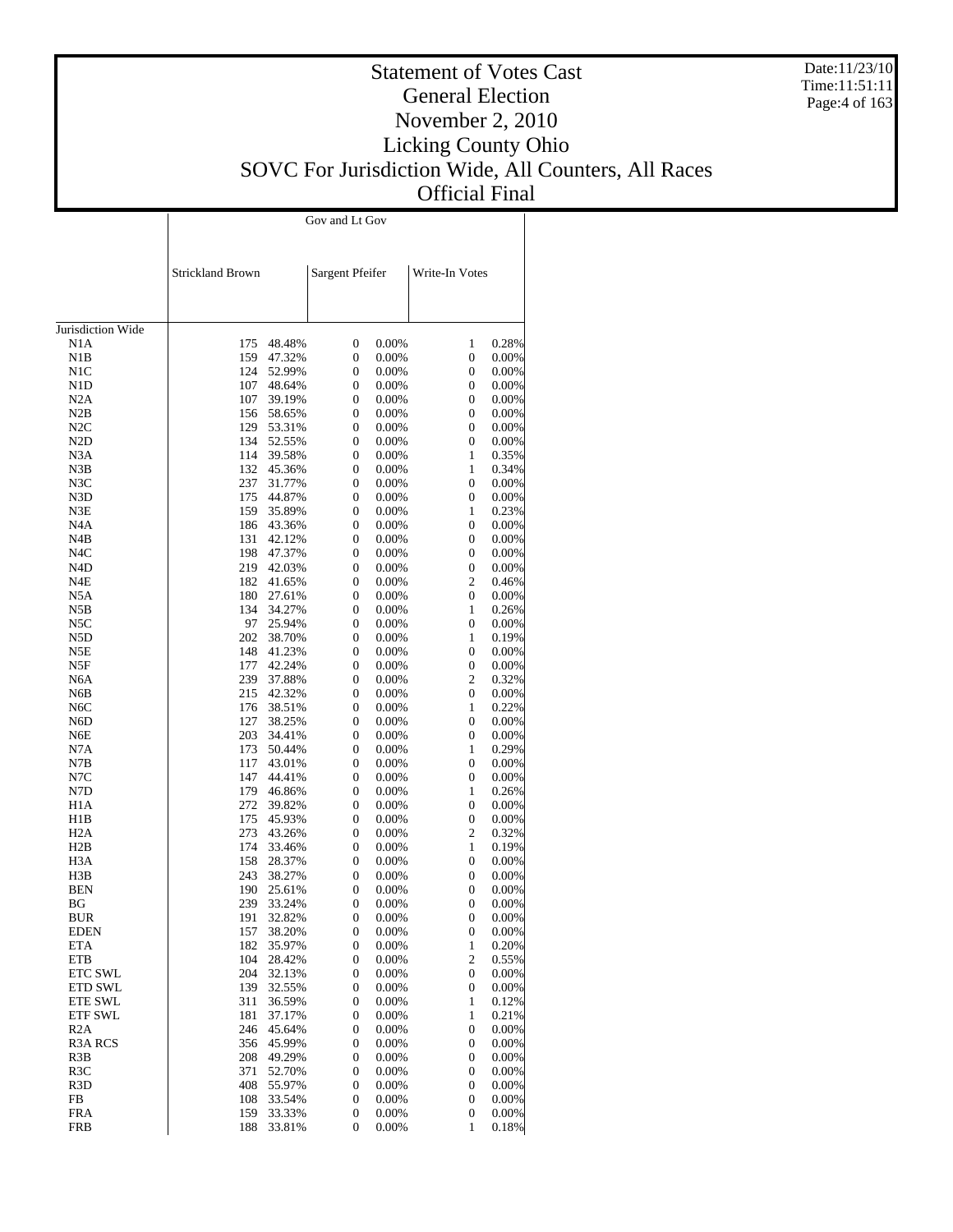Date:11/23/10 Time:11:51:11 Page:5 of 163

# Statement of Votes Cast General Election November 2, 2010 Licking County Ohio SOVC For Jurisdiction Wide, All Counters, All Races Official Final

|                                      | Strickland Brown |                  | Sargent Pfeifer                      |                | Write-In Votes        |                |
|--------------------------------------|------------------|------------------|--------------------------------------|----------------|-----------------------|----------------|
| <b>GTA</b>                           | 215              | 34.68%           | $\boldsymbol{0}$                     | 0.00%          | $\mathbf{1}$          | 0.16%          |
| <b>GTB</b>                           | 281              | 43.57%           | $\boldsymbol{0}$                     | 0.00%          | $\boldsymbol{0}$      | 0.00%          |
| <b>GTC</b>                           | 213              | 34.80%           | $\boldsymbol{0}$                     | 0.00%          | 0                     | 0.00%          |
| GTD                                  | 145              | 43.94%           | $\boldsymbol{0}$                     | 0.00%          | 0                     | 0.00%          |
| GVA                                  | 173<br>249       | 55.45%<br>46.03% | $\boldsymbol{0}$<br>$\boldsymbol{0}$ | 0.00%          | 0<br>0                | 0.00%          |
| GVB<br>GVC                           | 228              | 29.01%           | $\boldsymbol{0}$                     | 0.00%<br>0.00% | 0                     | 0.00%<br>0.00% |
| GVD                                  | 226              | 62.26%           | $\boldsymbol{0}$                     | 0.00%          | $\boldsymbol{0}$      | 0.00%          |
| <b>HAN TA</b>                        | 114              | 43.68%           | $\boldsymbol{0}$                     | 0.00%          | $\mathbf{1}$          | 0.38%          |
| <b>HANTB</b>                         | 143              | 40.28%           | $\boldsymbol{0}$                     | 0.00%          | $\boldsymbol{0}$      | 0.00%          |
| <b>HAN V</b>                         | 115              | 34.43%           | $\boldsymbol{0}$                     | 0.00%          | $\mathbf{1}$          | 0.30%          |
| HR A                                 | 202              | 30.56%           | $\boldsymbol{0}$                     | 0.00%          | 0                     | 0.00%          |
| HR B                                 | 223              | 34.84%           | $\boldsymbol{0}$                     | 0.00%          | 2                     | 0.31%          |
| HR C                                 | 201              | 33.06%           | $\boldsymbol{0}$                     | 0.00%          | $\boldsymbol{0}$      | 0.00%          |
| HR D                                 | 260              | 31.29%           | $\boldsymbol{0}$                     | 0.00%          | 0                     | 0.00%          |
| HR E<br>KIRK                         | 229<br>58        | 31.50%           | $\boldsymbol{0}$<br>$\boldsymbol{0}$ | 0.00%          | 0<br>0                | 0.00%          |
| HFT                                  | 108              | 32.40%<br>26.67% | $\boldsymbol{0}$                     | 0.00%<br>0.00% | 0                     | 0.00%<br>0.00% |
| <b>HFV</b>                           | 38               | 25.68%           | $\boldsymbol{0}$                     | 0.00%          | 0                     | 0.00%          |
| <b>HWG</b>                           | 197              | 39.80%           | $\boldsymbol{0}$                     | 0.00%          | $\boldsymbol{0}$      | 0.00%          |
| JRA                                  | 89               | 23.36%           | $\boldsymbol{0}$                     | 0.00%          | $\mathbf{1}$          | 0.26%          |
| JRB                                  | 161              | 30.78%           | $\boldsymbol{0}$                     | 0.00%          | 0                     | 0.00%          |
| <b>JRC</b>                           | 115              | 30.18%           | $\boldsymbol{0}$                     | 0.00%          | 0                     | 0.00%          |
| LBA                                  | 131              | 25.84%           | $\boldsymbol{0}$                     | 0.00%          | 0                     | 0.00%          |
| LBB                                  | 120              | 20.94%           | $\boldsymbol{0}$                     | 0.00%          | 0                     | 0.00%          |
| LKA                                  | 185              | 34.13%           | $\boldsymbol{0}$                     | 0.00%          | 2                     | 0.37%          |
| LKB                                  | 133              | 36.74%           | $\boldsymbol{0}$<br>$\boldsymbol{0}$ | 0.00%          | 0<br>$\mathbf{1}$     | 0.00%          |
| LKC<br>LKD                           | 162<br>236       | 30.11%<br>35.81% | $\boldsymbol{0}$                     | 0.00%<br>0.00% | 0                     | 0.19%<br>0.00% |
| MADA                                 | 141              | 34.31%           | $\boldsymbol{0}$                     | 0.00%          | $\boldsymbol{0}$      | 0.00%          |
| MADB                                 | 102              | 30.27%           | $\boldsymbol{0}$                     | 0.00%          | $\mathbf{1}$          | 0.30%          |
| <b>MADC</b>                          | 175              | 38.13%           | $\boldsymbol{0}$                     | 0.00%          | 0                     | 0.00%          |
| MARYA                                | 116              | 35.47%           | $\boldsymbol{0}$                     | 0.00%          | 0                     | 0.00%          |
| MARYB                                | 126              | 34.24%           | $\boldsymbol{0}$                     | 0.00%          | 0                     | 0.00%          |
| МK                                   | 246              | 35.50%           | $\boldsymbol{0}$                     | 0.00%          | 0                     | 0.00%          |
| MONA                                 | 114              | 24.00%           | $\boldsymbol{0}$                     | 0.00%          | 0                     | 0.00%          |
| <b>MONB</b><br><b>JOHNA</b>          | 135<br>234       | 23.81%<br>28.96% | $\boldsymbol{0}$<br>$\boldsymbol{0}$ | 0.00%<br>0.00% | 0<br>0                | 0.00%<br>0.00% |
| <b>JOHNB</b>                         | 196              | 31.46%           | $\boldsymbol{0}$                     | 0.00%          | 2                     | 0.32%          |
| <b>NKTA</b>                          | 194              | 35.21%           | $\boldsymbol{0}$                     | 0.00%          | 0                     | 0.00%          |
| NKTB                                 | 141              | 37.20%           | $\boldsymbol{0}$                     | 0.00%          | 0                     | $0.00\%$       |
| <b>NNTA</b>                          | 144              | 42.23%           | $\boldsymbol{0}$                     | 0.00%          | $\mathbf{1}$          | 0.29%          |
| NNTB                                 | 195              | 45.35%           | $\boldsymbol{0}$                     | 0.00%          | $\boldsymbol{0}$      | 0.00%          |
| NNTC                                 | 142              | 35.77%           | $\mathbf{0}$                         | 0.00%          | 0                     | 0.00%          |
| STLOU                                | 66               | 50.38%           | $\boldsymbol{0}$                     | 0.00%          | 0                     | 0.00%          |
| P <sub>1</sub> A                     | 163              | 42.34%           | 0                                    | 0.00%          | 0                     | 0.00%          |
| P1B                                  | 247              | 36.70%           | 0                                    | 0.00%          | 0                     | 0.00%          |
| P <sub>2</sub> A<br>P <sub>2</sub> B | 143<br>261       | 32.65%<br>42.58% | $\boldsymbol{0}$<br>0                | 0.00%<br>0.00% | $\boldsymbol{0}$<br>0 | 0.00%<br>0.00% |
| P <sub>2</sub> C                     | 160              | 38.00%           | $\boldsymbol{0}$                     | 0.00%          | 0                     | 0.00%          |
| P <sub>3</sub> A                     | 166              | 32.23%           | 0                                    | 0.00%          | 0                     | 0.00%          |
| P3B                                  | 168              | 38.44%           | $\boldsymbol{0}$                     | 0.00%          | 0                     | 0.00%          |
| P3C                                  | 200              | 32.26%           | 0                                    | 0.00%          | 0                     | 0.00%          |
| P <sub>4</sub> A                     | 167              | 33.20%           | $\boldsymbol{0}$                     | 0.00%          | 0                     | 0.00%          |
| P4B                                  | 173              | 30.84%           | 0                                    | 0.00%          | 1                     | 0.18%          |
| PERRY                                | 155              | 30.57%           | $\boldsymbol{0}$                     | 0.00%          | 0                     | 0.00%          |
| <b>STAA</b>                          | 168              | 31.05%           | 0                                    | 0.00%          | $\mathbf{1}$          | 0.18%          |
| <b>STAB</b>                          | 120              | 27.09%           | $\boldsymbol{0}$                     | 0.00%          | 1                     | 0.23%          |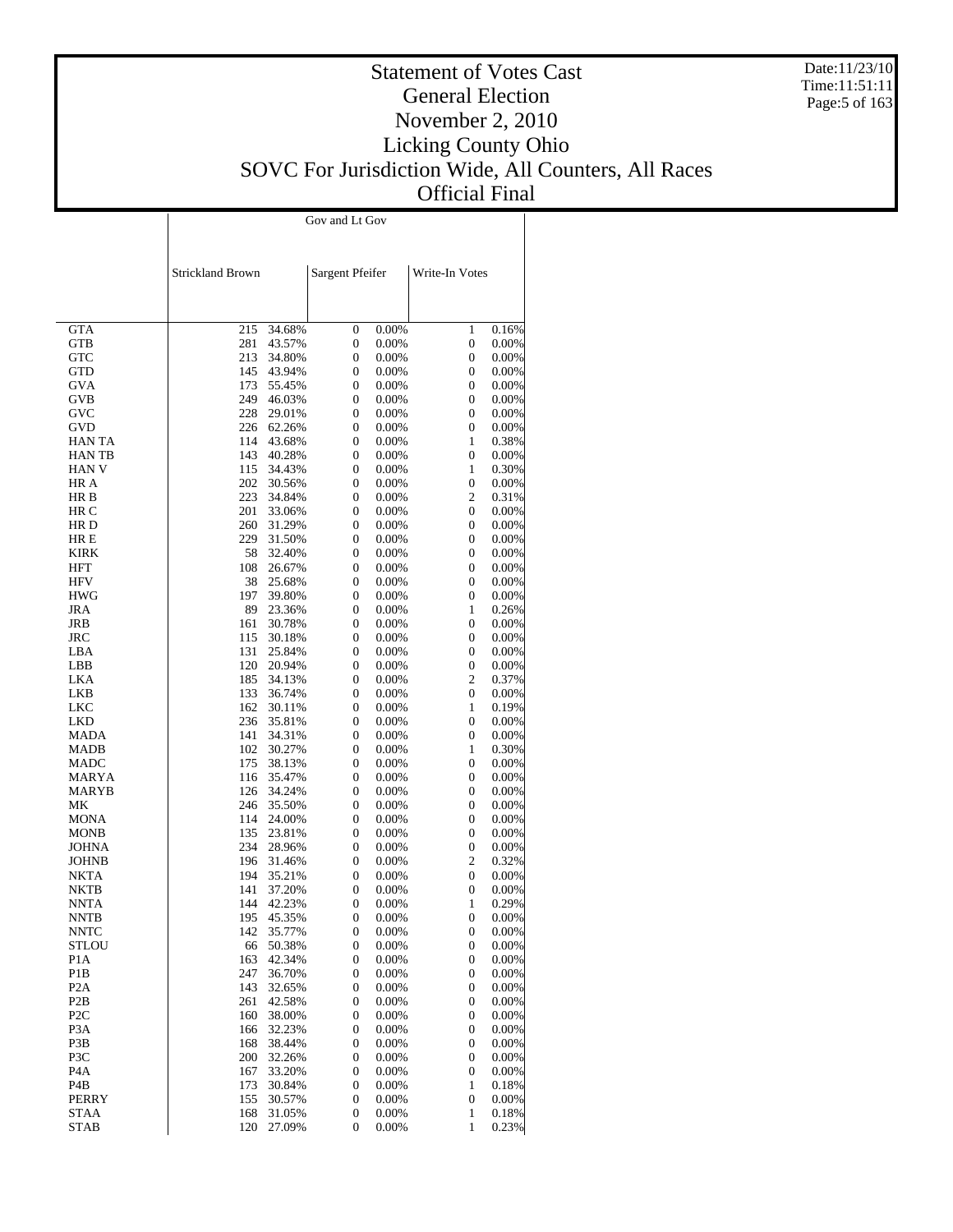Date:11/23/10 Time:11:51:11 Page:6 of 163

# Statement of Votes Cast General Election November 2, 2010 Licking County Ohio SOVC For Jurisdiction Wide, All Counters, All Races Official Final

 $\overline{1}$ 

|              | <b>Strickland Brown</b> |           | Sargent Pfeifer |          | Write-In Votes              |          |
|--------------|-------------------------|-----------|-----------------|----------|-----------------------------|----------|
| ALEX         |                         | 72 34.62% | $\Omega$        | 0.00%    | $\Omega$                    | 0.00%    |
| <b>UTA</b>   | 245                     | 29.45%    | $\Omega$        | $0.00\%$ | $\Omega$                    | 0.00%    |
| <b>UTB</b>   | 170                     | 39.53%    | $\Omega$        | $0.00\%$ |                             | 0.23%    |
| <b>UTC</b>   | 142                     | 29.16%    | $\Omega$        | $0.00\%$ | $\Omega$                    | $0.00\%$ |
| BL A         | 129                     | 37.18%    | $\Omega$        | $0.00\%$ |                             | 0.29%    |
| BL B         | 172                     | 43.54%    | $\Omega$        | 0.00%    |                             | 0.25%    |
| <b>HEB A</b> | 165                     | 36.34%    | $\Omega$        | $0.00\%$ | $\Omega$                    | 0.00%    |
| <b>HEB B</b> | 137                     | 38.70%    | $\Omega$        | $0.00\%$ | $\mathcal{D}_{\mathcal{L}}$ | 0.56%    |
| WASH         | 128                     | 30.26%    | $\Omega$        | $0.00\%$ | $\Omega$                    | 0.00%    |
| <b>UTICA</b> | 249                     | 39.46%    | $\Omega$        | $0.00\%$ | $\Omega$                    | $0.00\%$ |
| Total        | 21892                   | 36.79%    | $\Omega$        | 0.00%    | 43                          | 0.07%    |

 $\mathbf{I}$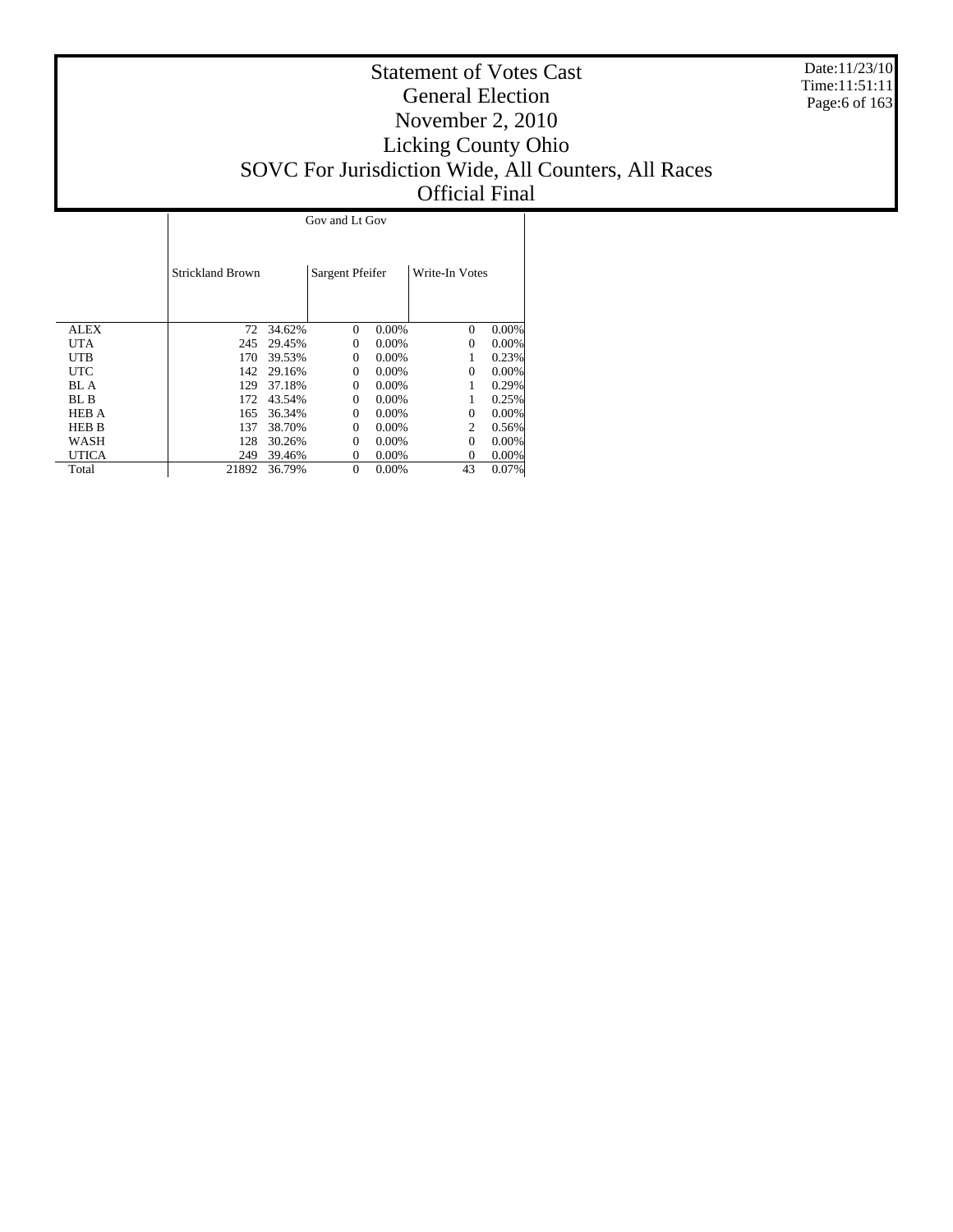Date:11/23/10 Time:11:51:11 Page:7 of 163

 $\mathbf{I}$ 

# Statement of Votes Cast General Election November 2, 2010 Licking County Ohio SOVC For Jurisdiction Wide, All Counters, All Races

Official Final

|                         | <b>Attorney General</b> |                      |                    |                 |                  |             |                      |                    |                |
|-------------------------|-------------------------|----------------------|--------------------|-----------------|------------------|-------------|----------------------|--------------------|----------------|
|                         |                         |                      |                    |                 |                  |             |                      |                    |                |
|                         |                         |                      |                    |                 |                  |             |                      |                    |                |
|                         | Reg. Voters             | <b>Times Counted</b> | <b>Total Votes</b> | Richard Cordray |                  | Mike DeWine |                      | Marc Allan Feldman |                |
|                         |                         |                      |                    |                 |                  |             |                      |                    |                |
|                         |                         |                      |                    |                 |                  |             |                      |                    |                |
| Jurisdiction Wide       |                         |                      |                    |                 |                  |             |                      |                    |                |
| N1A                     | 1059                    | 364                  | 355                | 164             | 46.20%           | 153         | 43.10%               | 20                 | 5.63%          |
| N1B                     | 807                     | 339                  | 334                | 160             | 47.90%           | 148         | 44.31%               | 11                 | 3.29%          |
| N1C                     | 751                     | 239                  | 233                | 127             | 54.51%           | 83          | 35.62%               | 9                  | 3.86%          |
| N <sub>1</sub> D        | 940                     | 222                  | 218                | 111             | 50.92%           | 86          | 39.45%               | 9                  | 4.13%          |
| N2A                     | 818                     | 279                  | 276                | 116             | 42.03%           | 137         | 49.64%               | 10                 | 3.62%          |
| N2B                     | 801                     | 270                  | 262                | 144             | 54.96%           | 91          | 34.73%               | 12                 | 4.58%          |
| N2C                     | 972                     | 246                  | 243                | 123             | 50.62%           | 95          | 39.09%               | 15                 | 6.17%          |
| N <sub>2</sub> D        | 903                     | 259                  | 251                | 126             | 50.20%           | 103         | 41.04%               | 12                 | 4.78%          |
| N3A                     | 684                     | 291                  | 282                | 127             | 45.04%           | 137         | 48.58%               | 9                  | 3.19%          |
| N3B                     | 743                     | 296                  | 286                | 136             | 47.55%           | 131         | 45.80%               | 11                 | 3.85%          |
| N3C                     | 1428                    | 754                  | 731                | 261             | 35.70%           | 424         | 58.00%               | 12                 | 1.64%          |
| N3D<br>N3E              | 1015<br>859             | 394<br>446           | 387<br>440         | 165<br>159      | 42.64%<br>36.14% | 192         | 49.61%<br>60.00%     | 14<br>6            | 3.62%<br>1.36% |
| N <sub>4</sub> A        | 1051                    | 432                  | 426                | 182             | 42.72%           | 264<br>203  | 47.65%               | 23                 | 5.40%          |
| N4B                     | 630                     | 313                  | 304                |                 | 136 44.74%       | 144         | 47.37%               | 10                 | 3.29%          |
| N <sub>4</sub> C        | 813                     | 423                  | 416                | 197             | 47.36%           | 195         | 46.88%               | 12                 | 2.88%          |
| N <sub>4</sub> D        | 905                     | 526                  | 516                | 223             | 43.22%           | 261         | 50.58%               | 19                 | 3.68%          |
| N4E                     | 901                     | 443                  | 434                | 184             | 42.40%           | 223         | 51.38%               | 10                 | 2.30%          |
| N5A                     | 1036                    | 662                  | 648                |                 | 230 35.49%       | 399         | 61.57%               | 8                  | 1.23%          |
| N5B                     | 697                     | 396                  | 384                | 151             | 39.32%           | 199         | 51.82%               | 12                 | 3.13%          |
| N5C                     | 675                     | 380                  | 375                | 134             | 35.73%           | 228         | 60.80%               | $\overline{7}$     | 1.87%          |
| N5D                     | 967                     | 528                  | 516                | 214             | 41.47%           | 276         | 53.49%               | 12                 | 2.33%          |
| N5E                     | 762                     | 362                  | 357                | 158             | 44.26%           |             | 182 50.98%           | $\overline{7}$     | 1.96%          |
| N5F                     | 907                     | 428                  | 421                | 179             | 42.52%           | 214         | 50.83%               | 17                 | 4.04%          |
| N <sub>6</sub> A        | 1195                    | 639                  | 626                |                 | 260 41.53%       |             | 332 53.04%           | 16                 | 2.56%          |
| N6B                     | 1043                    | 511                  | 502                | 203             | 40.44%           | 254         | 50.60%               | 21                 | 4.18%          |
| N <sub>6</sub> C        | 898                     | 463                  | 454                | 180             | 39.65%           | 235         | 51.76%               | 16                 | 3.52%          |
| N <sub>6</sub> D        | 936                     | 337                  | 331                | 125             | 37.76%           | 179         | 54.08%               | 13                 | 3.93%          |
| N6E                     | 949                     | 593                  | 582                | 217             | 37.29%           |             | 333 57.22%           | 14                 | 2.41%          |
| N7A                     | 1133                    | 347                  | 339                | 171             | 50.44%           | 134         | 39.53%               | 19                 | 5.60%          |
| N7B                     | 948                     | 272                  | 271                | 115             | 42.44%           | 131         | 48.34%               | 12                 | 4.43%          |
| N7C                     | 864                     | 334                  | 328                | 144             | 43.90%           | 150         | 45.73%               | 19                 | 5.79%          |
| N7D                     | 897                     | 384                  | 377                | 182             | 48.28%           | 171         | 45.36%               | 6                  | 1.59%          |
| H <sub>1</sub> A        | 1298                    | 688                  | 673                | 288             | 42.79%           | 332         | 49.33%               | 30                 | 4.46%          |
| H1B                     | 1063                    | 385                  | 378                | 186             | 49.21%           |             | 167 44.18%           | 12                 | 3.17%          |
| H <sub>2</sub> A        | 1060                    | 637<br>525           | 616                | 256             | 41.56%<br>37.31% | 311         | 50.49%               | 21                 | 3.41%          |
| H2B<br>H <sub>3</sub> A | 1156<br>1080            | 559                  | 520<br>550         | 194<br>178      | 32.36%           | 347         | 297 57.12%<br>63.09% | 11<br>8            | 2.12%<br>1.45% |
| H3B                     | 1304                    | 639                  | 636                | 262             | 41.19%           | 340         | 53.46%               | 15                 | 2.36%          |
| <b>BEN</b>              | 1081                    | 752                  | 727                | 202             | 27.79%           | 445         | 61.21%               | 34                 | 4.68%          |
| ΒG                      | 1245                    | 731                  | 707                |                 | 274 38.76%       | 372         | 52.62%               | 36                 | 5.09%          |
| <b>BUR</b>              | 835                     | 601                  | 578                |                 | 227 39.27%       |             | 301 52.08%           | 23                 | 3.98%          |
| <b>EDEN</b>             | 758                     | 423                  | 404                |                 | 167 41.34%       |             | 190 47.03%           | 24                 | 5.94%          |
| ETA                     | 896                     | 511                  | 499                | 182             | 36.47%           | 279         | 55.91%               | 17                 | 3.41%          |
| ETB                     | 693                     | 372                  | 362                |                 | 122 33.70%       |             | 215 59.39%           | 13                 | 3.59%          |
| <b>ETC SWL</b>          | 1112                    | 649                  | 621                |                 | 231 37.20%       | 365         | 58.78%               | 15                 | 2.42%          |
| ETD SWL                 | 684                     | 434                  | 416                |                 | 144 34.62%       |             | 256 61.54%           | 9                  | 2.16%          |
| <b>ETE SWL</b>          | 1446                    | 869                  | 824                |                 | 341 41.38%       | 416         | 50.49%               | 32                 | 3.88%          |
| ETF SWL                 | 889                     | 498                  | 474                |                 | 187 39.45%       |             | 245 51.69%           | 26                 | 5.49%          |
| R <sub>2</sub> A        | 1118                    | 542                  | 534                | 264             | 49.44%           |             | 242 45.32%           | 17                 | 3.18%          |
| R <sub>3</sub> A RCS    | 1456                    | 778                  | 763                |                 | 359 47.05%       |             | 361 47.31%           | 16                 | 2.10%          |
| R <sub>3</sub> B        | 896                     | 424                  | 421                |                 | 222 52.73%       | 179         | 42.52%               | 5                  | 1.19%          |
| R <sub>3</sub> C        | 1338                    | 710                  | 692                |                 | 390 56.36%       | 266         | 38.44%               | 18                 | 2.60%          |
| R <sub>3</sub> D        | 1502                    | 732                  | 721                | 427             | 59.22%           | 275         | 38.14%               | 6                  | 0.83%          |
| FB                      | 602                     | 328                  | 321                |                 | 116 36.14%       |             | 186 57.94%           | 8                  | 2.49%          |
| FRA                     | 723                     | 489                  | 468                | 162             | 34.62%           | 245         | 52.35%               | 29                 | 6.20%          |
| <b>FRB</b>              | 821                     | 573                  | 550                |                 | 196 35.64%       |             | 301 54.73%           | 25                 | 4.55%          |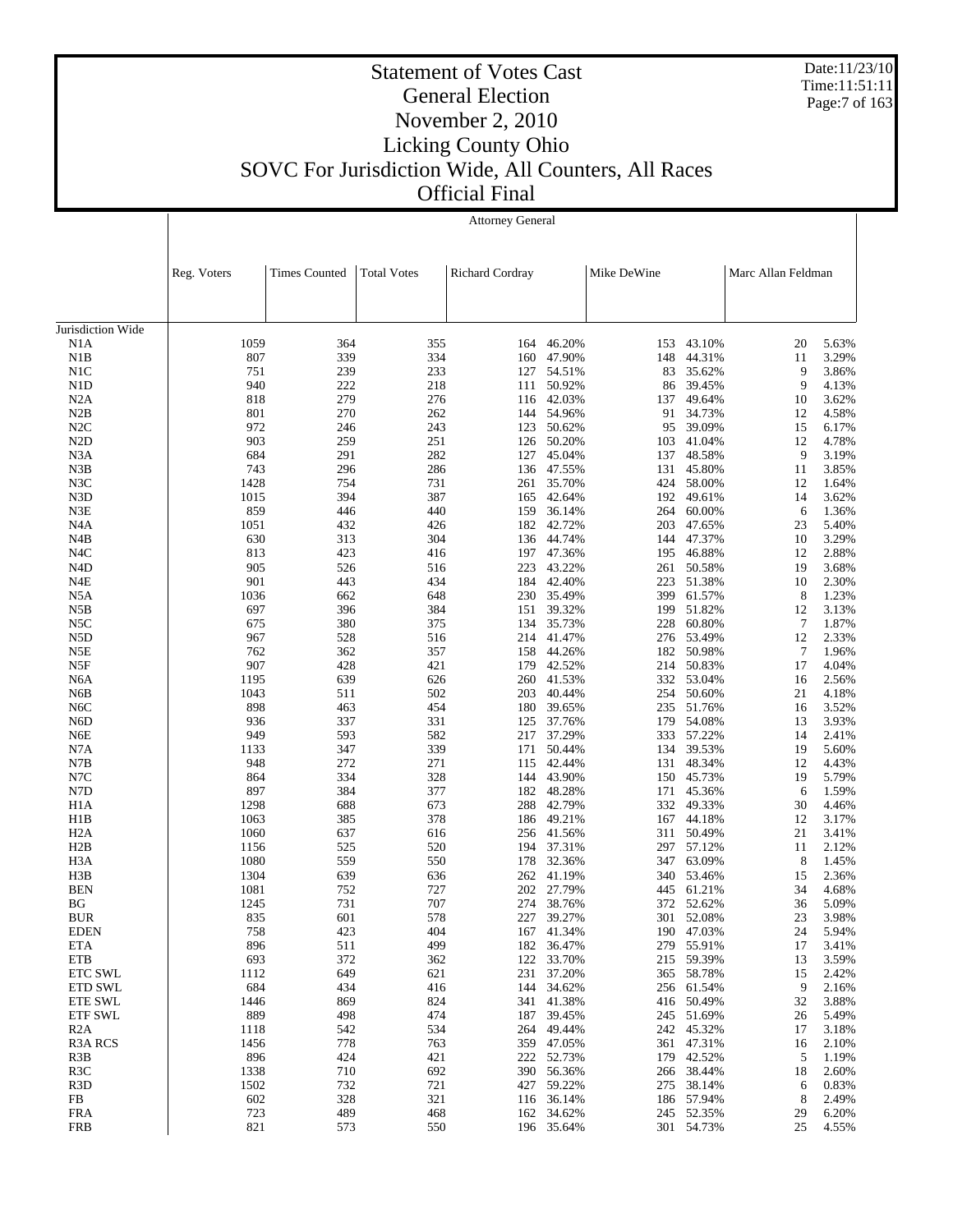Date:11/23/10 Time:11:51:11 Page:8 of 163

# Statement of Votes Cast General Election November 2, 2010 Licking County Ohio SOVC For Jurisdiction Wide, All Counters, All Races Official Final

|                         |              | <b>Attorney General</b> |                    |                 |                  |             |                  |                    |                |  |
|-------------------------|--------------|-------------------------|--------------------|-----------------|------------------|-------------|------------------|--------------------|----------------|--|
|                         | Reg. Voters  | <b>Times Counted</b>    | <b>Total Votes</b> | Richard Cordray |                  | Mike DeWine |                  | Marc Allan Feldman |                |  |
|                         |              |                         |                    |                 |                  |             |                  |                    |                |  |
| <b>GTA</b>              | 1004         | 627                     | 607                | 245             | 40.36%           | 331         | 54.53%           | 14                 | 2.31%          |  |
| <b>GTB</b>              | 961          | 651                     | 637                | 301             | 47.25%           | 309         | 48.51%           | 17                 | 2.67%          |  |
| <b>GTC</b>              | 896          | 618                     | 601                | 252             | 41.93%           | 321         | 53.41%           | 12                 | 2.00%          |  |
| <b>GTD</b>              | 524          | 330                     | 327                | 141             | 43.12%           | 171         | 52.29%           | 13                 | 3.98%          |  |
| <b>GVA</b>              | 517          | 313                     | 301                | 173             | 57.48%           | 116         | 38.54%           | $\overline{7}$     | 2.33%          |  |
| <b>GVB</b>              | 824          | 543                     | 525                | 263             | 50.10%           | 238         | 45.33%           | 11                 | 2.10%          |  |
| GVC<br><b>GVD</b>       | 1237<br>1810 | 793<br>364              | 774<br>360         | 283<br>227      | 36.56%<br>63.06% | 469<br>121  | 60.59%<br>33.61% | 10<br>10           | 1.29%<br>2.78% |  |
| <b>HAN TA</b>           | 574          | 268                     | 263                | 107             | 40.68%           | 122         | 46.39%           | 14                 | 5.32%          |  |
| <b>HANTB</b>            | 635          | 360                     | 353                | 144             | 40.79%           | 181         | 51.27%           | 12                 | 3.40%          |  |
| <b>HAN V</b>            | 638          | 336                     | 334                | 122             | 36.53%           | 182         | 54.49%           | 16                 | 4.79%          |  |
| HR A                    | 1059         | 675                     | 645                | 248             | 38.45%           |             | 362 56.12%       | 17                 | 2.64%          |  |
| HR B                    | 989          | 655                     | 628                | 235             | 37.42%           |             | 356 56.69%       | 17                 | 2.71%          |  |
| HR C                    | 949          | 621                     | 599                | 228             | 38.06%           | 346         | 57.76%           | 12                 | 2.00%          |  |
| HR D                    | 1331         | 850                     | 807                | 294             | 36.43%           |             | 435 53.90%       | 35                 | 4.34%          |  |
| HR E                    | 1070         | 747                     | 705                | 258             | 36.60%           | 399         | 56.60%           | 25                 | 3.55%          |  |
| <b>KIRK</b>             | 378          | 184                     | 176                | 57              | 32.39%           | 103         | 58.52%           | $\overline{4}$     | 2.27%          |  |
| HFT                     | 671          | 415                     | 398                | 107             | 26.88%           | 260         | 65.33%           | 16                 | 4.02%          |  |
| <b>HFV</b>              | 254          | 152                     | 146                | 42              | 28.77%           | 93          | 63.70%           | 3                  | 2.05%          |  |
| <b>HWG</b>              | 925          | 501                     | 487                | 190             | 39.01%           | 247         | 50.72%           | 26                 | 5.34%          |  |
| <b>JRA</b>              | 633          | 386                     | 374                | 109             | 29.14%           | 228         | 60.96%           | 9                  | 2.41%          |  |
| JRB                     | 856          | 528                     | 513                | 170             | 33.14%           | 314         | 61.21%           | 13                 | 2.53%          |  |
| <b>JRC</b>              | 588          | 387                     | 375                | 122             | 32.53%           | 215         | 57.33%           | 16                 | 4.27%          |  |
| LBA                     | 811          | 514                     | 494                |                 | 156 31.58%       | 297         | 60.12%           | 27                 | 5.47%          |  |
| LBB                     | 896          | 578<br>572              | 570                | 161             | 28.25%<br>34.28% | 356         | 62.46%           | 27<br>20           | 4.74%<br>3.79% |  |
| LKA<br>LKB              | 828<br>678   | 378                     | 528<br>348         | 181<br>127      | 36.49%           | 302         | 57.20%<br>54.02% | 15                 | 4.31%          |  |
| LKC                     | 832          | 556                     | 532                | 199             | 37.41%           | 188<br>308  | 57.89%           | 15                 | 2.82%          |  |
| <b>LKD</b>              | 1019         | 685                     | 646                | 250             | 38.70%           |             | 336 52.01%       | 39                 | 6.04%          |  |
| <b>MADA</b>             | 698          | 416                     | 406                | 145             | 35.71%           | 227         | 55.91%           | 14                 | 3.45%          |  |
| <b>MADB</b>             | 607          | 340                     | 336                | 108             | 32.14%           | 182         | 54.17%           | 26                 | 7.74%          |  |
| MADC                    | 855          | 464                     | 447                | 183             | 40.94%           | 234         | 52.35%           | 15                 | 3.36%          |  |
| MARYA                   | 652          | 330                     | 321                | 115             | 35.83%           |             | 179 55.76%       | 13                 | 4.05%          |  |
| MARYB                   | 770          | 375                     | 366                | 132             | 36.07%           | 197         | 53.83%           | 18                 | 4.92%          |  |
| МK                      | 1093         | 701                     | 677                | 254             | 37.52%           | 357         | 52.73%           | 31                 | 4.58%          |  |
| <b>MONA</b>             | 816          | 479                     | 467                | 141             | 30.19%           | 278         | 59.53%           | 18                 | 3.85%          |  |
| <b>MONB</b>             | 890          | 570                     | 558                | 173             | 31.00%           | 351         | 62.90%           | 18                 | 3.23%          |  |
| <b>JOHNA</b>            | 1543         | 822                     | 796                | 249             | 31.28%           | 507         | 63.69%           | 19                 | 2.39%          |  |
| <b>JOHNB</b>            | 1332         | 630                     | 609                | 207             | 33.99%           | 349         | 57.31%           | 29                 | 4.76%          |  |
| NKTA                    | 837          | 554                     | 539                | 200             | 37.11%           | 306         | 56.77%           | 15                 | 2.78%          |  |
| NKTB                    | 696          | 381                     | 376                | 157             | 41.76%           | 200         | 53.19%           | $\overline{7}$     | 1.86%          |  |
| NNTA                    | 598          | 343                     | 334                | 150             | 44.91%           | 151         | 45.21%           | 21                 | 6.29%          |  |
| NNTB                    | 694          | 437                     | 428                |                 | 211 49.30%       |             | 173 40.42%       | 23                 | 5.37%          |  |
| <b>NNTC</b>             | 625          | 404                     | 392                |                 | 144 36.73%       | 221         | 56.38%           | 16                 | 4.08%          |  |
| <b>STLOU</b>            | 228          | 131                     | 129                | 69              | 53.49%           | 53          | 41.09%           | 3<br>$\tau$        | 2.33%<br>1.86% |  |
| P1A<br>P <sub>1</sub> B | 896<br>1253  | 391<br>684              | 376<br>663         | 168<br>252      | 44.68%<br>38.01% | 187<br>353  | 49.73%<br>53.24% | 28                 | 4.22%          |  |
| P <sub>2</sub> A        | 790          | 446                     | 437                | 152             | 34.78%           | 263         | 60.18%           | 7                  | 1.60%          |  |
| P <sub>2</sub> B        | 1302         | 616                     | 601                | 271             | 45.09%           | 289         | 48.09%           | 21                 | 3.49%          |  |
| P <sub>2</sub> C        | 976          | 424                     | 411                |                 | 175 42.58%       | 217         | 52.80%           | 6                  | 1.46%          |  |
| P <sub>3</sub> A        | 847          | 521                     | 509                |                 | 182 35.76%       | 287         | 56.39%           | 23                 | 4.52%          |  |
| P3B                     | 823          | 447                     | 430                | 161             | 37.44%           | 236         | 54.88%           | 18                 | 4.19%          |  |
| P3C                     | 965          | 640                     | 612                |                 | 230 37.58%       |             | 343 56.05%       | 25                 | 4.08%          |  |
| P <sub>4</sub> A        | 1113         | 514                     | 492                |                 | 177 35.98%       |             | 275 55.89%       | 23                 | 4.67%          |  |
| P4B                     | 1135         | 567                     | 552                |                 | 192 34.78%       |             | 327 59.24%       | 15                 | 2.72%          |  |

1135 567 552 192 34.78% 327 59.24% 15<br>
1011 511 505 178 35.25% 269 53.27% 29 1011 511 505 178 35.25% 269 53.27% 29 5.74%<br>812 551 531 179 33.71% 317 59.70% 19 3.58% 812 551 531 179 33.71% 317 59.70% 19 3.58%

251 58.37%

 P4A P4B PERRY STAA STAB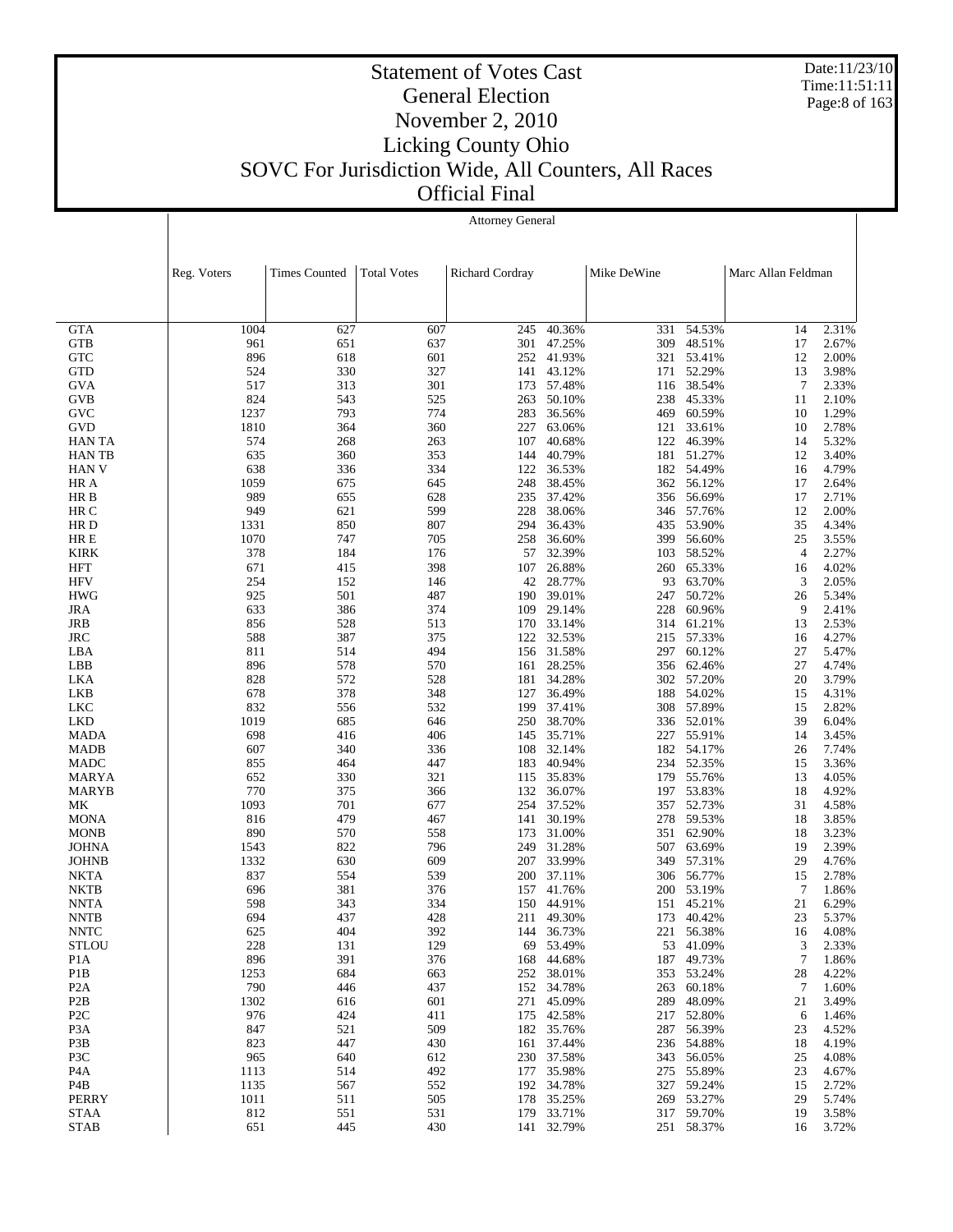Date:11/23/10 Time:11:51:12 Page:9 of 163

# Statement of Votes Cast General Election November 2, 2010 Licking County Ohio SOVC For Jurisdiction Wide, All Counters, All Races Official Final

#### Attorney General

|              | Reg. Voters | Times Counted | <b>Total Votes</b> | Richard Cordray |        | Mike DeWine |        | Marc Allan Feldman |       |
|--------------|-------------|---------------|--------------------|-----------------|--------|-------------|--------|--------------------|-------|
| <b>ALEX</b>  | 333         | 209           | 200                | 70              | 35.00% | 119         | 59.50% | 3                  | 1.50% |
| <b>UTA</b>   | 1288        | 851           | 813                | 295             | 36.29% | 478         | 58.79% | 25                 | 3.08% |
| <b>UTB</b>   | 699         | 436           | 421                | 175             | 41.57% | 203         | 48.22% | 26                 | 6.18% |
| <b>UTC</b>   | 738         | 500           | 473                | 153             | 32.35% | 278         | 58.77% | 17                 | 3.59% |
| <b>BL</b> A  | 932         | 356           | 340                | 139             | 40.88% | 170         | 50.00% | 15                 | 4.41% |
| BL B         | 883         | 408           | 392                | 184             | 46.94% | 177         | 45.15% | 16                 | 4.08% |
| <b>HEB A</b> | 896         | 484           | 442                | 162             | 36.65% | 237         | 53.62% | 22                 | 4.98% |
| <b>HEB B</b> | 673         | 373           | 348                | 165             | 47.41% | 154         | 44.25% | 18                 | 5.17% |
| WASH         | 663         | 432           | 419                | 156             | 37.23% | 215         | 51.31% | 17                 | 4.06% |
| <b>UTICA</b> | 1202        | 641           | 622                | 271             | 43.57% | 285         | 45.82% | 33                 | 5.31% |
| Total        | 113245      | 60432         | 58613              | 23339           | 39.82% | 31021       | 52.93% | 2060               | 3.51% |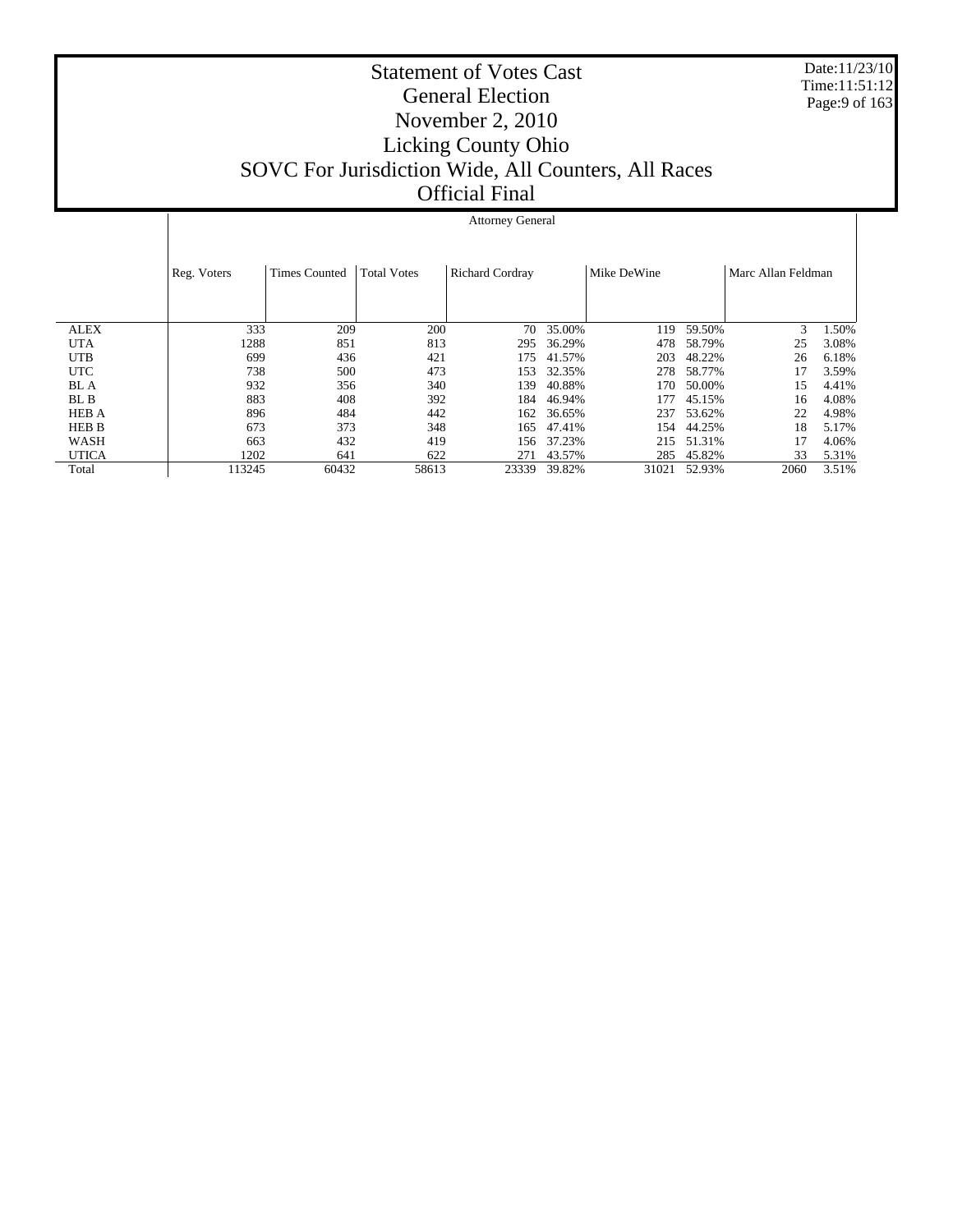#### Statement of Votes Cast General Election November 2, 2010 Licking County Ohio SOVC For Jurisdiction Wide, All Counters, All Races Official Final Date:11/23/10 Time:11:51:12 Page:10 of 163 Attorney General

|                         | Robert M. Owens |                |
|-------------------------|-----------------|----------------|
|                         |                 |                |
|                         |                 |                |
| Jurisdiction Wide       |                 |                |
| N1A                     | 18              | 5.07%          |
| N1B                     | 15              | 4.49%          |
| N1C                     | 14              | 6.01%          |
| N1D                     | 12              | 5.50%          |
| N2A                     | 13              | 4.71%          |
| N2B                     | 15              | 5.73%          |
| N2C                     | 10              | 4.12%          |
| N2D                     | 10              | 3.98%          |
| N3A                     | 9               | 3.19%          |
| N3B                     | 8               | 2.80%          |
| N3C                     | 34              | 4.65%          |
| N3D                     | 16              | 4.13%<br>2.50% |
| N3E<br>N <sub>4</sub> A | 11<br>18        | 4.23%          |
| N4B                     | 14              | 4.61%          |
| N4C                     | 12              | 2.88%          |
| N4D                     | 13              | 2.52%          |
| N4E                     | 17              | 3.92%          |
| N5A                     | 11              | 1.70%          |
| N5B                     | 22              | 5.73%          |
| N5C                     | 6               | 1.60%          |
| N5D                     | 14              | 2.71%          |
| N5E                     | 10              | 2.80%          |
| N5F                     | 11              | 2.61%          |
| N <sub>6</sub> A        | 18              | 2.88%          |
| N6B                     | 24              | 4.78%          |
| N <sub>6</sub> C        | 23              | 5.07%          |
| N6D                     | 14              | 4.23%          |
| N6E                     | 18              | 3.09%          |
| N7A                     | 15              | 4.42%          |
| N7B<br>N7C              | 13<br>15        | 4.80%<br>4.57% |
| N7D                     | 18              | 4.77%          |
| H1A                     | 23              | 3.42%          |
| H1B                     | 13              | 3.44%          |
| H2A                     | 28              | 4.55%          |
| H2B                     | 18              | 3.46%          |
| H <sub>3</sub> A        | 17              | 3.09%          |
| H3B                     | 19              | 2.99%          |
| BEN                     | 46              | 6.33%          |
| ΒG                      | 25              | 3.54%          |
| BUR                     | 27              | 4.67%          |
| <b>EDEN</b>             | 23              | 5.69%          |
| <b>ETA</b>              | 21              | 4.21%          |
| ETB                     | 12              | 3.31%          |
| <b>ETC SWL</b>          | 10              | 1.61%          |
| <b>ETD SWL</b>          | 7               | 1.68%          |
| <b>ETE SWL</b>          | 35              | 4.25%          |
| <b>ETF SWL</b><br>R2A   | 16<br>11        | 3.38%<br>2.06% |
| R3A RCS                 | 27              | 3.54%          |
| R3B                     | 15              | 3.56%          |
| R3C                     | 18              | 2.60%          |
| R <sub>3</sub> D        | 13              | 1.80%          |
| FB                      | 11              | 3.43%          |
| <b>FRA</b>              | 32              | 6.84%          |
| FRB                     | 28              | 5.09%          |
|                         |                 |                |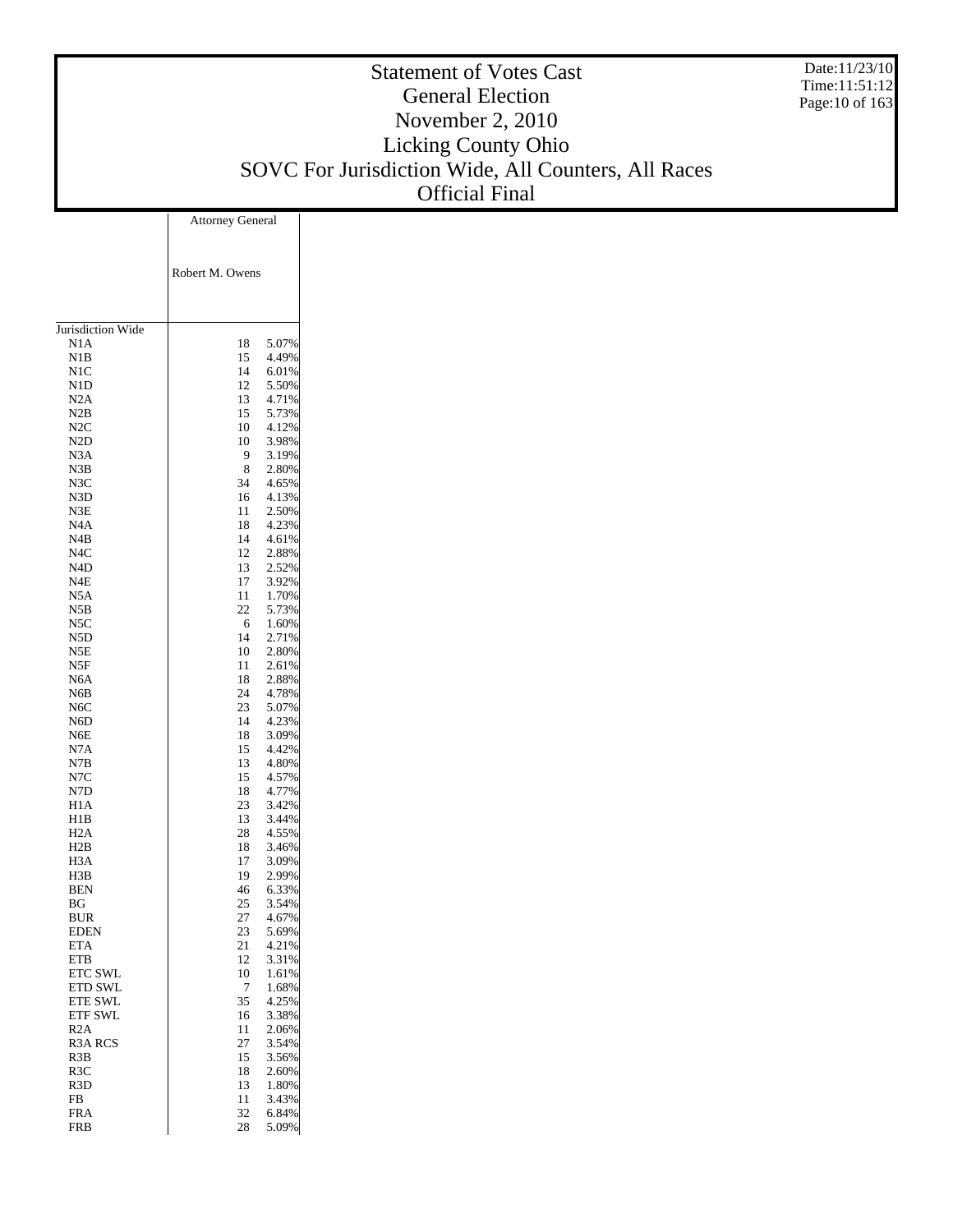#### Statement of Votes Cast General Election November 2, 2010 Licking County Ohio SOVC For Jurisdiction Wide, All Counters, All Races Official Final Date:11/23/10 Time:11:51:12 Page:11 of 163 Attorney General

|                         | Robert M. Owens |                |
|-------------------------|-----------------|----------------|
| GTA                     | 17              | 2.80%          |
| GTB                     | 10              | 1.57%          |
| GTC                     | 16              | 2.66%          |
| GTD                     | 2               | 0.61%          |
| GVA                     | 5               | 1.66%          |
| GVB                     | 13<br>12        | 2.48%<br>1.55% |
| GVC<br>GVD              | 2               | 0.56%          |
| <b>HAN TA</b>           | 20              | 7.60%          |
| <b>HANTB</b>            | 16              | 4.53%          |
| HAN V                   | 14              | 4.19%          |
| HR A                    | 18              | 2.79%          |
| HR B                    | 20              | 3.18%          |
| HR C                    | 13              | 2.17%          |
| HR D                    | 43              | 5.33%          |
| HR E                    | 23              | 3.26%          |
| KIRK                    | 12              | 6.82%          |
| <b>HFT</b>              | 15              | 3.77%          |
| <b>HFV</b>              | 8               | 5.48%          |
| HWG                     | 24              | 4.93%          |
| JRA                     | 28              | 7.49%<br>3.12% |
| JRB<br>JRC              | 16<br>22        | 5.87%          |
| LBA                     | 14              | 2.83%          |
| LBB                     | 26              | 4.56%          |
| <b>LKA</b>              | 25              | 4.73%          |
| LKB                     | 18              | 5.17%          |
| LKC                     | 10              | 1.88%          |
| LKD                     | 21              | 3.25%          |
| <b>MADA</b>             | 20              | 4.93%          |
| MADB                    | 20              | 5.95%          |
| <b>MADC</b>             | 15              | 3.36%          |
| MARYA                   | 14              | 4.36%          |
| <b>MARYB</b>            | 19              | 5.19%          |
| МK                      | 35              | 5.17%          |
| MONA                    | 30              | 6.42%          |
| <b>MONB</b><br>JOHNA    | 16<br>21        | 2.87%<br>2.64% |
| JOHNB                   | 24              | 3.94%          |
| NKTA                    | 18              | 3.34%          |
| NKTB                    | 12              | 3.19%          |
| <b>NNTA</b>             | 12              | 3.59%          |
| NNTB                    | 21              | 4.91%          |
| NNTC                    | 11              | 2.81%          |
| <b>STLOU</b>            | $\overline{4}$  | 3.10%          |
| P1A                     | 14              | 3.72%          |
| P1B                     | 30              | 4.52%          |
| P <sub>2</sub> A        | 15              | 3.43%          |
| P <sub>2</sub> B        | 20              | 3.33%          |
| P <sub>2</sub> C        | 13              | 3.16%          |
| P3A                     | 17              | 3.34%          |
| P3B                     | 15<br>14        | 3.49%          |
| P3C<br>P <sub>4</sub> A | 17              | 2.29%<br>3.46% |
| P4B                     | 18              | 3.26%          |
| <b>PERRY</b>            | 29              | 5.74%          |
| STAA                    | 16              | 3.01%          |
| <b>STAB</b>             | 22              | 5.12%          |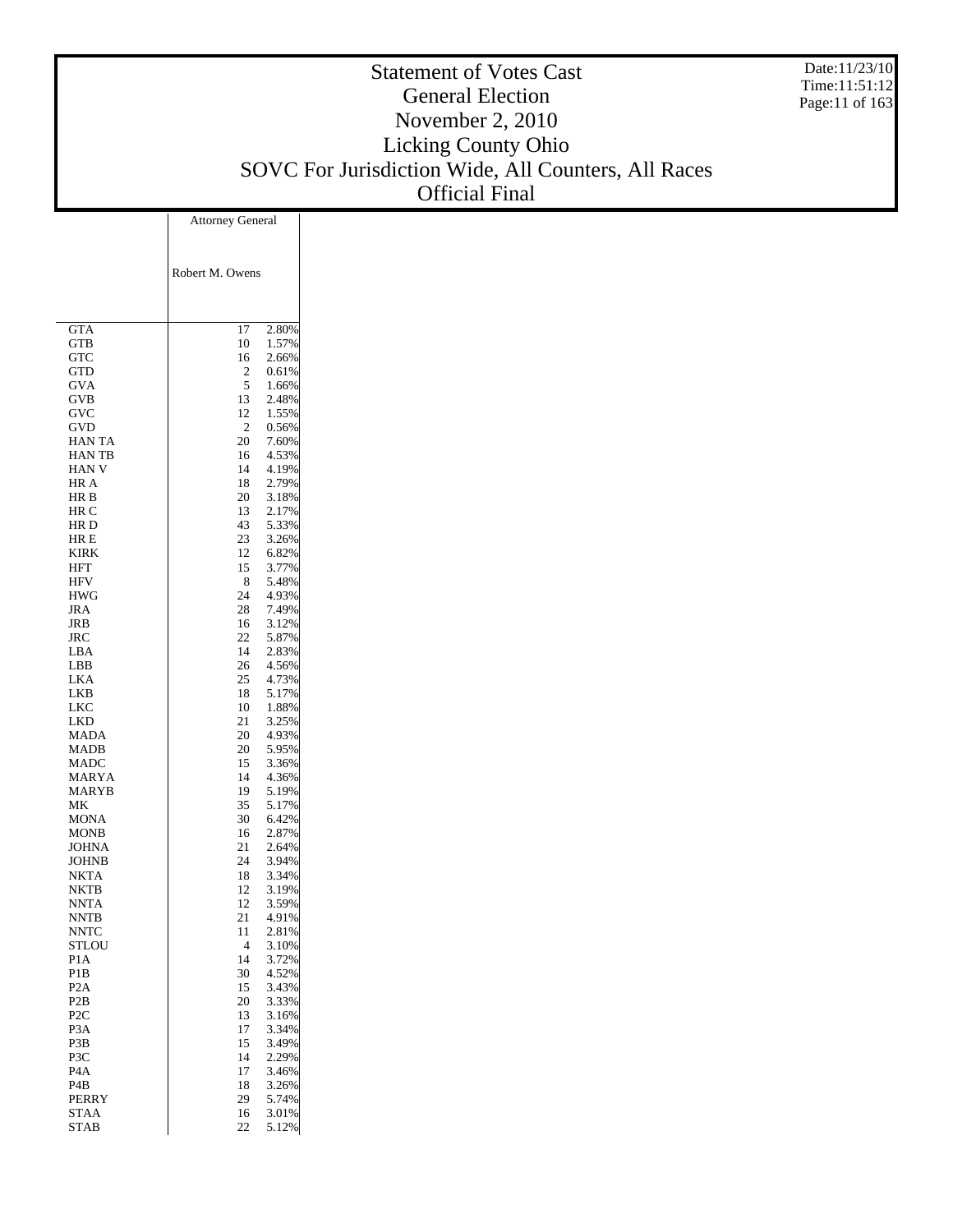Date:11/23/10 Time:11:51:12 Page:12 of 163

# Statement of Votes Cast General Election November 2, 2010 Licking County Ohio SOVC For Jurisdiction Wide, All Counters, All Races Official Final

|              | <b>Attorney General</b> |       |  |  |  |  |  |
|--------------|-------------------------|-------|--|--|--|--|--|
|              | Robert M. Owens         |       |  |  |  |  |  |
| <b>ALEX</b>  | 8                       | 4.00% |  |  |  |  |  |
| UTA          | 15                      | 1.85% |  |  |  |  |  |
| <b>UTB</b>   | 17                      | 4.04% |  |  |  |  |  |
| UTC          | 25                      | 5.29% |  |  |  |  |  |
| BL A         | 16                      | 4.71% |  |  |  |  |  |
| BL B         | 15                      | 3.83% |  |  |  |  |  |
| <b>HEB A</b> | 21                      | 4.75% |  |  |  |  |  |
| <b>HEB B</b> | 11                      | 3.16% |  |  |  |  |  |
| WASH         | 31                      | 7.40% |  |  |  |  |  |
| <b>UTICA</b> | 33                      | 5.31% |  |  |  |  |  |
| Total        | 2193                    | 3.74% |  |  |  |  |  |

T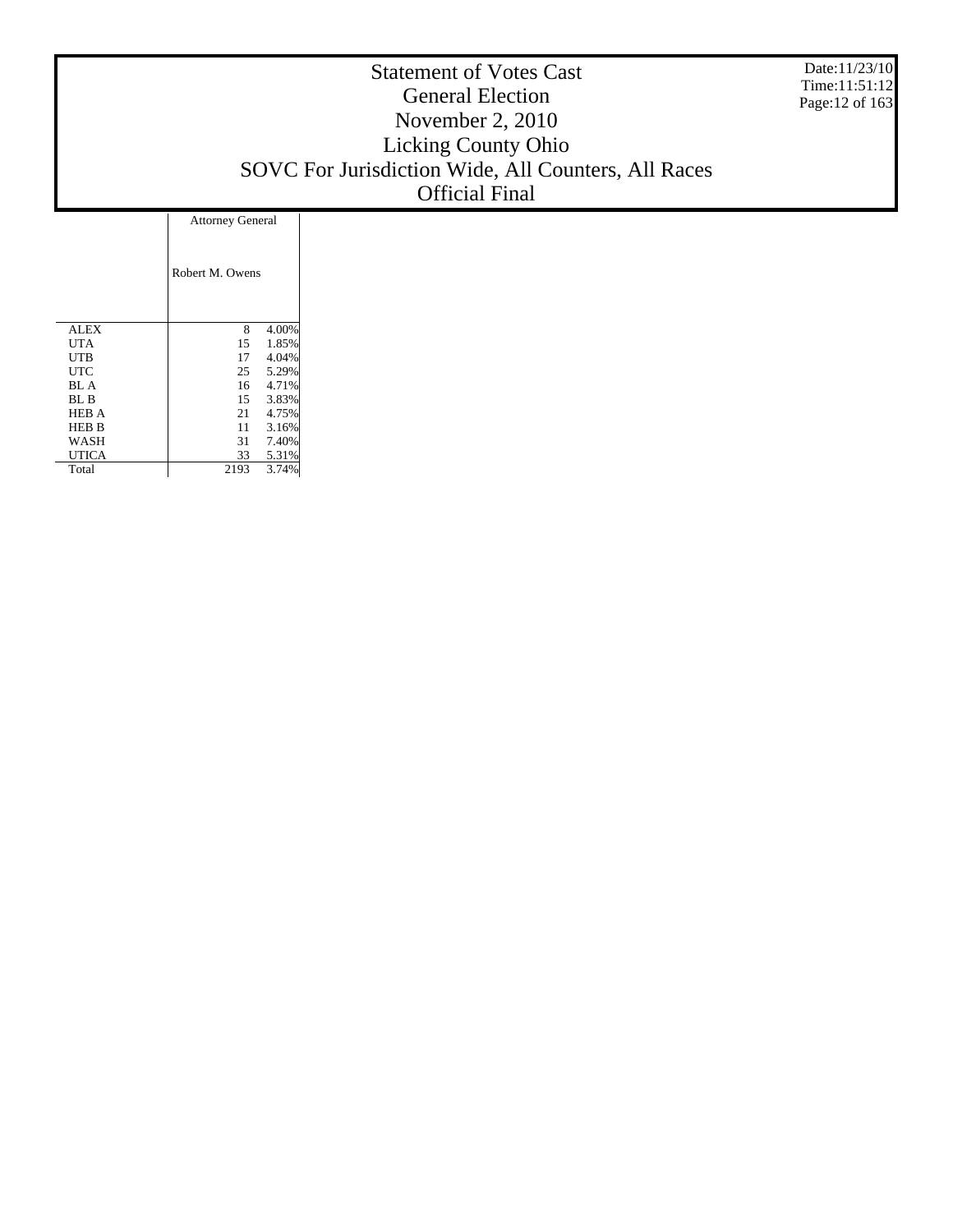Date:11/23/10 Time:11:51:12 Page:13 of 163

# Statement of Votes Cast General Election November 2, 2010 Licking County Ohio SOVC For Jurisdiction Wide, All Counters, All Races Official Final

|                           |              | Auditor of State     |                    |                   |                 |              |                      |            |                      |  |
|---------------------------|--------------|----------------------|--------------------|-------------------|-----------------|--------------|----------------------|------------|----------------------|--|
|                           |              |                      |                    |                   |                 |              |                      |            |                      |  |
|                           |              |                      |                    |                   |                 |              |                      |            |                      |  |
|                           | Reg. Voters  | <b>Times Counted</b> | <b>Total Votes</b> | L. Michael Howard |                 | David Pepper |                      | Dave Yost  |                      |  |
|                           |              |                      |                    |                   |                 |              |                      |            |                      |  |
|                           |              |                      |                    |                   |                 |              |                      |            |                      |  |
| Jurisdiction Wide         |              |                      |                    |                   |                 |              |                      |            |                      |  |
| N1A                       | 1059         | 364                  | 354                | 35                | 9.89%           |              | 158 44.63%           | 161        | 45.48%               |  |
| N1B                       | 807          | 339                  | 328                | 20                | 6.10%           | 155          | 47.26%               | 153        | 46.65%               |  |
| N1C                       | 751          | 239                  | 229                | 21                | 9.17%           | 114          | 49.78%               | 94         | 41.05%               |  |
| N1D                       | 940          | 222                  | 210                | 20                | 9.52%           | 102          | 48.57%               | 88         | 41.90%               |  |
| N2A<br>N2B                | 818<br>801   | 279<br>270           | 273<br>260         | 16<br>24          | 5.86%<br>9.23%  | 111<br>134   | 40.66%<br>51.54%     | 146<br>102 | 53.48%<br>39.23%     |  |
| N2C                       | 972          | 246                  | 235                | 13                | 5.53%           | 117          | 49.79%               | 105        | 44.68%               |  |
| N <sub>2</sub> D          | 903          | 259                  | 245                | 15                | 6.12%           | 121          | 49.39%               | 109        | 44.49%               |  |
| N <sub>3</sub> A          | 684          | 291                  | 275                | 18                | 6.55%           | 120          | 43.64%               | 137        | 49.82%               |  |
| N3B                       | 743          | 296                  | 284                | 11                | 3.87%           | 133          | 46.83%               | 140        | 49.30%               |  |
| N3C                       | 1428         | 754                  | 708                | 36                | 5.08%           | 200          | 28.25%               | 472        | 66.67%               |  |
| N3D                       | 1015         | 394                  | 375                | 22                | 5.87%           | 143          | 38.13%               | 210        | 56.00%               |  |
| N3E<br>N <sub>4</sub> A   | 859<br>1051  | 446<br>432           | 426<br>416         | 19<br>26          | 4.46%<br>6.25%  | 135<br>164   | 31.69%<br>39.42%     | 272<br>226 | 63.85%<br>54.33%     |  |
| N4B                       | 630          | 313                  | 303                | 17                | 5.61%           | 117          | 38.61%               | 169        | 55.78%               |  |
| N <sub>4</sub> C          | 813          | 423                  | 413                | 15                | 3.63%           | 160          | 38.74%               | 238        | 57.63%               |  |
| N <sub>4</sub> D          | 905          | 526                  | 504                | 29                | 5.75%           | 169          | 33.53%               | 306        | 60.71%               |  |
| N4E                       | 901          | 443                  | 424                | 27                | 6.37%           | 158          | 37.26%               | 239        | 56.37%               |  |
| N5A                       | 1036         | 662                  | 639                | 12                | 1.88%           | 159          | 24.88%               | 468        | 73.24%               |  |
| N5B                       | 697          | 396                  | 378                | 19                | 5.03%           | 110          | 29.10%               | 249        | 65.87%               |  |
| N5C                       | 675          | 380                  | 373                | 13                | 3.49%           | 99           | 26.54%               | 261        | 69.97%               |  |
| N5D<br>N5E                | 967<br>762   | 528<br>362           | 508<br>351         | 21<br>20          | 4.13%<br>5.70%  | 184<br>126   | 36.22%<br>35.90%     | 303<br>205 | 59.65%<br>58.40%     |  |
| N5F                       | 907          | 428                  | 412                | 29                | 7.04%           | 154          | 37.38%               | 229        | 55.58%               |  |
| N6A                       | 1195         | 639                  | 611                | 34                | 5.56%           | 224          | 36.66%               | 353        | 57.77%               |  |
| N6B                       | 1043         | 511                  | 490                | 31                | 6.33%           | 181          | 36.94%               | 278        | 56.73%               |  |
| N <sub>6</sub> C          | 898          | 463                  | 441                | 17                | 3.85%           | 150          | 34.01%               | 274        | 62.13%               |  |
| N <sub>6</sub> D          | 936          | 337                  | 325                | 26                | 8.00%           | 118          | 36.31%               | 181        | 55.69%               |  |
| N6E                       | 949          | 593                  | 572                | 27                | 4.72%           | 178          | 31.12%               | 367        | 64.16%               |  |
| N7A<br>N7B                | 1133<br>948  | 347<br>272           | 334<br>270         | 26<br>20          | 7.78%<br>7.41%  | 174<br>113   | 52.10%<br>41.85%     | 134<br>137 | 40.12%<br>50.74%     |  |
| N7C                       | 864          | 334                  | 320                | 24                | 7.50%           | 134          | 41.88%               | 162        | 50.63%               |  |
| N7D                       | 897          | 384                  | 366                | 29                | 7.92%           | 174          | 47.54%               | 163        | 44.54%               |  |
| H <sub>1</sub> A          | 1298         | 688                  | 667                | 45                | 6.75%           | 226          | 33.88%               | 396        | 59.37%               |  |
| H1B                       | 1063         | 385                  | 373                | 21                | 5.63%           | 160          | 42.90%               |            | 192 51.47%           |  |
| H <sub>2</sub> A          | 1060         | 637                  | 598                | 36                | 6.02%           | 228          | 38.13%               | 334        | 55.85%               |  |
| H2B                       | 1156         | 525                  | 508                | 20                | 3.94%           | 175          | 34.45%               |            | 313 61.61%           |  |
| H <sub>3</sub> A<br>H3B   | 1080         | 559<br>639           | 543<br>629         | 18<br>27          | 3.31%<br>4.29%  | 149          | 27.44%               | 376        | 69.24%<br>60.57%     |  |
| <b>BEN</b>                | 1304<br>1081 | 752                  | 701                | 51                | 7.28%           | 221<br>157   | 35.14%<br>22.40%     | 381<br>493 | 70.33%               |  |
| BG                        | 1245         | 731                  | 695                | 44                | 6.33%           |              | 213 30.65%           |            | 438 63.02%           |  |
| <b>BUR</b>                | 835          | 601                  | 560                | 36                | 6.43%           |              | 161 28.75%           |            | 363 64.82%           |  |
| <b>EDEN</b>               | 758          | 423                  | 396                | 39                | 9.85%           |              | 139 35.10%           | 218        | 55.05%               |  |
| ETA                       | 896          | 511                  | 477                | 36                | 7.55%           | 141          | 29.56%               | 300        | 62.89%               |  |
| <b>ETB</b>                | 693          | 372                  | 349                | 24                | 6.88%           |              | 96 27.51%            | 229        | 65.62%               |  |
| ETC SWL                   | 1112         | 649                  | 599                | 30                | 5.01%           | 178          | 29.72%               | 391        | 65.28%               |  |
| ETD SWL<br><b>ETE SWL</b> | 684<br>1446  | 434<br>869           | 396<br>797         | 23<br>59          | 5.81%<br>7.40%  | 248          | 101 25.51%<br>31.12% | 272<br>490 | 68.69%<br>61.48%     |  |
| <b>ETF SWL</b>            | 889          | 498                  | 462                | 34                | 7.36%           | 172          | 37.23%               |            | 256 55.41%           |  |
| R2A                       | 1118         | 542                  | 518                | 29                | 5.60%           | 228          | 44.02%               | 261        | 50.39%               |  |
| <b>R3A RCS</b>            | 1456         | 778                  | 741                | 39                | 5.26%           |              | 305 41.16%           |            | 397 53.58%           |  |
| R <sub>3</sub> B          | 896          | 424                  | 416                | 22                | 5.29%           | 179          | 43.03%               | 215        | 51.68%               |  |
| R <sub>3</sub> C          | 1338         | 710                  | 672                | 25                | 3.72%           | 349          | 51.93%               |            | 298 44.35%           |  |
| R <sub>3</sub> D          | 1502         | 732                  | 705                | 23                | 3.26%           |              | 386 54.75%           |            | 296 41.99%           |  |
| FB<br><b>FRA</b>          | 602<br>723   | 328<br>489           | 315<br>459         | 11<br>51          | 3.49%<br>11.11% | 147          | 102 32.38%<br>32.03% | 261        | 202 64.13%<br>56.86% |  |
| <b>FRB</b>                | 821          | 573                  | 532                | 47                | 8.83%           |              | 162 30.45%           | 323        | 60.71%               |  |
|                           |              |                      |                    |                   |                 |              |                      |            |                      |  |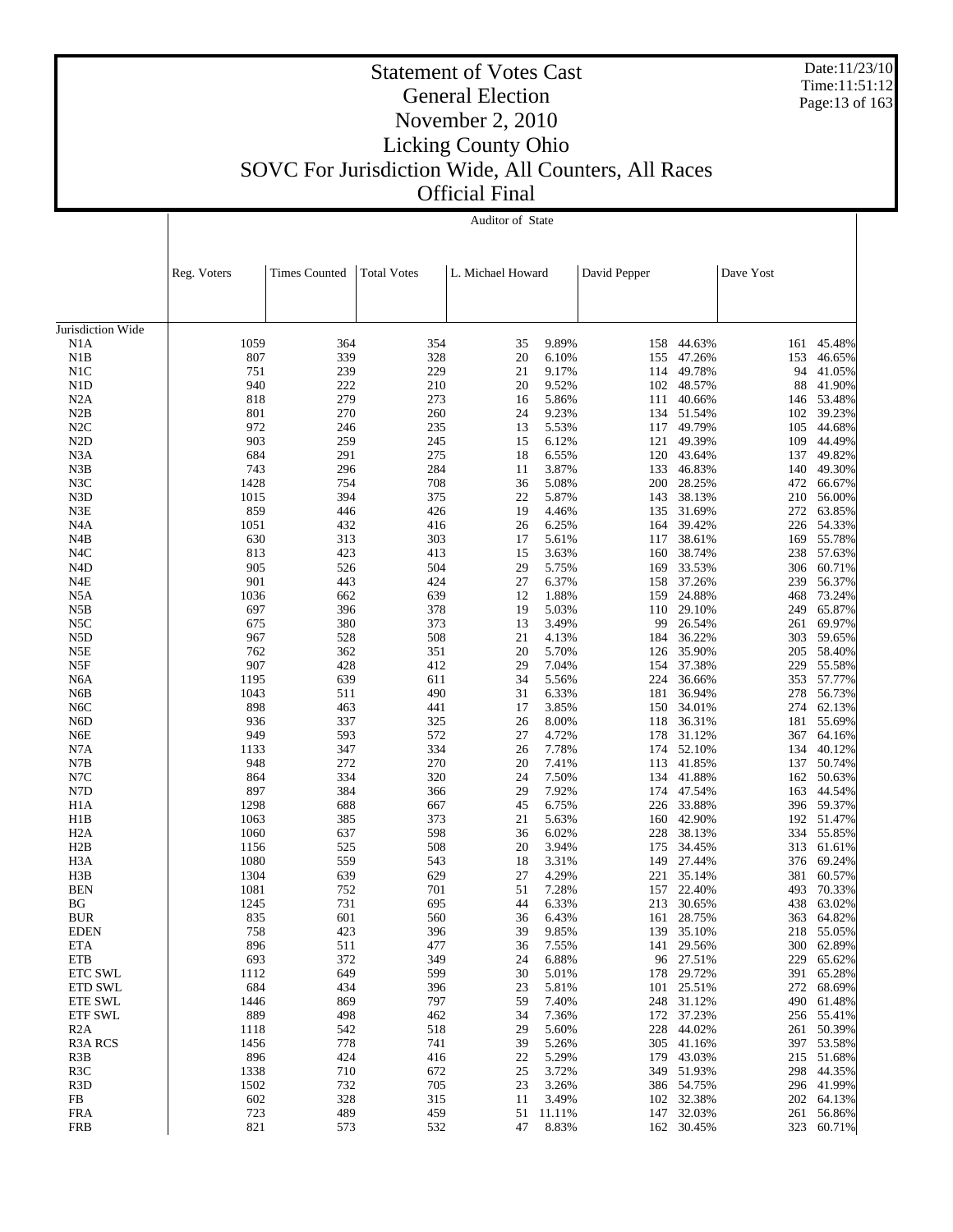Date:11/23/10 Time:11:51:12 Page:14 of 163

| UMI FIIIAI |                  |  |
|------------|------------------|--|
|            | Auditor of State |  |

|                            | Reg. Voters | <b>Times Counted</b> | <b>Total Votes</b> | L. Michael Howard |                | David Pepper |                  | Dave Yost  |                  |
|----------------------------|-------------|----------------------|--------------------|-------------------|----------------|--------------|------------------|------------|------------------|
|                            |             |                      |                    |                   |                |              |                  |            |                  |
|                            |             |                      |                    |                   |                |              |                  |            |                  |
| <b>GTA</b><br><b>GTB</b>   | 1004<br>961 | 627<br>651           | 601<br>623         | 24<br>21          | 3.99%<br>3.37% | 205<br>240   | 34.11%<br>38.52% | 372<br>362 | 61.90%<br>58.11% |
| <b>GTC</b>                 | 896         | 618                  | 582                | 18                | 3.09%          | 186          | 31.96%           | 378        | 64.95%           |
| <b>GTD</b>                 | 524         | 330                  | 317                | 14                | 4.42%          | 116          | 36.59%           | 187        | 58.99%           |
| <b>GVA</b>                 | 517         | 313                  | 295                | 19                | 6.44%          | 159          | 53.90%           | 117        | 39.66%           |
| GVB                        | 824         | 543                  | 513                | 23                | 4.48%          | 218          | 42.50%           |            | 272 53.02%       |
| <b>GVC</b>                 | 1237        | 793                  | 765                | 28                | 3.66%          | 191          | 24.97%           | 546        | 71.37%           |
| <b>GVD</b>                 | 1810        | 364                  | 343                | 21                | 6.12%          | 199          | 58.02%           | 123        | 35.86%           |
| HAN TA                     | 574         | 268                  | 255                | 25                | 9.80%          | 96           | 37.65%           | 134        | 52.55%           |
| <b>HANTB</b>               | 635         | 360                  | 340                | 24                | 7.06%          | 116          | 34.12%           |            | 200 58.82%       |
| <b>HAN V</b>               | 638         | 336                  | 320                | 20                | 6.25%          | 119          | 37.19%           | 181        | 56.56%           |
| HR A                       | 1059        | 675                  | 629                | 33                | 5.25%          | 183          | 29.09%           | 413        | 65.66%           |
| HR B                       | 989         | 655                  | 611                | 29                | 4.75%          | 196          | 32.08%           | 386        | 63.18%           |
| HR C                       | 949         | 621                  | 588                | 38                | 6.46%          | 177          | 30.10%           | 373        | 63.44%           |
| HR D                       | 1331        | 850                  | 782                | 47                | 6.01%          | 219          | 28.01%           | 516        | 65.98%           |
| HR E<br><b>KIRK</b>        | 1070<br>378 | 747<br>184           | 684<br>171         | 30<br>9           | 4.39%          | 204<br>44    | 29.82%<br>25.73% | 450<br>118 | 65.79%<br>69.01% |
| <b>HFT</b>                 | 671         | 415                  | 378                | 31                | 5.26%<br>8.20% | 76           | 20.11%           | 271        | 71.69%           |
| <b>HFV</b>                 | 254         | 152                  | 142                | 11                | 7.75%          | 36           | 25.35%           | 95         | 66.90%           |
| <b>HWG</b>                 | 925         | 501                  | 473                | 39                | 8.25%          | 161          | 34.04%           | 273        | 57.72%           |
| <b>JRA</b>                 | 633         | 386                  | 374                | 22                | 5.88%          | 72           | 19.25%           | 280        | 74.87%           |
| JRB                        | 856         | 528                  | 507                | 29                | 5.72%          | 133          | 26.23%           | 345        | 68.05%           |
| <b>JRC</b>                 | 588         | 387                  | 360                | 28                | 7.78%          | 101          | 28.06%           | 231        | 64.17%           |
| LBA                        | 811         | 514                  | 484                | 35                | 7.23%          | 109          | 22.52%           | 340        | 70.25%           |
| LBB                        | 896         | 578                  | 559                | 42                | 7.51%          | 117          | 20.93%           | 400        | 71.56%           |
| LKA                        | 828         | 572                  | 507                | 20                | 3.94%          | 153          | 30.18%           | 334        | 65.88%           |
| LKB                        | 678         | 378                  | 340                | 22                | 6.47%          | 100          | 29.41%           | 218        | 64.12%           |
| LKC                        | 832         | 556                  | 510                | 30                | 5.88%          | 140          | 27.45%           | 340        | 66.67%           |
| <b>LKD</b>                 | 1019        | 685                  | 625                | 52                | 8.32%          | 195          | 31.20%           | 378        | 60.48%           |
| <b>MADA</b>                | 698         | 416                  | 395                | 28                | 7.09%          | 121          | 30.63%           | 246        | 62.28%           |
| <b>MADB</b>                | 607         | 340                  | 329                | 27                | 8.21%          | 92           | 27.96%           | 210        | 63.83%           |
| <b>MADC</b>                | 855         | 464                  | 441                | 27                | 6.12%          | 156          | 35.37%           | 258        | 58.50%           |
| MARYA                      | 652         | 330                  | 318                | 28                | 8.81%          | 96           | 30.19%           | 194        | 61.01%           |
| <b>MARYB</b>               | 770         | 375                  | 352                | 25                | 7.10%          | 104          | 29.55%           | 223        | 63.35%           |
| МK                         | 1093        | 701                  | 658                | 40                | 6.08%          | 222          | 33.74%           | 396        | 60.18%           |
| <b>MONA</b>                | 816         | 479                  | 456                | 30                | 6.58%          | 103          | 22.59%           | 323        | 70.83%           |
| <b>MONB</b>                | 890         | 570                  | 538                | 22                | 4.09%          | 115          | 21.38%           | 401        | 74.54%           |
| <b>JOHNA</b>               | 1543        | 822                  | 761                | 39                | 5.12%          | 202          | 26.54%           | 520        | 68.33%           |
| <b>JOHNB</b>               | 1332<br>837 | 630<br>554           | 604<br>523         | 36                | 5.96%          | 183          | 30.30%<br>30.21% | 385        | 63.74%<br>64.44% |
| <b>NKTA</b><br><b>NKTB</b> | 696         | 381                  | 365                | 28<br>18          | 5.35%<br>4.93% | 158<br>126   | 34.52%           | 337<br>221 | 60.55%           |
| <b>NNTA</b>                | 598         | 343                  | 329                | 32                | 9.73%          | 122          | 37.08%           | 175        | 53.19%           |
| <b>NNTB</b>                | 694         | 437                  | 403                | 35                | 8.68%          | 167          | 41.44%           |            | 201 49.88%       |
| <b>NNTC</b>                | 625         | 404                  | 375                | 19                | 5.07%          |              | 112 29.87%       |            | 244 65.07%       |
| <b>STLOU</b>               | 228         | 131                  | 125                | $\tau$            | 5.60%          |              | 61 48.80%        |            | 57 45.60%        |
| P <sub>1</sub> A           | 896         | 391                  | 373                | 19                | 5.09%          | 144          | 38.61%           |            | 210 56.30%       |
| P <sub>1</sub> B           | 1253        | 684                  | 640                | 27                | 4.22%          | 217          | 33.91%           | 396        | 61.88%           |
| P <sub>2</sub> A           | 790         | 446                  | 420                | 26                | 6.19%          | 125          | 29.76%           | 269        | 64.05%           |
| P <sub>2</sub> B           | 1302        | 616                  | 588                | 40                | 6.80%          | 233          | 39.63%           | 315        | 53.57%           |
| P <sub>2</sub> C           | 976         | 424                  | 397                | 13                | 3.27%          | 143          | 36.02%           | 241        | 60.71%           |
| P <sub>3</sub> A           | 847         | 521                  | 493                | 44                | 8.92%          | 137          | 27.79%           | 312        | 63.29%           |
| P3B                        | 823         | 447                  | 411                | 25                | 6.08%          | 145          | 35.28%           | 241        | 58.64%           |
| P3C                        | 965         | 640                  | 586                | 39                | 6.66%          | 173          | 29.52%           | 374        | 63.82%           |
| P <sub>4</sub> A           | 1113        | 514                  | 472                | 22                | 4.66%          | 144          | 30.51%           | 306        | 64.83%           |
| P4B                        | 1135        | 567                  | 532                | 31                | 5.83%          | 143          | 26.88%           | 358        | 67.29%           |
| <b>PERRY</b>               | 1011        | 511                  | 488                | 34                | 6.97%          |              | 146 29.92%       | 308        | 63.11%           |
| <b>STAA</b>                | 812         | 551                  | 511                | 22                | 4.31%          |              | 133 26.03%       | 356        | 69.67%           |
| <b>STAB</b>                | 651         | 445                  | 419                | 18                | 4.30%          |              | 106 25.30%       |            | 295 70.41%       |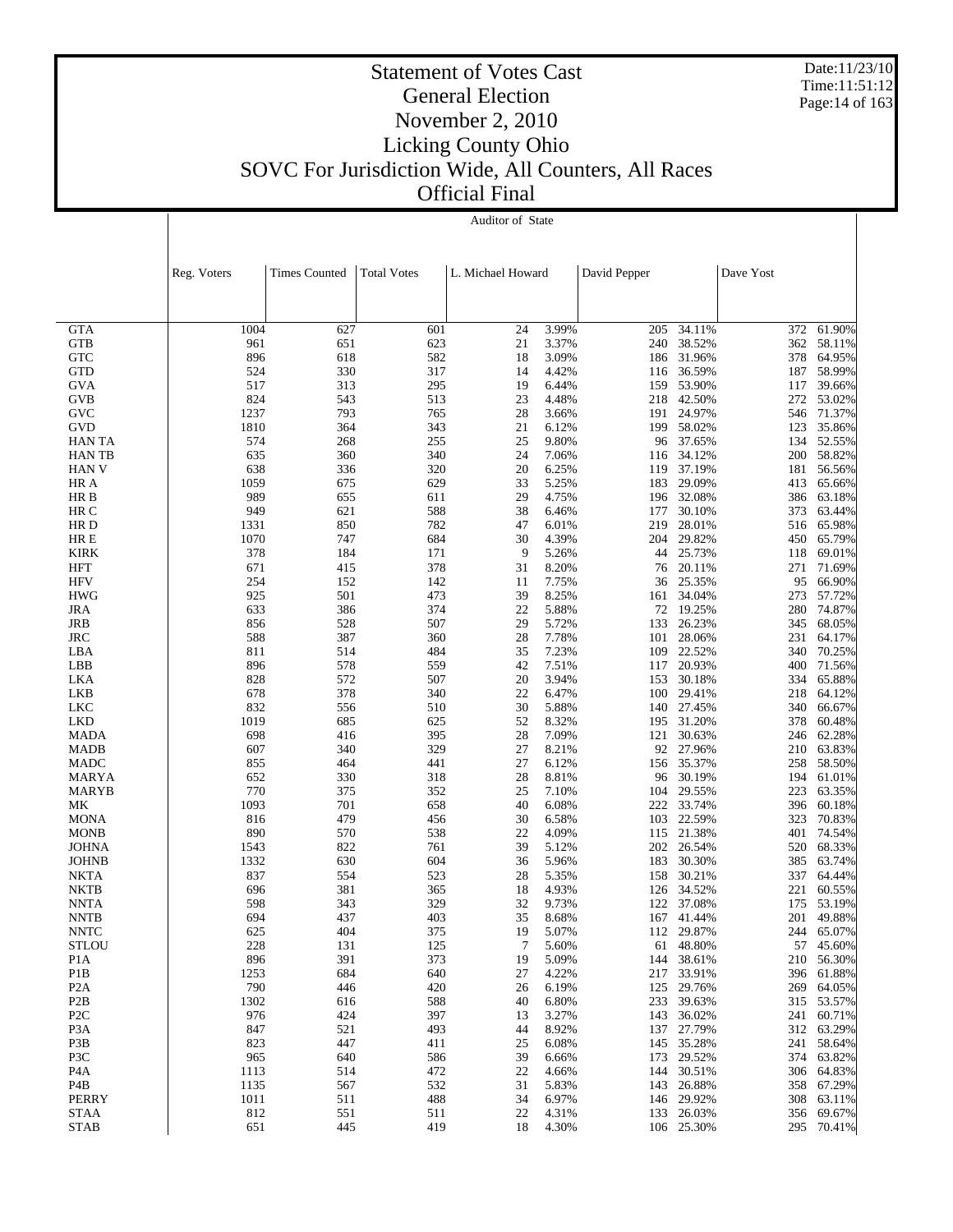Date:11/23/10 Time:11:51:12 Page:15 of 163

# Statement of Votes Cast General Election November 2, 2010 Licking County Ohio SOVC For Jurisdiction Wide, All Counters, All Races Official Final

# Auditor of State

|              | Reg. Voters | <b>Times Counted</b> | <b>Total Votes</b> | L. Michael Howard |        | David Pepper |        | Dave Yost |              |
|--------------|-------------|----------------------|--------------------|-------------------|--------|--------------|--------|-----------|--------------|
| <b>ALEX</b>  | 333         | 209                  | 192                | 8                 | 4.17%  | 62           | 32.29% | 122       | 63.54%       |
| <b>UTA</b>   | 1288        | 851                  | 778                | 37                | 4.76%  | 223          | 28.66% | 518       | 66.58%       |
| <b>UTB</b>   | 699         | 436                  | 406                | 36                | 8.87%  | 150          | 36.95% | 220       | 54.19%       |
| <b>UTC</b>   | 738         | 500                  | 458                | 39                | 8.52%  | 120          | 26.20% | 299       | 65.28%       |
| <b>BL</b> A  | 932         | 356                  | 325                | 31                | 9.54%  | 119          | 36.62% | 175       | 53.85%       |
| BL B         | 883         | 408                  | 379                | 39                | 10.29% | 169          | 44.59% | 171       | 45.12%       |
| <b>HEB A</b> | 896         | 484                  | 424                | 31                | 7.31%  | 156          | 36.79% | 237       | 55.90%       |
| HEB B        | 673         | 373                  | 329                | 23                | 6.99%  | 132          | 40.12% | 174       | 52.89%       |
| WASH         | 663         | 432                  | 410                | 34                | 8.29%  | 115          | 28.05% | 261       | 63.66%       |
| <b>UTICA</b> | 1202        | 641                  | 608                | 52                | 8.55%  | 248          | 40.79% | 308       | 50.66%       |
| Total        | 13245       | 60432                | 57049              | 3437              | 6.02%  | 19296        | 33.82% |           | 34316 60.15% |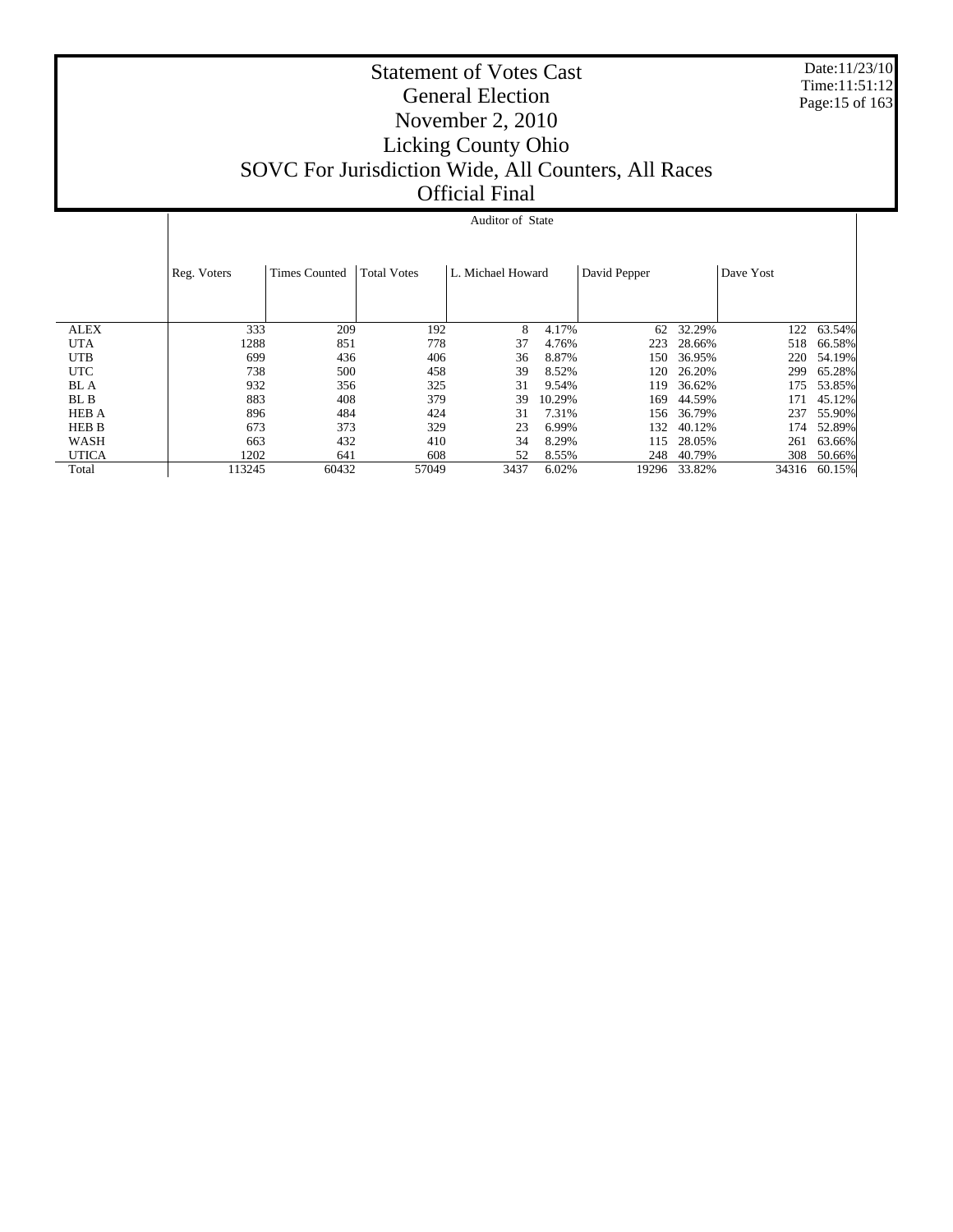Date:11/23/10 Time:11:51:12 Page:16 of 163

# Statement of Votes Cast General Election November 2, 2010 Licking County Ohio SOVC For Jurisdiction Wide, All Counters, All Races

Official Final

|                                      |              | Secretary of State   |                    |                 |                |            |                      |                      |                  |
|--------------------------------------|--------------|----------------------|--------------------|-----------------|----------------|------------|----------------------|----------------------|------------------|
|                                      |              |                      |                    |                 |                |            |                      |                      |                  |
|                                      |              |                      |                    |                 |                |            |                      |                      |                  |
|                                      | Reg. Voters  | <b>Times Counted</b> | <b>Total Votes</b> | Charles R. Earl |                | Jon Husted |                      | Maryellen O'Shaughne |                  |
|                                      |              |                      |                    |                 |                |            |                      |                      |                  |
|                                      |              |                      |                    |                 |                |            |                      |                      |                  |
| Jurisdiction Wide                    |              |                      |                    |                 |                |            |                      |                      |                  |
| N1A<br>N1B                           | 1059<br>807  | 364<br>339           | 351<br>331         | 32<br>25        | 9.12%<br>7.55% | 173<br>165 | 49.29%<br>49.85%     | 146<br>141           | 41.60%<br>42.60% |
| N1C                                  | 751          | 239                  | 228                | 16              | 7.02%          | 101        | 44.30%               | 111                  | 48.68%           |
| N1D                                  | 940          | 222                  | 217                | 23              | 10.60%         | 97         | 44.70%               | 97                   | 44.70%           |
| N2A                                  | 818          | 279                  | 274                | 25              | 9.12%          | 147        | 53.65%               | 102                  | 37.23%           |
| N2B                                  | 801          | 270                  | 262                | 27              | 10.31%         | 102        | 38.93%               | 133                  | 50.76%           |
| N2C<br>N <sub>2</sub> D              | 972          | 246<br>259           | 243                | 13              | 5.35%<br>7.32% | 110        | 45.27%<br>44.72%     | 120                  | 49.38%<br>47.97% |
| N3A                                  | 903<br>684   | 291                  | 246<br>283         | 18<br>25        | 8.83%          | 110<br>142 | 50.18%               | 118<br>116           | 40.99%           |
| N3B                                  | 743          | 296                  | 288                | 17              | 5.90%          | 150        | 52.08%               | 121                  | 42.01%           |
| N3C                                  | 1428         | 754                  | 719                | 28              | 3.89%          | 501        | 69.68%               | 190                  | 26.43%           |
| N3D                                  | 1015         | 394                  | 383                | 25              | 6.53%          | 223        | 58.22%               | 135                  | 35.25%           |
| N3E                                  | 859          | 446                  | 433                | 16              | 3.70%          | 269        | 62.12%               | 148                  | 34.18%           |
| N <sub>4</sub> A                     | 1051         | 432                  | 418                | 36              | 8.61%          | 240        | 57.42%               | 142                  | 33.97%           |
| N4B                                  | 630          | 313                  | 309                | 19              | 6.15%          | 163        | 52.75%               | 127                  | 41.10%           |
| N <sub>4</sub> C                     | 813          | 423                  | 410<br>503         | 13<br>22        | 3.17%<br>4.37% | 242<br>314 | 59.02%               | 155                  | 37.80%           |
| N <sub>4</sub> D<br>N <sub>4</sub> E | 905<br>901   | 526<br>443           | 430                | 23              | 5.35%          | 249        | 62.43%<br>57.91%     | 167<br>158           | 33.20%<br>36.74% |
| N5A                                  | 1036         | 662                  | 639                | 14              | 2.19%          | 471        | 73.71%               | 154                  | 24.10%           |
| N5B                                  | 697          | 396                  | 382                | 21              | 5.50%          | 245        | 64.14%               | 116                  | 30.37%           |
| N5C                                  | 675          | 380                  | 374                | 12              | 3.21%          | 260        | 69.52%               |                      | 102 27.27%       |
| N <sub>5</sub> D                     | 967          | 528                  | 510                | 25              | 4.90%          | 315        | 61.76%               | 170                  | 33.33%           |
| N5E                                  | 762          | 362                  | 352                | 25              | 7.10%          | 206        | 58.52%               | 121                  | 34.38%           |
| N5F                                  | 907          | 428                  | 410                | 18              | 4.39%          | 231        | 56.34%               | 161                  | 39.27%           |
| N <sub>6</sub> A                     | 1195         | 639                  | 609                | 33              | 5.42%          | 374        | 61.41%               |                      | 202 33.17%       |
| N6B<br>N <sub>6</sub> C              | 1043<br>898  | 511<br>463           | 502<br>445         | 27<br>28        | 5.38%<br>6.29% | 298<br>276 | 59.36%<br>62.02%     | 177<br>141           | 35.26%<br>31.69% |
| N <sub>6</sub> D                     | 936          | 337                  | 329                | 25              | 7.60%          | 196        | 59.57%               | 108                  | 32.83%           |
| N6E                                  | 949          | 593                  | 577                | 23              | 3.99%          | 390        | 67.59%               | 164                  | 28.42%           |
| N7A                                  | 1133         | 347                  | 335                | 22              | 6.57%          | 148        | 44.18%               | 165                  | 49.25%           |
| N7B                                  | 948          | 272                  | 265                | 25              | 9.43%          | 144        | 54.34%               | 96                   | 36.23%           |
| N7C                                  | 864          | 334                  | 325                | 26              | 8.00%          | 173        | 53.23%               | 126                  | 38.77%           |
| N7D                                  | 897          | 384                  | 375                | 33              | 8.80%          | 179        | 47.73%               | 163                  | 43.47%           |
| H <sub>1</sub> A<br>H1B              | 1298<br>1063 | 688<br>385           | 673<br>381         | 43<br>25        | 6.39%<br>6.56% | 406<br>198 | 60.33%<br>51.97%     | 224<br>158           | 33.28%<br>41.47% |
| H <sub>2</sub> A                     | 1060         | 637                  | 613                | 35              | 5.71%          | 359        | 58.56%               | 219                  | 35.73%           |
| H2B                                  | 1156         | 525                  | 512                | 31              | 6.05%          | 334        | 65.23%               | 147                  | 28.71%           |
| H <sub>3</sub> A                     | 1080         | 559                  | 548                | 14              | 2.55%          | 386        | 70.44%               | 148                  | 27.01%           |
| H3B                                  | 1304         | 639                  | 628                | 33              | 5.25%          | 391        | 62.26%               | 204                  | 32.48%           |
| <b>BEN</b>                           | 1081         | 752                  | 710                | 45              | 6.34%          | 521        | 73.38%               | 144                  | 20.28%           |
| BG                                   | 1245         | 731                  | 703                | 55              | 7.82%          |            | 453 64.44%           |                      | 195 27.74%       |
| <b>BUR</b>                           | 835          | 601                  | 557                | 46              | 8.26%          | 342        | 61.40%               | 169                  | 30.34%           |
| <b>EDEN</b><br>ETA                   | 758<br>896   | 423<br>511           | 399<br>482         | 37<br>28        | 9.27%<br>5.81% | 234<br>319 | 58.65%<br>66.18%     | 128<br>135           | 32.08%<br>28.01% |
| <b>ETB</b>                           | 693          | 372                  | 354                | 22              | 6.21%          | 236        | 66.67%               | 96                   | 27.12%           |
| ETC SWL                              | 1112         | 649                  | 611                | 19              | 3.11%          | 430        | 70.38%               | 162                  | 26.51%           |
| ETD SWL                              | 684          | 434                  | 408                | 23              | 5.64%          | 283        | 69.36%               | 102                  | 25.00%           |
| <b>ETE SWL</b>                       | 1446         | 869                  | 805                | 56              | 6.96%          | 489        | 60.75%               | 260                  | 32.30%           |
| <b>ETF SWL</b>                       | 889          | 498                  | 468                | 34              | 7.26%          | 284        | 60.68%               | 150                  | 32.05%           |
| R2A                                  | 1118         | 542                  | 525                | 20              | 3.81%          | 279        | 53.14%               | 226                  | 43.05%           |
| <b>R3A RCS</b>                       | 1456         | 778                  | 751                | 22              | 2.93%          |            | 412 54.86%           |                      | 317 42.21%       |
| R <sub>3</sub> B<br>R <sub>3</sub> C | 896<br>1338  | 424<br>710           | 414<br>685         | 15<br>28        | 3.62%<br>4.09% | 214        | 51.69%<br>310 45.26% | 185<br>347           | 44.69%<br>50.66% |
| R <sub>3</sub> D                     | 1502         | 732                  | 719                | 15              | 2.09%          | 318        | 44.23%               | 386                  | 53.69%           |
| FB                                   | 602          | 328                  | 321                | 21              | 6.54%          | 209        | 65.11%               |                      | 91 28.35%        |
| <b>FRA</b>                           | 723          | 489                  | 470                | 55              | 11.70%         | 284        | 60.43%               |                      | 131 27.87%       |
| <b>FRB</b>                           | 821          | 573                  | 537                | 40              | 7.45%          |            | 345 64.25%           |                      | 152 28.31%       |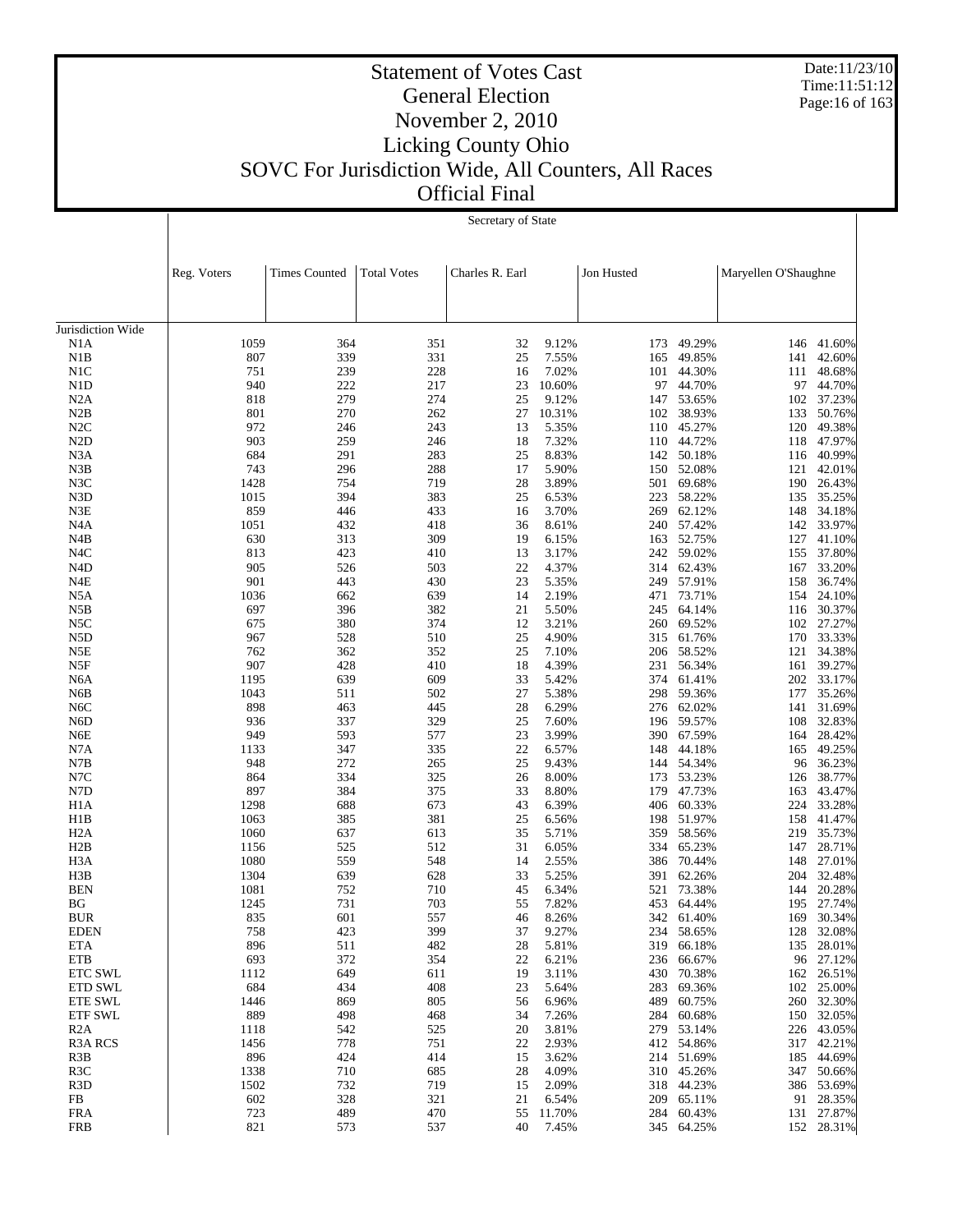Date:11/23/10 Time:11:51:13 Page:17 of 163

# Statement of Votes Cast General Election November 2, 2010 Licking County Ohio SOVC For Jurisdiction Wide, All Counters, All Races Official Final

Secretary of State

|                            | Reg. Voters | <b>Times Counted</b> | <b>Total Votes</b> | Charles R. Earl |                | Jon Husted |                          | Maryellen O'Shaughne |                          |
|----------------------------|-------------|----------------------|--------------------|-----------------|----------------|------------|--------------------------|----------------------|--------------------------|
|                            |             |                      |                    |                 |                |            |                          |                      |                          |
|                            |             |                      |                    |                 |                |            |                          |                      |                          |
| <b>GTA</b>                 | 1004        | 627                  | 606                | 16              | 2.64%          | 397        | 65.51%                   |                      | 193 31.85%               |
| <b>GTB</b><br><b>GTC</b>   | 961<br>896  | 651<br>618           | 626<br>591         | 20<br>20        | 3.19%<br>3.38% | 371<br>396 | 59.27%<br>67.01%         | 235<br>175           | 37.54%<br>29.61%         |
| <b>GTD</b>                 | 524         | 330                  | 322                | 16              | 4.97%          | 185        | 57.45%                   | 121                  | 37.58%                   |
| GVA                        | 517         | 313                  | 299                | 13              | 4.35%          | 121        | 40.47%                   | 165                  | 55.18%                   |
| <b>GVB</b>                 | 824         | 543                  | 525                | 19              | 3.62%          | 278        | 52.95%                   | 228                  | 43.43%                   |
| <b>GVC</b>                 | 1237        | 793                  | 763                | 14              | 1.83%          | 560        | 73.39%                   | 189                  | 24.77%                   |
| <b>GVD</b>                 | 1810        | 364                  | 349                | 14              | 4.01%          | 125        | 35.82%                   | 210                  | 60.17%                   |
| <b>HAN TA</b>              | 574         | 268                  | 257                | 26              | 10.12%         | 144        | 56.03%                   | 87                   | 33.85%                   |
| <b>HANTB</b>               | 635         | 360                  | 346                | 28              | 8.09%          | 205        | 59.25%                   | 113                  | 32.66%                   |
| <b>HAN V</b><br>HR A       | 638<br>1059 | 336<br>675           | 323<br>636         | 27<br>29        | 8.36%<br>4.56% | 200<br>424 | 61.92%<br>66.67%         | 96<br>183            | 29.72%<br>28.77%         |
| HR B                       | 989         | 655                  | 612                | 26              | 4.25%          | 409        | 66.83%                   | 177                  | 28.92%                   |
| HR C                       | 949         | 621                  | 591                | 20              | 3.38%          | 389        | 65.82%                   | 182                  | 30.80%                   |
| HR D                       | 1331        | 850                  | 796                | 51              | 6.41%          | 519        | 65.20%                   | 226                  | 28.39%                   |
| HR E                       | 1070        | 747                  | 694                | 37              | 5.33%          | 472        | 68.01%                   | 185                  | 26.66%                   |
| <b>KIRK</b>                | 378         | 184                  | 175                | 8               | 4.57%          | 118        | 67.43%                   | 49                   | 28.00%                   |
| <b>HFT</b>                 | 671         | 415                  | 382                | 22              | 5.76%          | 296        | 77.49%                   | 64                   | 16.75%                   |
| <b>HFV</b>                 | 254         | 152                  | 142                | 6               | 4.23%          | 99         | 69.72%                   | 37                   | 26.06%                   |
| <b>HWG</b>                 | 925         | 501                  | 484                | 39              | 8.06%          | 282        | 58.26%                   | 163                  | 33.68%                   |
| <b>JRA</b><br>JRB          | 633         | 386                  | 376<br>512         | 22<br>19        | 5.85%<br>3.71% | 289<br>355 | 76.86%<br>69.34%         | 65                   | 17.29%<br>26.95%         |
| <b>JRC</b>                 | 856<br>588  | 528<br>387           | 365                | 23              | 6.30%          | 245        | 67.12%                   | 138<br>97            | 26.58%                   |
| LBA                        | 811         | 514                  | 489                | 33              | 6.75%          | 350        | 71.57%                   | 106                  | 21.68%                   |
| LBB                        | 896         | 578                  | 558                | 35              | 6.27%          | 417        | 74.73%                   | 106                  | 19.00%                   |
| LKA                        | 828         | 572                  | 512                | 27              | 5.27%          | 321        | 62.70%                   | 164                  | 32.03%                   |
| LKB                        | 678         | 378                  | 349                | 34              | 9.74%          | 220        | 63.04%                   | 95                   | 27.22%                   |
| LKC                        | 832         | 556                  | 514                | 23              | 4.47%          | 350        | 68.09%                   |                      | 141 27.43%               |
| LKD                        | 1019        | 685                  | 626                | 65              | 10.38%         | 384        | 61.34%                   | 177                  | 28.27%                   |
| <b>MADA</b>                | 698         | 416                  | 401                | 37              | 9.23%          | 258        | 64.34%                   | 106                  | 26.43%                   |
| <b>MADB</b><br><b>MADC</b> | 607<br>855  | 340<br>464           | 327<br>443         | 32<br>30        | 9.79%<br>6.77% | 209<br>263 | 63.91%<br>59.37%         | 86<br>150            | 26.30%<br>33.86%         |
| MARYA                      | 652         | 330                  | 320                | 29              | 9.06%          | 211        | 65.94%                   | 80                   | 25.00%                   |
| <b>MARYB</b>               | 770         | 375                  | 359                | 23              | 6.41%          | 227        | 63.23%                   | 109                  | 30.36%                   |
| МK                         | 1093        | 701                  | 672                | 46              | 6.85%          | 419        | 62.35%                   | 207                  | 30.80%                   |
| <b>MONA</b>                | 816         | 479                  | 463                | 25              | 5.40%          | 337        | 72.79%                   | 101                  | 21.81%                   |
| <b>MONB</b>                | 890         | 570                  | 544                | 16              | 2.94%          | 416        | 76.47%                   | 112                  | 20.59%                   |
| <b>JOHNA</b>               | 1543        | 822                  | 781                | 36              | 4.61%          | 542        | 69.40%                   | 203                  | 25.99%                   |
| <b>JOHNB</b>               | 1332        | 630                  | 605                | 42              | 6.94%          | 376        | 62.15%                   | 187                  | 30.91%                   |
| <b>NKTA</b>                | 837         | 554                  | 536                | 27              | 5.04%          | 362        | 67.54%                   | 147                  | 27.43%                   |
| <b>NKTB</b><br><b>NNTA</b> | 696<br>598  | 381<br>343           | 365<br>333         | 25<br>33        | 6.85%<br>9.91% | 226<br>190 | 61.92%<br>57.06%         | 114<br>110           | 31.23%<br>33.03%         |
| <b>NNTB</b>                | 694         | 437                  | 415                | 35              | 8.43%          | 227        | 54.70%                   | 153                  | 36.87%                   |
| <b>NNTC</b>                | 625         | 404                  | 385                | 24              | 6.23%          |            | 257 66.75%               |                      | 104 27.01%               |
| STLOU                      | 228         | 131                  | 123                |                 | 14 11.38%      |            | 57 46.34%                |                      | 52 42.28%                |
| P <sub>1</sub> A           | 896         | 391                  | 379                | 14              | 3.69%          |            | 221 58.31%               |                      | 144 37.99%               |
| P1B                        | 1253        | 684                  | 647                | 37              | 5.72%          |            | 393 60.74%               |                      | 217 33.54%               |
| P <sub>2</sub> A           | 790         | 446                  | 428                | 19              | 4.44%          |            | 287 67.06%               |                      | 122 28.50%               |
| P <sub>2</sub> B           | 1302        | 616                  | 598                | 24              | 4.01%          |            | 338 56.52%               |                      | 236 39.46%               |
| P <sub>2</sub> C           | 976         | 424                  | 407                | 23              | 5.65%          | 249        | 61.18%                   |                      | 135 33.17%               |
| P <sub>3</sub> A<br>P3B    | 847<br>823  | 521<br>447           | 506<br>423         | 28<br>28        | 5.53%<br>6.62% |            | 325 64.23%<br>256 60.52% |                      | 153 30.24%<br>139 32.86% |
| P3C                        | 965         | 640                  | 597                | 29              | 4.86%          |            | 392 65.66%               |                      | 176 29.48%               |
| P4A                        | 1113        | 514                  | 483                | 29              | 6.00%          |            | 313 64.80%               |                      | 141 29.19%               |
| P4B                        | 1135        | 567                  | 534                | 20              | 3.75%          |            | 362 67.79%               |                      | 152 28.46%               |
| PERRY                      | 1011        | 511                  | 494                | 37              | 7.49%          |            | 333 67.41%               |                      | 124 25.10%               |
| <b>STAA</b>                | 812         | 551                  | 518                | 20              | 3.86%          |            | 358 69.11%               |                      | 140 27.03%               |
| <b>STAB</b>                | 651         | 445                  | 428                | 27              | 6.31%          |            | 305 71.26%               |                      | 96 22.43%                |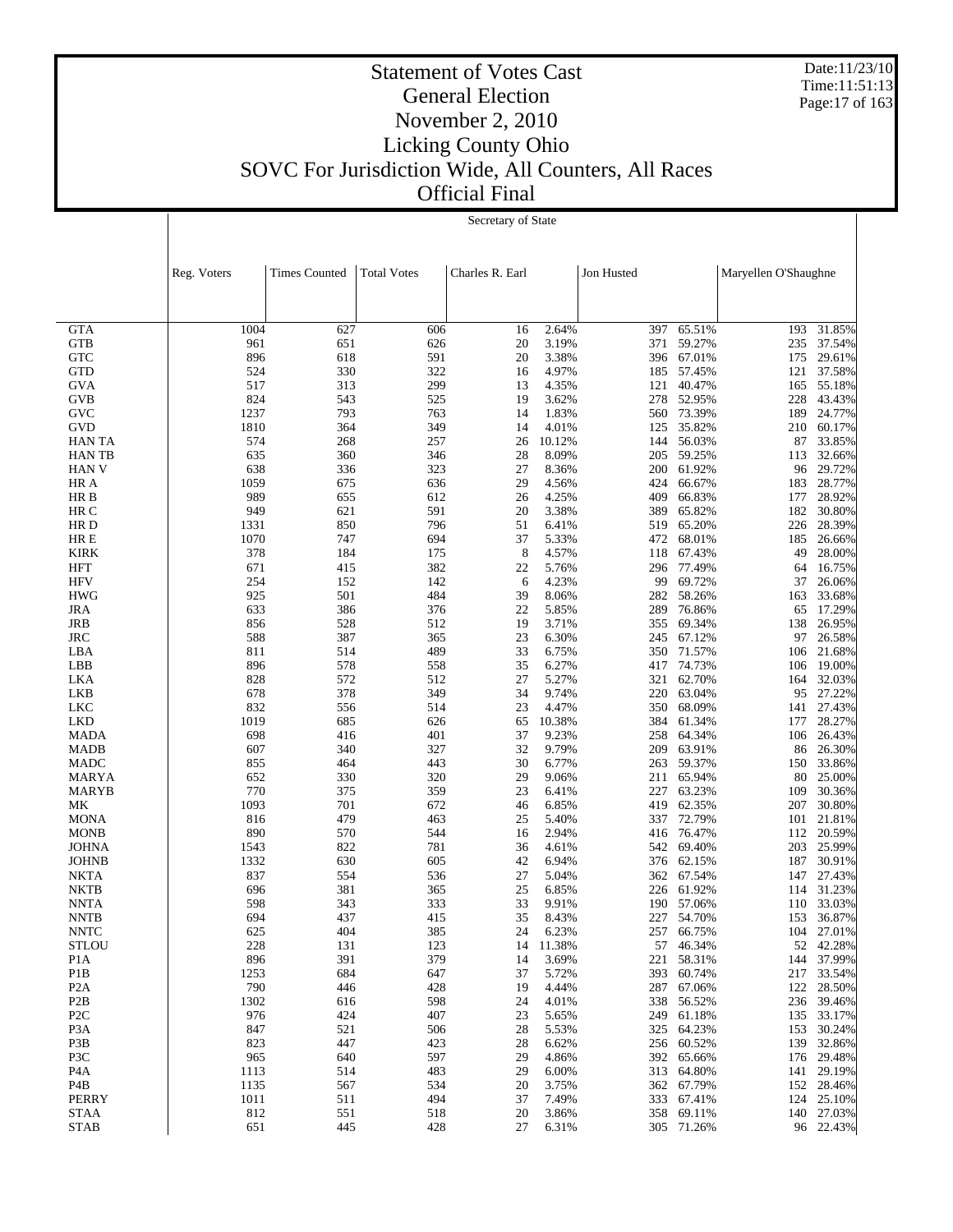Date:11/23/10 Time:11:51:13 Page:18 of 163

# Statement of Votes Cast General Election November 2, 2010 Licking County Ohio SOVC For Jurisdiction Wide, All Counters, All Races Official Final

## Secretary of State

|              | Reg. Voters | <b>Times Counted</b> | <b>Total Votes</b> | Charles R. Earl |        | Jon Husted |        | Maryellen O'Shaughne |        |
|--------------|-------------|----------------------|--------------------|-----------------|--------|------------|--------|----------------------|--------|
|              |             |                      |                    |                 |        |            |        |                      |        |
|              |             |                      |                    |                 |        |            |        |                      |        |
| <b>ALEX</b>  | 333         | 209                  | 199                |                 | 3.52%  | 133        | 66.83% | 59                   | 29.65% |
| <b>UTA</b>   | 1288        | 851                  | 793                | 35              | 4.41%  | 527        | 66.46% | 231                  | 29.13% |
| <b>UTB</b>   | 699         | 436                  | 413                | 43              | 10.41% | 244        | 59.08% | 126                  | 30.51% |
| <b>UTC</b>   | 738         | 500                  | 467                | 40              | 8.57%  | 300        | 64.24% | 127                  | 27.19% |
| BL A         | 932         | 356                  | 334                | 32              | 9.58%  | 177        | 52.99% | 125                  | 37.43% |
| BL B         | 883         | 408                  | 383                | 40              | 10.44% | 190        | 49.61% | 153                  | 39.95% |
| <b>HEB A</b> | 896         | 484                  | 432                | 31              | 7.18%  | 249        | 57.64% | 152                  | 35.19% |
| <b>HEB B</b> | 673         | 373                  | 335                | 30              | 8.96%  | 180        | 53.73% | 125                  | 37.31% |
| WASH         | 663         | 432                  | 415                | 29              | 6.99%  | 287        | 69.16% | 99                   | 23.86% |
| <b>UTICA</b> | 1202        | 641                  | 608                | 56              | 9.21%  | 314        | 51.64% | 238                  | 39.14% |
| Total        | 113245      | 60432                | 57744              | 3406            | 5.90%  | 35671      | 61.77% | 18667                | 32.33% |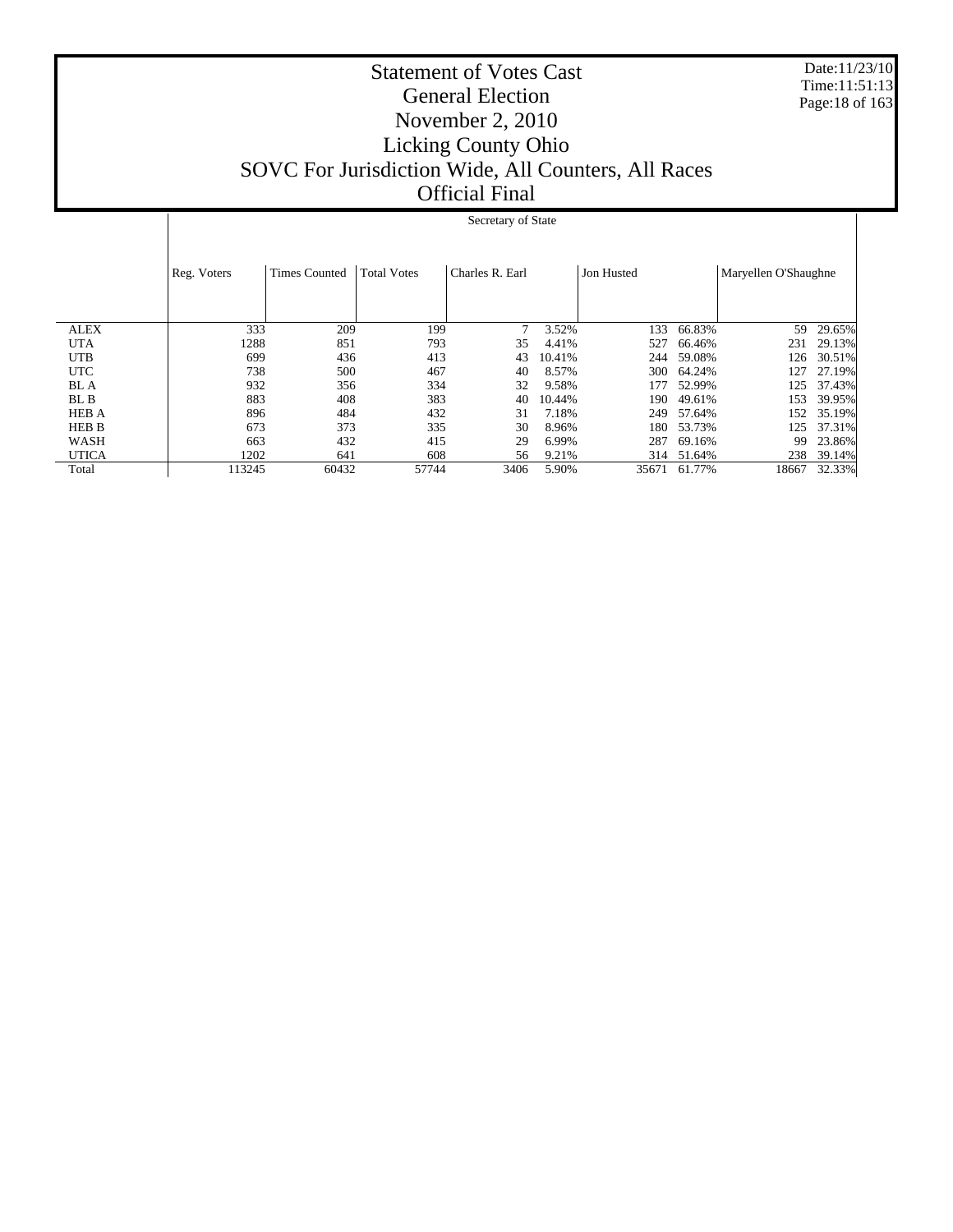Date:11/23/10 Time:11:51:13 Page:19 of 163

# Statement of Votes Cast General Election November 2, 2010 Licking County Ohio SOVC For Jurisdiction Wide, All Counters, All Races

Official Final

|                                     |              | <b>Treasurer of State</b> |                    |                |                          |                     |                |              |                  |  |
|-------------------------------------|--------------|---------------------------|--------------------|----------------|--------------------------|---------------------|----------------|--------------|------------------|--|
|                                     |              |                           |                    |                |                          |                     |                |              |                  |  |
|                                     | Reg. Voters  | <b>Times Counted</b>      | <b>Total Votes</b> | Kevin L. Boyce |                          | Matthew P. Cantrell |                | Josh Mandell |                  |  |
| Jurisdiction Wide                   |              |                           |                    |                |                          |                     |                |              |                  |  |
| N1A                                 | 1059         | 364                       | 356                |                | 151 42.42%               | 29                  | 8.15%          | 176          | 49.44%           |  |
| N1B                                 | 807          | 339                       | 329                | 134            | 40.73%                   | 15                  | 4.56%          | 180          | 54.71%           |  |
| N1C                                 | 751          | 239                       | 233                | 115            | 49.36%                   | 18                  | 7.73%          |              | 100 42.92%       |  |
| N1D                                 | 940          | 222                       | 217                | 101            | 46.54%                   | 25                  | 11.52%         | 91           | 41.94%           |  |
| N2A                                 | 818          | 279                       | 276                | 99             | 35.87%                   | 22                  | 7.97%          |              | 155 56.16%       |  |
| N2B<br>N2C                          | 801<br>972   | 270<br>246                | 260<br>243         |                | 135 51.92%<br>115 47.33% | 22<br>23            | 8.46%<br>9.47% | 103<br>105   | 39.62%<br>43.21% |  |
| N <sub>2</sub> D                    | 903          | 259                       | 244                | 116            | 47.54%                   | 15                  | 6.15%          | 113          | 46.31%           |  |
| N3A                                 | 684          | 291                       | 282                | 115            | 40.78%                   | 20                  | 7.09%          |              | 147 52.13%       |  |
| N3B                                 | 743          | 296                       | 289                | 127            | 43.94%                   | 14                  | 4.84%          | 148          | 51.21%           |  |
| N3C                                 | 1428         | 754                       | 716                |                | 194 27.09%               | 30                  | 4.19%          |              | 492 68.72%       |  |
| N3D                                 | 1015         | 394                       | 379                | 143            | 37.73%                   | 21                  | 5.54%          | 215          | 56.73%           |  |
| N3E                                 | 859          | 446                       | 428                |                | 130 30.37%               | 18                  | 4.21%          | 280          | 65.42%           |  |
| N <sub>4</sub> A                    | 1051         | 432                       | 417                | 154            | 36.93%                   | 25                  | 6.00%          | 238          | 57.07%           |  |
| N <sub>4</sub> B                    | 630          | 313                       | 307                | 121            | 39.41%                   | 21                  | 6.84%          | 165          | 53.75%           |  |
| N <sub>4</sub> C                    | 813<br>905   | 423                       | 411<br>510         | 155            | 37.71%<br>171 33.53%     | 10<br>22            | 2.43%<br>4.31% | 246          | 59.85%<br>62.16% |  |
| N <sub>4</sub> D<br>N <sub>4E</sub> | 901          | 526<br>443                | 431                | 174            | 40.37%                   | 18                  | 4.18%          | 317<br>239   | 55.45%           |  |
| N5A                                 | 1036         | 662                       | 632                | 149            | 23.58%                   | 13                  | 2.06%          |              | 470 74.37%       |  |
| N5B                                 | 697          | 396                       | 384                | 113            | 29.43%                   | 15                  | 3.91%          | 256          | 66.67%           |  |
| N5C                                 | 675          | 380                       | 374                |                | 98 26.20%                | 13                  | 3.48%          | 263          | 70.32%           |  |
| N <sub>5</sub> D                    | 967          | 528                       | 506                | 168            | 33.20%                   | 17                  | 3.36%          | 321          | 63.44%           |  |
| N5E                                 | 762          | 362                       | 348                | 121            | 34.77%                   | 17                  | 4.89%          | 210          | 60.34%           |  |
| N5F                                 | 907          | 428                       | 413                | 159            | 38.50%                   | 15                  | 3.63%          | 239          | 57.87%           |  |
| N <sub>6</sub> A                    | 1195         | 639                       | 615                |                | 192 31.22%               | 32                  | 5.20%          | 391          | 63.58%           |  |
| N <sub>6</sub> B                    | 1043         | 511                       | 498                | 177            | 35.54%                   | 25                  | 5.02%          | 296          | 59.44%           |  |
| N <sub>6</sub> C                    | 898          | 463                       | 448                |                | 157 35.04%               | 18                  | 4.02%          | 273          | 60.94%           |  |
| N <sub>6</sub> D<br>N6E             | 936<br>949   | 337<br>593                | 325<br>572         |                | 114 35.08%<br>157 27.45% | 24<br>25            | 7.38%<br>4.37% | 187<br>390   | 57.54%<br>68.18% |  |
| N7A                                 | 1133         | 347                       | 335                | 163            | 48.66%                   | 20                  | 5.97%          | 152          | 45.37%           |  |
| N7B                                 | 948          | 272                       | 269                | 113            | 42.01%                   | 20                  | 7.43%          | 136          | 50.56%           |  |
| N7C                                 | 864          | 334                       | 326                |                | 132 40.49%               | 21                  | 6.44%          | 173          | 53.07%           |  |
| N7D                                 | 897          | 384                       | 375                |                | 161 42.93%               | 25                  | 6.67%          | 189          | 50.40%           |  |
| H <sub>1</sub> A                    | 1298         | 688                       | 667                |                | 208 31.18%               | 39                  | 5.85%          | 420          | 62.97%           |  |
| H1B                                 | 1063         | 385                       | 379                |                | 156 41.16%               | 15                  | 3.96%          | 208          | 54.88%           |  |
| H <sub>2</sub> A                    | 1060         | 637                       | 615                |                | 212 34.47%               | 39                  | 6.34%          | 364          | 59.19%           |  |
| H2B                                 | 1156         | 525                       | 512                | 169            | 33.01%                   | 18                  | 3.52%          | 325          | 63.48%           |  |
| H <sub>3</sub> A<br>H3B             | 1080<br>1304 | 559<br>639                | 553<br>627         | 153<br>205     | 27.67%<br>32.70%         | 14<br>24            | 2.53%<br>3.83% | 386<br>398   | 69.80%<br>63.48% |  |
| <b>BEN</b>                          | 1081         | 752                       | 711                | 147            | 20.68%                   | 57                  | 8.02%          |              | 507 71.31%       |  |
| BG                                  | 1245         | 731                       | 702                |                | 201 28.63%               | 47                  | 6.70%          |              | 454 64.67%       |  |
| <b>BUR</b>                          | 835          | 601                       | 561                |                | 157 27.99%               | 31                  | 5.53%          | 373          | 66.49%           |  |
| <b>EDEN</b>                         | 758          | 423                       | 403                |                | 132 32.75%               | 26                  | 6.45%          | 245          | 60.79%           |  |
| <b>ETA</b>                          | 896          | 511                       | 487                | 133            | 27.31%                   | 27                  | 5.54%          | 327          | 67.15%           |  |
| ETB                                 | 693          | 372                       | 351                |                | 89 25.36%                | 18                  | 5.13%          | 244          | 69.52%           |  |
| <b>ETC SWL</b>                      | 1112         | 649                       | 609                |                | 164 26.93%               | 22                  | 3.61%          | 423          | 69.46%           |  |
| <b>ETD SWL</b>                      | 684          | 434                       | 411                |                | 103 25.06%               | 21                  | 5.11%          | 287          | 69.83%           |  |
| <b>ETE SWL</b>                      | 1446         | 869                       | 811                |                | 258 31.81%               | 47                  | 5.80%          | 506          | 62.39%           |  |
| <b>ETF SWL</b>                      | 889          | 498                       | 468                |                | 152 32.48%               | 25                  | 5.34%          | 291          | 62.18%           |  |
| R2A<br>R3A RCS                      | 1118<br>1456 | 542<br>778                | 523<br>749         | 227            | 43.40%<br>297 39.65%     | 27<br>28            | 5.16%<br>3.74% | 269<br>424   | 51.43%<br>56.61% |  |
| R3B                                 | 896          | 424                       | 411                |                | 198 48.18%               | 18                  | 4.38%          | 195          | 47.45%           |  |
| R <sub>3</sub> C                    | 1338         | 710                       | 685                |                | 356 51.97%               | 30                  | 4.38%          | 299          | 43.65%           |  |
| R <sub>3</sub> D                    | 1502         | 732                       | 719                |                | 389 54.10%               | 20                  | 2.78%          | 310          | 43.12%           |  |
| FB                                  | 602          | 328                       | 316                |                | 87 27.53%                | 22                  | 6.96%          | 207          | 65.51%           |  |
| <b>FRA</b>                          | 723          | 489                       | 462                |                | 125 27.06%               | 38                  | 8.23%          | 299          | 64.72%           |  |
| <b>FRB</b>                          | 821          | 573                       | 536                |                | 152 28.36%               | 34                  | 6.34%          | 350          | 65.30%           |  |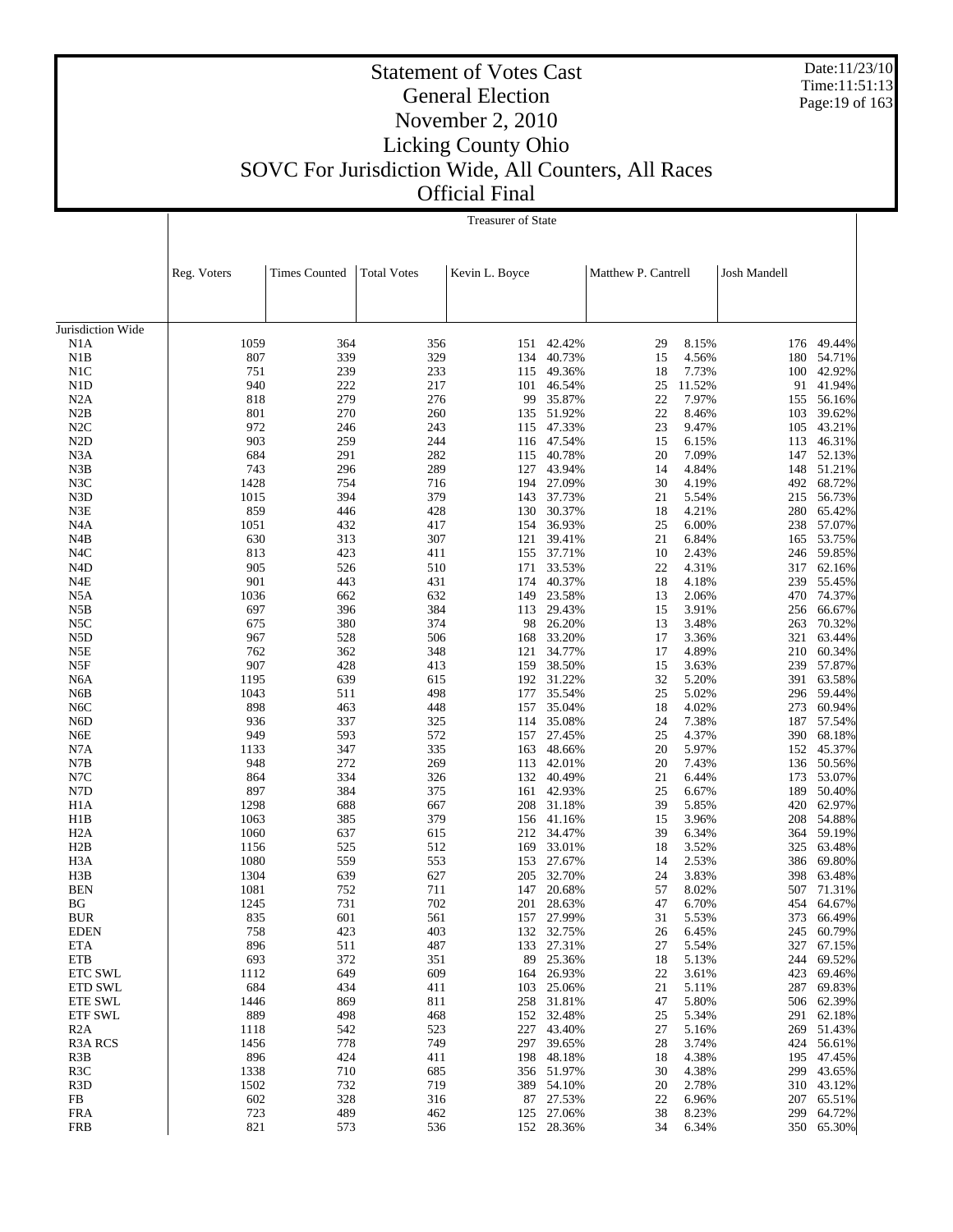Date:11/23/10 Time:11:51:13 Page:20 of 163

# Statement of Votes Cast General Election November 2, 2010 Licking County Ohio SOVC For Jurisdiction Wide, All Counters, All Races Official Final

|                                      | <b>Treasurer of State</b> |                      |                    |                |                  |                            |              |                      |  |
|--------------------------------------|---------------------------|----------------------|--------------------|----------------|------------------|----------------------------|--------------|----------------------|--|
|                                      |                           |                      |                    |                |                  |                            |              |                      |  |
|                                      |                           |                      |                    |                |                  |                            |              |                      |  |
|                                      | Reg. Voters               | <b>Times Counted</b> | <b>Total Votes</b> | Kevin L. Boyce |                  | Matthew P. Cantrell        | Josh Mandell |                      |  |
|                                      |                           |                      |                    |                |                  |                            |              |                      |  |
|                                      |                           |                      |                    |                |                  |                            |              |                      |  |
|                                      |                           |                      |                    |                |                  |                            |              |                      |  |
| <b>GTA</b>                           | 1004                      | 627                  | 607                | 195            | 32.13%           | 2.97%<br>18                | 394          | 64.91%               |  |
| <b>GTB</b>                           | 961                       | 651                  | 619                | 235            | 37.96%           | 2.75%<br>17                | 367          | 59.29%               |  |
| <b>GTC</b>                           | 896                       | 618                  | 585                | 172            | 29.40%           | 17<br>2.91%                |              | 396 67.69%           |  |
| <b>GTD</b>                           | 524                       | 330                  | 320                | 114            | 35.63%           | 4.38%<br>14                | 192          | 60.00%               |  |
| <b>GVA</b>                           | 517                       | 313                  | 301                | 165            | 54.82%           | 4.32%<br>13                | 123          | 40.86%               |  |
| GVB                                  | 824                       | 543                  | 514                |                | 219 42.61%       | 28<br>5.45%                |              | 267 51.95%           |  |
| GVC                                  | 1237                      | 793                  | 762                | 182            | 23.88%           | 3.54%<br>27                | 553          | 72.57%               |  |
| GVD                                  | 1810                      | 364                  | 345                | 101            | 197 57.10%       | 14<br>4.06%<br>4.63%<br>12 | 134          | 38.84%               |  |
| <b>HAN TA</b><br><b>HANTB</b>        | 574<br>635                | 268<br>360           | 259<br>353         | 125            | 39.00%<br>35.41% | 5.38%<br>19                | 146          | 56.37%<br>209 59.21% |  |
| <b>HAN V</b>                         | 638                       | 336                  | 320                | 95             | 29.69%           | 20<br>6.25%                | 205          | 64.06%               |  |
| HR A                                 | 1059                      | 675                  | 640                |                | 166 25.94%       | 4.38%<br>28                | 446          | 69.69%               |  |
| HR B                                 | 989                       | 655                  | 615                | 181            | 29.43%           | 4.88%<br>30                | 404          | 65.69%               |  |
| HR C                                 | 949                       | 621                  | 588                | 188            | 31.97%           | 29<br>4.93%                | 371          | 63.10%               |  |
| HR D                                 | 1331                      | 850                  | 795                | 212            | 26.67%           | 52<br>6.54%                | 531          | 66.79%               |  |
| HR E                                 | 1070                      | 747                  | 695                | 189            | 27.19%           | 3.88%<br>27                | 479          | 68.92%               |  |
| <b>KIRK</b>                          | 378                       | 184                  | 171                | 46             | 26.90%           | 5<br>2.92%                 | 120          | 70.18%               |  |
| HFT                                  | 671                       | 415                  | 393                | 80             | 20.36%           | 5.09%<br>20                | 293          | 74.55%               |  |
| <b>HFV</b>                           | 254                       | 152                  | 142                | 36             | 25.35%           | 4.93%<br>7                 | 99           | 69.72%               |  |
| <b>HWG</b>                           | 925                       | 501                  | 484                | 147            | 30.37%           | 37<br>7.64%                |              | 300 61.98%           |  |
| <b>JRA</b>                           | 633                       | 386                  | 372                | 69             | 18.55%           | 25<br>6.72%                | 278          | 74.73%               |  |
| JRB                                  | 856                       | 528                  | 509                |                | 130 25.54%       | 21<br>4.13%                | 358          | 70.33%               |  |
| <b>JRC</b>                           | 588                       | 387                  | 365                | 94             | 25.75%           | 30<br>8.22%                | 241          | 66.03%               |  |
| LBA                                  | 811                       | 514                  | 488                |                | 102 20.90%       | 35<br>7.17%                | 351          | 71.93%               |  |
| LBB                                  | 896                       | 578                  | 557                | 113            | 20.29%           | 5.03%<br>28                | 416          | 74.69%               |  |
| LKA                                  | 828                       | 572                  | 511                |                | 153 29.94%       | 19<br>3.72%                | 339          | 66.34%               |  |
| LKB                                  | 678                       | 378                  | 347                | 99             | 28.53%           | 25<br>7.20%                | 223          | 64.27%               |  |
| LKC                                  | 832                       | 556                  | 519                |                | 138 26.59%       | 24<br>4.62%<br>8.72%       | 357<br>396   | 68.79%               |  |
| <b>LKD</b><br><b>MADA</b>            | 1019<br>698               | 685<br>416           | 631<br>398         | 180<br>113     | 28.53%<br>28.39% | 55<br>35<br>8.79%          |              | 62.76%<br>250 62.81% |  |
| <b>MADB</b>                          | 607                       | 340                  | 333                | 89             | 26.73%           | 23<br>6.91%                | 221          | 66.37%               |  |
| MADC                                 | 855                       | 464                  | 446                | 145            | 32.51%           | 29<br>6.50%                | 272          | 60.99%               |  |
| <b>MARYA</b>                         | 652                       | 330                  | 323                | 85             | 26.32%           | 25<br>7.74%                | 213          | 65.94%               |  |
| <b>MARYB</b>                         | 770                       | 375                  | 363                | 103            | 28.37%           | 24<br>6.61%                |              | 236 65.01%           |  |
| MK                                   | 1093                      | 701                  | 671                | 204            | 30.40%           | 42<br>6.26%                | 425          | 63.34%               |  |
| <b>MONA</b>                          | 816                       | 479                  | 466                | 107            | 22.96%           | 29<br>6.22%                | 330          | 70.82%               |  |
| <b>MONB</b>                          | 890                       | 570                  | 546                | 109            | 19.96%           | 28<br>5.13%                | 409          | 74.91%               |  |
| <b>JOHNA</b>                         | 1543                      | 822                  | 767                | 197            | 25.68%           | 35<br>4.56%                | 535          | 69.75%               |  |
| <b>JOHNB</b>                         | 1332                      | 630                  | 603                | 162            | 26.87%           | 35<br>5.80%                | 406          | 67.33%               |  |
| <b>NKTA</b>                          | 837                       | 554                  | 535                | 156            | 29.16%           | 22<br>4.11%                | 357          | 66.73%               |  |
| <b>NKTB</b>                          | 696                       | 381                  | 374                | 125            | 33.42%           | 4.28%<br>16                | 233          | 62.30%               |  |
| <b>NNTA</b>                          | 598                       | 343                  | 330                | 115            | 34.85%           | 23<br>6.97%                |              | 192 58.18%           |  |
| <b>NNTB</b>                          | 694                       | 437                  | 411                |                | 147 35.77%       | 32<br>7.79%                |              | 232 56.45%           |  |
| <b>NNTC</b>                          | 625                       | 404                  | 383                | 113            | 29.50%           | 4.18%<br>16                | 254          | 66.32%               |  |
| <b>STLOU</b>                         | 228<br>896                | 131<br>391           | 125<br>382         | 50<br>144      | 40.00%<br>37.70% | 8.00%<br>10<br>3.93%       | 65           | 52.00%<br>58.38%     |  |
| P <sub>1</sub> A<br>P <sub>1</sub> B | 1253                      | 684                  | 649                | 217            | 33.44%           | 15<br>3.70%<br>24          | 223<br>408   | 62.87%               |  |
| P <sub>2</sub> A                     | 790                       | 446                  | 434                |                | 126 29.03%       | 3.00%<br>13                |              | 295 67.97%           |  |
| P <sub>2</sub> B                     | 1302                      | 616                  | 596                | 225            | 37.75%           | 30<br>5.03%                |              | 341 57.21%           |  |
| P <sub>2</sub> C                     | 976                       | 424                  | 407                |                | 135 33.17%       | 21<br>5.16%                |              | 251 61.67%           |  |
| P <sub>3</sub> A                     | 847                       | 521                  | 500                | 141            | 28.20%           | 30<br>6.00%                | 329          | 65.80%               |  |
| P3B                                  | 823                       | 447                  | 423                |                | 134 31.68%       | 31<br>7.33%                |              | 258 60.99%           |  |
| P3C                                  | 965                       | 640                  | 592                | 173            | 29.22%           | 32<br>5.41%                | 387          | 65.37%               |  |
| P <sub>4</sub> A                     | 1113                      | 514                  | 483                |                | 130 26.92%       | 29<br>6.00%                | 324          | 67.08%               |  |
| P4B                                  | 1135                      | 567                  | 536                |                | 148 27.61%       | 25<br>4.66%                | 363          | 67.72%               |  |
| PERRY                                | 1011                      | 511                  | 490                |                | 132 26.94%       | 6.94%<br>34                | 324          | 66.12%               |  |
| <b>STAA</b>                          | 812                       | 551                  | 519                | 137            | 26.40%           | 20<br>3.85%                | 362          | 69.75%               |  |
| <b>STAB</b>                          | 651                       | 445                  | 421                |                | 86 20.43%        | 24<br>5.70%                |              | 311 73.87%           |  |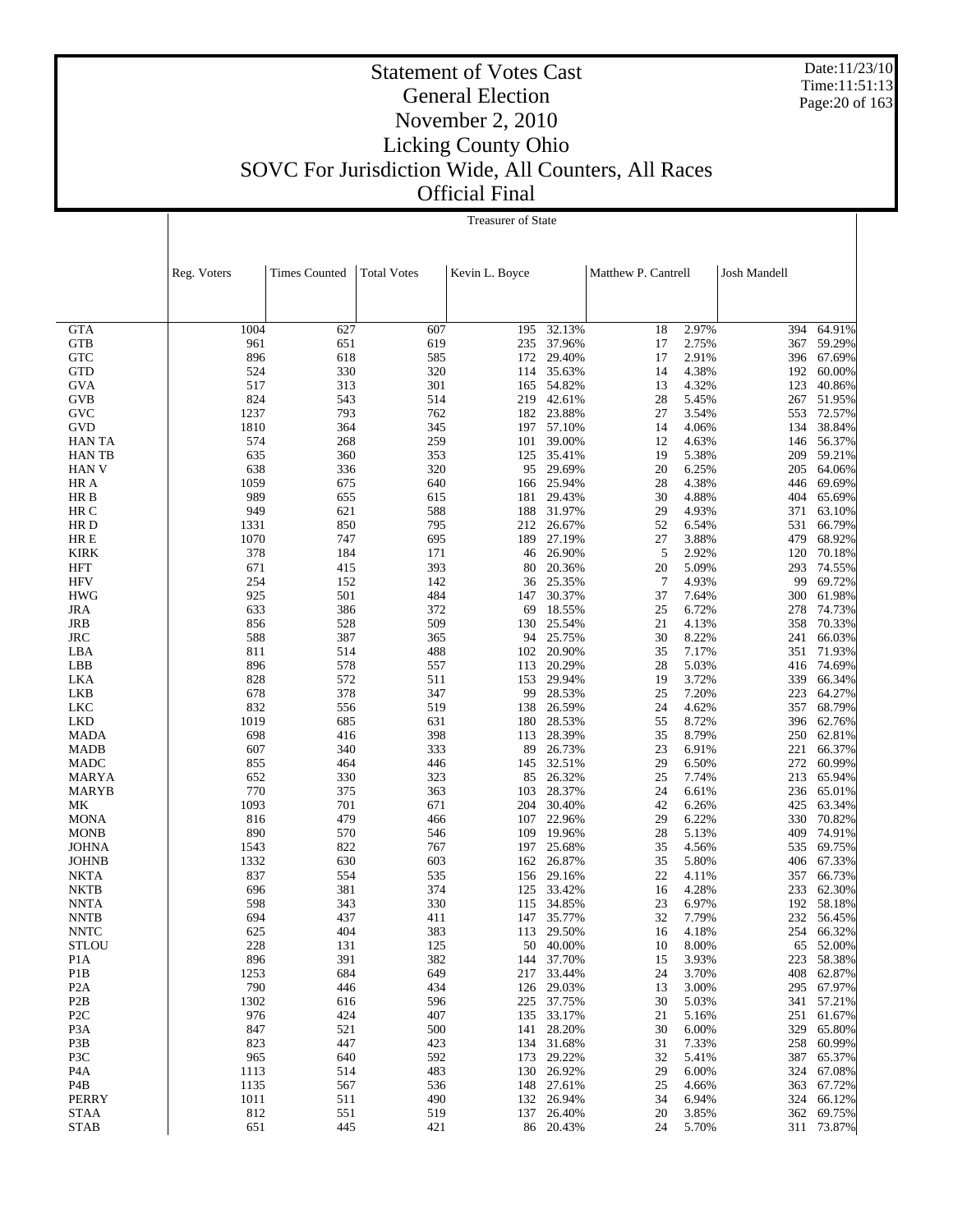Date:11/23/10 Time:11:51:13 Page:21 of 163

# Statement of Votes Cast General Election November 2, 2010 Licking County Ohio SOVC For Jurisdiction Wide, All Counters, All Races Official Final

## Treasurer of State

|              | Reg. Voters | <b>Times Counted</b> | <b>Total Votes</b> | Kevin L. Boyce |        | Matthew P. Cantrell |        | <b>Josh Mandell</b> |        |
|--------------|-------------|----------------------|--------------------|----------------|--------|---------------------|--------|---------------------|--------|
| <b>ALEX</b>  | 333         | 209                  | 196                | 58             | 29.59% | 6                   | 3.06%  | 132                 | 67.35% |
| <b>UTA</b>   | 1288        | 851                  | 782                | 213            | 27.24% | 31                  | 3.96%  | 538                 | 68.80% |
| <b>UTB</b>   | 699         | 436                  | 405                | l 34           | 33.09% | 30                  | 7.41%  | 241                 | 59.51% |
| <b>UTC</b>   | 738         | 500                  | 468                | 125            | 26.71% | 29                  | 6.20%  | 314                 | 67.09% |
| <b>BL</b> A  | 932         | 356                  | 334                | 112            | 33.53% | 25                  | 7.49%  | 197                 | 58.98% |
| BL B         | 883         | 408                  | 384                | 155            | 40.36% | 23                  | 5.99%  | 206                 | 53.65% |
| <b>HEB A</b> | 896         | 484                  | 433                | 147            | 33.95% | 39                  | 9.01%  | 247                 | 57.04% |
| <b>HEB B</b> | 673         | 373                  | 339                | 135            | 39.82% | 19                  | 5.60%  | 185                 | 54.57% |
| WASH         | 663         | 432                  | 416                | 106            | 25.48% | 32                  | 7.69%  | 278                 | 66.83% |
| <b>UTICA</b> | 1202        | 641                  | 607                | 213            | 35.09% | 65                  | 10.71% | 329                 | 54.20% |
| Total        | 113245      | 60432                | 57693              | 18563          | 32.18% | 3102                | 5.38%  | 36028               | 62.45% |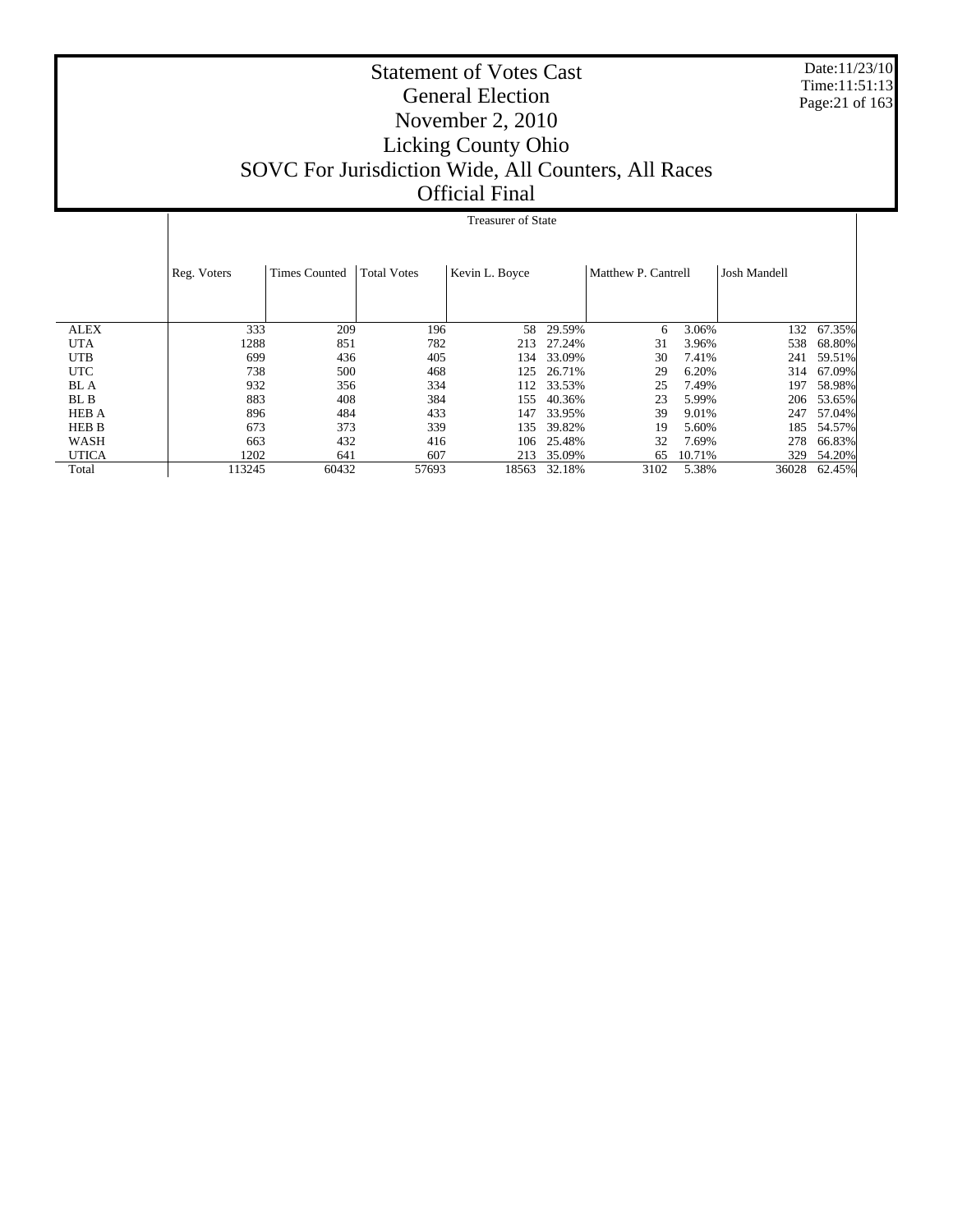Date:11/23/10 Time:11:51:13 Page:22 of 163

### Statement of Votes Cast General Election November 2, 2010 Licking County Ohio SOVC For Jurisdiction Wide, All Counters, All Races Official Final

Jurisdiction Wide N1A N1B N1C N1D N2A N2B N2C N2D N3A N3B N3C N3D N3E N4A N4B N4C N4D N4E N5A N5B N5C N5D N5E N5F N6A N6B N6C N6D N6E N7A N7B N7C N7D H1A H1B H2A H2B H3A H3B BEN BG BUR EDEN ETA ETB ETC SWL ETD SWL ETE SWL ETF SWL R2A R3A RCS R3B R3C R3D FB FRA FRB Reg. Voters Times Counted | Total Votes | Eric W. Deaton | Lee Fisher | Daniel H. LaBotz United States Senator 1059 364 359 17 4.74% 146 40.67% 3 0.84% 807 339 333 10 3.00% 127 38.14% 5 1.50% 751 239 236 3 1.27% 105 44.49% 3 1.27% 940 222 219 8 3.65% 92 42.01% 5 2.28% 818 279 277 10 3.61% 101 36.46% 3 1.08% 801 270 262 12 4.58% 128 48.85% 3 1.15% 972 246 243 8 3.29% 107 44.03% 3 1.23% 903 259 252 7 2.78% 109 43.25% 3 1.19% 684 291 287 7 2.44% 103 35.89% 4 1.39% 743 296 293 6 2.05% 121 41.30% 6 2.05% 1428 754 730 14 1.92% 169 23.15% 6 0.82% 1015 394 385 10 2.60% 129 33.51% 7 1.82% 859 446 439 6 1.37% 125 28.47% 1 0.23% 1051 432 425 12 2.82% 134 31.53% 5 1.18% 630 313 304 5 1.64% 98 32.24% 2 0.66% 813 423 414 5 1.21% 144 34.78% 2 0.48% 905 526 517 9 1.74% 159 30.75% 4 0.77% 901 443 430 10 2.33% 142 33.02% 3 0.70% 1036 662 648 2 0.31% 129 19.91% 1 0.15% 697 396 384 10 2.60% 102 26.56% 4 1.04% 675 380 373 3 0.80% 93 24.93% 0 0.00% 967 528 518 8 1.54% 171 33.01% 2 0.39% 762 362 352 3 0.85% 107 30.40% 2 0.57% 907 428 415 11 2.65% 150 36.14% 4 0.96% 1195 639 618 14 2.27% 190 30.74% 4 0.65% 1043 511 497 20 4.02% 163 32.80% 2 0.40% 898 463 452 16 3.54% 135 29.87% 1 0.22% 936 337 326 12 3.68% 94 28.83% 1 0.31% 949 593 579 11 1.90% 136 23.49% 2 0.35% 1133 347 335 8 2.39% 156 46.57% 3 0.90% 948 272 268 14 5.22% 92 34.33% 0 0.00% 864 334 328 8 2.44% 120 36.59% 4 1.22% 897 384 376 8 2.13% 169 44.95% 5 1.33% 1298 688 677 12 1.77% 203 29.99% 4 0.59% 1063 385 380 7 1.84% 148 38.95% 5 1.32% 1060 637 620 21 3.39% 206 33.23% 6 0.97% 1156 525 519 7 1.35% 145 27.94% 3 0.58% 1080 559 555 7 1.26% 134 24.14% 4 0.72% 1304 639 630 10 1.59% 184 29.21% 9 1.43% 1081 752 727 18 2.48% 129 17.74% 5 0.69% 1245 731 703 29 4.13% 167 23.76% 3 0.43% 835 601 570 20 3.51% 149 26.14% 4 0.70% 758 423 404 13 3.22% 122 30.20% 5 1.24% 896 511 488 10 2.05% 115 23.57% 2 0.41% 693 372 354 7 1.98% 92 25.99% 1 0.28% 1112 649 619 5 0.81% 149 24.07% 2 0.32% 684 434 409 8 1.96% 94 22.98% 0 0.00% 1446 869 811 18 2.22% 231 28.48% 6 0.74% 889 498 474 16 3.38% 148 31.22% 3 0.63% 1118 542 531 7 1.32% 219 41.24% 5 0.94% 1456 778 761 18 2.37% 283 37.19% 5 0.66% 896 424 415 6 1.45% 172 41.45% 3 0.72% 1338 710 691 12 1.74% 336 48.63% 3 0.43% 1502 732 720 7 0.97% 370 51.39% 6 0.83% 602 328 318 9 2.83% 90 28.30% 1 0.31% 723 489 468 25 5.34% 111 23.72% 5 1.07% 821 573 545 16 2.94% 140 25.69% 3 0.55%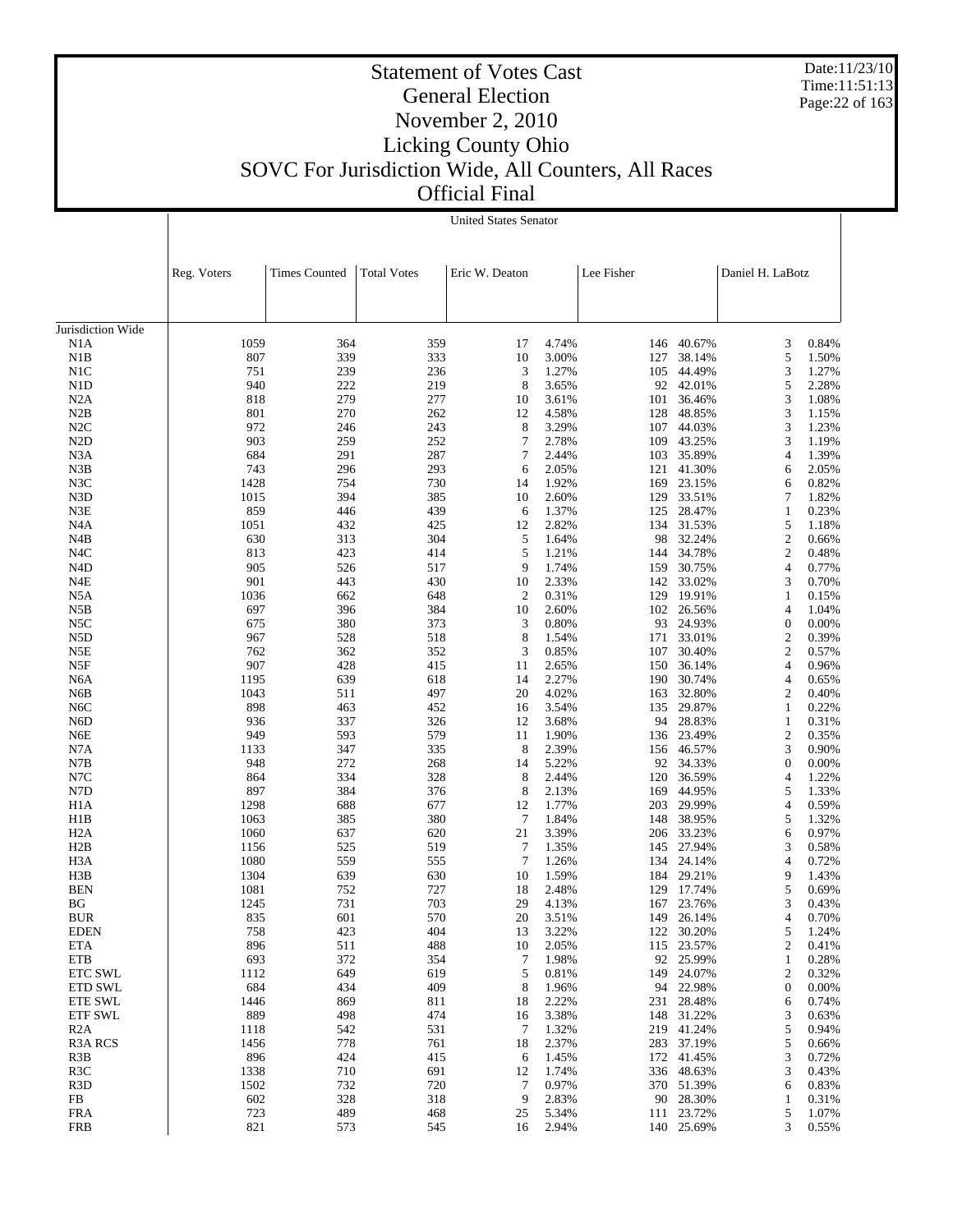Date:11/23/10 Time:11:51:13 Page:23 of 163

|                                  | <b>United States Senator</b> |                      |                    |                     |                |            |                          |                       |                |
|----------------------------------|------------------------------|----------------------|--------------------|---------------------|----------------|------------|--------------------------|-----------------------|----------------|
|                                  |                              |                      |                    |                     |                |            |                          |                       |                |
|                                  | Reg. Voters                  | <b>Times Counted</b> | <b>Total Votes</b> | Eric W. Deaton      |                | Lee Fisher |                          | Daniel H. LaBotz      |                |
|                                  |                              |                      |                    |                     |                |            |                          |                       |                |
| <b>GTA</b>                       | 1004                         | 627                  | 610                | 4                   | 0.66%          |            | 193 31.64%               | 5                     | 0.82%          |
| GTB                              | 961                          | 651                  | 627                | $\overline{4}$      | 0.64%          |            | 220 35.09%               | 3                     | 0.48%          |
| <b>GTC</b>                       | 896                          | 618                  | 601                | 10                  | 1.66%          |            | 173 28.79%               | 3                     | 0.50%          |
| <b>GTD</b>                       | 524                          | 330                  | 326                | 4                   | 1.23%          |            | 108 33.13%               | $\overline{c}$        | 0.61%          |
| <b>GVA</b>                       | 517                          | 313                  | 303                | $\overline{4}$      | 1.32%          |            | 159 52.48%               | 3                     | 0.99%          |
| <b>GVB</b>                       | 824                          | 543                  | 521                | $\overline{2}$      | 0.38%          |            | 211 40.50%               | 6                     | 1.15%          |
| GVC                              | 1237                         | 793                  | 771                | 6                   | 0.78%          |            | 168 21.79%               | 1                     | 0.13%          |
| <b>GVD</b>                       | 1810                         | 364                  | 358                | $\mathbf{1}$        | 0.28%          |            | 207 57.82%               | 8                     | 2.23%          |
| <b>HAN TA</b><br><b>HAN TB</b>   | 574<br>635                   | 268<br>360           | 262<br>346         | 10<br>11            | 3.82%<br>3.18% |            | 81 30.92%<br>103 29.77%  | 6<br>5                | 2.29%<br>1.45% |
| <b>HAN V</b>                     | 638                          | 336                  | 328                | 12                  | 3.66%          |            | 89 27.13%                | $\overline{c}$        | 0.61%          |
| HR A                             | 1059                         | 675                  | 637                | 16                  | 2.51%          |            | 152 23.86%               | 4                     | 0.63%          |
| HR B                             | 989                          | 655                  | 616                | 12                  | 1.95%          |            | 170 27.60%               | 4                     | 0.65%          |
| HR C                             | 949                          | 621                  | 594                | 14                  | 2.36%          |            | 160 26.94%               | $\boldsymbol{2}$      | 0.34%          |
| HR D                             | 1331                         | 850                  | 797                | 30                  | 3.76%          |            | 195 24.47%               | 5                     | 0.63%          |
| HR E                             | 1070                         | 747                  | 702                | 6                   | 0.85%          |            | 175 24.93%               | 4                     | 0.57%          |
| <b>KIRK</b>                      | 378                          | 184                  | 176                | $\overline{4}$      | 2.27%          |            | 41 23.30%                | $\boldsymbol{0}$      | 0.00%          |
| <b>HFT</b>                       | 671                          | 415                  | 385                | 11                  | 2.86%          |            | 68 17.66%                | $\overline{c}$        | 0.52%          |
| <b>HFV</b>                       | 254                          | 152                  | 142                | $\mathfrak{2}$      | 1.41%          |            | 28 19.72%                | 6                     | 4.23%          |
| <b>HWG</b>                       | 925                          | 501                  | 489                | 10                  | 2.04%          |            | 147 30.06%               | 3                     | 0.61%          |
| <b>JRA</b>                       | 633                          | 386                  | 378                | 5                   | 1.32%          |            | 54 14.29%                | 5                     | 1.32%          |
| JRB                              | 856                          | 528                  | 521                | 9                   | 1.73%          |            | 120 23.03%               | $\mathbf{1}$          | 0.19%          |
| <b>JRC</b>                       | 588                          | 387                  | 367                | 9                   | 2.45%          |            | 86 23.43%                | $\mathbf{1}$          | 0.27%          |
| LBA                              | 811                          | 514                  | 495                | 9                   | 1.82%          |            | 93 18.79%                | $\overline{c}$        | 0.40%          |
| LBB                              | 896                          | 578                  | 563                | 12                  | 2.13%          |            | 101 17.94%               | $\mathbf{1}$          | 0.18%          |
| LKA                              | 828                          | 572                  | 526                | 18                  | 3.42%          |            | 133 25.29%               | 4                     | 0.76%          |
| LKB                              | 678                          | 378                  | 345                | 11                  | 3.19%          |            | 87 25.22%                | $\boldsymbol{2}$      | 0.58%          |
| LKC<br><b>LKD</b>                | 832<br>1019                  | 556<br>685           | 524<br>625         | 8<br>28             | 1.53%<br>4.48% |            | 128 24.43%<br>173 27.68% | $\boldsymbol{0}$<br>3 | 0.00%<br>0.48% |
| <b>MADA</b>                      | 698                          | 416                  | 401                | 14                  | 3.49%          |            | 102 25.44%               | $\mathbf{2}$          | 0.50%          |
| <b>MADB</b>                      | 607                          | 340                  | 334                | 12                  | 3.59%          |            | 81 24.25%                | 3                     | 0.90%          |
| <b>MADC</b>                      | 855                          | 464                  | 450                | 14                  | 3.11%          |            | 129 28.67%               | $\mathbf{2}$          | 0.44%          |
| MARYA                            | 652                          | 330                  | 325                | 15                  | 4.62%          |            | 83 25.54%                | 3                     | 0.92%          |
| <b>MARYB</b>                     | 770                          | 375                  | 369                | 10                  | 2.71%          |            | 106 28.73%               | 5                     | 1.36%          |
| МK                               | 1093                         | 701                  | 674                | 21                  | 3.12%          |            | 182 27.00%               | 4                     | 0.59%          |
| <b>MONA</b>                      | 816                          | 479                  | 468                | 11                  | 2.35%          |            | 93 19.87%                | 3                     | 0.64%          |
| <b>MONB</b>                      | 890                          | 570                  | 552                | 11                  | 1.99%          |            | 92 16.67%                | $\overline{4}$        | 0.72%          |
| <b>JOHNA</b>                     | 1543                         | 822                  | 783                | 20                  | 2.55%          | 180        | 22.99%                   | 4                     | 0.51%          |
| <b>JOHNB</b>                     | 1332                         | 630                  | 610                | 15                  | 2.46%          |            | 148 24.26%               | 5                     | 0.82%          |
| <b>NKTA</b>                      | 837                          | 554                  | 541                | $\overline{7}$      | 1.29%          | 141        | 26.06%                   | 0                     | 0.00%          |
| <b>NKTB</b>                      | 696                          | 381                  | 375                | 5                   | 1.33%          | 114        | 30.40%                   | 2                     | 0.53%          |
| <b>NNTA</b>                      | 598                          | 343                  | 334                | 15                  | 4.49%          |            | 106 31.74%               | 3                     | 0.90%          |
| <b>NNTB</b>                      | 694                          | 437                  | 418                | 13                  | 3.11%          |            | 160 38.28%               | 1                     | 0.24%          |
| <b>NNTC</b>                      | 625                          | 404                  | 389                | 11                  | 2.83%          | 97         | 24.94%                   | 1                     | 0.26%          |
| <b>STLOU</b><br>P <sub>1</sub> A | 228<br>896                   | 131<br>391           | 127<br>382         | $\overline{4}$<br>6 | 3.15%<br>1.57% | 124        | 50 39.37%<br>32.46%      | $\mathbf{1}$<br>3     | 0.79%<br>0.79% |
| P1B                              | 1253                         | 684                  | 657                | 14                  | 2.13%          |            | 197 29.98%               | 3                     | 0.46%          |
| P <sub>2</sub> A                 | 790                          | 446                  | 429                | 6                   | 1.40%          | 117        | 27.27%                   | 3                     | 0.70%          |
| P <sub>2</sub> B                 | 1302                         | 616                  | 602                | 7                   | 1.16%          | 217        | 36.05%                   | $\boldsymbol{2}$      | 0.33%          |
| P <sub>2</sub> C                 | 976                          | 424                  | 415                | 14                  | 3.37%          | 127        | 30.60%                   | 4                     | 0.96%          |
| P <sub>3</sub> A                 | 847                          | 521                  | 506                | 16                  | 3.16%          | 123        | 24.31%                   | 6                     | 1.19%          |
| P3B                              | 823                          | 447                  | 425                | 17                  | 4.00%          | 128        | 30.12%                   | 1                     | 0.24%          |
| P3C                              | 965                          | 640                  | 603                | 13                  | 2.16%          |            | 156 25.87%               | 6                     | 1.00%          |
| P <sub>4</sub> A                 | 1113                         | 514                  | 488                | 17                  | 3.48%          | 131        | 26.84%                   | $\boldsymbol{0}$      | 0.00%          |
| P4B                              | 1135                         | 567                  | 539                | 6                   | 1.11%          | 129        | 23.93%                   | 6                     | 1.11%          |
| <b>PERRY</b>                     | 1011                         | 511                  | 504                | 17                  | 3.37%          | 117        | 23.21%                   | 5                     | 0.99%          |
| <b>STAA</b>                      | 812                          | 551                  | 528                | 5                   | 0.95%          | 124        | 23.48%                   | 6                     | 1.14%          |
| <b>STAB</b>                      | 651                          | 445                  | 429                | $\tau$              | 1.63%          | 87         | 20.28%                   | 1                     | 0.23%          |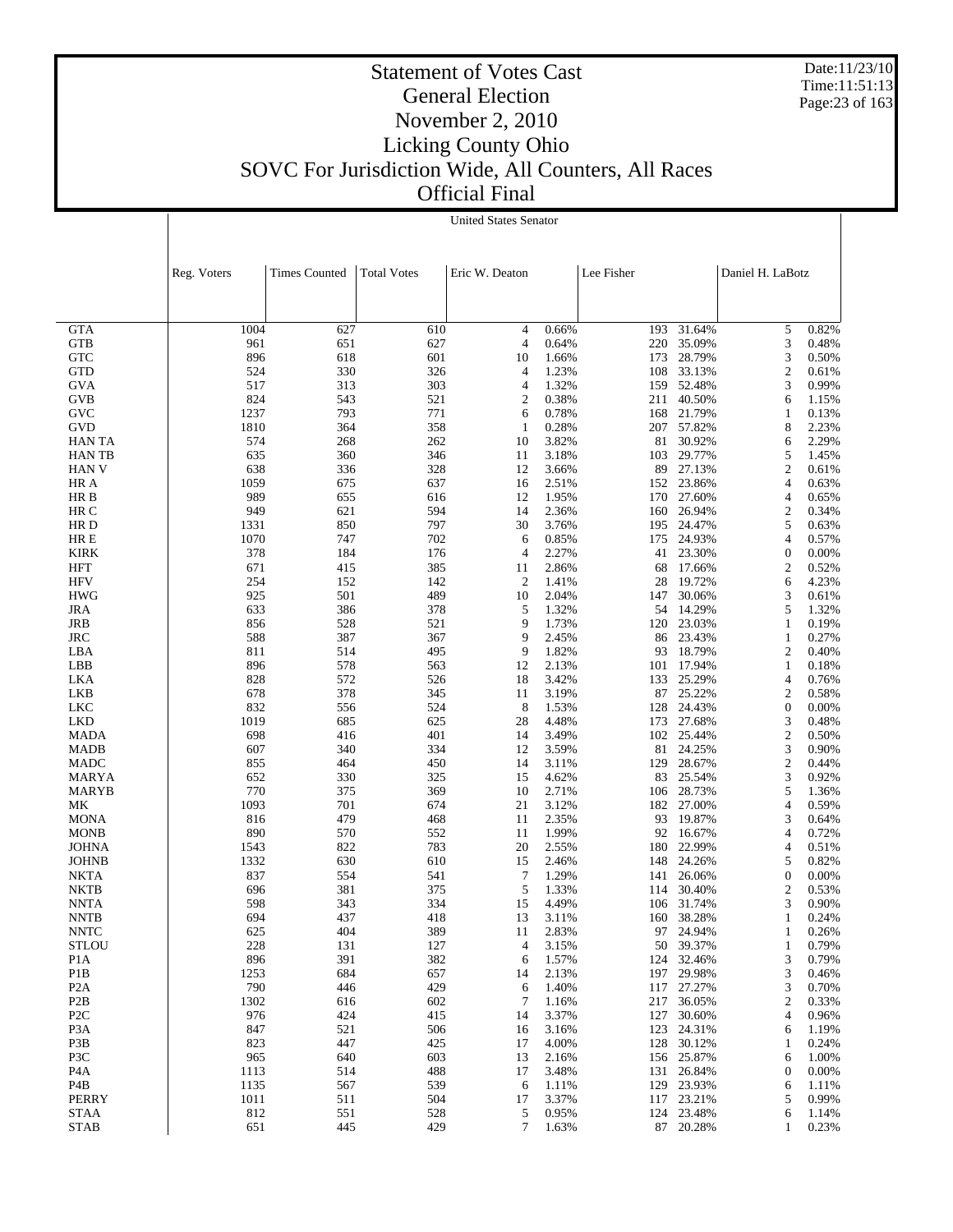Date:11/23/10 Time:11:51:13 Page:24 of 163

|              |             |                      |                    | <b>United States Senator</b> |       |            |        |                  |          |
|--------------|-------------|----------------------|--------------------|------------------------------|-------|------------|--------|------------------|----------|
|              |             |                      |                    |                              |       |            |        |                  |          |
|              |             |                      |                    |                              |       |            |        |                  |          |
|              | Reg. Voters | <b>Times Counted</b> | <b>Total Votes</b> | Eric W. Deaton               |       | Lee Fisher |        | Daniel H. LaBotz |          |
|              |             |                      |                    |                              |       |            |        |                  |          |
|              |             |                      |                    |                              |       |            |        |                  |          |
| <b>ALEX</b>  | 333         | 209                  | 198                | 7                            | 3.54% | 58         | 29.29% | $\Omega$         | $0.00\%$ |
| <b>UTA</b>   | 1288        | 851                  | 802                | 4                            | 0.50% | 210        | 26.18% |                  | 0.12%    |
| <b>UTB</b>   | 699         | 436                  | 416                | 14                           | 3.37% | 120        | 28.85% | 2                | 0.48%    |
| <b>UTC</b>   | 738         | 500                  | 467                | 12                           | 2.57% | 97         | 20.77% | 2                | 0.43%    |
| BL A         | 932         | 356                  | 335                | 17                           | 5.07% | 105        | 31.34% |                  | 0.30%    |
| BL B         | 883         | 408                  | 390                | 17                           | 4.36% | 139        | 35.64% |                  | 1.79%    |
| <b>HEB A</b> | 896         | 484                  | 447                | 15                           | 3.36% | 151        | 33.78% | 6                | 1.34%    |
| <b>HEB B</b> | 673         | 373                  | 344                | 11                           | 3.20% | 127        | 36.92% | 4                | 1.16%    |
| WASH         | 663         | 432                  | 415                | 8                            | 1.93% | 89         | 21.45% | 3                | 0.72%    |
| <b>UTICA</b> | 1202        | 641                  | 619                | 15                           | 2.42% | 213        | 34.41% | 8                | 1.29%    |
| Total        | 113245      | 60432                | 58288              | 1360                         | 2.33% | 17156      | 29.43% | 412              | 0.71%    |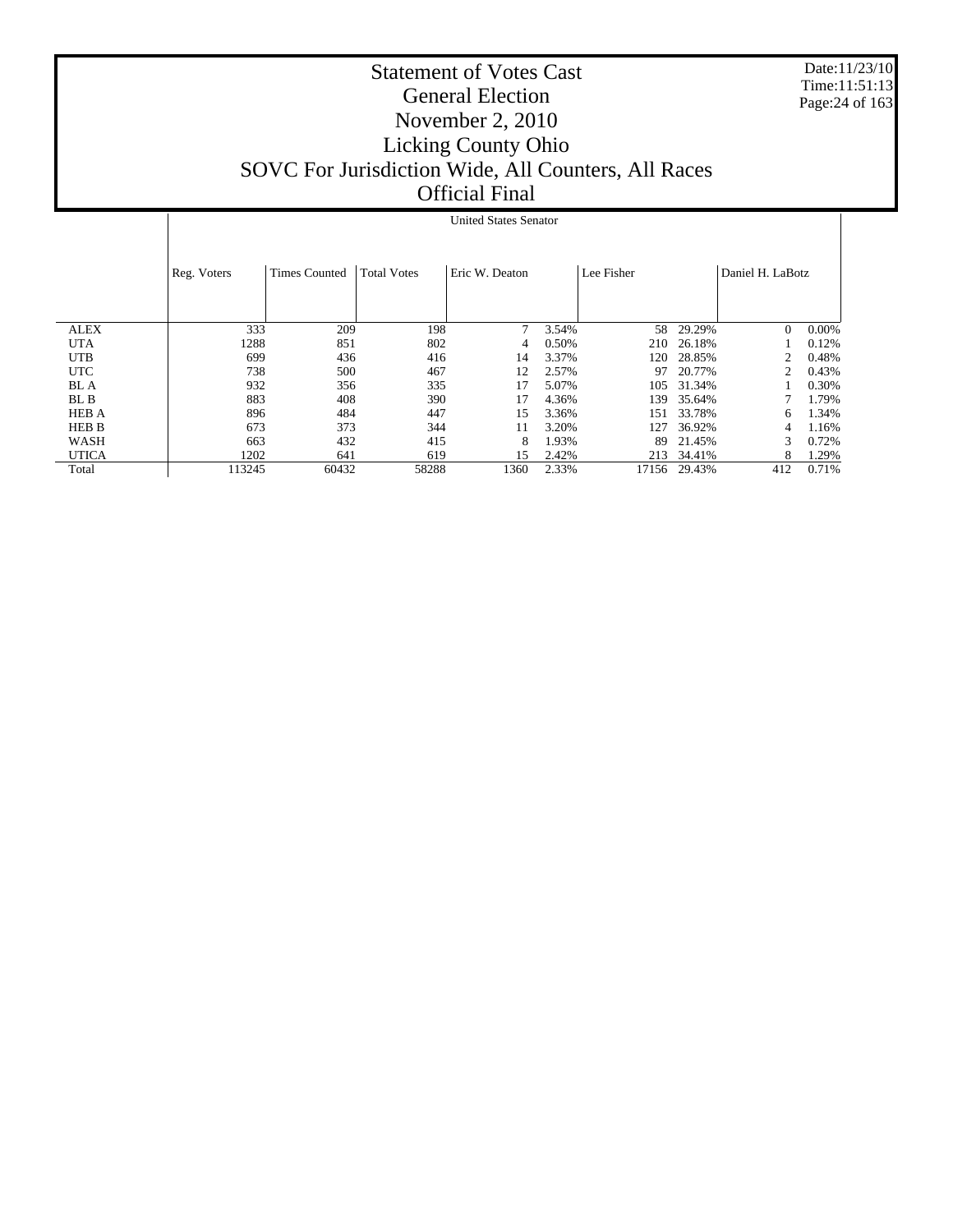Date:11/23/10 Time:11:51:13 Page:25 of 163

### Statement of Votes Cast General Election November 2, 2010 Licking County Ohio SOVC For Jurisdiction Wide, All Counters, All Races Official Final

Jurisdiction Wide N1A N1B N1C N1D N2A N2B N2C N2D N3A N3B N3C N3D N3E N4A N4B N4C N4D N4E N5A N5B N5C N5D N5E N5F N6A N6B N6C N6D N6E N7A N7B N7C N7D H1A H1B H2A H2B H3A H3B BEN BG BUR EDEN ETA ETB ETC SWL ETD SWL ETE SWL ETF SWL R2A R3A RCS R3B R3C R3D FB FRA FRB Rob Portman Michael L. Pryce Arthur Sullivan Write-In Votes United States Senator 181 50.42% 11 3.06% 0 0.00% 1 0.28% 183 54.95% 7 2.10% 0 0.00% 1 0.30% 115 48.73% 10 4.24% 0 0.00% 0 0.00% 102 46.58% 12 5.48% 0 0.00% 0 0.00% 153 55.23% 10 3.61% 0 0.00% 0 0.00% 106 40.46% 13 4.96% 0 0.00% 0 0.00% 114 46.91% 10 4.12% 0 0.00% 1 0.41% 123 48.81% 9 3.57% 0 0.00% 1 0.40% 163 56.79% 8 2.79% 0 0.00% 2 0.70% 156 53.24% 4 1.37% 0 0.00% 0 0.00% 537 73.56% 3 0.41% 0 0.00% 1 0.14% 231 60.00% 8 2.08% 0 0.00% 0 0.00% 296 67.43% 10 2.28% 0 0.00% 1 0.23% 260 61.18% 14 3.29% 0 0.00% 0 0.00% 193 63.49% 6 1.97% 0 0.00% 0 0.00% 253 61.11% 9 2.17% 0 0.00% 1 0.24% 337 65.18% 8 1.55% 0 0.00% 0 0.00% 267 62.09% 8 1.86% 0 0.00% 0 0.00% 508 78.40% 7 1.08% 0 0.00% 1 0.15% 262 68.23% 6 1.56% 0 0.00% 0 0.00% 274 73.46% 3 0.80% 0 0.00% 0 0.00% 330 63.71% 6 1.16% 0 0.00% 1 0.19% 227 64.49% 11 3.13% 1 0.28% 1 0.28% 240 57.83% 10 2.41% 0 0.00% 0 0.00% 394 63.75% 15 2.43% 0 0.00% 1 0.16% 305 61.37% 7 1.41% 0 0.00% 0 0.00% 295 65.27% 5 1.11% 0 0.00% 0 0.00% 207 63.50% 12 3.68% 0 0.00% 0 0.00% 418 72.19% 12 2.07% 0 0.00% 0 0.00% 157 46.87% 11 3.28% 0 0.00% 0 0.00% 153 57.09% 9 3.36% 0 0.00% 0 0.00% 187 57.01% 9 2.74% 0 0.00% 0 0.00% 181 48.14% 13 3.46% 0 0.00% 0 0.00% 437 64.55% 21 3.10% 0 0.00% 0 0.00% 213 56.05% 5 1.32% 0 0.00% 2 0.53% 368 59.35% 19 3.06% 0 0.00% 0 0.00% 348 67.05% 15 2.89% 0 0.00% 1 0.19% 406 73.15% 4 0.72% 0 0.00% 0 0.00% 411 65.24% 16 2.54% 0 0.00% 0 0.00% 551 75.79% 24 3.30% 0 0.00% 0 0.00% 485 68.99% 19 2.70% 0 0.00% 0 0.00% 379 66.49% 18 3.16% 0 0.00% 0 0.00% 257 63.61% 7 1.73% 0 0.00% 0 0.00% 352 72.13% 8 1.64% 0 0.00% 1 0.20% 247 69.77% 6 1.69% 0 0.00% 1 0.28% 450 72.70% 13 2.10% 0 0.00% 0 0.00% 303 74.08% 3 0.73% 0 0.00% 1 0.24% 540 66.58% 15 1.85% 0 0.00% 1 0.12% 291 61.39% 16 3.38% 0 0.00% 0 0.00% 288 54.24% 11 2.07% 0 0.00% 1 0.19% 445 58.48% 10 1.31% 0 0.00% 0 0.00% 229 55.18% 4 0.96% 0 0.00% 1 0.24% 325 47.03% 15 2.17% 0 0.00% 0 0.00% 327 45.42% 10 1.39% 0 0.00% 0 0.00% 213 66.98% 5 1.57% 0 0.00% 0 0.00% 310 66.24% 17 3.63% 0 0.00% 0 0.00% 374 68.62% 12 2.20% 0 0.00% 0 0.00%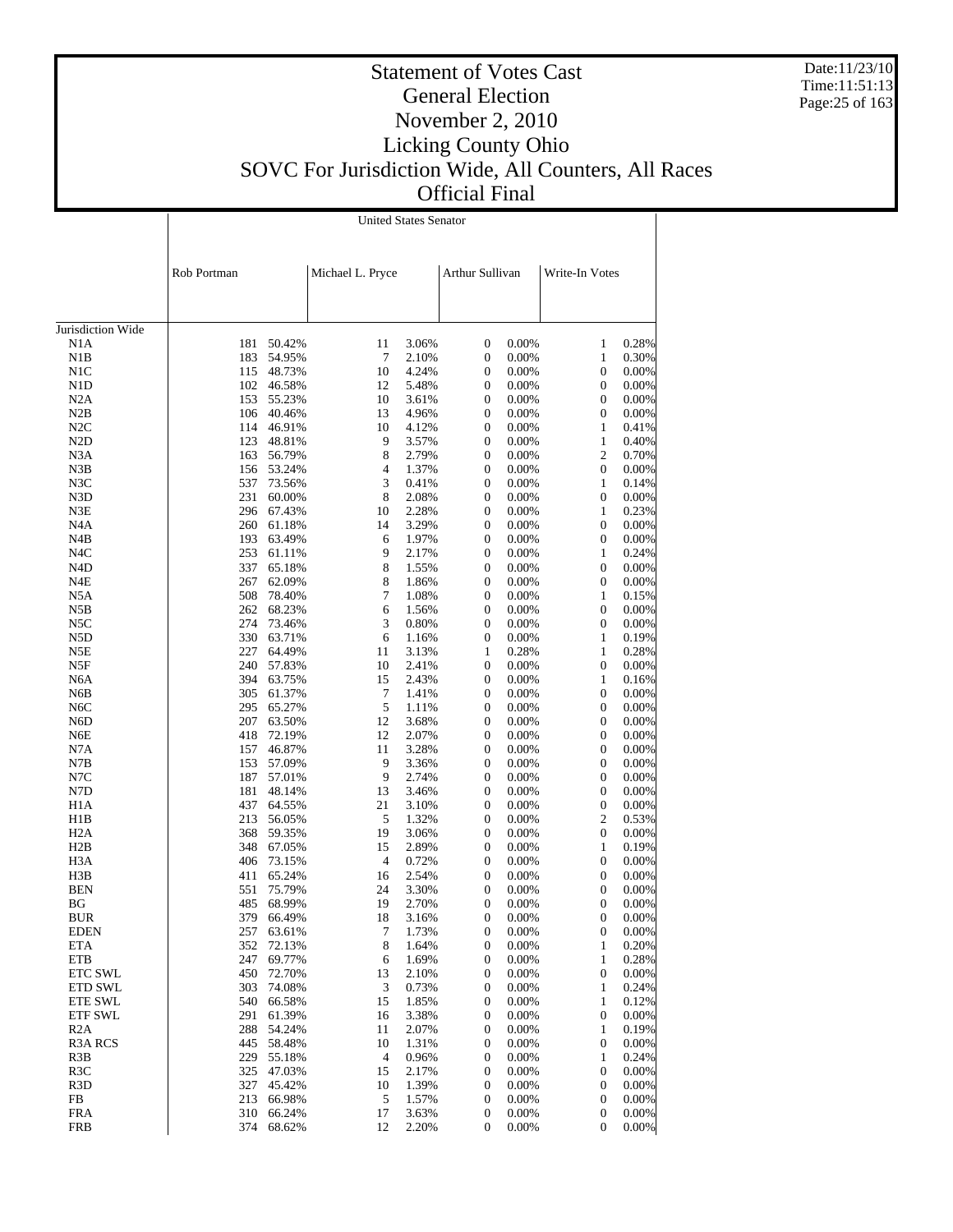Date:11/23/10 Time:11:51:14 Page:26 of 163

# Statement of Votes Cast General Election November 2, 2010 Licking County Ohio SOVC For Jurisdiction Wide, All Counters, All Races Official Final

| Rob Portman |        | Michael L. Pryce |       | Arthur Sullivan  |       | Write-In Votes |       |
|-------------|--------|------------------|-------|------------------|-------|----------------|-------|
|             |        |                  |       |                  |       |                |       |
| 404         | 66.23% | 4                | 0.66% | $\mathbf{0}$     | 0.00% | $\mathbf{0}$   | 0.00% |
| 395         | 63.00% | 5                | 0.80% | $\mathbf{0}$     | 0.00% | $\mathbf{0}$   | 0.00% |
| 412         | 68.55% | 3                | 0.50% | $\overline{0}$   | 0.00% | $\mathbf{0}$   | 0.00% |
| 209         | 64.11% | 3                | 0.92% | 0                | 0.00% | $\mathbf{0}$   | 0.00% |
| 134         | 44.22% | 3                | 0.99% | $\overline{0}$   | 0.00% | $\mathbf{0}$   | 0.00% |
| 295         | 56.62% | 7                | 1.34% | $\mathbf{0}$     | 0.00% | $\mathbf{0}$   | 0.00% |
| 582         | 75.49% | 14               | 1.82% | $\boldsymbol{0}$ | 0.00% | $\mathbf{0}$   | 0.00% |
| 139         | 38.83% | $\mathbf{0}$     | 0.00% | $\boldsymbol{0}$ | 0.00% | 3              | 0.84% |
| 154         | 58.78% | 11               | 4.20% | $\boldsymbol{0}$ | 0.00% | $\mathbf{0}$   | 0.00% |
| 217         | 62.72% | 10               | 2.89% | $\boldsymbol{0}$ | 0.00% | $\mathbf{0}$   | 0.00% |
| 219         | 66.77% | 6                | 1.83% | $\mathbf{0}$     | 0.00% | $\Omega$       | 0.00% |
| 450         | 70.64% | 15               | 2.35% | $\overline{0}$   | 0.00% | $\mathbf{0}$   | 0.00% |
| 422         | 68.51% | $\overline{7}$   | 1.14% | $\mathbf{0}$     | 0.00% | 1              | 0.16% |
| 401         | 67.51% | 17               | 2.86% | $\mathbf{0}$     | 0.00% | $\mathbf{0}$   | 0.00% |
| 549         | 68.88% | 18               | 2.26% | $\overline{0}$   | 0.00% | $\mathbf{0}$   | 0.00% |
| 498         | 70.94% | 18               | 2.56% | $\overline{0}$   | 0.00% | 1              | 0.14% |
| 124         | 70.45% | 7                | 3.98% | $\boldsymbol{0}$ | 0.00% | $\mathbf{0}$   | 0.00% |
| 298         | 77.40% | 6                | 1.56% | $\boldsymbol{0}$ | 0.00% | $\mathbf{0}$   | 0.00% |
| 102         | 71.83% | 3                | 2.11% | $\boldsymbol{0}$ | 0.00% | 1              | 0.70% |
| 318         | 65.03% | 10               | 2.04% | $\boldsymbol{0}$ | 0.00% | 1              | 0.20% |
| 307         | 81.22% | 7                | 1.85% | $\boldsymbol{0}$ | 0.00% | $\Omega$       | 0.00% |
| 377         | 72.36% | 14               | 2.69% | $\overline{0}$   | 0.00% | $\mathbf{0}$   | 0.00% |
| 266         | 72.48% | $\overline{4}$   | 1.09% | $\mathbf{0}$     | 0.00% | 1              | 0.27% |
| 380         | 76.77% | 11               | 2.22% | $\mathbf{0}$     | 0.00% | $\mathbf{0}$   | 0.00% |
| 439         | 77.98% | 10               | 1.78% | $\mathbf{0}$     | 0.00% | $\mathbf{0}$   | 0.00% |
| 354         | 67.30% | 15               | 2.85% | $\mathbf{0}$     | 0.00% | $\overline{c}$ | 0.38% |
| 231         | 66.96% | 14               | 4.06% | $\mathbf{0}$     | 0.00% | $\mathbf{0}$   | 0.00% |
| 373         | 71.18% | 14               | 2.67% | $\mathbf{0}$     | 0.00% | 1              | 0.19% |

 GTA GTB **GTC** 

United States Senator

| <b>GTD</b>       | 209 | 64.11% | 3              | 0.92% | $\boldsymbol{0}$ | 0.00% | $\boldsymbol{0}$ | 0.00% |
|------------------|-----|--------|----------------|-------|------------------|-------|------------------|-------|
| <b>GVA</b>       | 134 | 44.22% | 3              | 0.99% | $\mathbf{0}$     | 0.00% | $\boldsymbol{0}$ | 0.00% |
| <b>GVB</b>       | 295 | 56.62% | $\tau$         | 1.34% | $\boldsymbol{0}$ | 0.00% | $\boldsymbol{0}$ | 0.00% |
| <b>GVC</b>       | 582 | 75.49% | 14             | 1.82% | $\mathbf{0}$     | 0.00% | $\mathbf{0}$     | 0.00% |
| GVD              | 139 | 38.83% | $\overline{0}$ | 0.00% | $\boldsymbol{0}$ | 0.00% | 3                | 0.84% |
| <b>HANTA</b>     | 154 | 58.78% | 11             | 4.20% | $\boldsymbol{0}$ | 0.00% | $\boldsymbol{0}$ | 0.00% |
| HAN TB           | 217 | 62.72% | 10             | 2.89% | $\boldsymbol{0}$ | 0.00% | $\boldsymbol{0}$ | 0.00% |
| <b>HAN V</b>     | 219 | 66.77% | 6              | 1.83% | $\boldsymbol{0}$ | 0.00% | $\boldsymbol{0}$ | 0.00% |
| HR A             | 450 | 70.64% | 15             | 2.35% | $\mathbf{0}$     | 0.00% | $\mathbf{0}$     | 0.00% |
| HR B             | 422 | 68.51% | $\tau$         | 1.14% | $\boldsymbol{0}$ | 0.00% | $\mathbf{1}$     | 0.16% |
| HR C             | 401 | 67.51% | 17             | 2.86% | $\mathbf{0}$     | 0.00% | $\boldsymbol{0}$ | 0.00% |
| HR D             | 549 | 68.88% | 18             | 2.26% | $\boldsymbol{0}$ | 0.00% | $\boldsymbol{0}$ | 0.00% |
| HR E             | 498 | 70.94% | 18             | 2.56% | $\boldsymbol{0}$ | 0.00% | $\mathbf{1}$     | 0.14% |
| <b>KIRK</b>      | 124 | 70.45% | $\tau$         | 3.98% | $\mathbf{0}$     | 0.00% | $\mathbf{0}$     | 0.00% |
| <b>HFT</b>       | 298 | 77.40% | 6              | 1.56% | $\boldsymbol{0}$ | 0.00% | $\boldsymbol{0}$ | 0.00% |
| <b>HFV</b>       | 102 | 71.83% | 3              | 2.11% | $\boldsymbol{0}$ | 0.00% | $\mathbf{1}$     | 0.70% |
| <b>HWG</b>       | 318 | 65.03% | 10             | 2.04% | $\boldsymbol{0}$ | 0.00% | $\mathbf{1}$     | 0.20% |
| <b>JRA</b>       | 307 | 81.22% | $\tau$         | 1.85% | $\mathbf{0}$     | 0.00% | $\mathbf{0}$     | 0.00% |
|                  | 377 | 72.36% | 14             | 2.69% | $\mathbf{0}$     | 0.00% | $\mathbf{0}$     | 0.00% |
| JRB              | 266 |        |                |       | $\boldsymbol{0}$ | 0.00% | $\mathbf{1}$     | 0.27% |
| <b>JRC</b>       |     | 72.48% | $\overline{4}$ | 1.09% |                  |       |                  |       |
| LBA              | 380 | 76.77% | 11             | 2.22% | $\boldsymbol{0}$ | 0.00% | $\boldsymbol{0}$ | 0.00% |
| <b>LBB</b>       | 439 | 77.98% | 10             | 1.78% | $\mathbf{0}$     | 0.00% | $\mathbf{0}$     | 0.00% |
| LKA              | 354 | 67.30% | 15             | 2.85% | $\boldsymbol{0}$ | 0.00% | $\mathfrak{2}$   | 0.38% |
| <b>LKB</b>       | 231 | 66.96% | 14             | 4.06% | $\boldsymbol{0}$ | 0.00% | $\boldsymbol{0}$ | 0.00% |
| <b>LKC</b>       | 373 | 71.18% | 14             | 2.67% | $\boldsymbol{0}$ | 0.00% | 1                | 0.19% |
| <b>LKD</b>       | 408 | 65.28% | 12             | 1.92% | $\boldsymbol{0}$ | 0.00% | $\mathbf{1}$     | 0.16% |
| <b>MADA</b>      | 270 | 67.33% | 12             | 2.99% | $\boldsymbol{0}$ | 0.00% | $\mathbf{1}$     | 0.25% |
| <b>MADB</b>      | 229 | 68.56% | 9              | 2.69% | $\mathbf{0}$     | 0.00% | $\mathbf{0}$     | 0.00% |
| <b>MADC</b>      | 296 | 65.78% | 8              | 1.78% | $\boldsymbol{0}$ | 0.00% | $\mathbf{1}$     | 0.22% |
| <b>MARYA</b>     | 214 | 65.85% | 9              | 2.77% | $\boldsymbol{0}$ | 0.00% | $\mathbf{1}$     | 0.31% |
| MARYB            | 231 | 62.60% | 16             | 4.34% | $\mathbf{0}$     | 0.00% | $\mathbf{1}$     | 0.27% |
| МK               | 446 | 66.17% | 21             | 3.12% | $\boldsymbol{0}$ | 0.00% | $\boldsymbol{0}$ | 0.00% |
| <b>MONA</b>      | 350 | 74.79% | 11             | 2.35% | $\mathbf{0}$     | 0.00% | $\mathbf{0}$     | 0.00% |
| <b>MONB</b>      | 438 | 79.35% | $\tau$         | 1.27% | $\boldsymbol{0}$ | 0.00% | $\boldsymbol{0}$ | 0.00% |
| <b>JOHNA</b>     | 564 | 72.03% | 13             | 1.66% | $\boldsymbol{0}$ | 0.00% | $\mathfrak{2}$   | 0.26% |
| <b>JOHNB</b>     | 427 | 70.00% | 12             | 1.97% | $\mathbf{0}$     | 0.00% | 3                | 0.49% |
| <b>NKTA</b>      | 384 | 70.98% | 9              | 1.66% | $\mathbf{0}$     | 0.00% | $\boldsymbol{0}$ | 0.00% |
| <b>NKTB</b>      | 247 | 65.87% | 6              | 1.60% | $\boldsymbol{0}$ | 0.00% | $\mathbf{1}$     | 0.27% |
| <b>NNTA</b>      | 195 | 58.38% | 15             | 4.49% | $\boldsymbol{0}$ | 0.00% | $\boldsymbol{0}$ | 0.00% |
| <b>NNTB</b>      | 231 | 55.26% | 13             | 3.11% | $\mathbf{0}$     | 0.00% | $\mathbf{0}$     | 0.00% |
| <b>NNTC</b>      | 272 | 69.92% | 8              | 2.06% | $\mathbf{0}$     | 0.00% | $\boldsymbol{0}$ | 0.00% |
| <b>STLOU</b>     | 65  | 51.18% | $\overline{7}$ | 5.51% | $\mathbf{0}$     | 0.00% | $\mathbf{0}$     | 0.00% |
| P <sub>1</sub> A | 245 | 64.14% | 3              | 0.79% | $\boldsymbol{0}$ | 0.00% | $\mathbf{1}$     | 0.26% |
| P <sub>1</sub> B | 432 | 65.75% | 11             | 1.67% | $\boldsymbol{0}$ | 0.00% | $\boldsymbol{0}$ | 0.00% |
| P <sub>2</sub> A | 292 | 68.07% | 11             | 2.56% | $\boldsymbol{0}$ | 0.00% | $\boldsymbol{0}$ | 0.00% |
| P <sub>2</sub> B | 365 | 60.63% | 9              | 1.50% | $\boldsymbol{0}$ | 0.00% | 2                | 0.33% |
| P <sub>2</sub> C | 262 | 63.13% | $\tau$         | 1.69% | $\boldsymbol{0}$ | 0.00% | $\mathbf{1}$     | 0.24% |
| P <sub>3</sub> A | 348 | 68.77% | 12             | 2.37% | $\boldsymbol{0}$ | 0.00% | $\mathbf{1}$     | 0.20% |
| P <sub>3</sub> B |     |        |                |       |                  |       |                  |       |
|                  | 269 | 63.29% | 10             | 2.35% | $\boldsymbol{0}$ | 0.00% | $\boldsymbol{0}$ | 0.00% |
| P3C              | 412 | 68.33% | 16             | 2.65% | $\boldsymbol{0}$ | 0.00% | $\boldsymbol{0}$ | 0.00% |
| P <sub>4</sub> A | 330 | 67.62% | 10             | 2.05% | $\mathbf{0}$     | 0.00% | $\mathbf{0}$     | 0.00% |
| P <sub>4</sub> B | 381 | 70.69% | 16             | 2.97% | $\boldsymbol{0}$ | 0.00% | $\mathbf{1}$     | 0.19% |
| <b>PERRY</b>     | 350 | 69.44% | 15             | 2.98% | $\boldsymbol{0}$ | 0.00% | $\boldsymbol{0}$ | 0.00% |
| <b>STAA</b>      | 381 | 72.16% | 12             | 2.27% | $\mathbf{0}$     | 0.00% | $\mathbf{0}$     | 0.00% |
| <b>STAB</b>      | 331 | 77.16% | 3              | 0.70% | $\Omega$         | 0.00% | $\Omega$         | 0.00% |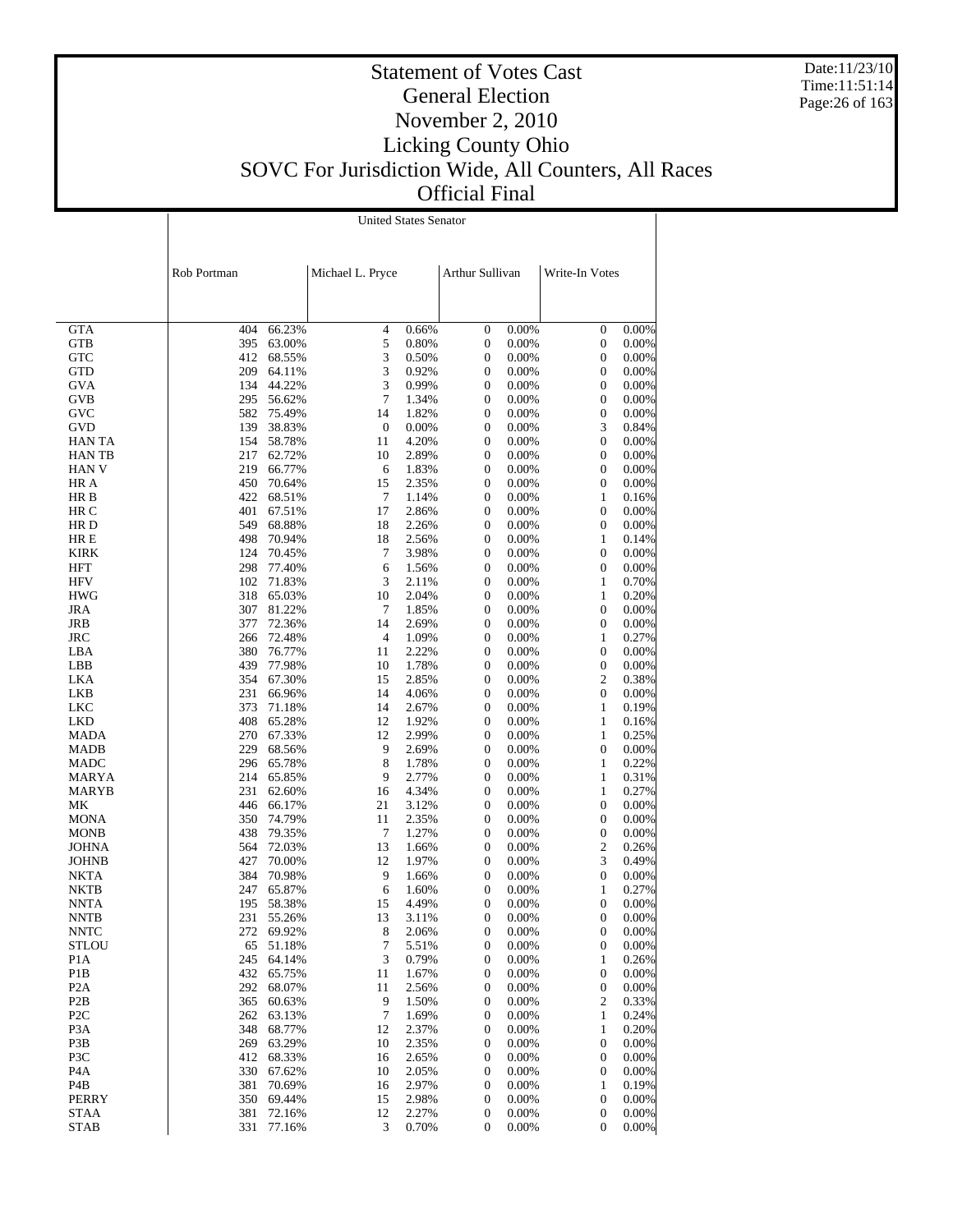Date:11/23/10 Time:11:51:14 Page:27 of 163

|              |             | <b>United States Senator</b> |                  |       |                 |          |                |       |  |  |  |
|--------------|-------------|------------------------------|------------------|-------|-----------------|----------|----------------|-------|--|--|--|
|              | Rob Portman |                              | Michael L. Pryce |       | Arthur Sullivan |          | Write-In Votes |       |  |  |  |
| <b>ALEX</b>  | 128         | 64.65%                       | 5                | 2.53% | $\Omega$        | 0.00%    | $\Omega$       | 0.00% |  |  |  |
| UTA          | 575         | 71.70%                       | 12               | 1.50% | $\Omega$        | $0.00\%$ | $\Omega$       | 0.00% |  |  |  |
| UTB          | 261         | 62.74%                       | 18               | 4.33% | $\Omega$        | 0.00%    |                | 0.24% |  |  |  |
| <b>UTC</b>   | 340         | 72.81%                       | 15               | 3.21% | 0               | 0.00%    |                | 0.21% |  |  |  |
| BL A         | 199         | 59.40%                       | 13               | 3.88% | $\Omega$        | $0.00\%$ | $\Omega$       | 0.00% |  |  |  |
| BL B         | 209         | 53.59%                       | 18               | 4.62% | $\Omega$        | 0.00%    | $\Omega$       | 0.00% |  |  |  |
| <b>HEB A</b> | 259         | 57.94%                       | 16               | 3.58% | 0               | $0.00\%$ | $\Omega$       | 0.00% |  |  |  |
| HEB B        | 192         | 55.81%                       | 10               | 2.91% | 0               | $0.00\%$ | $\Omega$       | 0.00% |  |  |  |
| WASH         | 303         | 73.01%                       | 12               | 2.89% | 0               | $0.00\%$ | $\Omega$       | 0.00% |  |  |  |
| UTICA        | 360         | 58.16%                       | 23               | 3.72% | 0               | 0.00%    | $\Omega$       | 0.00% |  |  |  |
| Total        | 37997       | 65.19%                       | 1310             | 2.25% |                 | $0.00\%$ | 52             | 0.09% |  |  |  |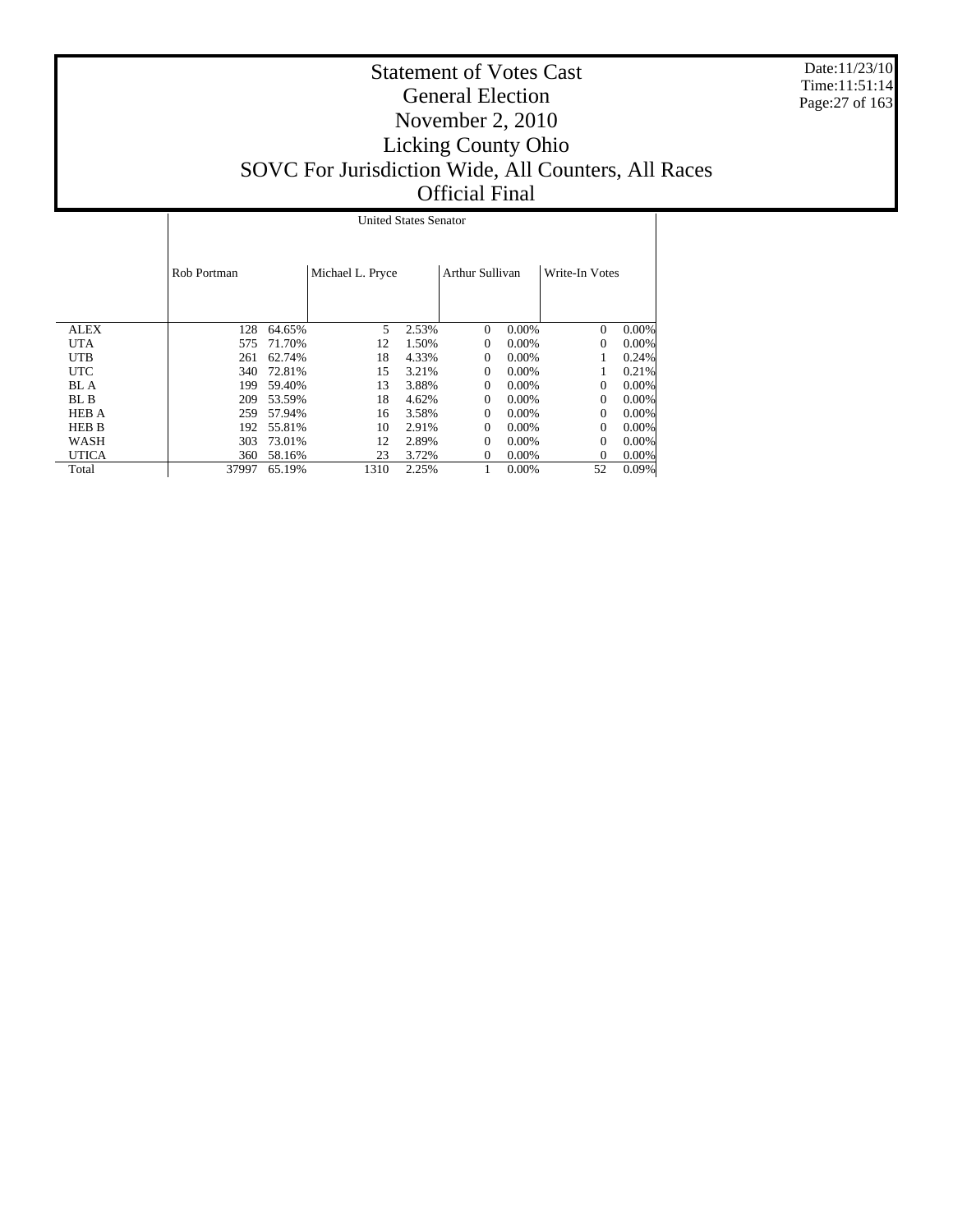Date:11/23/10 Time:11:51:14 Page:28 of 163

### Statement of Votes Cast General Election November 2, 2010 Licking County Ohio SOVC For Jurisdiction Wide, All Counters, All Races Official Final

Jurisdiction Wide N1A N1B N1D N2A N2B N2D N3A N3D N4A N4C N4D N5A N5C N5D N6C N6D N6E N7A N7B N7D H1A H2A H3A H3B BUR EDEN ETA ETB ETC SWL ETD SWL ETE SWL ETF SWL R2A R3A RCS R3D Reg. Voters Times Counted Total Votes Paula Brooks Travis M. Irvine Pat Tiberi Rep to Congress 12th - - - - - - - - - - - - - - - - - - - - - - - - - - - - - - - - - - - - 124 21 21 6 28.57% 1 4.76% 14 66.67% - - - - - - - - - - - - - - - - - - - - - - - - - - - 344 154 149 50 33.56% 9 6.04% 90 60.40% 743 296 290 125 43.10% 13 4.48% 152 52.41% 1428 754 735 170 23.13% 26 3.54% 539 73.33% 1015 394 383 135 35.25% 22 5.74% 226 59.01% 859 446 440 126 28.64% 18 4.09% 296 67.27% - - - - - - - - - 630 313 309 108 34.95% 22 7.12% 179 57.93% 813 423 413 142 34.38% 16 3.87% 255 61.74% 905 526 519 164 31.60% 22 4.24% 333 64.16% 901 443 437 155 35.47% 24 5.49% 258 59.04% 1036 662 651 139 21.35% 16 2.46% 496 76.19% 697 396 389 104 26.74% 21 5.40% 264 67.87% 675 380 375 94 25.07% 10 2.67% 271 72.27% 967 528 520 162 31.15% 24 4.62% 334 64.23% 762 362 355 112 31.55% 19 5.35% 224 63.10% 907 428 419 140 33.41% 23 5.49% 256 61.10% 1195 639 627 204 32.54% 28 4.47% 395 63.00% 1043 511 502 162 32.27% 19 3.78% 321 63.94% 898 463 451 145 32.15% 12 2.66% 294 65.19% 936 337 331 99 29.91% 25 7.55% 207 62.54% 949 593 580 148 25.52% 27 4.66% 405 69.83% - - - - - - - - - - - - - - - - - - 864 334 327 120 36.70% 21 6.42% 186 56.88% 14 7 7 1 14.29% 1 14.29% 5 71.43% - - - - - - - - - - - - - - - - - - - - - - - - - - - - - - - - - - - - - - - - - - - - - - - - - - - - - - 1081 752 731 128 17.51% 42 5.75% 561 76.74% - - - - - - - - - 835 601 575 156 27.13% 30 5.22% 389 67.65% - - - - - - - - - 896 511 492 123 25.00% 25 5.08% 344 69.92% 693 372 364 85 23.35% 20 5.49% 259 71.15% 1112 649 622 150 24.12% 28 4.50% 444 71.38% 684 434 418 100 23.92% 16 3.83% 302 72.25% 1446 869 834 238 28.54% 42 5.04% 554 66.43% 889 498 482 141 29.25% 32 6.64% 309 64.11% 1118 542 533 212 39.77% 24 4.50% 297 55.72% 1456 778 767 276 35.98% 26 3.39% 465 60.63% 896 424 415 179 43.13% 17 4.10% 219 52.77% 1338 710 697 335 48.06% 31 4.45% 331 47.49% 1502 732 725 368 50.76% 15 2.07% 342 47.17% - - - - - - - - -

> - - - - - - - - - - - - - - - - - -

N1C

N2C

 N3B N3C

N3E

N4B

N4E

N5B

 N5E N5F N6A N6B

N7C

H1B

H2B

 BEN BG

 R3B R3C

 FB FRA FRB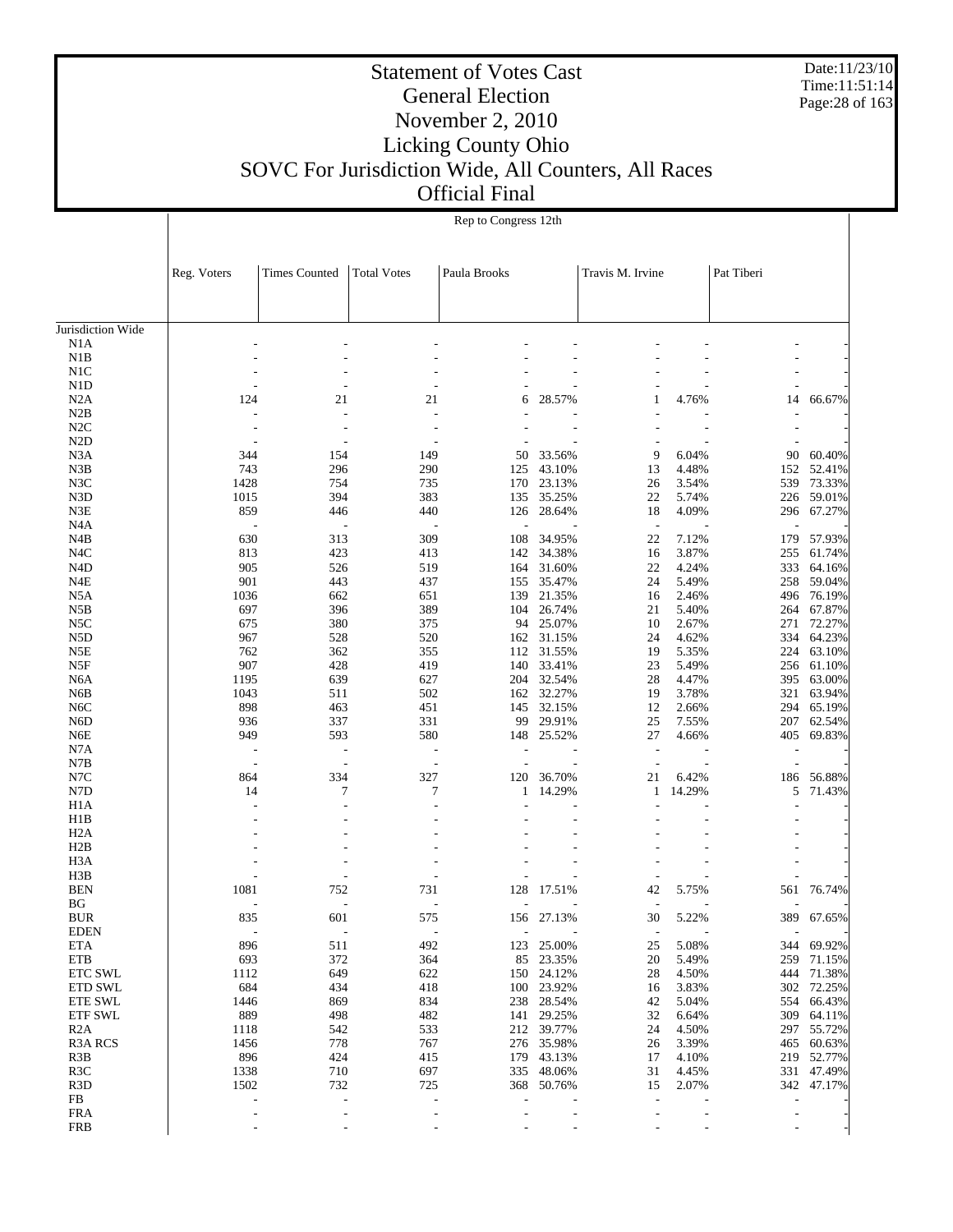Date:11/23/10 Time:11:51:14 Page:29 of 163

|                  |             |                          |                          | Rep to Congress 12th |            |                  |       |                          |            |
|------------------|-------------|--------------------------|--------------------------|----------------------|------------|------------------|-------|--------------------------|------------|
|                  | Reg. Voters | <b>Times Counted</b>     | <b>Total Votes</b>       | Paula Brooks         |            | Travis M. Irvine |       | Pat Tiberi               |            |
|                  |             |                          |                          |                      |            |                  |       |                          |            |
| <b>GTA</b>       | 1004        | 627                      | 616                      | 202                  | 32.79%     | 9                | 1.46% | 405                      | 65.75%     |
| GTB              | 961         | 651                      | 635                      | 229                  | 36.06%     | 9                | 1.42% | 397                      | 62.52%     |
| <b>GTC</b>       | 896         | 618                      | 606                      | 179                  | 29.54%     | 14               | 2.31% | 413                      | 68.15%     |
| <b>GTD</b>       | 524         | 330                      | 327                      | 111                  | 33.94%     | 12               | 3.67% | 204                      | 62.39%     |
| GVA              | 517         | 313                      | 309                      |                      | 165 53.40% | 12               | 3.88% | 132                      | 42.72%     |
| <b>GVB</b>       | 810         | 538                      | 520                      | 219                  | 42.12%     | 20               | 3.85% | 281                      | 54.04%     |
| GVC              | 1237        | 793                      | 783                      | 191                  | 24.39%     | 16               | 2.04% | 576                      | 73.56%     |
| <b>GVD</b>       | 1810        | 364                      | 355                      | 200                  | 56.34%     | 7                | 1.97% | 148                      | 41.69%     |
| <b>HAN TA</b>    |             |                          | ÷,                       |                      |            |                  |       |                          |            |
| <b>HAN TB</b>    |             |                          | $\overline{\phantom{a}}$ |                      |            |                  |       |                          |            |
| <b>HAN V</b>     |             |                          | $\overline{a}$           |                      |            |                  |       |                          |            |
| HR A             | 1059        | 675                      | 652                      | 171                  | 26.23%     | 26               | 3.99% | 455                      | 69.79%     |
| HR B             | 989         | 655                      | 630                      | 173                  | 27.46%     | 23               | 3.65% | 434                      | 68.89%     |
| HR C             | 949         | 621                      | 608                      | 174                  | 28.62%     | 27               | 4.44% | 407                      | 66.94%     |
| HR D             | 1331        | 850                      | 821                      |                      | 196 23.87% | 45               | 5.48% | 580                      | 70.65%     |
| HR E             | 1070        | 747                      | 720                      | 172                  | 23.89%     | 29               | 4.03% | 519                      | 72.08%     |
| <b>KIRK</b>      | 378         | 184                      | 176                      | 47                   | 26.70%     | 5                | 2.84% | 124                      | 70.45%     |
| HFT              | 671         | 415                      | 404                      | 64                   | 15.84%     | 20               | 4.95% | 320                      | 79.21%     |
| <b>HFV</b>       | 254         | 152                      | 147                      | 26                   | 17.69%     | 5                | 3.40% | 116                      | 78.91%     |
| <b>HWG</b>       |             |                          | Ĭ.                       |                      |            |                  |       |                          |            |
| <b>JRA</b>       | 633         | 386                      | 383                      | 66                   | 17.23%     | 13               | 3.39% | 304                      | 79.37%     |
| JRB              | 856         | 528                      | 520                      | 130                  | 25.00%     | 21               | 4.04% | 369                      | 70.96%     |
| <b>JRC</b>       | 588         | 387                      | 379                      | 89                   | 23.48%     | 17               | 4.49% | 273                      | 72.03%     |
| LBA              | 811         | 514                      | 502                      | 94                   | 18.73%     | 25               | 4.98% | 383                      | 76.29%     |
|                  | 896         | 578                      |                          |                      |            | 24               |       |                          |            |
| LBB              |             |                          | 569                      | 96                   | 16.87%     |                  | 4.22% | 449                      | 78.91%     |
| LKA              |             |                          |                          |                      |            |                  |       |                          |            |
| LKB              |             |                          |                          |                      |            |                  |       | ÷.                       |            |
| <b>LKC</b>       |             |                          |                          |                      |            |                  |       |                          |            |
| <b>LKD</b>       |             |                          |                          |                      |            |                  |       |                          |            |
| MADA             |             |                          |                          |                      |            |                  |       |                          |            |
| <b>MADB</b>      |             |                          |                          |                      |            |                  |       |                          |            |
| <b>MADC</b>      |             |                          |                          |                      |            |                  |       |                          |            |
| <b>MARYA</b>     |             |                          |                          |                      |            |                  |       |                          |            |
| <b>MARYB</b>     |             |                          |                          |                      |            |                  |       |                          |            |
| МK               | 1093        | 701                      | 685                      | 190                  | 27.74%     | 42               | 6.13% | 453                      | 66.13%     |
| <b>MONA</b>      | 816         | 479                      | 474                      | 110                  | 23.21%     | 25               | 5.27% | 339                      | 71.52%     |
| <b>MONB</b>      | 890         | 570                      | 558                      | 97                   | 17.38%     | 22               | 3.94% | 439                      | 78.67%     |
| <b>JOHNA</b>     | 1543        | 822                      | 801                      | 180                  | 22.47%     | 26               | 3.25% | 595                      | 74.28%     |
| <b>JOHNB</b>     | 1332        | 630                      | 609                      |                      | 152 24.96% | 30               | 4.93% | 427                      | 70.11%     |
| <b>NKTA</b>      | 837         | 554                      | 545                      | 147                  | 26.97%     | 18               | 3.30% | 380                      | 69.72%     |
| <b>NKTB</b>      | 696         | 381                      | 379                      | 113                  | 29.82%     | 18               | 4.75% | 248                      | 65.44%     |
| <b>NNTA</b>      | 598         | 343                      | 334                      | 104                  | 31.14%     | 27               | 8.08% | 203                      | 60.78%     |
| <b>NNTB</b>      | 694         | 437                      | 422                      |                      | 150 35.55% | 36               | 8.53% |                          | 236 55.92% |
| <b>NNTC</b>      | 625         | 404                      | 389                      | 99                   | 25.45%     | 20               | 5.14% |                          | 270 69.41% |
| <b>STLOU</b>     | 228         | 131                      | 128                      | 52                   | 40.63%     | 11               | 8.59% | 65                       | 50.78%     |
| P <sub>1</sub> A | 896         | 391                      | 387                      | 155                  | 40.05%     | 11               | 2.84% | 221                      | 57.11%     |
| P <sub>1</sub> B | 1253        | 684                      | 659                      | 208                  | 31.56%     | 25               | 3.79% |                          | 426 64.64% |
| P <sub>2</sub> A | 790         | 446                      | 434                      | 122                  | 28.11%     | 12               | 2.76% | 300                      | 69.12%     |
| P <sub>2</sub> B | 1302        | 616                      | 605                      | 208                  | 34.38%     | 17               | 2.81% |                          | 380 62.81% |
| P <sub>2</sub> C | 976         | 424                      | 418                      | 126                  | 30.14%     | 20               | 4.78% | 272                      | 65.07%     |
| P <sub>3</sub> A | 847         | 521                      | 508                      |                      | 132 25.98% | 22               | 4.33% |                          | 354 69.69% |
| P3B              | 823         | 447                      | 435                      | 131                  | 30.11%     | 19               | 4.37% | 285                      | 65.52%     |
|                  |             |                          |                          |                      |            |                  |       |                          |            |
| P3C              | 965         | 640                      | 616                      |                      | 159 25.81% | 26               | 4.22% |                          | 431 69.97% |
| P <sub>4</sub> A | 1113        | 514                      | 495                      |                      | 130 26.26% | 23               | 4.65% |                          | 342 69.09% |
| P4B              | 1135        | 567                      | 549                      |                      | 139 25.32% | 19               | 3.46% |                          | 391 71.22% |
| PERRY            |             | $\overline{\phantom{a}}$ |                          | $\overline{a}$       |            | $\overline{a}$   |       | $\overline{\phantom{a}}$ |            |
| <b>STAA</b>      | 812         | 551                      | 534                      |                      | 133 24.91% | 24               | 4.49% | 377                      | 70.60%     |
| <b>STAB</b>      | 651         | 445                      | 439                      |                      | 96 21.87%  | 19               | 4.33% |                          | 324 73.80% |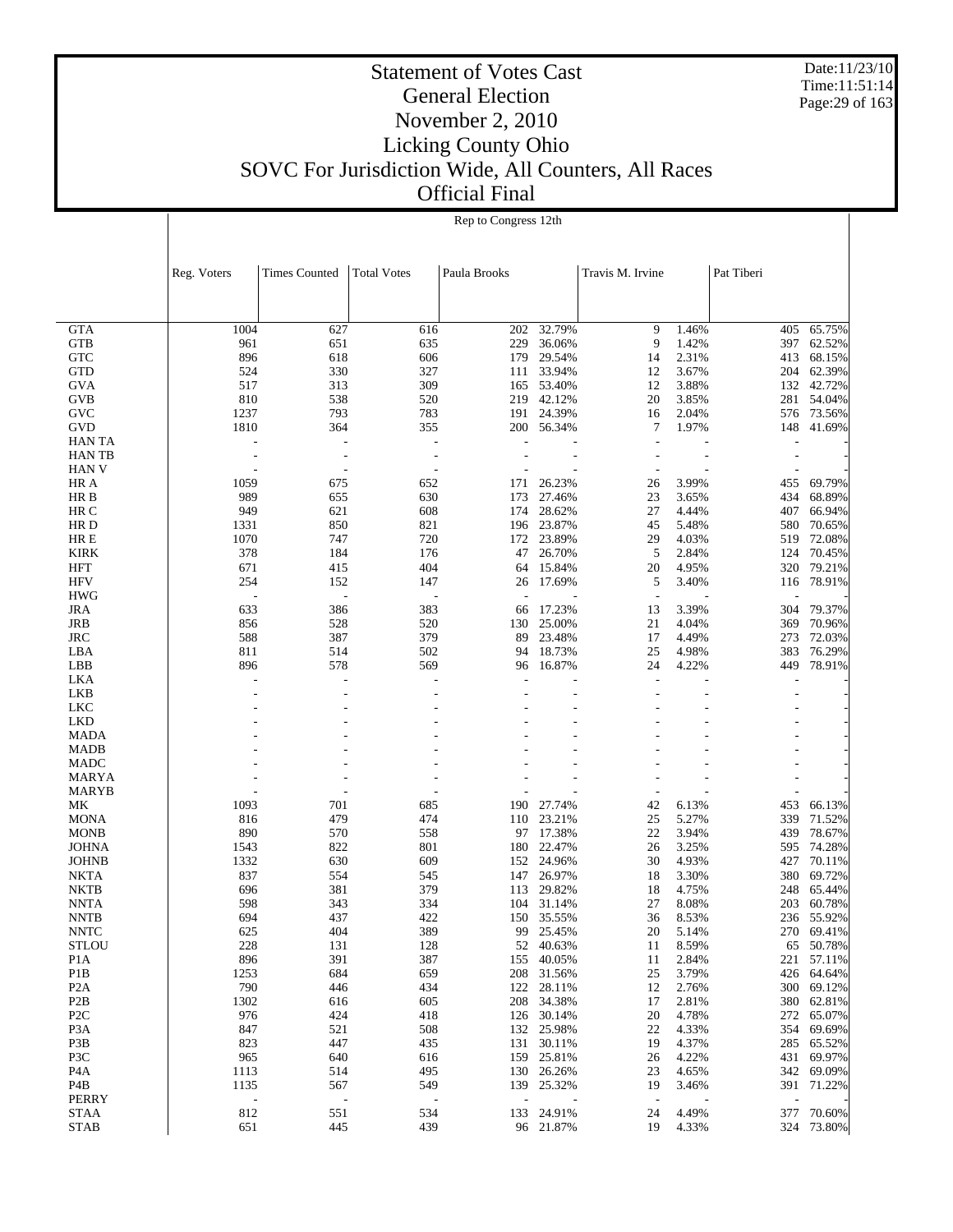Date:11/23/10 Time:11:51:14 Page:30 of 163

|              |             |                          |                    | Rep to Congress 12th |        |                  |       |            |        |
|--------------|-------------|--------------------------|--------------------|----------------------|--------|------------------|-------|------------|--------|
|              |             |                          |                    |                      |        |                  |       |            |        |
|              | Reg. Voters | <b>Times Counted</b>     | <b>Total Votes</b> | Paula Brooks         |        | Travis M. Irvine |       | Pat Tiberi |        |
|              |             |                          |                    |                      |        |                  |       |            |        |
| <b>ALEX</b>  | 333         | 209                      | 204                | 49                   | 24.02% | 9                | 4.41% | 146        | 71.57% |
| <b>UTA</b>   |             | $\overline{\phantom{a}}$ | -                  |                      |        |                  | ۰     | ۰          |        |
| <b>UTB</b>   |             | -                        |                    | ٠                    | ٠      | ۰                | ۰     | ٠          |        |
| <b>UTC</b>   |             | ۰                        |                    | ٠                    | ٠      | ۰                |       | ٠          |        |
| <b>BL</b> A  |             |                          |                    |                      |        |                  |       | ٠          |        |
| BL B         |             |                          |                    |                      |        |                  |       | ۰          |        |
| <b>HEB A</b> |             |                          |                    |                      |        |                  |       | ٠          |        |
| <b>HEB B</b> |             |                          |                    |                      |        |                  |       |            |        |
| WASH         | 663         | 432                      | 427                | 101                  | 23.65% | 36               | 8.43% | 290        | 67.92% |
| <b>UTICA</b> | 1202        | 641                      | 621                | 220                  | 35.43% | 41               | 6.60% | 360        | 57.97% |
| Total        | 74008       | 41188                    | 40202              | 11799                | 29.35% | 1744             | 4.34% | 26659      | 66.31% |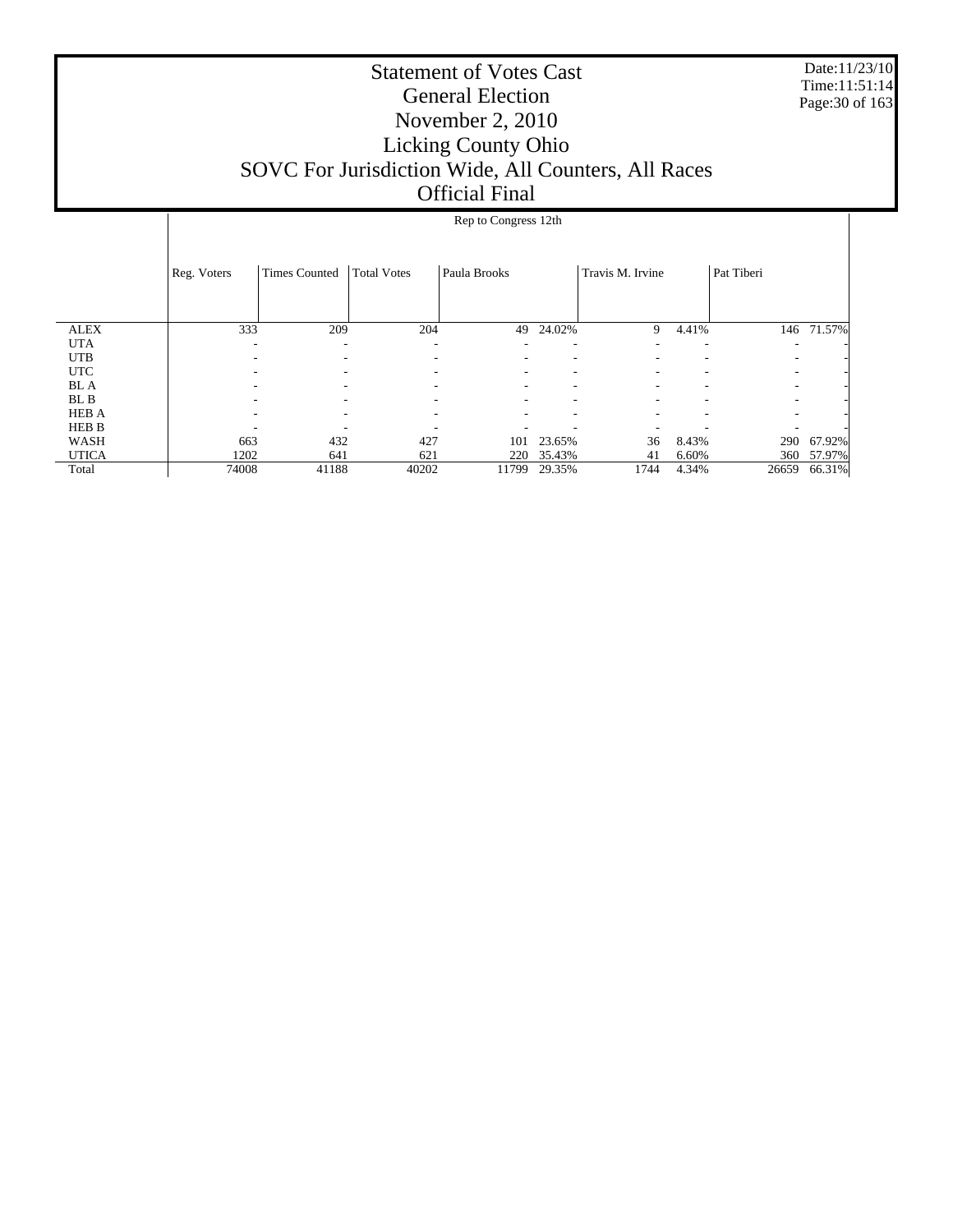Date:11/23/10 Time:11:51:14 Page:31 of 163

### Statement of Votes Cast General Election November 2, 2010 Licking County Ohio SOVC For Jurisdiction Wide, All Counters, All Races Official Final

Jurisdiction Wide N1A N1B N1C N1D N2A N2B N2C N2D N3A N3B N3C N3D N3E N4A N4B N4C N4D N4E N5A N5B N5C N5D N5E N5F N6A N6B N6C N6D N6E N7A N7B N7C N7D H1A H1B H2A H2B H3A H3B BEN BG BUR EDEN ETA ETB ETC SWL ETD SWL ETE SWL ETF SWL R2A R3A RCS R3B R3C R3D FB FRA Reg. Voters Times Counted Total Votes Bob Gibbs Zack Space Lindsey Dean Sutton Rep to Congress 18th 1059 364 359 153 42.62% 168 46.80% 36 10.03%<br>807 339 333 164 49.25% 152 45.65% 16 4.80% 807 333 164 49.25% 152 45.65% 16 4.80% 16<br>239 236 93 39.41% 121 51.27% 22 9.32% 751 239 236 93 39.41% 121 51.27% 22 9.32% 940 222 219 90 41.10% 106 48.40% 22 10.05% 694 258 253 130 51.38% 105 41.50% 18 7.11% 801 270 261 96 36.78% 138 52.87% 27 10.34% 972 246 242 97 40.08% 125 51.65% 19 7.85% 903 259 247 108 43.72% 120 48.58% 18 7.29% 340 137 134 72 53.73% 54 40.30% 7 5.22% - - - - - - - - - - - - - - - - - - - - - - - - - - - - - - - - - - - - 1051 432 424 225 53.07% 172 40.57% 27 6.37% - - - - - - - - - - - - - - - - - - - - - - - - - - - - - - - - - - - - - - - - - - - - - - - - - - - - - - - - - - - - - - - - - - - - - - - - - - - - - - - - - - - - - - - - - - - - - - - - - - - - - - - - - - - - - - - - - - - - - - - - - - - - - - - - - - - - - - - 1133 347 337 147 43.62% 170 50.45% 20 5.93% 948 272 268 134 50.00% 117 43.66% 16 5.97% - - - - - - - - - 883 377 364 161 44.23% 165 45.33% 37 10.16%<br>1298 688 681 390 57.27% 252 37.00% 38 5.58% 1298 688 681 390 57.27% 252 37.00% 38 5.58% 1063 385 379 188 49.60% 174 45.91% 16 4.22% 1060 637 612 330 53.92% 241 39.38% 41 6.70% 1156 525 514 323 62.84% 168 32.68% 21 4.09% 1080 559 551 374 67.88% 150 27.22% 26 4.72% 1304 639 628 376 59.87% 220 35.03% 32 5.10% - - - - - - - - - 1245 731 710 435 61.27% 220 30.99% 55 7.75% - - - - - - - - - 758 423 412 231 56.07% 150 36.41% 31 7.52% - - - - - - - - - - - - - - - - - - - - - - - - - - - - - - - - - - - - - - - - - - - - - - - - - - - - - - - - - - - - - - - - - - - - - - - - - - - - - - - - - - - - - - - - - - - - - - - - - - - 602 328 323 212 65.63% 98 30.34% 13 4.02% 723 489 471 278 59.02% 147 31.21% 45 9.55%

821 573 541 343 63.40% 162 29.94% 34 6.28%

FRB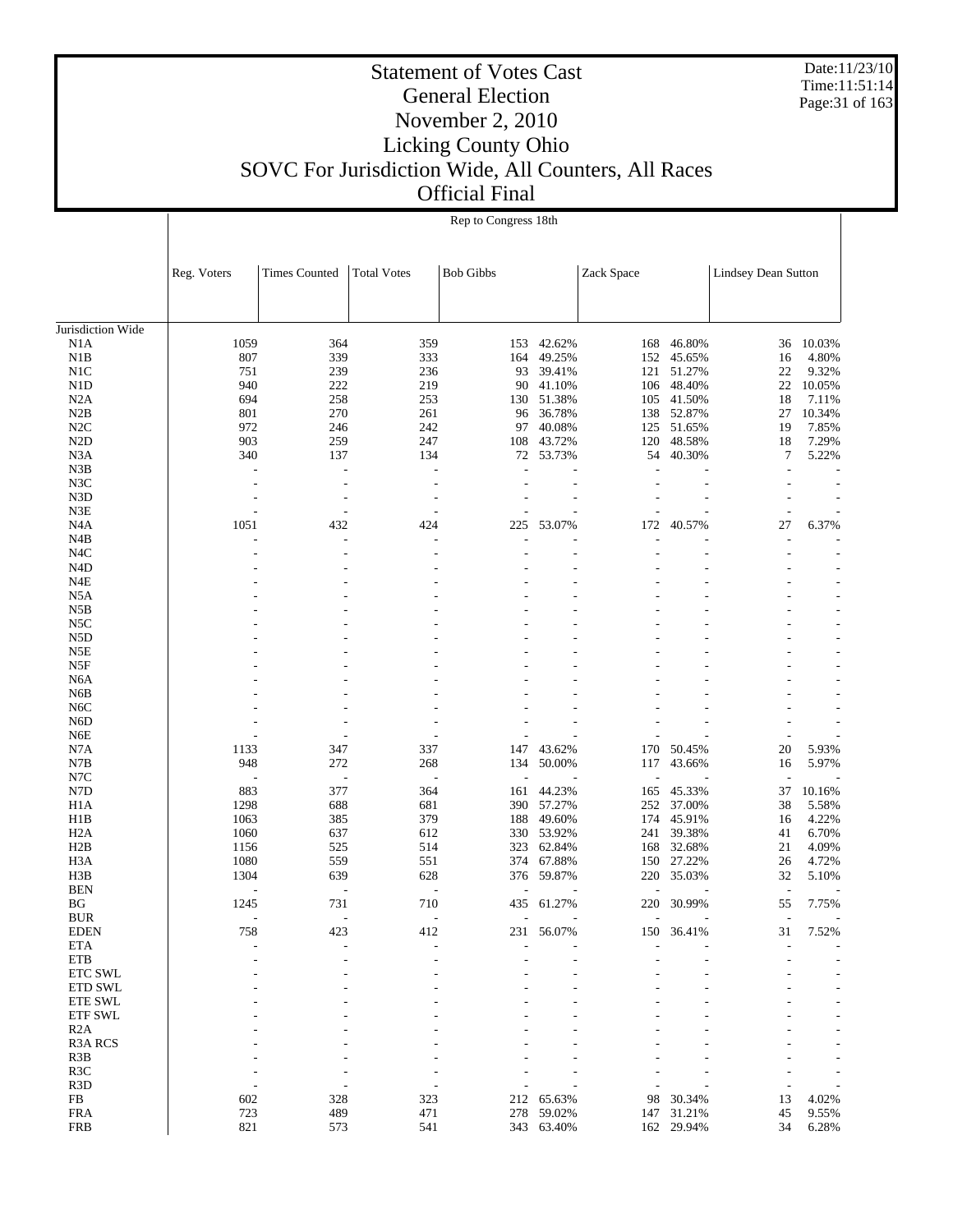Date:11/23/10 Time:11:51:14 Page:32 of 163

| <b>Times Counted</b><br><b>Total Votes</b><br><b>Bob Gibbs</b><br>Zack Space<br><b>Lindsey Dean Sutton</b><br>Reg. Voters<br><b>GTA</b><br>$\overline{\phantom{a}}$<br>$\overline{\phantom{a}}$<br>$\overline{\phantom{a}}$<br>$\overline{\phantom{a}}$<br>$\overline{a}$<br>$\overline{\phantom{a}}$<br>٠<br>$\overline{\phantom{a}}$<br><b>GTB</b><br>$\overline{\phantom{a}}$<br>$\overline{a}$<br>٠<br>L,<br>${\rm GTC}$<br><b>GTD</b><br><b>GVA</b><br>$\overline{\phantom{a}}$<br>5<br><b>GVB</b><br>3<br>75.00%<br>$\mathbf{0}$<br>0.00%<br>14<br>4<br>25.00%<br>1<br><b>GVC</b><br>L.<br>$\overline{a}$<br>$\overline{a}$<br>$\overline{a}$<br><b>GVD</b><br>$\sim$<br>L,<br>$\overline{\phantom{a}}$<br>$\overline{a}$<br>J.<br>574<br>268<br>260<br>51.92%<br>102<br>39.23%<br>8.85%<br><b>HAN TA</b><br>135<br>23<br>37.82%<br>635<br>360<br>349<br>188<br>53.87%<br>132<br>29<br>8.31%<br><b>HANTB</b><br>638<br>336<br>331<br>199<br>60.12%<br>34.44%<br>18<br>HAN V<br>114<br>5.44%<br>HR A<br>L.<br>L,<br>$\sim$<br>L.<br>L,<br>HR B<br>$\overline{a}$<br>$\overline{\phantom{a}}$<br>HR C<br>$\overline{\phantom{a}}$<br>HR D<br>$\overline{a}$<br>HR E<br><b>KIRK</b><br>HFT<br><b>HFV</b><br>$\overline{a}$<br><b>HWG</b><br>925<br>501<br>283<br>58.23%<br>35.39%<br>31<br>6.38%<br>486<br>172<br><b>JRA</b><br>JRB<br>$\overline{a}$<br>$\overline{\phantom{a}}$<br><b>JRC</b><br>$\overline{\phantom{a}}$<br>$\overline{a}$<br>LBA<br>$\overline{a}$<br>$\overline{\phantom{a}}$<br>÷,<br>LBB<br>$\overline{\phantom{a}}$<br>$\sim$<br>÷.<br>$\overline{\phantom{a}}$<br>$\overline{\phantom{a}}$<br>828<br>63.53%<br>160<br>30.71%<br>$28\,$<br>5.37%<br>LKA<br>572<br>521<br>331<br>678<br>378<br>351<br>211<br>60.11%<br>109<br>31.05%<br>31<br>8.83%<br>LKB<br>23<br><b>LKC</b><br>832<br>518<br>331<br>63.90%<br>163<br>31.47%<br>4.44%<br>556<br>1019<br>627<br>377<br>31.42%<br>53<br>8.45%<br>LKD<br>685<br>60.13%<br>197<br>$30\,$<br>698<br>401<br>123<br>30.67%<br>7.48%<br><b>MADA</b><br>416<br>247<br>61.60%<br>607<br>334<br>209<br>62.57%<br>97<br>29.04%<br>$28\,$<br>8.38%<br><b>MADB</b><br>340<br>32<br>855<br>451<br>263<br>58.31%<br>156<br>34.59%<br>7.10%<br><b>MADC</b><br>464<br>$28\,$<br>652<br>330<br>325<br>62.15%<br>29.23%<br>8.62%<br>MARYA<br>202<br>95<br>770<br>375<br>368<br>218<br>59.24%<br>32.34%<br>30<br>MARYB<br>119<br>8.15%<br>МK<br>$\overline{a}$<br>÷,<br>$\overline{\phantom{a}}$<br>Ĭ.<br><b>MONA</b><br>$\overline{a}$<br>$\overline{\phantom{a}}$<br><b>MONB</b><br><b>JOHNA</b><br><b>JOHNB</b><br><b>NKTA</b><br><b>NKTB</b><br>٠<br><b>NNTA</b><br>٠<br>L,<br>٠<br><b>NNTB</b><br><b>NNTC</b><br>$\operatorname{STLOU}$<br>P <sub>1</sub> A<br>P1B<br>P <sub>2</sub> A<br>P <sub>2</sub> B<br>P <sub>2</sub> C<br>P <sub>3</sub> A<br>P3B<br>P3C<br>P <sub>4</sub> A<br>P <sub>4</sub> B<br><b>PERRY</b><br>1011<br>47<br>502<br>323<br>64.34%<br>132 26.29%<br>511<br>9.36%<br><b>STAA</b><br><b>STAB</b><br>٠ |  | Rep to Congress 18th |  |  |  |  |  |  |  |  |
|---------------------------------------------------------------------------------------------------------------------------------------------------------------------------------------------------------------------------------------------------------------------------------------------------------------------------------------------------------------------------------------------------------------------------------------------------------------------------------------------------------------------------------------------------------------------------------------------------------------------------------------------------------------------------------------------------------------------------------------------------------------------------------------------------------------------------------------------------------------------------------------------------------------------------------------------------------------------------------------------------------------------------------------------------------------------------------------------------------------------------------------------------------------------------------------------------------------------------------------------------------------------------------------------------------------------------------------------------------------------------------------------------------------------------------------------------------------------------------------------------------------------------------------------------------------------------------------------------------------------------------------------------------------------------------------------------------------------------------------------------------------------------------------------------------------------------------------------------------------------------------------------------------------------------------------------------------------------------------------------------------------------------------------------------------------------------------------------------------------------------------------------------------------------------------------------------------------------------------------------------------------------------------------------------------------------------------------------------------------------------------------------------------------------------------------------------------------------------------------------------------------------------------------------------------------------------------------------------------------------------------------------------------------------------------------------------------------------------------------------------------------------------------------------------------------------------------------------------------------------------------------------------------------------------------------------------------------------------------------------|--|----------------------|--|--|--|--|--|--|--|--|
|                                                                                                                                                                                                                                                                                                                                                                                                                                                                                                                                                                                                                                                                                                                                                                                                                                                                                                                                                                                                                                                                                                                                                                                                                                                                                                                                                                                                                                                                                                                                                                                                                                                                                                                                                                                                                                                                                                                                                                                                                                                                                                                                                                                                                                                                                                                                                                                                                                                                                                                                                                                                                                                                                                                                                                                                                                                                                                                                                                                             |  |                      |  |  |  |  |  |  |  |  |
|                                                                                                                                                                                                                                                                                                                                                                                                                                                                                                                                                                                                                                                                                                                                                                                                                                                                                                                                                                                                                                                                                                                                                                                                                                                                                                                                                                                                                                                                                                                                                                                                                                                                                                                                                                                                                                                                                                                                                                                                                                                                                                                                                                                                                                                                                                                                                                                                                                                                                                                                                                                                                                                                                                                                                                                                                                                                                                                                                                                             |  |                      |  |  |  |  |  |  |  |  |
|                                                                                                                                                                                                                                                                                                                                                                                                                                                                                                                                                                                                                                                                                                                                                                                                                                                                                                                                                                                                                                                                                                                                                                                                                                                                                                                                                                                                                                                                                                                                                                                                                                                                                                                                                                                                                                                                                                                                                                                                                                                                                                                                                                                                                                                                                                                                                                                                                                                                                                                                                                                                                                                                                                                                                                                                                                                                                                                                                                                             |  |                      |  |  |  |  |  |  |  |  |
|                                                                                                                                                                                                                                                                                                                                                                                                                                                                                                                                                                                                                                                                                                                                                                                                                                                                                                                                                                                                                                                                                                                                                                                                                                                                                                                                                                                                                                                                                                                                                                                                                                                                                                                                                                                                                                                                                                                                                                                                                                                                                                                                                                                                                                                                                                                                                                                                                                                                                                                                                                                                                                                                                                                                                                                                                                                                                                                                                                                             |  |                      |  |  |  |  |  |  |  |  |
|                                                                                                                                                                                                                                                                                                                                                                                                                                                                                                                                                                                                                                                                                                                                                                                                                                                                                                                                                                                                                                                                                                                                                                                                                                                                                                                                                                                                                                                                                                                                                                                                                                                                                                                                                                                                                                                                                                                                                                                                                                                                                                                                                                                                                                                                                                                                                                                                                                                                                                                                                                                                                                                                                                                                                                                                                                                                                                                                                                                             |  |                      |  |  |  |  |  |  |  |  |
|                                                                                                                                                                                                                                                                                                                                                                                                                                                                                                                                                                                                                                                                                                                                                                                                                                                                                                                                                                                                                                                                                                                                                                                                                                                                                                                                                                                                                                                                                                                                                                                                                                                                                                                                                                                                                                                                                                                                                                                                                                                                                                                                                                                                                                                                                                                                                                                                                                                                                                                                                                                                                                                                                                                                                                                                                                                                                                                                                                                             |  |                      |  |  |  |  |  |  |  |  |
|                                                                                                                                                                                                                                                                                                                                                                                                                                                                                                                                                                                                                                                                                                                                                                                                                                                                                                                                                                                                                                                                                                                                                                                                                                                                                                                                                                                                                                                                                                                                                                                                                                                                                                                                                                                                                                                                                                                                                                                                                                                                                                                                                                                                                                                                                                                                                                                                                                                                                                                                                                                                                                                                                                                                                                                                                                                                                                                                                                                             |  |                      |  |  |  |  |  |  |  |  |
|                                                                                                                                                                                                                                                                                                                                                                                                                                                                                                                                                                                                                                                                                                                                                                                                                                                                                                                                                                                                                                                                                                                                                                                                                                                                                                                                                                                                                                                                                                                                                                                                                                                                                                                                                                                                                                                                                                                                                                                                                                                                                                                                                                                                                                                                                                                                                                                                                                                                                                                                                                                                                                                                                                                                                                                                                                                                                                                                                                                             |  |                      |  |  |  |  |  |  |  |  |
|                                                                                                                                                                                                                                                                                                                                                                                                                                                                                                                                                                                                                                                                                                                                                                                                                                                                                                                                                                                                                                                                                                                                                                                                                                                                                                                                                                                                                                                                                                                                                                                                                                                                                                                                                                                                                                                                                                                                                                                                                                                                                                                                                                                                                                                                                                                                                                                                                                                                                                                                                                                                                                                                                                                                                                                                                                                                                                                                                                                             |  |                      |  |  |  |  |  |  |  |  |
|                                                                                                                                                                                                                                                                                                                                                                                                                                                                                                                                                                                                                                                                                                                                                                                                                                                                                                                                                                                                                                                                                                                                                                                                                                                                                                                                                                                                                                                                                                                                                                                                                                                                                                                                                                                                                                                                                                                                                                                                                                                                                                                                                                                                                                                                                                                                                                                                                                                                                                                                                                                                                                                                                                                                                                                                                                                                                                                                                                                             |  |                      |  |  |  |  |  |  |  |  |
|                                                                                                                                                                                                                                                                                                                                                                                                                                                                                                                                                                                                                                                                                                                                                                                                                                                                                                                                                                                                                                                                                                                                                                                                                                                                                                                                                                                                                                                                                                                                                                                                                                                                                                                                                                                                                                                                                                                                                                                                                                                                                                                                                                                                                                                                                                                                                                                                                                                                                                                                                                                                                                                                                                                                                                                                                                                                                                                                                                                             |  |                      |  |  |  |  |  |  |  |  |
|                                                                                                                                                                                                                                                                                                                                                                                                                                                                                                                                                                                                                                                                                                                                                                                                                                                                                                                                                                                                                                                                                                                                                                                                                                                                                                                                                                                                                                                                                                                                                                                                                                                                                                                                                                                                                                                                                                                                                                                                                                                                                                                                                                                                                                                                                                                                                                                                                                                                                                                                                                                                                                                                                                                                                                                                                                                                                                                                                                                             |  |                      |  |  |  |  |  |  |  |  |
|                                                                                                                                                                                                                                                                                                                                                                                                                                                                                                                                                                                                                                                                                                                                                                                                                                                                                                                                                                                                                                                                                                                                                                                                                                                                                                                                                                                                                                                                                                                                                                                                                                                                                                                                                                                                                                                                                                                                                                                                                                                                                                                                                                                                                                                                                                                                                                                                                                                                                                                                                                                                                                                                                                                                                                                                                                                                                                                                                                                             |  |                      |  |  |  |  |  |  |  |  |
|                                                                                                                                                                                                                                                                                                                                                                                                                                                                                                                                                                                                                                                                                                                                                                                                                                                                                                                                                                                                                                                                                                                                                                                                                                                                                                                                                                                                                                                                                                                                                                                                                                                                                                                                                                                                                                                                                                                                                                                                                                                                                                                                                                                                                                                                                                                                                                                                                                                                                                                                                                                                                                                                                                                                                                                                                                                                                                                                                                                             |  |                      |  |  |  |  |  |  |  |  |
|                                                                                                                                                                                                                                                                                                                                                                                                                                                                                                                                                                                                                                                                                                                                                                                                                                                                                                                                                                                                                                                                                                                                                                                                                                                                                                                                                                                                                                                                                                                                                                                                                                                                                                                                                                                                                                                                                                                                                                                                                                                                                                                                                                                                                                                                                                                                                                                                                                                                                                                                                                                                                                                                                                                                                                                                                                                                                                                                                                                             |  |                      |  |  |  |  |  |  |  |  |
|                                                                                                                                                                                                                                                                                                                                                                                                                                                                                                                                                                                                                                                                                                                                                                                                                                                                                                                                                                                                                                                                                                                                                                                                                                                                                                                                                                                                                                                                                                                                                                                                                                                                                                                                                                                                                                                                                                                                                                                                                                                                                                                                                                                                                                                                                                                                                                                                                                                                                                                                                                                                                                                                                                                                                                                                                                                                                                                                                                                             |  |                      |  |  |  |  |  |  |  |  |
|                                                                                                                                                                                                                                                                                                                                                                                                                                                                                                                                                                                                                                                                                                                                                                                                                                                                                                                                                                                                                                                                                                                                                                                                                                                                                                                                                                                                                                                                                                                                                                                                                                                                                                                                                                                                                                                                                                                                                                                                                                                                                                                                                                                                                                                                                                                                                                                                                                                                                                                                                                                                                                                                                                                                                                                                                                                                                                                                                                                             |  |                      |  |  |  |  |  |  |  |  |
|                                                                                                                                                                                                                                                                                                                                                                                                                                                                                                                                                                                                                                                                                                                                                                                                                                                                                                                                                                                                                                                                                                                                                                                                                                                                                                                                                                                                                                                                                                                                                                                                                                                                                                                                                                                                                                                                                                                                                                                                                                                                                                                                                                                                                                                                                                                                                                                                                                                                                                                                                                                                                                                                                                                                                                                                                                                                                                                                                                                             |  |                      |  |  |  |  |  |  |  |  |
|                                                                                                                                                                                                                                                                                                                                                                                                                                                                                                                                                                                                                                                                                                                                                                                                                                                                                                                                                                                                                                                                                                                                                                                                                                                                                                                                                                                                                                                                                                                                                                                                                                                                                                                                                                                                                                                                                                                                                                                                                                                                                                                                                                                                                                                                                                                                                                                                                                                                                                                                                                                                                                                                                                                                                                                                                                                                                                                                                                                             |  |                      |  |  |  |  |  |  |  |  |
|                                                                                                                                                                                                                                                                                                                                                                                                                                                                                                                                                                                                                                                                                                                                                                                                                                                                                                                                                                                                                                                                                                                                                                                                                                                                                                                                                                                                                                                                                                                                                                                                                                                                                                                                                                                                                                                                                                                                                                                                                                                                                                                                                                                                                                                                                                                                                                                                                                                                                                                                                                                                                                                                                                                                                                                                                                                                                                                                                                                             |  |                      |  |  |  |  |  |  |  |  |
|                                                                                                                                                                                                                                                                                                                                                                                                                                                                                                                                                                                                                                                                                                                                                                                                                                                                                                                                                                                                                                                                                                                                                                                                                                                                                                                                                                                                                                                                                                                                                                                                                                                                                                                                                                                                                                                                                                                                                                                                                                                                                                                                                                                                                                                                                                                                                                                                                                                                                                                                                                                                                                                                                                                                                                                                                                                                                                                                                                                             |  |                      |  |  |  |  |  |  |  |  |
|                                                                                                                                                                                                                                                                                                                                                                                                                                                                                                                                                                                                                                                                                                                                                                                                                                                                                                                                                                                                                                                                                                                                                                                                                                                                                                                                                                                                                                                                                                                                                                                                                                                                                                                                                                                                                                                                                                                                                                                                                                                                                                                                                                                                                                                                                                                                                                                                                                                                                                                                                                                                                                                                                                                                                                                                                                                                                                                                                                                             |  |                      |  |  |  |  |  |  |  |  |
|                                                                                                                                                                                                                                                                                                                                                                                                                                                                                                                                                                                                                                                                                                                                                                                                                                                                                                                                                                                                                                                                                                                                                                                                                                                                                                                                                                                                                                                                                                                                                                                                                                                                                                                                                                                                                                                                                                                                                                                                                                                                                                                                                                                                                                                                                                                                                                                                                                                                                                                                                                                                                                                                                                                                                                                                                                                                                                                                                                                             |  |                      |  |  |  |  |  |  |  |  |
|                                                                                                                                                                                                                                                                                                                                                                                                                                                                                                                                                                                                                                                                                                                                                                                                                                                                                                                                                                                                                                                                                                                                                                                                                                                                                                                                                                                                                                                                                                                                                                                                                                                                                                                                                                                                                                                                                                                                                                                                                                                                                                                                                                                                                                                                                                                                                                                                                                                                                                                                                                                                                                                                                                                                                                                                                                                                                                                                                                                             |  |                      |  |  |  |  |  |  |  |  |
|                                                                                                                                                                                                                                                                                                                                                                                                                                                                                                                                                                                                                                                                                                                                                                                                                                                                                                                                                                                                                                                                                                                                                                                                                                                                                                                                                                                                                                                                                                                                                                                                                                                                                                                                                                                                                                                                                                                                                                                                                                                                                                                                                                                                                                                                                                                                                                                                                                                                                                                                                                                                                                                                                                                                                                                                                                                                                                                                                                                             |  |                      |  |  |  |  |  |  |  |  |
|                                                                                                                                                                                                                                                                                                                                                                                                                                                                                                                                                                                                                                                                                                                                                                                                                                                                                                                                                                                                                                                                                                                                                                                                                                                                                                                                                                                                                                                                                                                                                                                                                                                                                                                                                                                                                                                                                                                                                                                                                                                                                                                                                                                                                                                                                                                                                                                                                                                                                                                                                                                                                                                                                                                                                                                                                                                                                                                                                                                             |  |                      |  |  |  |  |  |  |  |  |
|                                                                                                                                                                                                                                                                                                                                                                                                                                                                                                                                                                                                                                                                                                                                                                                                                                                                                                                                                                                                                                                                                                                                                                                                                                                                                                                                                                                                                                                                                                                                                                                                                                                                                                                                                                                                                                                                                                                                                                                                                                                                                                                                                                                                                                                                                                                                                                                                                                                                                                                                                                                                                                                                                                                                                                                                                                                                                                                                                                                             |  |                      |  |  |  |  |  |  |  |  |
|                                                                                                                                                                                                                                                                                                                                                                                                                                                                                                                                                                                                                                                                                                                                                                                                                                                                                                                                                                                                                                                                                                                                                                                                                                                                                                                                                                                                                                                                                                                                                                                                                                                                                                                                                                                                                                                                                                                                                                                                                                                                                                                                                                                                                                                                                                                                                                                                                                                                                                                                                                                                                                                                                                                                                                                                                                                                                                                                                                                             |  |                      |  |  |  |  |  |  |  |  |
|                                                                                                                                                                                                                                                                                                                                                                                                                                                                                                                                                                                                                                                                                                                                                                                                                                                                                                                                                                                                                                                                                                                                                                                                                                                                                                                                                                                                                                                                                                                                                                                                                                                                                                                                                                                                                                                                                                                                                                                                                                                                                                                                                                                                                                                                                                                                                                                                                                                                                                                                                                                                                                                                                                                                                                                                                                                                                                                                                                                             |  |                      |  |  |  |  |  |  |  |  |
|                                                                                                                                                                                                                                                                                                                                                                                                                                                                                                                                                                                                                                                                                                                                                                                                                                                                                                                                                                                                                                                                                                                                                                                                                                                                                                                                                                                                                                                                                                                                                                                                                                                                                                                                                                                                                                                                                                                                                                                                                                                                                                                                                                                                                                                                                                                                                                                                                                                                                                                                                                                                                                                                                                                                                                                                                                                                                                                                                                                             |  |                      |  |  |  |  |  |  |  |  |
|                                                                                                                                                                                                                                                                                                                                                                                                                                                                                                                                                                                                                                                                                                                                                                                                                                                                                                                                                                                                                                                                                                                                                                                                                                                                                                                                                                                                                                                                                                                                                                                                                                                                                                                                                                                                                                                                                                                                                                                                                                                                                                                                                                                                                                                                                                                                                                                                                                                                                                                                                                                                                                                                                                                                                                                                                                                                                                                                                                                             |  |                      |  |  |  |  |  |  |  |  |
|                                                                                                                                                                                                                                                                                                                                                                                                                                                                                                                                                                                                                                                                                                                                                                                                                                                                                                                                                                                                                                                                                                                                                                                                                                                                                                                                                                                                                                                                                                                                                                                                                                                                                                                                                                                                                                                                                                                                                                                                                                                                                                                                                                                                                                                                                                                                                                                                                                                                                                                                                                                                                                                                                                                                                                                                                                                                                                                                                                                             |  |                      |  |  |  |  |  |  |  |  |
|                                                                                                                                                                                                                                                                                                                                                                                                                                                                                                                                                                                                                                                                                                                                                                                                                                                                                                                                                                                                                                                                                                                                                                                                                                                                                                                                                                                                                                                                                                                                                                                                                                                                                                                                                                                                                                                                                                                                                                                                                                                                                                                                                                                                                                                                                                                                                                                                                                                                                                                                                                                                                                                                                                                                                                                                                                                                                                                                                                                             |  |                      |  |  |  |  |  |  |  |  |
|                                                                                                                                                                                                                                                                                                                                                                                                                                                                                                                                                                                                                                                                                                                                                                                                                                                                                                                                                                                                                                                                                                                                                                                                                                                                                                                                                                                                                                                                                                                                                                                                                                                                                                                                                                                                                                                                                                                                                                                                                                                                                                                                                                                                                                                                                                                                                                                                                                                                                                                                                                                                                                                                                                                                                                                                                                                                                                                                                                                             |  |                      |  |  |  |  |  |  |  |  |
|                                                                                                                                                                                                                                                                                                                                                                                                                                                                                                                                                                                                                                                                                                                                                                                                                                                                                                                                                                                                                                                                                                                                                                                                                                                                                                                                                                                                                                                                                                                                                                                                                                                                                                                                                                                                                                                                                                                                                                                                                                                                                                                                                                                                                                                                                                                                                                                                                                                                                                                                                                                                                                                                                                                                                                                                                                                                                                                                                                                             |  |                      |  |  |  |  |  |  |  |  |
|                                                                                                                                                                                                                                                                                                                                                                                                                                                                                                                                                                                                                                                                                                                                                                                                                                                                                                                                                                                                                                                                                                                                                                                                                                                                                                                                                                                                                                                                                                                                                                                                                                                                                                                                                                                                                                                                                                                                                                                                                                                                                                                                                                                                                                                                                                                                                                                                                                                                                                                                                                                                                                                                                                                                                                                                                                                                                                                                                                                             |  |                      |  |  |  |  |  |  |  |  |
|                                                                                                                                                                                                                                                                                                                                                                                                                                                                                                                                                                                                                                                                                                                                                                                                                                                                                                                                                                                                                                                                                                                                                                                                                                                                                                                                                                                                                                                                                                                                                                                                                                                                                                                                                                                                                                                                                                                                                                                                                                                                                                                                                                                                                                                                                                                                                                                                                                                                                                                                                                                                                                                                                                                                                                                                                                                                                                                                                                                             |  |                      |  |  |  |  |  |  |  |  |
|                                                                                                                                                                                                                                                                                                                                                                                                                                                                                                                                                                                                                                                                                                                                                                                                                                                                                                                                                                                                                                                                                                                                                                                                                                                                                                                                                                                                                                                                                                                                                                                                                                                                                                                                                                                                                                                                                                                                                                                                                                                                                                                                                                                                                                                                                                                                                                                                                                                                                                                                                                                                                                                                                                                                                                                                                                                                                                                                                                                             |  |                      |  |  |  |  |  |  |  |  |
|                                                                                                                                                                                                                                                                                                                                                                                                                                                                                                                                                                                                                                                                                                                                                                                                                                                                                                                                                                                                                                                                                                                                                                                                                                                                                                                                                                                                                                                                                                                                                                                                                                                                                                                                                                                                                                                                                                                                                                                                                                                                                                                                                                                                                                                                                                                                                                                                                                                                                                                                                                                                                                                                                                                                                                                                                                                                                                                                                                                             |  |                      |  |  |  |  |  |  |  |  |
|                                                                                                                                                                                                                                                                                                                                                                                                                                                                                                                                                                                                                                                                                                                                                                                                                                                                                                                                                                                                                                                                                                                                                                                                                                                                                                                                                                                                                                                                                                                                                                                                                                                                                                                                                                                                                                                                                                                                                                                                                                                                                                                                                                                                                                                                                                                                                                                                                                                                                                                                                                                                                                                                                                                                                                                                                                                                                                                                                                                             |  |                      |  |  |  |  |  |  |  |  |
|                                                                                                                                                                                                                                                                                                                                                                                                                                                                                                                                                                                                                                                                                                                                                                                                                                                                                                                                                                                                                                                                                                                                                                                                                                                                                                                                                                                                                                                                                                                                                                                                                                                                                                                                                                                                                                                                                                                                                                                                                                                                                                                                                                                                                                                                                                                                                                                                                                                                                                                                                                                                                                                                                                                                                                                                                                                                                                                                                                                             |  |                      |  |  |  |  |  |  |  |  |
|                                                                                                                                                                                                                                                                                                                                                                                                                                                                                                                                                                                                                                                                                                                                                                                                                                                                                                                                                                                                                                                                                                                                                                                                                                                                                                                                                                                                                                                                                                                                                                                                                                                                                                                                                                                                                                                                                                                                                                                                                                                                                                                                                                                                                                                                                                                                                                                                                                                                                                                                                                                                                                                                                                                                                                                                                                                                                                                                                                                             |  |                      |  |  |  |  |  |  |  |  |
|                                                                                                                                                                                                                                                                                                                                                                                                                                                                                                                                                                                                                                                                                                                                                                                                                                                                                                                                                                                                                                                                                                                                                                                                                                                                                                                                                                                                                                                                                                                                                                                                                                                                                                                                                                                                                                                                                                                                                                                                                                                                                                                                                                                                                                                                                                                                                                                                                                                                                                                                                                                                                                                                                                                                                                                                                                                                                                                                                                                             |  |                      |  |  |  |  |  |  |  |  |
|                                                                                                                                                                                                                                                                                                                                                                                                                                                                                                                                                                                                                                                                                                                                                                                                                                                                                                                                                                                                                                                                                                                                                                                                                                                                                                                                                                                                                                                                                                                                                                                                                                                                                                                                                                                                                                                                                                                                                                                                                                                                                                                                                                                                                                                                                                                                                                                                                                                                                                                                                                                                                                                                                                                                                                                                                                                                                                                                                                                             |  |                      |  |  |  |  |  |  |  |  |
|                                                                                                                                                                                                                                                                                                                                                                                                                                                                                                                                                                                                                                                                                                                                                                                                                                                                                                                                                                                                                                                                                                                                                                                                                                                                                                                                                                                                                                                                                                                                                                                                                                                                                                                                                                                                                                                                                                                                                                                                                                                                                                                                                                                                                                                                                                                                                                                                                                                                                                                                                                                                                                                                                                                                                                                                                                                                                                                                                                                             |  |                      |  |  |  |  |  |  |  |  |
|                                                                                                                                                                                                                                                                                                                                                                                                                                                                                                                                                                                                                                                                                                                                                                                                                                                                                                                                                                                                                                                                                                                                                                                                                                                                                                                                                                                                                                                                                                                                                                                                                                                                                                                                                                                                                                                                                                                                                                                                                                                                                                                                                                                                                                                                                                                                                                                                                                                                                                                                                                                                                                                                                                                                                                                                                                                                                                                                                                                             |  |                      |  |  |  |  |  |  |  |  |
|                                                                                                                                                                                                                                                                                                                                                                                                                                                                                                                                                                                                                                                                                                                                                                                                                                                                                                                                                                                                                                                                                                                                                                                                                                                                                                                                                                                                                                                                                                                                                                                                                                                                                                                                                                                                                                                                                                                                                                                                                                                                                                                                                                                                                                                                                                                                                                                                                                                                                                                                                                                                                                                                                                                                                                                                                                                                                                                                                                                             |  |                      |  |  |  |  |  |  |  |  |
|                                                                                                                                                                                                                                                                                                                                                                                                                                                                                                                                                                                                                                                                                                                                                                                                                                                                                                                                                                                                                                                                                                                                                                                                                                                                                                                                                                                                                                                                                                                                                                                                                                                                                                                                                                                                                                                                                                                                                                                                                                                                                                                                                                                                                                                                                                                                                                                                                                                                                                                                                                                                                                                                                                                                                                                                                                                                                                                                                                                             |  |                      |  |  |  |  |  |  |  |  |
|                                                                                                                                                                                                                                                                                                                                                                                                                                                                                                                                                                                                                                                                                                                                                                                                                                                                                                                                                                                                                                                                                                                                                                                                                                                                                                                                                                                                                                                                                                                                                                                                                                                                                                                                                                                                                                                                                                                                                                                                                                                                                                                                                                                                                                                                                                                                                                                                                                                                                                                                                                                                                                                                                                                                                                                                                                                                                                                                                                                             |  |                      |  |  |  |  |  |  |  |  |
|                                                                                                                                                                                                                                                                                                                                                                                                                                                                                                                                                                                                                                                                                                                                                                                                                                                                                                                                                                                                                                                                                                                                                                                                                                                                                                                                                                                                                                                                                                                                                                                                                                                                                                                                                                                                                                                                                                                                                                                                                                                                                                                                                                                                                                                                                                                                                                                                                                                                                                                                                                                                                                                                                                                                                                                                                                                                                                                                                                                             |  |                      |  |  |  |  |  |  |  |  |
|                                                                                                                                                                                                                                                                                                                                                                                                                                                                                                                                                                                                                                                                                                                                                                                                                                                                                                                                                                                                                                                                                                                                                                                                                                                                                                                                                                                                                                                                                                                                                                                                                                                                                                                                                                                                                                                                                                                                                                                                                                                                                                                                                                                                                                                                                                                                                                                                                                                                                                                                                                                                                                                                                                                                                                                                                                                                                                                                                                                             |  |                      |  |  |  |  |  |  |  |  |
|                                                                                                                                                                                                                                                                                                                                                                                                                                                                                                                                                                                                                                                                                                                                                                                                                                                                                                                                                                                                                                                                                                                                                                                                                                                                                                                                                                                                                                                                                                                                                                                                                                                                                                                                                                                                                                                                                                                                                                                                                                                                                                                                                                                                                                                                                                                                                                                                                                                                                                                                                                                                                                                                                                                                                                                                                                                                                                                                                                                             |  |                      |  |  |  |  |  |  |  |  |
|                                                                                                                                                                                                                                                                                                                                                                                                                                                                                                                                                                                                                                                                                                                                                                                                                                                                                                                                                                                                                                                                                                                                                                                                                                                                                                                                                                                                                                                                                                                                                                                                                                                                                                                                                                                                                                                                                                                                                                                                                                                                                                                                                                                                                                                                                                                                                                                                                                                                                                                                                                                                                                                                                                                                                                                                                                                                                                                                                                                             |  |                      |  |  |  |  |  |  |  |  |
|                                                                                                                                                                                                                                                                                                                                                                                                                                                                                                                                                                                                                                                                                                                                                                                                                                                                                                                                                                                                                                                                                                                                                                                                                                                                                                                                                                                                                                                                                                                                                                                                                                                                                                                                                                                                                                                                                                                                                                                                                                                                                                                                                                                                                                                                                                                                                                                                                                                                                                                                                                                                                                                                                                                                                                                                                                                                                                                                                                                             |  |                      |  |  |  |  |  |  |  |  |
|                                                                                                                                                                                                                                                                                                                                                                                                                                                                                                                                                                                                                                                                                                                                                                                                                                                                                                                                                                                                                                                                                                                                                                                                                                                                                                                                                                                                                                                                                                                                                                                                                                                                                                                                                                                                                                                                                                                                                                                                                                                                                                                                                                                                                                                                                                                                                                                                                                                                                                                                                                                                                                                                                                                                                                                                                                                                                                                                                                                             |  |                      |  |  |  |  |  |  |  |  |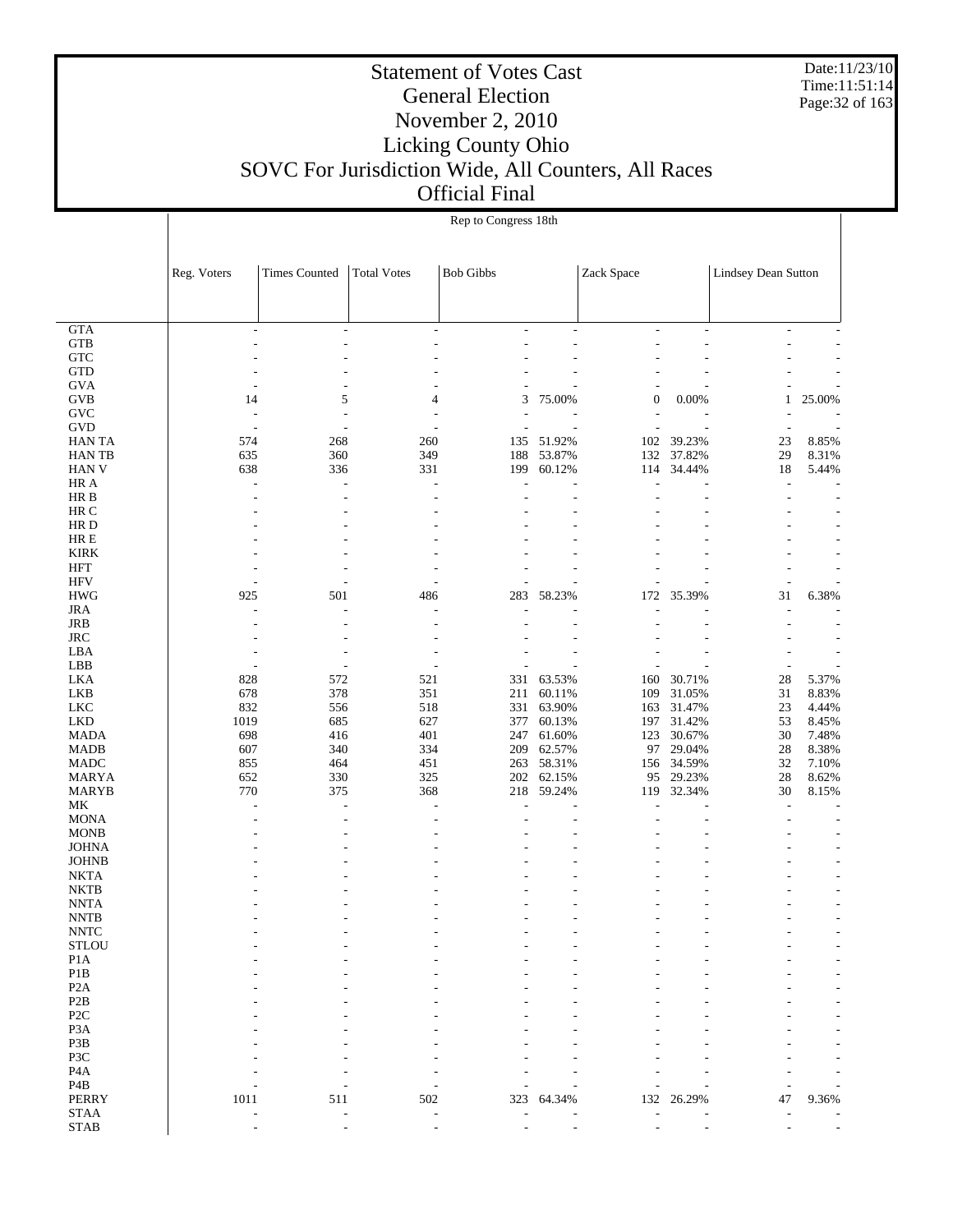Date:11/23/10 Time:11:51:15 Page:33 of 163

|              |             |                          |                    | Rep to Congress 18th |        |            |        |                            |        |
|--------------|-------------|--------------------------|--------------------|----------------------|--------|------------|--------|----------------------------|--------|
|              |             |                          |                    |                      |        |            |        |                            |        |
|              | Reg. Voters | <b>Times Counted</b>     | <b>Total Votes</b> | <b>Bob Gibbs</b>     |        | Zack Space |        | <b>Lindsey Dean Sutton</b> |        |
|              |             |                          |                    |                      |        |            |        |                            |        |
|              |             |                          |                    |                      |        |            |        |                            |        |
| <b>ALEX</b>  |             |                          |                    |                      |        |            |        |                            |        |
| <b>UTA</b>   | 1288        | 851                      | 791                | 534                  | 67.51% | 232        | 29.33% | 24                         | 3.03%  |
| <b>UTB</b>   | 699         | 436                      | 406                | 239                  | 58.87% | 138        | 33.99% | 29                         | 7.14%  |
| <b>UTC</b>   | 738         | 500                      | 476                | 314                  | 65.97% | 133        | 27.94% | 29                         | 6.09%  |
| <b>BL</b> A  | 932         | 356                      | 337                | 176                  | 52.23% | 136        | 40.36% | 25                         | 7.42%  |
| BL B         | 883         | 408                      | 385                | 179                  | 46.49% | 166        | 43.12% | 40                         | 10.39% |
| <b>HEB A</b> | 896         | 484                      | 442                | 242                  | 54.75% | 161        | 36.43% | 39                         | 8.82%  |
| HEB B        | 673         | 373                      | 343                | 165                  | 48.10% | 154        | 44.90% | 24                         | 7.00%  |
| <b>WASH</b>  | ٠           | $\overline{\phantom{a}}$ | -                  |                      |        |            |        |                            |        |
| <b>UTICA</b> |             |                          |                    |                      |        |            |        |                            |        |
| Total        | 39237       | 19244                    | 18507              | 10519                | 56.84% | 6686       | 36.13% | 1279                       | 6.91%  |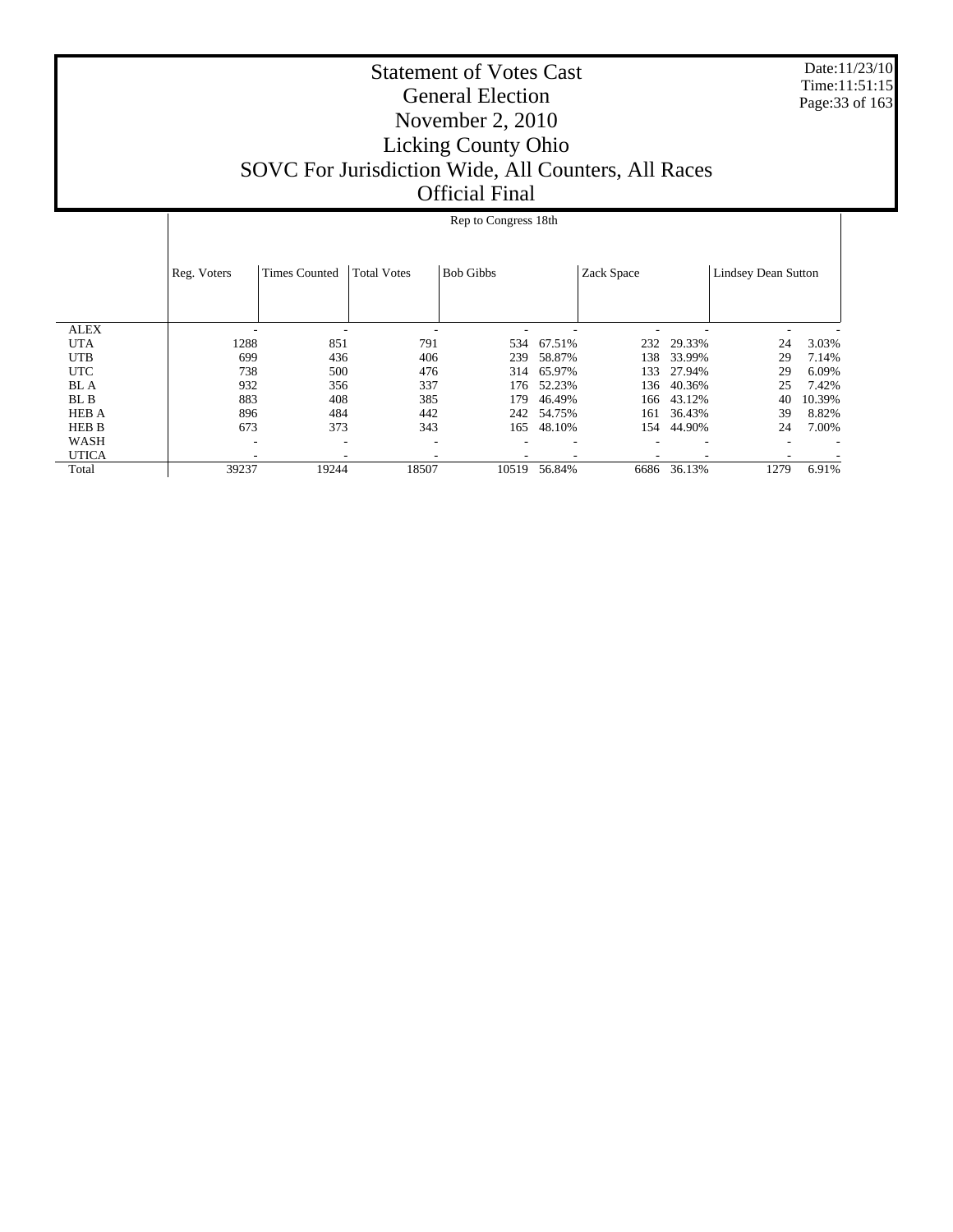Date:11/23/10 Time:11:51:15 Page:34 of 163

|                                      |                                  |                | Rep to Congress 18th |                |
|--------------------------------------|----------------------------------|----------------|----------------------|----------------|
|                                      | Mark Pitrone                     |                | Write-In Votes       |                |
|                                      |                                  |                |                      |                |
| Jurisdiction Wide<br>N1A             | 0                                | 0.00%          | $\boldsymbol{2}$     | 0.56%          |
| N1B                                  | $\overline{0}$                   | 0.00%          | 1                    | 0.30%          |
| N1C                                  | $\overline{0}$                   | 0.00%          | 0                    | 0.00%          |
| N1D                                  | $\overline{0}$                   | 0.00%          | 1                    | 0.46%          |
| N2A                                  | $\boldsymbol{0}$                 | 0.00%          | 0                    | 0.00%          |
| N2B                                  | $\boldsymbol{0}$                 | 0.00%          | 0                    | 0.00%          |
| N2C                                  | $\overline{0}$                   | 0.00%          | 1                    | 0.41%          |
| N <sub>2</sub> D                     | $\boldsymbol{0}$                 | 0.00%          | 1                    | 0.40%          |
| N3A<br>N3B                           | $\overline{0}$                   | 0.00%          | 1                    | 0.75%          |
| N3C                                  |                                  |                |                      |                |
| N3D                                  |                                  |                |                      |                |
| N3E                                  |                                  |                |                      |                |
| N <sub>4</sub> A                     | 0                                | 0.00%          | 0                    | 0.00%          |
| N4B                                  |                                  |                |                      |                |
| N <sub>4</sub> C                     |                                  |                | -                    |                |
| N4D                                  |                                  |                |                      |                |
| N4E                                  |                                  |                |                      |                |
| N5A                                  |                                  |                |                      |                |
| N5B                                  |                                  |                |                      |                |
| N5C                                  |                                  |                |                      |                |
| N5D                                  |                                  |                |                      |                |
| N5E<br>N5F                           |                                  |                |                      |                |
| N <sub>6</sub> A                     |                                  |                |                      |                |
| N6B                                  |                                  |                |                      |                |
| N <sub>6</sub> C                     |                                  |                |                      |                |
| N <sub>6</sub> D                     |                                  |                |                      |                |
| N6E                                  |                                  |                |                      |                |
| N7A                                  | $\boldsymbol{0}$                 | 0.00%          | 0                    | 0.00%          |
| N7B                                  | $\overline{0}$                   | 0.00%          | 1                    | 0.37%          |
| N7C                                  |                                  |                |                      |                |
| N7D                                  | 1                                | 0.27%          | 0                    | 0.00%          |
| H1A                                  | $\overline{0}$                   | 0.00%          | 1                    | 0.15%          |
| H1B                                  | 0                                | 0.00%          | 1                    | 0.26%          |
| H2A                                  | $\overline{0}$                   | 0.00%          | 0                    | 0.00%          |
| H2B                                  | 0                                | 0.00%          | 2                    | 0.39%          |
| H <sub>3</sub> A<br>H3B              | $\overline{0}$<br>$\overline{0}$ | 0.00%<br>0.00% | 1<br>0               | 0.18%<br>0.00% |
| <b>BEN</b>                           |                                  |                |                      |                |
| BG                                   | $\overline{0}$                   | 0.00%          | $\overline{0}$       | 0.00%          |
| <b>BUR</b>                           |                                  |                |                      |                |
| <b>EDEN</b>                          | $\overline{0}$                   | 0.00%          | 0                    | 0.00%          |
| <b>ETA</b>                           |                                  |                |                      |                |
| <b>ETB</b>                           |                                  |                |                      |                |
| <b>ETC SWL</b>                       |                                  |                |                      |                |
| <b>ETD SWL</b>                       |                                  |                |                      |                |
| <b>ETE SWL</b>                       |                                  |                |                      |                |
| <b>ETF SWL</b>                       |                                  |                |                      |                |
| R2A                                  |                                  |                |                      |                |
| <b>R3A RCS</b>                       |                                  |                |                      |                |
| R3B                                  |                                  |                |                      |                |
| R <sub>3</sub> C<br>R <sub>3</sub> D |                                  |                |                      |                |
| FB                                   | 0                                | 0.00%          | 0                    | 0.00%          |
| <b>FRA</b>                           | 0                                | 0.00%          | 1                    | 0.21%          |
| <b>FRB</b>                           | $\overline{0}$                   | 0.00%          | $\overline{c}$       | 0.37%          |
|                                      |                                  |                |                      |                |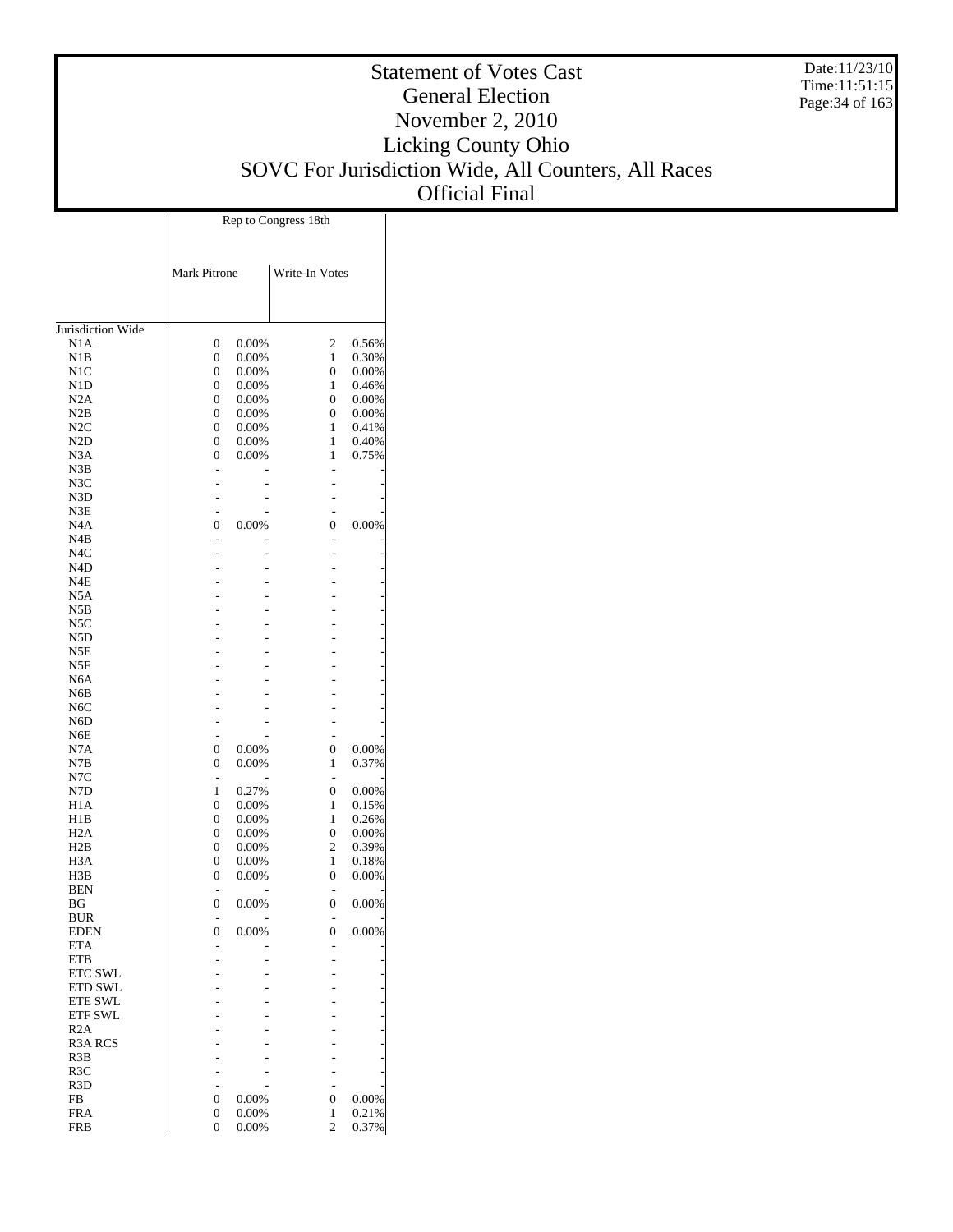Date:11/23/10 Time:11:51:15 Page:35 of 163

# Statement of Votes Cast General Election November 2, 2010 Licking County Ohio SOVC For Jurisdiction Wide, All Counters, All Races Official Final

|                             |              |                | Rep to Congress 18th |                |
|-----------------------------|--------------|----------------|----------------------|----------------|
|                             | Mark Pitrone |                | Write-In Votes       |                |
|                             |              |                |                      |                |
| <b>GTA</b>                  |              |                |                      |                |
| <b>GTB</b><br><b>GTC</b>    |              |                |                      |                |
| <b>GTD</b>                  |              |                |                      |                |
| GVA                         |              |                |                      |                |
| GVB                         | 0            | 0.00%          | 0                    | 0.00%          |
| GVC                         |              |                | $\overline{a}$       |                |
| GVD                         | ÷,           |                | $\overline{a}$       |                |
| HAN TA                      | 0            | 0.00%          | 0                    | 0.00%          |
| HAN TB                      | 0            | 0.00%          | 0                    | 0.00%          |
| <b>HAN V</b><br>HR A        | 0            | 0.00%          | 0<br>$\overline{a}$  | 0.00%          |
| HR B                        |              |                |                      |                |
| HR C                        |              |                |                      |                |
| HR D                        |              |                |                      |                |
| HR E                        |              |                |                      |                |
| <b>KIRK</b>                 |              |                |                      |                |
| HFT                         |              |                |                      |                |
| <b>HFV</b>                  |              |                |                      |                |
| <b>HWG</b>                  | 0            | 0.00%          | 0                    | 0.00%          |
| JRA                         |              |                | $\overline{a}$       |                |
| JRB<br>JRC                  |              |                |                      |                |
| LBA                         |              |                |                      |                |
| LBB                         |              |                | $\overline{a}$       |                |
| LKA                         | 0            | $0.00\%$       | 2                    | 0.38%          |
| LKB                         | 0            | $0.00\%$       | $\boldsymbol{0}$     | 0.00%          |
| <b>LKC</b>                  | 0            | $0.00\%$       | 1                    | 0.19%          |
| LKD                         | 0            | 0.00%          | 0                    | 0.00%          |
| <b>MADA</b>                 | 0            | $0.00\%$       | 1                    | 0.25%          |
| MADB                        | 0            | $0.00\%$       | 0                    | 0.00%          |
| MADC                        | 0            | 0.00%          | 0                    | 0.00%          |
| MARYA                       | 0            | 0.00%<br>0.00% | 0<br>1               | 0.00%<br>0.27% |
| MARYB<br>МK                 | 0            |                | L,                   |                |
| <b>MONA</b>                 |              |                |                      |                |
| <b>MONB</b>                 |              |                |                      |                |
| JOHNA                       |              |                |                      |                |
| JOHNB                       |              |                |                      |                |
| NKTA                        |              |                |                      |                |
| <b>NKTB</b>                 |              |                |                      |                |
| <b>NNTA</b>                 |              |                |                      |                |
| <b>NNTB</b>                 |              |                |                      |                |
| <b>NNTC</b><br><b>STLOU</b> |              |                |                      |                |
| P <sub>1</sub> A            |              |                |                      |                |
| P <sub>1</sub> B            |              |                |                      |                |
| P <sub>2</sub> A            |              |                |                      |                |
| P <sub>2</sub> B            |              |                |                      |                |
| P <sub>2</sub> C            |              |                |                      |                |
| P3A                         |              |                |                      |                |
| P3B                         |              |                |                      |                |
| P3C                         |              |                |                      |                |
| P <sub>4</sub> A            |              |                |                      |                |
| P4B                         |              |                |                      |                |
| <b>PERRY</b><br>STAA        | 0            | 0.00%          | 0                    | 0.00%          |
| <b>STAB</b>                 |              |                |                      |                |
|                             |              |                |                      |                |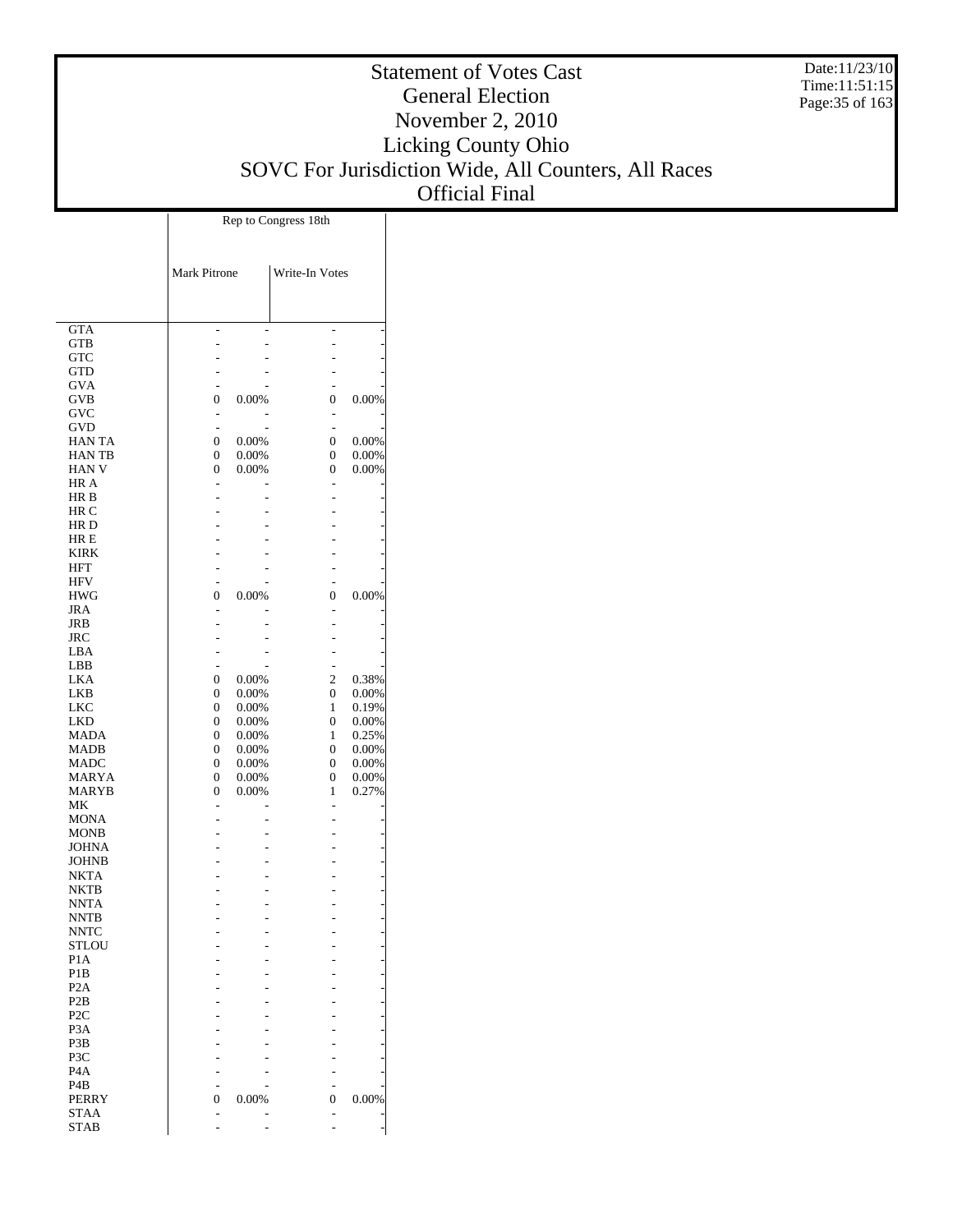Date:11/23/10 Time:11:51:15 Page:36 of 163

|              |              | Rep to Congress 18th |                |       |  |  |  |  |  |
|--------------|--------------|----------------------|----------------|-------|--|--|--|--|--|
|              | Mark Pitrone |                      | Write-In Votes |       |  |  |  |  |  |
| <b>ALEX</b>  |              |                      |                |       |  |  |  |  |  |
| UTA          | $\Omega$     | 0.00%                |                | 0.13% |  |  |  |  |  |
| UTB          | $\Omega$     | 0.00%                | 0              | 0.00% |  |  |  |  |  |
| UTC          | $\Omega$     | 0.00%                | 0              | 0.00% |  |  |  |  |  |
| BL A         | $\Omega$     | 0.00%                | 0              | 0.00% |  |  |  |  |  |
| BL B         | $\theta$     | 0.00%                | 0              | 0.00% |  |  |  |  |  |
| <b>HEB A</b> | $\Omega$     | 0.00%                | 0              | 0.00% |  |  |  |  |  |
| <b>HEB B</b> | $\Omega$     | 0.00%                | 0              | 0.00% |  |  |  |  |  |
| WASH         |              |                      |                |       |  |  |  |  |  |
| UTICA        |              |                      |                |       |  |  |  |  |  |
| Total        |              | 0.01%                | 22             | 0.12% |  |  |  |  |  |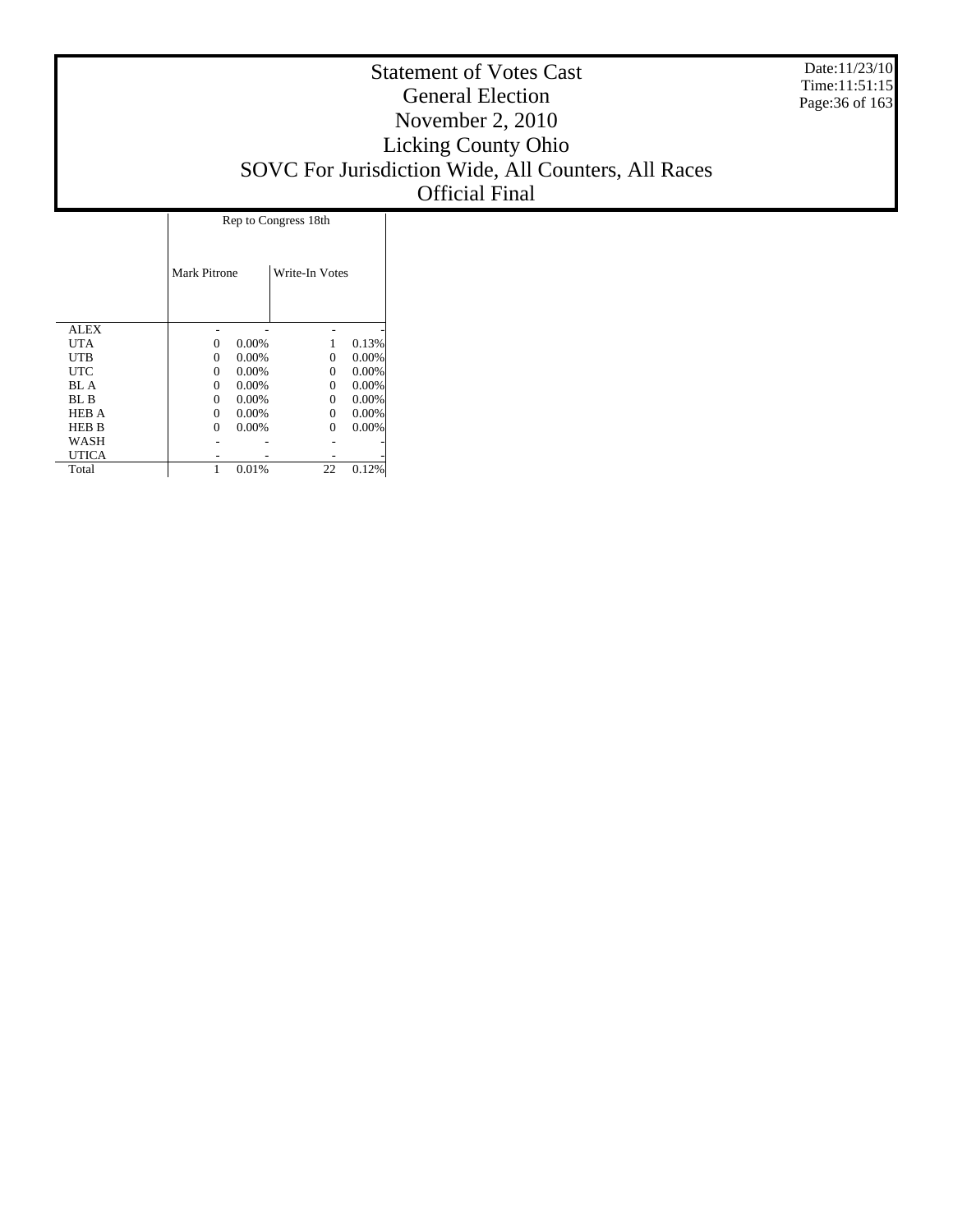Date:11/23/10 Time:11:51:15 Page:37 of 163

 $\mathbf{I}$ 

#### Statement of Votes Cast General Election November 2, 2010 Licking County Ohio SOVC For Jurisdiction Wide, All Counters, All Races Official Final

State Senator

 $\overline{1}$ 

|                          | Reg. Voters | <b>Times Counted</b> | <b>Total Votes</b> | Dennis A. Lupher |                      | Tim Schaffer |                      |
|--------------------------|-------------|----------------------|--------------------|------------------|----------------------|--------------|----------------------|
|                          |             |                      |                    |                  |                      |              |                      |
| Jurisdiction Wide        |             |                      |                    |                  |                      |              |                      |
| N1A                      | 1059        | 364                  | 352                | 163              | 46.31%               | 189          | 53.69%               |
| N1B                      | 807         | 339                  | 322                | 137              | 42.55%               | 185          | 57.45%               |
| N1C                      | 751         | 239                  | 221                |                  | 116 52.49%           | 105          | 47.51%               |
| N <sub>1</sub> D         | 940         | 222                  | 214                | 106              | 49.53%               | 108          | 50.47%               |
| N2A                      | 818         | 279                  | 271                | 107              | 39.48%               | 164          | 60.52%               |
| N2B                      | 801         | 270                  | 257                | 143              | 55.64%               | 114          | 44.36%               |
| N2C                      | 972         | 246                  | 239                | 120              | 50.21%               | 119          | 49.79%               |
| N <sub>2</sub> D         | 903         | 259                  | 245                |                  | 116 47.35%           | 129          | 52.65%               |
| N <sub>3</sub> A         | 684         | 291                  | 279                | 112              | 40.14%               | 167          | 59.86%               |
| N3B                      | 743         | 296                  | 286                | 126              | 44.06%               | 160          | 55.94%               |
| N3C                      | 1428        | 754                  | 692                | 180              | 26.01%               | 512          | 73.99%               |
| N3D                      | 1015<br>859 | 394                  | 374<br>424         | 137<br>124       | 36.63%               | 237<br>300   | 63.37%               |
| N3E<br>N <sub>4</sub> A  | 1051        | 446<br>432           | 409                | 147              | 29.25%<br>35.94%     | 262          | 70.75%<br>64.06%     |
| N4B                      | 630         | 313                  | 304                | 113              | 37.17%               | 191          | 62.83%               |
| N <sub>4</sub> C         | 813         | 423                  | 402                | 149              | 37.06%               | 253          | 62.94%               |
| N <sub>4</sub> D         | 905         | 526                  | 508                | 158              | 31.10%               | 350          | 68.90%               |
| N4E                      | 901         | 443                  | 418                | 154              | 36.84%               | 264          | 63.16%               |
| N <sub>5</sub> A         | 1036        | 662                  | 625                | 130              | 20.80%               | 495          | 79.20%               |
| N5B                      | 697         | 396                  | 380                |                  | 102 26.84%           | 278          | 73.16%               |
| N5C                      | 675         | 380                  | 368                | 97               | 26.36%               | 271          | 73.64%               |
| N <sub>5</sub> D         | 967         | 528                  | 507                | 170              | 33.53%               | 337          | 66.47%               |
| N5E                      | 762         | 362                  | 339                | 116              | 34.22%               | 223          | 65.78%               |
| N5F                      | 907         | 428                  | 405                | 154              | 38.02%               | 251          | 61.98%               |
| N <sub>6</sub> A         | 1195        | 639                  | 600                |                  | 194 32.33%           | 406          | 67.67%               |
| N6B                      | 1043        | 511                  | 493                | 159              | 32.25%               | 334          | 67.75%               |
| N <sub>6</sub> C         | 898         | 463                  | 437                | 143              | 32.72%               | 294          | 67.28%               |
| N <sub>6</sub> D         | 936         | 337                  | 318                | 111              | 34.91%               | 207          | 65.09%               |
| N <sub>6</sub> E         | 949         | 593                  | 560                | 159              | 28.39%               | 401          | 71.61%               |
| N7A                      | 1133        | 347                  | 331                | 167              | 50.45%               | 164          | 49.55%               |
| N7B                      | 948         | 272                  | 263                | 107              | 40.68%               | 156          | 59.32%               |
| N7C                      | 864         | 334                  | 320                | 130              | 40.63%               | 190          | 59.38%               |
| N7D                      | 897         | 384                  | 367                | 165              | 44.96%               | 202          | 55.04%               |
| H <sub>1</sub> A         | 1298        | 688                  | 659                | 212              | 32.17%               | 447          | 67.83%               |
| H1B                      | 1063        | 385                  | 370                | 155              | 41.89%               | 215          | 58.11%               |
| H <sub>2</sub> A         | 1060        | 637                  | 600                | 214              | 35.67%               | 386          | 64.33%               |
| H2B                      | 1156        | 525                  | 505                | 160              | 31.68%               | 345          | 68.32%               |
| H <sub>3</sub> A         | 1080        | 559                  | 543                | 140              | 25.78%               | 403          | 74.22%               |
| H3B                      | 1304        | 639                  | 620                | 199              | 32.10%               | 421          | 67.90%               |
| <b>BEN</b>               | 1081        | 752                  | 692                | 147              | 21.24%               | 545          | 78.76%               |
| ΒG                       | 1245        | 731                  | 695                | 184              | 26.47%               | 511          | 73.53%               |
| BUR                      | 835         | 601                  | 548                | 160              | 29.20%               | 388          | 70.80%               |
| EDEN                     | 758         | 423                  | 393                |                  | 140 35.62%           |              | 253 64.38%<br>73.32% |
| <b>ETA</b><br><b>ETB</b> | 896<br>693  | 511<br>372           | 461<br>343         | 94               | 123 26.68%<br>27.41% | 338<br>249   | 72.59%               |
| ETC SWL                  | 1112        | 649                  | 594                | 155              | 26.09%               | 439          | 73.91%               |
| ETD SWL                  | 684         | 434                  | 385                | 90               | 23.38%               | 295          | 76.62%               |
| <b>ETE SWL</b>           | 1446        | 869                  | 782                | 241              | 30.82%               | 541          | 69.18%               |
| <b>ETF SWL</b>           | 889         | 498                  | 460                | 148              | 32.17%               | 312          | 67.83%               |
| R2A                      | 1118        | 542                  | 507                | 221              | 43.59%               | 286          | 56.41%               |
| R <sub>3</sub> A RCS     | 1456        | 778                  | 724                | 288              | 39.78%               | 436          | 60.22%               |
| R <sub>3</sub> B         | 896         | 424                  | 404                | 181              | 44.80%               | 223          | 55.20%               |
| R <sub>3</sub> C         | 1338        | 710                  | 664                | 347              | 52.26%               | 317          | 47.74%               |
| R <sub>3</sub> D         | 1502        | 732                  | 699                | 378              | 54.08%               | 321          | 45.92%               |
| FB                       | 602         | 328                  | 315                | 95               | 30.16%               | 220          | 69.84%               |
| <b>FRA</b>               | 723         | 489                  | 450                | 120              | 26.67%               | 330          | 73.33%               |
| <b>FRB</b>               | 821         | 573                  | 528                |                  | 144 27.27%           |              | 384 72.73%           |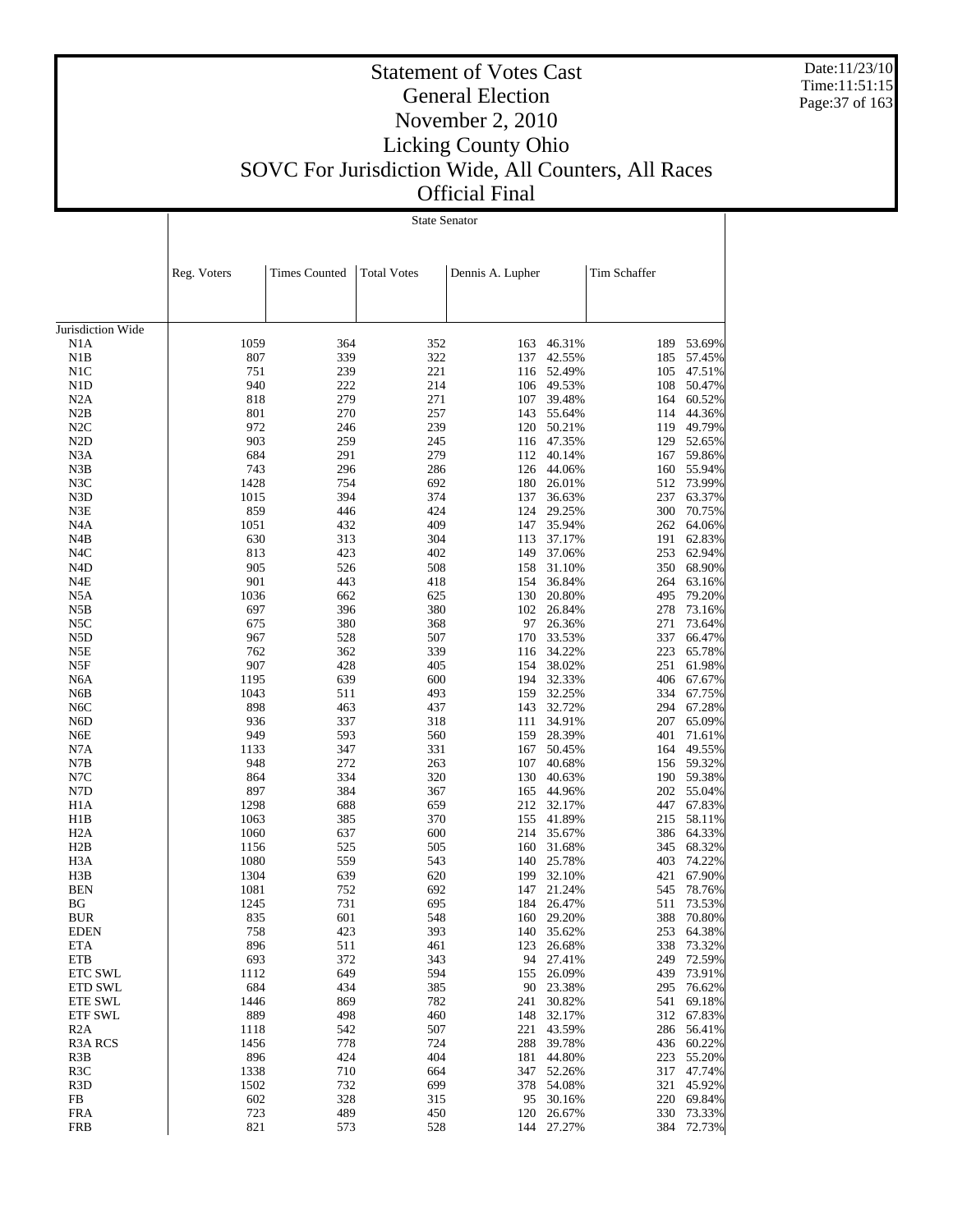Date:11/23/10 Time:11:51:15 Page:38 of 163

#### Statement of Votes Cast General Election November 2, 2010 Licking County Ohio SOVC For Jurisdiction Wide, All Counters, All Races Official Final

**GTA**  GTB **GTC**  GTD **GVA**  GVB GVC GVD HAN TA HAN TB HAN V HR A HR B HR C HR D HR E KIRK HFT **HFV**  HWG JRA JRB JRC LBA LBB LKA LKB LKC LKD MADA MADB MADC MARYA MARYB MK MONA MONB JOHNA JOHNB NKTA NKTB NNTA NNTB NNTC **STLOU**  P1A P1B P2A P2B P2C P3A P3B P3C P4A P4B PERRY STAA Reg. Voters | Times Counted | Total Votes | Dennis A. Lupher | Tim Schaffer State Senator 1004 627 602 191 31.73% 411 68.27% 961 651 615 216 35.12% 399 64.88% 896 618 580 166 28.62% 414 71.38% 524 330 316 111 35.13% 205 64.87% 517 313 296 157 53.04% 139 46.96% 824 543 512 223 43.55% 289 56.45% 1237 793 744 174 23.39% 570 76.61% 1810 364 337 195 57.86% 142 42.14% 574 268 255 85 33.33% 170 66.67% 635 360 345 118 34.20% 227 65.80% 638 336 320 99 30.94% 221 69.06% 1059 675 630 168 26.67% 462 73.33% 989 655 594 157 26.43% 437 73.57% 949 621 585 176 30.09% 409 69.91% 1331 850 776 193 24.87% 583 75.13% 1070 747 667 168 25.19% 499 74.81% 378 184 168 46 27.38% 122 72.62% 671 415 376 71 18.88% 305 81.12% 254 152 134 23 17.16% 111 82.84% 925 501 472 150 31.78% 322 68.22% 633 386 370 69 18.65% 301 81.35% 856 528 502 126 25.10% 376 74.90% 588 387 355 85 23.94% 270 76.06% 811 514 475 95 20.00% 380 80.00% 896 578 536 101 18.84% 435 81.16% 828 572 500 144 28.80% 356 71.20% 678 378 332 98 29.52% 234 70.48% 832 556 503 132 26.24% 371 73.76% 1019 685 613 182 29.69% 431 70.31% 698 416 390 109 27.95% 281 72.05% 607 340 327 88 26.91% 239 73.09% 855 464 437 132 30.21% 305 69.79% 652 330 320 92 28.75% 228 71.25% 770 375 359 105 29.25% 254 70.75% 1093 701 649 204 31.43% 445 68.57% 816 479 449 95 21.16% 354 78.84% 890 570 531 95 17.89% 436 82.11% 1543 822 756 189 25.00% 567 75.00% 1332 630 595 158 26.55% 437 73.45% 837 554 521 137 26.30% 384 73.70% 696 381 361 124 34.35% 237 65.65% 598 343 327 116 35.47% 211 64.53% 694 437 396 150 37.88% 246 62.12% 625 404 383 108 28.20% 275 71.80% 228 131 122 56 45.90% 66 54.10% 896 391 371 138 37.20% 233 62.80% 1253 684 633 205 32.39% 428 67.61% 790 446 423 119 28.13% 304 71.87% 1302 616 580 208 35.86% 372 64.14% 976 424 403 134 33.25% 269 66.75% 847 521 489 132 26.99% 357 73.01% 823 447 410 136 33.17% 274 66.83% 965 640 574 168 29.27% 406 70.73% 1113 514 470 137 29.15% 333 70.85% 1135 567 529 140 26.47% 389 73.53% 1011 511 489 135 27.61% 354 72.39% 812 551 508 122 24.02% 386 75.98%

651 445 418 91 21.77% 327 78.23%

STAB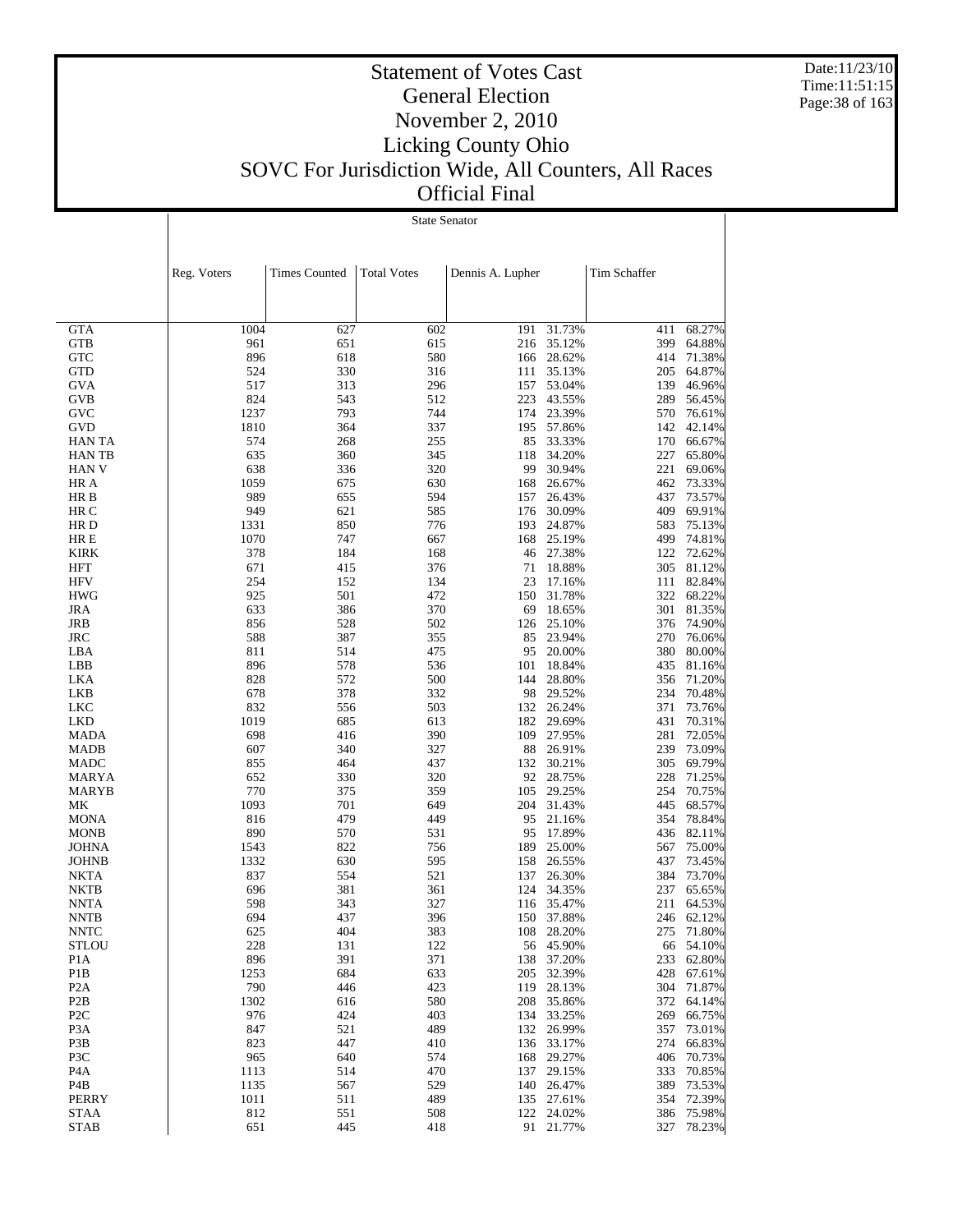Date:11/23/10 Time:11:51:15 Page:39 of 163

|              |                                                                                               | <b>State Senator</b> |       |       |        |       |        |  |  |  |  |  |  |
|--------------|-----------------------------------------------------------------------------------------------|----------------------|-------|-------|--------|-------|--------|--|--|--|--|--|--|
|              | <b>Total Votes</b><br>Reg. Voters<br>Tim Schaffer<br><b>Times Counted</b><br>Dennis A. Lupher |                      |       |       |        |       |        |  |  |  |  |  |  |
| <b>ALEX</b>  | 333                                                                                           | 209                  | 192   | 48    | 25.00% | 144   | 75.00% |  |  |  |  |  |  |
| <b>UTA</b>   | 1288                                                                                          | 851                  | 774   | 200   | 25.84% | 574   | 74.16% |  |  |  |  |  |  |
| <b>UTB</b>   | 699                                                                                           | 436                  | 389   | 125   | 32.13% | 264   | 67.87% |  |  |  |  |  |  |
| <b>UTC</b>   | 738                                                                                           | 500                  | 451   | 106   | 23.50% | 345   | 76.50% |  |  |  |  |  |  |
| BL A         | 932                                                                                           | 356                  | 329   | 113   | 34.35% | 216   | 65.65% |  |  |  |  |  |  |
| BL B         | 883                                                                                           | 408                  | 379   | 166   | 43.80% | 213   | 56.20% |  |  |  |  |  |  |
| <b>HEB A</b> | 896                                                                                           | 484                  | 421   | 144   | 34.20% | 277   | 65.80% |  |  |  |  |  |  |
| <b>HEB B</b> | 673                                                                                           | 373                  | 326   | 131   | 40.18% | 195   | 59.82% |  |  |  |  |  |  |
| WASH         | 663                                                                                           | 432                  | 410   | 108   | 26.34% | 302   | 73.66% |  |  |  |  |  |  |
| <b>UTICA</b> | 1202                                                                                          | 641                  | 598   | 227   | 37.96% | 371   | 62.04% |  |  |  |  |  |  |
| Total        | 113245                                                                                        | 60432                | 56470 | 17958 | 31.80% | 38512 | 68.20% |  |  |  |  |  |  |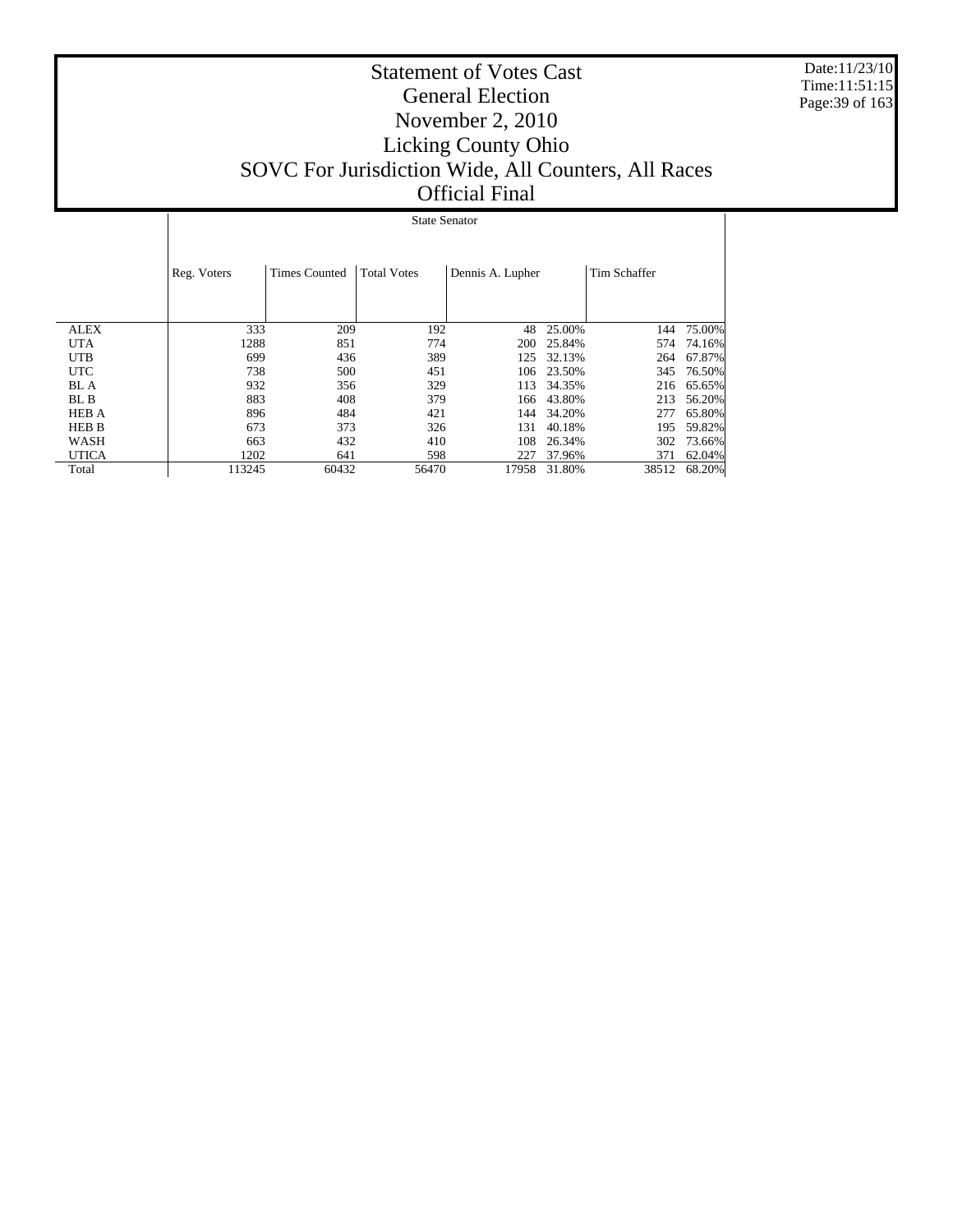Date:11/23/10 Time:11:51:15 Page:40 of 163

 $\overline{\phantom{a}}$ 

#### Statement of Votes Cast General Election November 2, 2010 Licking County Ohio SOVC For Jurisdiction Wide, All Counters, All Races Official Final

State Rep 71st

 $\overline{1}$ 

|                         | Reg. Voters  | <b>Times Counted</b> | <b>Total Votes</b> | Jay Hottinger |                      | Nathan W. McMann         |                  |
|-------------------------|--------------|----------------------|--------------------|---------------|----------------------|--------------------------|------------------|
|                         |              |                      |                    |               |                      |                          |                  |
| Jurisdiction Wide       |              |                      |                    |               |                      |                          |                  |
| N1A                     | 1059         | 364                  | 360                |               | 219 60.83%           | 141                      | 39.17%           |
| N1B                     | 807          | 339                  | 333                | 217           | 65.17%               | 116                      | 34.83%           |
| N <sub>1</sub> C        | 751          | 239                  | 231                | 128           | 55.41%               | 103                      | 44.59%           |
| N <sub>1</sub> D        | 940          | 222<br>279           | 219<br>274         | 129<br>171    | 58.90%               | 90                       | 41.10%<br>37.59% |
| N2A<br>N2B              | 818<br>801   | 270                  | 263                |               | 62.41%<br>132 50.19% | 103<br>131               | 49.81%           |
| N2C                     | 972          | 246                  | 238                | 129           | 54.20%               | 109                      | 45.80%           |
| N <sub>2</sub> D        | 903          | 259                  | 251                | 143           | 56.97%               | 108                      | 43.03%           |
| N3A                     | 684          | 291                  | 284                | 177           | 62.32%               | 107                      | 37.68%           |
| N3B                     | 743          | 296                  | 287                | 172           | 59.93%               | 115                      | 40.07%           |
| N3C                     | 1428         | 754                  | 716                | 554           | 77.37%               |                          | 162 22.63%       |
| N <sub>3</sub> D        | 1015         | 394                  | 375                |               | 243 64.80%           |                          | 132 35.20%       |
| N3E                     | 859          | 446                  | 436                | 313           | 71.79%               | 123                      | 28.21%           |
| N <sub>4</sub> A        | 1051         | 432                  | 420                | 283           | 67.38%               | 137                      | 32.62%           |
| N4B                     | 630          | 313                  | 309                | 205           | 66.34%               | 104                      | 33.66%           |
| N <sub>4</sub> C        | 813          | 423                  | 414                | 275           | 66.43%               |                          | 139 33.57%       |
| N <sub>4</sub> D        | 905          | 526                  | 516                | 364           | 70.54%               |                          | 152 29.46%       |
| N4E                     | 901          | 443                  | 423                | 276           | 65.25%               | 147                      | 34.75%           |
| N5A                     | 1036         | 662                  | 645                | 508           | 78.76%               | 137                      | 21.24%           |
| N5B                     | 697          | 396                  | 385                | 291           | 75.58%               | 94                       | 24.42%           |
| N5C                     | 675          | 380                  | 368                | 289           | 78.53%               | 79                       | 21.47%           |
| N5D                     | 967          | 528                  | 519                | 359           | 69.17%               | 160                      | 30.83%           |
| N5E                     | 762          | 362                  | 353                | 241           | 68.27%               | 112                      | 31.73%           |
| N5F                     | 907          | 428                  | 412                | 275           | 66.75%               | 137                      | 33.25%           |
| N <sub>6</sub> A        | 1195         | 639                  | 625                | 438           | 70.08%               | 187                      | 29.92%           |
| N6B                     | 1043         | 511                  | 501                | 347           | 69.26%               | 154                      | 30.74%           |
| N <sub>6</sub> C        | 898          | 463                  | 453                |               | 314 69.32%           | 139                      | 30.68%           |
| N <sub>6</sub> D        | 936          | 337                  | 330                | 223           | 67.58%               | 107                      | 32.42%           |
| N6E                     | 949          | 593                  | 575                | 416           | 72.35%               | 159                      | 27.65%           |
| N7A                     | 1133         | 347                  | 338                | 186           | 55.03%               | 152                      | 44.97%           |
| N7B                     | 948          | 272                  | 270                | 179           | 66.30%               | 91                       | 33.70%           |
| N7C                     | 864          | 334                  | 326                | 209           | 64.11%               | 117                      | 35.89%           |
| N7D                     | 897          | 384<br>688           | 376                | 222<br>478    | 59.04%               | 154<br>193               | 40.96%           |
| H <sub>1</sub> A<br>H1B | 1298<br>1063 | 385                  | 671<br>373         | 229           | 71.24%<br>61.39%     | 144                      | 28.76%<br>38.61% |
| H <sub>2</sub> A        | 1060         | 637                  | 621                | 428           | 68.92%               | 193                      | 31.08%           |
| H2B                     | 1113         | 516                  | 501                |               | 362 72.26%           | 139                      | 27.74%           |
| H <sub>3</sub> A        | 1080         | 559                  | 551                | 426           | 77.31%               | 125                      | 22.69%           |
| H3B                     | 1248         | 591                  | 581                | 409           | 70.40%               | 172                      | 29.60%           |
| <b>BEN</b>              | 1081         | 752                  | 715                | 574           | 80.28%               | 141                      | 19.72%           |
| BG                      |              |                      |                    |               |                      |                          |                  |
| <b>BUR</b>              | 835          | 601                  | 564                |               | 415 73.58%           | 149                      | 26.42%           |
| <b>EDEN</b>             | 758          | 423                  | 403                | 275           | 68.24%               | 128                      | 31.76%           |
| ETA                     |              |                      |                    |               |                      |                          |                  |
| <b>ETB</b>              |              |                      |                    |               |                      |                          |                  |
| ETC SWL                 |              |                      |                    |               |                      |                          |                  |
| ETD SWL                 |              |                      |                    |               |                      |                          |                  |
| ETE SWL                 |              |                      |                    |               |                      |                          |                  |
| ETF SWL                 |              |                      |                    |               |                      |                          |                  |
| R2A                     | 1118         | 542                  | 505                |               | 282 55.84%           | 223                      | 44.16%           |
| <b>R3A RCS</b>          | 1456         | 778                  | 731                |               | 450 61.56%           | 281                      | 38.44%           |
| R3B                     | 896          | 424                  | 406                |               | 220 54.19%           |                          | 186 45.81%       |
| R <sub>3</sub> C        | 1338         | 710                  | 662                |               | 324 48.94%           |                          | 338 51.06%       |
| R <sub>3</sub> D        | 1502         | 732                  | 698                |               | 323 46.28%           |                          | 375 53.72%       |
| FB                      | 602          | 328                  | 323                |               | 232 71.83%           | 91                       | 28.17%           |
| <b>FRA</b>              | ÷,           | $\overline{a}$       |                    | ÷,            |                      | $\overline{\phantom{m}}$ |                  |
| <b>FRB</b>              |              |                      |                    |               |                      |                          |                  |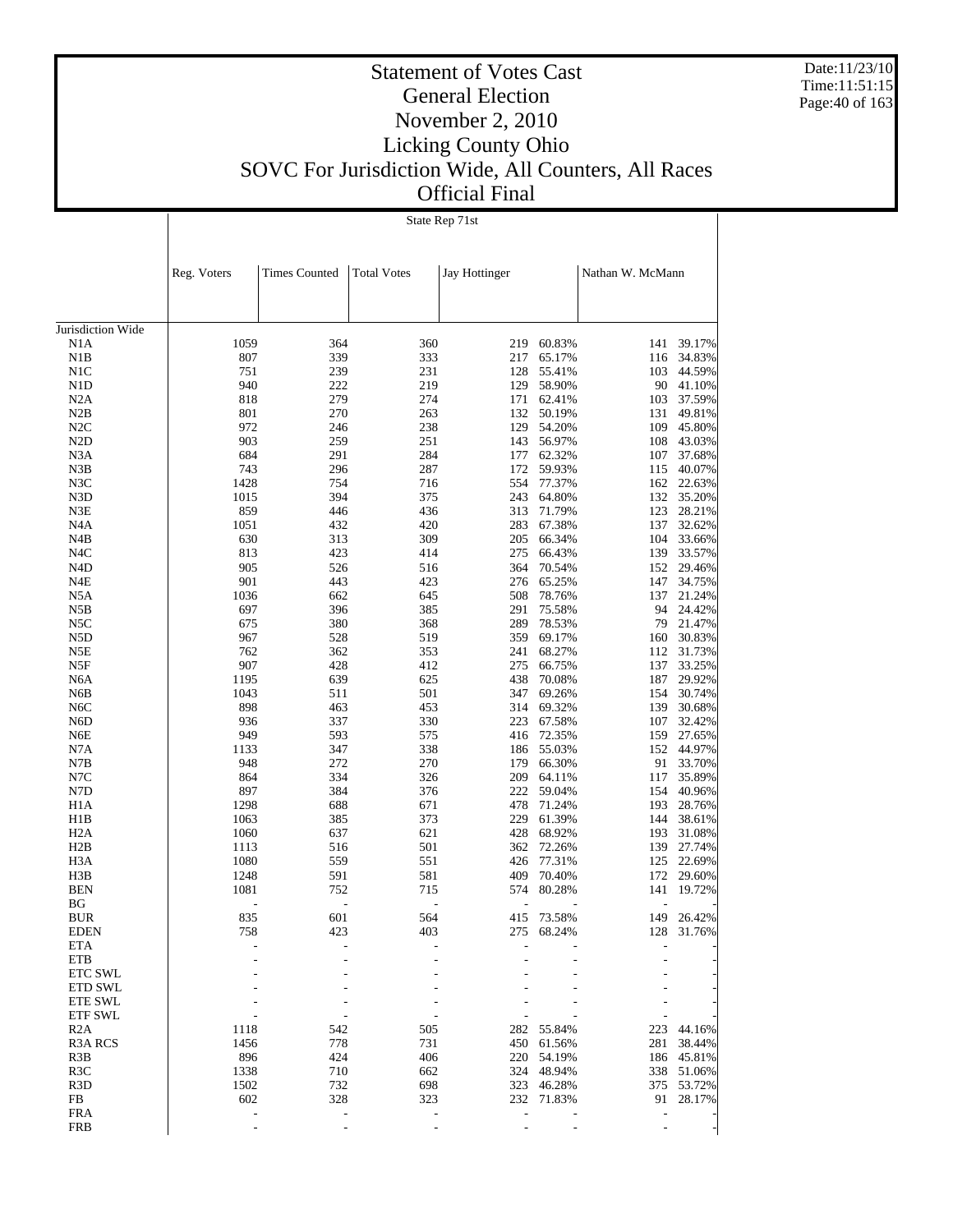Date:11/23/10 Time:11:51:15 Page:41 of 163

#### Statement of Votes Cast General Election November 2, 2010 Licking County Ohio SOVC For Jurisdiction Wide, All Counters, All Races Official Final

State Rep 71st

|                            | Reg. Voters | <b>Times Counted</b> | <b>Total Votes</b>       | Jay Hottinger  |                  | Nathan W. McMann         |                  |
|----------------------------|-------------|----------------------|--------------------------|----------------|------------------|--------------------------|------------------|
|                            |             |                      |                          |                |                  |                          |                  |
|                            |             |                      |                          |                |                  |                          |                  |
| <b>GTA</b>                 | 1004        | 627                  | 602                      | 414            | 68.77%           | 188                      | 31.23%           |
| <b>GTB</b>                 | 961         | 651                  | 620                      | 402            | 64.84%           | 218                      | 35.16%           |
| <b>GTC</b>                 | 896         | 618                  | 589                      | 433            | 73.51%           | 156                      | 26.49%           |
| <b>GTD</b>                 | 524         | 330                  | 323                      |                | 206 63.78%       | 117                      | 36.22%           |
| <b>GVA</b>                 | 517         | 313                  | 301                      |                | 142 47.18%       | 159                      | 52.82%           |
| GVB                        | 810         | 538                  | 510                      | 301            | 59.02%           | 209                      | 40.98%           |
| GVC                        | 1237        | 793                  | 761                      | 582            | 76.48%           | 179                      | 23.52%           |
| GVD<br><b>HAN TA</b>       | 1810        | 364                  | 342                      | 147            | 42.98%           | 195<br>Ĭ.                | 57.02%           |
| <b>HAN TB</b>              |             | $\overline{a}$       | L,                       |                |                  | $\overline{a}$           |                  |
| <b>HAN V</b>               |             |                      |                          |                |                  |                          |                  |
| HR A                       |             |                      | L,                       |                |                  |                          |                  |
| HR B                       |             |                      |                          |                |                  |                          |                  |
| HR C                       |             |                      | L,                       |                |                  |                          |                  |
| HR D                       |             |                      |                          |                |                  |                          |                  |
| HR E                       |             |                      | L,                       |                |                  |                          |                  |
| <b>KIRK</b>                |             |                      |                          |                |                  |                          |                  |
| <b>HFT</b>                 | 671         | 415                  | 387                      | 320            | 82.69%           | 67                       | 17.31%           |
| <b>HFV</b>                 | 254         | 152                  | 137                      | 120            | 87.59%           | 17                       | 12.41%           |
| <b>HWG</b>                 |             | $\overline{a}$       | $\overline{a}$           | $\overline{a}$ |                  | $\overline{\phantom{a}}$ |                  |
| <b>JRA</b>                 | 633         | 386                  | 376                      | 307            | 81.65%           | 69                       | 18.35%           |
| JRB                        | 856         | 528                  | 512                      | 388            | 75.78%           | 124                      | 24.22%           |
| <b>JRC</b>                 | 588         | 387                  | 364                      | 283            | 77.75%           | 81                       | 22.25%           |
| LBA                        | 811         | 514                  | 484                      | 391            | 80.79%           | 93                       | 19.21%           |
| LBB<br><b>LKA</b>          | 896         | 578                  | 562                      | 461<br>L,      | 82.03%           | 101                      | 17.97%           |
| <b>LKB</b>                 |             | $\overline{a}$       | $\overline{a}$<br>L,     |                |                  | $\overline{a}$           |                  |
| <b>LKC</b>                 |             | L,                   | $\overline{\phantom{a}}$ |                |                  |                          |                  |
| <b>LKD</b>                 |             | $\overline{a}$       | ÷,                       |                |                  |                          |                  |
| <b>MADA</b>                | 698         | 416                  | 405                      | 302            | 74.57%           | 103                      | 25.43%           |
| <b>MADB</b>                | 607         | 340                  | 333                      | 250            | 75.08%           | 83                       | 24.92%           |
| MADC                       | 855         | 464                  | 452                      | 317            | 70.13%           | 135                      | 29.87%           |
| <b>MARYA</b>               | 652         | 330                  | 323                      | 246            | 76.16%           | 77                       | 23.84%           |
| <b>MARYB</b>               | 770         | 375                  | 365                      | 274            | 75.07%           | 91                       | 24.93%           |
| МK                         | 1093        | 701                  | 672                      | 478            | 71.13%           | 194                      | 28.87%           |
| <b>MONA</b>                | 816         | 479                  | 453                      | 356            | 78.59%           | 97                       | 21.41%           |
| <b>MONB</b>                | 890         | 570                  | 547                      | 455            | 83.18%           | 92                       | 16.82%           |
| <b>JOHNA</b>               | 1543        | 822                  | 777                      | 592            | 76.19%           | 185                      | 23.81%           |
| <b>JOHNB</b>               | 1332        | 630                  | 603                      | 452            | 74.96%           | 151                      | 25.04%           |
| <b>NKTA</b>                | 837         | 554                  | 541                      | 405<br>266     | 74.86%           | 136<br>108               | 25.14%<br>28.88% |
| <b>NKTB</b><br><b>NNTA</b> | 696<br>598  | 381<br>343           | 374<br>331               | 210            | 71.12%<br>63.44% | 121                      | 36.56%           |
| <b>NNTB</b>                | 694         | 437                  | 423                      | 273            | 64.54%           | 150                      | 35.46%           |
| <b>NNTC</b>                | 625         | 404                  | 391                      |                | 314 80.31%       | 77                       | 19.69%           |
| <b>STLOU</b>               | 228         | 131                  | 124                      |                | 76 61.29%        |                          | 48 38.71%        |
| P <sub>1</sub> A           | 896         | 391                  | 373                      | 231            | 61.93%           | 142                      | 38.07%           |
| P1B                        | 1253        | 684                  | 645                      | 443            | 68.68%           | 202                      | 31.32%           |
| P <sub>2</sub> A           | 790         | 446                  | 430                      | 310            | 72.09%           | 120                      | 27.91%           |
| P <sub>2</sub> B           | 1302        | 616                  | 578                      | 374            | 64.71%           | 204                      | 35.29%           |
| P <sub>2C</sub>            | 976         | 424                  | 403                      | 276            | 68.49%           | 127                      | 31.51%           |
| P <sub>3</sub> A           | 847         | 521                  | 497                      | 359            | 72.23%           | 138                      | 27.77%           |
| P3B                        | 823         | 447                  | 422                      | 291            | 68.96%           | 131                      | 31.04%           |
| P3C                        | 965         | 640                  | 586                      | 415            | 70.82%           | 171                      | 29.18%           |
| P <sub>4</sub> A           | 1113        | 514                  | 483                      |                | 359 74.33%       |                          | 124 25.67%       |
| P <sub>4</sub> B           | 1135        | 567                  | 536                      | 408            | 76.12%           | 128                      | 23.88%           |
| <b>PERRY</b>               | ÷,          |                      |                          |                |                  | $\overline{a}$           |                  |
| <b>STAA</b>                | 812         | 551                  | 522<br>428               | 399            | 76.44%<br>78.04% | 123<br>94                | 23.56%<br>21.96% |
| <b>STAB</b>                | 651         | 445                  |                          | 334            |                  |                          |                  |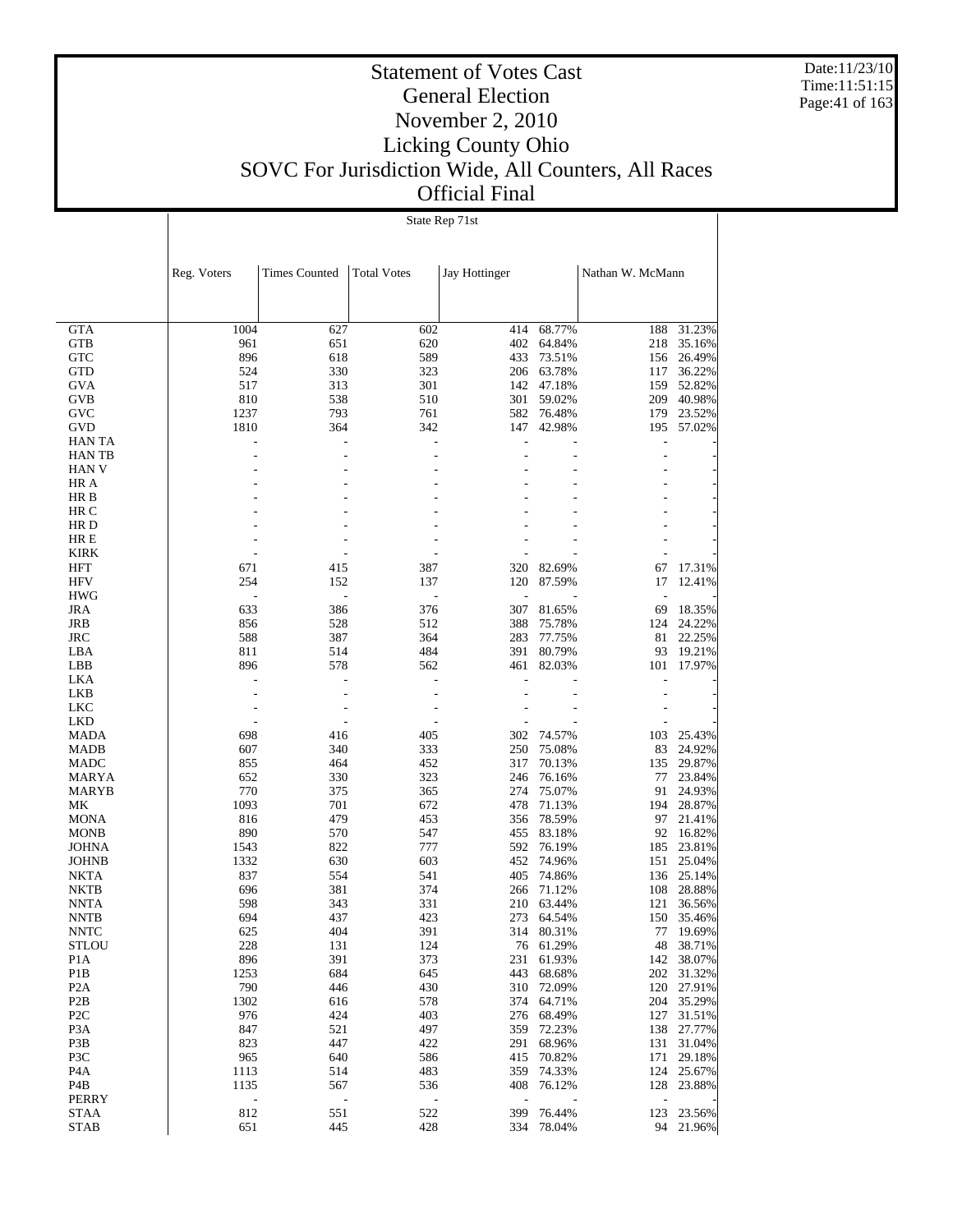Date:11/23/10 Time:11:51:15 Page:42 of 163

### Statement of Votes Cast General Election November 2, 2010 Licking County Ohio SOVC For Jurisdiction Wide, All Counters, All Races Official Final

## State Rep 71st

|              | Reg. Voters | <b>Times Counted</b> | <b>Total Votes</b> | Jay Hottinger |        | Nathan W. McMann |        |
|--------------|-------------|----------------------|--------------------|---------------|--------|------------------|--------|
| <b>ALEX</b>  | 333         | 209                  | 200                | 154           | 77.00% | 46               | 23.00% |
| <b>UTA</b>   |             | ۰                    |                    |               |        |                  |        |
| <b>UTB</b>   |             |                      |                    |               |        |                  |        |
| <b>UTC</b>   |             |                      |                    |               |        |                  |        |
| <b>BL</b> A  |             |                      |                    |               |        |                  |        |
| BL B         |             |                      |                    |               |        |                  |        |
| <b>HEB A</b> |             |                      |                    |               |        |                  |        |
| <b>HEB B</b> |             |                      |                    |               |        |                  |        |
| WASH         | 663         | 432                  | 417                | 311           | 74.58% | 106              | 25.42% |
| <b>UTICA</b> | 1202        | 641                  | 613                | 400           | 65.25% | 213              | 34.75% |
| Total        | 85598       | 43937                | 42247              | 29281         | 69.31% | 12966            | 30.69% |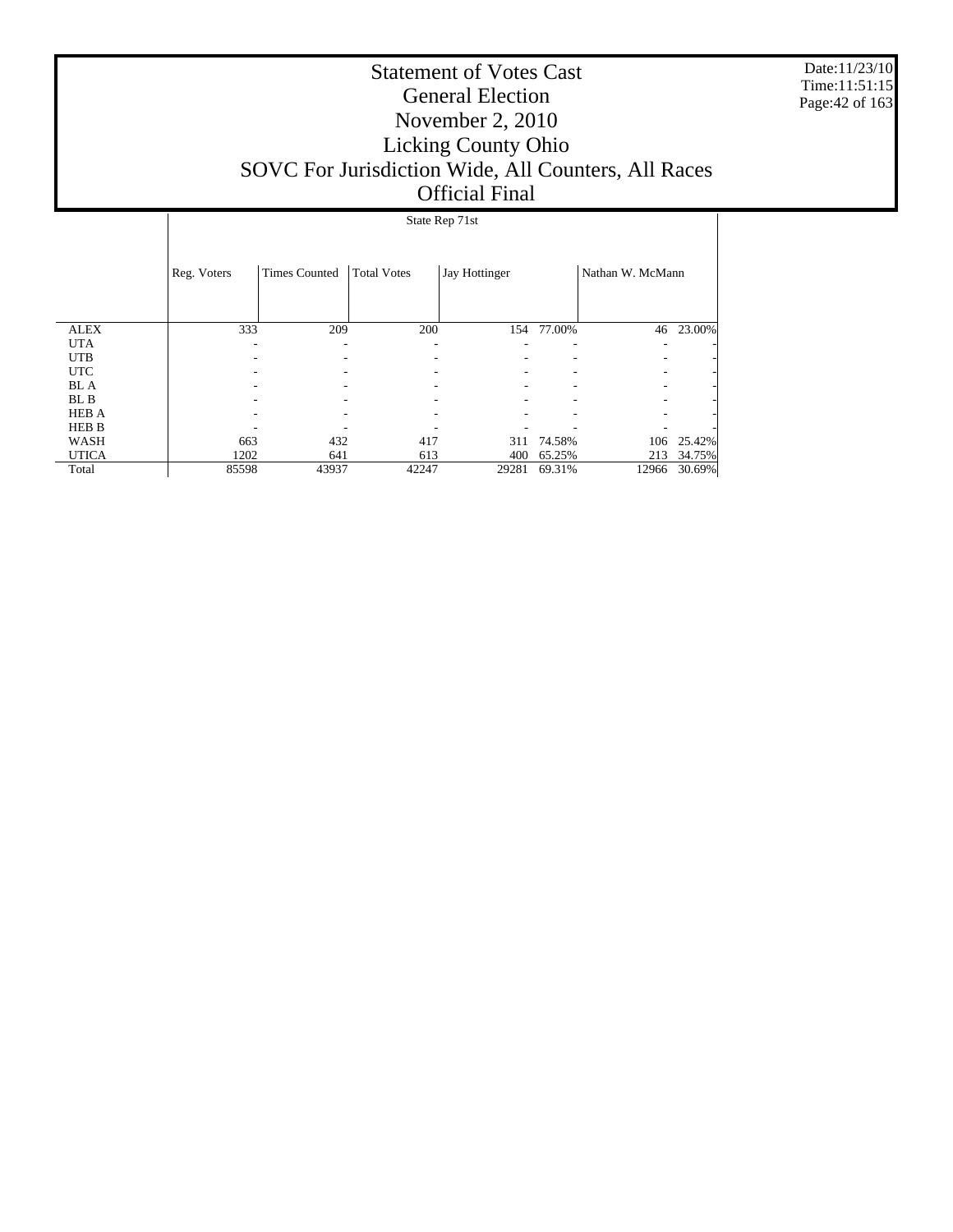Date:11/23/10 Time:11:51:16 Page:43 of 163

#### Statement of Votes Cast General Election November 2, 2010 Licking County Ohio SOVC For Jurisdiction Wide, All Counters, All Races Official Final

#### State Rep 91st

|                                   | Reg. Voters | <b>Times Counted</b>     | <b>Total Votes</b>       | Dan Dodd                                             |                          | <b>Bill Hayes</b> |                          | <b>Chad Ricketts</b>     |                 |
|-----------------------------------|-------------|--------------------------|--------------------------|------------------------------------------------------|--------------------------|-------------------|--------------------------|--------------------------|-----------------|
|                                   |             |                          |                          |                                                      |                          |                   |                          |                          |                 |
| Jurisdiction Wide                 |             |                          |                          |                                                      |                          |                   |                          |                          |                 |
| N1A                               |             |                          |                          |                                                      |                          |                   |                          |                          |                 |
| $_{\rm N1B}$                      |             |                          |                          |                                                      |                          |                   |                          |                          |                 |
| $\rm N1C$<br>$\rm N1D$            |             |                          |                          |                                                      |                          |                   |                          |                          |                 |
| N2A                               |             |                          |                          |                                                      |                          |                   |                          |                          |                 |
| N2B                               |             |                          |                          |                                                      |                          |                   |                          |                          |                 |
| $\rm N2C$                         |             |                          |                          |                                                      |                          |                   |                          |                          |                 |
| $\rm N2D$                         |             |                          |                          |                                                      |                          |                   |                          |                          |                 |
| N <sub>3</sub> A                  |             |                          |                          |                                                      |                          |                   |                          |                          |                 |
| $_{\rm N3B}$                      |             |                          |                          |                                                      |                          |                   |                          |                          |                 |
| N3C                               |             |                          |                          |                                                      |                          |                   |                          |                          |                 |
| ${\rm N3D}$                       |             |                          |                          |                                                      |                          |                   |                          |                          |                 |
| $\ensuremath{\mathsf{N3E}}$       |             |                          |                          |                                                      |                          |                   |                          |                          |                 |
| $_{\mathrm{N4A}}$                 |             |                          |                          |                                                      |                          |                   |                          |                          |                 |
| N4B                               |             |                          |                          |                                                      |                          |                   |                          |                          |                 |
| $_{\mathrm{N4C}}$<br>$\rm N4D$    |             |                          |                          |                                                      |                          |                   |                          |                          |                 |
| $_{\rm N4E}$                      |             |                          |                          |                                                      |                          |                   |                          |                          |                 |
| N5A                               |             |                          |                          |                                                      |                          |                   |                          |                          |                 |
| N5B                               |             |                          |                          |                                                      |                          |                   |                          |                          |                 |
| $_{\rm NSC}$                      |             |                          |                          |                                                      |                          |                   |                          |                          |                 |
| ${\rm N5D}$                       |             |                          |                          |                                                      |                          |                   |                          |                          |                 |
| $_{\rm N5E}$                      |             |                          |                          |                                                      |                          |                   |                          |                          |                 |
| N5F                               |             |                          |                          |                                                      |                          |                   |                          |                          |                 |
| N <sub>6</sub> A                  |             |                          |                          |                                                      |                          |                   |                          |                          |                 |
| N6B                               |             |                          |                          |                                                      |                          |                   |                          |                          |                 |
| N <sub>6</sub> C                  |             |                          |                          |                                                      |                          |                   |                          |                          |                 |
| N6D                               |             |                          |                          |                                                      |                          |                   |                          |                          |                 |
| ${\rm N6E}$                       |             |                          |                          |                                                      |                          |                   |                          |                          |                 |
| N7A                               |             |                          |                          |                                                      |                          |                   |                          |                          |                 |
| $_{\rm N7B}$<br>$_{\mathrm{N7C}}$ |             |                          |                          |                                                      |                          |                   |                          |                          |                 |
| ${\rm N7D}$                       |             |                          |                          |                                                      |                          |                   |                          |                          |                 |
| H1A                               |             |                          |                          |                                                      |                          |                   |                          |                          |                 |
| H1B                               |             |                          |                          |                                                      |                          |                   |                          |                          |                 |
| H2A                               |             |                          |                          |                                                      |                          |                   |                          | $\overline{\phantom{a}}$ |                 |
| H2B                               |             | 43                       | 9                        | 9<br>5                                               | 55.56%                   | $\mathbf{1}$      | 11.11%                   | $\mathfrak 3$            | 33.33%          |
| H3A                               |             | ÷,                       | L,                       | ÷,                                                   |                          |                   |                          | $\overline{a}$           |                 |
| H3B                               |             | 48<br>56                 |                          | 48<br>20                                             | 41.67%                   |                   | 26 54.17%                | $\sqrt{2}$               | 4.17%           |
| <b>BEN</b>                        |             | $\frac{1}{2}$            | $\overline{\phantom{a}}$ | $\overline{\phantom{a}}$                             |                          |                   |                          | $\overline{\phantom{a}}$ |                 |
| $\operatorname{B} G$              | 1245        | 731                      |                          | 697                                                  | 263 37.73%               |                   | 366 52.51%               | 68                       | 9.76%           |
| $\rm BUR$                         |             | L,                       | ÷,                       | $\overline{a}$                                       |                          |                   |                          | $\overline{\phantom{a}}$ |                 |
| <b>EDEN</b>                       |             |                          |                          |                                                      |                          |                   |                          |                          |                 |
| <b>ETA</b><br>${\rm ETB}$         | 693         | 896<br>511<br>372        |                          | 474                                                  | 167 35.23%<br>110 31.61% |                   | 268 56.54%<br>203 58.33% | 39<br>35                 | 8.23%           |
| ETC SWL                           | 1112        | 649                      |                          | 348<br>615<br>189                                    | 30.73%                   |                   | 390 63.41%               | 36                       | 10.06%<br>5.85% |
| ETD SWL                           | 684         | 434                      |                          | 411                                                  | 134 32.60%               |                   | 250 60.83%               | $27\,$                   | 6.57%           |
| ETE SWL                           | 1446        | 869                      |                          | 815                                                  | 306 37.55%               |                   | 449 55.09%               | 60                       | 7.36%           |
| ETF SWL                           | 889         | 498                      |                          | 472                                                  | 186 39.41%               |                   | 247 52.33%               | 39                       | 8.26%           |
| R2A                               |             | $\overline{\phantom{a}}$ | $\overline{\phantom{a}}$ | $\frac{1}{2}$<br>L,                                  |                          | ÷,                |                          | $\overline{\phantom{a}}$ |                 |
| R3A RCS                           |             | $\overline{\phantom{a}}$ | $\overline{\phantom{a}}$ | $\overline{\phantom{a}}$<br>$\overline{\phantom{a}}$ |                          | $\overline{a}$    | L,                       | $\overline{\phantom{a}}$ |                 |
| R3B                               |             | $\boldsymbol{0}$         | $\boldsymbol{0}$         | $\boldsymbol{0}$<br>$\boldsymbol{0}$                 |                          | $\boldsymbol{0}$  |                          | $\boldsymbol{0}$         |                 |
| R <sub>3</sub> C                  |             | ÷,                       | $\overline{\phantom{a}}$ | $\overline{\phantom{a}}$                             |                          |                   |                          | $\overline{\phantom{a}}$ |                 |
| R3D                               |             | ÷,                       | $\overline{\phantom{a}}$ | $\overline{\phantom{a}}$                             |                          |                   |                          | L,                       |                 |
| FB                                |             | $\overline{\phantom{a}}$ | $\overline{\phantom{a}}$ | $\overline{\phantom{a}}$                             |                          |                   |                          | $\overline{\phantom{a}}$ |                 |
| <b>FRA</b>                        | 723         | 489                      |                          | 462                                                  | 171 37.01%               |                   | 239 51.73%               | 52                       | 11.26%          |
| ${\rm FRB}$                       | 821         | 573                      |                          | 535                                                  | 199 37.20%               |                   | 289 54.02%               | 47                       | 8.79%           |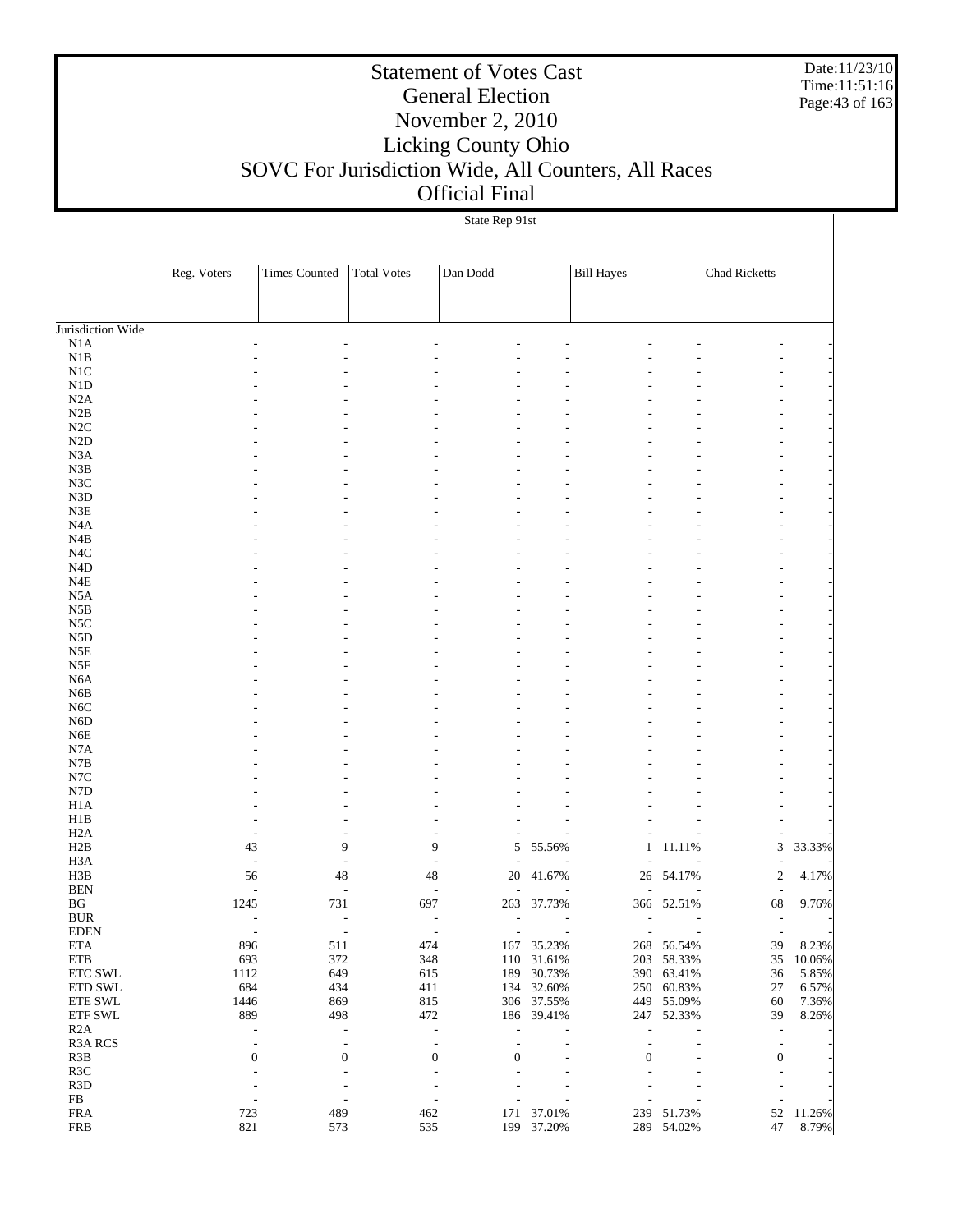Date:11/23/10 Time:11:51:16 Page:44 of 163

#### Statement of Votes Cast General Election November 2, 2010 Licking County Ohio SOVC For Jurisdiction Wide, All Counters, All Races Official Final

#### State Rep 91st

|                            | Reg. Voters              | <b>Times Counted</b>     | <b>Total Votes</b>       | Dan Dodd                 |                | <b>Bill Hayes</b> |            | <b>Chad Ricketts</b>           |          |
|----------------------------|--------------------------|--------------------------|--------------------------|--------------------------|----------------|-------------------|------------|--------------------------------|----------|
|                            |                          |                          |                          |                          |                |                   |            |                                |          |
|                            |                          |                          |                          |                          |                |                   |            |                                |          |
| <b>GTA</b>                 | ÷,                       | $\overline{\phantom{a}}$ | $\overline{\phantom{a}}$ | L,                       | $\overline{a}$ | $\overline{a}$    | ٠          | $\overline{\phantom{a}}$       |          |
| <b>GTB</b>                 |                          |                          |                          |                          |                |                   |            |                                |          |
| <b>GTC</b>                 |                          |                          |                          |                          |                |                   |            |                                |          |
| <b>GTD</b><br><b>GVA</b>   |                          |                          |                          |                          |                |                   |            |                                |          |
| <b>GVB</b>                 | 14                       | 5                        | $\overline{4}$           | $\boldsymbol{0}$         | 0.00%          |                   | 4 100.00%  | $\boldsymbol{0}$               | $0.00\%$ |
| <b>GVC</b>                 | ÷,                       | $\overline{a}$           |                          | $\overline{a}$           |                |                   |            |                                |          |
| <b>GVD</b>                 | $\overline{\phantom{a}}$ | $\overline{\phantom{a}}$ |                          |                          |                |                   |            | $\overline{\phantom{a}}$       |          |
| <b>HAN TA</b>              | 574                      | 268                      | 260                      |                          | 111 42.69%     |                   | 125 48.08% | 24                             | 9.23%    |
| <b>HANTB</b>               | 635                      | 360                      | 346                      | 139                      | 40.17%         | 178               | 51.45%     | 29                             | 8.38%    |
| <b>HAN V</b>               | 638                      | 336                      | 328                      |                          | 126 38.41%     | 180               | 54.88%     | 22                             | 6.71%    |
| HR A                       | 1059                     | 675                      | 648                      |                          | 192 29.63%     | 404               | 62.35%     | 52                             | 8.02%    |
| HR B                       | 989                      | 655                      | 616                      |                          | 194 31.49%     |                   | 383 62.18% | 39                             | 6.33%    |
| HR C                       | 949                      | 621                      | 599                      |                          | 185 30.88%     |                   | 377 62.94% | 37                             | 6.18%    |
| HR D                       | 1331                     | 850                      | 803                      |                          | 253 31.51%     | 473               | 58.90%     | 77                             | 9.59%    |
| $HRE$                      | 1070                     | 747                      | 703                      |                          | 222 31.58%     |                   | 430 61.17% | 51                             | 7.25%    |
| <b>KIRK</b>                | 378                      | 184                      | 176                      |                          | 65 36.93%      |                   | 103 58.52% | $\,8\,$                        | 4.55%    |
| <b>HFT</b>                 | $\overline{\phantom{a}}$ | $\overline{\phantom{a}}$ | $\overline{\phantom{a}}$ | $\overline{\phantom{a}}$ |                | $\overline{a}$    |            | $\overline{\phantom{a}}$       |          |
| <b>HFV</b>                 | $\overline{\phantom{a}}$ | $\overline{\phantom{a}}$ | $\overline{\phantom{a}}$ | $\overline{\phantom{a}}$ |                | L,                |            |                                |          |
| <b>HWG</b>                 | 925                      | 501                      | 483                      |                          | 184 38.10%     | 248               | 51.35%     | 51                             | 10.56%   |
| <b>JRA</b>                 |                          | L,                       |                          |                          |                |                   |            |                                |          |
| JRB                        |                          |                          |                          |                          |                |                   |            |                                |          |
| <b>JRC</b><br>LBA          |                          |                          |                          |                          |                |                   |            |                                |          |
| LBB                        |                          | $\overline{a}$           |                          | $\overline{a}$           |                |                   |            |                                |          |
| <b>LKA</b>                 | 828                      | 572                      | 506                      |                          | 188 37.15%     |                   | 274 54.15% | $\overline{\phantom{a}}$<br>44 | 8.70%    |
| <b>LKB</b>                 | 678                      | 378                      | 342                      |                          | 128 37.43%     |                   | 179 52.34% | 35                             | 10.23%   |
| <b>LKC</b>                 | 832                      | 556                      | 523                      | 214                      | 40.92%         |                   | 282 53.92% | 27                             | 5.16%    |
| <b>LKD</b>                 | 1019                     | 685                      | 630                      | 238                      | 37.78%         | 327               | 51.90%     | 65                             | 10.32%   |
| <b>MADA</b>                |                          | $\sim$                   |                          |                          |                |                   |            | $\overline{a}$                 |          |
| <b>MADB</b>                |                          |                          |                          |                          |                |                   |            |                                |          |
| <b>MADC</b>                |                          |                          |                          |                          |                |                   |            |                                |          |
| <b>MARYA</b>               |                          |                          |                          |                          |                |                   |            |                                |          |
| <b>MARYB</b>               |                          |                          |                          |                          |                |                   |            |                                |          |
| MK                         |                          |                          |                          |                          |                |                   |            |                                |          |
| <b>MONA</b>                |                          |                          |                          |                          |                |                   |            |                                |          |
| <b>MONB</b>                |                          |                          |                          |                          |                |                   |            |                                |          |
| <b>JOHNA</b>               |                          |                          |                          |                          |                |                   |            |                                |          |
| <b>JOHNB</b>               |                          |                          |                          |                          |                |                   |            |                                |          |
| <b>NKTA</b>                |                          |                          |                          |                          |                |                   |            |                                |          |
| <b>NKTB</b>                |                          |                          |                          |                          |                |                   |            |                                |          |
| <b>NNTA</b><br><b>NNTB</b> |                          |                          |                          |                          |                |                   |            |                                |          |
| <b>NNTC</b>                |                          |                          |                          |                          |                |                   |            |                                |          |
| <b>STLOU</b>               |                          |                          |                          |                          |                |                   |            |                                |          |
| $\rm{P1}A$                 |                          |                          |                          |                          |                |                   |            |                                |          |
| $\mathbf{P}1\mathbf{B}$    |                          |                          |                          |                          |                |                   |            |                                |          |
| P <sub>2</sub> A           |                          |                          |                          |                          |                |                   |            |                                |          |
| $\mathbf{P2B}$             |                          |                          |                          |                          |                |                   |            |                                |          |
| P <sub>2</sub> C           |                          |                          |                          |                          |                |                   |            |                                |          |
| P <sub>3</sub> A           |                          |                          |                          |                          |                |                   |            |                                |          |
| P3B                        |                          |                          |                          |                          |                |                   |            |                                |          |
| P3C                        |                          |                          |                          |                          |                |                   |            |                                |          |
| P <sub>4</sub> A           |                          |                          |                          |                          |                |                   |            |                                |          |
| P4B                        |                          |                          |                          |                          |                |                   |            |                                |          |
| PERRY                      | 1011                     | 511                      | 492                      | 164                      | 33.33%         | 276               | 56.10%     | 52                             | 10.57%   |
| <b>STAA</b>                |                          |                          |                          |                          |                |                   |            |                                |          |
| $\operatorname{STAB}$      |                          |                          |                          |                          |                |                   |            |                                |          |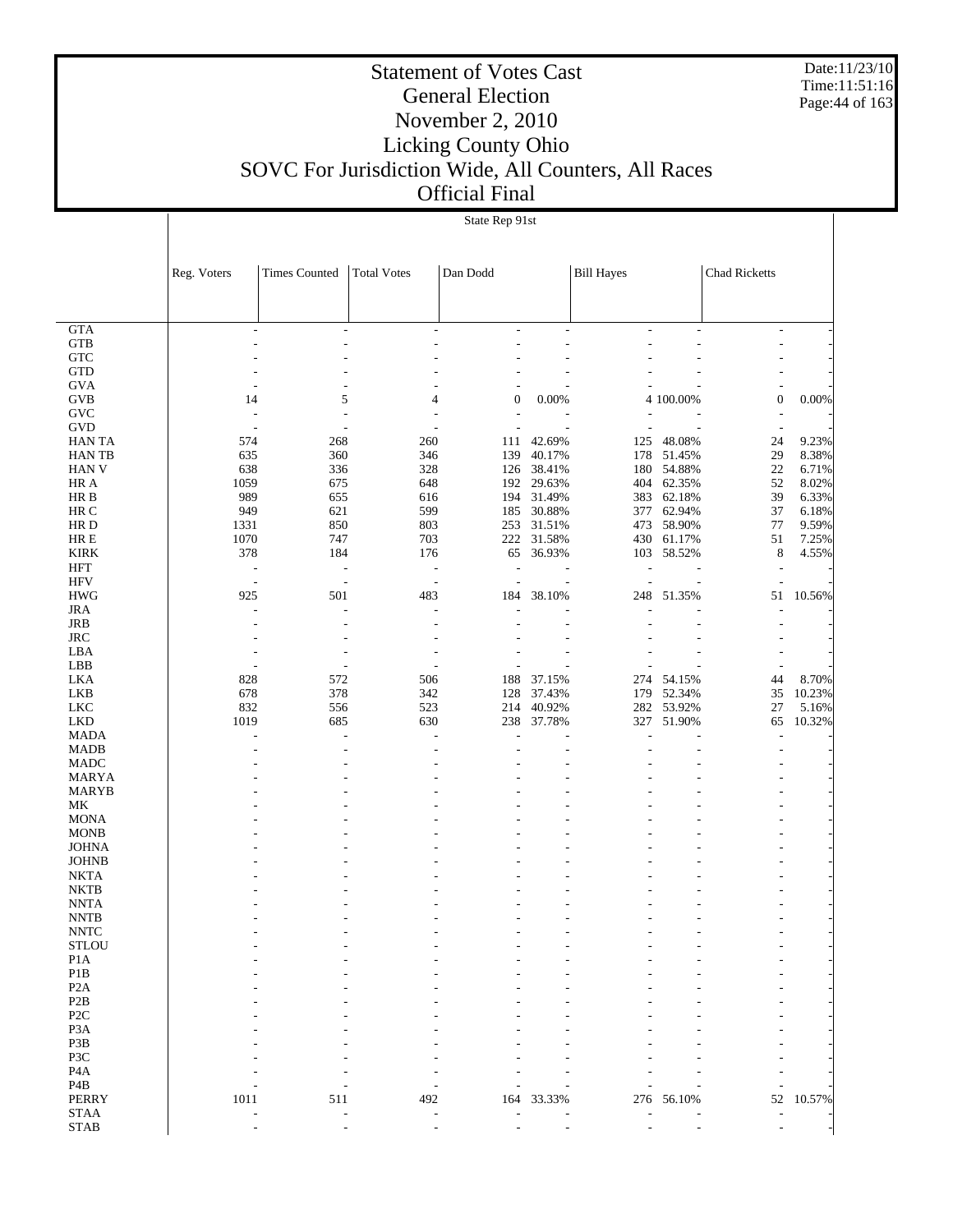Date:11/23/10 Time:11:51:16 Page:45 of 163

#### Statement of Votes Cast General Election November 2, 2010 Licking County Ohio SOVC For Jurisdiction Wide, All Counters, All Races Official Final

#### State Rep 91st

|              | Reg. Voters | <b>Times Counted</b> | <b>Total Votes</b> | Dan Dodd |            | <b>Bill Hayes</b> |        | <b>Chad Ricketts</b> |        |
|--------------|-------------|----------------------|--------------------|----------|------------|-------------------|--------|----------------------|--------|
| <b>ALEX</b>  | ۰           |                      | -                  |          |            |                   |        |                      |        |
| <b>UTA</b>   | 1288        | 851                  | 795                | 260      | 32.70%     | 499               | 62.77% | 36                   | 4.53%  |
| <b>UTB</b>   | 699         | 436                  | 412                | 163      | 39.56%     | 211               | 51.21% | 38                   | 9.22%  |
| <b>UTC</b>   | 738         | 500                  | 460                | 149      | 32.39%     | 267               | 58.04% | 44                   | 9.57%  |
| <b>BL</b> A  | 932         | 356                  | 334                | 147      | 44.01%     | 163               | 48.80% | 24                   | 7.19%  |
| BL B         | 883         | 408                  | 381                | 186      | 48.82%     | 153               | 40.16% | 42                   | 11.02% |
| <b>HEB A</b> | 896         | 484                  | 437                | 203      | 46.45%     | 199               | 45.54% | 35                   | 8.01%  |
| <b>HEB B</b> | 673         | 373                  | 336                |          | 166 49.40% | 148               | 44.05% | 22                   | 6.55%  |
| WASH         | ۰           |                      |                    |          |            |                   |        |                      |        |
| <b>UTICA</b> |             |                      |                    |          |            |                   |        |                      |        |
| Total        | 27647       | 16495                | 15500              | 5627     | 36.30%     | 8611              | 55.55% | 1262                 | 8.14%  |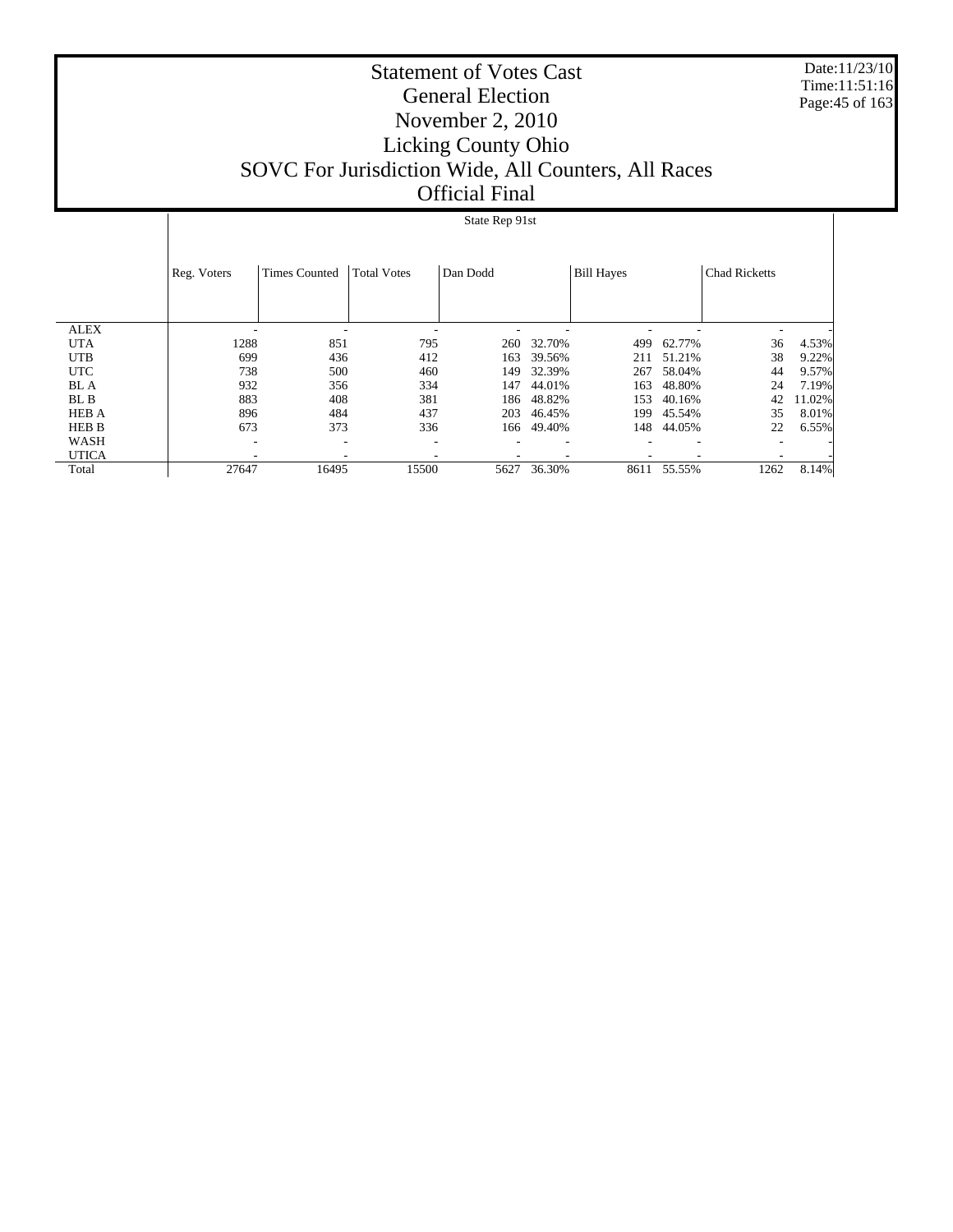Date:11/23/10 Time:11:51:16 Page:46 of 163

|                          |              | County Commissioner  |                    |                      |                  |            |                  |                    |                |  |  |
|--------------------------|--------------|----------------------|--------------------|----------------------|------------------|------------|------------------|--------------------|----------------|--|--|
|                          | Reg. Voters  | <b>Times Counted</b> | <b>Total Votes</b> | Naomi Mattingly Comp |                  | Doug Smith |                  | James Snedden, Jr. |                |  |  |
|                          |              |                      |                    |                      |                  |            |                  |                    |                |  |  |
| Jurisdiction Wide<br>N1A | 1059         | 364                  | 356                | 151                  | 42.42%           | 167        | 46.91%           | 38                 | 10.67%         |  |  |
| N1B                      | 807          | 339                  | 332                | 137                  | 41.27%           | 167        | 50.30%           | 28                 | 8.43%          |  |  |
| N <sub>1</sub> C         | 751          | 239                  | 232                | 105                  | 45.26%           | 99         | 42.67%           | 28                 | 12.07%         |  |  |
| N <sub>1</sub> D         | 940          | 222                  | 217                | 105                  | 48.39%           | 92         | 42.40%           | 20                 | 9.22%          |  |  |
| N2A                      | 818          | 279                  | 277                | 108                  | 38.99%           | 147        | 53.07%           | 22                 | 7.94%          |  |  |
| N2B                      | 801          | 270                  | 262                | 137                  | 52.29%           | 97         | 37.02%           | 28                 | 10.69%         |  |  |
| N2C                      | 972          | 246                  | 241                | 108                  | 44.81%           | 117        | 48.55%           | 16                 | 6.64%          |  |  |
| N <sub>2</sub> D         | 903          | 259                  | 250                |                      | 116 46.40%       | 118        | 47.20%           | 16                 | 6.40%          |  |  |
| N3A                      | 684          | 291                  | 287                | 117                  | 40.77%           | 150        | 52.26%           | 20                 | 6.97%          |  |  |
| N3B<br>N3C               | 743<br>1428  | 296                  | 290<br>705         | 125                  | 43.10%<br>26.24% | 148        | 51.03%           | 17<br>34           | 5.86%<br>4.82% |  |  |
| N3D                      | 1015         | 754<br>394           | 382                | 185<br>128           | 33.51%           | 486<br>228 | 68.94%<br>59.69% | 26                 | 6.81%          |  |  |
| N3E                      | 859          | 446                  | 434                | 128                  | 29.49%           | 284        | 65.44%           | 22                 | 5.07%          |  |  |
| N <sub>4</sub> A         | 1051         | 432                  | 416                | 150                  | 36.06%           | 236        | 56.73%           | 30                 | 7.21%          |  |  |
| N4B                      | 630          | 313                  | 307                | 114                  | 37.13%           | 178        | 57.98%           | 15                 | 4.89%          |  |  |
| N <sub>4</sub> C         | 813          | 423                  | 407                | 147                  | 36.12%           | 242        | 59.46%           | 18                 | 4.42%          |  |  |
| N <sub>4</sub> D         | 905          | 526                  | 510                | 159                  | 31.18%           | 313        | 61.37%           | 38                 | 7.45%          |  |  |
| N4E                      | 901          | 443                  | 430                | 151                  | 35.12%           | 242        | 56.28%           | 37                 | 8.60%          |  |  |
| N5A                      | 1036         | 662                  | 632                | 149                  | 23.58%           | 470        | 74.37%           | 13                 | 2.06%          |  |  |
| N5B                      | 697          | 396                  | 378                | 102                  | 26.98%           | 257        | 67.99%           | 19                 | 5.03%          |  |  |
| N5C                      | 675          | 380                  | 372                | 97                   | 26.08%           | 264        | 70.97%           | 11                 | 2.96%          |  |  |
| N5D                      | 967          | 528                  | 514                | 175                  | 34.05%           |            | 315 61.28%       | 24                 | 4.67%          |  |  |
| N5E                      | 762<br>907   | 362<br>428           | 351<br>413         | 123<br>152           | 35.04%           | 206<br>229 | 58.69%           | 22<br>32           | 6.27%          |  |  |
| N5F<br>N <sub>6</sub> A  | 1195         | 639                  | 607                | 202                  | 36.80%<br>33.28% | 370        | 55.45%<br>60.96% | 35                 | 7.75%<br>5.77% |  |  |
| N6B                      | 1043         | 511                  | 498                | 167                  | 33.53%           | 308        | 61.85%           | 23                 | 4.62%          |  |  |
| N <sub>6</sub> C         | 898          | 463                  | 446                | 137                  | 30.72%           | 286        | 64.13%           | 23                 | 5.16%          |  |  |
| N <sub>6</sub> D         | 936          | 337                  | 330                | 110                  | 33.33%           | 188        | 56.97%           | 32                 | 9.70%          |  |  |
| N6E                      | 949          | 593                  | 571                | 161                  | 28.20%           | 380        | 66.55%           | 30                 | 5.25%          |  |  |
| N7A                      | 1133         | 347                  | 337                | 155                  | 45.99%           | 150        | 44.51%           | 32                 | 9.50%          |  |  |
| N7B                      | 948          | 272                  | 270                | 102                  | 37.78%           | 141        | 52.22%           | 27                 | 10.00%         |  |  |
| N7C                      | 864          | 334                  | 324                | 122                  | 37.65%           | 170        | 52.47%           | 32                 | 9.88%          |  |  |
| N7D                      | 897          | 384                  | 371                | 161                  | 43.40%           | 168        | 45.28%           | 42                 | 11.32%         |  |  |
| H <sub>1</sub> A         | 1298         | 688                  | 666                | 228                  | 34.23%           |            | 396 59.46%       | 42                 | 6.31%          |  |  |
| H1B                      | 1063         | 385                  | 375                | 162                  | 43.20%           | 194        | 51.73%           | 19                 | 5.07%          |  |  |
| H <sub>2</sub> A         | 1060         | 637                  | 611                | 231                  | 37.81%           | 345        | 56.46%           | 35                 | 5.73%          |  |  |
| H2B<br>H <sub>3</sub> A  | 1156<br>1080 | 525<br>559           | 517<br>547         | 171<br>140           | 33.08%<br>25.59% | 327<br>384 | 63.25%<br>70.20% | 19<br>23           | 3.68%<br>4.20% |  |  |
| H3B                      | 1304         | 639                  | 628                | 216                  | 34.39%           | 380        | 60.51%           | 32                 | 5.10%          |  |  |
| <b>BEN</b>               | 1081         | 752                  | 709                | 171                  | 24.12%           | 494        | 69.68%           | 44                 | 6.21%          |  |  |
| BG                       | 1245         | 731                  | 706                |                      | 195 27.62%       | 452        | 64.02%           | 59                 | 8.36%          |  |  |
| <b>BUR</b>               | 835          | 601                  | 562                |                      | 167 29.72%       |            | 354 62.99%       | 41                 | 7.30%          |  |  |
| <b>EDEN</b>              | 758          | 423                  | 408                | 117                  | 28.68%           |            | 236 57.84%       | 55                 | 13.48%         |  |  |
| <b>ETA</b>               | 896          | 511                  | 469                | 119                  | 25.37%           |            | 326 69.51%       | 24                 | 5.12%          |  |  |
| <b>ETB</b>               | 693          | 372                  | 347                | 85                   | 24.50%           | 238        | 68.59%           | 24                 | 6.92%          |  |  |
| <b>ETC SWL</b>           | 1112         | 649                  | 594                | 157                  | 26.43%           | 412        | 69.36%           | 25                 | 4.21%          |  |  |
| <b>ETD SWL</b>           | 684          | 434                  | 404                | 78                   | 19.31%           | 309        | 76.49%           | 17                 | 4.21%          |  |  |
| ETE SWL                  | 1446         | 869                  | 795                | 238                  | 29.94%           |            | 505 63.52%       | 52                 | 6.54%          |  |  |
| <b>ETF SWL</b>           | 889          | 498                  | 463                | 147                  | 31.75%           | 287        | 61.99%           | 29                 | 6.26%          |  |  |
| R <sub>2</sub> A         | 1118         | 542                  | 506                |                      | 215 42.49%       |            | 266 52.57%       | 25                 | 4.94%          |  |  |
| <b>R3A RCS</b>           | 1456<br>896  | 778<br>424           | 719<br>408         | 279                  | 38.80%<br>44.36% | 410        | 57.02%<br>50.98% | 30<br>19           | 4.17%          |  |  |
| R3B<br>R <sub>3</sub> C  | 1338         | 710                  | 666                | 181<br>338           | 50.75%           | 208<br>291 | 43.69%           | 37                 | 4.66%<br>5.56% |  |  |
| R <sub>3</sub> D         | 1502         | 732                  | 695                | 373                  | 53.67%           |            | 305 43.88%       | 17                 | 2.45%          |  |  |
| FB                       | 602          | 328                  | 318                | 91                   | 28.62%           | 209        | 65.72%           | 18                 | 5.66%          |  |  |
| <b>FRA</b>               | 723          | 489                  | 466                | 135                  | 28.97%           |            | 279 59.87%       | 52                 | 11.16%         |  |  |
| <b>FRB</b>               | 821          | 573                  | 537                |                      | 166 30.91%       |            | 335 62.38%       | 36                 | 6.70%          |  |  |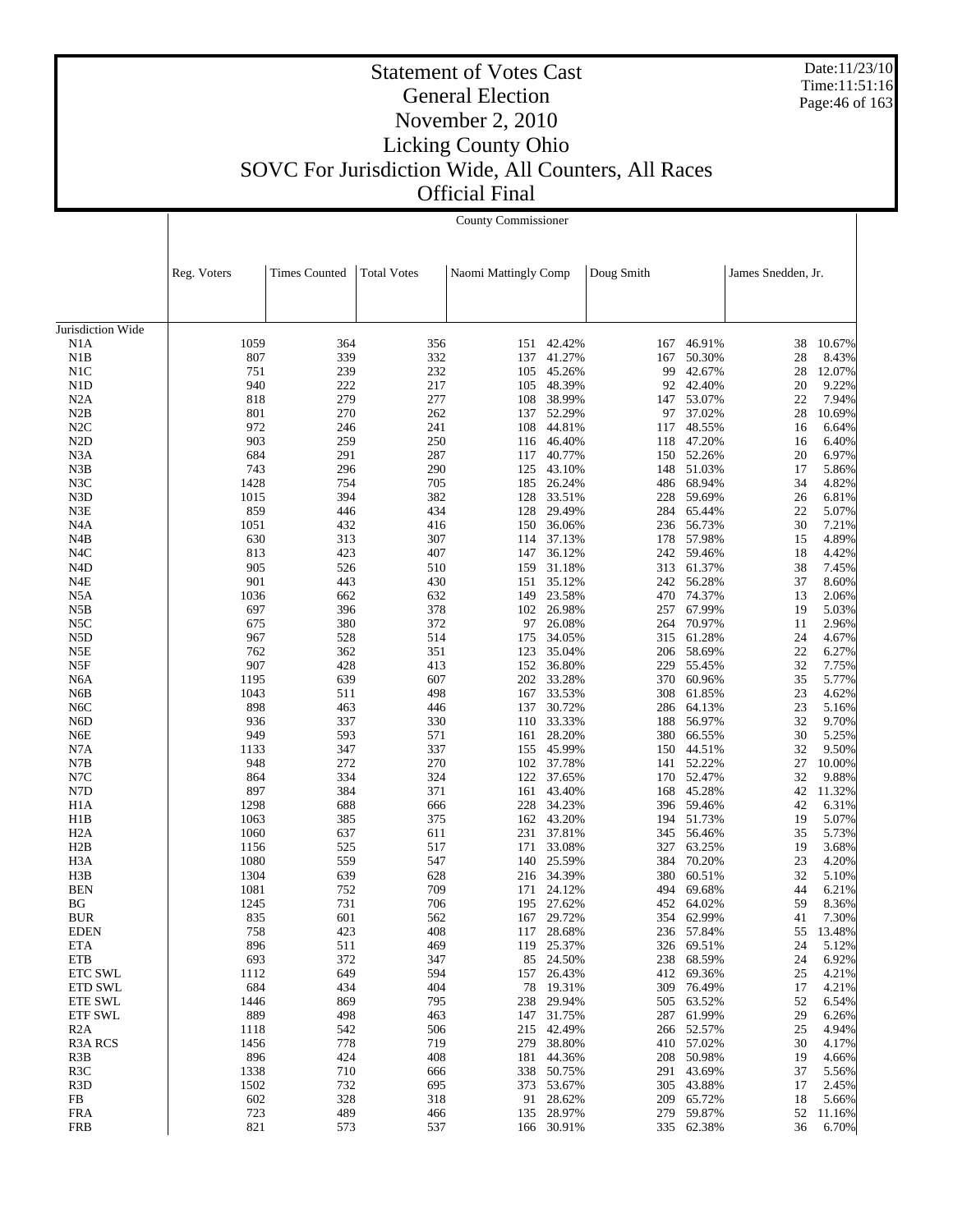Date:11/23/10 Time:11:51:16 Page:47 of 163

|                            |             | County Commissioner  |                    |                      |                      |            |                      |                    |                 |  |
|----------------------------|-------------|----------------------|--------------------|----------------------|----------------------|------------|----------------------|--------------------|-----------------|--|
|                            |             |                      |                    |                      |                      |            |                      |                    |                 |  |
|                            | Reg. Voters | <b>Times Counted</b> | <b>Total Votes</b> | Naomi Mattingly Comp |                      | Doug Smith |                      | James Snedden, Jr. |                 |  |
|                            |             |                      |                    |                      |                      |            |                      |                    |                 |  |
|                            |             |                      |                    |                      |                      |            |                      |                    |                 |  |
| <b>GTA</b>                 | 1004        | 627                  | 601                | 192                  | 31.95%               | 385        | 64.06%               | 24                 | 3.99%           |  |
| <b>GTB</b>                 | 961         | 651                  | 619<br>585         | 231                  | 37.32%               | 369        | 59.61%               | 19<br>23           | 3.07%           |  |
| <b>GTC</b><br><b>GTD</b>   | 896<br>524  | 618<br>330           | 320                | 178<br>116           | 30.43%<br>36.25%     | 384<br>191 | 65.64%<br>59.69%     | 13                 | 3.93%<br>4.06%  |  |
| <b>GVA</b>                 | 517         | 313                  | 291                | 151                  | 51.89%               | 126        | 43.30%               | 14                 | 4.81%           |  |
| <b>GVB</b>                 | 824         | 543                  | 511                | 204                  | 39.92%               | 281        | 54.99%               | 26                 | 5.09%           |  |
| <b>GVC</b>                 | 1237        | 793                  | 741                |                      | 182 24.56%           |            | 544 73.41%           | 15                 | 2.02%           |  |
| <b>GVD</b>                 | 1810        | 364                  | 343                | 197                  | 57.43%               | 138        | 40.23%               | 8                  | 2.33%           |  |
| <b>HANTA</b>               | 574         | 268                  | 260                | 83                   | 31.92%               |            | 156 60.00%           | 21                 | 8.08%           |  |
| <b>HANTB</b>               | 635         | 360                  | 352                | 110                  | 31.25%               | 213        | 60.51%               | 29                 | 8.24%           |  |
| <b>HAN V</b>               | 638<br>1059 | 336                  | 320<br>629         | 90                   | 28.13%<br>23.21%     | 198        | 61.88%               | 32<br>28           | 10.00%          |  |
| HR A<br>HR B               | 989         | 675<br>655           | 612                | 146<br>156           | 25.49%               | 455        | 72.34%<br>426 69.61% | 30                 | 4.45%<br>4.90%  |  |
| HR C                       | 949         | 621                  | 594                | 157                  | 26.43%               | 403        | 67.85%               | 34                 | 5.72%           |  |
| HR D                       | 1331        | 850                  | 808                | 174                  | 21.53%               | 593        | 73.39%               | 41                 | 5.07%           |  |
| HR E                       | 1070        | 747                  | 699                | 178                  | 25.46%               | 489        | 69.96%               | 32                 | 4.58%           |  |
| <b>KIRK</b>                | 378         | 184                  | 176                | 47                   | 26.70%               | 123        | 69.89%               | 6                  | 3.41%           |  |
| HFT                        | 671         | 415                  | 395                | 97                   | 24.56%               | 285        | 72.15%               | 13                 | 3.29%           |  |
| <b>HFV</b>                 | 254         | 152                  | 142                | 64                   | 45.07%               | 72         | 50.70%               | 6                  | 4.23%           |  |
| <b>HWG</b>                 | 925         | 501                  | 482                | 149                  | 30.91%               | 284        | 58.92%               | 49                 | 10.17%          |  |
| <b>JRA</b>                 | 633         | 386                  | 369<br>503         | 74<br>135            | 20.05%               | 275<br>337 | 74.53%<br>67.00%     | 20<br>31           | 5.42%           |  |
| JRB<br><b>JRC</b>          | 856<br>588  | 528<br>387           | 366                | 96                   | 26.84%<br>26.23%     | 251        | 68.58%               | 19                 | 6.16%<br>5.19%  |  |
| LBA                        | 811         | 514                  | 488                | 112                  | 22.95%               | 342        | 70.08%               | 34                 | 6.97%           |  |
| LBB                        | 896         | 578                  | 557                | 133                  | 23.88%               |            | 396 71.10%           | 28                 | 5.03%           |  |
| LKA                        | 828         | 572                  | 506                | 153                  | 30.24%               | 322        | 63.64%               | 31                 | 6.13%           |  |
| LKB                        | 678         | 378                  | 343                | 86                   | 25.07%               | 219        | 63.85%               | 38                 | 11.08%          |  |
| <b>LKC</b>                 | 832         | 556                  | 508                | 137                  | 26.97%               | 341        | 67.13%               | 30                 | 5.91%           |  |
| <b>LKD</b>                 | 1019        | 685                  | 627                | 174                  | 27.75%               | 379        | 60.45%               | 74                 | 11.80%          |  |
| <b>MADA</b>                | 698         | 416                  | 403                | 105                  | 26.05%               | 257        | 63.77%               | 41                 | 10.17%          |  |
| <b>MADB</b><br><b>MADC</b> | 607<br>855  | 340<br>464           | 335<br>453         | 83<br>148            | 24.78%<br>32.67%     | 209<br>261 | 62.39%<br>57.62%     | 43<br>44           | 12.84%<br>9.71% |  |
| MARYA                      | 652         | 330                  | 323                | 86                   | 26.63%               | 207        | 64.09%               | 30                 | 9.29%           |  |
| MARYB                      | 770         | 375                  | 364                | 119                  | 32.69%               | 216        | 59.34%               | 29                 | 7.97%           |  |
| МK                         | 1093        | 701                  | 675                | 211                  | 31.26%               |            | 402 59.56%           | 62                 | 9.19%           |  |
| <b>MONA</b>                | 816         | 479                  | 457                | 104                  | 22.76%               | 331        | 72.43%               | 22                 | 4.81%           |  |
| <b>MONB</b>                | 890         | 570                  | 549                | 128                  | 23.32%               | 399        | 72.68%               | 22                 | 4.01%           |  |
| <b>JOHNA</b>               | 1543        | 822                  | 778                | 200                  | 25.71%               | 539        | 69.28%               | 39                 | 5.01%           |  |
| <b>JOHNB</b>               | 1332        | 630                  | 601                | 174                  | 28.95%               | 401        | 66.72%               | 26                 | 4.33%           |  |
| NKTA                       | 837         | 554                  | 536                | 144                  | 26.87%               | 362        | 67.54%               | 30                 | 5.60%           |  |
| <b>NKTB</b><br><b>NNTA</b> | 696<br>598  | 381<br>343           | 367<br>335         | 119<br>114           | 32.43%<br>34.03%     | 223<br>178 | 60.76%<br>53.13%     | 25<br>43           | 6.81%<br>12.84% |  |
| <b>NNTB</b>                | 694         | 437                  | 413                |                      | 160 38.74%           |            | 213 51.57%           | 40                 | 9.69%           |  |
| <b>NNTC</b>                | 625         | 404                  | 386                |                      | 100 25.91%           |            | 250 64.77%           | 36                 | 9.33%           |  |
| <b>STLOU</b>               | 228         | 131                  | 124                |                      | 54 43.55%            | 61         | 49.19%               | 9                  | 7.26%           |  |
| P <sub>1</sub> A           | 896         | 391                  | 377                | 137                  | 36.34%               | 229        | 60.74%               | 11                 | 2.92%           |  |
| P <sub>1</sub> B           | 1253        | 684                  | 643                |                      | 197 30.64%           | 423        | 65.79%               | 23                 | 3.58%           |  |
| P <sub>2</sub> A           | 790         | 446                  | 432                |                      | 112 25.93%           | 294        | 68.06%               | 26                 | 6.02%           |  |
| P <sub>2</sub> B           | 1302        | 616                  | 579                |                      | 212 36.61%           |            | 335 57.86%           | 32                 | 5.53%           |  |
| P <sub>2</sub> C           | 976         | 424                  | 397                | 122                  | 30.73%               | 255        | 64.23%               | 20                 | 5.04%           |  |
| P <sub>3</sub> A<br>P3B    | 847<br>823  | 521<br>447           | 494<br>413         | 128                  | 148 29.96%<br>30.99% | 263        | 319 64.57%<br>63.68% | 27<br>22           | 5.47%<br>5.33%  |  |
| P3C                        | 965         | 640                  | 581                |                      | 157 27.02%           | 388        | 66.78%               | 36                 | 6.20%           |  |
| P <sub>4</sub> A           | 1113        | 514                  | 483                |                      | 121 25.05%           | 338        | 69.98%               | 24                 | 4.97%           |  |
| P4B                        | 1135        | 567                  | 534                |                      | 131 24.53%           | 377        | 70.60%               | 26                 | 4.87%           |  |
| PERRY                      | 1011        | 511                  | 500                |                      | 119 23.80%           | 320        | 64.00%               | 61                 | 12.20%          |  |
| STAA                       | 812         | 551                  | 526                |                      | 179 34.03%           | 329        | 62.55%               | 18                 | 3.42%           |  |
| <b>STAB</b>                | 651         | 445                  | 436                |                      | 134 30.73%           |            | 283 64.91%           | 19                 | 4.36%           |  |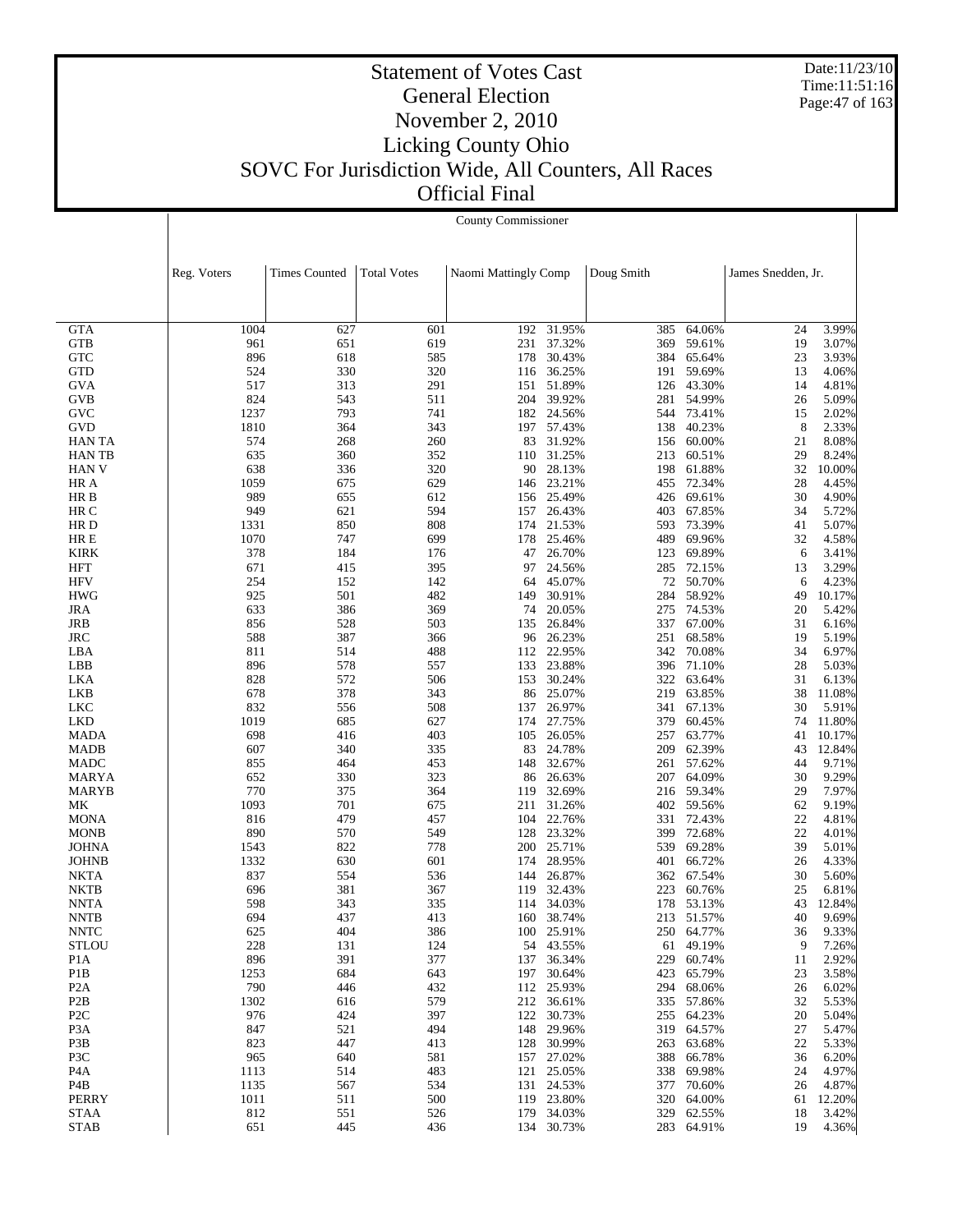Date:11/23/10 Time:11:51:16 Page:48 of 163

|              |             | <b>County Commissioner</b> |                    |                      |        |            |        |                    |       |  |
|--------------|-------------|----------------------------|--------------------|----------------------|--------|------------|--------|--------------------|-------|--|
|              | Reg. Voters | <b>Times Counted</b>       | <b>Total Votes</b> | Naomi Mattingly Comp |        | Doug Smith |        | James Snedden, Jr. |       |  |
|              |             |                            |                    |                      |        |            |        |                    |       |  |
| <b>ALEX</b>  | 333         | 209                        | 205                | 73                   | 35.61% | 129        | 62.93% | 3                  | 1.46% |  |
| <b>UTA</b>   | 1288        | 851                        | 780                | 205                  | 26.28% | 536        | 68.72% | 39                 | 5.00% |  |
| <b>UTB</b>   | 699         | 436                        | 408                | 115                  | 28.19% | 260        | 63.73% | 33                 | 8.09% |  |
| <b>UTC</b>   | 738         | 500                        | 470                | 115                  | 24.47% | 313        | 66.60% | 42                 | 8.94% |  |
| <b>BL</b> A  | 932         | 356                        | 330                | 122                  | 36.97% | 180        | 54.55% | 28                 | 8.48% |  |
| BL B         | 883         | 408                        | 380                | 155                  | 40.79% | 189        | 49.74% | 36                 | 9.47% |  |
| <b>HEB A</b> | 896         | 484                        | 428                | 141                  | 32.94% | 247        | 57.71% | 40                 | 9.35% |  |
| <b>HEB B</b> | 673         | 373                        | 332                | 128                  | 38.55% | 179        | 53.92% | 25                 | 7.53% |  |
| WASH         | 663         | 432                        | 422                | 113                  | 26.78% | 269        | 63.74% | 40                 | 9.48% |  |
| <b>UTICA</b> | 1202        | 641                        | 621                | 230                  | 37.04% | 346        | 55.72% | 45                 | 7.25% |  |
| Total        | 113245      | 60432                      | 57482              | 18231                | 31.72% | 35642      | 62.01% | 3609               | 6.28% |  |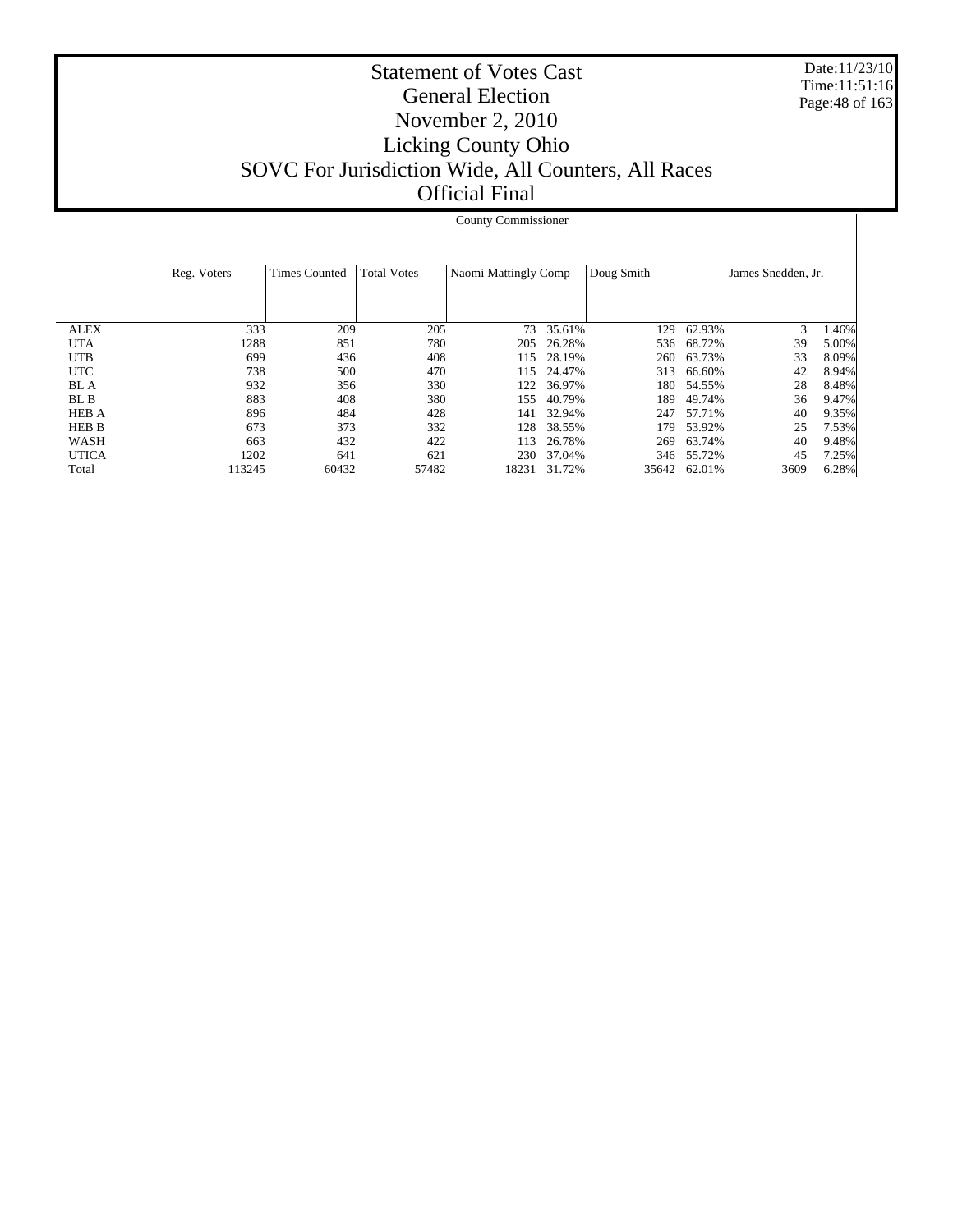Date:11/23/10 Time:11:51:16 Page:49 of 163

### Statement of Votes Cast General Election November 2, 2010 Licking County Ohio SOVC For Jurisdiction Wide, All Counters, All Races Official Final

|                       |              |                      | <b>County Auditor</b> |                            |
|-----------------------|--------------|----------------------|-----------------------|----------------------------|
|                       |              |                      |                       |                            |
|                       | Reg. Voters  | <b>Times Counted</b> | <b>Total Votes</b>    | Michael Smith              |
|                       |              |                      |                       |                            |
|                       |              |                      |                       |                            |
| Jurisdiction Wide     |              |                      |                       |                            |
| N1A                   | 1059         | 364                  | 253                   | 253 100.00%                |
| N1B                   | 807          | 339                  | 255                   | 255 100.00%                |
| N1C                   | 751          | 239                  | 159                   | 159 100.00%                |
| N1D<br>N2A            | 940<br>818   | 222<br>279           | 149<br>216            | 149 100.00%<br>216 100.00% |
| N2B                   | 801          | 270                  | 179                   | 179 100.00%                |
| N2C                   | 972          | 246                  | 178                   | 178 100.00%                |
| N <sub>2</sub> D      | 903          | 259                  | 173                   | 173 100.00%                |
| N3A                   | 684          | 291                  | 205                   | 205 100.00%                |
| N3B                   | 743          | 296                  | 207                   | 207 100.00%                |
| N3C                   | 1428         | 754<br>394           | 580                   | 580 100.00%                |
| N3D<br>N3E            | 1015<br>859  | 446                  | 286<br>357            | 286 100.00%<br>357 100.00% |
| N4A                   | 1051         | 432                  | 326                   | 326 100.00%                |
| N4B                   | 630          | 313                  | 236                   | 236 100.00%                |
| N4C                   | 813          | 423                  | 316                   | 316 100.00%                |
| N4D                   | 905          | 526                  | 408                   | 408 100.00%                |
| N4E                   | 901          | 443                  | 333                   | 333 100.00%                |
| N5A                   | 1036         | 662                  | 532                   | 532 100.00%                |
| N5B                   | 697          | 396                  | 317                   | 317 100.00%                |
| N5C                   | 675          | 380                  | 316                   | 316 100.00%                |
| N5D<br>N5E            | 967<br>762   | 528<br>362           | 410<br>272            | 410 100.00%<br>272 100.00% |
| N5F                   | 907          | 428                  | 317                   | 317 100.00%                |
| N6A                   | 1195         | 639                  | 492                   | 492 100.00%                |
| N6B                   | 1043         | 511                  | 402                   | 402 100.00%                |
| N6C                   | 898          | 463                  | 374                   | 374 100.00%                |
| N6D                   | 936          | 337                  | 253                   | 253 100.00%                |
| N6E                   | 949          | 593                  | 461                   | 461 100.00%                |
| N7A                   | 1133         | 347                  | 250                   | 250 100.00%                |
| N7B<br>N7C            | 948<br>864   | 272<br>334           | 213<br>239            | 213 100.00%                |
| N7D                   | 897          | 384                  | 272                   | 239 100.00%<br>272 100.00% |
| H <sub>1</sub> A      | 1298         | 688                  | 551                   | 551 100.00%                |
| H1B                   | 1063         | 385                  | 290                   | 290 100.00%                |
| H <sub>2</sub> A      | 1060         | 637                  | 498                   | 498 100.00%                |
| H2B                   | 1156         | 525                  | 422                   | 422 100.00%                |
| H3A                   | 1080         | 559                  | 459                   | 459 100.00%                |
| H3B                   | 1304         | 639                  | 524                   | 524 100.00%                |
| <b>BEN</b><br>ΒG      | 1081<br>1245 | 752<br>731           | 597<br>555            | 597 100.00%<br>555 100.00% |
| <b>BUR</b>            | 835          | 601                  | 447                   | 447 100.00%                |
| <b>EDEN</b>           | 758          | 423                  | 314                   | 314 100.00%                |
| <b>ETA</b>            | 896          | 511                  | 358                   | 358 100.00%                |
| ETB                   | 693          | 372                  | 279                   | 279 100.00%                |
| ETC SWL               | 1112         | 649                  | 495                   | 495 100.00%                |
| ETD SWL               | 684          | 434                  | 316                   | 316 100.00%                |
| <b>ETE SWL</b>        | 1446         | 869                  | 638                   | 638 100.00%                |
| <b>ETF SWL</b>        | 889          | 498                  | 361                   | 361 100.00%                |
| R2A<br><b>R3A RCS</b> | 1118<br>1456 | 542<br>778           | 355<br>538            | 355 100.00%<br>538 100.00% |
| R3B                   | 896          | 424                  | 281                   | 281 100.00%                |
| R3C                   | 1338         | 710                  | 416                   | 416 100.00%                |
| R3D                   | 1502         | 732                  | 410                   | 410 100.00%                |
| FB                    | 602          | 328                  | 261                   | 261 100.00%                |
| <b>FRA</b>            | 723          | 489                  | 369                   | 369 100.00%                |
| <b>FRB</b>            | 821          | 573                  | 434                   | 434 100.00%                |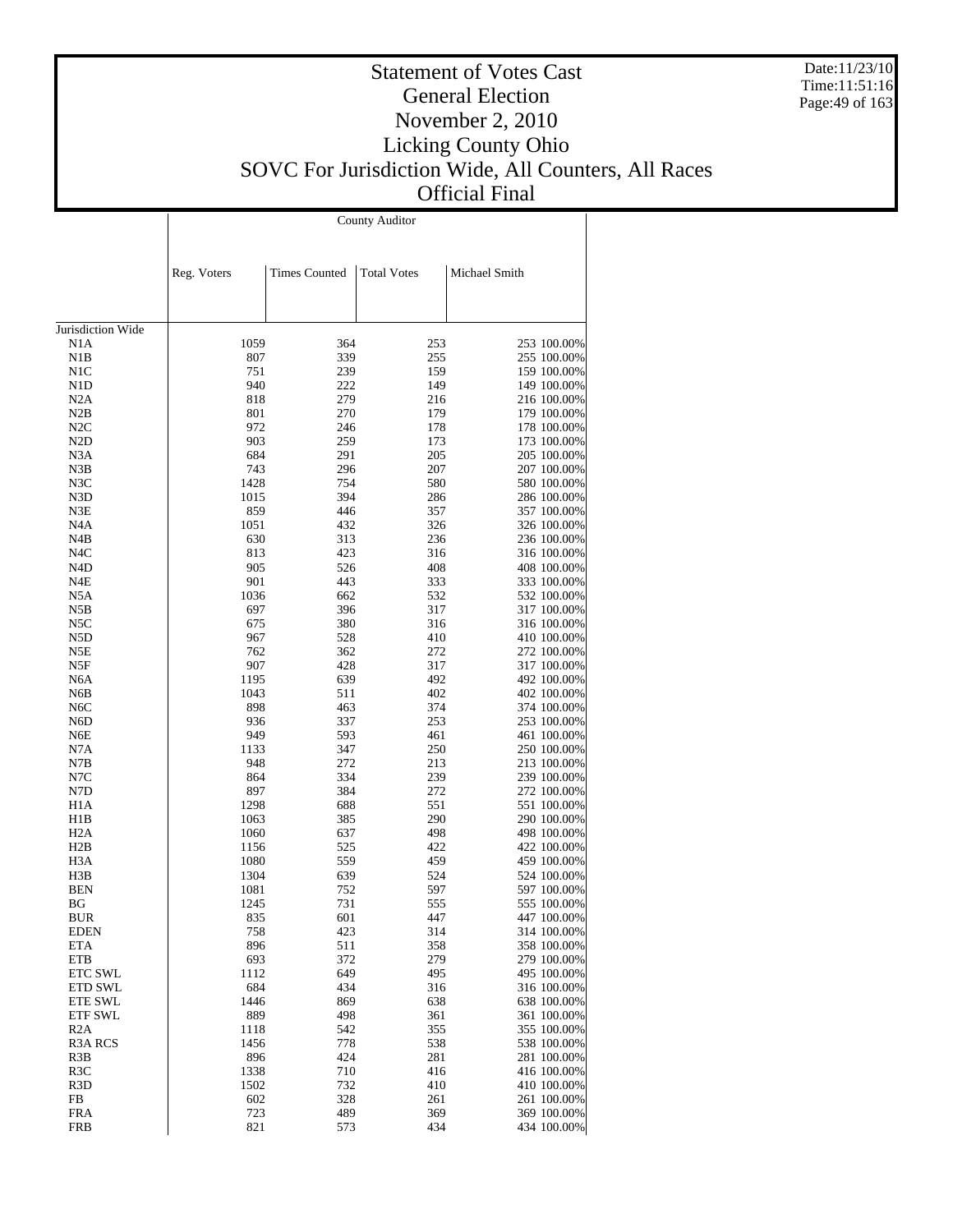Date:11/23/10 Time:11:51:16 Page:50 of 163

### Statement of Votes Cast General Election November 2, 2010 Licking County Ohio SOVC For Jurisdiction Wide, All Counters, All Races Official Final

 $\overline{\phantom{a}}$ 

County Auditor

 $\overline{1}$ 

|                          | Reg. Voters | <b>Times Counted</b> | <b>Total Votes</b> | Michael Smith |                            |
|--------------------------|-------------|----------------------|--------------------|---------------|----------------------------|
|                          |             |                      |                    |               |                            |
| <b>GTA</b>               | 1004        | 627                  | 467                |               | 467 100.00%                |
| <b>GTB</b>               | 961         | 651                  | 477                |               | 477 100.00%                |
| <b>GTC</b>               | 896         | 618                  | 477                |               | 477 100.00%                |
| <b>GTD</b>               | 524         | 330                  | 245                |               | 245 100.00%                |
| <b>GVA</b><br><b>GVB</b> | 517<br>824  | 313<br>543           | 185<br>367         |               | 185 100.00%<br>367 100.00% |
| GVC                      | 1237        | 793                  | 629                |               | 629 100.00%                |
| GVD                      | 1810        | 364                  | 205                |               | 205 100.00%                |
| <b>HAN TA</b>            | 574         | 268                  | 209                |               | 209 100.00%                |
| <b>HANTB</b>             | 635         | 360                  | 261                |               | 261 100.00%                |
| <b>HAN V</b>             | 638         | 336                  | 267                |               | 267 100.00%                |
| HR A                     | 1059        | 675                  | 507                |               | 507 100.00%                |
| HR B<br>HR C             | 989<br>949  | 655<br>621           | 488<br>443         |               | 488 100.00%<br>443 100.00% |
| HR D                     | 1331        | 850                  | 629                |               | 629 100.00%                |
| HR E                     | 1070        | 747                  | 556                |               | 556 100.00%                |
| KIRK                     | 378         | 184                  | 131                |               | 131 100.00%                |
| HFT                      | 671         | 415                  | 327                |               | 327 100.00%                |
| <b>HFV</b>               | 254         | 152                  | 120                |               | 120 100.00%                |
| <b>HWG</b>               | 925         | 501                  | 365                |               | 365 100.00%                |
| <b>JRA</b>               | 633         | 386                  | 307                |               | 307 100.00%                |
| JRB                      | 856         | 528                  | 408                |               | 408 100.00%                |
| <b>JRC</b><br>LBA        | 588<br>811  | 387<br>514           | 289<br>411         |               | 289 100.00%<br>411 100.00% |
| LBB                      | 896         | 578                  | 464                |               | 464 100.00%                |
| LKA                      | 828         | 572                  | 422                |               | 422 100.00%                |
| <b>LKB</b>               | 678         | 378                  | 277                |               | 277 100.00%                |
| LKC                      | 832         | 556                  | 416                |               | 416 100.00%                |
| <b>LKD</b>               | 1019        | 685                  | 506                |               | 506 100.00%                |
| MADA                     | 698         | 416                  | 329                |               | 329 100.00%                |
| MADB                     | 607         | 340                  | 268                |               | 268 100.00%                |
| MADC<br>MARYA            | 855<br>652  | 464<br>330           | 357<br>271         |               | 357 100.00%<br>271 100.00% |
| MARYB                    | 770         | 375                  | 304                |               | 304 100.00%                |
| МK                       | 1093        | 701                  | 531                |               | 531 100.00%                |
| <b>MONA</b>              | 816         | 479                  | 381                |               | 381 100.00%                |
| <b>MONB</b>              | 890         | 570                  | 461                |               | 461 100.00%                |
| <b>JOHNA</b>             | 1543        | 822                  | 652                |               | 652 100.00%                |
| <b>JOHNB</b>             | 1332        | 630                  | 471                |               | 471 100.00%                |
| NKTA                     | 837         | 554                  | 433                |               | 433 100.00%                |
| <b>NKTB</b><br>NNTA      | 696<br>598  | 381<br>343           | 296<br>271         |               | 296 100.00%<br>271 100.00% |
| <b>NNTB</b>              | 694         | 437                  | 333                |               | 333 100.00%                |
| <b>NNTC</b>              | 625         | 404                  | 322                |               | 322 100.00%                |
| STLOU                    | 228         | 131                  | 94                 |               | 94 100.00%                 |
| P <sub>1</sub> A         | 896         | 391                  | 279                |               | 279 100.00%                |
| P <sub>1</sub> B         | 1253        | 684                  | 488                |               | 488 100.00%                |
| P <sub>2</sub> A         | 790         | 446                  | 326                |               | 326 100.00%                |
| P <sub>2</sub> B         | 1302        | 616                  | 447                |               | 447 100.00%                |
| P <sub>2C</sub>          | 976         | 424                  | 310                |               | 310 100.00%                |
| P <sub>3</sub> A<br>P3B  | 847<br>823  | 521<br>447           | 391<br>323         |               | 391 100.00%<br>323 100.00% |
| P3C                      | 965         | 640                  | 476                |               | 476 100.00%                |
| P <sub>4</sub> A         | 1113        | 514                  | 412                |               | 412 100.00%                |
| P <sub>4</sub> B         | 1135        | 567                  | 444                |               | 444 100.00%                |
| <b>PERRY</b>             | 1011        | 511                  | 422                |               | 422 100.00%                |
| <b>STAA</b>              | 812         | 551                  | 429                |               | 429 100.00%                |
| <b>STAB</b>              | 651         | 445                  | 361                |               | 361 100.00%                |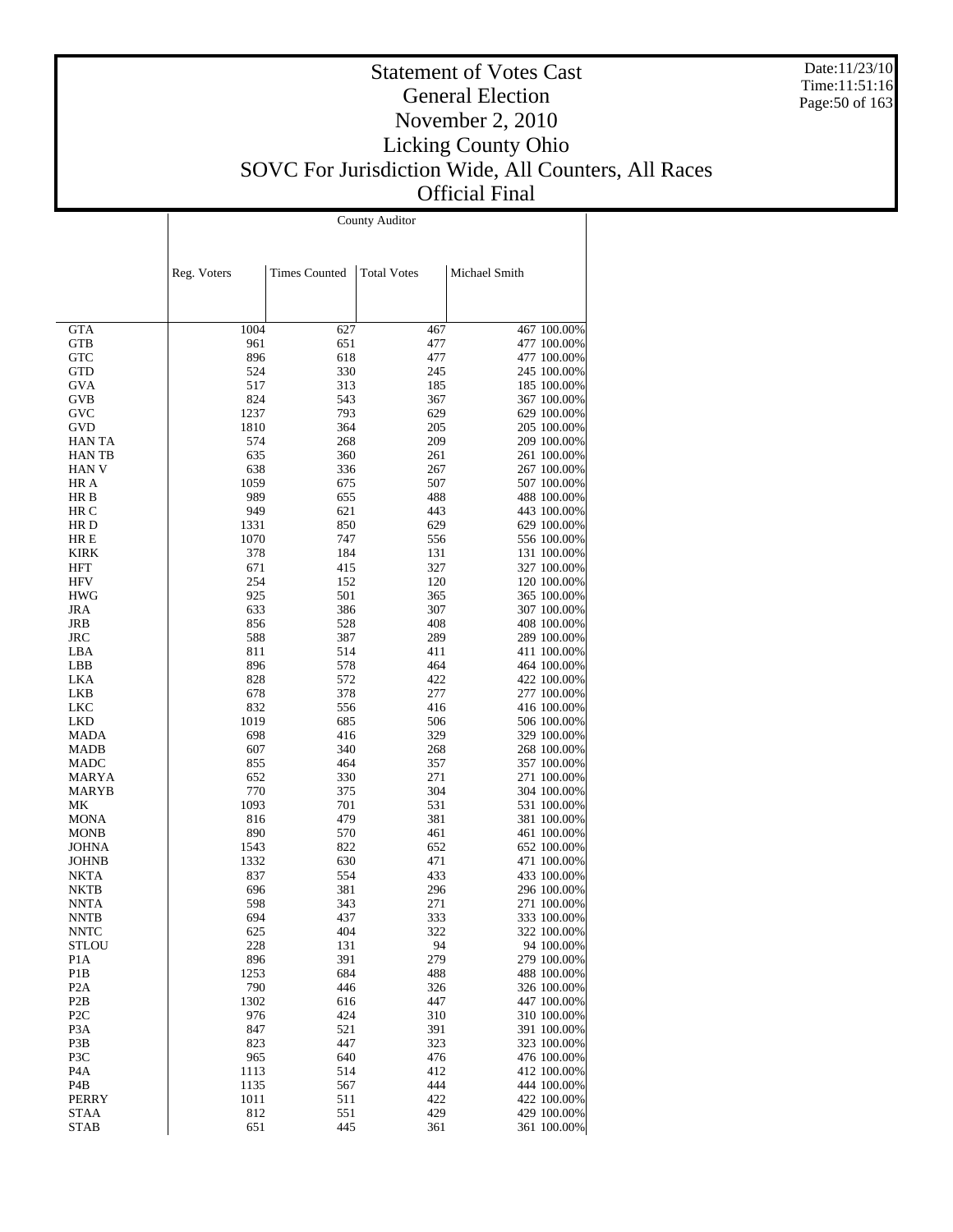Date:11/23/10 Time:11:51:17 Page:51 of 163

|              |             | County Auditor       |                    |               |               |  |  |  |  |  |
|--------------|-------------|----------------------|--------------------|---------------|---------------|--|--|--|--|--|
|              | Reg. Voters | <b>Times Counted</b> | <b>Total Votes</b> | Michael Smith |               |  |  |  |  |  |
| <b>ALEX</b>  | 333         | 209                  | 168                |               | 168 100,00%   |  |  |  |  |  |
| <b>UTA</b>   | 1288        | 851                  | 645                |               | 645 100.00%   |  |  |  |  |  |
| UTB.         | 699         | 436                  | 317                |               | 317 100.00%   |  |  |  |  |  |
| <b>UTC</b>   | 738         | 500                  | 390                |               | 390 100.00%   |  |  |  |  |  |
| <b>BL</b> A  | 932         | 356                  | 265                |               | 265 100.00%   |  |  |  |  |  |
| BL B         | 883         | 408                  | 285                |               | 285 100.00%   |  |  |  |  |  |
| <b>HEB A</b> | 896         | 484                  | 328                |               | 328 100.00%   |  |  |  |  |  |
| <b>HEB B</b> | 673         | 373                  | 264                |               | 264 100.00%   |  |  |  |  |  |
| WASH         | 663         | 432                  | 349                |               | 349 100.00%   |  |  |  |  |  |
| <b>UTICA</b> | 1202        | 641                  | 490                |               | 490 100.00%   |  |  |  |  |  |
| Total        | 113245      | 60432                | 45342              |               | 45342 100.00% |  |  |  |  |  |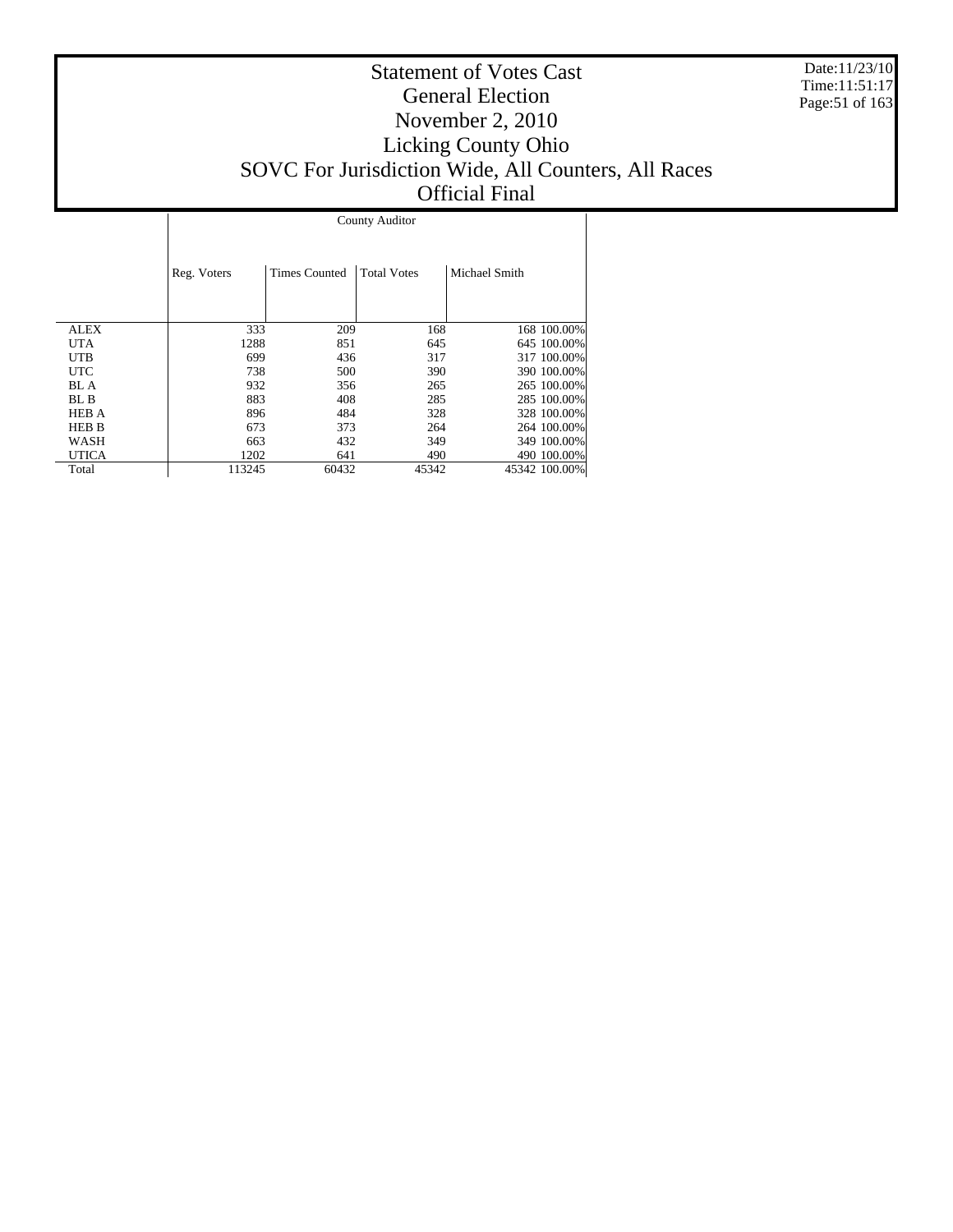Date:11/23/10 Time:11:51:17 Page:52 of 163

#### Statement of Votes Cast General Election November 2, 2010 Licking County Ohio SOVC For Jurisdiction Wide, All Counters, All Races Official Final

Chief Justice

 $\overline{1}$ 

|                           | Reg. Voters | <b>Times Counted</b> | <b>Total Votes</b> | Eric Brown |                  | Maureen O'Connor |                  |
|---------------------------|-------------|----------------------|--------------------|------------|------------------|------------------|------------------|
|                           |             |                      |                    |            |                  |                  |                  |
| Jurisdiction Wide         |             |                      |                    |            |                  |                  |                  |
| N1A                       | 1059        | 364                  | 343                |            | 136 39.65%       | 207              | 60.35%           |
| N1B                       | 807         | 339                  | 308                | 104        | 33.77%           | 204              | 66.23%           |
| N1C                       | 751         | 239                  | 218                | 85         | 38.99%           | 133              | 61.01%           |
| N1D                       | 940         | 222                  | 208                |            | 90 43.27%        |                  | 118 56.73%       |
| N2A                       | 818         | 279                  | 253                | 98         | 38.74%           | 155              | 61.26%           |
| N2B                       | 801         | 270                  | 243                | 97         | 39.92%           | 146              | 60.08%           |
| N2C                       | 972         | 246                  | 224                | 84         | 37.50%           | 140              | 62.50%           |
| N <sub>2</sub> D          | 903         | 259                  | 229                | 80         | 34.93%           |                  | 149 65.07%       |
| N3A                       | 684         | 291                  | 262                | 112        | 42.75%           | 150              | 57.25%           |
| N3B                       | 743         | 296                  | 266                | 88         | 33.08%           | 178              | 66.92%           |
| N3C                       | 1428        | 754                  | 630                | 204        | 32.38%           | 426              | 67.62%           |
| N3D                       | 1015        | 394                  | 343                |            | 136 39.65%       | 207              | 60.35%           |
| N3E                       | 859         | 446                  | 389                | 121        | 31.11%           | 268              | 68.89%           |
| N4A                       | 1051        | 432                  | 380                | 107        | 28.16%           | 273              | 71.84%           |
| N4B                       | 630         | 313                  | 284                | 105        | 36.97%           | 179              | 63.03%           |
| N4C                       | 813<br>905  | 423                  | 375                | 103        | 27.47%<br>32.97% | 272<br>311       | 72.53%<br>67.03% |
| N4D<br>N4E                | 901         | 526<br>443           | 464<br>394         | 153        | 126 31.98%       | 268              | 68.02%           |
| N5A                       | 1036        | 662                  | 569                | 157        | 27.59%           | 412              | 72.41%           |
| N5B                       | 697         | 396                  | 343                | 97         | 28.28%           | 246              | 71.72%           |
| N5C                       | 675         | 380                  | 323                | 100        | 30.96%           | 223              | 69.04%           |
| N <sub>5</sub> D          | 967         | 528                  | 472                | 148        | 31.36%           | 324              | 68.64%           |
| N5E                       | 762         | 362                  | 314                | 125        | 39.81%           | 189              | 60.19%           |
| N5F                       | 907         | 428                  | 357                | 127        | 35.57%           | 230              | 64.43%           |
| N6A                       | 1195        | 639                  | 549                | 188        | 34.24%           | 361              | 65.76%           |
| N6B                       | 1043        | 511                  | 457                | 154        | 33.70%           | 303              | 66.30%           |
| N <sub>6</sub> C          | 898         | 463                  | 407                | 126        | 30.96%           | 281              | 69.04%           |
| N6D                       | 936         | 337                  | 299                |            | 113 37.79%       | 186              | 62.21%           |
| N6E                       | 949         | 593                  | 506                | 153        | 30.24%           | 353              | 69.76%           |
| N7A                       | 1133        | 347                  | 317                | 121        | 38.17%           |                  | 196 61.83%       |
| N7B                       | 948         | 272                  | 251                |            | 110 43.82%       | 141              | 56.18%           |
| N7C                       | 864         | 334                  | 297                |            | 111 37.37%       | 186              | 62.63%           |
| N7D                       | 897         | 384                  | 342                | 136        | 39.77%           | 206              | 60.23%           |
| H <sub>1</sub> A          | 1298        | 688                  | 609                |            | 200 32.84%       | 409              | 67.16%           |
| H1B                       | 1063        | 385                  | 347                | 135        | 38.90%           | 212              | 61.10%           |
| H2A                       | 1060        | 637                  | 560                |            | 172 30.71%       | 388              | 69.29%           |
| H2B                       | 1156        | 525                  | 473                | 176        | 37.21%           | 297              | 62.79%           |
| H3A                       | 1080        | 559                  | 491                |            | 130 26.48%       | 361              | 73.52%           |
| H3B                       | 1304        | 639                  | 576                | 207        | 35.94%           | 369              | 64.06%           |
| <b>BEN</b>                | 1081        | 752                  | 623                |            | 212 34.03%       | 411              | 65.97%           |
| ΒG                        | 1245        | 731                  | 642                | 256        | 39.88%           | 386              | 60.12%           |
| <b>BUR</b>                | 835         | 601                  | 498                |            | 170 34.14%       |                  | 328 65.86%       |
| EDEN                      | 758         | 423                  | 356                |            | 154 43.26%       |                  | 202 56.74%       |
| ETA                       | 896         | 511                  | 420                |            | 141 33.57%       |                  | 279 66.43%       |
| ETB                       | 693<br>1112 | 372<br>649           | 311                | 98         | 31.51%           | 213              | 68.49%           |
| ETC SWL                   | 684         |                      | 534                | 147        | 27.53%           | 387              | 72.47%           |
| ETD SWL                   | 1446        | 434<br>869           | 350<br>697         | 117<br>233 | 33.43%           | 233<br>464       | 66.57%<br>66.57% |
| ETE SWL<br><b>ETF SWL</b> | 889         | 498                  | 424                | 143        | 33.43%<br>33.73% | 281              | 66.27%           |
| R2A                       | 1118        | 542                  | 455                | 168        | 36.92%           | 287              | 63.08%           |
| <b>R3A RCS</b>            | 1456        | 778                  | 662                | 202        | 30.51%           | 460              | 69.49%           |
| R <sub>3</sub> B          | 896         | 424                  | 383                | 125        | 32.64%           | 258              | 67.36%           |
| R <sub>3</sub> C          | 1338        | 710                  | 603                | 220        | 36.48%           | 383              | 63.52%           |
| R <sub>3</sub> D          | 1502        | 732                  | 632                | 257        | 40.66%           | 375              | 59.34%           |
| FB                        | 602         | 328                  | 285                | 115        | 40.35%           | 170              | 59.65%           |
| <b>FRA</b>                | 723         | 489                  | 405                |            | 140 34.57%       | 265              | 65.43%           |
| <b>FRB</b>                | 821         | 573                  | 497                |            | 196 39.44%       | 301              | 60.56%           |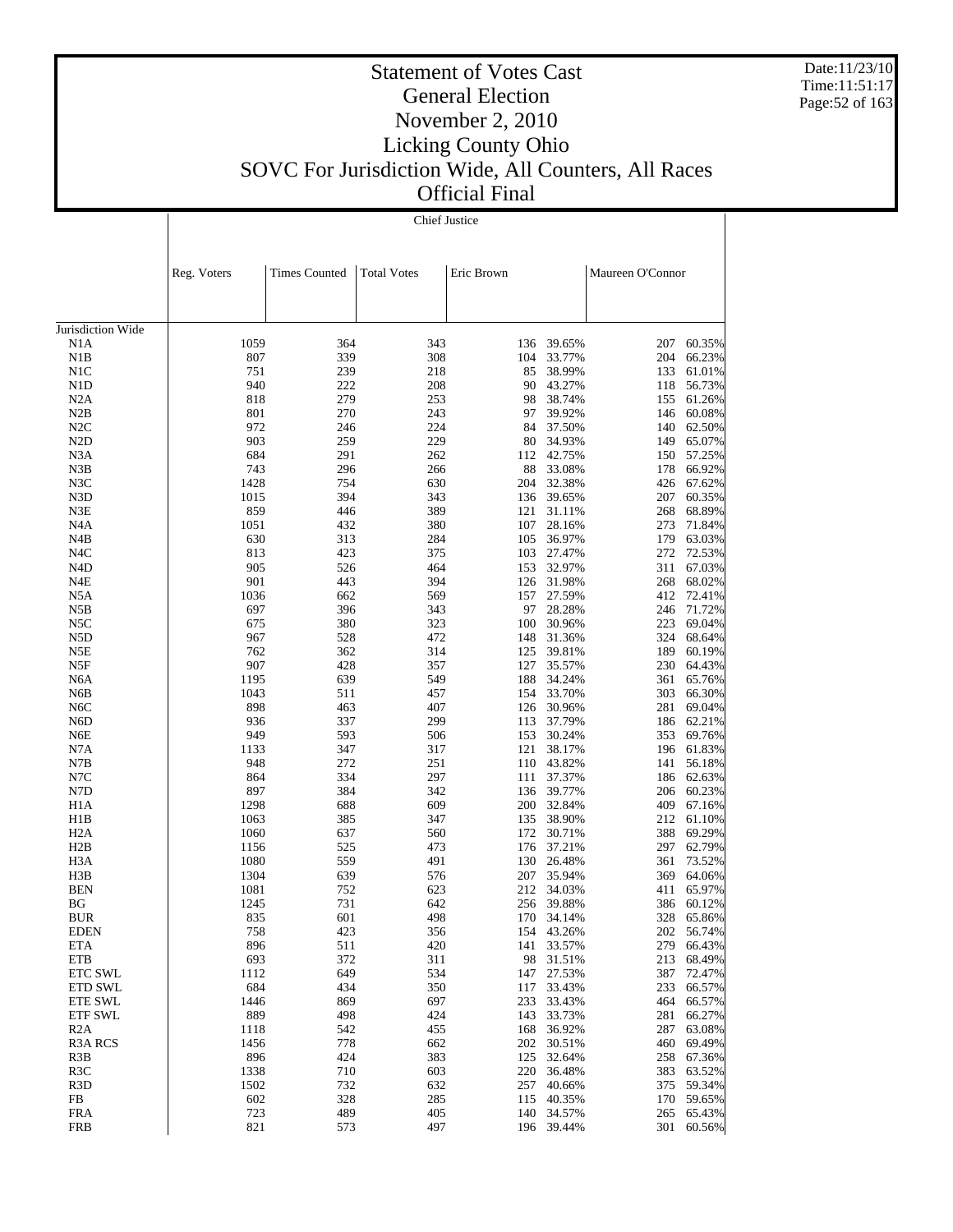Date:11/23/10 Time:11:51:17 Page:53 of 163

#### Statement of Votes Cast General Election November 2, 2010 Licking County Ohio SOVC For Jurisdiction Wide, All Counters, All Races Official Final

Chief Justice

|                         | Reg. Voters | <b>Times Counted</b> | <b>Total Votes</b> | Eric Brown |                      | Maureen O'Connor |                  |
|-------------------------|-------------|----------------------|--------------------|------------|----------------------|------------------|------------------|
|                         |             |                      |                    |            |                      |                  |                  |
|                         |             |                      |                    |            |                      |                  |                  |
| <b>GTA</b>              | 1004        | 627                  | 525                | 156        | 29.71%               | 369              | 70.29%           |
| GTB                     | 961         | 651                  | 537                | 203        | 37.80%               | 334              | 62.20%           |
| <b>GTC</b>              | 896         | 618                  | 532                | 164        | 30.83%               | 368              | 69.17%           |
| <b>GTD</b>              | 524         | 330                  | 272                |            | 107 39.34%           | 165              | 60.66%           |
| GVA                     | 517         | 313                  | 260                |            | 104 40.00%           | 156              | 60.00%           |
| GVB                     | 824         | 543                  | 439                | 153        | 34.85%               | 286              | 65.15%           |
| GVC                     | 1237        | 793<br>364           | 656                |            | 196 29.88%           | 460<br>152       | 70.12%           |
| GVD<br><b>HANTA</b>     | 1810<br>574 | 268                  | 277<br>233         | 89         | 125 45.13%<br>38.20% | 144              | 54.87%<br>61.80% |
| HAN TB                  | 635         | 360                  | 307                |            | 128 41.69%           | 179              | 58.31%           |
| HAN V                   | 638         | 336                  | 274                | 89         | 32.48%               | 185              | 67.52%           |
| HR A                    | 1059        | 675                  | 560                |            | 180 32.14%           | 380              | 67.86%           |
| HR B                    | 989         | 655                  | 537                |            | 150 27.93%           | 387              | 72.07%           |
| HR C                    | 949         | 621                  | 513                | 171        | 33.33%               | 342              | 66.67%           |
| HR D                    | 1331        | 850                  | 692                | 207        | 29.91%               | 485              | 70.09%           |
| HR E                    | 1070        | 747                  | 596                |            | 201 33.72%           | 395              | 66.28%           |
| <b>KIRK</b>             | 378         | 184                  | 149                | 43         | 28.86%               | 106              | 71.14%           |
| HFT                     | 671         | 415                  | 320                |            | 103 32.19%           | 217              | 67.81%           |
| HFV                     | 254         | 152                  | 120                |            | 40 33.33%            | 80               | 66.67%           |
| <b>HWG</b>              | 925         | 501                  | 439                | 168        | 38.27%               | 271              | 61.73%           |
| JRA                     | 633         | 386                  | 324                | 77         | 23.77%               | 247              | 76.23%           |
| JRB                     | 856         | 528                  | 431                | 132        | 30.63%               | 299              | 69.37%           |
| JRC                     | 588         | 387                  | 314                | 83<br>125  | 26.43%               | 231<br>296       | 73.57%           |
| LBA<br>LBB              | 811<br>896  | 514<br>578           | 421<br>488         | 143        | 29.69%<br>29.30%     | 345              | 70.31%<br>70.70% |
| LKA                     | 828         | 572                  | 462                |            | 175 37.88%           | 287              | 62.12%           |
| LKB                     | 678         | 378                  | 305                | 110        | 36.07%               | 195              | 63.93%           |
| <b>LKC</b>              | 832         | 556                  | 468                | 144        | 30.77%               | 324              | 69.23%           |
| LKD                     | 1019        | 685                  | 564                | 214        | 37.94%               | 350              | 62.06%           |
| MADA                    | 698         | 416                  | 357                | 127        | 35.57%               | 230              | 64.43%           |
| MADB                    | 607         | 340                  | 282                |            | 93 32.98%            | 189              | 67.02%           |
| MADC                    | 855         | 464                  | 406                | 144        | 35.47%               | 262              | 64.53%           |
| MARYA                   | 652         | 330                  | 293                | 94         | 32.08%               | 199              | 67.92%           |
| MARYB                   | 770         | 375                  | 328                |            | 134 40.85%           | 194              | 59.15%           |
| MК                      | 1093        | 701                  | 582                | 215        | 36.94%               | 367              | 63.06%           |
| MONA                    | 816         | 479                  | 386                | 130        | 131 33.94%           | 255<br>348       | 66.06%           |
| MONB<br>JOHNA           | 890<br>1543 | 570<br>822           | 478<br>674         | 229        | 27.20%<br>33.98%     | 445              | 72.80%<br>66.02% |
| <b>JOHNB</b>            | 1332        | 630                  | 544                |            | 184 33.82%           | 360              | 66.18%           |
| NKTA                    | 837         | 554                  | 482                |            | 163 33.82%           | 319              | 66.18%           |
| NKTB                    | 696         | 381                  | 338                | 121        | 35.80%               | 217              | 64.20%           |
| <b>NNTA</b>             | 598         | 343                  | 303                | 114        | 37.62%               | 189              | 62.38%           |
| <b>NNTB</b>             | 694         | 437                  | 373                | 131        | 35.12%               |                  | 242 64.88%       |
| <b>NNTC</b>             | 625         | 404                  | 339                | 125        | 36.87%               |                  | 214 63.13%       |
| STLOU                   | 228         | 131                  | 116                | 35         | 30.17%               |                  | 81 69.83%        |
| P <sub>1</sub> A        | 896         | 391                  | 328                | 118        | 35.98%               | 210              | 64.02%           |
| P1B                     | 1253        | 684                  | 573                | 179        | 31.24%               | 394              | 68.76%           |
| P <sub>2</sub> A        | 790         | 446                  | 361                | 136        | 37.67%               | 225              | 62.33%           |
| P <sub>2</sub> B        | 1302        | 616                  | 515                | 156        | 30.29%               | 359              | 69.71%           |
| P <sub>2</sub> C        | 976         | 424                  | 367                | 115        | 31.34%               | 252              | 68.66%           |
| P <sub>3</sub> A<br>P3B | 847<br>823  | 521<br>447           | 454                | 146        | 32.16%<br>29.92%     | 308<br>253       | 67.84%<br>70.08% |
| P3C                     | 965         | 640                  | 361<br>517         | 108<br>170 | 32.88%               | 347              | 67.12%           |
| P <sub>4</sub> A        | 1113        | 514                  | 427                | 155        | 36.30%               | 272              | 63.70%           |
| P4B                     | 1135        | 567                  | 468                | 140        | 29.91%               | 328              | 70.09%           |
| <b>PERRY</b>            | 1011        | 511                  | 451                | 193        | 42.79%               | 258              | 57.21%           |
| <b>STAA</b>             | 812         | 551                  | 452                | 127        | 28.10%               | 325              | 71.90%           |
| <b>STAB</b>             | 651         | 445                  | 380                | 106        | 27.89%               | 274              | 72.11%           |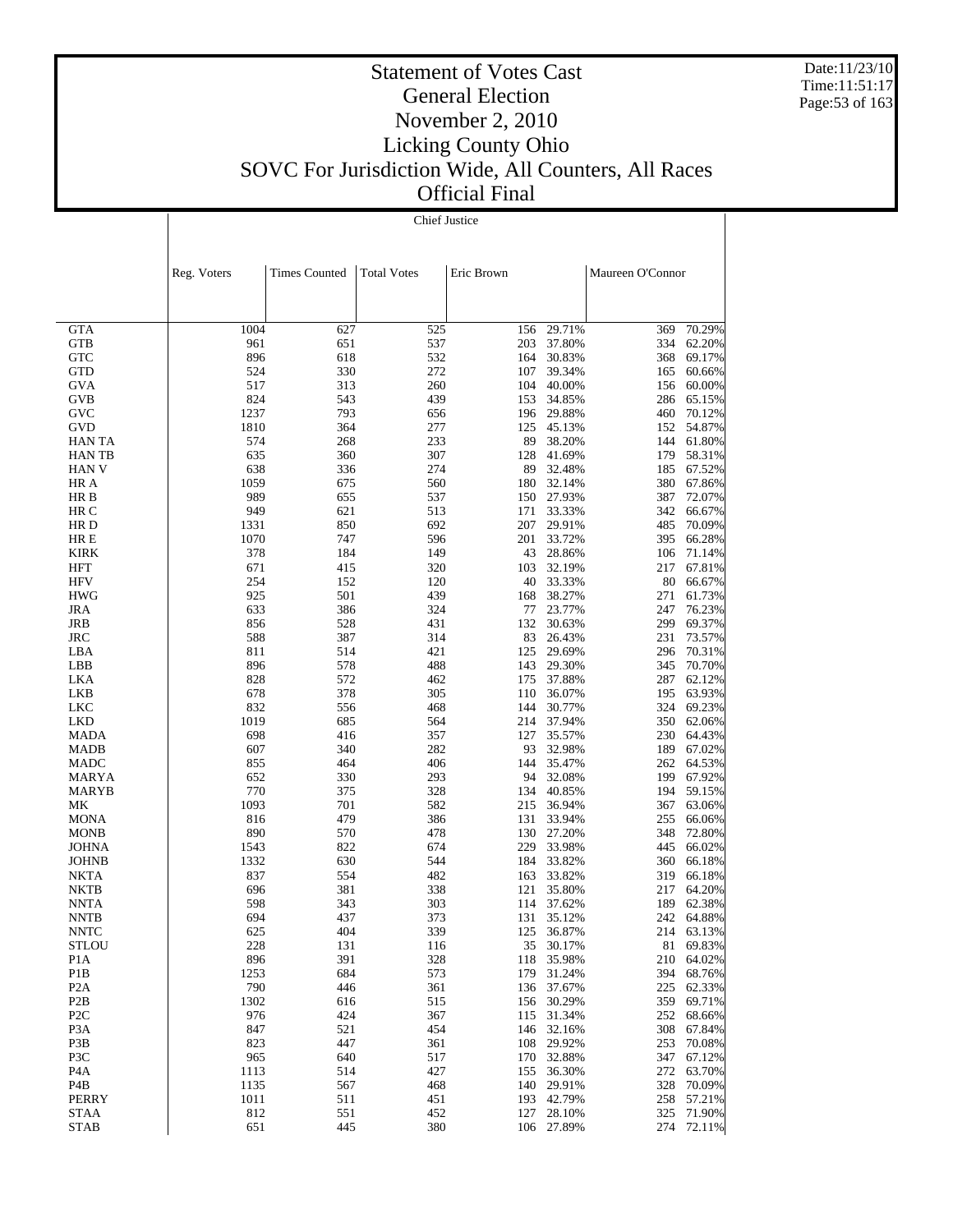Date:11/23/10 Time:11:51:17 Page:54 of 163

#### Statement of Votes Cast General Election November 2, 2010 Licking County Ohio SOVC For Jurisdiction Wide, All Counters, All Races Official Final

 ALEX UTA UTB UTC BL A BL B HEB A HEB B WASH UTICA Total Reg. Voters | Times Counted | Total Votes | Eric Brown | Maureen O'Connor Chief Justice 333 209 171 64 37.43% 107 62.57%<br>1288 851 661 213 32.22% 448 67.78% 1288 851 661 213 32.22% 448 67.78%<br>699 436 371 137 36.93% 234 63.07% 699 436 371 137 36.93% 234 63.07% 738 500 408 144 35.29% 264 64.71% 932 356 312 97 31.09% 215 68.91% 883 408 360 121 33.61% 239 66.39%<br>896 484 394 131 33.25% 263 66.75% 896 484 394 131 33.25% 263 66.75% 113 37.17% 191 62.83%<br>116 30.85% 260 69.15% 063 432 376 116 30.85% 260 69.15%<br>1202 641 564 242 42.91% 322 57.09%  $\begin{array}{ccccccccc} 1202 & & & 641 & & & 564 & & & 242 & 42.91\% \\ 113245 & & & 60432 & & & 51320 & & & 17486 & 34.07\% \end{array}$ 33834 65.93%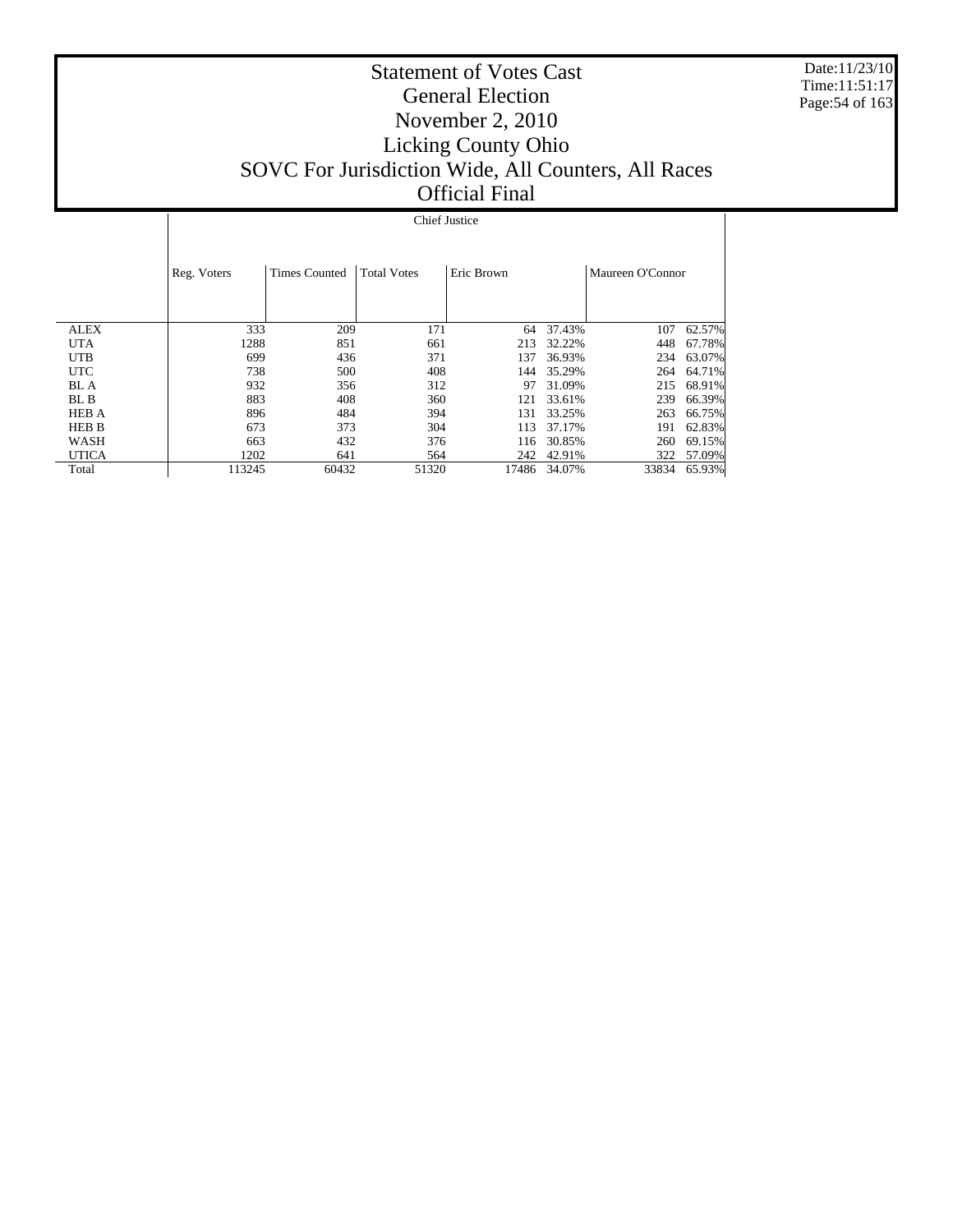Date:11/23/10 Time:11:51:17 Page:55 of 163

#### Statement of Votes Cast General Election November 2, 2010 Licking County Ohio SOVC For Jurisdiction Wide, All Counters, All Races Official Final

Justice of Sup Ct

 $\mathbf{I}$ 

|                         | Reg. Voters  | <b>Times Counted</b> | <b>Total Votes</b> | Judith Ann Lanzinger |                      | Mary Jane Trapp |                      |
|-------------------------|--------------|----------------------|--------------------|----------------------|----------------------|-----------------|----------------------|
|                         |              |                      |                    |                      |                      |                 |                      |
|                         |              |                      |                    |                      |                      |                 |                      |
| Jurisdiction Wide       |              |                      |                    |                      |                      |                 |                      |
| N1A                     | 1059         | 364                  | 324                | 205                  | 63.27%               | 119             | 36.73%               |
| N1B                     | 807          | 339                  | 287                | 169                  | 58.89%               | 118             | 41.11%               |
| N1C                     | 751          | 239                  | 208                |                      | 104 50.00%           | 104             | 50.00%               |
| N <sub>1</sub> D        | 940          | 222                  | 194                |                      | 103 53.09%           | 91              | 46.91%               |
| N2A                     | 818          | 279                  | 242                |                      | 154 63.64%           | 88              | 36.36%               |
| N2B                     | 801          | 270                  | 229                |                      | 138 60.26%           | 91              | 39.74%               |
| N2C                     | 972          | 246                  | 216                |                      | 118 54.63%           | 98              | 45.37%               |
| N <sub>2</sub> D        | 903          | 259                  | 213                |                      | 117 54.93%           |                 | 96 45.07%<br>39.60%  |
| N3A                     | 684<br>743   | 291                  | 250                |                      | 151 60.40%           | 99              |                      |
| N3B                     | 1428         | 296                  | 244                | 124                  | 50.82%               | 120             | 49.18%               |
| N3C<br>N <sub>3</sub> D | 1015         | 754<br>394           | 572<br>329         | 379<br>193           | 66.26%<br>58.66%     | 193             | 33.74%<br>136 41.34% |
| N3E                     | 859          | 446                  | 352                |                      | 243 69.03%           | 109             | 30.97%               |
| N <sub>4</sub> A        | 1051         | 432                  | 354                |                      | 215 60.73%           | 139             | 39.27%               |
| N4B                     | 630          | 313                  | 265                | 159                  | 60.00%               |                 | 106 40.00%           |
| N4C                     | 813          | 423                  | 350                | 237                  | 67.71%               | 113             | 32.29%               |
| N <sub>4</sub> D        | 905          | 526                  | 438                |                      | 305 69.63%           | 133             | 30.37%               |
| N4E                     | 901          | 443                  | 350                |                      | 215 61.43%           | 135             | 38.57%               |
| N5A                     | 1036         | 662                  | 506                |                      | 367 72.53%           | 139             | 27.47%               |
| N5B                     | 697          | 396                  | 324                |                      | 207 63.89%           | 117             | 36.11%               |
| N5C                     | 675          | 380                  | 303                |                      | 198 65.35%           | 105             | 34.65%               |
| N <sub>5</sub> D        | 967          | 528                  | 437                |                      | 255 58.35%           |                 | 182 41.65%           |
| N5E                     | 762          | 362                  | 287                | 167                  | 58.19%               |                 | 120 41.81%           |
| N5F                     | 907          | 428                  | 327                |                      | 188 57.49%           |                 | 139 42.51%           |
| N6A                     | 1195         | 639                  | 520                |                      | 317 60.96%           | 203             | 39.04%               |
| N6B                     | 1043         | 511                  | 431                |                      | 263 61.02%           | 168             | 38.98%               |
| N <sub>6</sub> C        | 898          | 463                  | 377                |                      | 253 67.11%           | 124             | 32.89%               |
| N <sub>6</sub> D        | 936          | 337                  | 275                |                      | 159 57.82%           |                 | 116 42.18%           |
| N6E                     | 949          | 593                  | 463                |                      | 320 69.11%           | 143             | 30.89%               |
| N7A                     | 1133         | 347                  | 300                |                      | 159 53.00%           |                 | 141 47.00%           |
| N7B                     | 948          | 272                  | 236                |                      | 135 57.20%           | 101             | 42.80%               |
| N7C                     | 864          | 334                  | 271                |                      | 135 49.82%           |                 | 136 50.18%           |
| N7D                     | 897          | 384                  | 331                |                      | 194 58.61%           | 137             | 41.39%               |
| H <sub>1</sub> A        | 1298         | 688                  | 568                |                      | 363 63.91%           | 205             | 36.09%               |
| H1B                     | 1063         | 385                  | 324                |                      | 192 59.26%           | 132             | 40.74%               |
| H <sub>2</sub> A        | 1060         | 637                  | 534                |                      | 348 65.17%           | 186             | 34.83%               |
| H2B                     | 1156         | 525                  | 442                |                      | 281 63.57%           | 161             | 36.43%               |
| H3A                     | 1080<br>1304 | 559                  | 456                | 290                  | 63.60%<br>345 66.60% | 166             | 36.40%<br>33.40%     |
| H3B<br><b>BEN</b>       | 1081         | 639<br>752           | 518<br>578         | 342                  | 59.17%               | 173<br>236      | 40.83%               |
| ΒG                      | 1245         | 731                  | 587                | 379                  | 64.57%               | 208             | 35.43%               |
| BUR                     | 835          | 601                  | 449                | 265                  | 59.02%               |                 | 184 40.98%           |
| <b>EDEN</b>             | 758          | 423                  | 328                |                      | 192 58.54%           |                 | 136 41.46%           |
| ETA                     | 896          | 511                  | 384                |                      | 218 56.77%           |                 | 166 43.23%           |
| ETB                     | 693          | 372                  | 280                |                      | 186 66.43%           |                 | 94 33.57%            |
| ETC SWL                 | 1112         | 649                  | 502                | 311                  | 61.95%               | 191             | 38.05%               |
| ETD SWL                 | 684          | 434                  | 319                | 198                  | 62.07%               | 121             | 37.93%               |
| ETE SWL                 | 1446         | 869                  | 641                | 357                  | 55.69%               |                 | 284 44.31%           |
| ETF SWL                 | 889          | 498                  | 391                | 225                  | 57.54%               |                 | 166 42.46%           |
| R <sub>2</sub> A        | 1118         | 542                  | 424                |                      | 222 52.36%           |                 | 202 47.64%           |
| R3A RCS                 | 1456         | 778                  | 616                |                      | 396 64.29%           | 220             | 35.71%               |
| R3B                     | 896          | 424                  | 350                | 202                  | 57.71%               |                 | 148 42.29%           |
| R3C                     | 1338         | 710                  | 542                | 309                  | 57.01%               |                 | 233 42.99%           |
| R3D                     | 1502         | 732                  | 591                |                      | 285 48.22%           |                 | 306 51.78%           |
| FB                      | 602          | 328                  | 257                | 148                  | 57.59%               | 109             | 42.41%               |
| <b>FRA</b>              | 723          | 489                  | 356                |                      | 218 61.24%           | 138             | 38.76%               |
| FRB                     | 821          | 573                  | 444                |                      | 284 63.96%           | 160             | 36.04%               |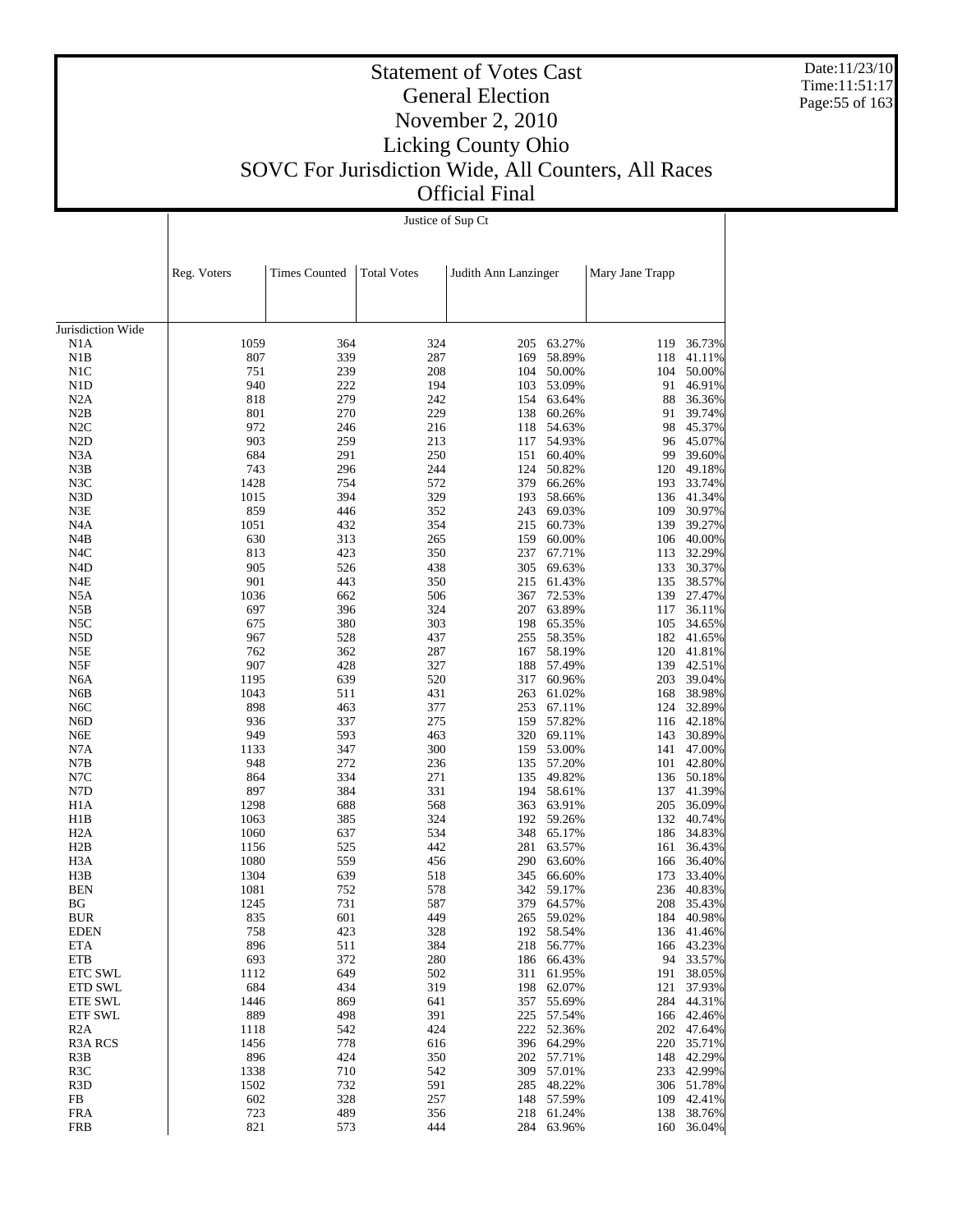Date:11/23/10 Time:11:51:17 Page:56 of 163

#### Statement of Votes Cast General Election November 2, 2010 Licking County Ohio SOVC For Jurisdiction Wide, All Counters, All Races Official Final

Justice of Sup Ct

|                                  | Reg. Voters | <b>Times Counted</b> | <b>Total Votes</b> | Judith Ann Lanzinger |                     | Mary Jane Trapp |                         |
|----------------------------------|-------------|----------------------|--------------------|----------------------|---------------------|-----------------|-------------------------|
|                                  |             |                      |                    |                      |                     |                 |                         |
|                                  |             |                      |                    |                      |                     |                 |                         |
| <b>GTA</b>                       | 1004        | 627                  | 452                | 277                  | 61.28%              | 175             | 38.72%                  |
| <b>GTB</b>                       | 961         | 651                  | 478                | 305                  | 63.81%              | 173             | 36.19%                  |
| <b>GTC</b>                       | 896         | 618                  | 486                |                      | 318 65.43%          | 168             | 34.57%                  |
| GTD                              | 524         | 330                  | 251                |                      | 144 57.37%          | 107             | 42.63%                  |
| <b>GVA</b>                       | 517<br>824  | 313<br>543           | 233<br>398         | 105<br>239           | 45.06%              | 128<br>159      | 54.94%                  |
| GVB<br>GVC                       | 1237        | 793                  | 575                | 382                  | 60.05%<br>66.43%    | 193             | 39.95%<br>33.57%        |
| GVD                              | 1810        | 364                  | 234                | 117                  | 50.00%              | 117             | 50.00%                  |
| <b>HAN TA</b>                    | 574         | 268                  | 215                | 125                  | 58.14%              | 90              | 41.86%                  |
| <b>HANTB</b>                     | 635         | 360                  | 280                | 165                  | 58.93%              | 115             | 41.07%                  |
| <b>HAN V</b>                     | 638         | 336                  | 247                |                      | 148 59.92%          | 99              | 40.08%                  |
| HR A                             | 1059        | 675                  | 515                |                      | 336 65.24%          | 179             | 34.76%                  |
| HR B                             | 989         | 655                  | 496                |                      | 282 56.85%          | 214             | 43.15%                  |
| HR C                             | 949         | 621                  | 478                | 317                  | 66.32%              | 161             | 33.68%                  |
| HR D                             | 1331        | 850                  | 649                | 368                  | 56.70%              | 281             | 43.30%                  |
| HR E                             | 1070        | 747                  | 555                |                      | 347 62.52%          | 208             | 37.48%                  |
| <b>KIRK</b>                      | 378         | 184                  | 134                |                      | 73 54.48%           | 61              | 45.52%                  |
| <b>HFT</b>                       | 671         | 415                  | 293                | 206                  | 70.31%              | 87              | 29.69%                  |
| <b>HFV</b>                       | 254         | 152                  | 105                |                      | 64 60.95%           | 41              | 39.05%                  |
| <b>HWG</b>                       | 925         | 501                  | 399                | 241                  | 60.40%              | 158             | 39.60%                  |
| <b>JRA</b>                       | 633         | 386                  | 289                | 208                  | 71.97%              | 81              | 28.03%                  |
| JRB                              | 856         | 528                  | 397                |                      | 257 64.74%          | 140             | 35.26%                  |
| <b>JRC</b>                       | 588         | 387                  | 280                | 185                  | 66.07%              | 95              | 33.93%                  |
| LBA                              | 811         | 514                  | 375                | 253                  | 67.47%              | 122             | 32.53%                  |
| LBB                              | 896         | 578                  | 443                | 291                  | 65.69%              | 152             | 34.31%                  |
| LKA                              | 828         | 572                  | 417                |                      | 256 61.39%          | 161             | 38.61%                  |
| LKB                              | 678         | 378                  | 275                |                      | 170 61.82%          | 105             | 38.18%                  |
| <b>LKC</b><br><b>LKD</b>         | 832<br>1019 | 556<br>685           | 420<br>503         | 307                  | 258 61.43%          | 162<br>196      | 38.57%                  |
| <b>MADA</b>                      | 698         | 416                  | 321                | 221                  | 61.03%<br>68.85%    | 100             | 38.97%<br>31.15%        |
| <b>MADB</b>                      | 607         | 340                  | 260                | 159                  | 61.15%              | 101             | 38.85%                  |
| MADC                             | 855         | 464                  | 369                | 237                  | 64.23%              | 132             | 35.77%                  |
| <b>MARYA</b>                     | 652         | 330                  | 273                | 160                  | 58.61%              | 113             | 41.39%                  |
| MARYB                            | 770         | 375                  | 293                |                      | 159 54.27%          |                 | 134 45.73%              |
| МK                               | 1093        | 701                  | 543                |                      | 291 53.59%          | 252             | 46.41%                  |
| MONA                             | 816         | 479                  | 351                | 228                  | 64.96%              | 123             | 35.04%                  |
| MONB                             | 890         | 570                  | 433                | 304                  | 70.21%              | 129             | 29.79%                  |
| <b>JOHNA</b>                     | 1543        | 822                  | 602                | 403                  | 66.94%              | 199             | 33.06%                  |
| <b>JOHNB</b>                     | 1332        | 630                  | 514                | 325                  | 63.23%              | 189             | 36.77%                  |
| NKTA                             | 837         | 554                  | 445                |                      | 308 69.21%          | 137             | 30.79%                  |
| <b>NKTB</b>                      | 696         | 381                  | 322                | 198                  | 61.49%              | 124             | 38.51%                  |
| NNTA                             | 598         | 343                  | 282                | 176                  | 62.41%              | 106             | 37.59%                  |
| <b>NNTB</b>                      | 694         | 437                  | 335                | 183                  | 54.63%              | 152             | 45.37%                  |
| <b>NNTC</b>                      | 625         | 404                  | 314                | 194                  | 61.78%              | 120             | 38.22%                  |
| <b>STLOU</b><br>P <sub>1</sub> A | 228<br>896  | 131<br>391           | 109<br>304         | 170                  | 64 58.72%<br>55.92% |                 | 45 41.28%<br>134 44.08% |
| P <sub>1</sub> B                 | 1253        | 684                  | 529                | 309                  | 58.41%              | 220             | 41.59%                  |
| P <sub>2</sub> A                 | 790         | 446                  | 336                | 205                  | 61.01%              | 131             | 38.99%                  |
| P <sub>2</sub> B                 | 1302        | 616                  | 473                | 280                  | 59.20%              | 193             | 40.80%                  |
| P <sub>2C</sub>                  | 976         | 424                  | 349                | 220                  | 63.04%              | 129             | 36.96%                  |
| P <sub>3</sub> A                 | 847         | 521                  | 413                | 242                  | 58.60%              | 171             | 41.40%                  |
| P3B                              | 823         | 447                  | 332                | 209                  | 62.95%              | 123             | 37.05%                  |
| P3C                              | 965         | 640                  | 484                | 290                  | 59.92%              | 194             | 40.08%                  |
| P <sub>4</sub> A                 | 1113        | 514                  | 388                | 244                  | 62.89%              | 144             | 37.11%                  |
| P4B                              | 1135        | 567                  | 433                | 248                  | 57.27%              | 185             | 42.73%                  |
| PERRY                            | 1011        | 511                  | 406                | 250                  | 61.58%              | 156             | 38.42%                  |
| <b>STAA</b>                      | 812         | 551                  | 406                | 244                  | 60.10%              |                 | 162 39.90%              |
| <b>STAB</b>                      | 651         | 445                  | 353                | 231                  | 65.44%              |                 | 122 34.56%              |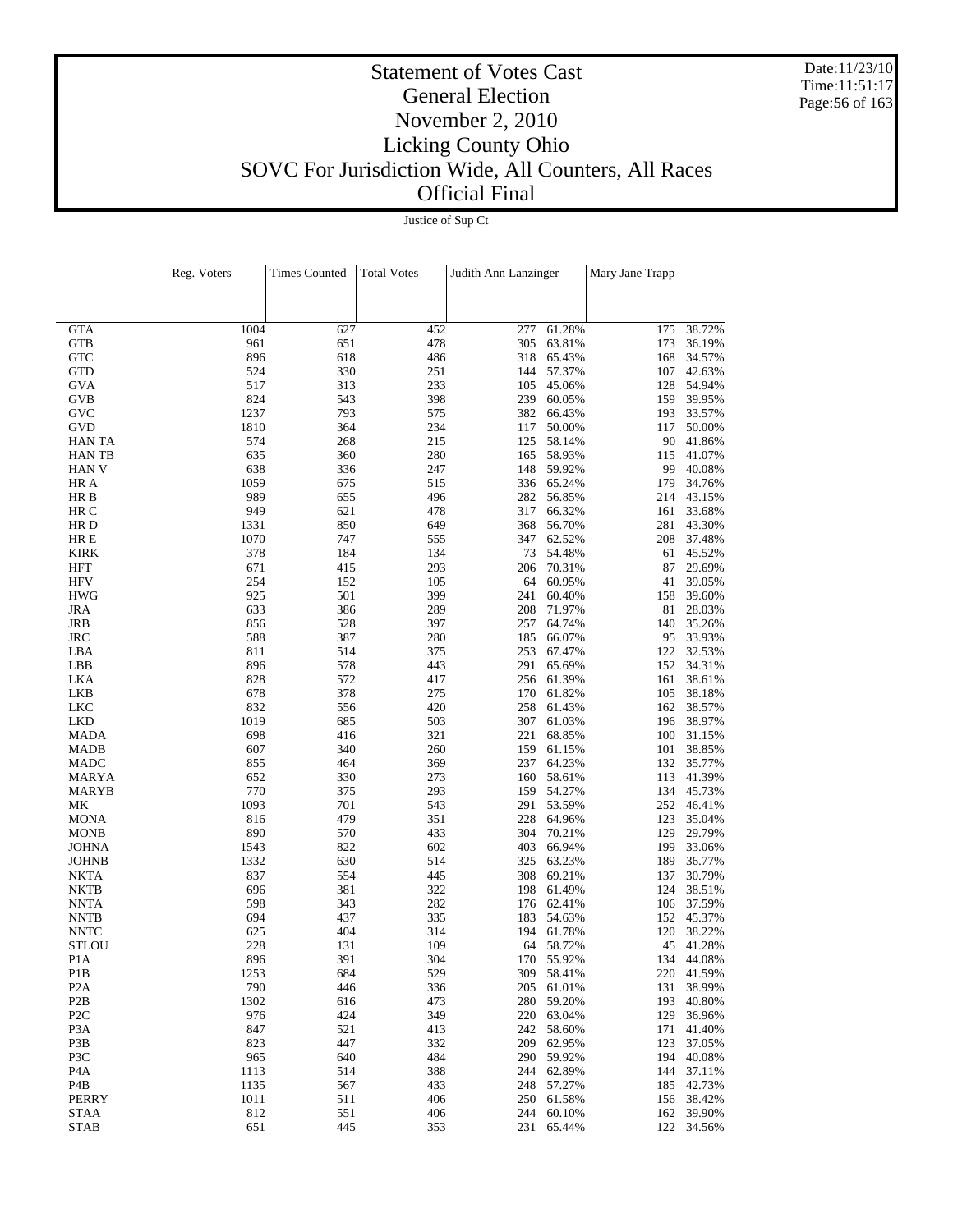Date:11/23/10 Time:11:51:17 Page:57 of 163

#### Statement of Votes Cast General Election November 2, 2010 Licking County Ohio SOVC For Jurisdiction Wide, All Counters, All Races Official Final

 ALEX UTA UTB UTC BL A BL B HEB A HEB B WASH UTICA Total Reg. Voters Times Counted | Total Votes | Judith Ann Lanzinger | Mary Jane Trapp Justice of Sup Ct  $\begin{array}{ccccccccc} \textbf{333} & \textbf{209} & \textbf{158} & \textbf{80} & \textbf{50.63\%} & \textbf{78} & \textbf{49.37\%} \\ \textbf{1288} & \textbf{851} & \textbf{569} & \textbf{360} & \textbf{63.27\%} & \textbf{209} & \textbf{36.73\%} \\ \end{array}$ 1288 851 569 360 63.27% 209 36.73%<br>699 436 336 190 56.55% 146 43.45% 699 436 336 190 56.55% 146 43.45% 738 500 389 244 62.72% 145 37.28% 932 356 286 172 60.14% 114 39.86%<br>883 408 344 225 65.41% 119 34.59%  $\begin{array}{lllll} 408 & 344 & 225 & 65.41\% \\ 484 & 364 & 187 & 51.37\% \end{array}$ 896 484 364 187 51.37% 177 48.63%<br>673 373 277 165 59.57% 112 40.43% 112 40.43%<br>140 41.54% 663 432 337 197 58.46% 140 41.54%<br>1202 641 526 310 58.94% 216 41.06%  $\begin{array}{ccccccccc} 1202 & & & 641 & & & 526 & & & 310 & 58.94\% \\ 113245 & & & 60432 & & & 47116 & & & 28828 & 61.19\% \end{array}$ 18288 38.81%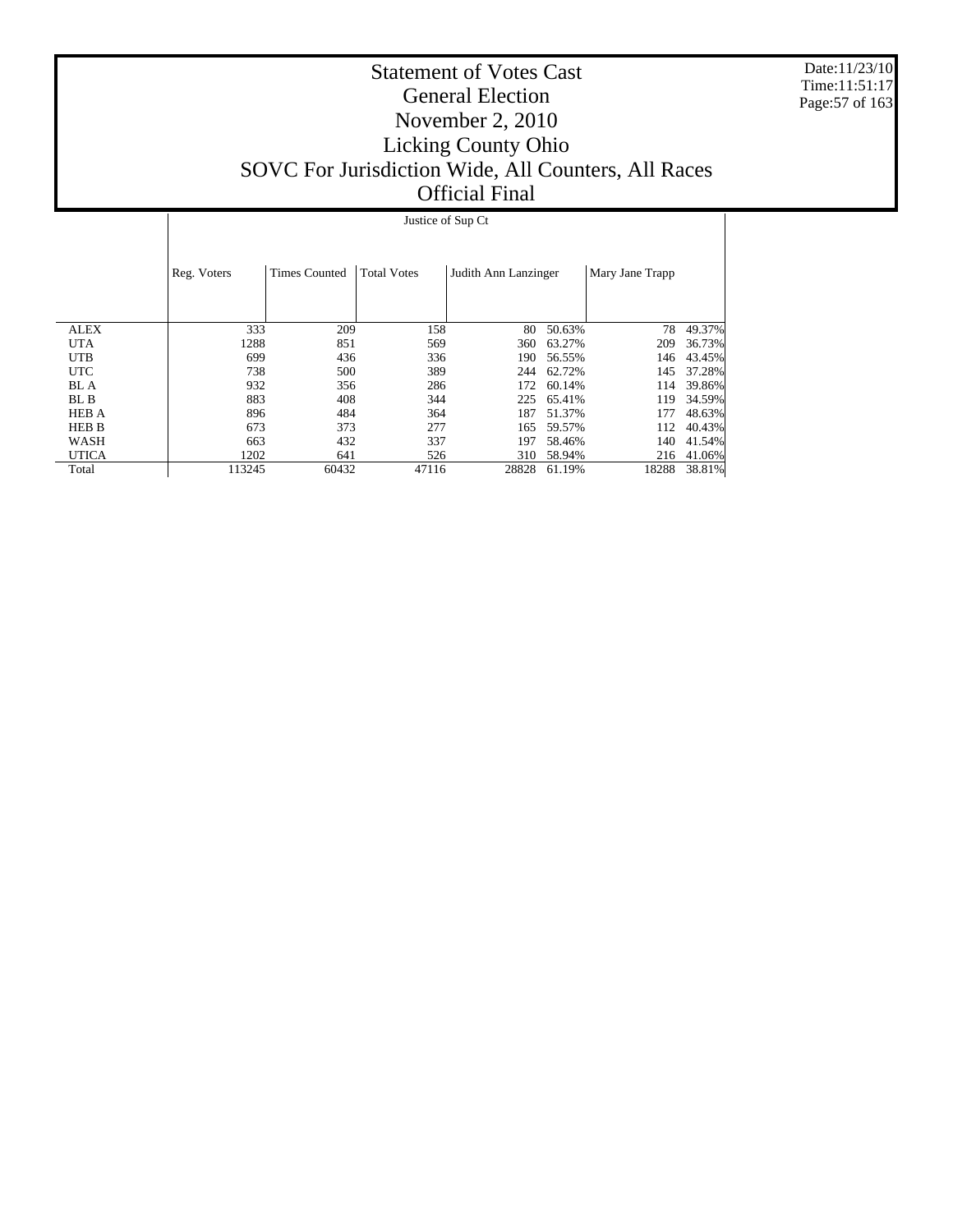Date:11/23/10 Time:11:51:17 Page:58 of 163

### Statement of Votes Cast General Election November 2, 2010 Licking County Ohio SOVC For Jurisdiction Wide, All Counters, All Races Official Final

Justice Sup Ct 1/2/11

|                          | Reg. Voters  | <b>Times Counted</b> | <b>Total Votes</b> | Paul E. Pfeifer            |
|--------------------------|--------------|----------------------|--------------------|----------------------------|
|                          |              |                      |                    |                            |
|                          |              |                      |                    |                            |
| Jurisdiction Wide        |              |                      |                    |                            |
| N1A                      | 1059         | 364                  | 252                | 252 100.00%                |
| N1B                      | 807          | 339                  | 237                | 237 100.00%                |
| N1C                      | 751          | 239                  | 158                | 158 100.00%                |
| N <sub>1</sub> D         | 940          | 222                  | 146                | 146 100.00%                |
| N2A                      | 818          | 279                  | 189                | 189 100.00%                |
| N2B                      | 801          | 270                  | 193                | 193 100.00%                |
| N2C                      | 972          | 246                  | 182                | 182 100.00%                |
| N2D                      | 903          | 259                  | 168                | 168 100.00%                |
| N <sub>3</sub> A         | 684          | 291                  | 187                | 187 100.00%                |
| N3B                      | 743          | 296                  | 194                | 194 100.00%                |
| N3C                      | 1428         | 754                  | 488                | 488 100.00%                |
| N3D                      | 1015         | 394                  | 265                | 265 100.00%                |
| N3E                      | 859          | 446                  | 302                | 302 100.00%                |
| N <sub>4</sub> A         | 1051         | 432                  | 292                | 292 100.00%                |
| N4B                      | 630          | 313                  | 219                | 219 100.00%                |
| N <sub>4</sub> C         | 813          | 423<br>526           | 276                | 276 100.00%<br>357 100.00% |
| N4D<br>N4E               | 905<br>901   | 443                  | 357<br>294         | 294 100.00%                |
| N5A                      | 1036         | 662                  | 422                | 422 100.00%                |
| N5B                      | 697          | 396                  | 274                | 274 100.00%                |
| N5C                      | 675          | 380                  | 257                | 257 100.00%                |
| N5D                      | 967          | 528                  | 359                | 359 100.00%                |
| N5E                      | 762          | 362                  | 242                | 242 100.00%                |
| N5F                      | 907          | 428                  | 275                | 275 100.00%                |
| N <sub>6</sub> A         | 1195         | 639                  | 434                | 434 100.00%                |
| N6B                      | 1043         | 511                  | 345                | 345 100.00%                |
| N <sub>6</sub> C         | 898          | 463                  | 332                | 332 100.00%                |
| N6D                      | 936          | 337                  | 220                | 220 100.00%                |
| N6E                      | 949          | 593                  | 384                | 384 100.00%                |
| N7A                      | 1133         | 347                  | 243                | 243 100.00%                |
| N7B                      | 948          | 272                  | 198                | 198 100.00%                |
| N7C                      | 864          | 334                  | 230                | 230 100.00%                |
| N7D                      | 897          | 384                  | 274                | 274 100.00%                |
| H1A                      | 1298         | 688                  | 483                | 483 100.00%                |
| H1B                      | 1063         | 385                  | 275                | 275 100.00%                |
| H <sub>2</sub> A         | 1060         | 637                  | 449                | 449 100.00%                |
| H2B<br>H <sub>3</sub> A  | 1156<br>1080 | 525<br>559           | 390<br>395         | 390 100.00%<br>395 100.00% |
| H3B                      | 1304         | 639                  | 462                | 462 100.00%                |
| <b>BEN</b>               | 1081         | 752                  | 474                | 474 100.00%                |
| BG                       | 1245         | 731                  | 489                | 489 100.00%                |
| <b>BUR</b>               | 835          | 601                  | 373                | 373 100.00%                |
| <b>EDEN</b>              | 758          | 423                  | 272                | 272 100.00%                |
| <b>ETA</b>               | 896          | 511                  | 343                | 343 100.00%                |
| <b>ETB</b>               | 693          | 372                  | 253                | 253 100.00%                |
| ETC SWL                  | 1112         | 649                  | 431                | 431 100.00%                |
| <b>ETD SWL</b>           | 684          | 434                  | 268                | 268 100.00%                |
| ETE SWL                  | 1446         | 869                  | 553                | 553 100.00%                |
| <b>ETF SWL</b>           | 889          | 498                  | 341                | 341 100.00%                |
| R2A                      | 1118         | 542                  | 349                | 349 100.00%                |
| R <sub>3</sub> A RCS     | 1456         | 778                  | 514                | 514 100.00%                |
| R <sub>3</sub> B         | 896          | 424                  | 285                | 285 100.00%                |
| R <sub>3</sub> C         | 1338         | 710                  | 432                | 432 100.00%                |
| R <sub>3</sub> D         | 1502         | 732                  | 450                | 450 100.00%                |
| FB                       | 602          | 328                  | 225                | 225 100.00%                |
| <b>FRA</b><br><b>FRB</b> | 723<br>821   | 489<br>573           | 318<br>393         | 318 100.00%<br>393 100.00% |
|                          |              |                      |                    |                            |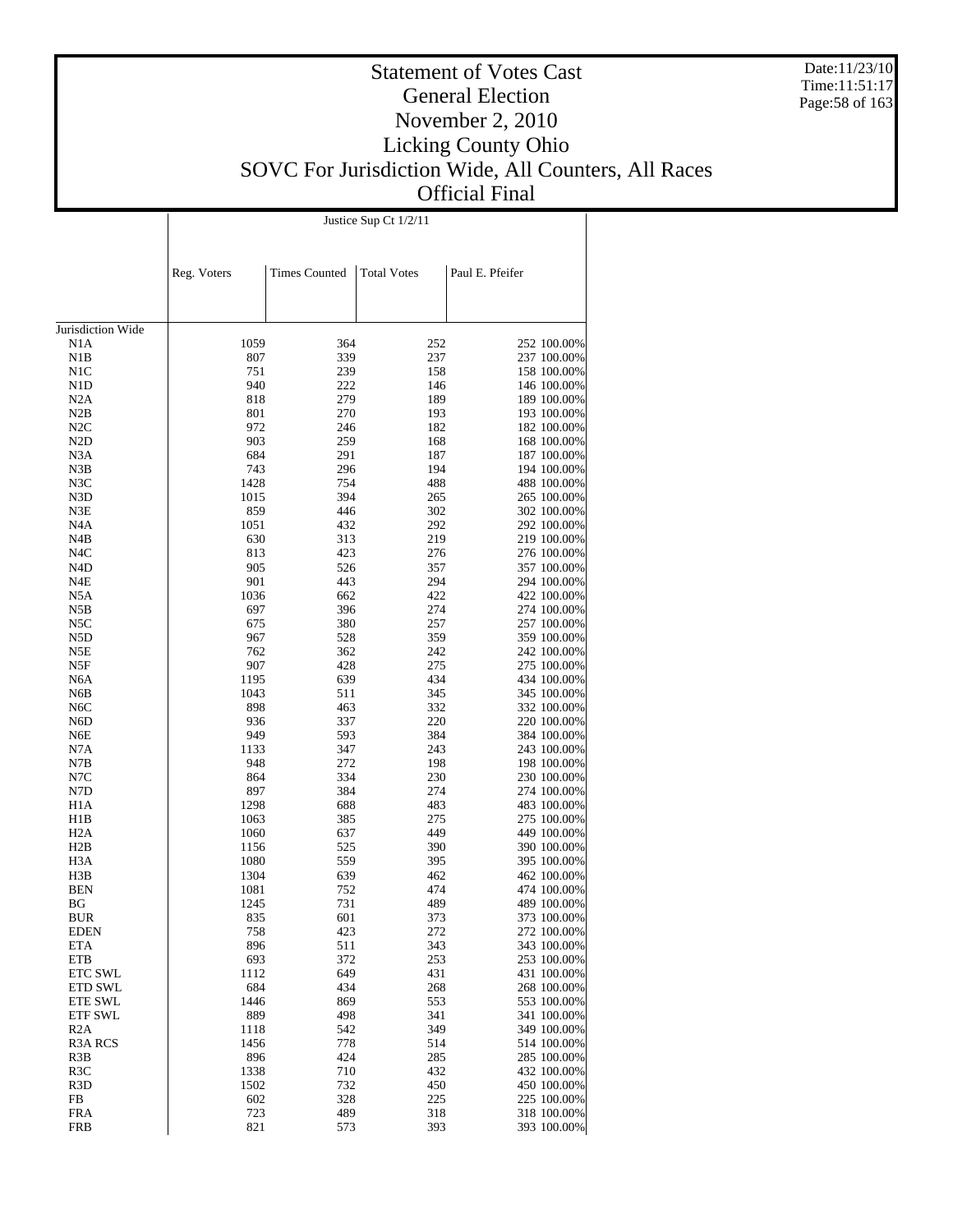Date:11/23/10 Time:11:51:17 Page:59 of 163

#### Statement of Votes Cast General Election November 2, 2010 Licking County Ohio SOVC For Jurisdiction Wide, All Counters, All Races Official Final

Justice Sup Ct 1/2/11

|                                      | Reg. Voters | <b>Times Counted</b> | <b>Total Votes</b> | Paul E. Pfeifer            |
|--------------------------------------|-------------|----------------------|--------------------|----------------------------|
|                                      |             |                      |                    |                            |
|                                      |             |                      |                    |                            |
| GTA                                  | 1004        | 627                  | 396                | 396 100.00%                |
| GTB                                  | 961         | 651                  | 373                | 373 100.00%                |
| GTC                                  | 896         | 618                  | 402                | 402 100.00%                |
| GTD                                  | 524         | 330                  | 193                | 193 100.00%                |
| GVA                                  | 517         | 313                  | 189                | 189 100.00%                |
| GVB                                  | 824         | 543                  | 309                | 309 100.00%                |
| GVC                                  | 1237        | 793                  | 499                | 499 100.00%                |
| GVD                                  | 1810        | 364                  | 187                | 187 100.00%                |
| HAN TA                               | 574         | 268                  | 176                | 176 100.00%                |
| HAN TB<br>HAN V                      | 635<br>638  | 360<br>336           | 243<br>226         | 243 100.00%<br>226 100.00% |
| HR A                                 | 1059        | 675                  | 416                | 416 100.00%                |
| HR B                                 | 989         | 655                  | 408                | 408 100.00%                |
| HR C                                 | 949         | 621                  | 378                | 378 100.00%                |
| HR D                                 | 1331        | 850                  | 533                | 533 100.00%                |
| HR E                                 | 1070        | 747                  | 475                | 475 100.00%                |
| KIRK                                 | 378         | 184                  | 107                | 107 100.00%                |
| HFT                                  | 671         | 415                  | 269                | 269 100.00%                |
| <b>HFV</b>                           | 254         | 152                  | 101                | 101 100.00%                |
| HWG                                  | 925         | 501                  | 333                | 333 100.00%                |
| JRA                                  | 633         | 386                  | 229                | 229 100.00%                |
| JRB                                  | 856         | 528                  | 356                | 356 100.00%                |
| JRC                                  | 588         | 387                  | 219                | 219 100.00%                |
| LBA<br>LBB                           | 811<br>896  | 514<br>578           | 331<br>353         | 331 100.00%<br>353 100.00% |
| LKA                                  | 828         | 572                  | 360                | 360 100.00%                |
| LKB                                  | 678         | 378                  | 238                | 238 100.00%                |
| LKC                                  | 832         | 556                  | 351                | 351 100.00%                |
| LKD                                  | 1019        | 685                  | 438                | 438 100.00%                |
| MADA                                 | 698         | 416                  | 275                | 275 100.00%                |
| <b>MADB</b>                          | 607         | 340                  | 225                | 225 100.00%                |
| MADC                                 | 855         | 464                  | 325                | 325 100.00%                |
| MARYA                                | 652         | 330                  | 228                | 228 100.00%                |
| MARYB                                | 770         | 375                  | 245                | 245 100.00%                |
| МK                                   | 1093        | 701                  | 431                | 431 100.00%                |
| MONA                                 | 816<br>890  | 479<br>570           | 299<br>372         | 299 100.00%<br>372 100.00% |
| MONB<br>JOHNA                        | 1543        | 822                  | 531                | 531 100.00%                |
| JOHNB                                | 1332        | 630                  | 426                | 426 100.00%                |
| NKTA                                 | 837         | 554                  | 379                | 379 100.00%                |
| NKTB                                 | 696         | 381                  | 246                | 246 100.00%                |
| <b>NNTA</b>                          | 598         | 343                  | 242                | 242 100.00%                |
| NNTB                                 | 694         | 437                  | 283                | 283 100.00%                |
| NNTC                                 | 625         | 404                  | 274                | 274 100.00%                |
| STLOU                                | 228         | 131                  | 91                 | 91 100.00%                 |
| P1A                                  | 896         | 391                  | 250                | 250 100.00%                |
| P1B                                  | 1253        | 684                  | 427                | 427 100.00%                |
| P <sub>2</sub> A                     | 790         | 446                  | 268                | 268 100.00%                |
| P <sub>2</sub> B<br>P <sub>2</sub> C | 1302<br>976 | 616<br>424           | 382<br>275         | 382 100.00%<br>275 100.00% |
| P3A                                  | 847         | 521                  | 336                | 336 100.00%                |
| P3B                                  | 823         | 447                  | 279                | 279 100.00%                |
| P3C                                  | 965         | 640                  | 408                | 408 100.00%                |
| P4A                                  | 1113        | 514                  | 356                | 356 100.00%                |
| P4B                                  | 1135        | 567                  | 377                | 377 100.00%                |
| PERRY                                | 1011        | 511                  | 354                | 354 100.00%                |
| STAA                                 | 812         | 551                  | 348                | 348 100.00%                |
| <b>STAB</b>                          | 651         | 445                  | 293                | 293 100.00%                |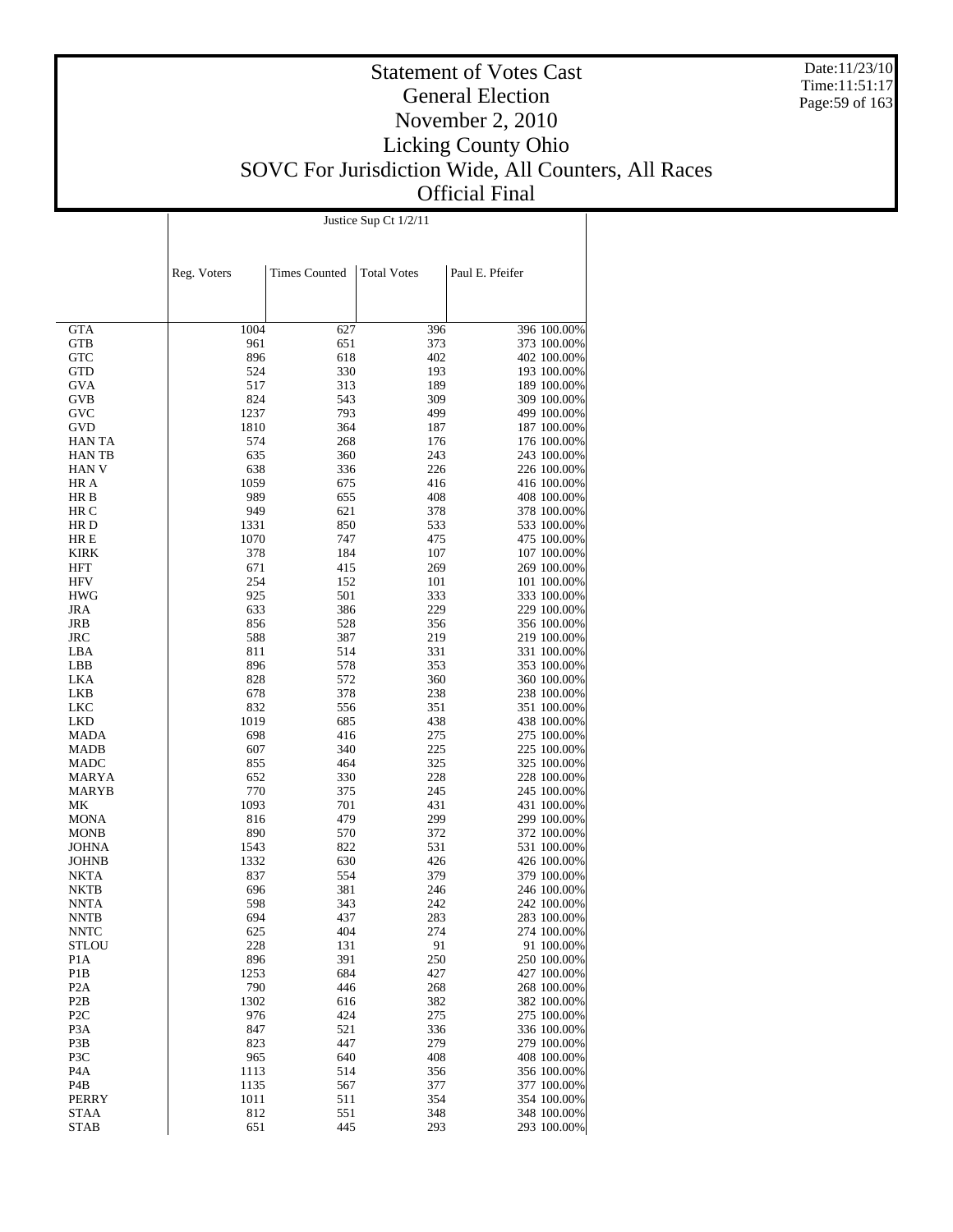Date:11/23/10 Time:11:51:17 Page:60 of 163

#### Statement of Votes Cast General Election November 2, 2010 Licking County Ohio SOVC For Jurisdiction Wide, All Counters, All Races Official Final

 ALEX UTA UTB UTC BL A BL B HEB A HEB B WASH UTICA Total Reg. Voters | Times Counted | Total Votes | Paul E. Pfeifer Justice Sup Ct 1/2/11 333 209 140 140 100.00%<br>1288 851 513 513 100.00% 1288 851 513 513 100.00%<br>
699 436 283 283 100.00% 699 436 283 283 100.00% 738 500 339 339 100.00% 932 356 257 257 100.00%<br>883 408 294 294 100.00% 883 408 294 294 100.00%<br>896 484 312 312 100.00% 896 484 312 312 100.00% 673 373 245 245 100.00% 673 373 245 245 100.00% 063 432 291 291 100.00%<br>1202 641 452 452 100.00%  $\begin{array}{cccccc} 1202 & 641 & 452 & 452 & 100.00\% \\ 113245 & 60432 & 39544 & 39544 & 100.00\% \end{array}$ 39544 100.00%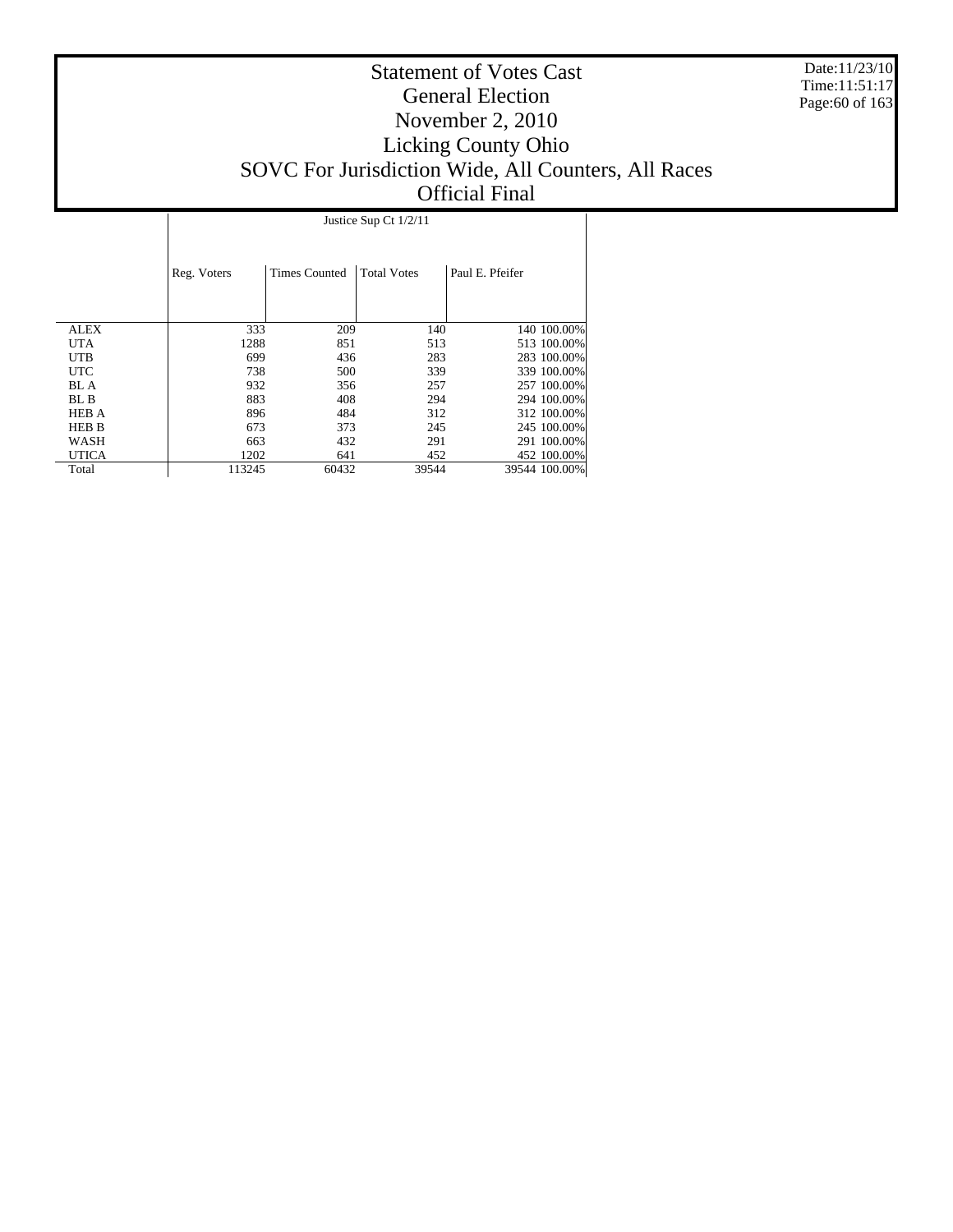Date:11/23/10 Time:11:51:17 Page:61 of 163

### Statement of Votes Cast General Election November 2, 2010 Licking County Ohio SOVC For Jurisdiction Wide, All Counters, All Races Official Final

Judge Ct App 5th 2/9/11

|                         | Reg. Voters  | <b>Times Counted</b> | <b>Total Votes</b> | Sheila G. Farmer           |
|-------------------------|--------------|----------------------|--------------------|----------------------------|
|                         |              |                      |                    |                            |
|                         |              |                      |                    |                            |
| Jurisdiction Wide       |              |                      |                    |                            |
| N1A                     | 1059         | 364                  | 246                | 246 100.00%                |
| N1B                     | 807          | 339                  | 226                | 226 100.00%                |
| N1C                     | 751          | 239                  | 159                | 159 100.00%                |
| N <sub>1</sub> D        | 940          | 222                  | 149                | 149 100.00%                |
| N2A                     | 818          | 279                  | 199                | 199 100.00%                |
| N2B                     | 801          | 270                  | 191                | 191 100.00%                |
| N2C                     | 972          | 246                  | 178                | 178 100.00%                |
| N <sub>2</sub> D        | 903          | 259                  | 174                | 174 100.00%                |
| N3A                     | 684          | 291                  | 190                | 190 100.00%                |
| N3B                     | 743          | 296                  | 194                | 194 100.00%                |
| N3C                     | 1428         | 754                  | 482                | 482 100.00%                |
| N3D                     | 1015         | 394                  | 264                | 264 100.00%                |
| N3E                     | 859          | 446                  | 305                | 305 100.00%                |
| N <sub>4</sub> A<br>N4B | 1051<br>630  | 432                  | 293<br>209         | 293 100.00%                |
| N <sub>4</sub> C        | 813          | 313<br>423           | 276                | 209 100.00%<br>276 100.00% |
| N <sub>4</sub> D        | 905          | 526                  | 357                | 357 100.00%                |
| N4E                     | 901          | 443                  | 294                | 294 100.00%                |
| N5A                     | 1036         | 662                  | 407                | 407 100.00%                |
| N5B                     | 697          | 396                  | 265                | 265 100.00%                |
| N5C                     | 675          | 380                  | 254                | 254 100.00%                |
| N5D                     | 967          | 528                  | 357                | 357 100.00%                |
| N5E                     | 762          | 362                  | 233                | 233 100.00%                |
| N5F                     | 907          | 428                  | 266                | 266 100.00%                |
| N <sub>6</sub> A        | 1195         | 639                  | 433                | 433 100.00%                |
| N6B                     | 1043         | 511                  | 333                | 333 100.00%                |
| N6C                     | 898          | 463                  | 329                | 329 100.00%                |
| N6D                     | 936          | 337                  | 215                | 215 100.00%                |
| N6E                     | 949          | 593                  | 373                | 373 100.00%                |
| N7A                     | 1133         | 347                  | 233                | 233 100.00%                |
| N7B                     | 948          | 272                  | 191                | 191 100.00%                |
| N7C                     | 864          | 334                  | 225                | 225 100.00%                |
| N7D                     | 897          | 384                  | 266                | 266 100.00%                |
| H1A                     | 1298         | 688                  | 480                | 480 100.00%                |
| H1B<br>H <sub>2</sub> A | 1063<br>1060 | 385<br>637           | 264<br>433         | 264 100.00%<br>433 100.00% |
| H2B                     | 1156         | 525                  | 377                | 377 100.00%                |
| H3A                     | 1080         | 559                  | 386                | 386 100.00%                |
| H3B                     | 1304         | 639                  | 453                | 453 100.00%                |
| <b>BEN</b>              | 1081         | 752                  | 472                | 472 100.00%                |
| BG                      | 1245         | 731                  | 472                | 472 100.00%                |
| <b>BUR</b>              | 835          | 601                  | 373                | 373 100.00%                |
| <b>EDEN</b>             | 758          | 423                  | 263                | 263 100.00%                |
| ETA                     | 896          | 511                  | 327                | 327 100.00%                |
| ETB                     | 693          | 372                  | 247                | 247 100.00%                |
| ETC SWL                 | 1112         | 649                  | 402                | 402 100.00%                |
| <b>ETD SWL</b>          | 684          | 434                  | 262                | 262 100.00%                |
| ETE SWL                 | 1446         | 869                  | 524                | 524 100.00%                |
| <b>ETF SWL</b>          | 889          | 498                  | 328                | 328 100.00%                |
| R <sub>2</sub> A        | 1118         | 542                  | 341                | 341 100.00%                |
| R <sub>3</sub> A RCS    | 1456         | 778                  | 521                | 521 100.00%                |
| R3B<br>R <sub>3</sub> C | 896<br>1338  | 424<br>710           | 273<br>429         | 273 100.00%                |
| R <sub>3</sub> D        | 1502         | 732                  | 423                | 429 100.00%<br>423 100.00% |
| FB                      | 602          | 328                  | 225                | 225 100.00%                |
| <b>FRA</b>              | 723          | 489                  | 300                | 300 100.00%                |
| <b>FRB</b>              | 821          | 573                  | 368                | 368 100.00%                |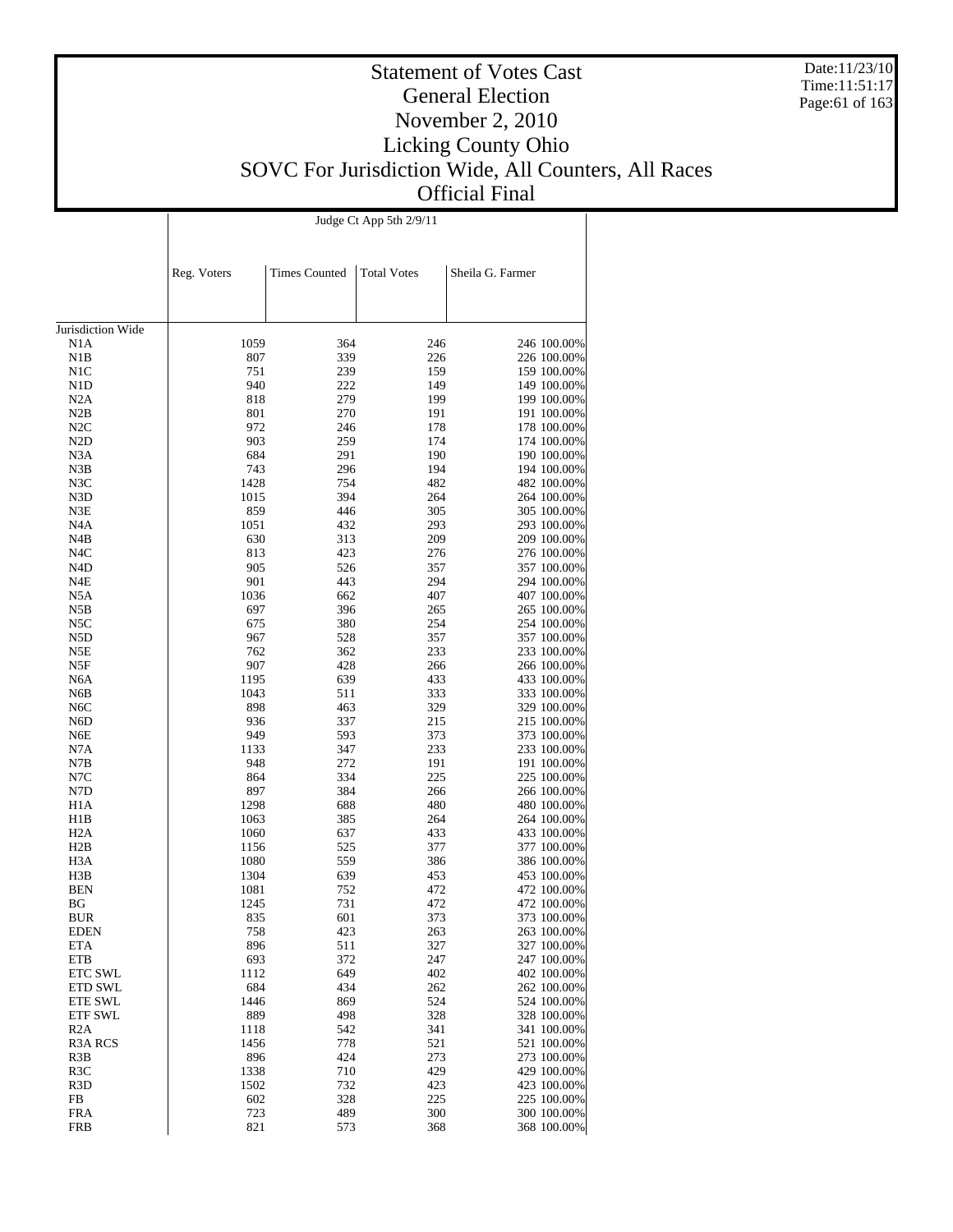Date:11/23/10 Time:11:51:18 Page:62 of 163

#### Statement of Votes Cast General Election November 2, 2010 Licking County Ohio SOVC For Jurisdiction Wide, All Counters, All Races Official Final

|                                      | Judge Ct App 5th 2/9/11 |                      |                    |                  |                            |  |  |  |
|--------------------------------------|-------------------------|----------------------|--------------------|------------------|----------------------------|--|--|--|
|                                      |                         |                      |                    |                  |                            |  |  |  |
|                                      |                         |                      |                    |                  |                            |  |  |  |
|                                      | Reg. Voters             | <b>Times Counted</b> | <b>Total Votes</b> | Sheila G. Farmer |                            |  |  |  |
|                                      |                         |                      |                    |                  |                            |  |  |  |
|                                      |                         |                      |                    |                  |                            |  |  |  |
|                                      |                         |                      |                    |                  |                            |  |  |  |
| <b>GTA</b>                           | 1004                    | 627                  | 382                |                  | 382 100.00%                |  |  |  |
| GTB<br>GTC                           | 961<br>896              | 651<br>618           | 377<br>384         |                  | 377 100.00%<br>384 100.00% |  |  |  |
| GTD                                  | 524                     | 330                  | 192                |                  | 192 100.00%                |  |  |  |
| <b>GVA</b>                           | 517                     | 313                  | 177                |                  | 177 100.00%                |  |  |  |
| GVB                                  | 824                     | 543                  | 307                |                  | 307 100.00%                |  |  |  |
| GVC                                  | 1237                    | 793                  | 486                |                  | 486 100.00%                |  |  |  |
| GVD                                  | 1810                    | 364                  | 183                |                  | 183 100.00%                |  |  |  |
| HAN TA                               | 574                     | 268                  | 177                |                  | 177 100.00%                |  |  |  |
| HAN TB                               | 635                     | 360                  | 233                |                  | 233 100.00%                |  |  |  |
| HAN V                                | 638                     | 336                  | 217                |                  | 217 100.00%                |  |  |  |
| HR A                                 | 1059                    | 675                  | 413                |                  | 413 100.00%                |  |  |  |
| HR B                                 | 989                     | 655                  | 404                |                  | 404 100.00%                |  |  |  |
| HR C                                 | 949                     | 621                  | 373                |                  | 373 100.00%                |  |  |  |
| HR D                                 | 1331                    | 850                  | 526                |                  | 526 100.00%                |  |  |  |
| HR E                                 | 1070                    | 747                  | 463                |                  | 463 100.00%                |  |  |  |
| <b>KIRK</b>                          | 378                     | 184                  | 103                |                  | 103 100.00%                |  |  |  |
| HFT                                  | 671<br>254              | 415                  | 261                |                  | 261 100.00%                |  |  |  |
| HFV<br><b>HWG</b>                    | 925                     | 152<br>501           | 92<br>325          |                  | 92 100.00%<br>325 100.00%  |  |  |  |
| JRA                                  | 633                     | 386                  | 227                |                  | 227 100.00%                |  |  |  |
| JRB                                  | 856                     | 528                  | 339                |                  | 339 100.00%                |  |  |  |
| JRC                                  | 588                     | 387                  | 225                |                  | 225 100.00%                |  |  |  |
| LBA                                  | 811                     | 514                  | 319                |                  | 319 100.00%                |  |  |  |
| LBB                                  | 896                     | 578                  | 351                |                  | 351 100.00%                |  |  |  |
| LKA                                  | 828                     | 572                  | 345                |                  | 345 100.00%                |  |  |  |
| LKB                                  | 678                     | 378                  | 227                |                  | 227 100.00%                |  |  |  |
| LKC                                  | 832                     | 556                  | 345                |                  | 345 100.00%                |  |  |  |
| LKD                                  | 1019                    | 685                  | 425                |                  | 425 100.00%                |  |  |  |
| MADA                                 | 698                     | 416                  | 268                |                  | 268 100.00%                |  |  |  |
| MADB                                 | 607                     | 340                  | 210                |                  | 210 100.00%                |  |  |  |
| MADC                                 | 855                     | 464                  | 311                |                  | 311 100.00%                |  |  |  |
| MARYA                                | 652                     | 330                  | 227                |                  | 227 100.00%                |  |  |  |
| MARYB                                | 770<br>1093             | 375                  | 238                |                  | 238 100.00%                |  |  |  |
| МK<br>MONA                           | 816                     | 701<br>479           | 426<br>295         |                  | 426 100.00%<br>295 100.00% |  |  |  |
| MONB                                 | 890                     | 570                  | 360                |                  | 360 100.00%                |  |  |  |
| JOHNA                                | 1543                    | 822                  | 518                |                  | 518 100.00%                |  |  |  |
| JOHNB                                | 1332                    | 630                  | 399                |                  | 399 100.00%                |  |  |  |
| NKTA                                 | 837                     | 554                  | 359                |                  | 359 100.00%                |  |  |  |
| NKTB                                 | 696                     | 381                  | 251                |                  | 251 100.00%                |  |  |  |
| NNTA                                 | 598                     | 343                  | 232                |                  | 232 100.00%                |  |  |  |
| <b>NNTB</b>                          | 694                     | 437                  | 276                |                  | 276 100.00%                |  |  |  |
| <b>NNTC</b>                          | 625                     | 404                  | 268                |                  | 268 100.00%                |  |  |  |
| STLOU                                | 228                     | 131                  | 90                 |                  | 90 100.00%                 |  |  |  |
| P1A                                  | 896                     | 391                  | 231                |                  | 231 100.00%                |  |  |  |
| P1B                                  | 1253                    | 684                  | 414                |                  | 414 100.00%                |  |  |  |
| P <sub>2</sub> A                     | 790                     | 446                  | 264                |                  | 264 100.00%                |  |  |  |
| P <sub>2</sub> B                     | 1302                    | 616                  | 391                |                  | 391 100.00%                |  |  |  |
| P <sub>2</sub> C<br>P <sub>3</sub> A | 976<br>847              | 424<br>521           | 273<br>323         |                  | 273 100.00%<br>323 100.00% |  |  |  |
| P3B                                  | 823                     | 447                  | 273                |                  | 273 100.00%                |  |  |  |
| P3C                                  | 965                     | 640                  | 401                |                  | 401 100.00%                |  |  |  |
| P4A                                  | 1113                    | 514                  | 335                |                  | 335 100.00%                |  |  |  |
| P4B                                  | 1135                    | 567                  | 374                |                  | 374 100.00%                |  |  |  |
| PERRY                                | 1011                    | 511                  | 346                |                  | 346 100.00%                |  |  |  |
| <b>STAA</b>                          | 812                     | 551                  | 344                |                  | 344 100.00%                |  |  |  |
| STAB                                 | 651                     | 445                  | 286                |                  | 286 100.00%                |  |  |  |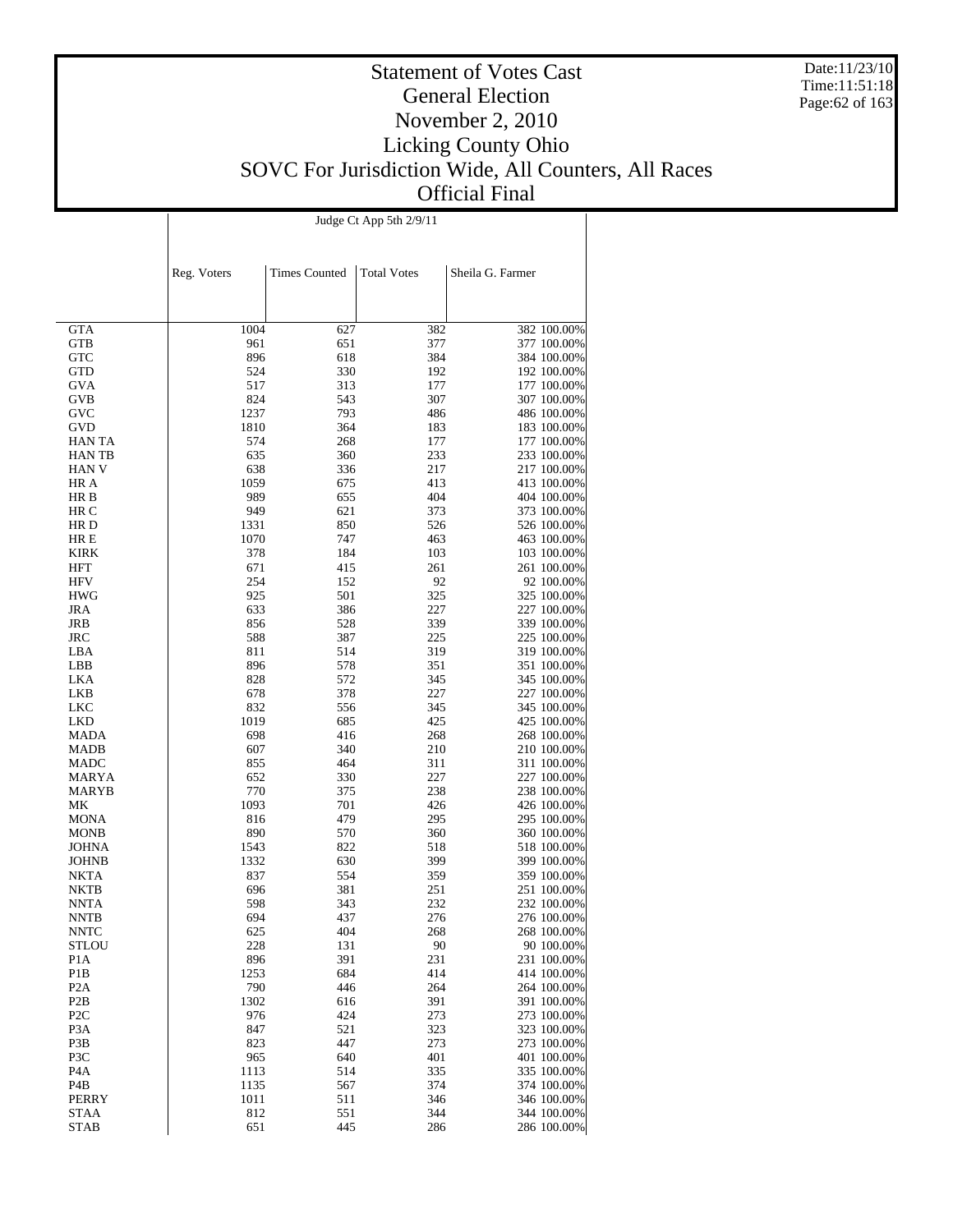Date:11/23/10 Time:11:51:18 Page:63 of 163

|              |             | Judge Ct App 5th 2/9/11 |                    |                  |  |  |  |  |  |  |
|--------------|-------------|-------------------------|--------------------|------------------|--|--|--|--|--|--|
|              | Reg. Voters | <b>Times Counted</b>    | <b>Total Votes</b> | Sheila G. Farmer |  |  |  |  |  |  |
|              |             |                         |                    |                  |  |  |  |  |  |  |
| ALEX         | 333         | 209                     | 139                | 139 100.00%      |  |  |  |  |  |  |
| <b>UTA</b>   | 1288        | 851                     | 482                | 482 100.00%      |  |  |  |  |  |  |
| UTB          | 699         | 436                     | 260                | 260 100.00%      |  |  |  |  |  |  |
| <b>UTC</b>   | 738         | 500                     | 318                | 318 100.00%      |  |  |  |  |  |  |
| <b>BL</b> A  | 932         | 356                     | 237                | 237 100.00%      |  |  |  |  |  |  |
| BL B         | 883         | 408                     | 288                | 288 100.00%      |  |  |  |  |  |  |
| <b>HEB A</b> | 896         | 484                     | 305                | 305 100,00%      |  |  |  |  |  |  |
| <b>HEB B</b> | 673         | 373                     | 236                | 236 100.00%      |  |  |  |  |  |  |
| WASH         | 663         | 432                     | 278                | 278 100,00%      |  |  |  |  |  |  |
| <b>UTICA</b> | 1202        | 641                     | 427                | 427 100.00%      |  |  |  |  |  |  |
| Total        | 113245      | 60432                   | 38540              | 38540 100.00%    |  |  |  |  |  |  |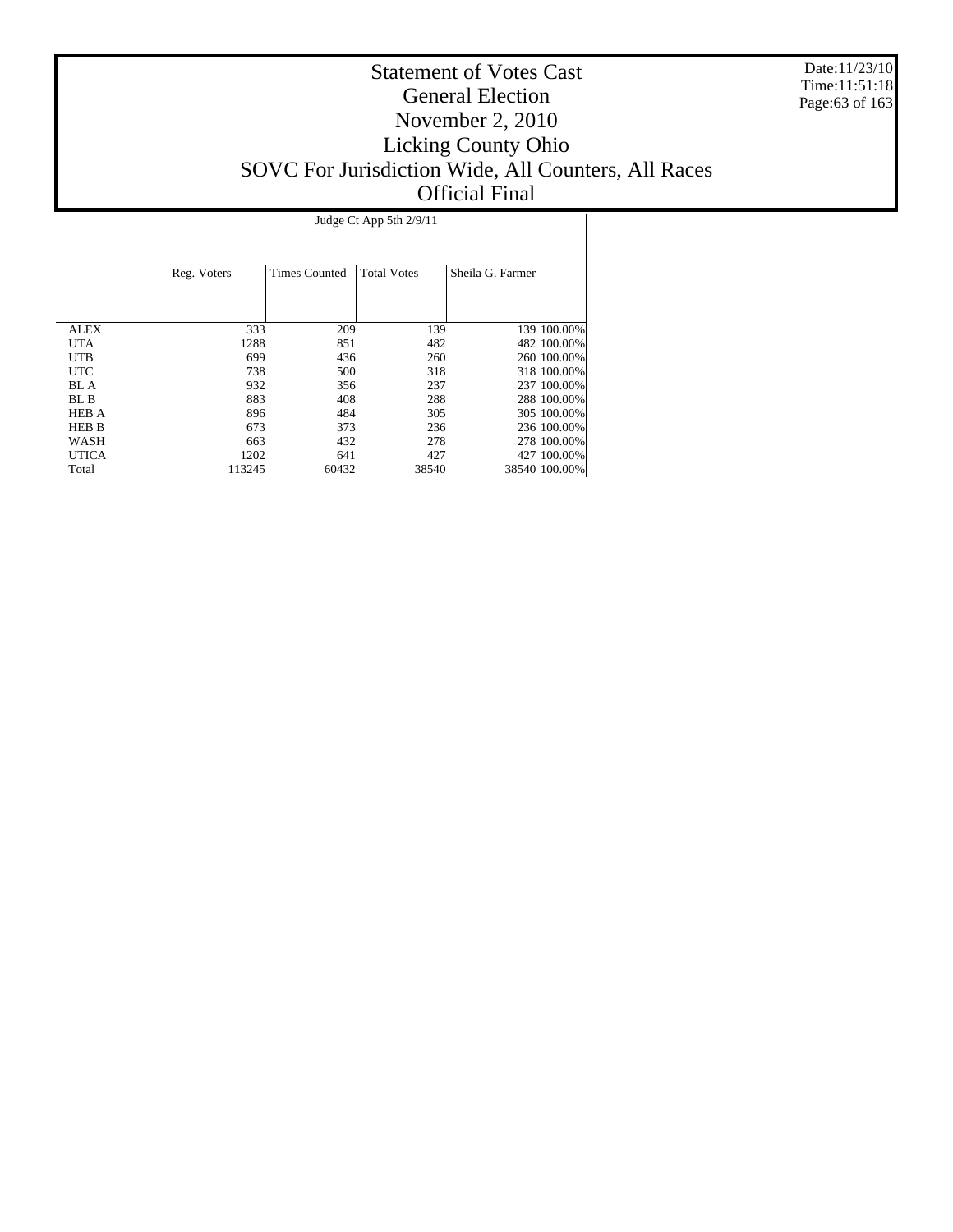Date:11/23/10 Time:11:51:18 Page:64 of 163

# Statement of Votes Cast General Election November 2, 2010 Licking County Ohio SOVC For Jurisdiction Wide, All Counters, All Races

 $\overline{1}$ 

Official Final Judge App 5th 2/10/11

|                         | Reg. Voters  | <b>Times Counted</b> | <b>Total Votes</b> | Kristine W. Beard |                  | Julie A. Edwards |                  | Robert Brent Vollmer |                  |
|-------------------------|--------------|----------------------|--------------------|-------------------|------------------|------------------|------------------|----------------------|------------------|
|                         |              |                      |                    |                   |                  |                  |                  |                      |                  |
| Jurisdiction Wide       |              |                      |                    |                   |                  |                  |                  |                      |                  |
| N1A                     | 1059         | 364                  | 305                | 115               | 37.70%           | 116              | 38.03%           | 74                   | 24.26%           |
| N1B                     | 807          | 339                  | 277                | 92                | 33.21%           | 120              | 43.32%           | 65                   | 23.47%           |
| N1C                     | 751          | 239                  | 204                | 77                | 37.75%           | 81               | 39.71%           | 46                   | 22.55%           |
| N <sub>1</sub> D        | 940          | 222                  | 189                | 69                | 36.51%           | 85               | 44.97%           | 35                   | 18.52%           |
| N2A                     | 818          | 279                  | 236                | 75                | 31.78%           | 111              | 47.03%           | 50                   | 21.19%           |
| N2B                     | 801          | 270                  | 227                | 84                | 37.00%           | 96               | 42.29%           | 47                   | 20.70%           |
| N2C                     | 972          | 246                  | 205                | 66                | 32.20%           | 94               | 45.85%           | 45                   | 21.95%           |
| N <sub>2</sub> D        | 903          | 259                  | 200                | 58                | 29.00%           |                  | 82 41.00%        | 60                   | 30.00%           |
| N <sub>3</sub> A        | 684          | 291                  | 239                | 90                | 37.66%           | 92               | 38.49%           | 57                   | 23.85%           |
| N3B                     | 743          | 296                  | 230                | 64                | 27.83%           | 107              | 46.52%           | 59                   | 25.65%           |
| N3C                     | 1428         | 754                  | 521                | 111               | 21.31%           | 263              | 50.48%           | 147                  | 28.21%           |
| N3D                     | 1015         | 394                  | 310                | 88                | 28.39%           | 144              | 46.45%           | 78                   | 25.16%           |
| N3E                     | 859          | 446                  | 318                | 69                | 21.70%           | 180              | 56.60%           | 69                   | 21.70%           |
| N <sub>4</sub> A        | 1051         | 432                  | 326                | 85                | 26.07%           | 150              | 46.01%           | 91                   | 27.91%           |
| N4B                     | 630          | 313                  | 244                | 68                | 27.87%           | 103              | 42.21%           | 73                   | 29.92%           |
| N4C                     | 813          | 423                  | 331                | 80                | 24.17%           | 173              | 52.27%           | 78                   | 23.56%           |
| N <sub>4</sub> D        | 905          | 526                  | 397                | 78                | 19.65%           | 198              | 49.87%           | 121                  | 30.48%           |
| N4E                     | 901          | 443                  | 337                | 93                | 27.60%           | 158              | 46.88%           | 86                   | 25.52%           |
| N5A                     | 1036         | 662                  | 431                | 90                | 20.88%           | 233              | 54.06%           | 108                  | 25.06%           |
| N5B                     | 697          | 396                  | 288                | 63                | 21.88%           | 140              | 48.61%           | 85                   | 29.51%           |
| N5C                     | 675          | 380                  | 271                | 74                | 27.31%           | 131              | 48.34%           | 66                   | 24.35%           |
| N5D                     | 967          | 528                  | 398                | 116               | 29.15%           | 190              | 47.74%           | 92                   | 23.12%           |
| N5E                     | 762          | 362                  | 270                | 76                | 28.15%           | 125              | 46.30%           | 69                   | 25.56%           |
| N5F                     | 907          | 428                  | 303                | 110               | 36.30%           | 110              | 36.30%           | 83                   | 27.39%           |
| N <sub>6</sub> A        | 1195         | 639                  | 476                | 117               | 24.58%           | 234              | 49.16%           | 125                  | 26.26%           |
| N6B                     | 1043         | 511                  | 382                | 107               | 28.01%           | 177              | 46.34%           | 98                   | 25.65%           |
| N <sub>6</sub> C        | 898          | 463                  | 342                | 71                | 20.76%           | 184              | 53.80%           | 87                   | 25.44%           |
| N <sub>6</sub> D        | 936          | 337                  | 247                | 60                | 24.29%           | 122              | 49.39%           | 65                   | 26.32%           |
| N6E                     | 949          | 593                  | 417                | 87                | 20.86%           | 234              | 56.12%           | 96                   | 23.02%           |
| N7A                     | 1133         | 347                  | 283                | 92                | 32.51%           | 126              | 44.52%           | 65                   | 22.97%           |
| N7B                     | 948          | 272                  | 226                | 71                | 31.42%           | 99               | 43.81%           | 56                   | 24.78%           |
| N7C                     | 864          | 334                  | 254                | 73                | 28.74%           | 108              | 42.52%           | 73                   | 28.74%           |
| N7D                     | 897          | 384                  | 315                | 113               | 35.87%           | 118              | 37.46%           | 84                   | 26.67%           |
| H <sub>1</sub> A        | 1298         | 688                  | 543                | 143               | 26.34%           | 250              | 46.04%           | 150                  | 27.62%           |
| H1B                     | 1063         | 385                  | 313                | 100               | 31.95%           | 129              | 41.21%           | 84                   | 26.84%           |
| H <sub>2</sub> A        | 1060         | 637                  | 491<br>412         | 138               | 28.11%           | 220              | 44.81%           | 133                  | 27.09%           |
| H2B                     | 1156<br>1080 | 525                  |                    | 110               | 26.70%           | 193              | 46.84%           | 109                  | 26.46%           |
| H <sub>3</sub> A<br>H3B | 1304         | 559<br>639           | 417<br>485         | 100               | 23.98%<br>26.60% | 215<br>214       | 51.56%<br>44.12% | 102                  | 24.46%<br>29.28% |
| <b>BEN</b>              | 1081         | 752                  | 526                | 129<br>130        | 24.71%           | 284              | 53.99%           | 142<br>112           | 21.29%           |
| BG                      | 1245         | 731                  | 553                | 179               | 32.37%           | 249              | 45.03%           | 125                  | 22.60%           |
| <b>BUR</b>              | 835          | 601                  | 406                | 108               | 26.60%           | 217              | 53.45%           | 81                   | 19.95%           |
| EDEN                    | 758          | 423                  | 312                | 89                | 28.53%           | 123              | 39.42%           | 100                  | 32.05%           |
| ETA                     | 896          | 511                  | 349                |                   | 89 25.50%        | 168              | 48.14%           | 92                   | 26.36%           |
| ETB                     | 693          | 372                  | 255                | 82                | 32.16%           | 118              | 46.27%           | 55                   | 21.57%           |
| <b>ETC SWL</b>          | 1112         | 649                  | 456                | 114               | 25.00%           | 261              | 57.24%           | 81                   | 17.76%           |
| <b>ETD SWL</b>          | 684          | 434                  | 292                |                   | 82 28.08%        | 143              | 48.97%           | 67                   | 22.95%           |
| <b>ETE SWL</b>          | 1446         | 869                  | 570                | 182               | 31.93%           | 266              | 46.67%           | 122                  | 21.40%           |
| <b>ETF SWL</b>          | 889          | 498                  | 354                | 109               | 30.79%           |                  | 160 45.20%       | 85                   | 24.01%           |
| R <sub>2</sub> A        | 1118         | 542                  | 375                | 113               | 30.13%           | 181              | 48.27%           | 81                   | 21.60%           |
| R <sub>3</sub> A RCS    | 1456         | 778                  | 527                | 160               | 30.36%           | 278              | 52.75%           | 89                   | 16.89%           |
| R3B                     | 896          | 424                  | 298                | 86                | 28.86%           | 168              | 56.38%           | 44                   | 14.77%           |
| R3C                     | 1338         | 710                  | 487                | 161               | 33.06%           | 225              | 46.20%           | 101                  | 20.74%           |
| R <sub>3</sub> D        | 1502         | 732                  | 533                | 247               | 46.34%           | 197              | 36.96%           | 89                   | 16.70%           |
| FB                      | 602          | 328                  | 252                |                   | 57 22.62%        | 123              | 48.81%           | 72                   | 28.57%           |
| <b>FRA</b>              | 723          | 489                  | 351                | 108               | 30.77%           | 160              | 45.58%           | 83                   | 23.65%           |
| FRB                     | 821          | 573                  | 425                |                   | 136 32.00%       |                  | 187 44.00%       |                      | 102 24.00%       |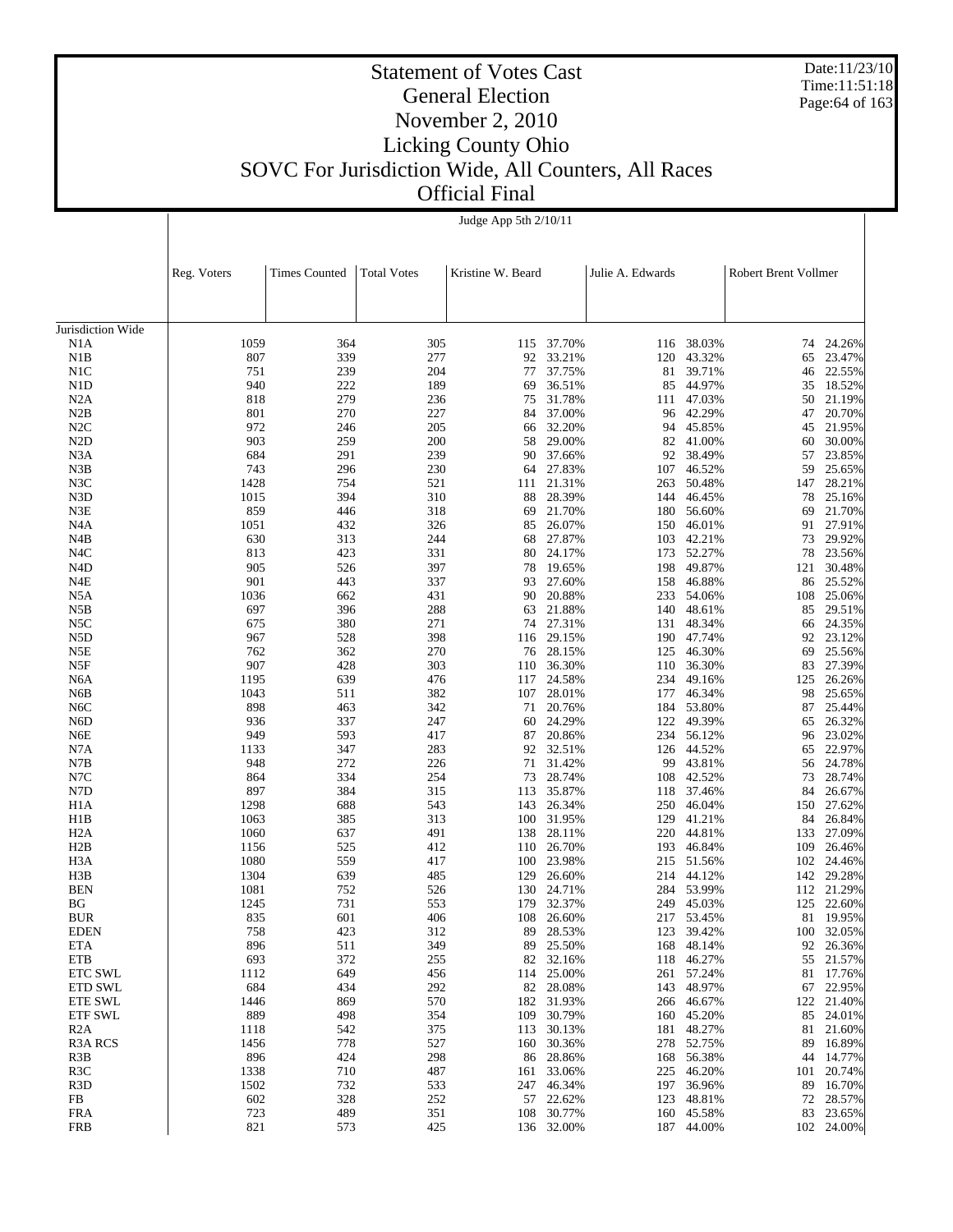Date:11/23/10 Time:11:51:18 Page:65 of 163

|                                      | Judge App 5th 2/10/11 |                      |                    |                   |                     |                  |                          |                      |                  |  |
|--------------------------------------|-----------------------|----------------------|--------------------|-------------------|---------------------|------------------|--------------------------|----------------------|------------------|--|
|                                      |                       |                      |                    |                   |                     |                  |                          |                      |                  |  |
|                                      |                       |                      |                    |                   |                     |                  |                          |                      |                  |  |
|                                      | Reg. Voters           | <b>Times Counted</b> | <b>Total Votes</b> | Kristine W. Beard |                     | Julie A. Edwards |                          | Robert Brent Vollmer |                  |  |
|                                      |                       |                      |                    |                   |                     |                  |                          |                      |                  |  |
|                                      |                       |                      |                    |                   |                     |                  |                          |                      |                  |  |
| <b>GTA</b>                           | 1004                  | 627                  | 407                | 119               | 29.24%              | 200              | 49.14%                   | 88                   | 21.62%           |  |
| <b>GTB</b>                           | 961                   | 651                  | 425                | 139               | 32.71%              |                  | 202 47.53%               | 84                   | 19.76%           |  |
| <b>GTC</b>                           | 896                   | 618                  | 414                | 118               | 28.50%              | 201              | 48.55%                   | 95                   | 22.95%           |  |
| <b>GTD</b>                           | 524                   | 330                  | 219                |                   | 60 27.40%<br>42.93% |                  | 118 53.88%               | 41                   | 18.72%           |  |
| <b>GVA</b><br><b>GVB</b>             | 517<br>824            | 313<br>543           | 205<br>346         | 88<br>126         | 36.42%              | 79<br>166        | 38.54%<br>47.98%         | 38<br>54             | 18.54%<br>15.61% |  |
| GVC                                  | 1237                  | 793                  | 485                | 118               | 24.33%              | 268              | 55.26%                   | 99                   | 20.41%           |  |
| GVD                                  | 1810                  | 364                  | 202                | 77                | 38.12%              | 90               | 44.55%                   | 35                   | 17.33%           |  |
| <b>HAN TA</b>                        | 574                   | 268                  | 203                | 53                | 26.11%              | 101              | 49.75%                   | 49                   | 24.14%           |  |
| <b>HANTB</b>                         | 635                   | 360                  | 275                | 78                | 28.36%              | 126              | 45.82%                   | 71                   | 25.82%           |  |
| <b>HAN V</b><br>HR A                 | 638<br>1059           | 336<br>675           | 232<br>450         | 61<br>138         | 26.29%<br>30.67%    | 110<br>210       | 47.41%<br>46.67%         | 61<br>102            | 26.29%<br>22.67% |  |
| HR B                                 | 989                   | 655                  | 438                | 121               | 27.63%              | 237              | 54.11%                   | 80                   | 18.26%           |  |
| HR C                                 | 949                   | 621                  | 428                |                   | 130 30.37%          |                  | 194 45.33%               | 104                  | 24.30%           |  |
| HR D                                 | 1331                  | 850                  | 551                | 171               | 31.03%              | 278              | 50.45%                   | 102                  | 18.51%           |  |
| HR E                                 | 1070                  | 747                  | 494                | 135               | 27.33%              |                  | 258 52.23%               | 101                  | 20.45%           |  |
| <b>KIRK</b><br><b>HFT</b>            | 378<br>671            | 184<br>415           | 122<br>262         | 43<br>72          | 35.25%<br>27.48%    | 59<br>135        | 48.36%<br>51.53%         | 20<br>55             | 16.39%<br>20.99% |  |
| <b>HFV</b>                           | 254                   | 152                  | 102                | 23                | 22.55%              | 56               | 54.90%                   | 23                   | 22.55%           |  |
| <b>HWG</b>                           | 925                   | 501                  | 381                | 129               | 33.86%              | 167              | 43.83%                   | 85                   | 22.31%           |  |
| <b>JRA</b>                           | 633                   | 386                  | 248                | 62                | 25.00%              | 128              | 51.61%                   | 58                   | 23.39%           |  |
| <b>JRB</b>                           | 856                   | 528                  | 356                | 94                | 26.40%              |                  | 186 52.25%               | 76                   | 21.35%           |  |
| <b>JRC</b>                           | 588                   | 387                  | 252<br>334         | 67                | 26.59%              | 140              | 55.56%                   | 45                   | 17.86%           |  |
| LBA<br>LBB                           | 811<br>896            | 514<br>578           | 397                | 92<br>76          | 27.54%<br>19.14%    | 155<br>231       | 46.41%<br>58.19%         | 87<br>90             | 26.05%<br>22.67% |  |
| LKA                                  | 828                   | 572                  | 392                | 113               | 28.83%              |                  | 174 44.39%               | 105                  | 26.79%           |  |
| LKB                                  | 678                   | 378                  | 268                | 77                | 28.73%              | 126              | 47.01%                   | 65                   | 24.25%           |  |
| LKC                                  | 832                   | 556                  | 378                | 98                | 25.93%              |                  | 196 51.85%               | 84                   | 22.22%           |  |
| <b>LKD</b>                           | 1019                  | 685                  | 492                | 140               | 28.46%              | 195              | 39.63%                   | 157                  | 31.91%           |  |
| <b>MADA</b><br><b>MADB</b>           | 698<br>607            | 416<br>340           | 302<br>254         | 77<br>52          | 25.50%<br>20.47%    | 147<br>135       | 48.68%<br>53.15%         | 78<br>67             | 25.83%<br>26.38% |  |
| <b>MADC</b>                          | 855                   | 464                  | 361                | 81                | 22.44%              | 184              | 50.97%                   | 96                   | 26.59%           |  |
| MARYA                                | 652                   | 330                  | 254                | 60                | 23.62%              | 108              | 42.52%                   | 86                   | 33.86%           |  |
| <b>MARYB</b>                         | 770                   | 375                  | 277                | 75                | 27.08%              | 130              | 46.93%                   | 72                   | 25.99%           |  |
| MK                                   | 1093                  | 701                  | 489                | 129               | 26.38%              | 203              | 41.51%                   | 157                  | 32.11%           |  |
| <b>MONA</b><br><b>MONB</b>           | 816<br>890            | 479<br>570           | 303<br>373         | 72<br>87          | 23.76%<br>23.32%    | 173<br>211       | 57.10%<br>56.57%         | 58<br>75             | 19.14%<br>20.11% |  |
| <b>JOHNA</b>                         | 1543                  | 822                  | 550                | 112               | 20.36%              |                  | 317 57.64%               | 121                  | 22.00%           |  |
| <b>JOHNB</b>                         | 1332                  | 630                  | 478                | 141               | 29.50%              | 230              | 48.12%                   | 107                  | 22.38%           |  |
| <b>NKTA</b>                          | 837                   | 554                  | 407                | 97                | 23.83%              | 197              | 48.40%                   | 113                  | 27.76%           |  |
| <b>NKTB</b>                          | 696                   | 381                  | 299                | 71                | 23.75%              | 139              | 46.49%                   | 89                   | 29.77%           |  |
| <b>NNTA</b><br><b>NNTB</b>           | 598<br>694            | 343<br>437           | 264<br>313         | 94                | 85 32.20%<br>30.03% | 108              | 40.91%<br>155 49.52%     | 71<br>64             | 26.89%<br>20.45% |  |
| <b>NNTC</b>                          | 625                   | 404                  | 302                | 79                | 26.16%              |                  | 136 45.03%               | 87                   | 28.81%           |  |
| <b>STLOU</b>                         | 228                   | 131                  | 102                | 31                | 30.39%              | 50               | 49.02%                   | 21                   | 20.59%           |  |
| P <sub>1</sub> A                     | 896                   | 391                  | 275                | 89                | 32.36%              |                  | 126 45.82%               | 60                   | 21.82%           |  |
| P <sub>1</sub> B                     | 1253                  | 684                  | 478                | 130               | 27.20%              |                  | 249 52.09%               | 99                   | 20.71%           |  |
| P <sub>2</sub> A                     | 790                   | 446                  | 312                | 127               | 40.71%              |                  | 118 37.82%               | 67                   | 21.47%           |  |
| P <sub>2</sub> B<br>P <sub>2</sub> C | 1302<br>976           | 616<br>424           | 434<br>312         | 136<br>87         | 31.34%<br>27.88%    |                  | 225 51.84%<br>164 52.56% | 73<br>61             | 16.82%<br>19.55% |  |
| P <sub>3</sub> A                     | 847                   | 521                  | 392                | 149               | 38.01%              |                  | 184 46.94%               | 59                   | 15.05%           |  |
| P3B                                  | 823                   | 447                  | 304                | 92                | 30.26%              |                  | 158 51.97%               | 54                   | 17.76%           |  |
| P3C                                  | 965                   | 640                  | 427                | 133               | 31.15%              |                  | 210 49.18%               | 84                   | 19.67%           |  |
| P <sub>4</sub> A                     | 1113                  | 514                  | 365                | 121               | 33.15%              |                  | 161 44.11%               | 83                   | 22.74%           |  |
| P4B<br>PERRY                         | 1135<br>1011          | 567<br>511           | 388<br>385         | 93<br>109         | 23.97%<br>28.31%    |                  | 201 51.80%<br>179 46.49% | 94<br>97             | 24.23%<br>25.19% |  |
| <b>STAA</b>                          | 812                   | 551                  | 373                | 87                | 23.32%              |                  | 187 50.13%               | 99                   | 26.54%           |  |
| <b>STAB</b>                          | 651                   | 445                  | 309                |                   | 75 24.27%           |                  | 186 60.19%               |                      | 48 15.53%        |  |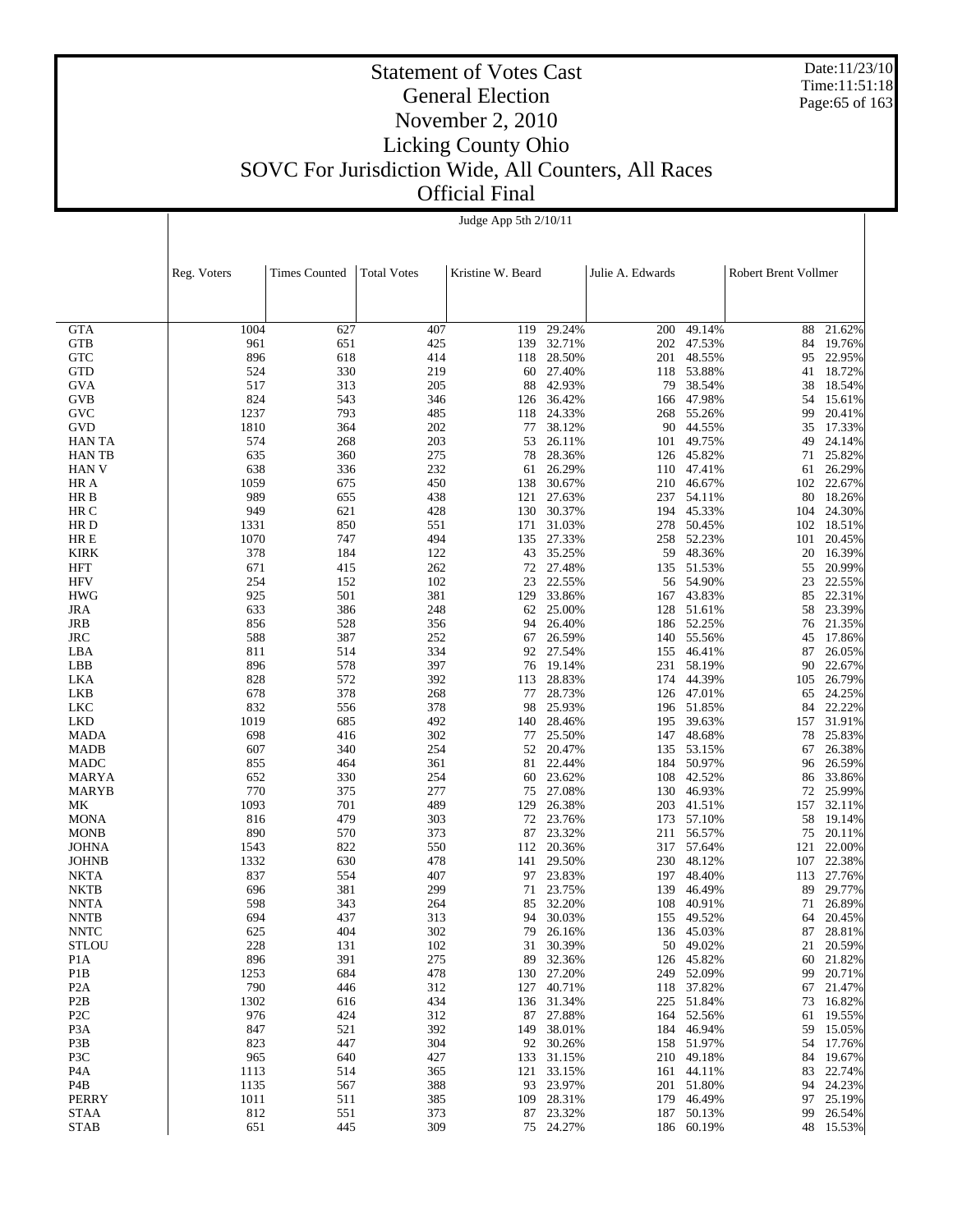Date:11/23/10 Time:11:51:18 Page:66 of 163

|              | Judge App 5th $2/10/11$             |       |                                         |       |                  |       |                      |       |        |  |
|--------------|-------------------------------------|-------|-----------------------------------------|-------|------------------|-------|----------------------|-------|--------|--|
|              | <b>Times Counted</b><br>Reg. Voters |       | <b>Total Votes</b><br>Kristine W. Beard |       | Julie A. Edwards |       | Robert Brent Vollmer |       |        |  |
|              |                                     |       |                                         |       |                  |       |                      |       |        |  |
| <b>ALEX</b>  | 333                                 | 209   | 141                                     | 34    | 24.11%           | 66    | 46.81%               | 41    | 29.08% |  |
| <b>UTA</b>   | 1288                                | 851   | 521                                     | 163   | 31.29%           | 238   | 45.68%               | 20    | 23.03% |  |
| <b>UTB</b>   | 699                                 | 436   | 318                                     | 77    | 24.21%           | 142   | 44.65%               | 99    | 31.13% |  |
| <b>UTC</b>   | 738                                 | 500   | 367                                     | 111   | 30.25%           | 181   | 49.32%               | 75    | 20.44% |  |
| BL A         | 932                                 | 356   | 268                                     | 80    | 29.85%           | 132   | 49.25%               | 56    | 20.90% |  |
| BL B         | 883                                 | 408   | 320                                     | 83    | 25.94%           | 153   | 47.81%               | 84    | 26.25% |  |
| <b>HEB A</b> | 896                                 | 484   | 341                                     | 102   | 29.91%           | 156   | 45.75%               | 83    | 24.34% |  |
| HEB B        | 673                                 | 373   | 263                                     | 90    | 34.22%           | 110   | 41.83%               | 63    | 23.95% |  |
| WASH         | 663                                 | 432   | 309                                     | 90    | 29.13%           | 148   | 47.90%               |       | 22.98% |  |
| <b>UTICA</b> | 1202                                | 641   | 498                                     | 154   | 30.92%           | 225   | 45.18%               | 19    | 23.90% |  |
| Total        | 113245                              | 60432 | 43167                                   | 12307 | 28.51%           | 20721 | 48.00%               | 10139 | 23.49% |  |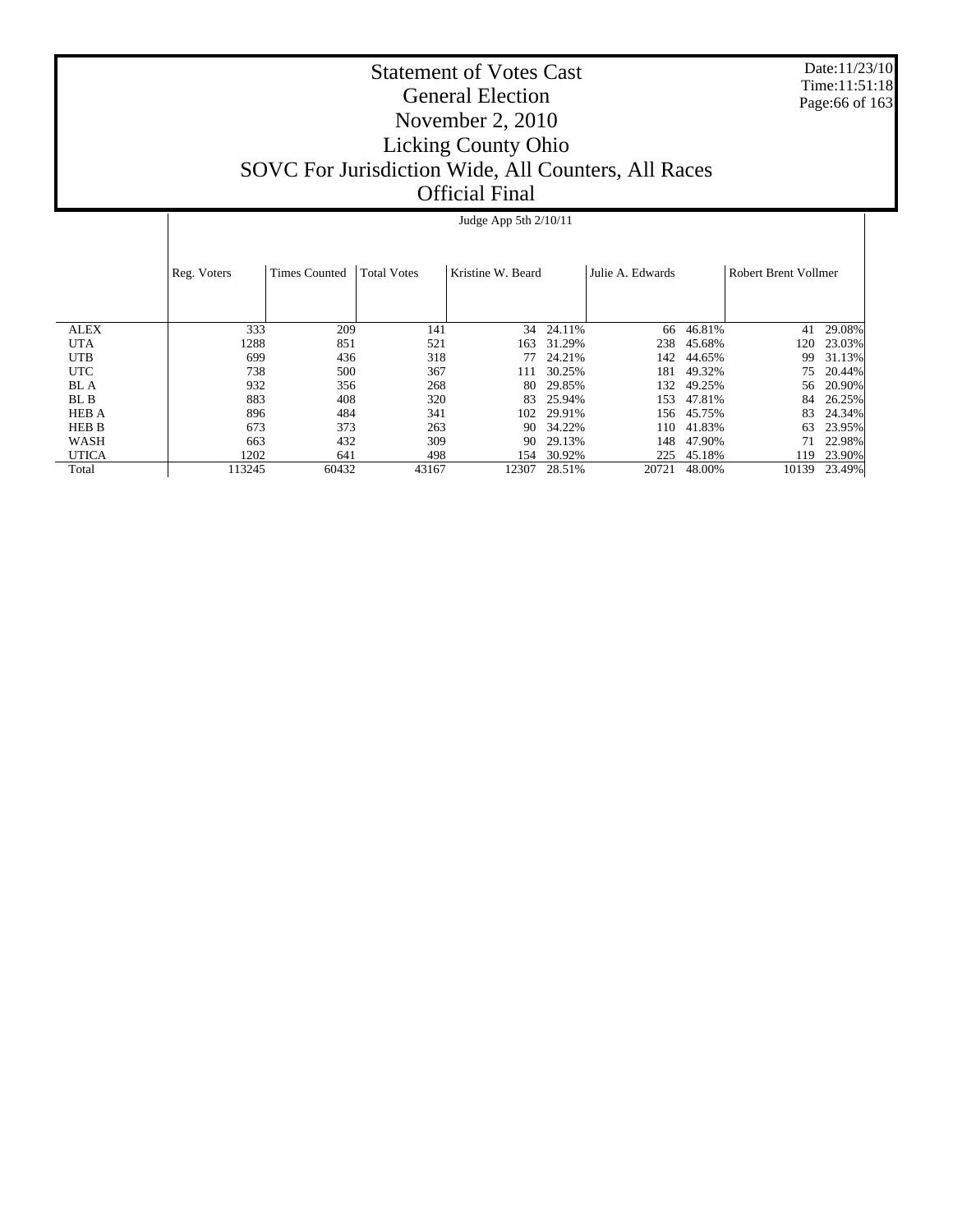Date:11/23/10 Time:11:51:18 Page:67 of 163

|                           | Judge Common Pleas |                      |                    |                 |                  |                      |                      |  |  |  |
|---------------------------|--------------------|----------------------|--------------------|-----------------|------------------|----------------------|----------------------|--|--|--|
|                           |                    |                      |                    |                 |                  |                      |                      |  |  |  |
|                           | Reg. Voters        | <b>Times Counted</b> | <b>Total Votes</b> | David Branstool |                  | <b>Robert Morris</b> |                      |  |  |  |
|                           |                    |                      |                    |                 |                  |                      |                      |  |  |  |
| Jurisdiction Wide         |                    |                      |                    |                 |                  |                      |                      |  |  |  |
| N1A<br>N1B                | 1059<br>807        | 364<br>339           | 347<br>321         | 252<br>239      | 72.62%<br>74.45% | 95<br>82             | 27.38%<br>25.55%     |  |  |  |
| N1C                       | 751                | 239                  | 229                | 164             | 71.62%           | 65                   | 28.38%               |  |  |  |
| N <sub>1</sub> D          | 940                | 222                  | 208                | 148             | 71.15%           | 60                   | 28.85%               |  |  |  |
| N2A                       | 818                | 279                  | 260                | 188             | 72.31%           |                      | 72 27.69%            |  |  |  |
| N2B                       | 801                | 270                  | 248                | 176             | 70.97%           | 72                   | 29.03%               |  |  |  |
| N2C                       | 972                | 246                  | 237                | 177             | 74.68%           | 60                   | 25.32%               |  |  |  |
| N <sub>2</sub> D          | 903                | 259                  | 233                | 180             | 77.25%           | 53                   | 22.75%               |  |  |  |
| N <sub>3</sub> A          | 684                | 291                  | 270                |                 | 181 67.04%       | 89                   | 32.96%               |  |  |  |
| N3B                       | 743                | 296                  | 275                | 197             | 71.64%           | 78                   | 28.36%               |  |  |  |
| N3C<br>N3D                | 1428<br>1015       | 754<br>394           | 643<br>362         | 423<br>252      | 65.79%<br>69.61% | 220<br>110           | 34.21%<br>30.39%     |  |  |  |
| N3E                       | 859                | 446                  | 413                | 280             | 67.80%           |                      | 133 32.20%           |  |  |  |
| N4A                       | 1051               | 432                  | 405                | 291             | 71.85%           | 114                  | 28.15%               |  |  |  |
| N4B                       | 630                | 313                  | 293                | 233             | 79.52%           | 60                   | 20.48%               |  |  |  |
| N4C                       | 813                | 423                  | 393                | 294             | 74.81%           | 99                   | 25.19%               |  |  |  |
| N4D                       | 905                | 526                  | 492                | 356             | 72.36%           |                      | 136 27.64%           |  |  |  |
| N4E                       | 901                | 443                  | 413                | 304             | 73.61%           | 109                  | 26.39%               |  |  |  |
| N5A                       | 1036               | 662                  | 593                | 410             | 69.14%           | 183                  | 30.86%               |  |  |  |
| N5B                       | 697                | 396                  | 367                | 266             | 72.48%           | 101                  | 27.52%               |  |  |  |
| N5C                       | 675                | 380                  | 356                | 257             | 72.19%           | 99                   | 27.81%               |  |  |  |
| N5D                       | 967                | 528                  | 493                | 356             | 72.21%           | 137                  | 27.79%               |  |  |  |
| N5E                       | 762                | 362                  | 336                | 259             | 77.08%           | 77                   | 22.92%               |  |  |  |
| N5F<br>N <sub>6</sub> A   | 907<br>1195        | 428<br>639           | 370<br>584         | 272<br>447      | 73.51%<br>76.54% | 98<br>137            | 26.49%<br>23.46%     |  |  |  |
| N6B                       | 1043               | 511                  | 476                | 353             | 74.16%           | 123                  | 25.84%               |  |  |  |
| N <sub>6</sub> C          | 898                | 463                  | 428                | 291             | 67.99%           |                      | 137 32.01%           |  |  |  |
| N6D                       | 936                | 337                  | 309                | 223             | 72.17%           | 86                   | 27.83%               |  |  |  |
| N6E                       | 949                | 593                  | 536                | 397             | 74.07%           | 139                  | 25.93%               |  |  |  |
| N7A                       | 1133               | 347                  | 329                | 243             | 73.86%           | 86                   | 26.14%               |  |  |  |
| N7B                       | 948                | 272                  | 260                | 195             | 75.00%           | 65                   | 25.00%               |  |  |  |
| N7C                       | 864                | 334                  | 305                | 206             | 67.54%           | 99                   | 32.46%               |  |  |  |
| N7D                       | 897                | 384                  | 363                | 255             | 70.25%           | 108                  | 29.75%               |  |  |  |
| H <sub>1</sub> A          | 1298               | 688                  | 648                | 455             | 70.22%           | 193                  | 29.78%               |  |  |  |
| H1B                       | 1063               | 385                  | 363                | 280             | 77.13%           |                      | 83 22.87%            |  |  |  |
| H <sub>2</sub> A<br>H2B   | 1060<br>1156       | 637<br>525           | 587<br>483         | 421<br>331      | 71.72%<br>68.53% | 166                  | 28.28%<br>152 31.47% |  |  |  |
| H <sub>3</sub> A          | 1080               | 559                  | 510                | 343             | 67.25%           | 167                  | 32.75%               |  |  |  |
| H3B                       | 1304               | 639                  | 599                | 411             | 68.61%           | 188                  | 31.39%               |  |  |  |
| <b>BEN</b>                | 1081               | 752                  | 647                | 409             | 63.21%           | 238                  | 36.79%               |  |  |  |
| BG                        | 1245               | 731                  | 645                |                 | 440 68.22%       |                      | 205 31.78%           |  |  |  |
| <b>BUR</b>                | 835                | 601                  | 525                |                 | 384 73.14%       |                      | 141 26.86%           |  |  |  |
| <b>EDEN</b>               | 758                | 423                  | 399                | 303             | 75.94%           |                      | 96 24.06%            |  |  |  |
| <b>ETA</b>                | 896                | 511                  | 395                | 272             | 68.86%           | 123                  | 31.14%               |  |  |  |
| ETB                       | 693                | 372                  | 297                | 203             | 68.35%           |                      | 94 31.65%            |  |  |  |
| <b>ETC SWL</b>            | 1112<br>684        | 649                  | 512                | 341             | 66.60%           | 171                  | 33.40%               |  |  |  |
| ETD SWL<br><b>ETE SWL</b> | 1446               | 434<br>869           | 336<br>671         | 219<br>445      | 65.18%<br>66.32% | 117<br>226           | 34.82%<br>33.68%     |  |  |  |
| ETF SWL                   | 889                | 498                  | 398                | 256             | 64.32%           |                      | 142 35.68%           |  |  |  |
| R2A                       | 1118               | 542                  | 427                | 257             | 60.19%           | 170                  | 39.81%               |  |  |  |
| R <sub>3</sub> A RCS      | 1456               | 778                  | 591                | 350             | 59.22%           | 241                  | 40.78%               |  |  |  |
| R3B                       | 896                | 424                  | 327                | 193             | 59.02%           | 134                  | 40.98%               |  |  |  |
| R3C                       | 1338               | 710                  | 519                | 305             | 58.77%           | 214                  | 41.23%               |  |  |  |
| R <sub>3</sub> D          | 1502               | 732                  | 564                | 339             | 60.11%           | 225                  | 39.89%               |  |  |  |
| FB                        | 602                | 328                  | 300                | 198             | 66.00%           |                      | 102 34.00%           |  |  |  |
| <b>FRA</b>                | 723                | 489                  | 438                | 300             | 68.49%           | 138                  | 31.51%               |  |  |  |
| FRB                       | 821                | 573                  | 511                |                 | 347 67.91%       |                      | 164 32.09%           |  |  |  |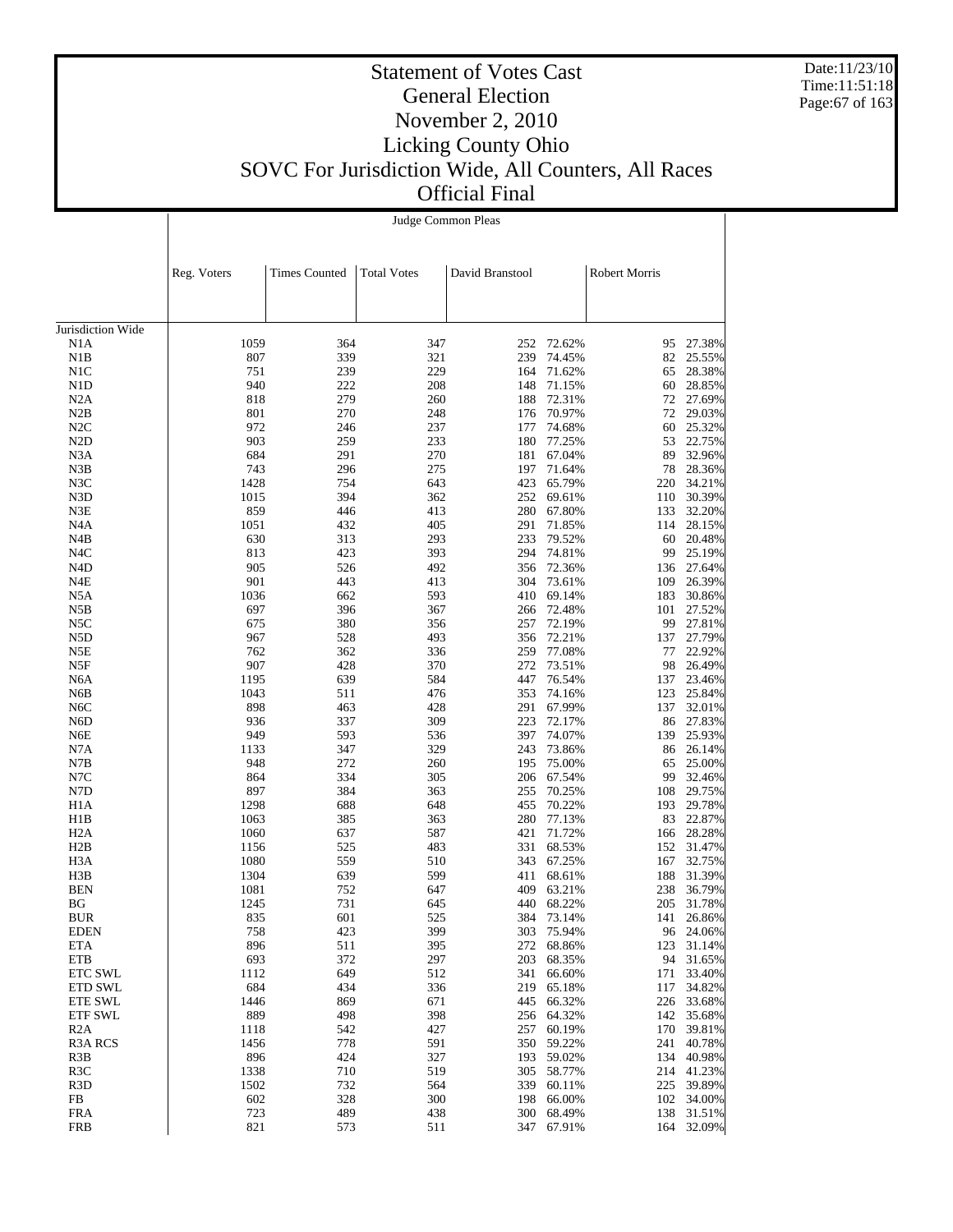Date:11/23/10 Time:11:51:18 Page:68 of 163

#### Statement of Votes Cast General Election November 2, 2010 Licking County Ohio SOVC For Jurisdiction Wide, All Counters, All Races Official Final

|                   | Judge Common Pleas |                      |                    |                 |                  |                      |                  |  |  |  |
|-------------------|--------------------|----------------------|--------------------|-----------------|------------------|----------------------|------------------|--|--|--|
|                   |                    |                      |                    |                 |                  |                      |                  |  |  |  |
|                   |                    |                      |                    |                 |                  |                      |                  |  |  |  |
|                   |                    |                      |                    |                 |                  |                      |                  |  |  |  |
|                   | Reg. Voters        | <b>Times Counted</b> | <b>Total Votes</b> | David Branstool |                  | <b>Robert Morris</b> |                  |  |  |  |
|                   |                    |                      |                    |                 |                  |                      |                  |  |  |  |
|                   |                    |                      |                    |                 |                  |                      |                  |  |  |  |
| <b>GTA</b>        | 1004               | 627                  | 549                | 354             | 64.48%           | 195                  | 35.52%           |  |  |  |
| GTB               | 961                | 651                  | 548                | 372             | 67.88%           | 176                  | 32.12%           |  |  |  |
| <b>GTC</b>        | 896                | 618                  | 554                | 384             | 69.31%           | 170                  | 30.69%           |  |  |  |
| GTD               | 524                | 330                  | 299                |                 | 210 70.23%       | 89                   | 29.77%           |  |  |  |
| GVA               | 517                | 313                  | 269                |                 | 212 78.81%       | 57                   | 21.19%           |  |  |  |
| GVB               | 824                | 543                  | 473                | 335             | 70.82%           | 138                  | 29.18%           |  |  |  |
| GVC               | 1237               | 793                  | 667                | 437             | 65.52%           | 230                  | 34.48%           |  |  |  |
| GVD               | 1810               | 364                  | 290                | 223             | 76.90%           | 67                   | 23.10%           |  |  |  |
| <b>HAN TA</b>     | 574                | 268                  | 245                |                 | 186 75.92%       | 59                   | 24.08%           |  |  |  |
| HAN TB            | 635                | 360                  | 334                |                 | 247 73.95%       | 87                   | 26.05%           |  |  |  |
| HAN V             | 638                | 336                  | 309                | 225             | 72.82%           | 84                   | 27.18%           |  |  |  |
| HR A              | 1059               | 675                  | 524                | 363             | 69.27%           | 161                  | 30.73%           |  |  |  |
| HR B              | 989                | 655                  | 502                | 327             | 65.14%           | 175                  | 34.86%           |  |  |  |
| HR C              | 949                | 621                  | 495                | 321             | 64.85%           | 174                  | 35.15%           |  |  |  |
| HR D              | 1331               | 850                  | 685                | 461             | 67.30%           | 224                  | 32.70%           |  |  |  |
| HR E              | 1070               | 747                  | 583                |                 | 379 65.01%       | 204                  | 34.99%           |  |  |  |
| <b>KIRK</b>       | 378                | 184                  | 150                |                 | 92 61.33%        | 58                   | 38.67%           |  |  |  |
| HFT               | 671                | 415                  | 333                | 225             | 67.57%           | 108                  | 32.43%           |  |  |  |
| HFV               | 254<br>925         | 152<br>501           | 132<br>443         | 94<br>289       | 71.21%<br>65.24% | 38                   | 28.79%           |  |  |  |
| <b>HWG</b><br>JRA | 633                | 386                  | 326                |                 | 215 65.95%       | 154<br>111           | 34.76%<br>34.05% |  |  |  |
| JRB               | 856                | 528                  | 422                |                 | 270 63.98%       | 152                  | 36.02%           |  |  |  |
| JRC               | 588                | 387                  | 308                | 210             | 68.18%           | 98                   | 31.82%           |  |  |  |
| LBA               | 811                | 514                  | 426                | 309             | 72.54%           | 117                  | 27.46%           |  |  |  |
| LBB               | 896                | 578                  | 499                | 332             | 66.53%           | 167                  | 33.47%           |  |  |  |
| LKA               | 828                | 572                  | 494                | 373             | 75.51%           | 121                  | 24.49%           |  |  |  |
| LKB               | 678                | 378                  | 316                | 193             | 61.08%           | 123                  | 38.92%           |  |  |  |
| <b>LKC</b>        | 832                | 556                  | 482                | 303             | 62.86%           | 179                  | 37.14%           |  |  |  |
| <b>LKD</b>        | 1019               | 685                  | 595                |                 | 400 67.23%       | 195                  | 32.77%           |  |  |  |
| MADA              | 698                | 416                  | 383                | 264             | 68.93%           | 119                  | 31.07%           |  |  |  |
| MADB              | 607                | 340                  | 310                | 205             | 66.13%           | 105                  | 33.87%           |  |  |  |
| MADC              | 855                | 464                  | 434                | 311             | 71.66%           | 123                  | 28.34%           |  |  |  |
| MARYA             | 652                | 330                  | 312                | 221             | 70.83%           | 91                   | 29.17%           |  |  |  |
| MARYB             | 770                | 375                  | 342                | 244             | 71.35%           | 98                   | 28.65%           |  |  |  |
| МK                | 1093               | 701                  | 634                | 474             | 74.76%           | 160                  | 25.24%           |  |  |  |
| MONA              | 816                | 479                  | 383                | 256             | 66.84%           | 127                  | 33.16%           |  |  |  |
| <b>MONB</b>       | 890                | 570                  | 495                | 341             | 68.89%           | 154                  | 31.11%           |  |  |  |
| JOHNA             | 1543               | 822                  | 695                | 498             | 71.65%           | 197                  | 28.35%           |  |  |  |
| JOHNB             | 1332<br>837        | 630<br>554           | 549<br>513         | 398<br>377      | 72.50%<br>73.49% | 151<br>136           | 27.50%<br>26.51% |  |  |  |
| NKTA<br>NKTB      | 696                | 381                  | 359                | 226             | 62.95%           | 133                  | 37.05%           |  |  |  |
| NNTA              | 598                | 343                  | 327                | 263             | 80.43%           | 64                   | 19.57%           |  |  |  |
| <b>NNTB</b>       | 694                | 437                  | 403                | 305             | 75.68%           |                      | 98 24.32%        |  |  |  |
| <b>NNTC</b>       | 625                | 404                  | 379                | 286             | 75.46%           |                      | 93 24.54%        |  |  |  |
| STLOU             | 228                | 131                  | 122                | 97              | 79.51%           | 25                   | 20.49%           |  |  |  |
| P1A               | 896                | 391                  | 320                | 221             | 69.06%           | 99                   | 30.94%           |  |  |  |
| P <sub>1</sub> B  | 1253               | 684                  | 556                | 343             | 61.69%           | 213                  | 38.31%           |  |  |  |
| P <sub>2</sub> A  | 790                | 446                  | 350                | 223             | 63.71%           | 127                  | 36.29%           |  |  |  |
| P <sub>2</sub> B  | 1302               | 616                  | 466                | 274             | 58.80%           | 192                  | 41.20%           |  |  |  |
| P <sub>2</sub> C  | 976                | 424                  | 347                | 214             | 61.67%           | 133                  | 38.33%           |  |  |  |
| P <sub>3</sub> A  | 847                | 521                  | 449                | 267             | 59.47%           | 182                  | 40.53%           |  |  |  |
| P3B               | 823                | 447                  | 342                | 230             | 67.25%           | 112                  | 32.75%           |  |  |  |
| P3C               | 965                | 640                  | 477                | 305             | 63.94%           | 172                  | 36.06%           |  |  |  |
| P <sub>4</sub> A  | 1113               | 514                  | 428                | 287             | 67.06%           | 141                  | 32.94%           |  |  |  |
| P4B               | 1135               | 567                  | 454                | 291             | 64.10%           | 163                  | 35.90%           |  |  |  |
| <b>PERRY</b>      | 1011               | 511                  | 476                | 318             | 66.81%           | 158                  | 33.19%           |  |  |  |
| <b>STAA</b>       | 812                | 551                  | 482                | 331             | 68.67%           | 151                  | 31.33%           |  |  |  |
| <b>STAB</b>       | 651                | 445                  | 393                | 236             | 60.05%           | 157                  | 39.95%           |  |  |  |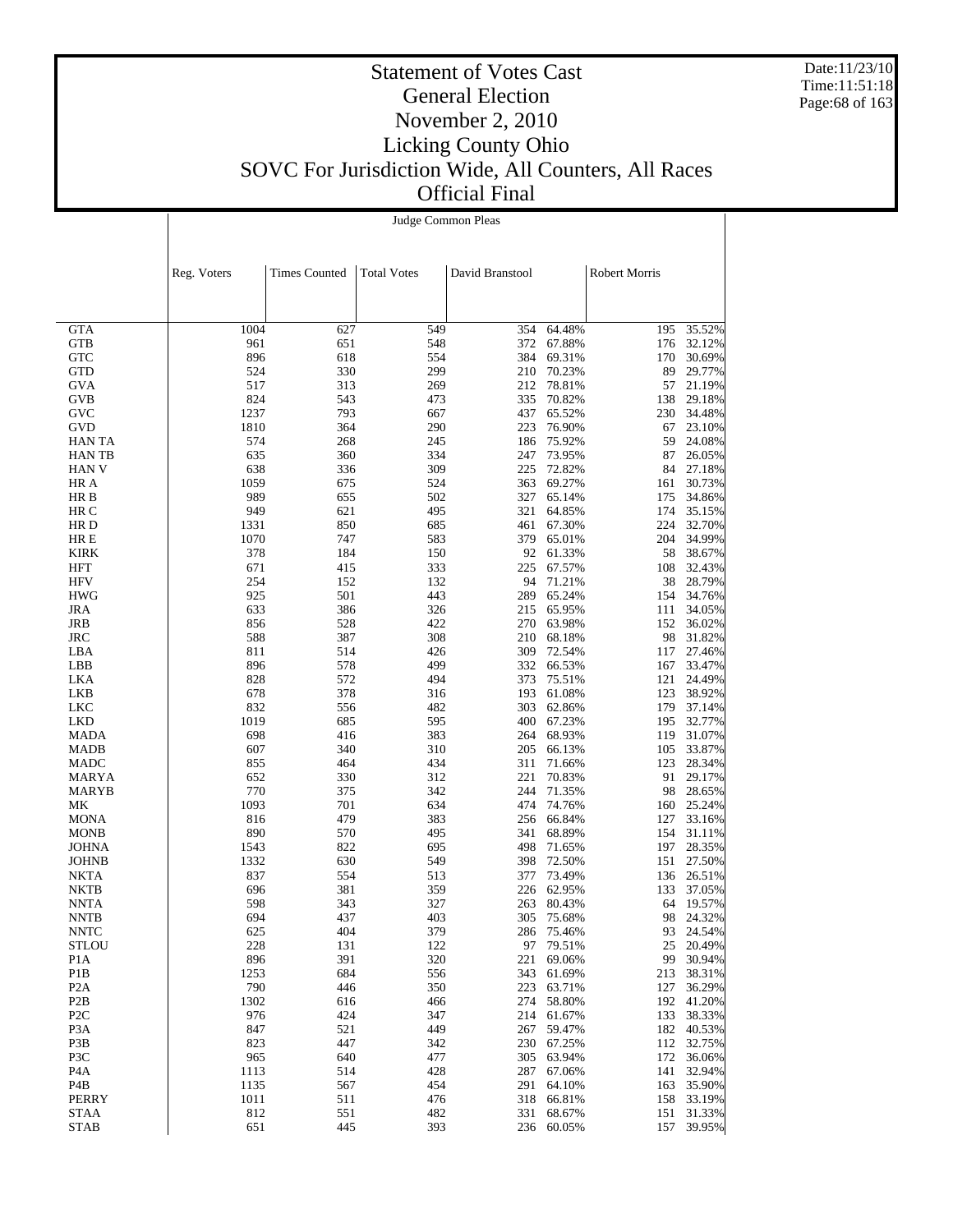Date:11/23/10 Time:11:51:18 Page:69 of 163

|              | Judge Common Pleas |                      |                    |                 |        |                      |        |  |  |  |
|--------------|--------------------|----------------------|--------------------|-----------------|--------|----------------------|--------|--|--|--|
|              | Reg. Voters        | <b>Times Counted</b> | <b>Total Votes</b> | David Branstool |        | <b>Robert Morris</b> |        |  |  |  |
|              |                    |                      |                    |                 |        |                      |        |  |  |  |
| <b>ALEX</b>  | 333                | 209                  | 171                | 120             | 70.18% | 51                   | 29.82% |  |  |  |
| <b>UTA</b>   | 1288               | 851                  | 696                | 442             | 63.51% | 254                  | 36.49% |  |  |  |
| <b>UTB</b>   | 699                | 436                  | 376                | 251             | 66.76% | 125                  | 33.24% |  |  |  |
| <b>UTC</b>   | 738                | 500                  | 450                | 284             | 63.11% | 166                  | 36.89% |  |  |  |
| BL A         | 932                | 356                  | 316                | 205             | 64.87% | 111                  | 35.13% |  |  |  |
| BL B         | 883                | 408                  | 362                | 262             | 72.38% | 100                  | 27.62% |  |  |  |
| <b>HEB A</b> | 896                | 484                  | 411                | 269             | 65.45% | 142                  | 34.55% |  |  |  |
| <b>HEB B</b> | 673                | 373                  | 323                | 213             | 65.94% | 110                  | 34.06% |  |  |  |
| WASH         | 663                | 432                  | 402                | 290             | 72.14% | 112                  | 27.86% |  |  |  |
| <b>UTICA</b> | 1202               | 641                  | 612                | 500             | 81.70% | 112                  | 18.30% |  |  |  |
| Total        | 113245             | 60432                | 52390              | 36050           | 68.81% | 16340                | 31.19% |  |  |  |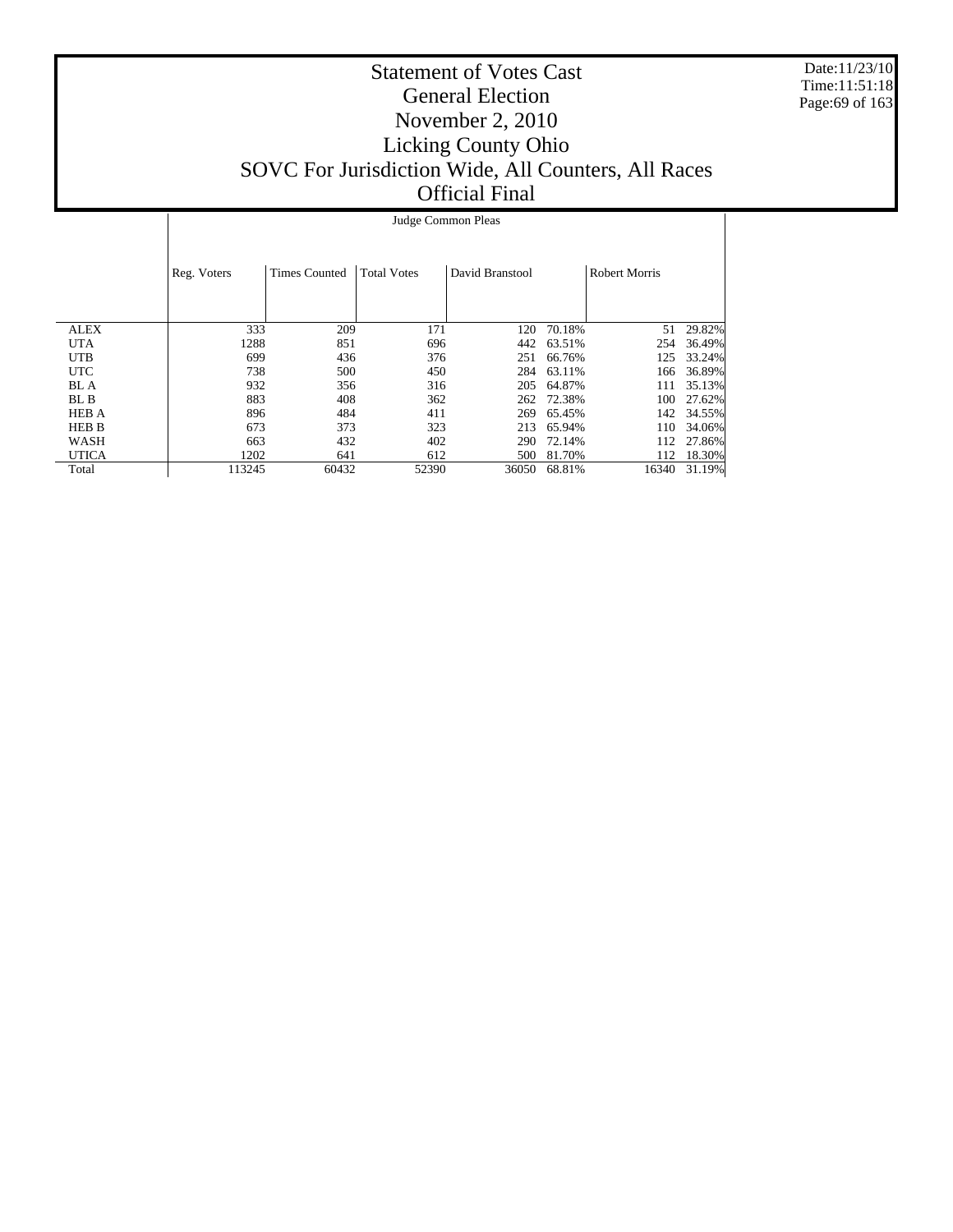Date:11/23/10 Time:11:51:18 Page:70 of 163

#### Statement of Votes Cast General Election November 2, 2010 Licking County Ohio SOVC For Jurisdiction Wide, All Counters, All Races Official Final

|                           | Jud Com Pleas Domestic |                      |                    |                  |                          |                      |                  |  |  |
|---------------------------|------------------------|----------------------|--------------------|------------------|--------------------------|----------------------|------------------|--|--|
|                           |                        |                      |                    |                  |                          |                      |                  |  |  |
|                           |                        |                      |                    |                  |                          |                      |                  |  |  |
|                           | Reg. Voters            | <b>Times Counted</b> | <b>Total Votes</b> | Craig R. Baldwin |                          | Vicky M. Christianse |                  |  |  |
|                           |                        |                      |                    |                  |                          |                      |                  |  |  |
| Jurisdiction Wide         |                        |                      |                    |                  |                          |                      |                  |  |  |
| N1A                       | 1059                   | 364                  | 333                |                  | 185 55.56%               | 148                  | 44.44%           |  |  |
| N1B                       | 807                    | 339                  | 309                | 167              | 54.05%                   | 142                  | 45.95%           |  |  |
| N1C                       | 751                    | 239                  | 218                | 110              | 50.46%                   | 108                  | 49.54%           |  |  |
| N1D                       | 940                    | 222                  | 207                | 111              | 53.62%                   | 96                   | 46.38%           |  |  |
| N2A<br>N2B                | 818<br>801             | 279<br>270           | 255<br>242         | 153<br>125       | 60.00%<br>51.65%         | 102<br>117           | 40.00%<br>48.35% |  |  |
| N2C                       | 972                    | 246                  | 229                | 121              | 52.84%                   | 108                  | 47.16%           |  |  |
| N <sub>2</sub> D          | 903                    | 259                  | 228                | 116              | 50.88%                   | 112                  | 49.12%           |  |  |
| N3A                       | 684                    | 291                  | 259                |                  | 153 59.07%               | 106                  | 40.93%           |  |  |
| N3B                       | 743                    | 296                  | 267                | 158              | 59.18%                   | 109                  | 40.82%           |  |  |
| N3C                       | 1428                   | 754                  | 630                | 448              | 71.11%                   | 182                  | 28.89%           |  |  |
| N3D                       | 1015                   | 394                  | 349                | 213              | 61.03%                   | 136                  | 38.97%           |  |  |
| N3E                       | 859                    | 446                  | 403                | 265              | 65.76%                   | 138                  | 34.24%           |  |  |
| N4A                       | 1051<br>630            | 432                  | 389                | 218<br>157       | 56.04%                   | 171                  | 43.96%           |  |  |
| N4B<br>N4C                | 813                    | 313<br>423           | 285<br>381         | 245              | 55.09%<br>64.30%         | 128<br>136           | 44.91%<br>35.70% |  |  |
| N4D                       | 905                    | 526                  | 475                | 323              | 68.00%                   | 152                  | 32.00%           |  |  |
| N4E                       | 901                    | 443                  | 413                | 281              | 68.04%                   | 132                  | 31.96%           |  |  |
| N5A                       | 1036                   | 662                  | 591                | 459              | 77.66%                   | 132                  | 22.34%           |  |  |
| N5B                       | 697                    | 396                  | 355                | 247              | 69.58%                   | 108                  | 30.42%           |  |  |
| N5C                       | 675                    | 380                  | 350                | 264              | 75.43%                   | 86                   | 24.57%           |  |  |
| N5D                       | 967                    | 528                  | 481                | 319              | 66.32%                   | 162                  | 33.68%           |  |  |
| N5E                       | 762                    | 362                  | 321                | 182              | 56.70%                   | 139                  | 43.30%           |  |  |
| N5F                       | 907                    | 428                  | 367                | 214              | 58.31%                   | 153                  | 41.69%           |  |  |
| N6A                       | 1195<br>1043           | 639<br>511           | 556<br>447         | 368<br>270       | 66.19%                   | 188                  | 33.81%           |  |  |
| N6B<br>N <sub>6</sub> C   | 898                    | 463                  | 419                | 306              | 60.40%<br>73.03%         | 177<br>113           | 39.60%<br>26.97% |  |  |
| N6D                       | 936                    | 337                  | 301                | 191              | 63.46%                   | 110                  | 36.54%           |  |  |
| N6E                       | 949                    | 593                  | 518                | 363              | 70.08%                   | 155                  | 29.92%           |  |  |
| N7A                       | 1133                   | 347                  | 322                | 177              | 54.97%                   | 145                  | 45.03%           |  |  |
| N7B                       | 948                    | 272                  | 257                | 148              | 57.59%                   | 109                  | 42.41%           |  |  |
| N7C                       | 864                    | 334                  | 296                | 185              | 62.50%                   | 111                  | 37.50%           |  |  |
| N7D                       | 897                    | 384                  | 356                | 185              | 51.97%                   | 171                  | 48.03%           |  |  |
| H <sub>1</sub> A          | 1298                   | 688                  | 613                | 370              | 60.36%                   | 243                  | 39.64%           |  |  |
| H1B                       | 1063<br>1060           | 385<br>637           | 344                | 194              | 56.40%                   | 150                  | 43.60%<br>37.46% |  |  |
| H2A<br>H2B                | 1156                   | 525                  | 566<br>465         |                  | 354 62.54%<br>262 56.34% | 212<br>203           | 43.66%           |  |  |
| H3A                       | 1080                   | 559                  | 496                | 337              | 67.94%                   | 159                  | 32.06%           |  |  |
| H3B                       | 1304                   | 639                  | 565                | 373              | 66.02%                   | 192                  | 33.98%           |  |  |
| <b>BEN</b>                | 1081                   | 752                  | 580                | 345              | 59.48%                   | 235                  | 40.52%           |  |  |
| BG                        | 1245                   | 731                  | 634                |                  | 351 55.36%               | 283                  | 44.64%           |  |  |
| BUR                       | 835                    | 601                  | 472                |                  | 279 59.11%               |                      | 193 40.89%       |  |  |
| EDEN                      | 758                    | 423                  | 377                | 229              | 60.74%                   | 148                  | 39.26%           |  |  |
| ETA                       | 896                    | 511                  | 370                | 179              | 48.38%                   | 191                  | 51.62%           |  |  |
| ETB                       | 693                    | 372                  | 273                | 135              | 49.45%                   | 138                  | 50.55%           |  |  |
| <b>ETC SWL</b>            | 1112                   | 649                  | 494                | 260              | 52.63%<br>57.01%         | 234                  | 47.37%<br>42.99% |  |  |
| <b>ETD SWL</b><br>ETE SWL | 684<br>1446            | 434<br>869           | 314<br>631         | 179<br>310       | 49.13%                   | 135<br>321           | 50.87%           |  |  |
| ETF SWL                   | 889                    | 498                  | 395                |                  | 206 52.15%               | 189                  | 47.85%           |  |  |
| R <sub>2</sub> A          | 1118                   | 542                  | 384                | 184              | 47.92%                   | 200                  | 52.08%           |  |  |
| R3A RCS                   | 1456                   | 778                  | 560                |                  | 294 52.50%               |                      | 266 47.50%       |  |  |
| R3B                       | 896                    | 424                  | 308                | 150              | 48.70%                   | 158                  | 51.30%           |  |  |
| R3C                       | 1338                   | 710                  | 499                | 235              | 47.09%                   |                      | 264 52.91%       |  |  |
| R3D                       | 1502                   | 732                  | 548                | 236              | 43.07%                   |                      | 312 56.93%       |  |  |
| FB                        | 602                    | 328                  | 287                | 179              | 62.37%                   | 108                  | 37.63%           |  |  |
| <b>FRA</b>                | 723                    | 489                  | 436                | 268              | 61.47%                   | 168                  | 38.53%           |  |  |
| <b>FRB</b>                | 821                    | 573                  | 511                |                  | 320 62.62%               |                      | 191 37.38%       |  |  |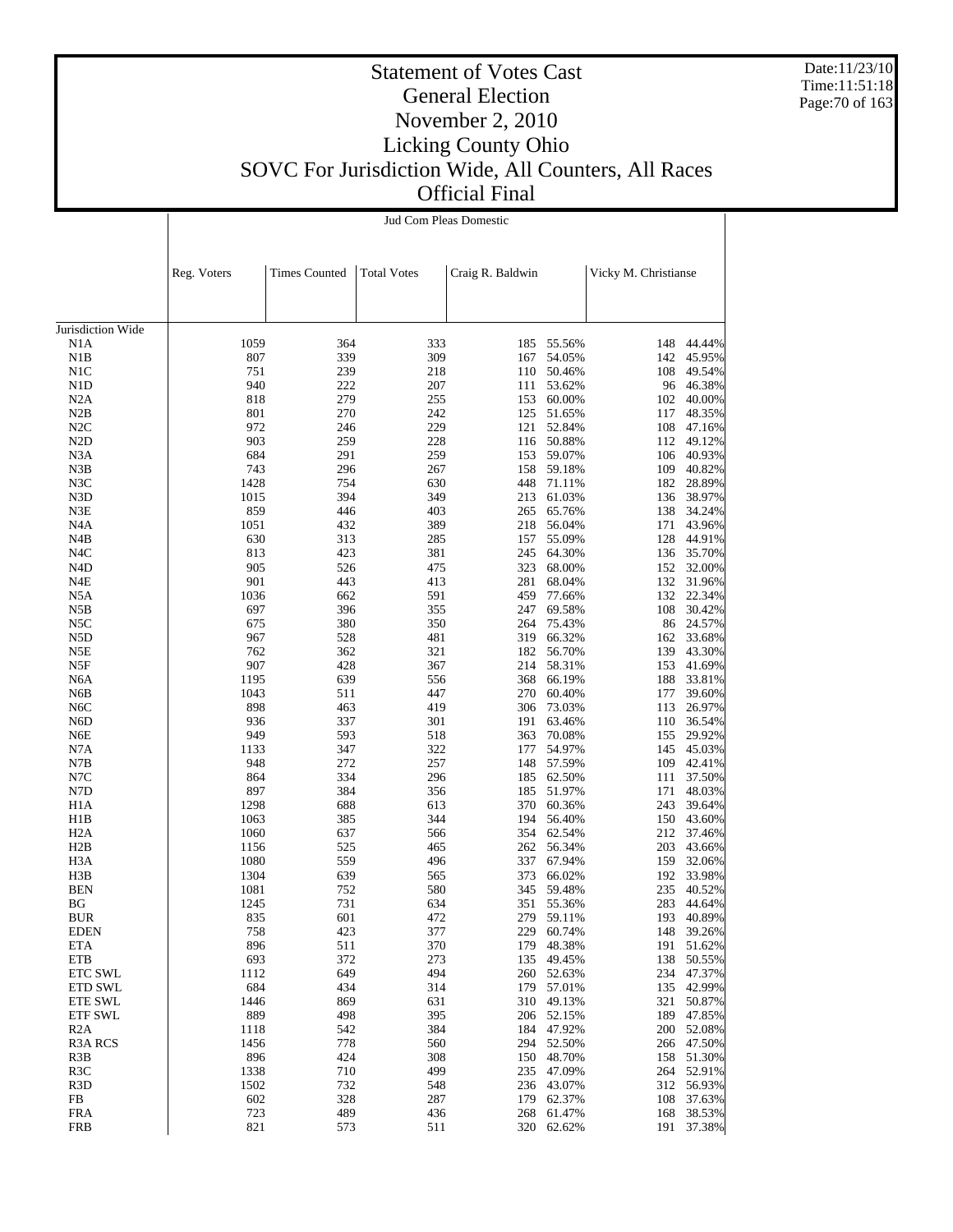Date:11/23/10 Time:11:51:19 Page:71 of 163

#### Statement of Votes Cast General Election November 2, 2010 Licking County Ohio SOVC For Jurisdiction Wide, All Counters, All Races Official Final

|                                  | Jud Com Pleas Domestic |                      |                    |                  |                          |                      |                          |  |  |
|----------------------------------|------------------------|----------------------|--------------------|------------------|--------------------------|----------------------|--------------------------|--|--|
|                                  |                        |                      |                    |                  |                          |                      |                          |  |  |
|                                  |                        |                      |                    |                  |                          |                      |                          |  |  |
|                                  | Reg. Voters            | <b>Times Counted</b> | <b>Total Votes</b> | Craig R. Baldwin |                          | Vicky M. Christianse |                          |  |  |
|                                  |                        |                      |                    |                  |                          |                      |                          |  |  |
|                                  |                        |                      |                    |                  |                          |                      |                          |  |  |
| <b>GTA</b>                       | 1004                   | 627                  | 524                | 337              | 64.31%                   | 187                  | 35.69%                   |  |  |
| GTB                              | 961                    | 651                  | 537                | 329              | 61.27%                   | 208                  | 38.73%                   |  |  |
| <b>GTC</b><br><b>GTD</b>         | 896<br>524             | 618<br>330           | 519<br>291         | 351<br>193       | 67.63%<br>66.32%         | 168                  | 32.37%<br>98 33.68%      |  |  |
| GVA                              | 517                    | 313                  | 257                | 117              | 45.53%                   |                      | 140 54.47%               |  |  |
| GVB                              | 824                    | 543                  | 449                | 263              | 58.57%                   |                      | 186 41.43%               |  |  |
| GVC                              | 1237                   | 793                  | 648                | 454              | 70.06%                   |                      | 194 29.94%               |  |  |
| <b>GVD</b>                       | 1810                   | 364                  | 268                | 139              | 51.87%                   | 129                  | 48.13%                   |  |  |
| <b>HAN TA</b><br><b>HANTB</b>    | 574<br>635             | 268<br>360           | 240<br>325         | 158<br>219       | 65.83%<br>67.38%         | 106                  | 82 34.17%<br>32.62%      |  |  |
| <b>HAN V</b>                     | 638                    | 336                  | 289                | 197              | 68.17%                   |                      | 92 31.83%                |  |  |
| HR A                             | 1059                   | 675                  | 494                | 272              | 55.06%                   | 222                  | 44.94%                   |  |  |
| HR B                             | 989                    | 655                  | 481                | 261              | 54.26%                   | 220                  | 45.74%                   |  |  |
| HR C                             | 949                    | 621                  | 469                | 255              | 54.37%                   |                      | 214 45.63%               |  |  |
| HR D<br>HR E                     | 1331<br>1070           | 850<br>747           | 623<br>565         | 337<br>324       | 54.09%<br>57.35%         | 241                  | 286 45.91%<br>42.65%     |  |  |
| <b>KIRK</b>                      | 378                    | 184                  | 143                | 71               | 49.65%                   |                      | 72 50.35%                |  |  |
| <b>HFT</b>                       | 671                    | 415                  | 283                | 183              | 64.66%                   | 100                  | 35.34%                   |  |  |
| <b>HFV</b>                       | 254                    | 152                  | 121                | 73               | 60.33%                   | 48                   | 39.67%                   |  |  |
| <b>HWG</b>                       | 925                    | 501                  | 433                | 282              | 65.13%                   | 151                  | 34.87%                   |  |  |
| JRA<br>JRB                       | 633<br>856             | 386<br>528           | 282<br>394         | 169<br>230       | 59.93%<br>58.38%         | 113<br>164           | 40.07%<br>41.62%         |  |  |
| JRC                              | 588                    | 387                  | 283                | 146              | 51.59%                   | 137                  | 48.41%                   |  |  |
| LBA                              | 811                    | 514                  | 366                | 221              | 60.38%                   | 145                  | 39.62%                   |  |  |
| LBB                              | 896                    | 578                  | 452                | 271              | 59.96%                   | 181                  | 40.04%                   |  |  |
| LKA                              | 828                    | 572                  | 486                | 288              | 59.26%                   | 198                  | 40.74%                   |  |  |
| LKB<br>LKC                       | 678<br>832             | 378<br>556           | 308<br>457         | 271              | 182 59.09%<br>59.30%     | 126<br>186           | 40.91%<br>40.70%         |  |  |
| <b>LKD</b>                       | 1019                   | 685                  | 591                | 347              | 58.71%                   |                      | 244 41.29%               |  |  |
| <b>MADA</b>                      | 698                    | 416                  | 362                | 262              | 72.38%                   |                      | 100 27.62%               |  |  |
| MADB                             | 607                    | 340                  | 295                | 197              | 66.78%                   |                      | 98 33.22%                |  |  |
| MADC                             | 855                    | 464                  | 427                | 299              | 70.02%                   | 128                  | 29.98%                   |  |  |
| MARYA<br>MARYB                   | 652<br>770             | 330<br>375           | 303<br>338         | 182<br>214       | 60.07%<br>63.31%         | 121<br>124           | 39.93%<br>36.69%         |  |  |
| МK                               | 1093                   | 701                  | 585                | 357              | 61.03%                   | 228                  | 38.97%                   |  |  |
| <b>MONA</b>                      | 816                    | 479                  | 338                | 198              | 58.58%                   | 140                  | 41.42%                   |  |  |
| <b>MONB</b>                      | 890                    | 570                  | 425                | 270              | 63.53%                   | 155                  | 36.47%                   |  |  |
| <b>JOHNA</b>                     | 1543                   | 822                  | 619                | 380              | 61.39%                   | 239                  | 38.61%                   |  |  |
| <b>JOHNB</b><br>NKTA             | 1332<br>837            | 630<br>554           | 510<br>488         | 280<br>337       | 54.90%<br>69.06%         | 230<br>151           | 45.10%<br>30.94%         |  |  |
| NKTB                             | 696                    | 381                  | 352                | 249              | 70.74%                   | 103                  | 29.26%                   |  |  |
| NNTA                             | 598                    | 343                  | 309                |                  | 203 65.70%               |                      | 106 34.30%               |  |  |
| <b>NNTB</b>                      | 694                    | 437                  | 398                |                  | 251 63.07%               |                      | 147 36.93%               |  |  |
| <b>NNTC</b>                      | 625                    | 404                  | 359                |                  | 231 64.35%               |                      | 128 35.65%               |  |  |
| <b>STLOU</b><br>P <sub>1</sub> A | 228<br>896             | 131<br>391           | 115<br>300         |                  | 68 59.13%<br>140 46.67%  |                      | 47 40.87%<br>160 53.33%  |  |  |
| P <sub>1</sub> B                 | 1253                   | 684                  | 518                |                  | 273 52.70%               |                      | 245 47.30%               |  |  |
| P <sub>2</sub> A                 | 790                    | 446                  | 324                |                  | 174 53.70%               |                      | 150 46.30%               |  |  |
| P <sub>2</sub> B                 | 1302                   | 616                  | 447                |                  | 231 51.68%               |                      | 216 48.32%               |  |  |
| P <sub>2</sub> C                 | 976                    | 424                  | 325                |                  | 193 59.38%               |                      | 132 40.62%               |  |  |
| P <sub>3</sub> A<br>P3B          | 847<br>823             | 521<br>447           | 423<br>334         |                  | 232 54.85%<br>185 55.39% |                      | 191 45.15%<br>149 44.61% |  |  |
| P3C                              | 965                    | 640                  | 462                |                  | 215 46.54%               |                      | 247 53.46%               |  |  |
| P <sub>4</sub> A                 | 1113                   | 514                  | 406                |                  | 231 56.90%               |                      | 175 43.10%               |  |  |
| P4B                              | 1135                   | 567                  | 428                |                  | 223 52.10%               |                      | 205 47.90%               |  |  |
| PERRY                            | 1011                   | 511                  | 459                |                  | 335 72.98%               |                      | 124 27.02%               |  |  |
| <b>STAA</b><br><b>STAB</b>       | 812<br>651             | 551<br>445           | 431<br>367         |                  | 257 59.63%<br>236 64.31% |                      | 174 40.37%<br>131 35.69% |  |  |
|                                  |                        |                      |                    |                  |                          |                      |                          |  |  |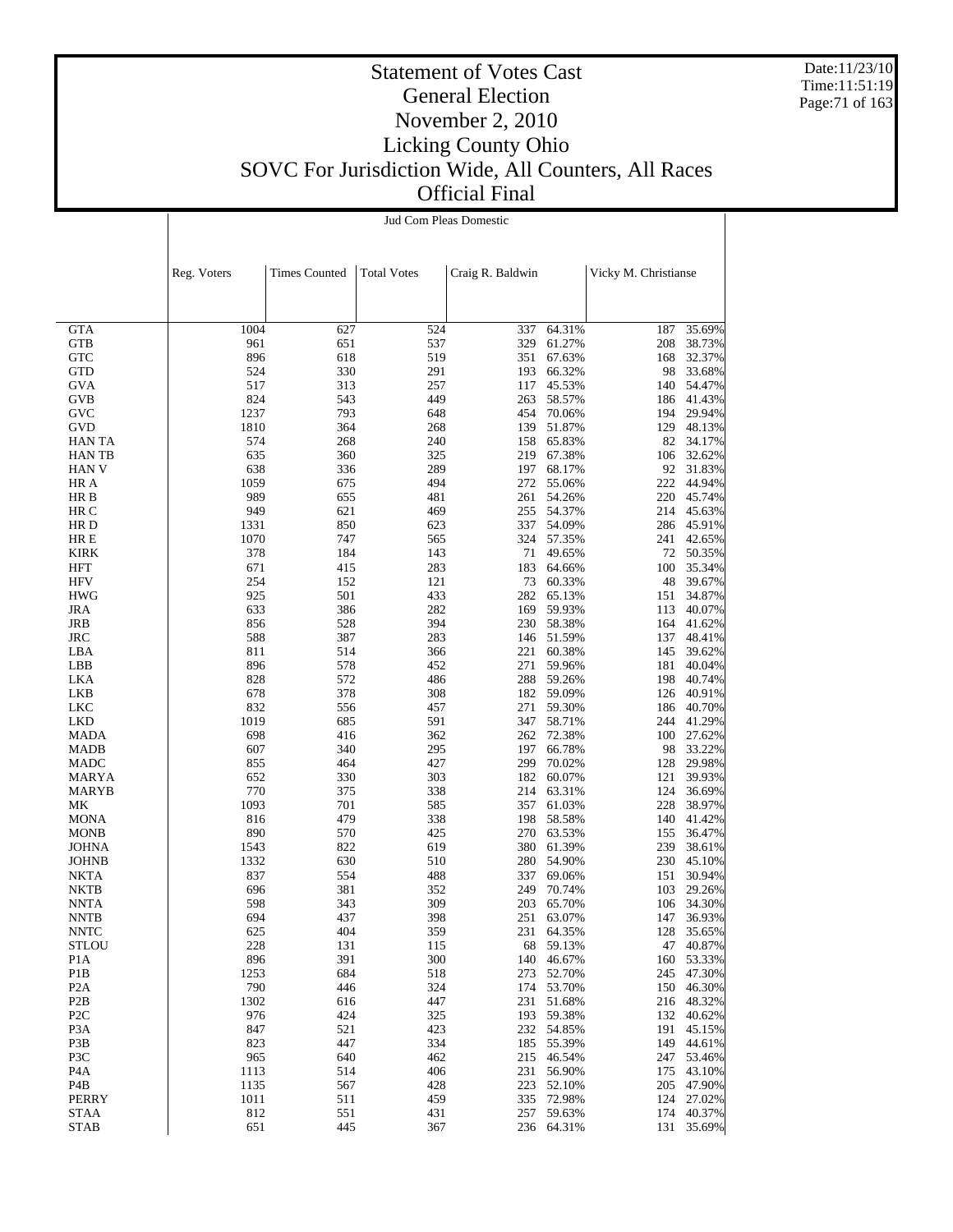Date:11/23/10 Time:11:51:19 Page:72 of 163

|              | Jud Com Pleas Domestic |                                            |       |                  |        |                      |        |  |  |  |  |
|--------------|------------------------|--------------------------------------------|-------|------------------|--------|----------------------|--------|--|--|--|--|
|              | Reg. Voters            | <b>Total Votes</b><br><b>Times Counted</b> |       | Craig R. Baldwin |        | Vicky M. Christianse |        |  |  |  |  |
| <b>ALEX</b>  | 333                    | 209                                        | 167   | 68               | 40.72% | 99                   | 59.28% |  |  |  |  |
| <b>UTA</b>   | 1288                   | 851                                        | 643   | 429              | 66.72% | 214                  | 33.28% |  |  |  |  |
| <b>UTB</b>   | 699                    | 436                                        | 372   | 197              | 52.96% | 175                  | 47.04% |  |  |  |  |
| <b>UTC</b>   | 738                    | 500                                        | 426   | 242              | 56.81% | 184                  | 43.19% |  |  |  |  |
| BL A         | 932                    | 356                                        | 304   | 145              | 47.70% | 159                  | 52.30% |  |  |  |  |
| BL B         | 883                    | 408                                        | 352   | 186              | 52.84% | 166                  | 47.16% |  |  |  |  |
| <b>HEB A</b> | 896                    | 484                                        | 402   | 187              | 46.52% | 215                  | 53.48% |  |  |  |  |
| <b>HEB B</b> | 673                    | 373                                        | 310   | 128              | 41.29% | 182                  | 58.71% |  |  |  |  |
| WASH         | 663                    | 432                                        | 374   | 231              | 61.76% | 143                  | 38.24% |  |  |  |  |
| <b>UTICA</b> | 1202                   | 641                                        | 573   | 307              | 53.58% | 266                  | 46.42% |  |  |  |  |
| Total        | 113245                 | 60432                                      | 49879 | 29619            | 59.38% | 20260                | 40.62% |  |  |  |  |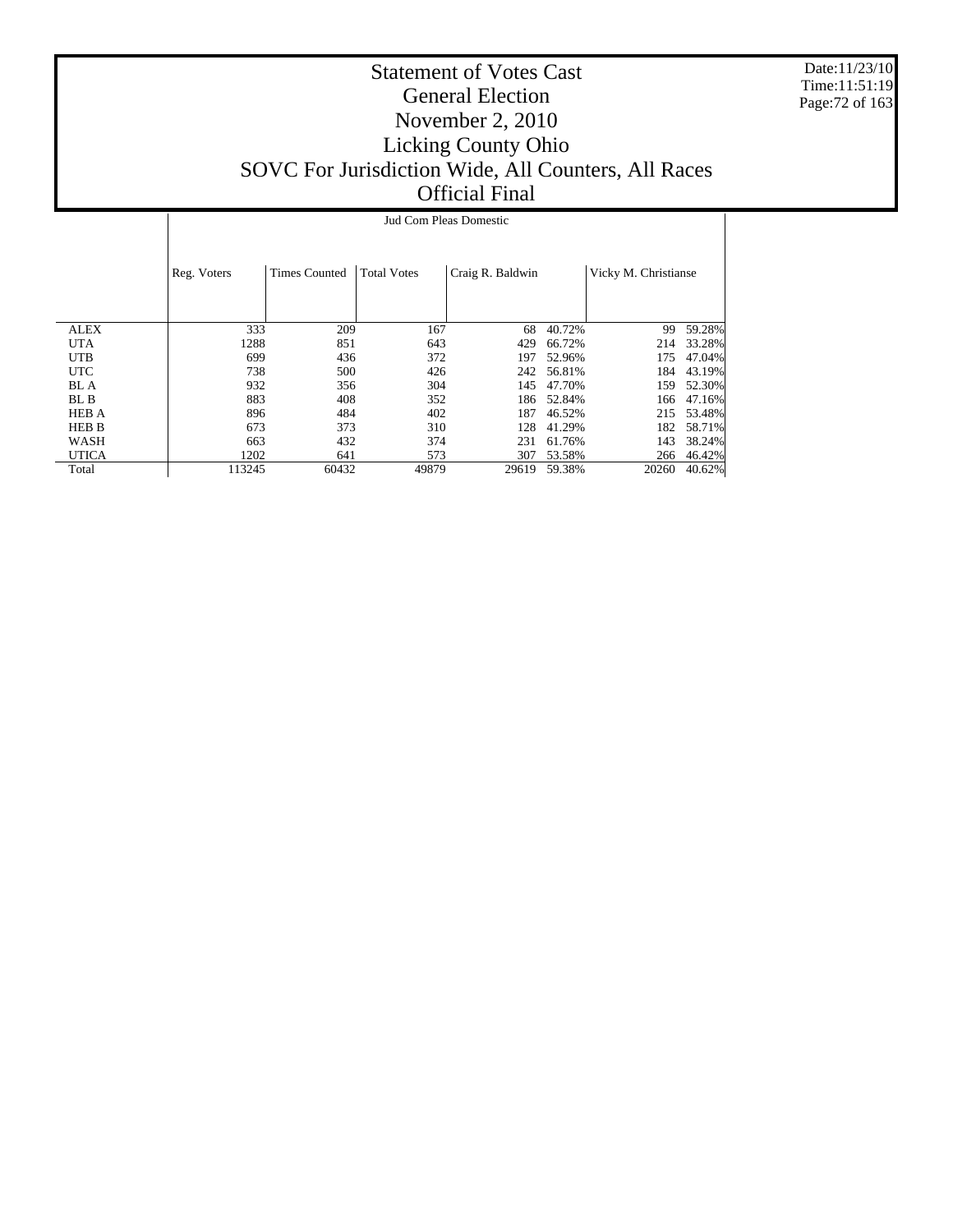Date:11/23/10 Time:11:51:19 Page:73 of 163

# Statement of Votes Cast General Election November 2, 2010 Licking County Ohio SOVC For Jurisdiction Wide, All Counters, All Races Official Final

GEVSD 5.8 M CPT

|                                | Reg. Voters | Times<br>Counted | <b>Total Votes</b> | FOR THE TAX LEVY |        | AGAINST THE TAX<br><b>LEVY</b> |           |
|--------------------------------|-------------|------------------|--------------------|------------------|--------|--------------------------------|-----------|
| Jurisdiction Wide              |             |                  |                    |                  |        |                                |           |
| N1A                            |             |                  |                    |                  |        |                                |           |
| N1B                            |             |                  |                    |                  |        |                                |           |
| N1C                            |             |                  |                    |                  |        |                                |           |
| N1D                            |             |                  |                    |                  |        |                                |           |
| N2A                            |             |                  |                    |                  |        |                                |           |
| N2B                            |             |                  |                    |                  |        |                                |           |
| N2C                            |             |                  |                    |                  |        |                                |           |
| N2D                            |             |                  |                    |                  |        |                                |           |
| N3A                            |             |                  |                    |                  |        |                                |           |
| N3B                            |             |                  |                    |                  |        |                                |           |
| N3C                            | 669         | 386              | 382                | 244              | 63.87% | 138                            | 36.13%    |
| N3D                            |             |                  |                    |                  |        | $\overline{a}$                 |           |
| N3E                            |             |                  |                    |                  |        |                                |           |
| N <sub>4</sub> A               |             |                  |                    |                  |        |                                |           |
| N4B                            |             |                  |                    |                  |        |                                |           |
| N <sub>4</sub> C               |             |                  |                    |                  |        |                                |           |
| N <sub>4</sub> D<br>N4E        |             |                  |                    |                  |        |                                |           |
| N <sub>5</sub> A               | 138         | 75               | 73                 | 36               | 49.32% | 37                             | 50.68%    |
| N5B                            |             |                  |                    |                  |        | $\overline{a}$                 |           |
| N5C                            |             |                  |                    |                  |        |                                |           |
| N <sub>5</sub> D               |             |                  |                    |                  |        |                                |           |
| N5E                            |             |                  |                    |                  |        |                                |           |
| N5F                            |             |                  |                    |                  |        |                                |           |
| N <sub>6</sub> A               |             |                  |                    |                  |        |                                |           |
| N <sub>6</sub> B               |             |                  |                    |                  |        |                                |           |
| N <sub>6</sub> C               |             |                  |                    |                  |        |                                |           |
| N <sub>6</sub> D               |             |                  |                    |                  |        |                                |           |
| N <sub>6</sub> E               |             |                  |                    |                  |        |                                |           |
| N7A<br>N7B                     |             |                  |                    |                  |        |                                |           |
| N7C                            |             |                  |                    |                  |        |                                |           |
| N7D                            |             |                  |                    |                  |        |                                |           |
| H1A                            |             |                  |                    |                  |        |                                |           |
| H1B                            |             |                  |                    |                  |        |                                |           |
| H <sub>2</sub> A               | 9           | 3                | 3                  | $\boldsymbol{0}$ | 0.00%  |                                | 3 100.00% |
| H2B                            |             |                  |                    |                  |        |                                |           |
| H <sub>3</sub> A               |             |                  |                    |                  |        |                                |           |
| H3B                            |             |                  |                    |                  |        |                                |           |
| <b>BEN</b>                     |             |                  |                    |                  |        |                                |           |
| $\mathbf{B}\mathbf{G}$         |             |                  |                    |                  |        |                                |           |
| <b>BUR</b><br><b>EDEN</b>      |             |                  |                    |                  |        |                                |           |
| $\rm ETA$                      |             |                  |                    |                  |        |                                |           |
| $\rm ETB$                      |             |                  |                    |                  |        |                                |           |
| $\ensuremath{\text{ETC}}$ SWL  |             |                  |                    |                  |        |                                |           |
| $\rm ETD$ SWL                  |             |                  |                    |                  |        |                                |           |
| ETE SWL                        |             |                  |                    |                  |        |                                |           |
| $\ensuremath{\text{ETF}}$ SWL  |             |                  |                    |                  |        |                                |           |
| R2A                            |             |                  |                    |                  |        |                                |           |
| R3A RCS                        |             |                  |                    |                  |        |                                |           |
| R3B                            |             |                  |                    |                  |        |                                |           |
| R3C                            |             |                  |                    |                  |        |                                |           |
| R <sub>3</sub> D<br>${\rm FB}$ |             |                  |                    |                  |        |                                |           |
| <b>FRA</b>                     |             |                  |                    |                  |        |                                |           |
| <b>FRB</b>                     |             |                  |                    |                  |        |                                |           |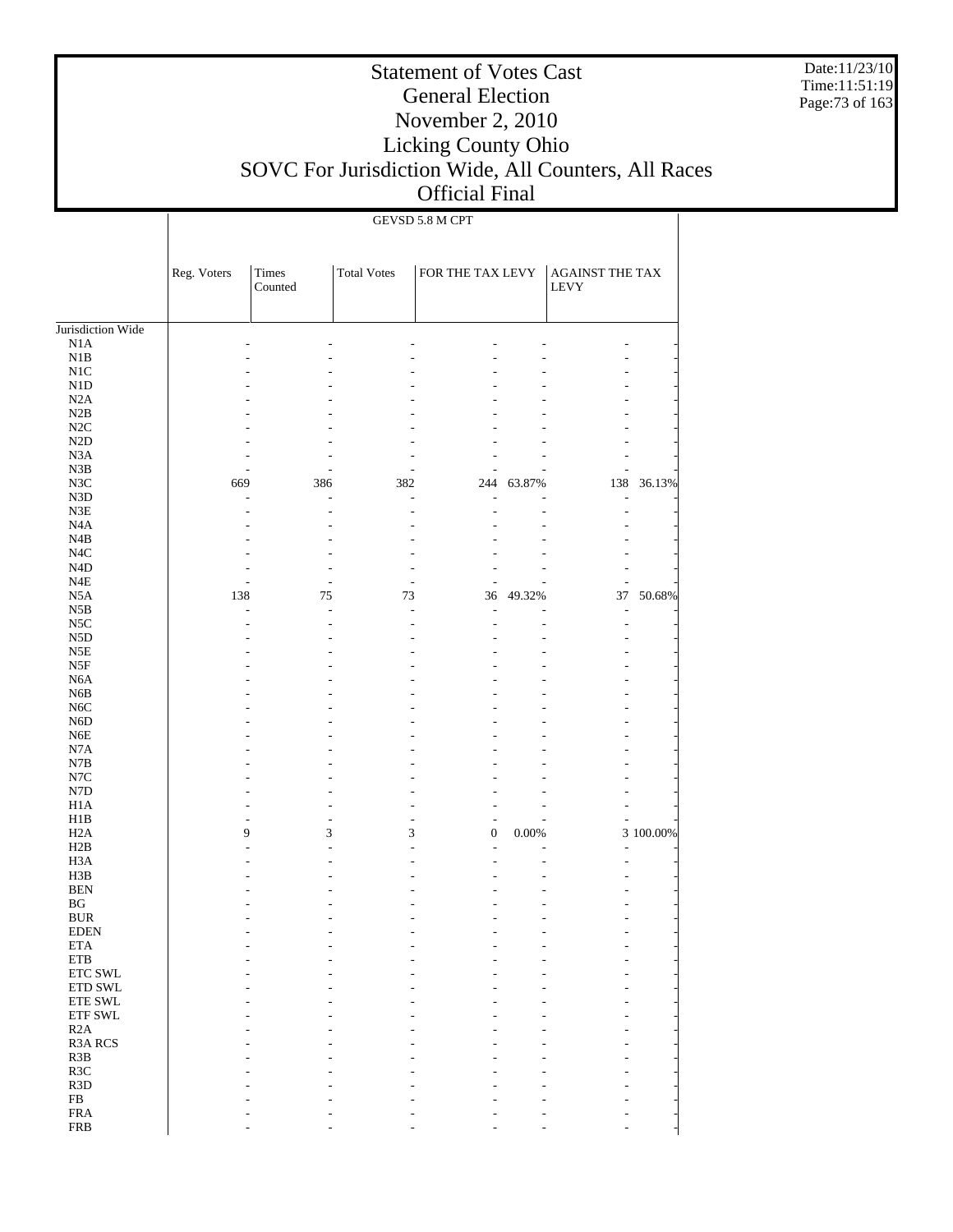Date:11/23/10 Time:11:51:19 Page:74 of 163

# Statement of Votes Cast General Election November 2, 2010 Licking County Ohio SOVC For Jurisdiction Wide, All Counters, All Races Official Final

#### GEVSD 5.8 M CPT

|                  | Reg. Voters              | Times<br>Counted | <b>Total Votes</b> | FOR THE TAX LEVY         |                | <b>AGAINST THE TAX</b><br><b>LEVY</b> |            |
|------------------|--------------------------|------------------|--------------------|--------------------------|----------------|---------------------------------------|------------|
| <b>GTA</b>       | 1004                     | 627              | 621                | 279                      | 44.93%         | 342                                   | 55.07%     |
| <b>GTB</b>       | 961                      | 651              | 643                | 383                      | 59.56%         |                                       | 260 40.44% |
| <b>GTC</b>       | 877                      | 603              | 600                | 243                      | 40.50%         | 357                                   | 59.50%     |
| GTD              | 524                      | 330              | 330                | 186                      | 56.36%         | 144                                   | 43.64%     |
| <b>GVA</b>       | 517                      | 313              | 310                | 185                      | 59.68%         | 125                                   | 40.32%     |
| <b>GVB</b>       | 824                      | 543              | 536                | 291                      | 54.29%         | 245                                   | 45.71%     |
| <b>GVC</b>       | 1237                     | 793              | 790                | 367                      | 46.46%         | 423                                   | 53.54%     |
| <b>GVD</b>       | 1810                     | 364              | 353                | 224                      | 63.46%         | 129                                   | 36.54%     |
| HAN TA           |                          | ÷                | ٠                  | J.                       |                | L,                                    |            |
| <b>HAN TB</b>    |                          |                  |                    |                          |                | ٠                                     |            |
| <b>HAN V</b>     |                          |                  |                    |                          |                |                                       |            |
| HR A             |                          |                  |                    |                          |                |                                       |            |
| HR B             |                          |                  |                    |                          |                |                                       |            |
| HR C             |                          |                  |                    |                          |                |                                       |            |
| HR D             |                          |                  |                    |                          |                |                                       |            |
| HR E             |                          |                  |                    |                          |                |                                       |            |
| <b>KIRK</b>      |                          |                  |                    |                          |                |                                       |            |
| <b>HFT</b>       |                          |                  |                    |                          |                |                                       |            |
| HFV              |                          |                  |                    |                          |                |                                       |            |
| <b>HWG</b>       |                          |                  |                    |                          |                |                                       |            |
| <b>JRA</b>       |                          |                  |                    |                          |                |                                       |            |
| JRB              |                          |                  |                    |                          |                |                                       |            |
| <b>JRC</b>       |                          |                  |                    |                          |                |                                       |            |
| LBA              |                          |                  |                    |                          |                |                                       |            |
| LBB              |                          |                  |                    |                          |                |                                       |            |
| LKA              |                          |                  |                    |                          |                |                                       |            |
| LKB              |                          |                  |                    |                          |                |                                       |            |
| <b>LKC</b>       |                          |                  |                    |                          |                |                                       |            |
| <b>LKD</b>       |                          |                  |                    |                          |                |                                       |            |
| <b>MADA</b>      |                          |                  |                    |                          |                |                                       |            |
| <b>MADB</b>      |                          |                  |                    |                          |                |                                       |            |
| <b>MADC</b>      |                          |                  |                    |                          |                |                                       |            |
| MARYA            |                          |                  |                    |                          |                |                                       |            |
| MARYB            |                          |                  |                    |                          |                | ٠                                     |            |
| МK               | 48                       | 19               | 19                 | 6                        | 31.58%         | 13                                    | 68.42%     |
| <b>MONA</b>      |                          |                  | ٠                  | ٠                        |                | ٠                                     |            |
| <b>MONB</b>      |                          |                  |                    |                          |                |                                       |            |
| <b>JOHNA</b>     |                          | ۰                | ۰                  |                          |                |                                       |            |
| <b>JOHNB</b>     |                          |                  |                    | ٠                        |                | ۰                                     |            |
| <b>NKTA</b>      | 62                       | 29               | 29                 | 8                        | 27.59%         | 21                                    | 72.41%     |
| <b>NKTB</b>      | $\overline{\phantom{a}}$ |                  | ٠                  |                          |                | ٠                                     |            |
| <b>NNTA</b>      | ٠                        | $\overline{a}$   | ٠                  |                          |                | ٠                                     |            |
| <b>NNTB</b>      | 11                       | 5                | 5                  |                          | 5 100.00%      | $\mathbf{0}$                          | 0.00%      |
| <b>NNTC</b>      | ÷,                       | ÷                | L,                 | $\overline{\phantom{a}}$ | $\overline{a}$ | ٠                                     |            |
| <b>STLOU</b>     |                          |                  |                    |                          |                |                                       |            |
| P <sub>1</sub> A |                          |                  |                    |                          |                |                                       |            |
| P1B              |                          |                  |                    |                          |                |                                       |            |
| P <sub>2</sub> A |                          |                  |                    |                          |                |                                       |            |
| P <sub>2</sub> B |                          |                  |                    |                          |                |                                       |            |
| P <sub>2C</sub>  |                          |                  |                    |                          |                |                                       |            |
| P <sub>3</sub> A |                          |                  |                    |                          |                |                                       |            |
| P3B              |                          |                  |                    |                          |                |                                       |            |
| P3C              |                          |                  |                    |                          |                |                                       |            |
| P <sub>4</sub> A |                          |                  |                    |                          |                |                                       |            |
| P <sub>4</sub> B |                          |                  |                    |                          |                |                                       |            |
| <b>PERRY</b>     |                          |                  |                    |                          |                |                                       |            |
| <b>STAA</b>      |                          |                  |                    |                          |                |                                       |            |
| <b>STAB</b>      | 4                        | $\mathbf{2}$     | 1                  | $\boldsymbol{0}$         | 0.00%          |                                       | 1 100.00%  |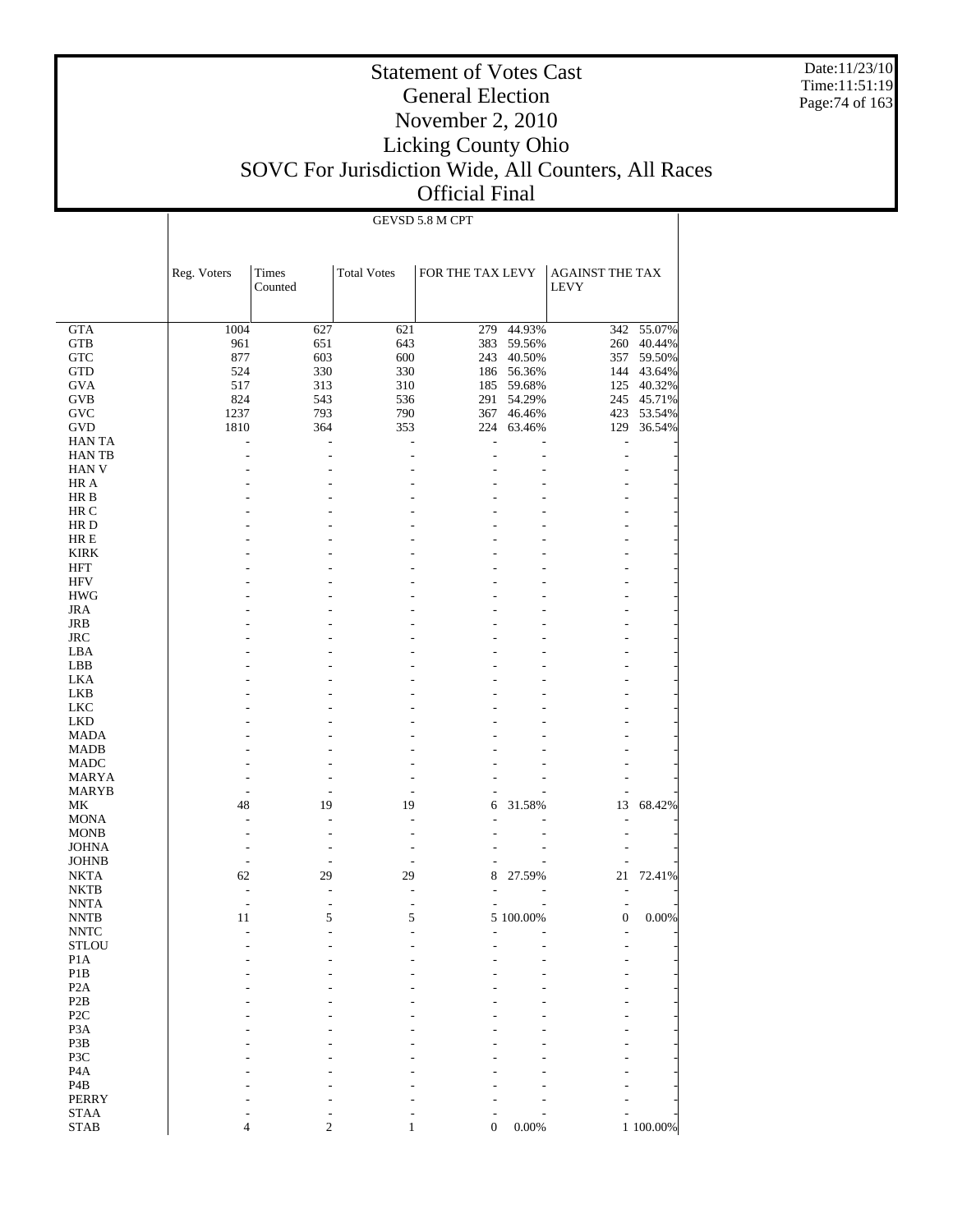Date:11/23/10 Time:11:51:19 Page:75 of 163

# Statement of Votes Cast General Election November 2, 2010 Licking County Ohio SOVC For Jurisdiction Wide, All Counters, All Races Official Final

#### GEVSD 5.8 M CPT

|              | Reg. Voters | <b>Times</b><br>Counted | <b>Total Votes</b> | FOR THE TAX LEVY |            | <b>AGAINST THE TAX</b><br><b>LEVY</b> |        |
|--------------|-------------|-------------------------|--------------------|------------------|------------|---------------------------------------|--------|
| <b>ALEX</b>  |             |                         |                    |                  |            |                                       |        |
| <b>UTA</b>   | 851         | 524                     | 517                |                  | 268 51.84% | 249                                   | 48.16% |
| <b>UTB</b>   |             |                         |                    |                  |            |                                       |        |
| <b>UTC</b>   | 272         | 163                     | 162                | 65               | 40.12%     | 97                                    | 59.88% |
| <b>BL</b> A  |             |                         |                    |                  |            |                                       |        |
| BL B         |             |                         |                    |                  |            |                                       |        |
| <b>HEB A</b> |             |                         |                    |                  |            |                                       |        |
| <b>HEB B</b> |             |                         |                    |                  |            |                                       |        |
| WASH         |             |                         |                    |                  |            |                                       |        |
| <b>UTICA</b> |             |                         |                    |                  |            |                                       |        |
| Total        | 9818        | 5430                    | 5374               | 2790             | 51.92%     | 2584                                  | 48.08% |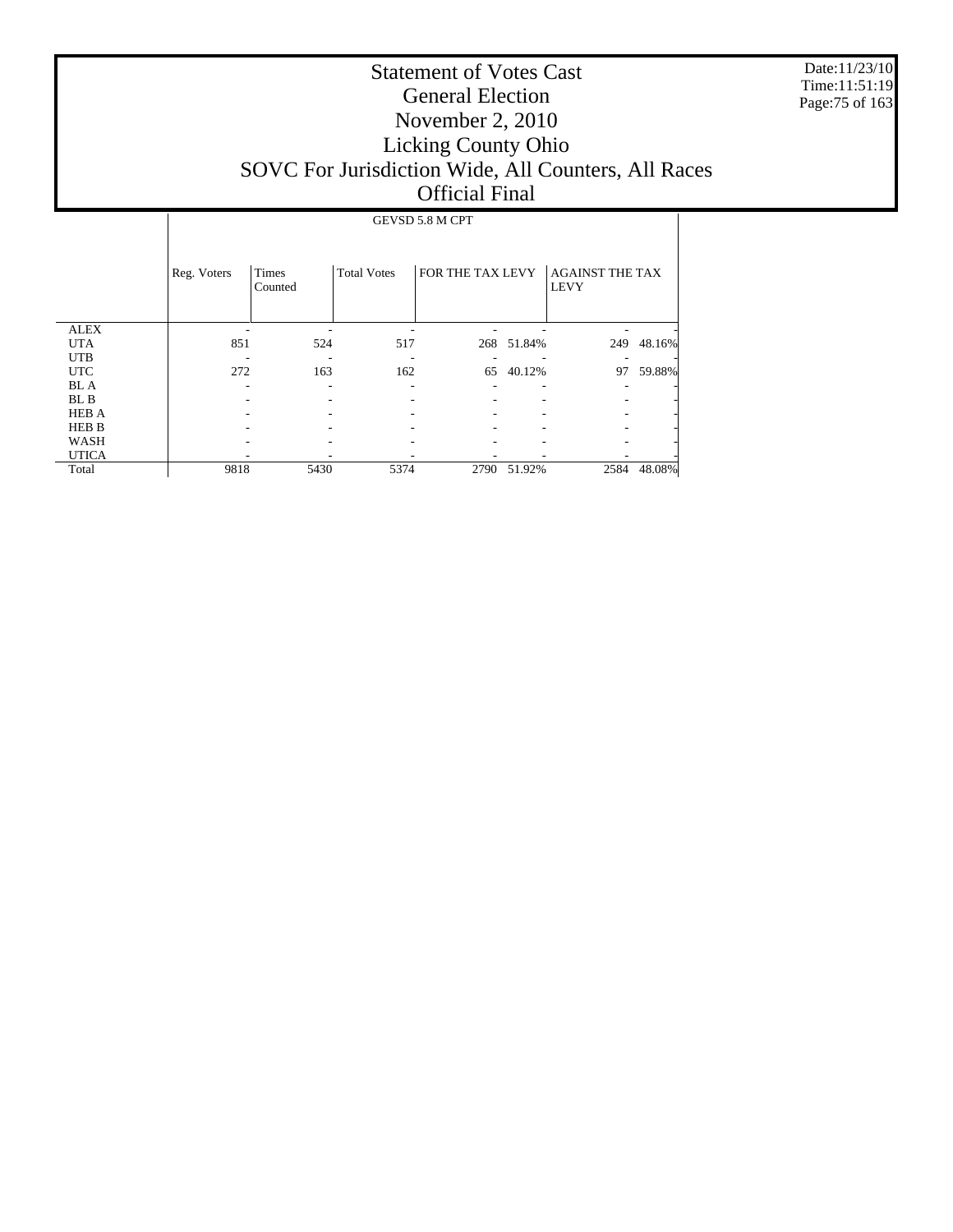Date:11/23/10 Time:11:51:19 Page:76 of 163

|                   |             |                  |                    | Lakewood 9.9 M Emer              |            |                                |            |
|-------------------|-------------|------------------|--------------------|----------------------------------|------------|--------------------------------|------------|
|                   | Reg. Voters | Times<br>Counted | <b>Total Votes</b> | FOR THE TAX LEVY                 |            | AGAINST THE TAX<br><b>LEVY</b> |            |
| Jurisdiction Wide |             |                  |                    |                                  |            |                                |            |
| N1A               |             |                  |                    |                                  |            |                                |            |
| N1B               |             |                  |                    |                                  |            |                                |            |
| N1C               |             |                  |                    |                                  |            |                                |            |
| N1D               |             |                  |                    |                                  |            |                                |            |
| N2A               |             |                  |                    |                                  |            |                                |            |
| N2B               |             |                  |                    |                                  |            |                                |            |
| N2C               |             |                  |                    |                                  |            |                                |            |
| N2D               |             |                  |                    |                                  |            |                                |            |
| N <sub>3</sub> A  |             |                  |                    |                                  |            |                                |            |
| N3B               |             |                  |                    |                                  |            |                                |            |
| N3C               |             |                  |                    |                                  |            |                                |            |
| N3D               |             |                  |                    |                                  |            |                                |            |
| N3E               |             |                  |                    |                                  |            |                                |            |
| N <sub>4</sub> A  |             |                  |                    |                                  |            |                                |            |
| N4B               |             |                  |                    |                                  |            |                                |            |
| N4C               |             |                  |                    |                                  |            |                                |            |
| N <sub>4</sub> D  |             |                  |                    |                                  |            |                                |            |
| N4E               |             |                  |                    |                                  |            |                                |            |
| N <sub>5</sub> A  |             |                  |                    |                                  |            |                                |            |
| N5B               |             |                  |                    |                                  |            |                                |            |
| N5C               |             |                  |                    |                                  |            |                                |            |
| N <sub>5</sub> D  |             |                  |                    |                                  |            |                                |            |
| N5E               |             |                  |                    |                                  |            |                                |            |
| N5F               |             |                  |                    |                                  |            |                                |            |
| N <sub>6</sub> A  |             |                  |                    |                                  |            |                                |            |
| N <sub>6</sub> B  |             |                  |                    |                                  |            |                                |            |
| N <sub>6</sub> C  |             |                  |                    |                                  |            |                                |            |
| N <sub>6</sub> D  |             |                  |                    |                                  |            |                                |            |
| N <sub>6</sub> E  |             |                  |                    |                                  |            |                                |            |
| N7A               |             |                  |                    |                                  |            |                                |            |
| N7B               |             |                  |                    |                                  |            |                                |            |
| $_{\mathrm{N7C}}$ |             |                  |                    |                                  |            |                                |            |
| N7D               |             |                  |                    |                                  |            |                                |            |
| H1A               |             |                  |                    |                                  |            |                                |            |
| H1B               |             |                  |                    |                                  |            |                                |            |
| H <sub>2</sub> A  |             |                  | ٠                  | $\overline{\phantom{a}}$<br>Ĭ.   |            |                                |            |
| H2B               |             | 93               | 33                 | 32<br>13                         | 40.63%     | 19                             | 59.38%     |
| H <sub>3</sub> A  |             | ÷,               | $\frac{1}{2}$      | $\overline{a}$<br>$\overline{a}$ |            |                                |            |
| H3B               |             | 56               | 48                 | 45<br>15                         | 33.33%     | 30                             | 66.67%     |
| <b>BEN</b>        |             | $\overline{a}$   |                    | L,<br>L,                         |            |                                |            |
| BG                |             | 557              | 375                | 374                              | 208 55.61% |                                | 166 44.39% |
| <b>BUR</b>        |             |                  |                    |                                  |            |                                |            |
| <b>EDEN</b>       |             |                  |                    |                                  |            |                                |            |
| <b>ETA</b>        |             |                  |                    |                                  |            |                                |            |
| <b>ETB</b>        |             |                  |                    |                                  |            |                                |            |
| ETC SWL           |             |                  |                    |                                  |            |                                |            |
| ETD SWL           |             |                  |                    |                                  |            |                                |            |
| ETE SWL           |             |                  |                    |                                  |            |                                |            |
| ETF SWL           |             |                  |                    |                                  |            |                                |            |
| R2A               |             |                  |                    |                                  |            |                                |            |
| R3A RCS           |             |                  |                    |                                  |            |                                |            |
| R3B               |             |                  |                    |                                  |            |                                |            |
| R <sub>3</sub> C  |             |                  |                    |                                  |            |                                |            |
| R3D               |             |                  |                    |                                  |            |                                |            |
| ${\rm FB}$        |             |                  |                    |                                  |            |                                |            |
| <b>FRA</b>        |             | 655              | 452                | 449<br>182                       | 40.53%     | 267                            | 59.47%     |
| <b>FRB</b>        |             | 821              | 573                | 571<br>255                       | 44.66%     |                                | 316 55.34% |
|                   |             |                  |                    |                                  |            |                                |            |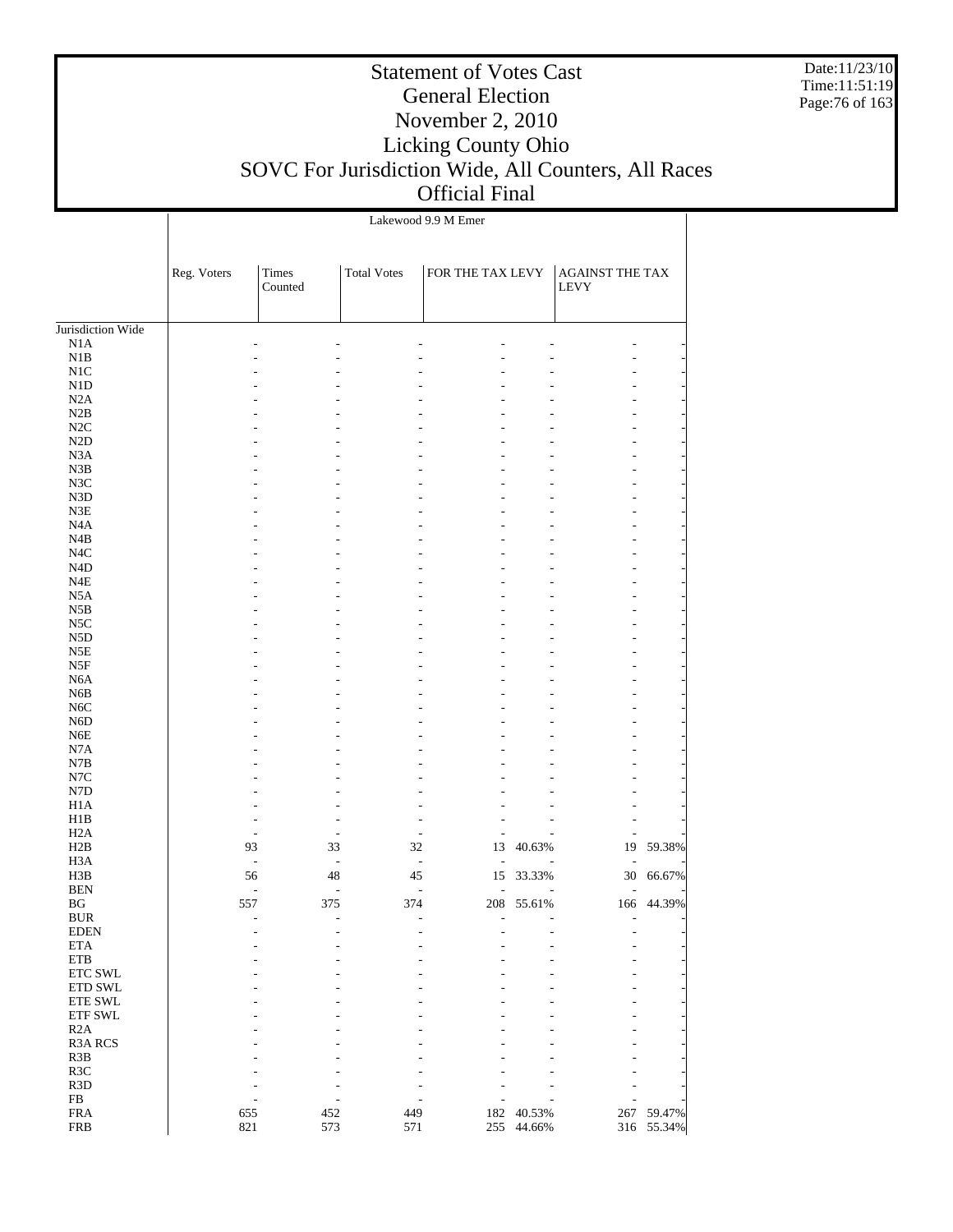Date:11/23/10 Time:11:51:19 Page:77 of 163

|                                  |             |                  |                     | Lakewood 9.9 M Emer |                          |                                |                  |
|----------------------------------|-------------|------------------|---------------------|---------------------|--------------------------|--------------------------------|------------------|
|                                  |             |                  |                     |                     |                          |                                |                  |
|                                  | Reg. Voters | Times<br>Counted | <b>Total Votes</b>  | FOR THE TAX LEVY    |                          | AGAINST THE TAX<br><b>LEVY</b> |                  |
|                                  |             |                  |                     |                     |                          |                                |                  |
| <b>GTA</b>                       |             | ÷.               | ÷<br>$\overline{a}$ | ÷.                  | ÷                        | ÷                              |                  |
| <b>GTB</b><br>${\rm GTC}$        |             |                  |                     | ÷.                  | ä,                       | L,                             |                  |
| <b>GTD</b>                       |             |                  |                     |                     |                          |                                |                  |
| <b>GVA</b>                       |             |                  |                     |                     |                          |                                |                  |
| <b>GVB</b>                       |             |                  |                     |                     |                          |                                |                  |
| GVC                              |             |                  |                     |                     |                          |                                |                  |
| <b>GVD</b><br>HAN TA             |             |                  |                     |                     |                          |                                |                  |
| <b>HANTB</b>                     |             |                  |                     |                     |                          | ۰                              |                  |
| <b>HAN V</b>                     |             |                  |                     |                     |                          | ۰                              |                  |
| HR A                             |             |                  |                     |                     |                          |                                |                  |
| HR B                             |             |                  |                     |                     |                          |                                |                  |
| HR C<br>HR D                     |             |                  |                     |                     |                          | ۰                              |                  |
| $HRE$                            |             |                  |                     |                     |                          |                                |                  |
| <b>KIRK</b>                      |             |                  |                     |                     |                          |                                |                  |
| <b>HFT</b>                       |             |                  |                     |                     |                          |                                |                  |
| <b>HFV</b>                       |             |                  |                     |                     |                          |                                |                  |
| <b>HWG</b>                       |             |                  |                     |                     |                          |                                |                  |
| <b>JRA</b><br><b>JRB</b>         |             |                  |                     |                     |                          |                                |                  |
| <b>JRC</b>                       |             |                  |                     |                     |                          |                                |                  |
| LBA                              |             |                  |                     |                     |                          |                                |                  |
| LBB                              |             |                  |                     | ä,                  |                          |                                |                  |
| <b>LKA</b>                       | 827         | 571              | 563                 | 310                 | 55.06%                   | 253                            | 44.94%           |
| <b>LKB</b>                       | 551         | 321              | 318                 |                     | 152 47.80%               | 166                            | 52.20%           |
| <b>LKC</b><br><b>LKD</b>         | 832<br>859  | 556<br>610       | 553<br>607          |                     | 276 49.91%<br>312 51.40% | 277<br>295                     | 50.09%<br>48.60% |
| <b>MADA</b>                      |             | ÷.               | ÷.<br>J.            | J.                  |                          | L,                             |                  |
| <b>MADB</b>                      |             |                  |                     |                     |                          | L,                             |                  |
| MADC                             |             |                  |                     |                     |                          |                                |                  |
| <b>MARYA</b>                     |             |                  |                     |                     |                          |                                |                  |
| MARYB<br>MK                      |             |                  |                     |                     |                          |                                |                  |
| <b>MONA</b>                      |             |                  |                     |                     |                          |                                |                  |
| <b>MONB</b>                      |             |                  |                     |                     |                          |                                |                  |
| <b>JOHNA</b>                     |             |                  |                     |                     |                          |                                |                  |
| <b>JOHNB</b>                     |             |                  |                     |                     |                          |                                |                  |
| <b>NKTA</b>                      |             |                  |                     |                     |                          |                                |                  |
| <b>NKTB</b><br><b>NNTA</b>       |             |                  |                     |                     | ÷.                       | ÷.                             |                  |
| <b>NNTB</b>                      |             |                  |                     |                     |                          |                                |                  |
| <b>NNTC</b>                      |             |                  |                     |                     |                          |                                |                  |
| STLOU                            |             |                  |                     |                     |                          |                                |                  |
| P1A                              |             |                  |                     |                     |                          |                                |                  |
| P1B                              |             |                  |                     |                     |                          |                                |                  |
| P2A<br>P <sub>2</sub> B          |             |                  |                     |                     |                          |                                |                  |
| P <sub>2C</sub>                  |             |                  |                     |                     |                          |                                |                  |
| P <sub>3</sub> A                 |             |                  |                     |                     |                          |                                |                  |
| P3B                              |             |                  |                     |                     |                          |                                |                  |
| P3C                              |             |                  |                     |                     |                          |                                |                  |
| P <sub>4</sub> A                 |             |                  |                     |                     |                          |                                |                  |
| P <sub>4</sub> B<br><b>PERRY</b> |             |                  |                     |                     |                          |                                |                  |
| <b>STAA</b>                      |             |                  |                     |                     |                          |                                |                  |
| <b>STAB</b>                      |             |                  |                     |                     |                          |                                |                  |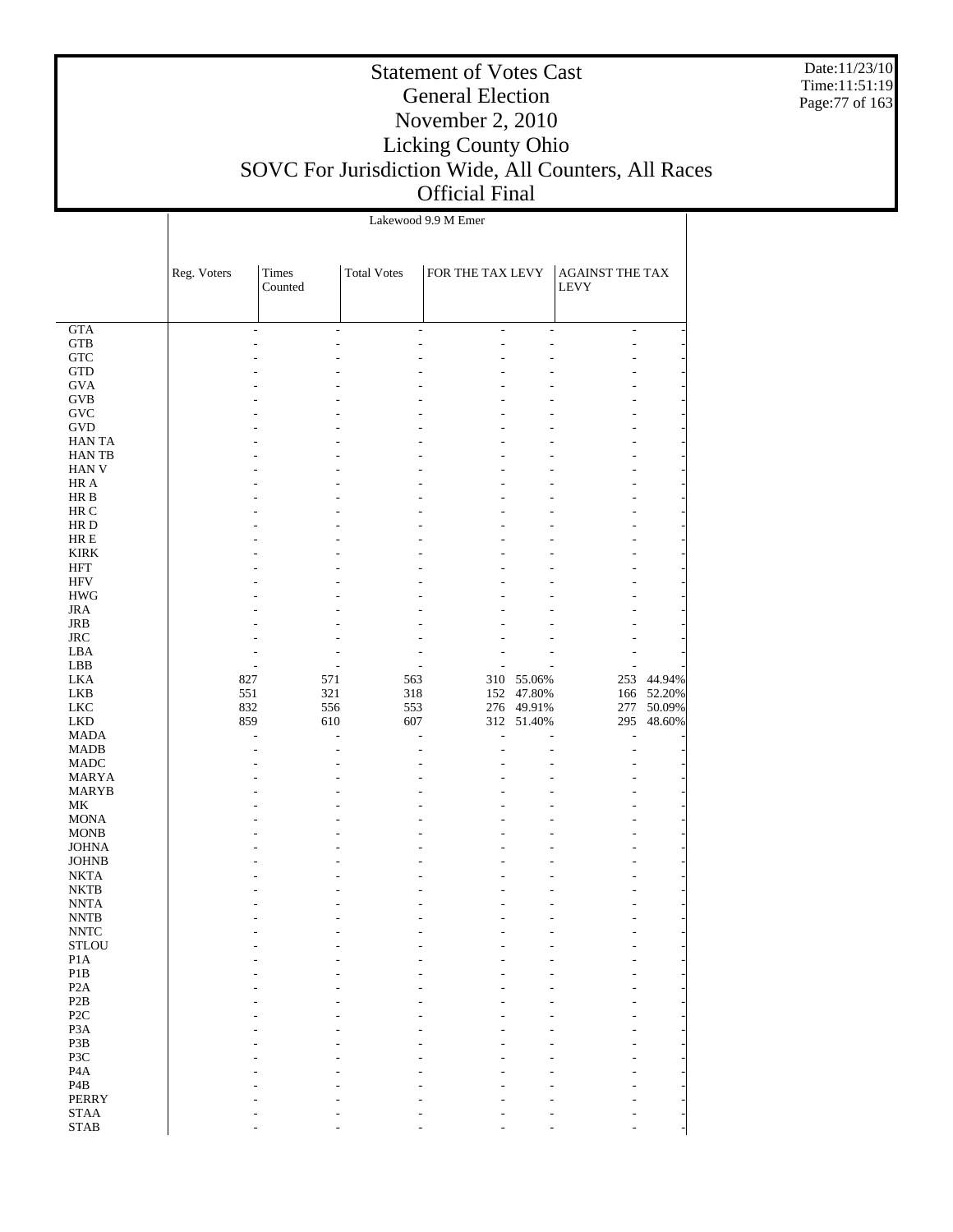Date:11/23/10 Time:11:51:19 Page:78 of 163

|              |             | Lakewood 9.9 M Emer |                    |                  |        |                                       |        |  |  |  |
|--------------|-------------|---------------------|--------------------|------------------|--------|---------------------------------------|--------|--|--|--|
|              | Reg. Voters | Times<br>Counted    | <b>Total Votes</b> | FOR THE TAX LEVY |        | <b>AGAINST THE TAX</b><br><b>LEVY</b> |        |  |  |  |
| <b>ALEX</b>  |             |                     |                    |                  |        |                                       |        |  |  |  |
| <b>UTA</b>   | 322         | 243                 | 242                | 91               | 37.60% | 151                                   | 62.40% |  |  |  |
| <b>UTB</b>   | 622         | 388                 | 387                | 200              | 51.68% | 187                                   | 48.32% |  |  |  |
| <b>UTC</b>   | 466         | 337                 | 336                | 165              | 49.11% | 171                                   | 50.89% |  |  |  |
| BL A         | 932         | 356                 | 353                | 177              | 50.14% | 176                                   | 49.86% |  |  |  |
| BL B         | 883         | 408                 | 405                | 164              | 40.49% | 241                                   | 59.51% |  |  |  |
| <b>HEB A</b> | 896         | 484                 | 481                | 296              | 61.54% | 185                                   | 38.46% |  |  |  |
| <b>HEB B</b> | 673         | 373                 | 370                | 244              | 65.95% | 126                                   | 34.05% |  |  |  |
| WASH         |             |                     |                    |                  |        |                                       |        |  |  |  |
| <b>UTICA</b> |             |                     |                    |                  |        |                                       |        |  |  |  |
| Total        | 10045       | 6128                | 6086               | 3060             | 50.28% | 3026                                  | 49.72% |  |  |  |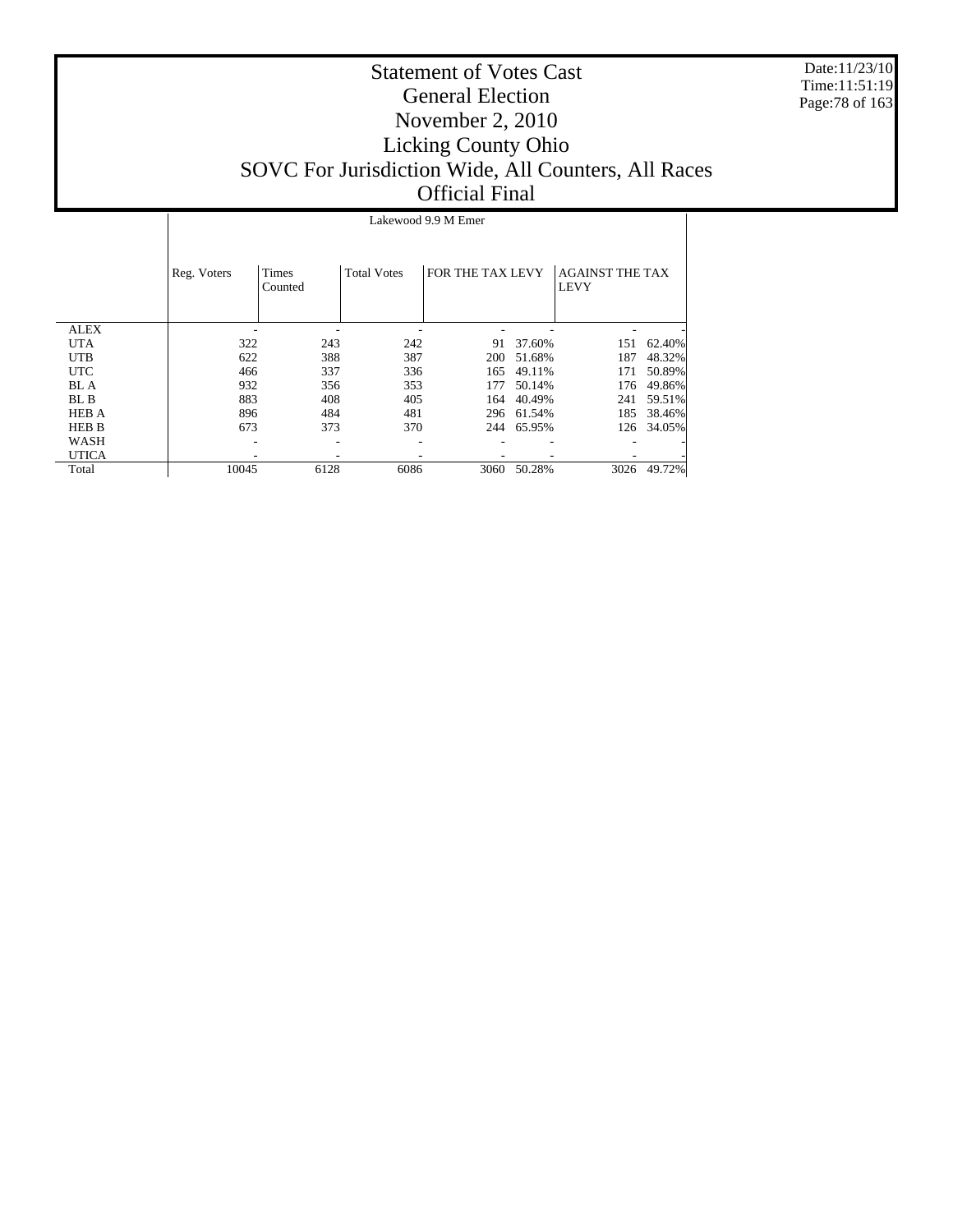Date:11/23/10 Time:11:51:19 Page:79 of 163

|                                      |             |                  |                    | North Fork 6.8 M Emer                |                          |                                        |            |
|--------------------------------------|-------------|------------------|--------------------|--------------------------------------|--------------------------|----------------------------------------|------------|
|                                      | Reg. Voters | Times<br>Counted | <b>Total Votes</b> | FOR THE TAX LEVY                     |                          | <b>AGAINST THE TAX</b><br>${\rm LEVY}$ |            |
| Jurisdiction Wide                    |             |                  |                    |                                      |                          |                                        |            |
| N1A                                  |             |                  |                    |                                      |                          |                                        |            |
| N1B                                  |             |                  |                    |                                      |                          | L.                                     |            |
| N1C                                  |             |                  |                    |                                      |                          |                                        |            |
| ${\rm N1D}$                          |             |                  |                    |                                      |                          |                                        |            |
| N2A                                  |             |                  |                    |                                      |                          |                                        |            |
| N2B                                  |             |                  |                    |                                      |                          |                                        |            |
| N2C                                  |             |                  |                    |                                      |                          |                                        |            |
| $\rm N2D$                            |             |                  |                    |                                      |                          |                                        |            |
| N <sub>3</sub> A                     |             |                  |                    |                                      |                          |                                        |            |
| N3B                                  |             |                  |                    |                                      |                          | L.                                     |            |
| N3C                                  |             |                  |                    |                                      |                          |                                        |            |
| N3D                                  |             |                  |                    |                                      |                          |                                        |            |
| ${\rm N3E}$                          |             |                  |                    |                                      |                          |                                        |            |
| N4A                                  |             |                  |                    |                                      |                          | L.                                     |            |
| N4B                                  |             |                  |                    |                                      |                          |                                        |            |
| N <sub>4</sub> C<br>N <sub>4</sub> D |             |                  |                    |                                      |                          |                                        |            |
| N4E                                  |             |                  |                    |                                      |                          | L.                                     |            |
| N <sub>5</sub> A                     |             |                  |                    |                                      |                          |                                        |            |
| N5B                                  |             |                  |                    |                                      |                          |                                        |            |
| N <sub>5</sub> C                     |             |                  |                    |                                      |                          |                                        |            |
| N5D                                  |             |                  |                    |                                      |                          |                                        |            |
| N5E                                  |             |                  |                    |                                      |                          |                                        |            |
| N5F                                  |             |                  |                    |                                      |                          |                                        |            |
| N <sub>6</sub> A                     |             |                  |                    |                                      |                          |                                        |            |
| N <sub>6</sub> B                     |             |                  |                    |                                      |                          |                                        |            |
| N <sub>6</sub> C                     |             |                  |                    |                                      |                          |                                        |            |
| N <sub>6</sub> D                     |             |                  |                    | $\overline{a}$                       | J.                       |                                        |            |
| N <sub>6</sub> E                     | 75          |                  | 32<br>31           | 12                                   | 38.71%                   | 19                                     | 61.29%     |
| N7A                                  |             |                  | $\overline{a}$     | ÷,<br>÷                              | L,                       | $\overline{\phantom{a}}$               |            |
| N7B                                  |             |                  |                    | L,                                   |                          | L,                                     |            |
| $_{\mathrm{N7C}}$                    |             |                  |                    |                                      |                          |                                        |            |
| ${\rm N7D}$                          |             |                  |                    |                                      |                          |                                        |            |
| H1A                                  |             |                  |                    |                                      |                          |                                        |            |
| H1B                                  |             |                  |                    |                                      |                          |                                        |            |
| H <sub>2</sub> A                     |             |                  |                    |                                      |                          |                                        |            |
| H2B                                  |             |                  |                    |                                      |                          |                                        |            |
| H <sub>3</sub> A                     |             |                  |                    |                                      |                          |                                        |            |
| H3B                                  |             |                  |                    |                                      |                          |                                        |            |
| <b>BEN</b>                           |             |                  |                    |                                      |                          |                                        |            |
| BG                                   |             |                  |                    |                                      | ÷,                       |                                        |            |
| <b>BUR</b>                           |             | 0                | $\boldsymbol{0}$   | $\boldsymbol{0}$<br>$\boldsymbol{0}$ | $\overline{\phantom{a}}$ | $\boldsymbol{0}$                       |            |
| <b>EDEN</b>                          | 650         | 355              | 352                |                                      | 74 21.02%                |                                        | 278 78.98% |
| $\rm ETA$                            |             |                  |                    | L,                                   |                          |                                        |            |
| $\rm ETB$                            |             |                  |                    |                                      |                          |                                        |            |
| ETC SWL                              |             |                  |                    |                                      |                          |                                        |            |
| $\rm ETD$ SWL                        |             |                  |                    |                                      |                          |                                        |            |
| ${\rm ETE}$ SWL<br>ETF SWL           |             |                  |                    |                                      |                          |                                        |            |
|                                      |             |                  |                    |                                      |                          |                                        |            |
| R2A                                  |             |                  |                    |                                      |                          |                                        |            |
| R3A RCS<br>R3B                       |             |                  |                    |                                      |                          |                                        |            |
| R3C                                  |             |                  |                    |                                      |                          |                                        |            |
| R3D                                  |             |                  |                    |                                      |                          |                                        |            |
| ${\rm FB}$                           |             |                  |                    |                                      |                          |                                        |            |
| ${\rm FRA}$                          |             |                  |                    |                                      |                          |                                        |            |
| <b>FRB</b>                           |             |                  |                    |                                      |                          |                                        |            |
|                                      |             |                  |                    |                                      |                          |                                        |            |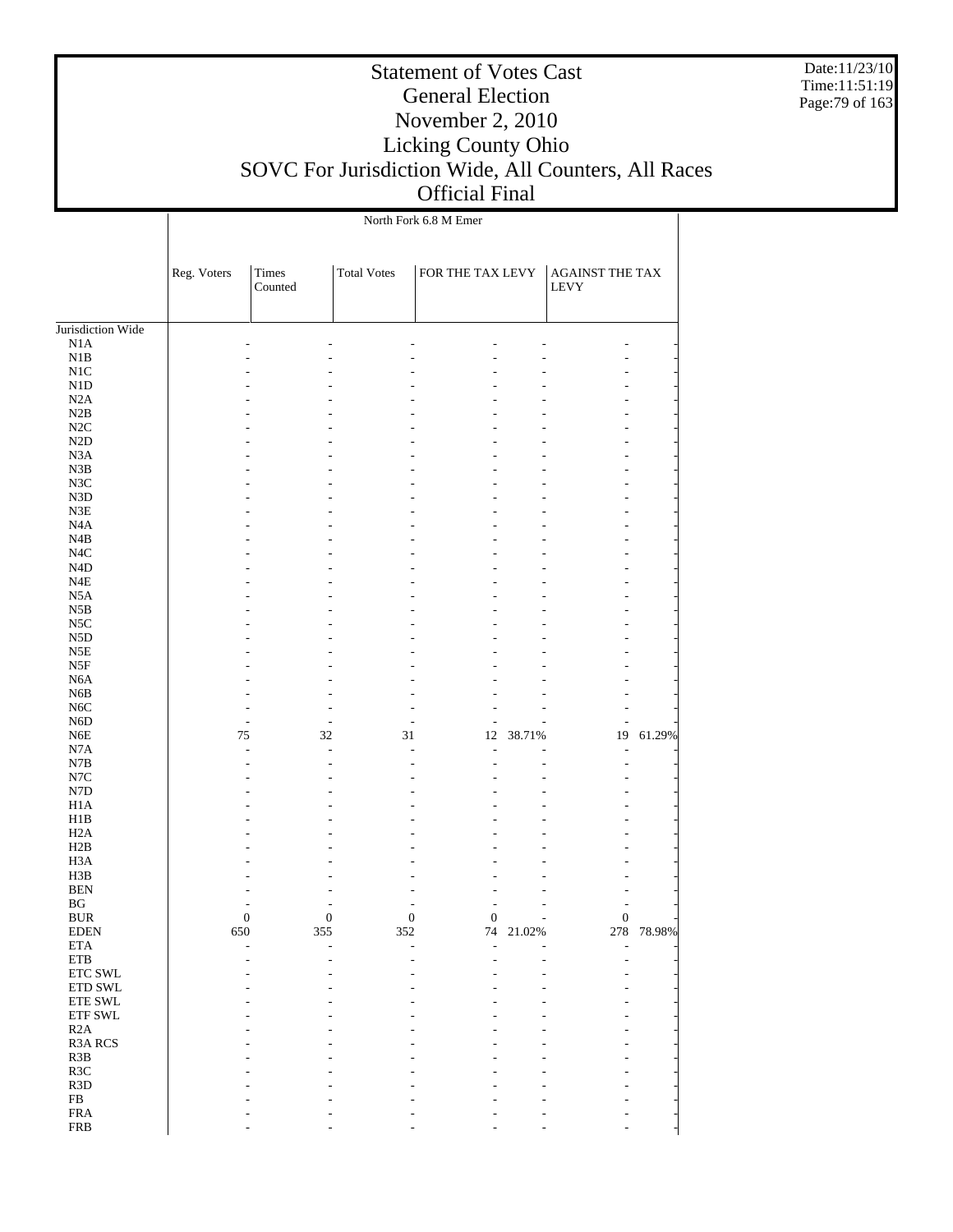Date:11/23/10 Time:11:51:20 Page:80 of 163

|                                           |             |                  |                    | North Fork 6.8 M Emer |                |                                |        |
|-------------------------------------------|-------------|------------------|--------------------|-----------------------|----------------|--------------------------------|--------|
|                                           | Reg. Voters | Times<br>Counted | <b>Total Votes</b> | FOR THE TAX LEVY      |                | AGAINST THE TAX<br><b>LEVY</b> |        |
| <b>GTA</b>                                |             | ÷,               | ÷                  | ٠<br>$\overline{a}$   | $\overline{a}$ | $\overline{\phantom{a}}$       |        |
| <b>GTB</b>                                |             |                  |                    | ۷                     |                | ۰                              |        |
| <b>GTC</b>                                |             |                  |                    |                       |                |                                |        |
| <b>GTD</b>                                |             |                  |                    |                       |                |                                |        |
| <b>GVA</b>                                |             |                  |                    |                       |                |                                |        |
| GVB                                       |             |                  |                    |                       |                |                                |        |
| <b>GVC</b>                                |             |                  |                    |                       |                |                                |        |
| <b>GVD</b><br><b>HAN TA</b>               |             |                  |                    |                       |                |                                |        |
| <b>HANTB</b>                              |             |                  |                    |                       |                |                                |        |
| HAN V                                     |             |                  |                    |                       |                |                                |        |
| HR A                                      |             |                  |                    |                       |                |                                |        |
| HR B                                      |             |                  |                    |                       |                |                                |        |
| HR C                                      |             |                  |                    |                       |                |                                |        |
| HR D                                      |             |                  |                    |                       |                |                                |        |
| HR E                                      |             |                  |                    |                       |                |                                |        |
| <b>KIRK</b>                               |             |                  |                    |                       |                |                                |        |
| HFT<br><b>HFV</b>                         |             |                  |                    |                       |                |                                |        |
| <b>HWG</b>                                |             |                  |                    |                       |                |                                |        |
| <b>JRA</b>                                |             |                  |                    |                       |                |                                |        |
| JRB                                       |             |                  |                    |                       |                |                                |        |
| <b>JRC</b>                                |             |                  |                    |                       |                |                                |        |
| LBA                                       |             |                  |                    |                       |                |                                |        |
| LBB                                       |             |                  |                    |                       |                |                                |        |
| LKA                                       |             |                  |                    |                       |                |                                |        |
| LKB                                       |             |                  |                    |                       |                |                                |        |
| LKC<br>LKD                                |             |                  |                    |                       |                |                                |        |
| <b>MADA</b>                               |             |                  |                    |                       |                |                                |        |
| <b>MADB</b>                               |             |                  |                    |                       |                |                                |        |
| MADC                                      |             |                  |                    |                       |                |                                |        |
| <b>MARYA</b>                              | 8           | 4                |                    | 4<br>1                | 25.00%         | 3                              | 75.00% |
| MARYB                                     |             | $\overline{a}$   |                    | $\overline{a}$<br>L.  |                |                                |        |
| МK                                        | 1042        | 680              | 675                | 196                   | 29.04%         | 479                            | 70.96% |
| <b>MONA</b>                               |             |                  |                    | ÷                     |                |                                |        |
| <b>MONB</b>                               |             |                  |                    |                       |                |                                |        |
| <b>JOHNA</b><br><b>JOHNB</b>              |             |                  |                    |                       |                |                                |        |
| <b>NKTA</b>                               |             |                  |                    |                       |                |                                |        |
| <b>NKTB</b>                               |             |                  |                    |                       |                |                                |        |
| <b>NNTA</b>                               | 598         | 343              | 341                |                       | 136 39.88%     | 205                            | 60.12% |
| <b>NNTB</b>                               | 523         | 324              | 322                |                       | 120 37.27%     | 202                            | 62.73% |
| $\ensuremath{\text{NNTC}}$                | 619         | 401              | 396                |                       | 143 36.11%     | 253                            | 63.89% |
| STLOU                                     | 228         | 131              | 131                | $42\,$                | 32.06%         | 89                             | 67.94% |
| P <sub>1</sub> A                          |             | L,               | L,                 | L,<br>$\overline{a}$  |                | L,                             |        |
| $\mathbf{P}1\mathbf{B}$                   |             |                  |                    |                       |                |                                |        |
| $\mathbf{P2}\mathbf{A}$<br>$\mathbf{P2B}$ |             |                  |                    |                       |                |                                |        |
| $\ensuremath{\mathsf{P2C}}$               |             |                  |                    |                       |                |                                |        |
| P3A                                       |             |                  |                    |                       |                |                                |        |
| P3B                                       |             |                  |                    |                       |                |                                |        |
| P3C                                       |             |                  |                    |                       |                |                                |        |
| $\rm PA$                                  |             |                  |                    |                       |                |                                |        |
| $\mathbf{P4B}$                            |             |                  |                    |                       |                |                                |        |
| PERRY                                     |             |                  |                    |                       |                |                                |        |
| <b>STAA</b>                               |             |                  |                    |                       |                |                                |        |
| <b>STAB</b>                               |             |                  |                    |                       |                |                                |        |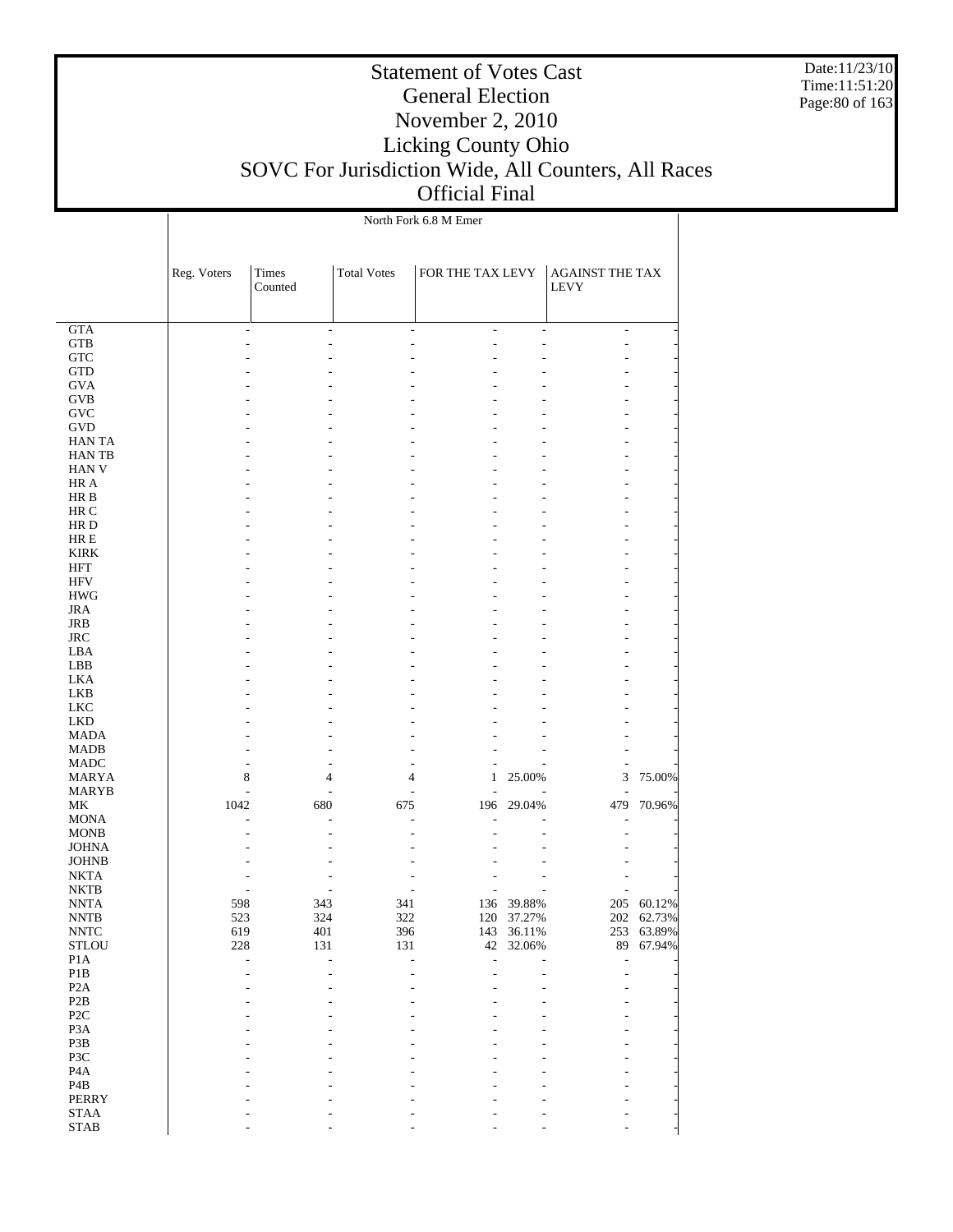Date:11/23/10 Time:11:51:20 Page:81 of 163

|              |             | North Fork 6.8 M Emer |                    |                  |        |                                       |        |  |  |  |
|--------------|-------------|-----------------------|--------------------|------------------|--------|---------------------------------------|--------|--|--|--|
|              | Reg. Voters | Times<br>Counted      | <b>Total Votes</b> | FOR THE TAX LEVY |        | <b>AGAINST THE TAX</b><br><b>LEVY</b> |        |  |  |  |
| <b>ALEX</b>  |             |                       |                    |                  |        |                                       |        |  |  |  |
| <b>UTA</b>   |             |                       |                    |                  |        |                                       |        |  |  |  |
| <b>UTB</b>   |             |                       |                    |                  |        |                                       |        |  |  |  |
| <b>UTC</b>   |             |                       |                    |                  |        |                                       |        |  |  |  |
| <b>BLA</b>   |             |                       |                    |                  |        |                                       |        |  |  |  |
| BL B         |             |                       |                    |                  |        |                                       |        |  |  |  |
| <b>HEB A</b> |             |                       |                    |                  |        |                                       |        |  |  |  |
| <b>HEB B</b> |             |                       |                    |                  |        |                                       |        |  |  |  |
| WASH         | 661         | 430                   | 428                | 141              | 32.94% | 287                                   | 67.06% |  |  |  |
| <b>UTICA</b> | 1202        | 641                   | 640                | 231              | 36.09% | 409                                   | 63.91% |  |  |  |
| Total        | 5606        | 3341                  | 3320               | 1096             | 33.01% | 2224                                  | 66.99% |  |  |  |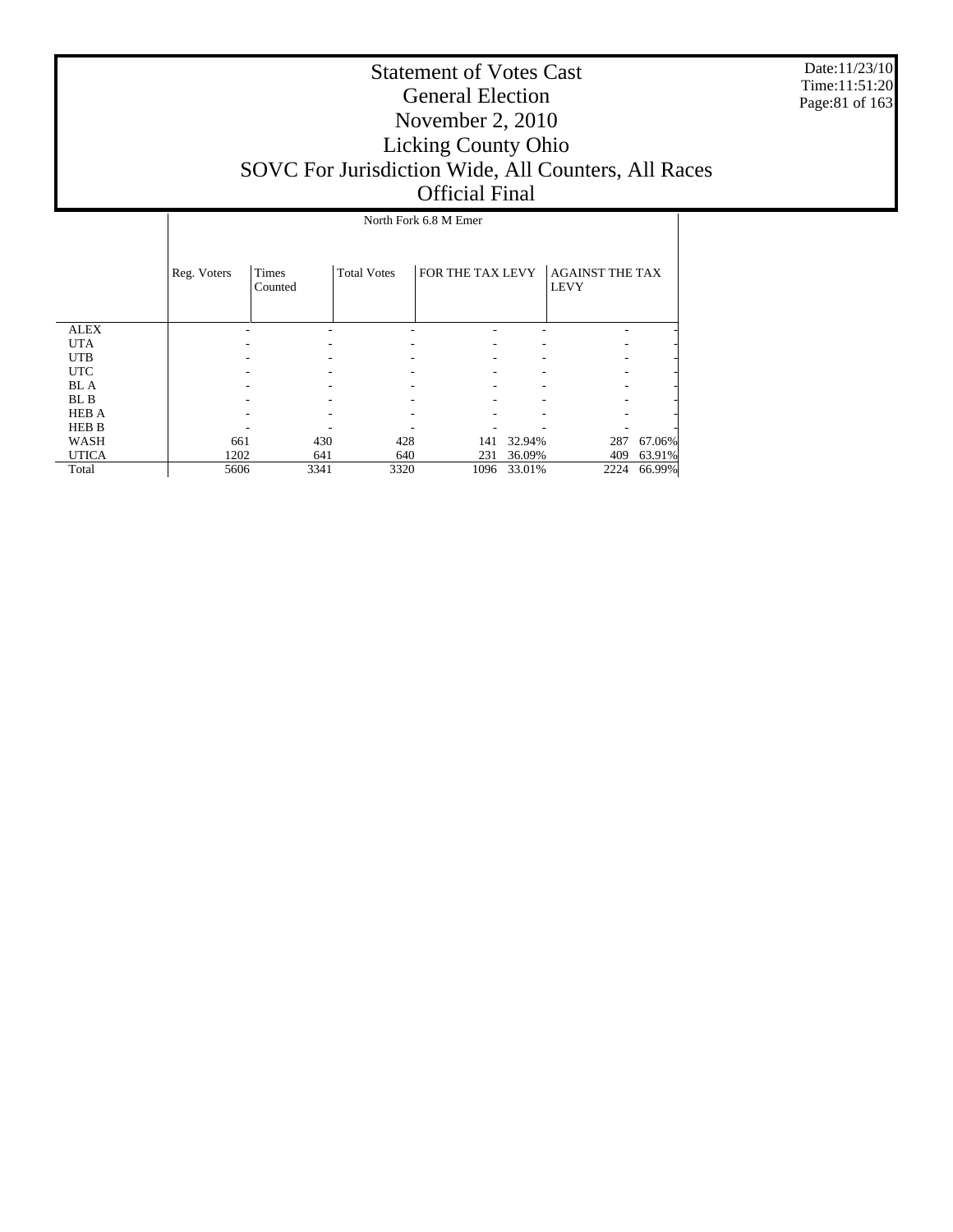Date:11/23/10 Time:11:51:20 Page:82 of 163

|                               |             |                       |                    | Northridge 1% Income Tax 5 yrs |                 |                          |        |
|-------------------------------|-------------|-----------------------|--------------------|--------------------------------|-----------------|--------------------------|--------|
|                               | Reg. Voters | Times<br>Counted      | <b>Total Votes</b> | ${\rm FOR}$ THE TAX            |                 | AGAINST THE TAX          |        |
| Jurisdiction Wide             |             |                       |                    |                                |                 |                          |        |
| N1A                           |             |                       |                    |                                |                 |                          |        |
| N1B                           |             |                       |                    |                                |                 |                          |        |
| N1C                           |             |                       |                    |                                |                 |                          |        |
| N1D                           |             |                       |                    |                                |                 |                          |        |
| N2A                           |             |                       |                    |                                |                 |                          |        |
| N2B                           |             |                       |                    |                                |                 |                          |        |
| N2C                           |             |                       |                    |                                |                 |                          |        |
| $\rm N2D$                     |             |                       |                    |                                |                 |                          |        |
| N <sub>3</sub> A              |             |                       |                    |                                |                 |                          |        |
| N3B                           |             |                       |                    |                                |                 |                          |        |
| N3C                           |             |                       |                    |                                |                 |                          |        |
| ${\rm N3D}$                   |             |                       |                    |                                |                 |                          |        |
| N3E                           |             |                       |                    |                                |                 |                          |        |
| N <sub>4</sub> A              |             |                       |                    |                                |                 |                          |        |
| N4B                           |             |                       |                    |                                |                 |                          |        |
| $_{\mathrm{N4C}}$             |             |                       |                    |                                |                 |                          |        |
| $\rm N4D$                     |             |                       |                    |                                |                 |                          |        |
| $_{\rm N4E}$                  |             |                       |                    |                                |                 |                          |        |
| N5A                           |             |                       |                    |                                |                 |                          |        |
| N5B                           |             |                       |                    |                                |                 |                          |        |
| N5C                           |             |                       |                    |                                |                 |                          |        |
| N <sub>5</sub> D              |             |                       |                    |                                |                 |                          |        |
| N5E                           |             |                       |                    |                                |                 |                          |        |
| $_{\rm N5F}$                  |             |                       |                    |                                |                 |                          |        |
| N <sub>6</sub> A              |             |                       |                    |                                |                 |                          |        |
| N <sub>6</sub> B              |             |                       |                    | ä,                             |                 |                          |        |
| N <sub>6</sub> C              |             |                       |                    |                                |                 |                          |        |
| N <sub>6</sub> D              |             |                       |                    |                                |                 |                          |        |
| N <sub>6</sub> E              |             |                       |                    |                                |                 |                          |        |
| N7A                           |             |                       |                    | ä,                             |                 |                          |        |
| N7B                           |             |                       |                    |                                |                 |                          |        |
| $_{\mathrm{N7C}}$             |             |                       |                    |                                |                 |                          |        |
| N7D                           |             |                       |                    |                                |                 |                          |        |
| H1A                           |             |                       |                    |                                |                 |                          |        |
| H1B                           |             |                       |                    |                                |                 |                          |        |
| H2A                           |             |                       |                    |                                |                 |                          |        |
| H2B                           |             |                       |                    |                                |                 |                          |        |
| H <sub>3</sub> A              |             |                       |                    | L,                             |                 |                          |        |
| H3B                           |             |                       |                    | $\overline{a}$<br>÷,           |                 |                          |        |
| <b>BEN</b>                    | 1044        | 729<br>$\overline{a}$ | 723<br>÷,          | $\overline{\phantom{a}}$       | 332 45.92%<br>÷ | 391                      | 54.08% |
| BG                            |             |                       |                    | $\overline{\phantom{a}}$       |                 | $\overline{\phantom{a}}$ |        |
| <b>BUR</b><br><b>EDEN</b>     | 835         | 601                   | 596                | 244<br>÷,                      | 40.94%          | 352<br>÷.                | 59.06% |
| <b>ETA</b>                    |             |                       |                    |                                |                 |                          |        |
| <b>ETB</b>                    |             |                       |                    |                                |                 |                          |        |
| $\ensuremath{\text{ETC}}$ SWL |             |                       |                    |                                |                 |                          |        |
| ETD SWL                       |             |                       |                    |                                |                 |                          |        |
| ETE SWL                       |             |                       |                    |                                |                 |                          |        |
| ETF SWL                       |             |                       |                    |                                |                 |                          |        |
| R2A                           |             |                       |                    |                                |                 |                          |        |
| R3A RCS                       |             |                       |                    |                                |                 |                          |        |
| R3B                           |             |                       |                    |                                |                 |                          |        |
| R3C                           |             |                       |                    |                                |                 |                          |        |
| R <sub>3</sub> D              |             |                       |                    |                                |                 |                          |        |
| FB                            |             |                       |                    |                                |                 |                          |        |
| ${\rm FRA}$                   |             |                       |                    |                                |                 |                          |        |
| <b>FRB</b>                    |             |                       |                    |                                |                 |                          |        |
|                               |             |                       |                    |                                |                 |                          |        |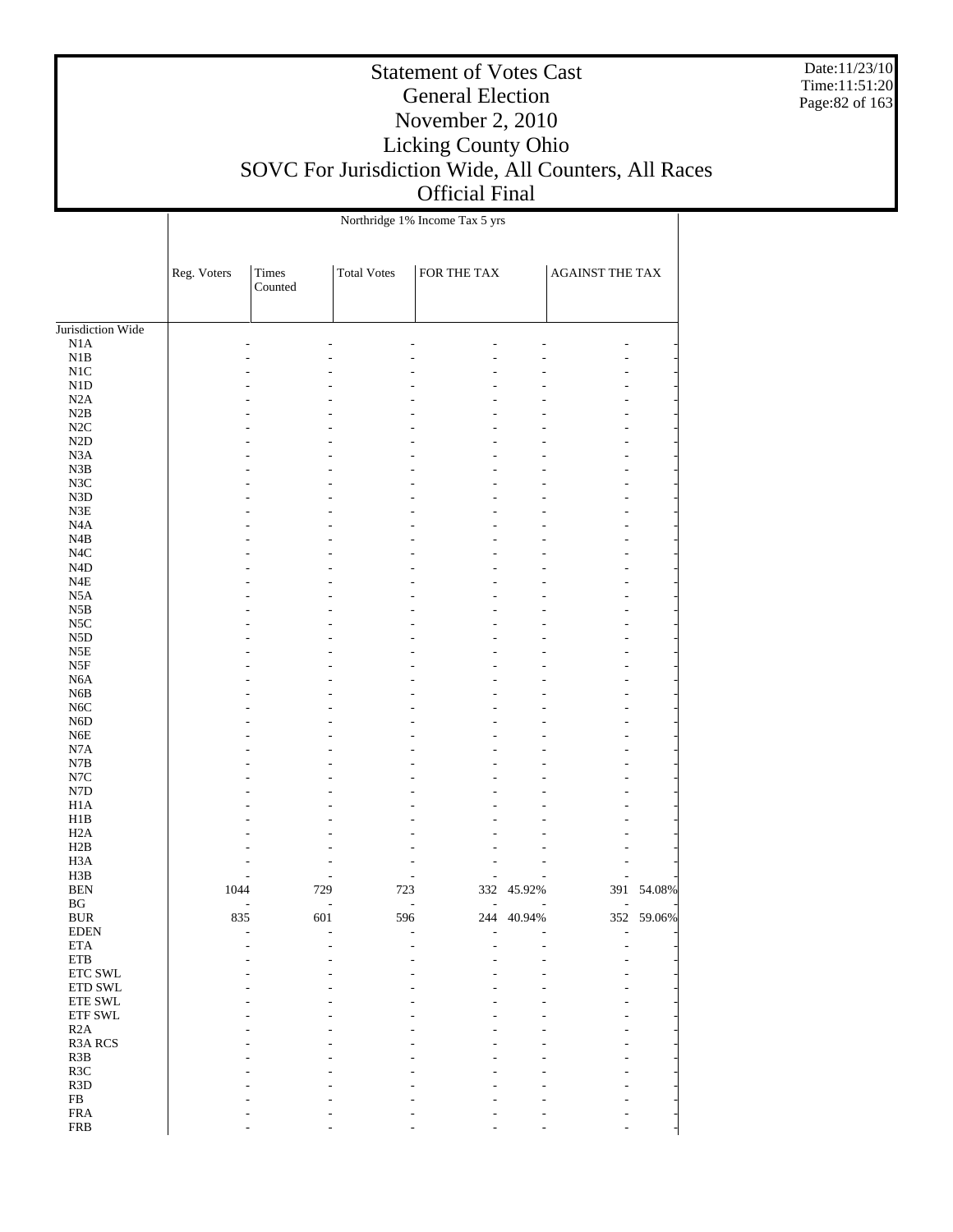Date:11/23/10 Time:11:51:20 Page:83 of 163

|                                    |                          |                                            |                    | Northridge 1% Income Tax 5 yrs |           |                                |        |
|------------------------------------|--------------------------|--------------------------------------------|--------------------|--------------------------------|-----------|--------------------------------|--------|
|                                    | Reg. Voters              | Times<br>Counted                           | <b>Total Votes</b> | FOR THE TAX                    |           | <b>AGAINST THE TAX</b>         |        |
|                                    |                          |                                            |                    |                                |           |                                |        |
| <b>GTA</b><br><b>GTB</b>           |                          | $\overline{\phantom{a}}$                   |                    | L,<br>$\overline{a}$           | ÷,        | $\overline{\phantom{a}}$<br>L, |        |
| <b>GTC</b>                         |                          |                                            |                    |                                |           |                                |        |
| <b>GTD</b>                         |                          |                                            |                    |                                |           |                                |        |
| <b>GVA</b>                         |                          |                                            |                    |                                |           |                                |        |
| GVB                                |                          |                                            |                    |                                |           |                                |        |
| GVC                                |                          |                                            |                    |                                |           |                                |        |
| <b>GVD</b>                         |                          |                                            |                    |                                |           |                                |        |
| <b>HAN TA</b>                      |                          |                                            |                    |                                |           |                                |        |
| <b>HANTB</b><br><b>HAN V</b>       |                          |                                            |                    |                                |           |                                |        |
| HR A                               |                          |                                            |                    |                                |           |                                |        |
| HR B                               | ÷                        | ÷,                                         |                    |                                |           | ٠                              |        |
| HR C                               | 16                       | 10                                         | 10                 | 3                              | 30.00%    | 7                              | 70.00% |
| HR D                               | ÷,                       | $\overline{a}$                             | ÷,                 | L,                             |           |                                |        |
| HR E                               | 34                       | 28                                         | 28                 | 15                             | 53.57%    | 13                             | 46.43% |
| <b>KIRK</b>                        | $\overline{\phantom{a}}$ | ÷,                                         | ÷,                 | L,                             |           |                                |        |
| HFT                                | 666                      | 410                                        | 407                | 173                            | 42.51%    | 234                            | 57.49% |
| HFV                                | 254<br>$\overline{a}$    | 152                                        | 152<br>L,          | 84<br>$\overline{a}$           | 55.26%    | 68<br>L,                       | 44.74% |
| <b>HWG</b><br><b>JRA</b>           | $\sim$                   | $\overline{\phantom{a}}$<br>$\overline{a}$ | $\overline{a}$     | L,                             |           | Ĭ.                             |        |
| JRB                                | 20                       | $\,$ 8 $\,$                                | $\,$ 8 $\,$        | 4                              | 50.00%    | 4                              | 50.00% |
| <b>JRC</b>                         | 356                      | 230                                        | 229                | 88                             | 38.43%    | 141                            | 61.57% |
| LBA                                | 245                      | 172                                        | 169                | 67                             | 39.64%    | 102                            | 60.36% |
| LBB                                | 367                      | 254                                        | 249                | 136                            | 54.62%    | 113                            | 45.38% |
| LKA                                |                          | ä,                                         |                    | L,                             |           | L,                             |        |
| <b>LKB</b>                         |                          |                                            |                    |                                |           | L,                             |        |
| <b>LKC</b>                         |                          |                                            |                    |                                |           |                                |        |
| <b>LKD</b>                         |                          |                                            |                    |                                |           |                                |        |
| <b>MADA</b><br>MADB                |                          |                                            |                    |                                |           |                                |        |
| MADC                               |                          |                                            |                    |                                |           |                                |        |
| MARYA                              |                          |                                            |                    |                                |           | ٠                              |        |
| <b>MARYB</b>                       |                          | ÷,                                         |                    |                                |           | L,                             |        |
| MК                                 | 3                        | $\boldsymbol{2}$                           | $\mathfrak{2}$     |                                | 2 100.00% | 0                              | 0.00%  |
| <b>MONA</b>                        |                          | ÷.                                         |                    | $\overline{a}$                 |           | L,                             |        |
| <b>MONB</b>                        |                          |                                            |                    |                                |           | ٠                              |        |
| <b>JOHNA</b>                       |                          |                                            |                    |                                |           |                                |        |
| <b>JOHNB</b>                       |                          |                                            |                    |                                |           |                                |        |
| <b>NKTA</b><br><b>NKTB</b>         |                          |                                            |                    |                                |           |                                |        |
| <b>NNTA</b>                        |                          |                                            |                    |                                |           |                                |        |
| <b>NNTB</b>                        |                          |                                            |                    |                                |           |                                |        |
| <b>NNTC</b>                        |                          |                                            |                    |                                |           |                                |        |
| <b>STLOU</b>                       |                          |                                            |                    |                                |           |                                |        |
| P <sub>1</sub> A                   |                          |                                            |                    |                                |           |                                |        |
| $\mathbf{P}1\mathbf{B}$            |                          |                                            |                    |                                |           |                                |        |
| P <sub>2</sub> A                   |                          |                                            |                    |                                |           |                                |        |
| $\mathbf{P2B}$<br>P <sub>2</sub> C |                          |                                            |                    |                                |           |                                |        |
| P <sub>3</sub> A                   |                          |                                            |                    |                                |           |                                |        |
| P3B                                |                          |                                            |                    |                                |           |                                |        |
| P3C                                |                          |                                            |                    |                                |           |                                |        |
| P <sub>4</sub> A                   |                          |                                            |                    |                                |           |                                |        |
| P <sub>4</sub> B                   |                          |                                            |                    |                                |           |                                |        |
| <b>PERRY</b>                       |                          |                                            |                    |                                |           |                                |        |
| <b>STAA</b>                        | 812                      | 551                                        | 546                | 258                            | 47.25%    | 288                            | 52.75% |
| <b>STAB</b>                        | 625                      | 425                                        | 424                | 178                            | 41.98%    | 246                            | 58.02% |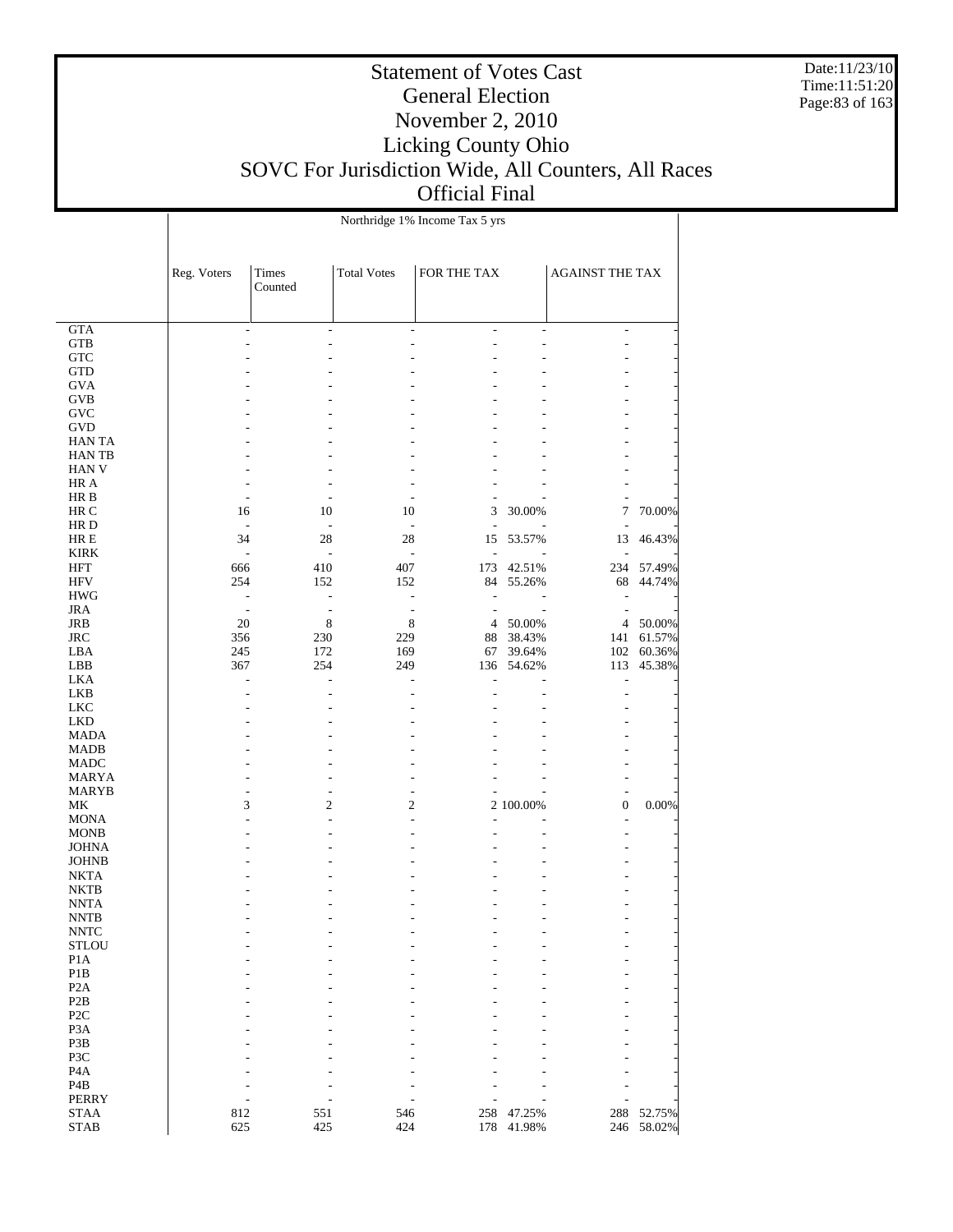Date:11/23/10 Time:11:51:20 Page:84 of 163

|              |             | Northridge 1% Income Tax 5 yrs |                    |              |        |                        |           |  |  |  |
|--------------|-------------|--------------------------------|--------------------|--------------|--------|------------------------|-----------|--|--|--|
|              | Reg. Voters | Times<br>Counted               | <b>Total Votes</b> | FOR THE TAX  |        | <b>AGAINST THE TAX</b> |           |  |  |  |
| <b>ALEX</b>  | 333         | 209                            | 209                | 125          | 59.81% | 84                     | 40.19%    |  |  |  |
| <b>UTA</b>   |             |                                |                    |              | ۰      |                        |           |  |  |  |
| <b>UTB</b>   |             |                                |                    |              |        |                        |           |  |  |  |
| <b>UTC</b>   |             |                                |                    |              |        |                        |           |  |  |  |
| BL A         |             |                                |                    |              |        |                        |           |  |  |  |
| BL B         |             |                                |                    |              |        |                        |           |  |  |  |
| <b>HEB A</b> |             |                                |                    |              |        |                        |           |  |  |  |
| <b>HEB B</b> |             |                                |                    |              |        |                        |           |  |  |  |
| WASH         |             | 2                              | $\mathfrak{D}$     | $\mathbf{0}$ | 0.00%  |                        | 2 100.00% |  |  |  |
| <b>UTICA</b> |             |                                |                    |              |        |                        |           |  |  |  |
| Total        | 5612        | 3783                           | 3754               | 1709         | 45.52% | 2045                   | 54.48%    |  |  |  |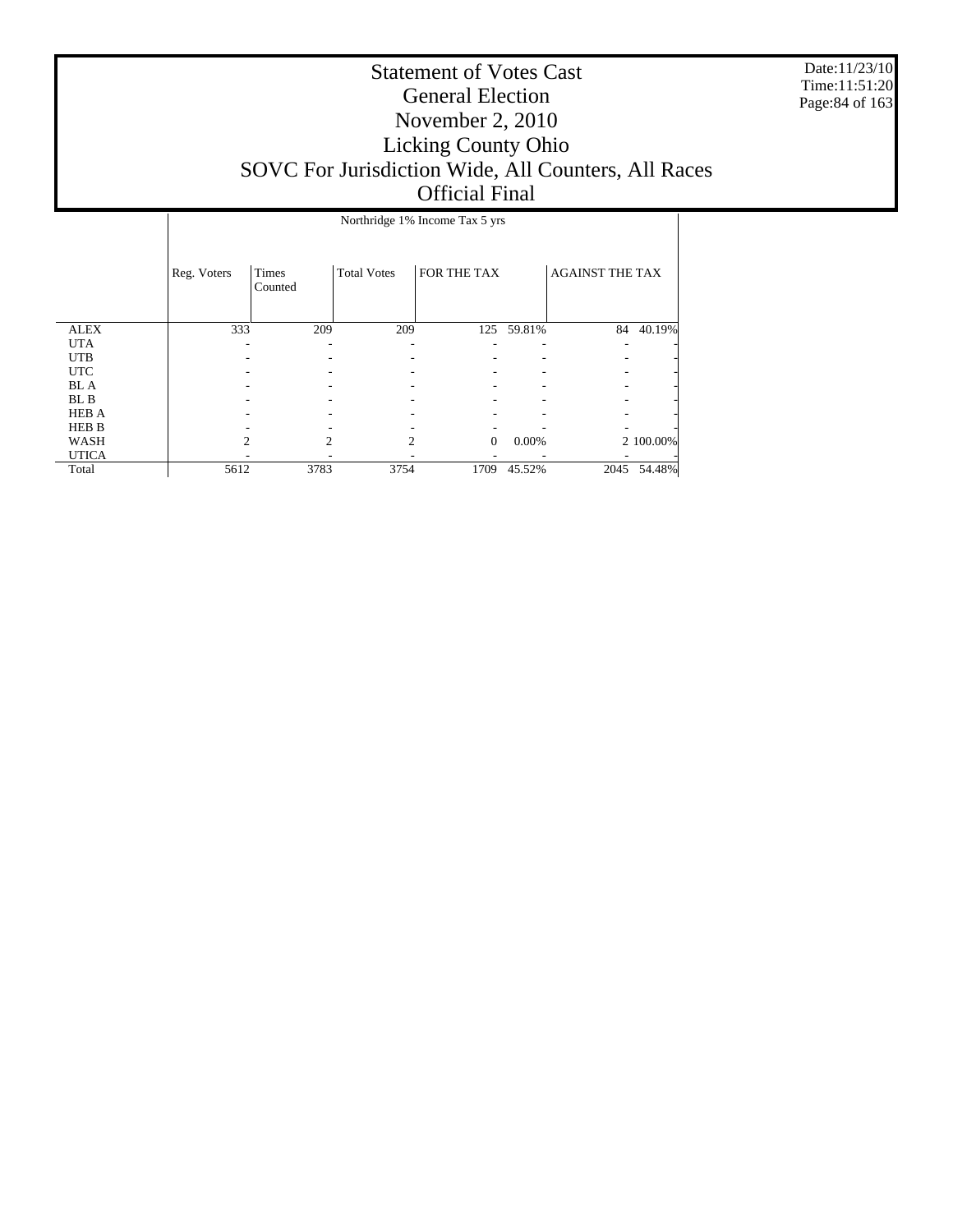Date:11/23/10 Time:11:51:20 Page:85 of 163

#### Statement of Votes Cast General Election November 2, 2010 Licking County Ohio SOVC For Jurisdiction Wide, All Counters, All Races Official Final

Jurisdiction Wide N1A N1B N1C N1D N2A N2B N2C N2D N3A N3B N3C N3D N3E N4A N4B N4C N4D N4E N5A N5B N5C N5D N5E N5F N6A N6B N6C N6D N6E N7A N7B N7C N7D H1A H1B H2A H2B H3A H3B BEN BG BUR EDEN ETA ETB ETC SWL ETD SWL ETE SWL ETF SWL R2A R3A RCS R3B R3C R3D FB FRA Reg. Voters Times Counted Total Votes FOR THE TAX LEVY AGAINST THE TAX LEVY Alex Library 1 M 5 yrs - - - - - - - - - - - - - - - - - - - - - - - - - - - - - - - - - - - - - - - - - - - - - - - - - - - - - - - - - - - - - - - - - - - - - - - - - - - - - - - - - - - - - - - - - - - - - - - - - - - - - - - - - - - - - - - - - - - - - - - - - - - - - - - - - - - - - - - - - - - - - - - - - - - - - - - - - - - - - - - - - - - - - - - - - - - - - - - - - - - - - - - - - - - - - - - - - - - - - - - - - - - - - - - - - - - - - - - - - - - - - - - - - - - - - - - - - - - - - - - - - - - - - - - - - - - - - - - - - - - - - - - - - - - - - - - - - 1044 729 704 243 34.52% 461 65.48% - - - - - - - 835 601 589 212 35.99% 377 64.01% - - - - - - - - - - - - - - - - - - - - - - - - - - - - - - - - - - - - - - - - - - - - - - - - - - - - - - - - - - - - - - - - - - - - - - - - - - - - - - - - - - - - - - - - - - - - - - - - - -

- - - - - - -

FRB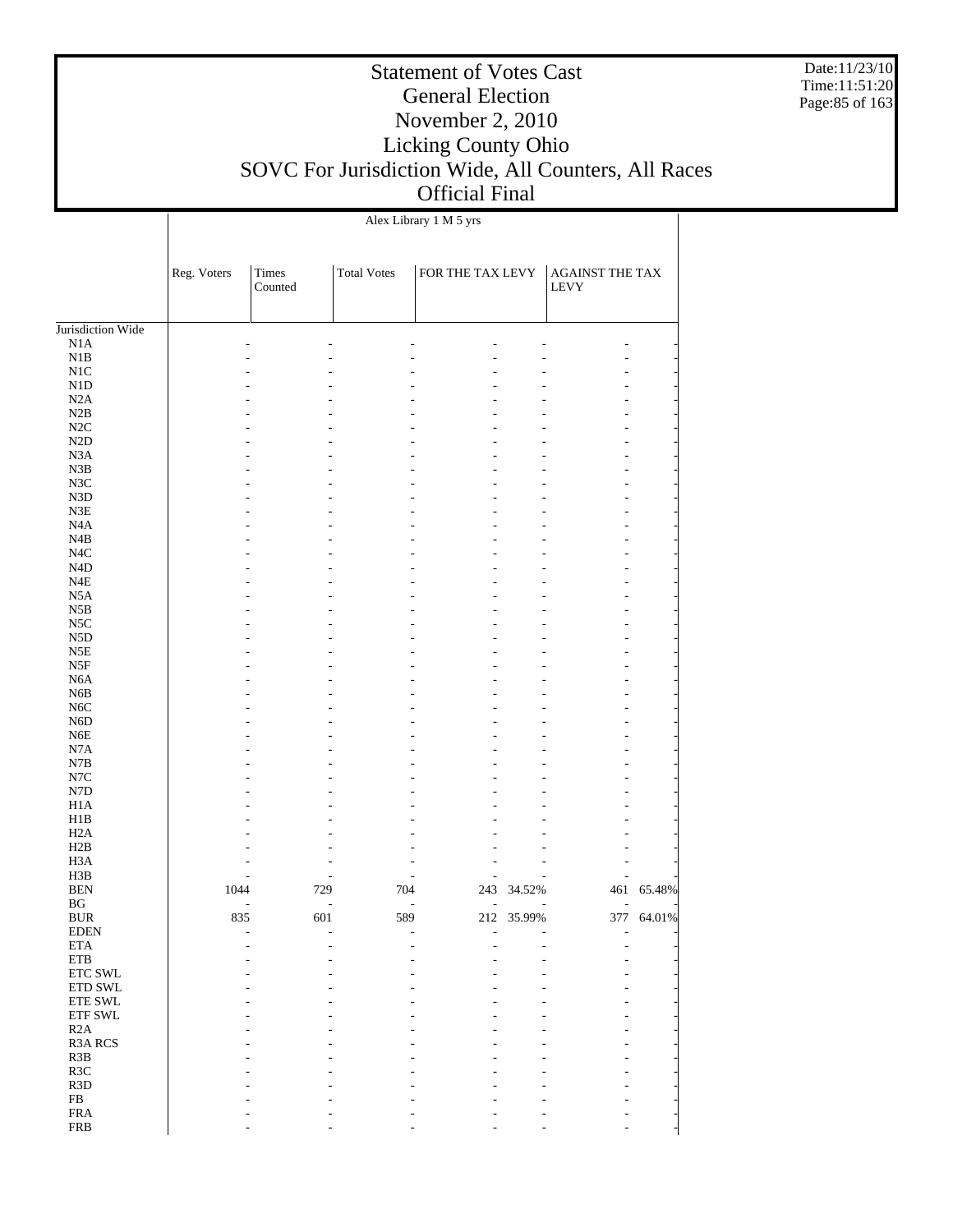Date:11/23/10 Time:11:51:20 Page:86 of 163

#### Statement of Votes Cast General Election November 2, 2010 Licking County Ohio SOVC For Jurisdiction Wide, All Counters, All Races Official Final

 GTA GTB **GTC**  GTD GVA GVB GVC GVD HAN TA HAN TB HAN V HR A HR B HR C HR D HR E KIRK HFT HFV HWG JRA JRB JRC LBA LBB LKA LKB LKC LKD MADA MADB MADC MARYA MARYB MK MONA MONB JOHNA JOHNB NKTA NKTB NNTA NNTB NNTC **STLOU**  P1A P1B P2A P2B P2C P3A P3B P3C P4A P4B PERRY STAA STAB Reg. Voters | Times Counted Total Votes | FOR THE TAX LEVY | AGAINST THE TAX LEVY Alex Library 1 M 5 yrs - - - - - - - - - - - - - - - - - - - - - - - - - - - - - - - - - - - - - - - - - - - - - - - - - - - - - - - - - - - - - - - - - - - - - - - - - - - - - - - - - - - - - - - - - - - 16 10 8 2 25.00% 6 75.00% - - - - - - - 34 28 28 12 42.86% 16 57.14% - - - - - - - 666 410 396 97 24.49% 299 75.51% 152 150 61 40.67% 89 59.33% - - - - - - - - - - - - - -  $\begin{array}{ccccccc}\n 20 & & 8 & & 8 \\
356 & & 230 & & 227\n \end{array}$   $\begin{array}{ccccccc}\n 8 & & 8 & & 5 & 62.50\% \\
73 & & 32.16\% & & 154 & 67.84\% \\
\end{array}$ 356 230 227 73 32.16% 154 67.84% 245 172 166 69 41.57% 97 58.43%<br>367 254 251 128 51.00% 123 49.00% 128 51.00% - - - - - - - - - - - - - - - - - - - - - - - - - - - - - - - - - - - - - - - - - - - - - - - - - - - - - - - - - - - - - - - 3 2 2 1 50.00% 1 50.00% - - - - - - - - - - - - - - - - - - - - - - - - - - - - - - - - - - - - - - - - - - - - - - - - - - - - - - - - - - - - - - - - - - - - - - - - - - - - - - - - - - - - - - - - - - - - - - - - - - - - - - - - - - - - - - - - - - - - - - - - - - - - - - - - - - - - - - - - - - - - - - - - - - -  $\begin{array}{ccccccccc} 812 && 551 && 547 && 300 && 54.84\% && 247 && 45.16\% \\ 625 && 425 && 420 && 193 && 45.95\% && 227 && 54.05\% \end{array}$ 193 45.95%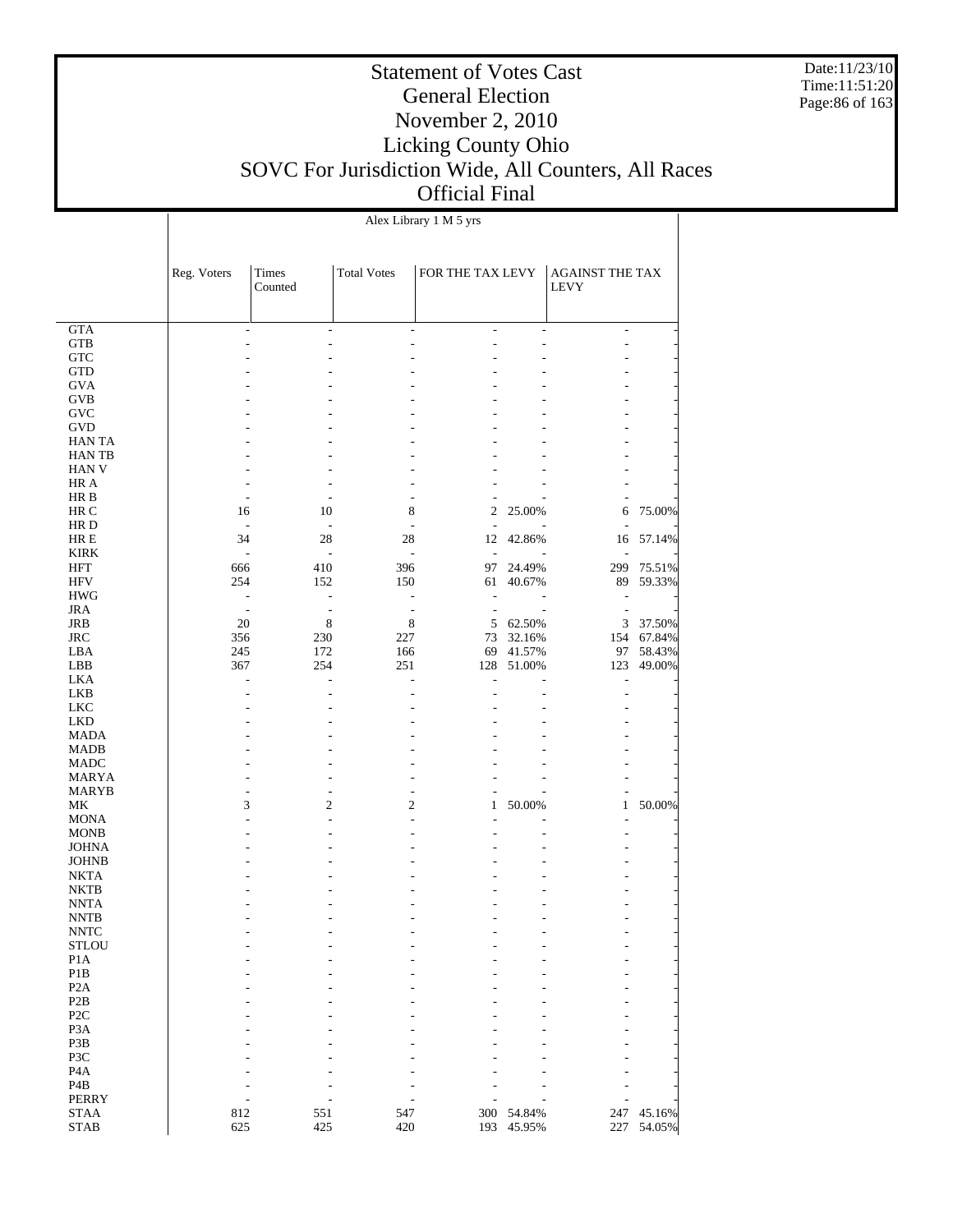Date:11/23/10 Time:11:51:20 Page:87 of 163

|              |             |                  |                    | Alex Library 1 M 5 yrs |            |                                       |           |
|--------------|-------------|------------------|--------------------|------------------------|------------|---------------------------------------|-----------|
|              | Reg. Voters | Times<br>Counted | <b>Total Votes</b> | FOR THE TAX LEVY       |            | <b>AGAINST THE TAX</b><br><b>LEVY</b> |           |
| <b>ALEX</b>  | 333         | 209              | 208                |                        | 131 62.98% | 77                                    | 37.02%    |
| <b>UTA</b>   |             |                  |                    |                        |            |                                       |           |
| <b>UTB</b>   |             |                  |                    |                        |            |                                       |           |
| <b>UTC</b>   |             |                  |                    |                        |            |                                       |           |
| BL A         |             |                  |                    |                        |            |                                       |           |
| BL B         |             |                  |                    |                        |            |                                       |           |
| <b>HEB A</b> |             |                  |                    |                        |            |                                       |           |
| <b>HEB B</b> |             |                  |                    |                        |            |                                       |           |
| WASH         | າ           | っ                | $\mathcal{D}$      | $\Omega$               | 0.00%      |                                       | 2 100.00% |
| <b>UTICA</b> |             |                  |                    |                        |            |                                       |           |
| Total        | 5612        | 3783             | 3706               | 1527                   | 41.20%     | 2179                                  | 58.80%    |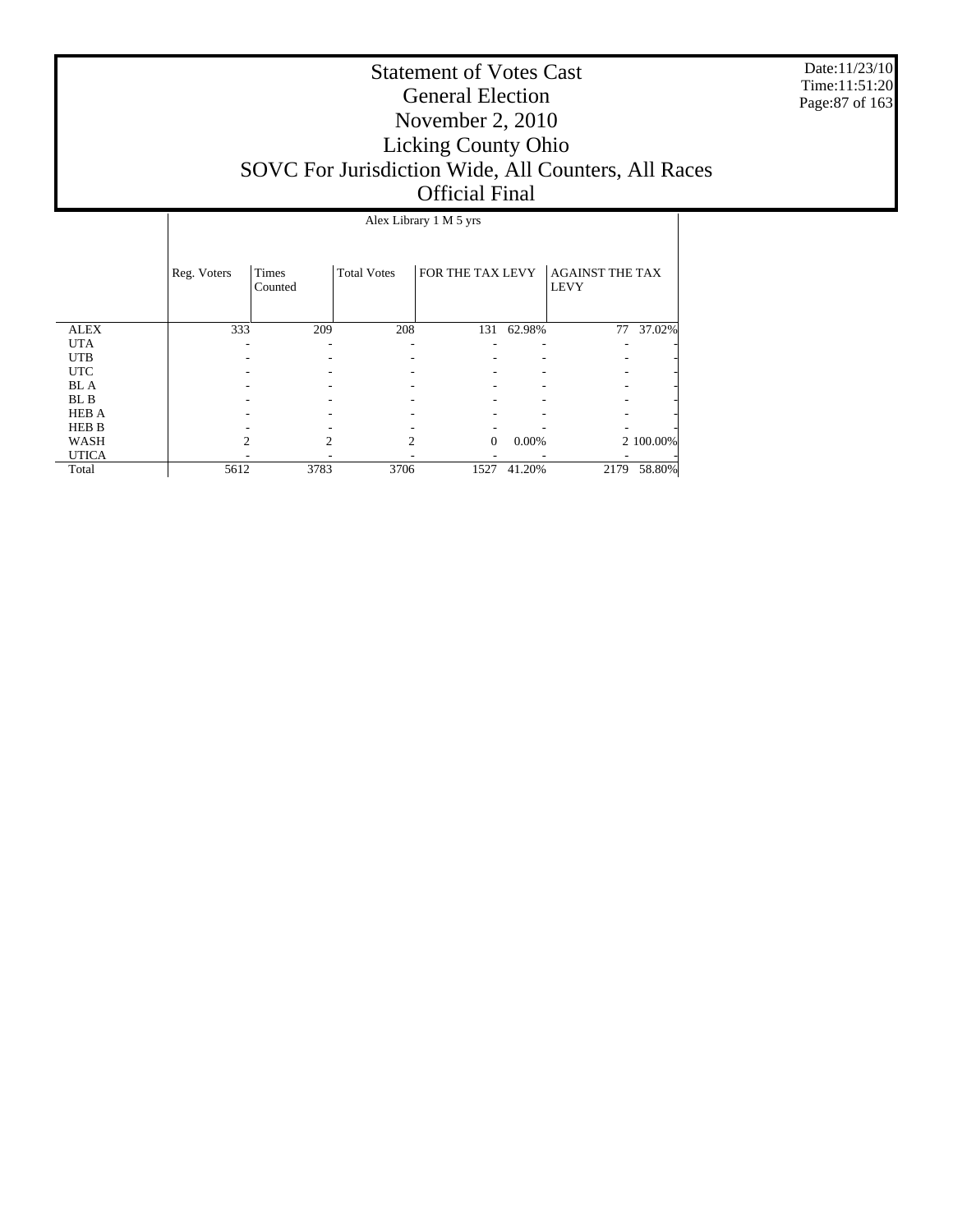Date:11/23/10 Time:11:51:20 Page:88 of 163

# Statement of Votes Cast General Election November 2, 2010 Licking County Ohio SOVC For Jurisdiction Wide, All Counters, All Races Official Final

SWL 8 M 5 yr Emer

|                          | Reg. Voters | Times<br>Counted | <b>Total Votes</b> | FOR THE TAX LEVY |                  | AGAINST THE TAX<br><b>LEVY</b> |                  |
|--------------------------|-------------|------------------|--------------------|------------------|------------------|--------------------------------|------------------|
|                          |             |                  |                    |                  |                  |                                |                  |
| Jurisdiction Wide<br>N1A |             |                  |                    | ÷,               |                  |                                |                  |
| N1B                      |             |                  |                    |                  |                  |                                |                  |
| N1C                      |             |                  |                    |                  |                  |                                |                  |
| N1D                      |             |                  |                    |                  |                  |                                |                  |
| N2A                      |             |                  |                    | ٠                |                  |                                |                  |
| N2B                      |             |                  |                    |                  |                  |                                |                  |
| N2C                      |             |                  |                    |                  |                  |                                |                  |
| N2D                      |             |                  |                    |                  |                  |                                |                  |
| N <sub>3</sub> A         |             |                  |                    | L.               |                  |                                |                  |
| N3B<br>N3C               |             |                  |                    |                  |                  |                                |                  |
| N3D                      |             |                  |                    |                  |                  |                                |                  |
| N3E                      |             |                  |                    | ٠                |                  |                                |                  |
| N <sub>4</sub> A         |             |                  |                    |                  |                  |                                |                  |
| N4B                      |             |                  |                    |                  |                  |                                |                  |
| N <sub>4</sub> C         |             |                  |                    |                  |                  |                                |                  |
| N <sub>4</sub> D         |             |                  |                    | L.               |                  |                                |                  |
| N <sub>4E</sub>          |             |                  |                    |                  |                  |                                |                  |
| N <sub>5</sub> A         |             |                  |                    |                  |                  |                                |                  |
| N5B                      |             |                  |                    |                  |                  |                                |                  |
| N <sub>5</sub> C         |             |                  |                    | L.               |                  |                                |                  |
| N <sub>5</sub> D<br>N5E  |             |                  |                    |                  |                  |                                |                  |
| N5F                      |             |                  |                    |                  |                  |                                |                  |
| N <sub>6</sub> A         |             |                  |                    | L.               |                  |                                |                  |
| N <sub>6</sub> B         |             |                  |                    |                  |                  |                                |                  |
| N <sub>6</sub> C         |             |                  |                    |                  |                  |                                |                  |
| N <sub>6</sub> D         |             |                  |                    |                  |                  |                                |                  |
| N <sub>6</sub> E         |             |                  |                    | L.               |                  |                                |                  |
| N7A                      |             |                  |                    |                  |                  |                                |                  |
| N7B                      |             |                  |                    |                  |                  |                                |                  |
| N7C                      |             |                  |                    |                  |                  |                                |                  |
| N7D                      |             |                  |                    | ٠                |                  |                                |                  |
| H1A                      |             |                  |                    |                  |                  |                                |                  |
| H1B<br>H <sub>2</sub> A  |             |                  |                    |                  |                  |                                |                  |
| H2B                      |             |                  |                    |                  |                  |                                |                  |
| H <sub>3</sub> A         |             |                  |                    |                  |                  |                                |                  |
| H3B                      |             |                  |                    |                  |                  |                                |                  |
| <b>BEN</b>               |             |                  |                    |                  |                  |                                |                  |
| $_{\rm BG}$              |             |                  |                    |                  |                  |                                |                  |
| <b>BUR</b>               |             |                  |                    |                  |                  |                                |                  |
| <b>EDEN</b>              |             |                  |                    |                  |                  |                                |                  |
| <b>ETA</b>               | 819         | 474              | 470                | 240              | 51.06%           |                                | 230 48.94%       |
| ETB                      | 445         | 256              | 256                | 116              | 45.31%           | 140                            | 54.69%           |
| ETC SWL                  | 1112        | 649              | 649                | 370              | 57.01%           | 279                            | 42.99%           |
| ETD SWL<br>ETE SWL       | 684<br>1446 | 434<br>869       | 428<br>867         | 182<br>525       | 42.52%<br>60.55% | 246<br>342                     | 57.48%<br>39.45% |
| ETF SWL                  | 889         | 498              | 495                | 263              | 53.13%           | 232                            | 46.87%           |
| R2A                      |             | ÷                | L.                 | L,<br>L.         |                  | L,                             |                  |
| R3A RCS                  |             | ٠                | ÷                  | L.<br>ä,         |                  | L,                             |                  |
| R3B                      |             |                  |                    | J.               |                  |                                |                  |
| R3C                      |             |                  |                    |                  |                  |                                |                  |
| R <sub>3</sub> D         |             |                  |                    |                  |                  |                                |                  |
| ${\rm FB}$               |             |                  |                    |                  |                  |                                |                  |
| ${\rm FRA}$              |             |                  |                    |                  |                  |                                |                  |
| <b>FRB</b>               |             |                  | L.                 |                  |                  |                                |                  |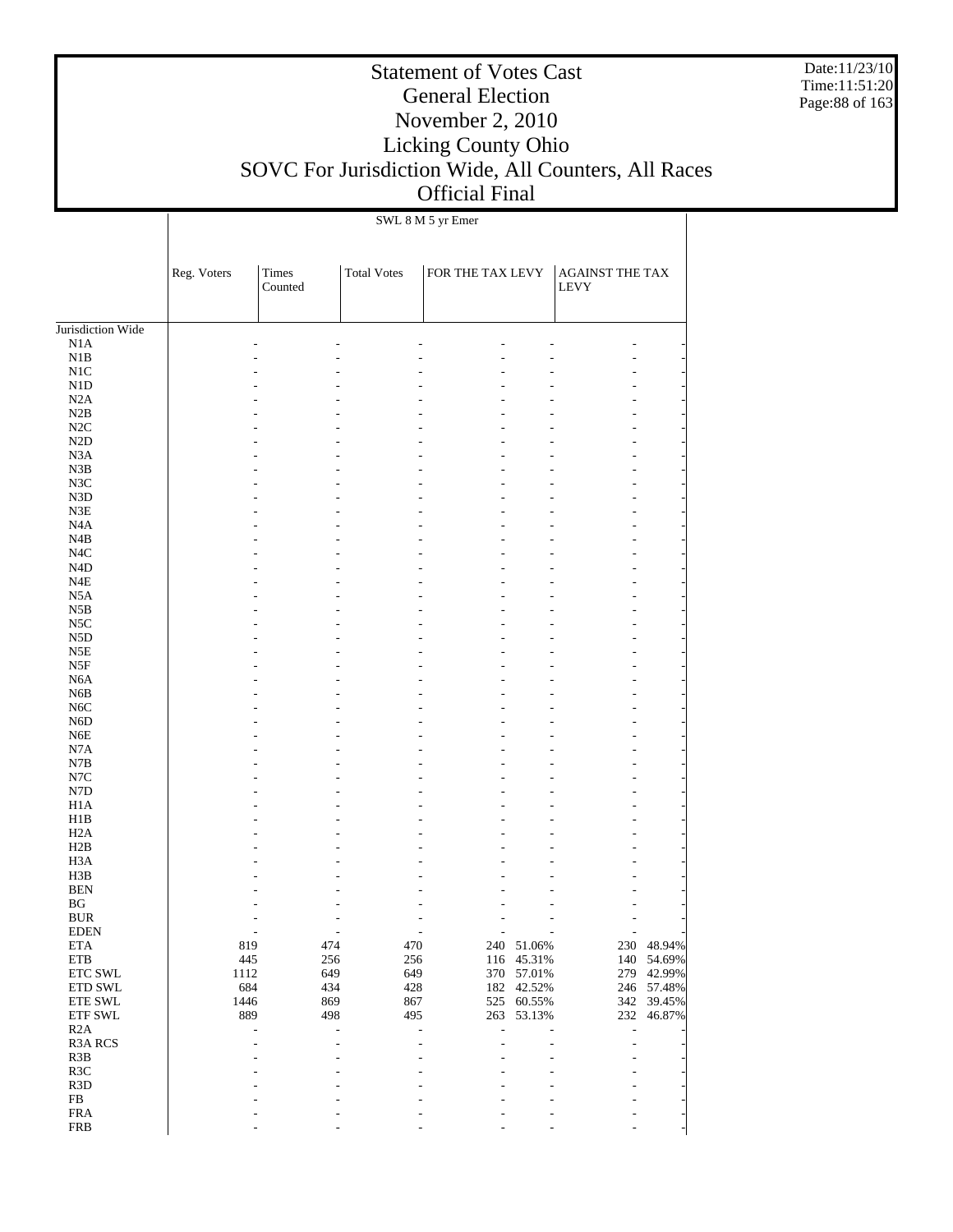Date:11/23/10 Time:11:51:21 Page:89 of 163

# Statement of Votes Cast General Election November 2, 2010 Licking County Ohio SOVC For Jurisdiction Wide, All Counters, All Races Official Final

SWL 8 M 5 yr Emer

|                                  | Reg. Voters                                | Times<br>Counted                           | <b>Total Votes</b>                                   | FOR THE TAX LEVY                           |                          | <b>AGAINST THE TAX</b><br><b>LEVY</b>                |            |
|----------------------------------|--------------------------------------------|--------------------------------------------|------------------------------------------------------|--------------------------------------------|--------------------------|------------------------------------------------------|------------|
| <b>GTA</b>                       | ÷,                                         | $\overline{a}$                             | $\overline{\phantom{a}}$                             | ÷                                          | $\sim$                   | $\overline{\phantom{0}}$                             |            |
| <b>GTB</b>                       |                                            | ÷                                          | ÷,                                                   | ۷                                          | L.                       | L,                                                   |            |
| <b>GTC</b>                       |                                            |                                            |                                                      |                                            |                          |                                                      |            |
| <b>GTD</b>                       |                                            |                                            |                                                      |                                            |                          |                                                      |            |
| <b>GVA</b>                       |                                            |                                            |                                                      |                                            |                          |                                                      |            |
| <b>GVB</b>                       |                                            |                                            |                                                      |                                            |                          |                                                      |            |
| GVC                              |                                            |                                            |                                                      |                                            |                          |                                                      |            |
| <b>GVD</b><br><b>HAN TA</b>      |                                            |                                            |                                                      |                                            |                          |                                                      |            |
| <b>HANTB</b>                     |                                            |                                            |                                                      |                                            |                          |                                                      |            |
| <b>HAN V</b>                     |                                            |                                            | ٠                                                    |                                            |                          |                                                      |            |
| HR A                             | 1059                                       | 675                                        | 672                                                  | 357                                        | 53.13%                   | 315                                                  | 46.88%     |
| HR B                             | 989                                        | 655                                        | 653                                                  | 328                                        | 50.23%                   | 325                                                  | 49.77%     |
| HR C                             | 933                                        | 611                                        | 606                                                  | 300                                        | 49.50%                   | 306                                                  | 50.50%     |
| HR D                             | 1331                                       | 850                                        | 849                                                  | 389                                        | 45.82%                   | 460                                                  | 54.18%     |
| HR E                             | 1036                                       | 719                                        | 713                                                  | 365                                        | 51.19%                   | 348                                                  | 48.81%     |
| <b>KIRK</b>                      | 378                                        | 184                                        | 184                                                  | 91                                         | 49.46%                   | 93                                                   | 50.54%     |
| <b>HFT</b>                       | ÷                                          | ÷                                          | $\overline{a}$                                       | ÷.                                         |                          | ÷                                                    |            |
| HFV                              |                                            | ٠                                          | ÷,                                                   |                                            |                          | ٠                                                    |            |
| <b>HWG</b>                       |                                            |                                            |                                                      |                                            |                          |                                                      |            |
| <b>JRA</b>                       |                                            |                                            |                                                      |                                            |                          |                                                      |            |
| JRB<br><b>JRC</b>                |                                            |                                            |                                                      |                                            |                          |                                                      |            |
| LBA                              |                                            |                                            |                                                      |                                            |                          |                                                      |            |
| LBB                              |                                            |                                            |                                                      |                                            |                          |                                                      |            |
| LKA                              |                                            |                                            |                                                      |                                            |                          |                                                      |            |
| <b>LKB</b>                       |                                            |                                            |                                                      |                                            |                          |                                                      |            |
| <b>LKC</b>                       |                                            |                                            |                                                      |                                            |                          |                                                      |            |
| <b>LKD</b>                       |                                            |                                            |                                                      |                                            |                          |                                                      |            |
| <b>MADA</b>                      |                                            |                                            |                                                      |                                            |                          |                                                      |            |
| <b>MADB</b>                      |                                            |                                            |                                                      |                                            |                          |                                                      |            |
| <b>MADC</b>                      |                                            |                                            |                                                      |                                            |                          |                                                      |            |
| MARYA                            |                                            |                                            |                                                      |                                            |                          |                                                      |            |
| <b>MARYB</b><br>МK               |                                            |                                            |                                                      |                                            |                          |                                                      |            |
| <b>MONA</b>                      |                                            |                                            |                                                      |                                            |                          |                                                      |            |
| <b>MONB</b>                      |                                            |                                            |                                                      |                                            |                          |                                                      |            |
| <b>JOHNA</b>                     |                                            |                                            |                                                      |                                            |                          |                                                      |            |
| <b>JOHNB</b>                     |                                            |                                            |                                                      |                                            |                          |                                                      |            |
| <b>NKTA</b>                      |                                            |                                            |                                                      |                                            |                          |                                                      |            |
| NKTB                             |                                            |                                            |                                                      |                                            |                          |                                                      |            |
| <b>NNTA</b>                      |                                            |                                            |                                                      |                                            |                          |                                                      |            |
| <b>NNTB</b>                      |                                            |                                            |                                                      |                                            |                          |                                                      |            |
| <b>NNTC</b>                      |                                            |                                            |                                                      |                                            |                          |                                                      |            |
| <b>STLOU</b><br>P <sub>1</sub> A | ÷<br>$\overline{\phantom{a}}$              | $\overline{\phantom{a}}$<br>$\Box$         | $\overline{\phantom{a}}$<br>$\Box$                   | $\overline{\phantom{a}}$                   |                          | $\overline{\phantom{a}}$                             |            |
| P <sub>1</sub> B                 | 577                                        | 358                                        | 351                                                  |                                            | 174 49.57%               |                                                      | 177 50.43% |
| P <sub>2</sub> A                 | $\overline{a}$                             | $\overline{a}$                             | $\overline{\phantom{a}}$                             |                                            |                          | L,                                                   |            |
| P2B                              | $\overline{a}$                             | $\overline{\phantom{a}}$                   | $\overline{\phantom{a}}$                             |                                            |                          |                                                      |            |
| P <sub>2</sub> C                 | $\overline{\phantom{a}}$                   | $\sim$                                     | $\overline{\phantom{a}}$                             | $\overline{\phantom{a}}$                   |                          | $\overline{\phantom{a}}$                             |            |
| P3A                              | 161                                        | 133                                        | 132                                                  | 51                                         | 38.64%                   | 81                                                   | 61.36%     |
| P3B                              | 785                                        | 428                                        | 425                                                  |                                            | 275 64.71%               | 150                                                  | 35.29%     |
| P3C                              | 965                                        | 640                                        | 634                                                  |                                            | 336 53.00%               | 298                                                  | 47.00%     |
| P <sub>4</sub> A                 | 1113                                       | 514                                        | 507                                                  |                                            | 296 58.38%               | 211                                                  | 41.62%     |
| P4B                              | 1135                                       | 567                                        | 566                                                  |                                            | 340 60.07%               | 226                                                  | 39.93%     |
| PERRY<br><b>STAA</b>             | $\overline{a}$<br>$\overline{\phantom{a}}$ | $\blacksquare$<br>$\overline{\phantom{a}}$ | $\overline{\phantom{a}}$<br>$\overline{\phantom{a}}$ | $\overline{\phantom{a}}$<br>$\overline{a}$ | $\overline{\phantom{a}}$ | $\overline{\phantom{a}}$<br>$\overline{\phantom{a}}$ |            |
| <b>STAB</b>                      | 20                                         | $16\,$                                     | 15                                                   |                                            | 6 40.00%                 |                                                      | 9 60.00%   |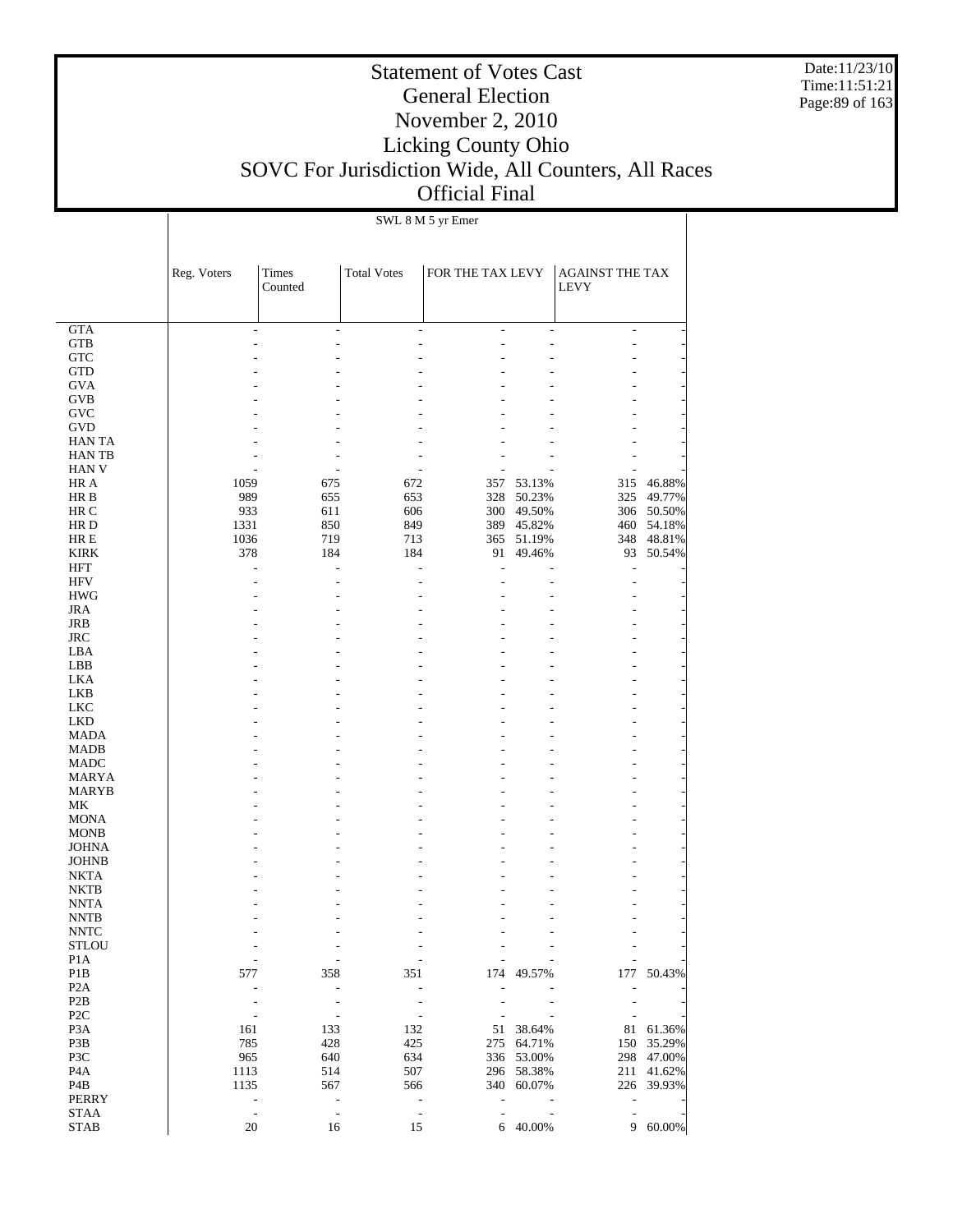Date:11/23/10 Time:11:51:21 Page:90 of 163

|              |             | SWL 8 M 5 yr Emer       |                    |                  |        |                                       |        |  |  |  |
|--------------|-------------|-------------------------|--------------------|------------------|--------|---------------------------------------|--------|--|--|--|
|              | Reg. Voters | <b>Times</b><br>Counted | <b>Total Votes</b> | FOR THE TAX LEVY |        | <b>AGAINST THE TAX</b><br><b>LEVY</b> |        |  |  |  |
| <b>ALEX</b>  |             |                         |                    |                  |        |                                       |        |  |  |  |
| <b>UTA</b>   | 115         | 84                      | 82                 | 35               | 42.68% | 47                                    | 57.32% |  |  |  |
| <b>UTB</b>   | 77          | 48                      | 48                 | 18               | 37.50% | 30                                    | 62.50% |  |  |  |
| <b>UTC</b>   |             |                         |                    |                  |        |                                       |        |  |  |  |
| <b>BL</b> A  |             |                         |                    |                  |        |                                       |        |  |  |  |
| BL B         |             |                         |                    |                  |        |                                       |        |  |  |  |
| <b>HEB A</b> |             |                         |                    |                  |        |                                       |        |  |  |  |
| <b>HEB B</b> |             |                         |                    |                  |        |                                       |        |  |  |  |
| WASH         |             |                         |                    |                  |        |                                       |        |  |  |  |
| <b>UTICA</b> |             |                         |                    |                  |        |                                       |        |  |  |  |
| Total        | 16069       | 9662                    | 9602               | 5057             | 52.67% | 4545                                  | 47.33% |  |  |  |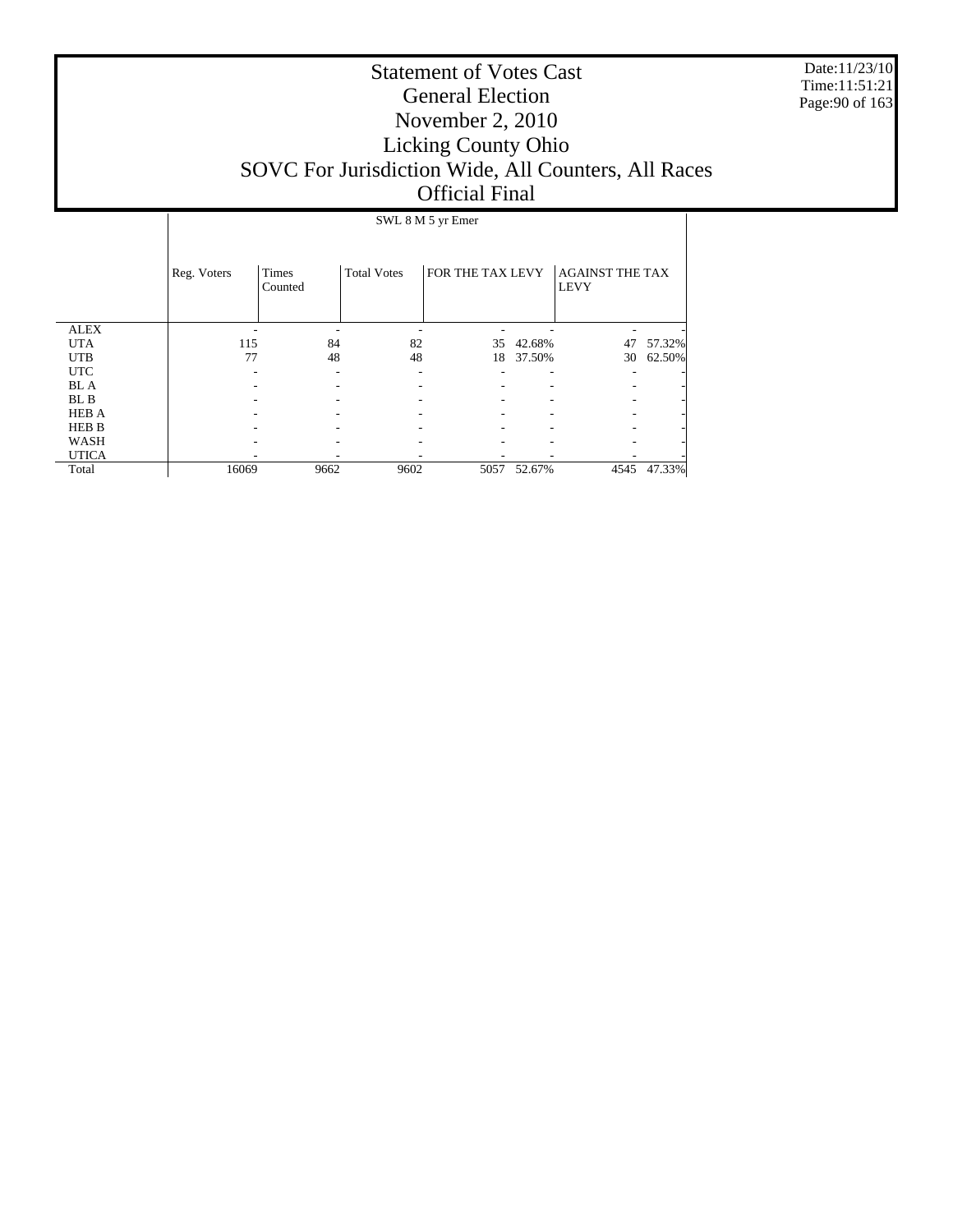Date:11/23/10 Time:11:51:21 Page:91 of 163

# Statement of Votes Cast General Election November 2, 2010 Licking County Ohio SOVC For Jurisdiction Wide, All Counters, All Races Official Final

|                   |             |                      | Licking Park Dist 0.2 M 5 yrs |                  |            |                                       |            |
|-------------------|-------------|----------------------|-------------------------------|------------------|------------|---------------------------------------|------------|
|                   | Reg. Voters | <b>Times Counted</b> | <b>Total Votes</b>            | FOR THE TAX LEVY |            | <b>AGAINST THE TAX</b><br><b>LEVY</b> |            |
| Jurisdiction Wide |             |                      |                               |                  |            |                                       |            |
| N1A               | 1059        | 364                  | 357                           |                  | 147 41.18% | 210                                   | 58.82%     |
| N1B               | 807         | 339                  | 333                           | 164              | 49.25%     | 169                                   | 50.75%     |
| N1C               | 751         | 239                  | 235                           |                  | 120 51.06% |                                       | 115 48.94% |
| N1D               | 940         | 222                  | 220                           |                  | 107 48.64% |                                       | 113 51.36% |
| N2A               | 818         | 279                  | 276                           |                  | 120 43.48% |                                       | 156 56.52% |
| N2B               | 801         | 270                  | 268                           |                  | 125 46.64% |                                       | 143 53.36% |
| N2C               | 972         | 246                  | 239                           |                  | 119 49.79% |                                       | 120 50.21% |
| N <sub>2</sub> D  | 903         | 259                  | 255                           |                  | 123 48.24% |                                       | 132 51.76% |
| N3A               | 684         | 291                  | 285                           |                  | 141 49.47% |                                       | 144 50.53% |
| N3B               | 743         | 296                  | 294                           |                  | 136 46.26% |                                       | 158 53.74% |
| N3C               | 1428        | 754                  | 734                           |                  | 460 62.67% |                                       | 274 37.33% |
| N3D               | 1015        | 394                  | 391                           | 221              | 56.52%     |                                       | 170 43.48% |
| N3E               | 859         | 446                  | 442                           |                  | 262 59.28% | 180                                   | 40.72%     |
| N4A               | 1051        | 432                  | 428                           |                  | 245 57.24% |                                       | 183 42.76% |
| N4B               | 630         | 313                  | 309                           |                  | 158 51.13% |                                       | 151 48.87% |
| N4C               | 813         | 423                  | 420                           |                  | 234 55.71% |                                       | 186 44.29% |
| N4D               | 905         | 526                  | 517                           |                  | 294 56.87% |                                       | 223 43.13% |
| N4E               | 901         | 443                  | 438                           |                  | 234 53.42% |                                       | 204 46.58% |
| N5A               | 1036        | 662                  | 650                           |                  | 408 62.77% |                                       | 242 37.23% |
| N5B               | 697         | 396                  | 393                           |                  | 247 62.85% |                                       | 146 37.15% |
| N5C               | 675         | 380                  | 374                           |                  | 243 64.97% |                                       | 131 35.03% |
| N5D               | 967         | 528                  | 520                           | 311              | 59.81%     |                                       | 209 40.19% |
| N5E               | 762         | 362                  | 353                           |                  | 209 59.21% |                                       | 144 40.79% |
| N5F               | 907         | 428                  | 414                           |                  | 256 61.84% |                                       | 158 38.16% |
| N6A               | 1195        | 639                  | 627                           |                  | 303 48.33% |                                       | 324 51.67% |
| N6B               | 1043        | 511                  | 506                           |                  | 268 52.96% |                                       | 238 47.04% |
| N <sub>6</sub> C  | 898         | 463                  | 458                           |                  | 271 59.17% |                                       | 187 40.83% |
| N6D               | 936         | 337                  | 332                           |                  | 176 53.01% |                                       | 156 46.99% |
| N6E               | 949         | 593                  | 588                           |                  | 275 46.77% |                                       | 313 53.23% |
| N7A               | 1133        | 347                  | 344                           |                  | 197 57.27% |                                       | 147 42.73% |
| N7B               | 948         | 272                  | 268                           |                  | 152 56.72% |                                       | 116 43.28% |
| N7C               | 864         | 334                  | 328                           |                  | 186 56.71% |                                       | 142 43.29% |
| N7D               | 897         | 384                  | 382                           |                  | 186 48.69% |                                       | 196 51.31% |
| H <sub>1</sub> A  | 1298        | 688                  | 675                           |                  | 357 52.89% |                                       | 318 47.11% |
| H1B               | 1063        | 385                  | 379                           |                  | 209 55.15% |                                       | 170 44.85% |
| H2A               | 1060        | 637                  | 620                           | 351              | 56.61%     |                                       | 269 43.39% |
| H2B               | 1156        | 525                  | 516                           | 267              | 51.74%     |                                       | 249 48.26% |
| H3A               | 1080        | 559                  | 551                           |                  | 288 52.27% |                                       | 263 47.73% |
| H3B               | 1304        | 639                  | 630                           |                  | 344 54.60% |                                       | 286 45.40% |
| <b>BEN</b>        | 1081        | 752                  | 731                           |                  | 258 35.29% |                                       | 473 64.71% |
| BG                | 1245        | 731                  | 722                           | 321              | 44.46%     | 401                                   | 55.54%     |
| <b>BUR</b>        | 835         | 601                  | 582                           |                  | 170 29.21% | 412                                   | 70.79%     |
| <b>EDEN</b>       | 758         | 423                  | 420                           | 120              | 28.57%     | 300                                   | 71.43%     |
| ETA               | 896         | 511                  | 507                           | 222              | 43.79%     | 285                                   | 56.21%     |
| ETB               | 693         | 372                  | 369                           | 159              | 43.09%     | 210                                   | 56.91%     |
| ETC SWL           | 1112        | 649                  | 640                           | 329              | 51.41%     | 311                                   | 48.59%     |
| ETD SWL           | 684         | 434                  | 420                           | 174              | 41.43%     | 246                                   | 58.57%     |
| ETE SWL           | 1446        | 869                  | 853                           | 443              | 51.93%     | 410                                   | 48.07%     |
| <b>ETF SWL</b>    | 889         | 498                  | 489                           | 228              | 46.63%     | 261                                   | 53.37%     |
| R <sub>2</sub> A  | 1118        | 542                  | 533                           | 223              | 41.84%     | 310                                   | 58.16%     |
| <b>R3A RCS</b>    | 1456        | 778                  | 764                           | 359              | 46.99%     | 405                                   | 53.01%     |
| R3B               | 896         | 424                  | 415                           | 189              | 45.54%     | 226                                   | 54.46%     |
| R <sub>3</sub> C  | 1338        | 710                  | 698                           | 307              | 43.98%     | 391                                   | 56.02%     |
| R <sub>3</sub> D  | 1502        | 732                  | 720                           | 325              | 45.14%     | 395                                   | 54.86%     |
| FB                | 602         | 328                  | 320                           | 116              | 36.25%     | 204                                   | 63.75%     |
| <b>FRA</b>        | 723         | 489                  | 484                           | 218              | 45.04%     | 266                                   | 54.96%     |
| <b>FRB</b>        | 821         | 573                  | 565                           | 282              | 49.91%     | 283                                   | 50.09%     |
|                   |             |                      |                               |                  |            |                                       |            |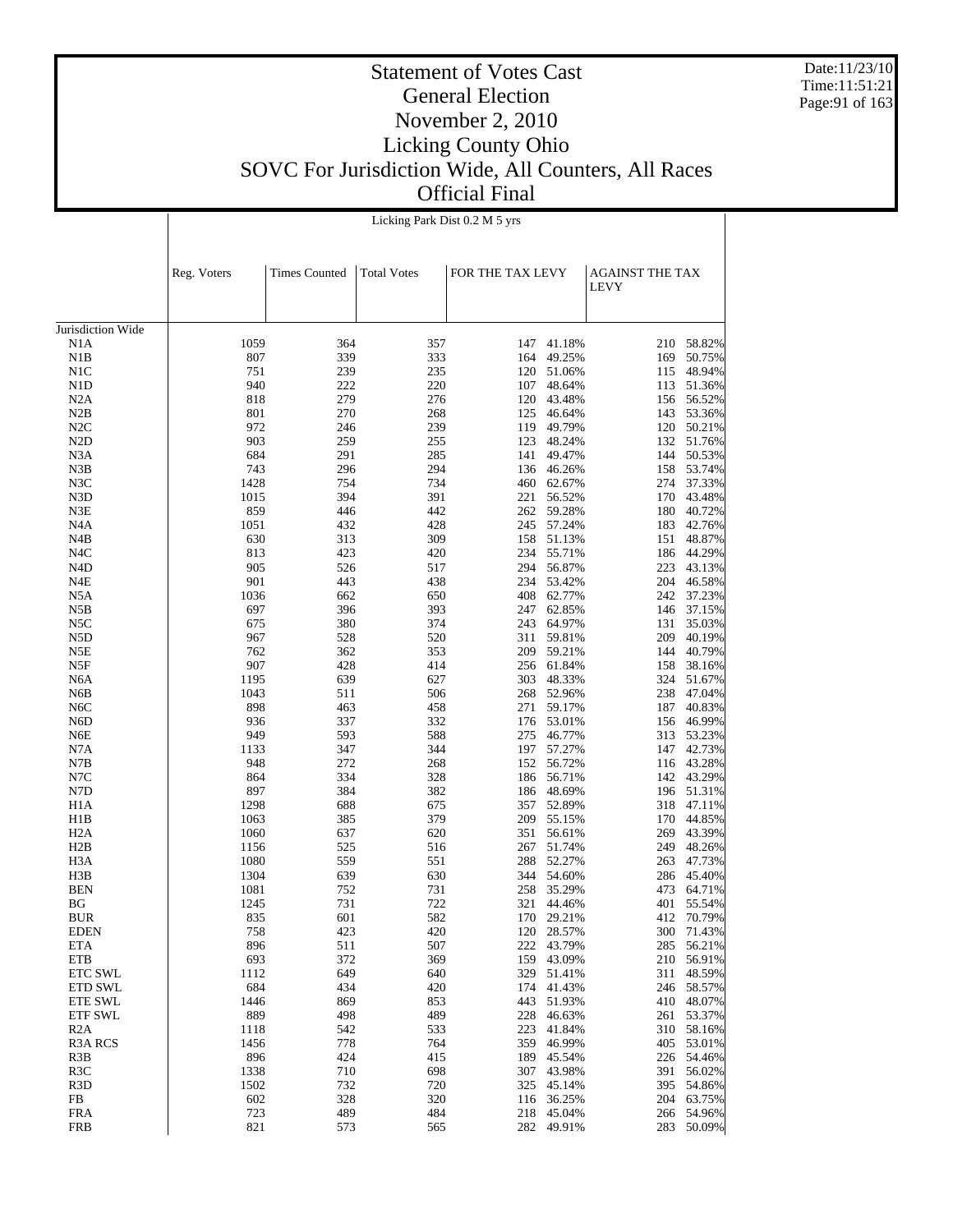Date:11/23/10 Time:11:51:21 Page:92 of 163

|                                      |              |                      | Licking Park Dist 0.2 M 5 yrs |                  |                          |                        |                          |
|--------------------------------------|--------------|----------------------|-------------------------------|------------------|--------------------------|------------------------|--------------------------|
|                                      |              |                      |                               |                  |                          |                        |                          |
|                                      |              |                      |                               |                  |                          |                        |                          |
|                                      | Reg. Voters  | <b>Times Counted</b> | <b>Total Votes</b>            | FOR THE TAX LEVY |                          | <b>AGAINST THE TAX</b> |                          |
|                                      |              |                      |                               |                  |                          | <b>LEVY</b>            |                          |
|                                      |              |                      |                               |                  |                          |                        |                          |
| <b>GTA</b>                           | 1004         | 627                  | 624                           | 398              | 63.78%                   | 226                    | 36.22%                   |
| <b>GTB</b>                           | 961          | 651                  | 644                           | 465              | 72.20%                   | 179                    | 27.80%                   |
| <b>GTC</b>                           | 896          | 618                  | 612                           | 394              | 64.38%                   | 218                    | 35.62%                   |
| <b>GTD</b>                           | 524          | 330                  | 328                           | 234              | 71.34%                   | 94                     | 28.66%                   |
| <b>GVA</b>                           | 517          | 313                  | 309                           | 233              | 75.40%                   |                        | 76 24.60%                |
| <b>GVB</b><br>GVC                    | 824<br>1237  | 543<br>793           | 535<br>783                    |                  | 374 69.91%<br>480 61.30% | 161<br>303             | 30.09%<br>38.70%         |
| GVD                                  | 1810         | 364                  | 354                           | 277              | 78.25%                   | 77                     | 21.75%                   |
| <b>HAN TA</b>                        | 574          | 268                  | 264                           |                  | 132 50.00%               |                        | 132 50.00%               |
| <b>HANTB</b>                         | 635          | 360                  | 354                           |                  | 181 51.13%               | 173                    | 48.87%                   |
| <b>HAN V</b>                         | 638          | 336                  | 330                           |                  | 178 53.94%               | 152                    | 46.06%                   |
| HR A<br>HR B                         | 1059<br>989  | 675<br>655           | 666<br>645                    |                  | 334 50.15%<br>316 48.99% | 332                    | 49.85%<br>329 51.01%     |
| HR C                                 | 949          | 621                  | 610                           |                  | 296 48.52%               |                        | 314 51.48%               |
| HR D                                 | 1331         | 850                  | 838                           | 341              | 40.69%                   | 497                    | 59.31%                   |
| HR E                                 | 1070         | 747                  | 735                           |                  | 337 45.85%               |                        | 398 54.15%               |
| <b>KIRK</b>                          | 378          | 184                  | 178                           |                  | 79 44.38%                |                        | 99 55.62%                |
| <b>HFT</b>                           | 671          | 415                  | 409                           | 117              | 28.61%                   | 292                    | 71.39%                   |
| <b>HFV</b><br><b>HWG</b>             | 254<br>925   | 152<br>501           | 148<br>498                    | 58<br>174        | 39.19%<br>34.94%         | 90<br>324              | 60.81%<br>65.06%         |
| <b>JRA</b>                           | 633          | 386                  | 384                           | 130              | 33.85%                   | 254                    | 66.15%                   |
| JRB                                  | 856          | 528                  | 519                           |                  | 164 31.60%               | 355                    | 68.40%                   |
| <b>JRC</b>                           | 588          | 387                  | 377                           | 133              | 35.28%                   | 244                    | 64.72%                   |
| LBA                                  | 811          | 514                  | 508                           |                  | 200 39.37%               | 308                    | 60.63%                   |
| LBB                                  | 896          | 578                  | 569                           |                  | 232 40.77%               | 337                    | 59.23%                   |
| LKA<br>LKB                           | 828<br>678   | 572<br>378           | 558<br>371                    | 143              | 270 48.39%<br>38.54%     | 288<br>228             | 51.61%<br>61.46%         |
| LKC                                  | 832          | 556                  | 548                           | 284              | 51.82%                   | 264                    | 48.18%                   |
| LKD                                  | 1019         | 685                  | 671                           |                  | 319 47.54%               |                        | 352 52.46%               |
| <b>MADA</b>                          | 698          | 416                  | 410                           | 191              | 46.59%                   |                        | 219 53.41%               |
| <b>MADB</b>                          | 607          | 340                  | 335                           |                  | 160 47.76%               |                        | 175 52.24%               |
| <b>MADC</b>                          | 855          | 464                  | 456                           |                  | 214 46.93%               |                        | 242 53.07%               |
| <b>MARYA</b><br><b>MARYB</b>         | 652<br>770   | 330<br>375           | 326<br>370                    | 129              | 39.57%<br>159 42.97%     | 211                    | 197 60.43%<br>57.03%     |
| МK                                   | 1093         | 701                  | 693                           | 269              | 38.82%                   | 424                    | 61.18%                   |
| <b>MONA</b>                          | 816          | 479                  | 470                           | 148              | 31.49%                   | 322                    | 68.51%                   |
| <b>MONB</b>                          | 890          | 570                  | 556                           | 229              | 41.19%                   | 327                    | 58.81%                   |
| <b>JOHNA</b>                         | 1543         | 822                  | 806                           |                  | 386 47.89%               |                        | 420 52.11%               |
| <b>JOHNB</b>                         | 1332         | 630                  | 615                           | 251              | 40.81%                   |                        | 364 59.19%               |
| <b>NKTA</b><br><b>NKTB</b>           | 837<br>696   | 554<br>381           | 545<br>379                    | 287<br>159       | 52.66%<br>41.95%         |                        | 258 47.34%<br>220 58.05% |
| <b>NNTA</b>                          | 598          | 343                  | 337                           | 137              | 40.65%                   |                        | 200 59.35%               |
| <b>NNTB</b>                          | 694          | 437                  | 429                           |                  | 207 48.25%               |                        | 222 51.75%               |
| <b>NNTC</b>                          | 625          | 404                  | 395                           | 155              | 39.24%                   | 240                    | 60.76%                   |
| <b>STLOU</b>                         | 228          | 131                  | 130                           | 50               | 38.46%                   | 80                     | 61.54%                   |
| P <sub>1</sub> A                     | 896          | 391                  | 388                           | 137              | 35.31%                   | 251                    | 64.69%                   |
| P <sub>1</sub> B<br>P <sub>2</sub> A | 1253<br>790  | 684<br>446           | 671<br>440                    | 265<br>117       | 39.49%<br>26.59%         | 406<br>323             | 60.51%<br>73.41%         |
| P <sub>2</sub> B                     | 1302         | 616                  | 605                           | 246              | 40.66%                   | 359                    | 59.34%                   |
| P <sub>2</sub> C                     | 976          | 424                  | 420                           | 156              | 37.14%                   | 264                    | 62.86%                   |
| P <sub>3</sub> A                     | 847          | 521                  | 514                           | 197              | 38.33%                   | 317                    | 61.67%                   |
| P3B                                  | 823          | 447                  | 443                           | 259              | 58.47%                   | 184                    | 41.53%                   |
| P3C                                  | 965          | 640                  | 628                           | 283              | 45.06%                   | 345                    | 54.94%                   |
| P4A<br>P4B                           | 1113<br>1135 | 514<br>567           | 507<br>564                    | 257<br>296       | 50.69%<br>52.48%         | 250<br>268             | 49.31%<br>47.52%         |
| PERRY                                | 1011         | 511                  | 507                           | 242              | 47.73%                   | 265                    | 52.27%                   |
| <b>STAA</b>                          | 812          | 551                  | 543                           | 234              | 43.09%                   | 309                    | 56.91%                   |
| <b>STAB</b>                          | 651          | 445                  | 439                           | 176              | 40.09%                   | 263                    | 59.91%                   |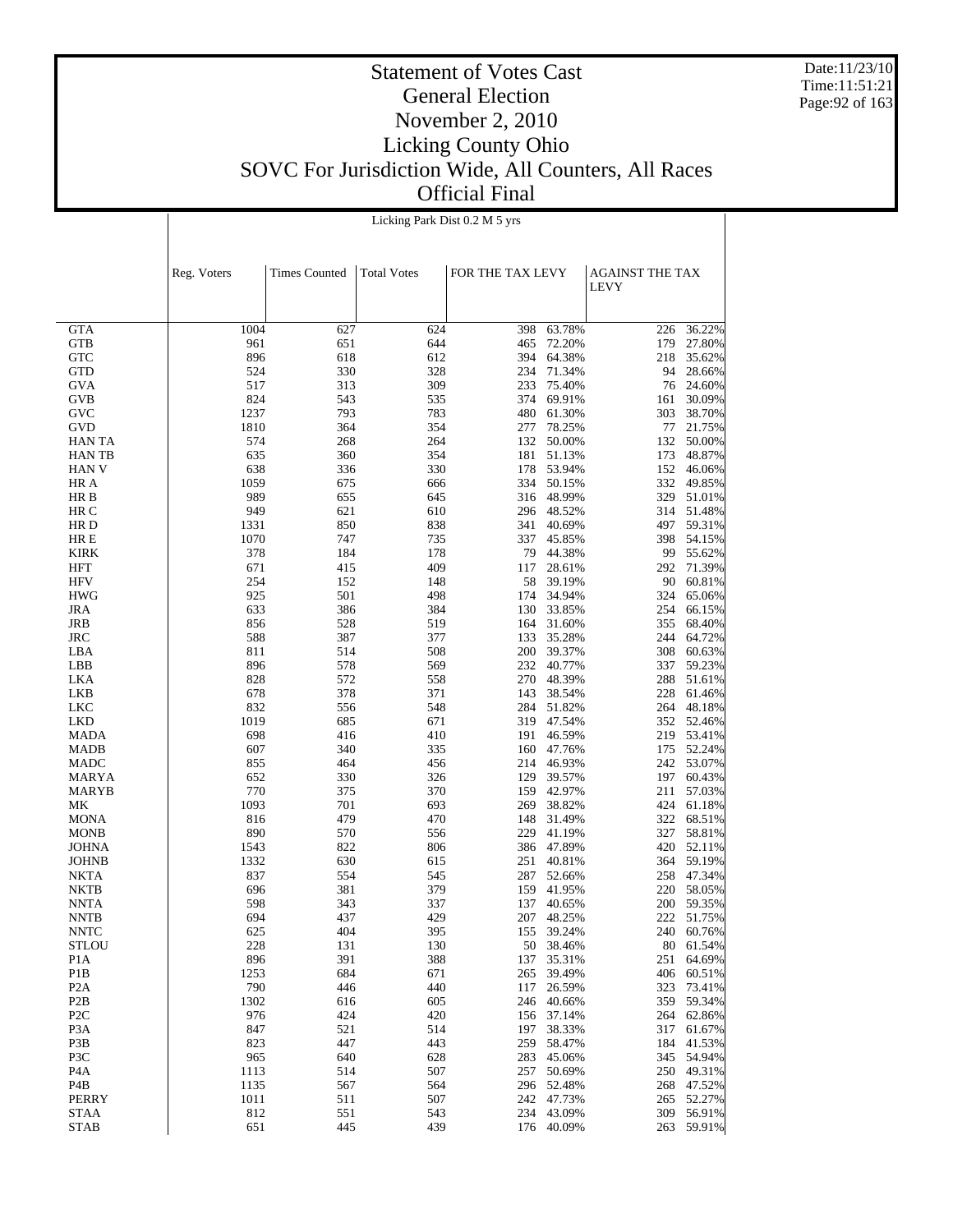Date:11/23/10 Time:11:51:21 Page:93 of 163

# Statement of Votes Cast General Election November 2, 2010 Licking County Ohio SOVC For Jurisdiction Wide, All Counters, All Races Official Final

Licking Park Dist 0.2 M 5 yrs

|              | Reg. Voters | <b>Times Counted</b> | <b>Total Votes</b> | FOR THE TAX LEVY |        | <b>AGAINST THE TAX</b><br><b>LEVY</b> |        |
|--------------|-------------|----------------------|--------------------|------------------|--------|---------------------------------------|--------|
| <b>ALEX</b>  | 333         | 209                  | 205                | 104              | 50.73% | 101                                   | 49.27% |
| <b>UTA</b>   | 1288        | 851                  | 842                | 493              | 58.55% | 349                                   | 41.45% |
| <b>UTB</b>   | 699         | 436                  | 430                | 196              | 45.58% | 234                                   | 54.42% |
| <b>UTC</b>   | 738         | 500                  | 497                | 278              | 55.94% | 219                                   | 44.06% |
| <b>BL</b> A  | 932         | 356                  | 348                | 186              | 53.45% | 162                                   | 46.55% |
| BL B         | 883         | 408                  | 403                | 170              | 42.18% | 233                                   | 57.82% |
| <b>HEB A</b> | 896         | 484                  | 474                | 242              | 51.05% | 232                                   | 48.95% |
| <b>HEB B</b> | 673         | 373                  | 367                | 211              | 57.49% | 156                                   | 42.51% |
| WASH         | 663         | 432                  | 427                | 132              | 30.91% | 295                                   | 69.09% |
| <b>UTICA</b> | 1202        | 641                  | 636                | 243              | 38.21% | 393                                   | 61.79% |
| Total        | 113245      | 60432                | 59500              | 28881            | 48.54% | 30619                                 | 51.46% |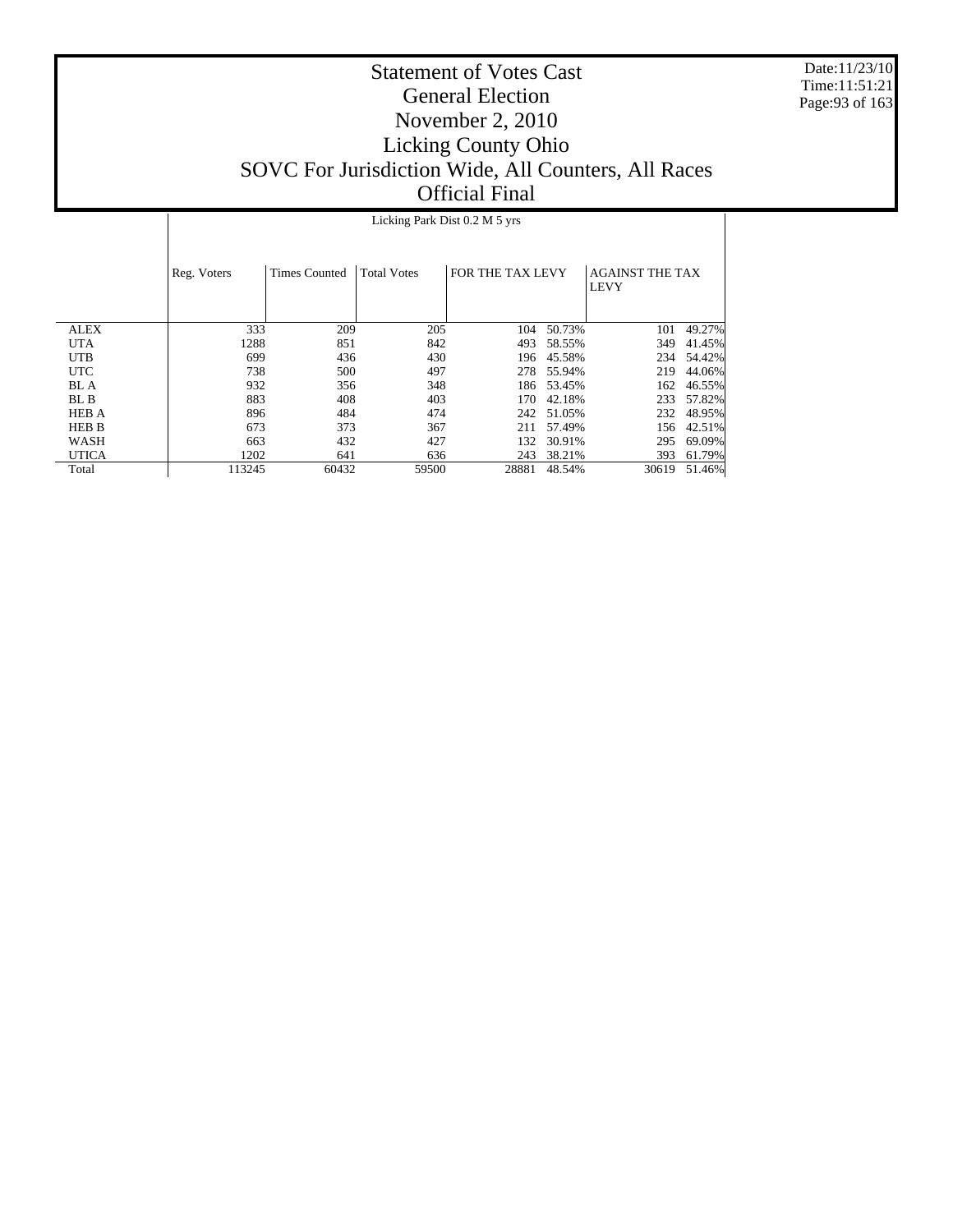Date:11/23/10 Time:11:51:21 Page:94 of 163

#### Statement of Votes Cast General Election November 2, 2010 Licking County Ohio SOVC For Jurisdiction Wide, All Counters, All Races Official Final

H1B Local Opt Turkey Hill

Jurisdiction Wide N1A N1B N1C N1D N2A N2B N2C N2D N3A N3B N3C N3D N3E N4A N4B N4C N4D N4E N5A N5B N5C N5D N5E N5F N6A N6B N6C N6D N6E N7A N7B N7C N7D H1A H1B H2A H2B H3A H3B BEN BG BUR EDEN ETA ETB ETC SWL ETD SWL ETE SWL ETF SWL R2A R3A RCS R3B R3C R3D FB FRA Reg. Voters | Times Counted Total Votes | YES | NO - - - - - - - - - - - - - - - - - - - - - - - - - - - - - - - - - - - - - - - - - - - - - - - - - - - - - - - - - - - - - - - - - - - - - - - - - - - - - - - - - - - - - - - - - - - - - - - - - - - - - - - - - - - - - - - - - - - - - - - - - - - - - - - - - - - - - - - - - - - - - - - - - - - - - - - - - - - - - - - - - - - - - - - - - - - - - - - - - - - - - - - - - - - - - - - - - - - - - - - - - - - - - - - - - - - - - - - - - - - - - - - - - - - - - - - - - - - - - - 1063 385 384 234 60.94% 150 39.06% - - - - - - - - - - - - - - - - - - - - - - - - - - - - - - - - - - - - - - - - - - - - - - - - - - - - - - - - - - - - - - - - - - - - - - - - - - - - - - - - - - - - - - - - - - - - - - - - - - - - - - - - - - - - - - - - - - - - - - - - - - - - - - - - - - - - - - - - - - - -

- - - - - - - - - - - - - -

FRB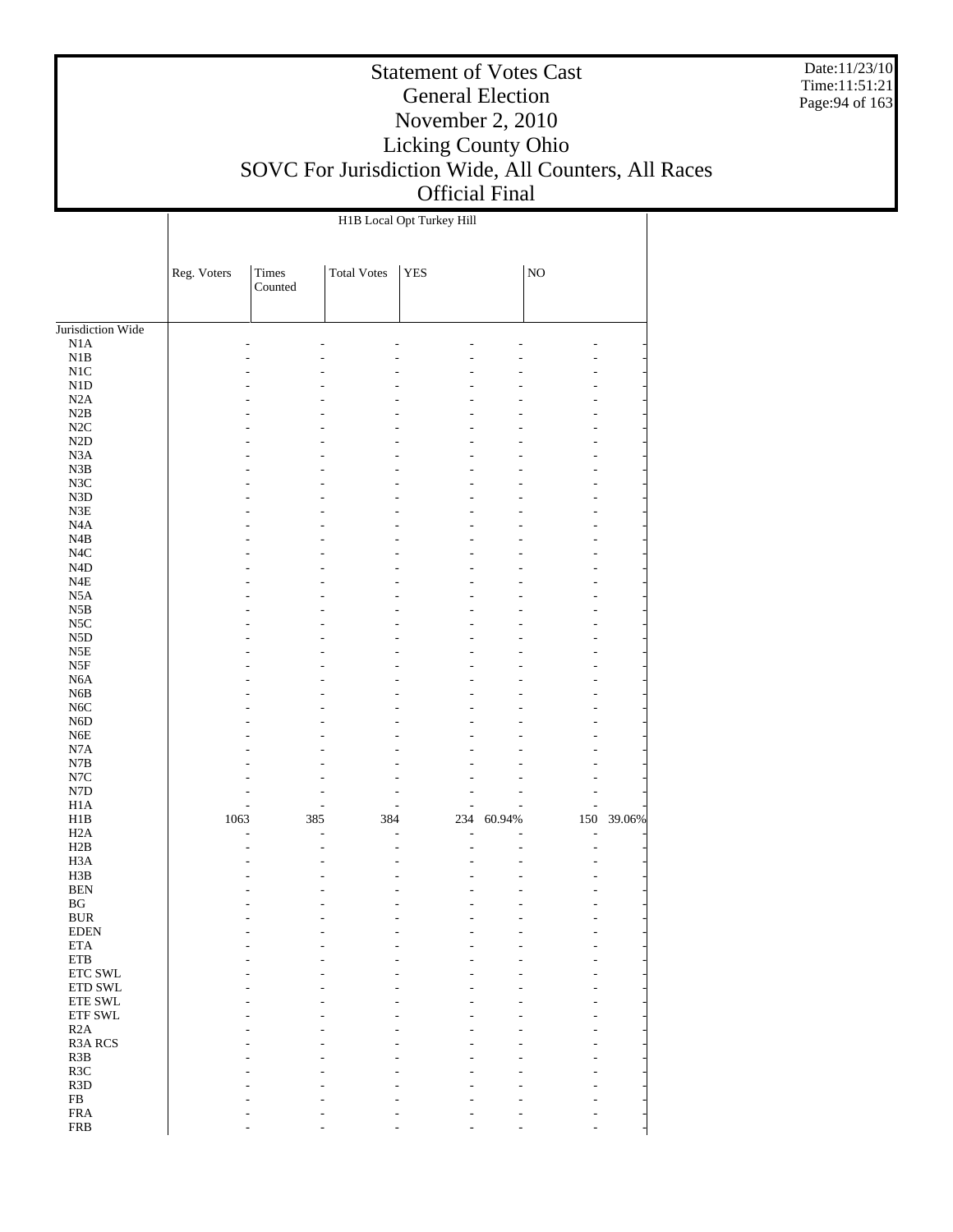Date:11/23/10 Time:11:51:21 Page:95 of 163

#### Statement of Votes Cast General Election November 2, 2010 Licking County Ohio SOVC For Jurisdiction Wide, All Counters, All Races Official Final

 GTA GTB **GTC**  GTD GVA GVB GVC GVD HAN TA HAN TB HAN V HR A HR B HR C HR D HR E KIRK HFT HFV HWG JRA JRB JRC LBA LBB LKA LKB LKC LKD MADA MADB MADC MARYA MARYB MK MONA MONB JOHNA JOHNB NKTA NKTB NNTA NNTB NNTC **STLOU**  P1A P1B P2A P2B P2C P3A P3B P3C P4A P4B PERRY STAA Reg. Voters | Times Counted Total Votes | YES | NO H1B Local Opt Turkey Hill - - - - - - - - - - - - - - - - - - - - - - - - - - - - - - - - - - - - - - - - - - - - - - - - - - - - - - - - - - - - - - - - - - - - - - - - - - - - - - - - - - - - - - - - - - - - - - - - - - - - - - - - - - - - - - - - - - - - - - - - - - - - - - - - - - - - - - - - - - - - - - - - - - - - - - - - - - - - - - - - - - - - - - - - - - - - - - - - - - - - - - - - - - - - - - - - - - - - - - - - - - - - - - - - - - - - - - - - - - - - - - - - - - - - - - - - - - - - - - - - - - - - - - - - - - - - - - - - - - - - - - - - - - - - - - - - - - - - - - - - - - - - - - - - - - - - - - - - - - - - - - - - - - - - - - - - - - - - - - - - - - - - - - - - - - - - - - - - - - - - - - - - - - - - - - - - - - - - - - - - - - - - - - - - - - - - - - - - - - - - - - - - - - - - - - - - - - - - - - -

- - - - - - -

STAB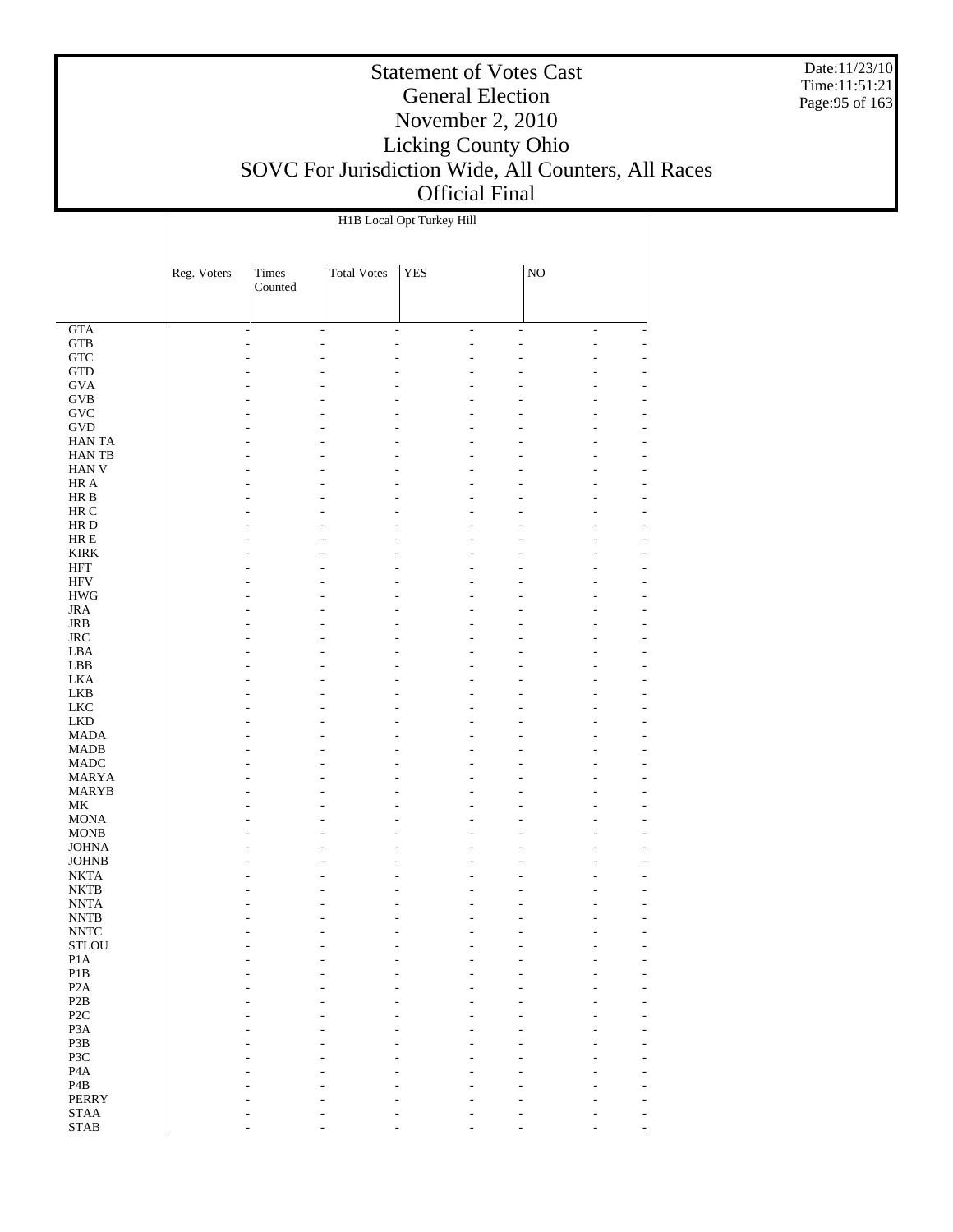Date:11/23/10 Time:11:51:21 Page:96 of 163

|              |             | H1B Local Opt Turkey Hill |                    |            |            |     |        |  |  |
|--------------|-------------|---------------------------|--------------------|------------|------------|-----|--------|--|--|
|              | Reg. Voters | Times<br>Counted          | <b>Total Votes</b> | <b>YES</b> |            | NO  |        |  |  |
| <b>ALEX</b>  |             |                           |                    |            |            |     |        |  |  |
| <b>UTA</b>   |             |                           |                    |            |            |     |        |  |  |
| <b>UTB</b>   |             |                           |                    |            |            |     |        |  |  |
| <b>UTC</b>   |             |                           |                    |            |            |     |        |  |  |
| <b>BL</b> A  |             |                           |                    |            |            |     |        |  |  |
| BL B         |             |                           |                    |            |            |     |        |  |  |
| <b>HEB A</b> |             |                           |                    |            |            |     |        |  |  |
| HEB B        |             |                           |                    |            |            |     |        |  |  |
| WASH         |             |                           |                    |            |            |     |        |  |  |
| <b>UTICA</b> |             |                           |                    |            |            |     |        |  |  |
| Total        | 1063        | 385                       | 384                |            | 234 60.94% | 150 | 39.06% |  |  |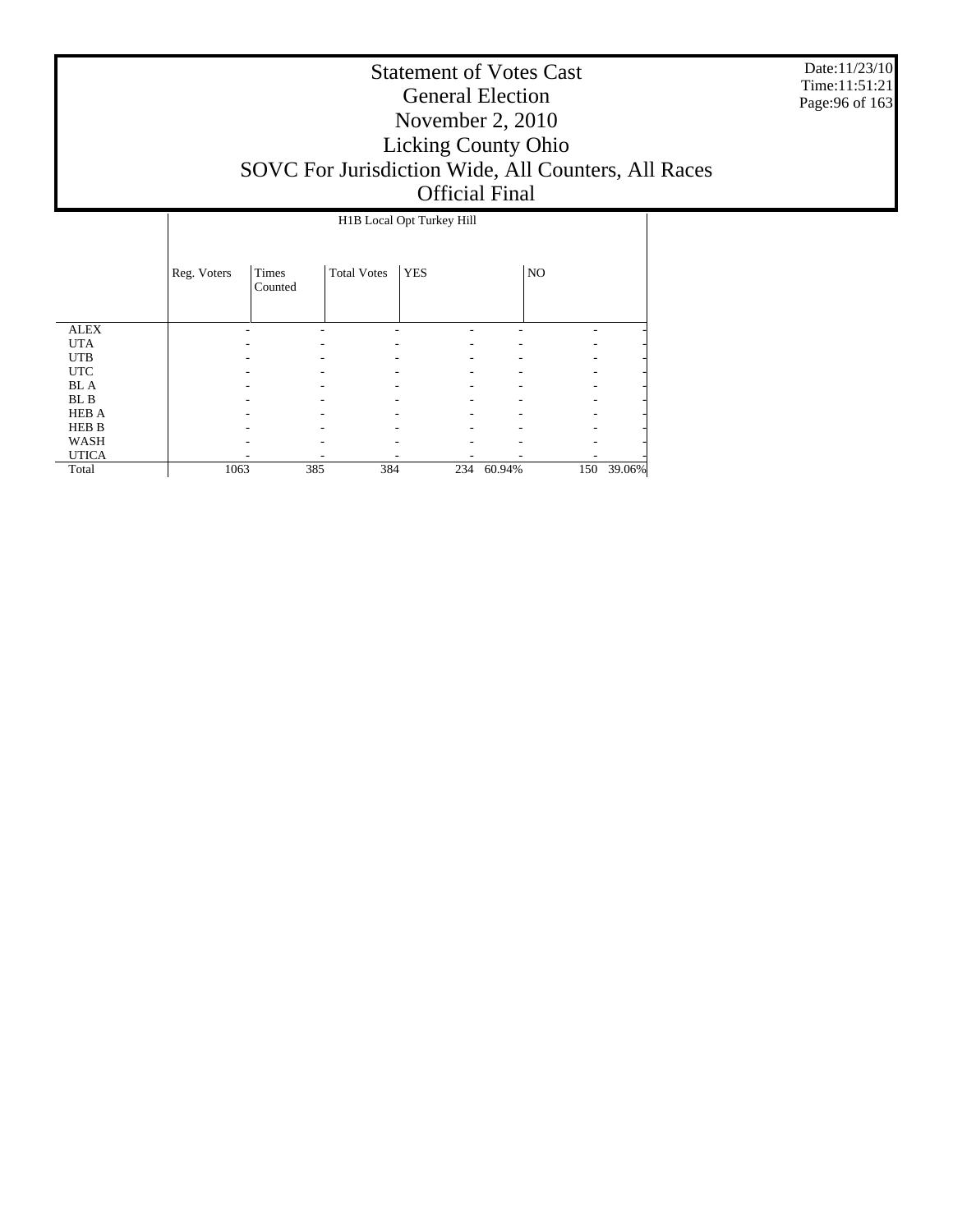Date:11/23/10 Time:11:51:21 Page:97 of 163

# Statement of Votes Cast General Election November 2, 2010 Licking County Ohio SOVC For Jurisdiction Wide, All Counters, All Races Official Final

 $\overline{\phantom{a}}$ 

Utica Vlg 8 M 3 yrs

 $\overline{1}$ 

|                             | Reg. Voters | <b>Times</b><br>Counted | <b>Total Votes</b> | FOR THE TAX<br>LEVY | LEVY | AGAINST THE TAX |
|-----------------------------|-------------|-------------------------|--------------------|---------------------|------|-----------------|
| Jurisdiction Wide           |             |                         |                    |                     |      |                 |
| $_{\rm N1A}$                |             |                         |                    |                     |      |                 |
| $\rm N1B$                   |             |                         |                    |                     |      |                 |
| $\rm N1C$                   |             |                         |                    |                     |      |                 |
| $\rm N1D$                   |             |                         |                    |                     |      |                 |
| N2A                         |             |                         |                    |                     |      |                 |
| N2B                         |             |                         |                    |                     |      | L,              |
| $\rm N2C$                   |             |                         |                    |                     |      | L,              |
| $\rm N2D$<br>N3A            |             |                         |                    |                     |      |                 |
| N3B                         |             |                         |                    |                     |      | L,<br>L,        |
| $_{\rm N3C}$                |             |                         |                    |                     |      | L,              |
| ${\rm N3D}$                 |             |                         |                    |                     |      |                 |
| $\ensuremath{\mathsf{N3E}}$ |             |                         |                    |                     |      | L,              |
| $_{\mathrm{N4A}}$           |             |                         |                    |                     |      | L,              |
| N4B                         |             |                         |                    |                     |      | L,              |
| $_{\mathrm{N4C}}$           |             |                         |                    |                     |      |                 |
| $\rm N4D$                   |             |                         |                    |                     |      | L,              |
| $_{\rm N4E}$                |             |                         |                    |                     |      | L,              |
| N <sub>5</sub> A            |             |                         |                    |                     |      | L,              |
| N5B                         |             |                         |                    |                     |      |                 |
| $_{\rm NSC}$                |             |                         |                    |                     |      | L,              |
| ${\rm N5D}$                 |             |                         |                    |                     |      | L,              |
| $_{\rm N5E}$<br>N5F         |             |                         |                    |                     |      | L,              |
| N <sub>6</sub> A            |             |                         |                    |                     |      | L,              |
| N <sub>6</sub> B            |             |                         |                    |                     |      | L,              |
| $_{\mathrm{N6C}}$           |             |                         |                    |                     |      | L,              |
| N <sub>6</sub> D            |             |                         |                    |                     |      |                 |
| N <sub>6</sub> E            |             |                         |                    |                     |      | L,              |
| $_{\rm N7A}$                |             |                         |                    |                     |      | L,              |
| $_{\rm N7B}$                |             |                         |                    |                     |      | L,              |
| N7C                         |             |                         |                    |                     |      |                 |
| ${\rm N7D}$                 |             |                         |                    |                     |      | L,              |
| H1A                         |             |                         |                    |                     |      | L,              |
| H1B                         |             |                         |                    |                     |      | L,              |
| H2A<br>H2B                  |             |                         |                    |                     |      |                 |
| H <sub>3</sub> A            |             |                         |                    |                     |      | L,<br>L,        |
| H3B                         |             |                         |                    |                     |      | L,              |
| <b>BEN</b>                  |             |                         |                    |                     |      |                 |
| BG                          |             |                         |                    |                     |      |                 |
| <b>BUR</b>                  |             |                         |                    |                     |      | $\overline{a}$  |
| <b>EDEN</b>                 |             |                         |                    |                     |      |                 |
| $\rm ETA$                   |             |                         |                    |                     |      |                 |
| ${\tt ETB}$                 |             |                         |                    |                     |      |                 |
| ETC SWL                     |             |                         |                    |                     |      |                 |
| ETD SWL                     |             |                         |                    |                     |      |                 |
| ETE SWL                     |             |                         |                    |                     |      |                 |
| ${\rm ETF}$ SWL<br>R2A      |             |                         |                    |                     |      |                 |
| R3A RCS                     |             |                         |                    |                     |      |                 |
| R3B                         |             |                         |                    |                     |      |                 |
| R3C                         |             |                         |                    |                     |      |                 |
| R <sub>3</sub> D            |             |                         |                    |                     |      |                 |
| ${\rm FB}$                  |             |                         |                    |                     |      |                 |
| ${\rm FRA}$                 |             |                         |                    |                     |      |                 |
| <b>FRB</b>                  |             |                         |                    |                     |      |                 |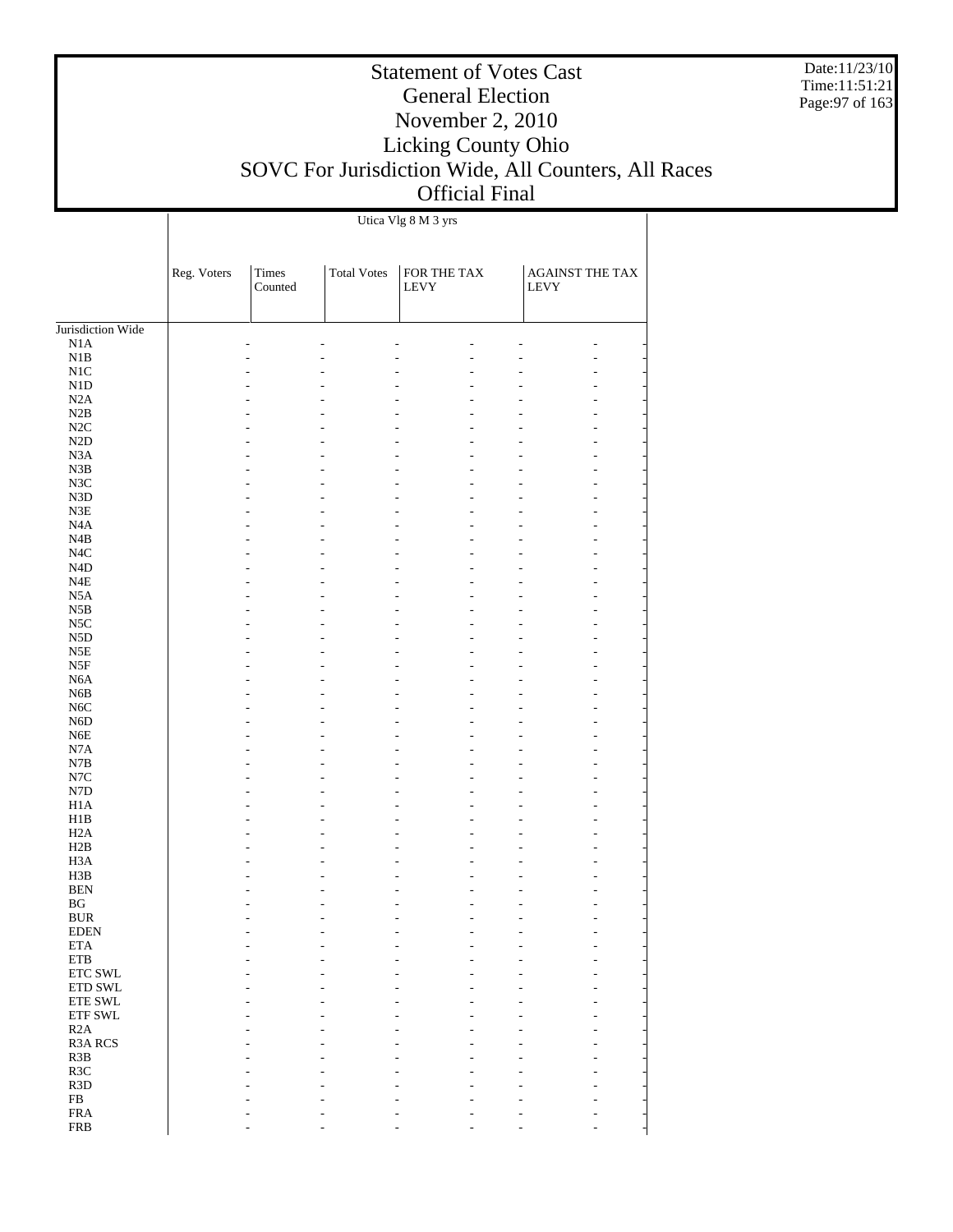Date:11/23/10 Time:11:51:21 Page:98 of 163

# Statement of Votes Cast General Election November 2, 2010 Licking County Ohio SOVC For Jurisdiction Wide, All Counters, All Races Official Final

Utica Vlg 8 M 3 yrs

 $\mathbf{I}$ 

|                                       | Reg. Voters | Times<br>Counted | <b>Total Votes</b> | FOR THE TAX<br>LEVY            | <b>AGAINST THE TAX</b><br><b>LEVY</b> |
|---------------------------------------|-------------|------------------|--------------------|--------------------------------|---------------------------------------|
| GTA                                   |             | $\overline{a}$   | $\frac{1}{2}$      | $\frac{1}{2}$<br>$\frac{1}{2}$ | $\frac{1}{2}$<br>$\overline{a}$       |
| <b>GTB</b>                            |             |                  | $\overline{a}$     | Ĭ.<br>$\overline{a}$           | $\overline{a}$                        |
| <b>GTC</b>                            |             |                  |                    |                                |                                       |
| $\operatorname{GTD}$                  |             |                  |                    |                                |                                       |
| <b>GVA</b>                            |             |                  |                    |                                |                                       |
| $\rm GVB$<br>$\operatorname{GVC}$     |             |                  |                    |                                |                                       |
| <b>GVD</b>                            |             |                  |                    |                                |                                       |
| HAN TA                                |             |                  |                    |                                |                                       |
| HAN TB                                |             |                  |                    |                                |                                       |
| HAN V                                 |             |                  |                    |                                |                                       |
| HR A<br>$\rm HR\ B$                   |             |                  |                    |                                |                                       |
| $\rm{HR}$ C                           |             |                  |                    |                                |                                       |
| $\rm HR$ D                            |             |                  |                    |                                |                                       |
| ${\rm HR} \to$                        |             |                  |                    |                                |                                       |
| <b>KIRK</b>                           |             |                  |                    |                                |                                       |
| <b>HFT</b>                            |             |                  |                    |                                |                                       |
| <b>HFV</b><br>$\rm HWG$               |             |                  |                    |                                |                                       |
| $_{\rm JRA}$                          |             |                  |                    |                                |                                       |
| JRB                                   |             |                  |                    |                                |                                       |
| <b>JRC</b>                            |             |                  |                    |                                |                                       |
| LBA                                   |             |                  |                    |                                |                                       |
| ${\rm LBB}$                           |             |                  |                    |                                |                                       |
| <b>LKA</b>                            |             |                  |                    |                                |                                       |
| LKB<br><b>LKC</b>                     |             |                  |                    |                                |                                       |
| <b>LKD</b>                            |             |                  |                    |                                |                                       |
| <b>MADA</b>                           |             |                  |                    |                                |                                       |
| <b>MADB</b>                           |             |                  |                    |                                |                                       |
| <b>MADC</b>                           |             |                  |                    |                                |                                       |
| MARYA                                 |             |                  |                    |                                |                                       |
| <b>MARYB</b><br>MK                    |             |                  |                    |                                |                                       |
| <b>MONA</b>                           |             |                  |                    |                                |                                       |
| <b>MONB</b>                           |             |                  |                    |                                |                                       |
| <b>JOHNA</b>                          |             |                  |                    |                                |                                       |
| <b>JOHNB</b>                          |             |                  |                    |                                |                                       |
| <b>NKTA</b>                           |             |                  |                    |                                |                                       |
| <b>NKTB</b><br><b>NNTA</b>            |             |                  |                    |                                |                                       |
| <b>NNTB</b>                           |             |                  |                    |                                |                                       |
| $\ensuremath{\text{NNTC}}$            |             |                  |                    |                                |                                       |
| $\operatorname{\mathsf{STLOU}}$       |             |                  |                    |                                |                                       |
| $\rm{P1A}$                            |             |                  |                    |                                |                                       |
| P1B                                   |             |                  |                    |                                |                                       |
| P2A                                   |             |                  |                    |                                |                                       |
| P2B<br>$\ensuremath{\mathsf{P2C}}$    |             |                  |                    |                                |                                       |
| P <sub>3</sub> A                      |             |                  |                    |                                |                                       |
| P3B                                   |             |                  |                    |                                |                                       |
| P3C                                   |             |                  |                    |                                |                                       |
| $\rm PA$                              |             |                  |                    |                                |                                       |
| $\mathbf{P4B}$                        |             |                  |                    |                                |                                       |
| <b>PERRY</b><br>$\operatorname{STAA}$ |             |                  |                    |                                |                                       |
| <b>STAB</b>                           |             |                  |                    |                                |                                       |
|                                       |             |                  |                    |                                |                                       |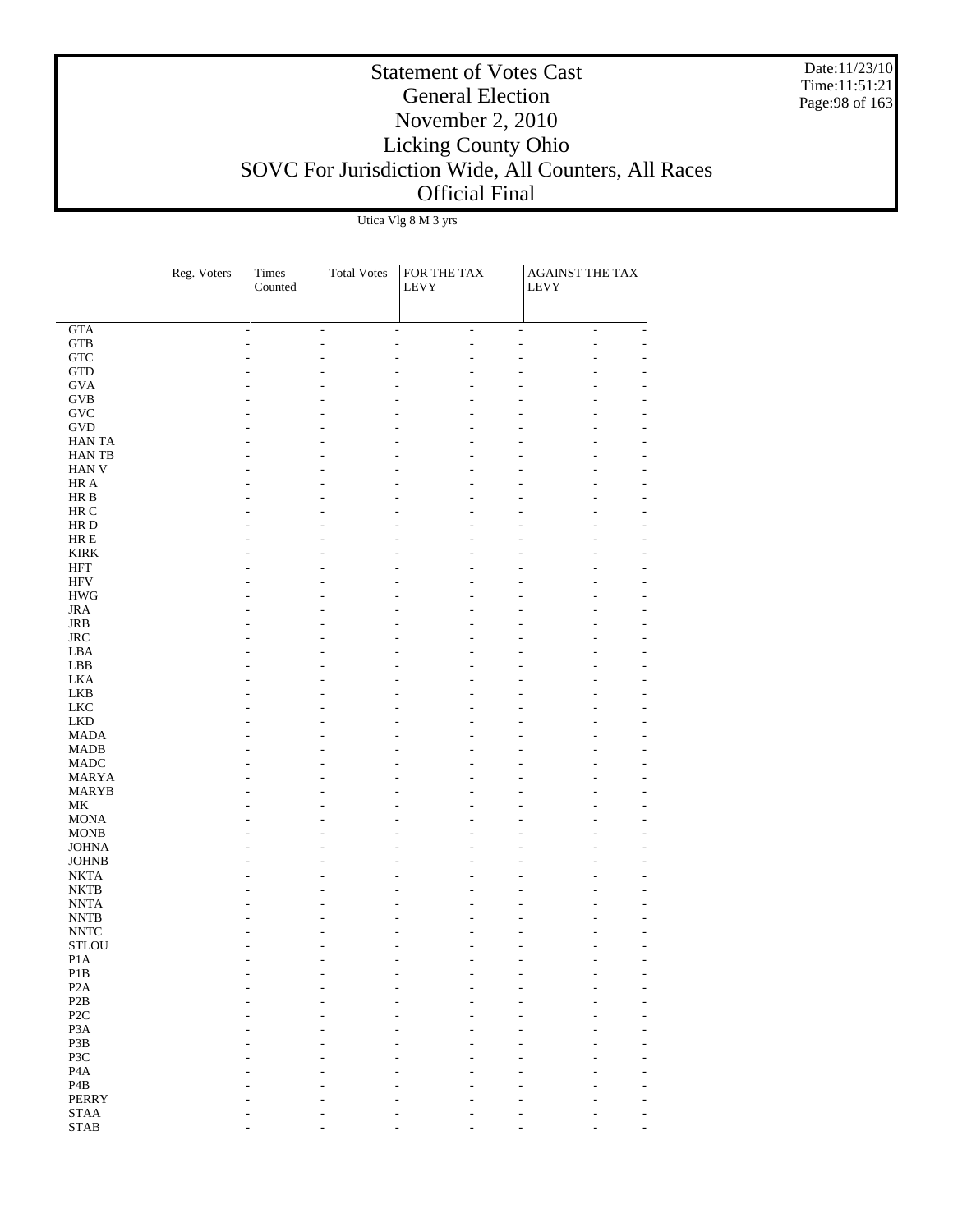Date:11/23/10 Time:11:51:22 Page:99 of 163

|              |             |                         |                    | Utica Vlg 8 M 3 yrs        |        |                                       |        |
|--------------|-------------|-------------------------|--------------------|----------------------------|--------|---------------------------------------|--------|
|              | Reg. Voters | <b>Times</b><br>Counted | <b>Total Votes</b> | FOR THE TAX<br><b>LEVY</b> |        | <b>AGAINST THE TAX</b><br><b>LEVY</b> |        |
| <b>ALEX</b>  |             |                         |                    |                            |        |                                       |        |
| <b>UTA</b>   |             |                         |                    |                            |        |                                       |        |
| <b>UTB</b>   |             |                         |                    |                            |        |                                       | ٠      |
| <b>UTC</b>   |             |                         |                    |                            |        |                                       | ٠      |
| <b>BL</b> A  |             |                         |                    |                            |        |                                       |        |
| BL B         |             |                         |                    |                            |        |                                       |        |
| <b>HEB A</b> |             |                         |                    |                            |        |                                       |        |
| <b>HEB B</b> |             |                         |                    |                            |        |                                       |        |
| WASH         |             |                         |                    |                            |        |                                       |        |
| <b>UTICA</b> | 1202        | 641                     | 634                | 238                        | 37.54% | 396                                   | 62.46% |
| Total        | 1202        | 641                     | 634                | 238                        | 37.54% | 396                                   | 62.46% |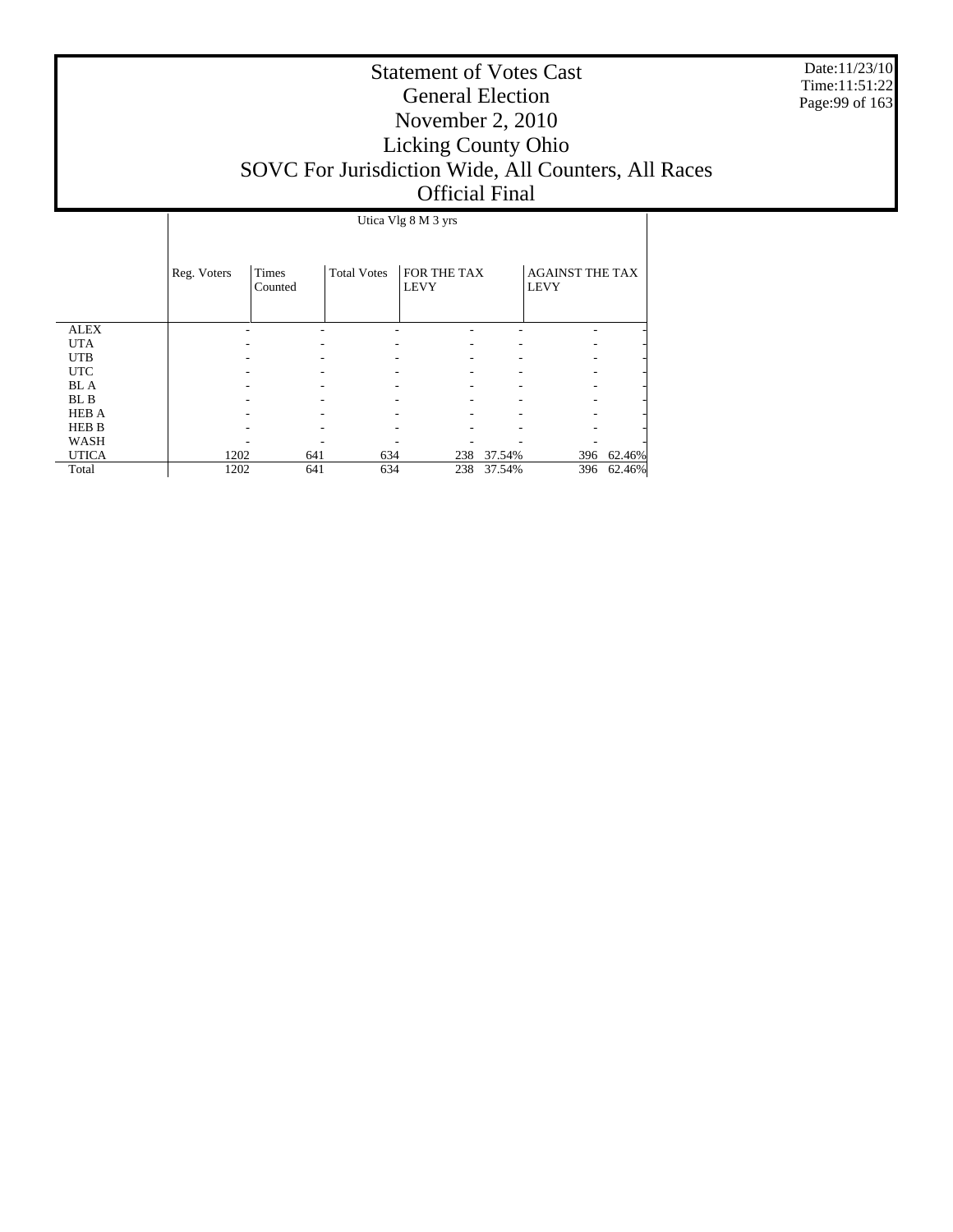Date:11/23/10 Time:11:51:22 Page:100 of 163

# Statement of Votes Cast General Election November 2, 2010 Licking County Ohio SOVC For Jurisdiction Wide, All Counters, All Races Official Final

 $\overline{\phantom{a}}$ 

Benn Twp Fire 1 M 5 yrs

 $\overline{1}$ 

| <b>Times</b><br><b>Total Votes</b><br>FOR THE TAX<br><b>AGAINST THE TAX</b><br>Reg. Voters<br>Counted<br>LEVY<br>LEVY<br>Jurisdiction Wide<br>N1A<br>$_{\rm N1B}$<br>$\rm N1C$<br>${\rm N1D}$<br>N2A<br>N2B<br>$\rm N2C$<br>$\rm N2D$<br>N <sub>3</sub> A<br>N3B<br>N3C<br>N3D<br>${\rm N3E}$<br>N <sub>4</sub> A<br>N4B<br>$_{\mathrm{N4C}}$<br>N <sub>4</sub> D<br>N4E<br>N <sub>5</sub> A<br>N5B<br>$_{\rm NSC}$<br>N <sub>5</sub> D<br>N5E<br>N5F<br>N <sub>6</sub> A<br>N <sub>6</sub> B<br>N <sub>6</sub> C<br>N <sub>6</sub> D<br>N <sub>6</sub> E<br>N7A<br>N7B<br>$_{\mathrm{N7C}}$<br>${\rm N7D}$<br>H <sub>1</sub> A<br>H1B<br>H2A<br>H2B<br>H <sub>3</sub> A<br>H3B<br>1081<br>292 39.41%<br><b>BEN</b><br>752<br>741<br>449<br>60.59%<br>BG<br>$\overline{a}$<br><b>BUR</b><br><b>EDEN</b><br>$\rm ETA$<br>$\rm ETB$<br>ETC SWL<br>ETD SWL<br><b>ETE SWL</b><br>$\operatorname{ETF}$ SWL<br>R2A<br><b>R3A RCS</b><br>R <sub>3</sub> B<br>R3C<br>R <sub>3</sub> D<br>${\rm FB}$<br>${\rm FRA}$<br><b>FRB</b> |  |  |  |  |
|--------------------------------------------------------------------------------------------------------------------------------------------------------------------------------------------------------------------------------------------------------------------------------------------------------------------------------------------------------------------------------------------------------------------------------------------------------------------------------------------------------------------------------------------------------------------------------------------------------------------------------------------------------------------------------------------------------------------------------------------------------------------------------------------------------------------------------------------------------------------------------------------------------------------------------------------------------------------------------------------------------------------------|--|--|--|--|
|                                                                                                                                                                                                                                                                                                                                                                                                                                                                                                                                                                                                                                                                                                                                                                                                                                                                                                                                                                                                                          |  |  |  |  |
|                                                                                                                                                                                                                                                                                                                                                                                                                                                                                                                                                                                                                                                                                                                                                                                                                                                                                                                                                                                                                          |  |  |  |  |
|                                                                                                                                                                                                                                                                                                                                                                                                                                                                                                                                                                                                                                                                                                                                                                                                                                                                                                                                                                                                                          |  |  |  |  |
|                                                                                                                                                                                                                                                                                                                                                                                                                                                                                                                                                                                                                                                                                                                                                                                                                                                                                                                                                                                                                          |  |  |  |  |
|                                                                                                                                                                                                                                                                                                                                                                                                                                                                                                                                                                                                                                                                                                                                                                                                                                                                                                                                                                                                                          |  |  |  |  |
|                                                                                                                                                                                                                                                                                                                                                                                                                                                                                                                                                                                                                                                                                                                                                                                                                                                                                                                                                                                                                          |  |  |  |  |
|                                                                                                                                                                                                                                                                                                                                                                                                                                                                                                                                                                                                                                                                                                                                                                                                                                                                                                                                                                                                                          |  |  |  |  |
|                                                                                                                                                                                                                                                                                                                                                                                                                                                                                                                                                                                                                                                                                                                                                                                                                                                                                                                                                                                                                          |  |  |  |  |
|                                                                                                                                                                                                                                                                                                                                                                                                                                                                                                                                                                                                                                                                                                                                                                                                                                                                                                                                                                                                                          |  |  |  |  |
|                                                                                                                                                                                                                                                                                                                                                                                                                                                                                                                                                                                                                                                                                                                                                                                                                                                                                                                                                                                                                          |  |  |  |  |
|                                                                                                                                                                                                                                                                                                                                                                                                                                                                                                                                                                                                                                                                                                                                                                                                                                                                                                                                                                                                                          |  |  |  |  |
|                                                                                                                                                                                                                                                                                                                                                                                                                                                                                                                                                                                                                                                                                                                                                                                                                                                                                                                                                                                                                          |  |  |  |  |
|                                                                                                                                                                                                                                                                                                                                                                                                                                                                                                                                                                                                                                                                                                                                                                                                                                                                                                                                                                                                                          |  |  |  |  |
|                                                                                                                                                                                                                                                                                                                                                                                                                                                                                                                                                                                                                                                                                                                                                                                                                                                                                                                                                                                                                          |  |  |  |  |
|                                                                                                                                                                                                                                                                                                                                                                                                                                                                                                                                                                                                                                                                                                                                                                                                                                                                                                                                                                                                                          |  |  |  |  |
|                                                                                                                                                                                                                                                                                                                                                                                                                                                                                                                                                                                                                                                                                                                                                                                                                                                                                                                                                                                                                          |  |  |  |  |
|                                                                                                                                                                                                                                                                                                                                                                                                                                                                                                                                                                                                                                                                                                                                                                                                                                                                                                                                                                                                                          |  |  |  |  |
|                                                                                                                                                                                                                                                                                                                                                                                                                                                                                                                                                                                                                                                                                                                                                                                                                                                                                                                                                                                                                          |  |  |  |  |
|                                                                                                                                                                                                                                                                                                                                                                                                                                                                                                                                                                                                                                                                                                                                                                                                                                                                                                                                                                                                                          |  |  |  |  |
|                                                                                                                                                                                                                                                                                                                                                                                                                                                                                                                                                                                                                                                                                                                                                                                                                                                                                                                                                                                                                          |  |  |  |  |
|                                                                                                                                                                                                                                                                                                                                                                                                                                                                                                                                                                                                                                                                                                                                                                                                                                                                                                                                                                                                                          |  |  |  |  |
|                                                                                                                                                                                                                                                                                                                                                                                                                                                                                                                                                                                                                                                                                                                                                                                                                                                                                                                                                                                                                          |  |  |  |  |
|                                                                                                                                                                                                                                                                                                                                                                                                                                                                                                                                                                                                                                                                                                                                                                                                                                                                                                                                                                                                                          |  |  |  |  |
|                                                                                                                                                                                                                                                                                                                                                                                                                                                                                                                                                                                                                                                                                                                                                                                                                                                                                                                                                                                                                          |  |  |  |  |
|                                                                                                                                                                                                                                                                                                                                                                                                                                                                                                                                                                                                                                                                                                                                                                                                                                                                                                                                                                                                                          |  |  |  |  |
|                                                                                                                                                                                                                                                                                                                                                                                                                                                                                                                                                                                                                                                                                                                                                                                                                                                                                                                                                                                                                          |  |  |  |  |
|                                                                                                                                                                                                                                                                                                                                                                                                                                                                                                                                                                                                                                                                                                                                                                                                                                                                                                                                                                                                                          |  |  |  |  |
|                                                                                                                                                                                                                                                                                                                                                                                                                                                                                                                                                                                                                                                                                                                                                                                                                                                                                                                                                                                                                          |  |  |  |  |
|                                                                                                                                                                                                                                                                                                                                                                                                                                                                                                                                                                                                                                                                                                                                                                                                                                                                                                                                                                                                                          |  |  |  |  |
|                                                                                                                                                                                                                                                                                                                                                                                                                                                                                                                                                                                                                                                                                                                                                                                                                                                                                                                                                                                                                          |  |  |  |  |
|                                                                                                                                                                                                                                                                                                                                                                                                                                                                                                                                                                                                                                                                                                                                                                                                                                                                                                                                                                                                                          |  |  |  |  |
|                                                                                                                                                                                                                                                                                                                                                                                                                                                                                                                                                                                                                                                                                                                                                                                                                                                                                                                                                                                                                          |  |  |  |  |
|                                                                                                                                                                                                                                                                                                                                                                                                                                                                                                                                                                                                                                                                                                                                                                                                                                                                                                                                                                                                                          |  |  |  |  |
|                                                                                                                                                                                                                                                                                                                                                                                                                                                                                                                                                                                                                                                                                                                                                                                                                                                                                                                                                                                                                          |  |  |  |  |
|                                                                                                                                                                                                                                                                                                                                                                                                                                                                                                                                                                                                                                                                                                                                                                                                                                                                                                                                                                                                                          |  |  |  |  |
|                                                                                                                                                                                                                                                                                                                                                                                                                                                                                                                                                                                                                                                                                                                                                                                                                                                                                                                                                                                                                          |  |  |  |  |
|                                                                                                                                                                                                                                                                                                                                                                                                                                                                                                                                                                                                                                                                                                                                                                                                                                                                                                                                                                                                                          |  |  |  |  |
|                                                                                                                                                                                                                                                                                                                                                                                                                                                                                                                                                                                                                                                                                                                                                                                                                                                                                                                                                                                                                          |  |  |  |  |
|                                                                                                                                                                                                                                                                                                                                                                                                                                                                                                                                                                                                                                                                                                                                                                                                                                                                                                                                                                                                                          |  |  |  |  |
|                                                                                                                                                                                                                                                                                                                                                                                                                                                                                                                                                                                                                                                                                                                                                                                                                                                                                                                                                                                                                          |  |  |  |  |
|                                                                                                                                                                                                                                                                                                                                                                                                                                                                                                                                                                                                                                                                                                                                                                                                                                                                                                                                                                                                                          |  |  |  |  |
|                                                                                                                                                                                                                                                                                                                                                                                                                                                                                                                                                                                                                                                                                                                                                                                                                                                                                                                                                                                                                          |  |  |  |  |
|                                                                                                                                                                                                                                                                                                                                                                                                                                                                                                                                                                                                                                                                                                                                                                                                                                                                                                                                                                                                                          |  |  |  |  |
|                                                                                                                                                                                                                                                                                                                                                                                                                                                                                                                                                                                                                                                                                                                                                                                                                                                                                                                                                                                                                          |  |  |  |  |
|                                                                                                                                                                                                                                                                                                                                                                                                                                                                                                                                                                                                                                                                                                                                                                                                                                                                                                                                                                                                                          |  |  |  |  |
|                                                                                                                                                                                                                                                                                                                                                                                                                                                                                                                                                                                                                                                                                                                                                                                                                                                                                                                                                                                                                          |  |  |  |  |
|                                                                                                                                                                                                                                                                                                                                                                                                                                                                                                                                                                                                                                                                                                                                                                                                                                                                                                                                                                                                                          |  |  |  |  |
|                                                                                                                                                                                                                                                                                                                                                                                                                                                                                                                                                                                                                                                                                                                                                                                                                                                                                                                                                                                                                          |  |  |  |  |
|                                                                                                                                                                                                                                                                                                                                                                                                                                                                                                                                                                                                                                                                                                                                                                                                                                                                                                                                                                                                                          |  |  |  |  |
|                                                                                                                                                                                                                                                                                                                                                                                                                                                                                                                                                                                                                                                                                                                                                                                                                                                                                                                                                                                                                          |  |  |  |  |
|                                                                                                                                                                                                                                                                                                                                                                                                                                                                                                                                                                                                                                                                                                                                                                                                                                                                                                                                                                                                                          |  |  |  |  |
|                                                                                                                                                                                                                                                                                                                                                                                                                                                                                                                                                                                                                                                                                                                                                                                                                                                                                                                                                                                                                          |  |  |  |  |
|                                                                                                                                                                                                                                                                                                                                                                                                                                                                                                                                                                                                                                                                                                                                                                                                                                                                                                                                                                                                                          |  |  |  |  |
|                                                                                                                                                                                                                                                                                                                                                                                                                                                                                                                                                                                                                                                                                                                                                                                                                                                                                                                                                                                                                          |  |  |  |  |
|                                                                                                                                                                                                                                                                                                                                                                                                                                                                                                                                                                                                                                                                                                                                                                                                                                                                                                                                                                                                                          |  |  |  |  |
|                                                                                                                                                                                                                                                                                                                                                                                                                                                                                                                                                                                                                                                                                                                                                                                                                                                                                                                                                                                                                          |  |  |  |  |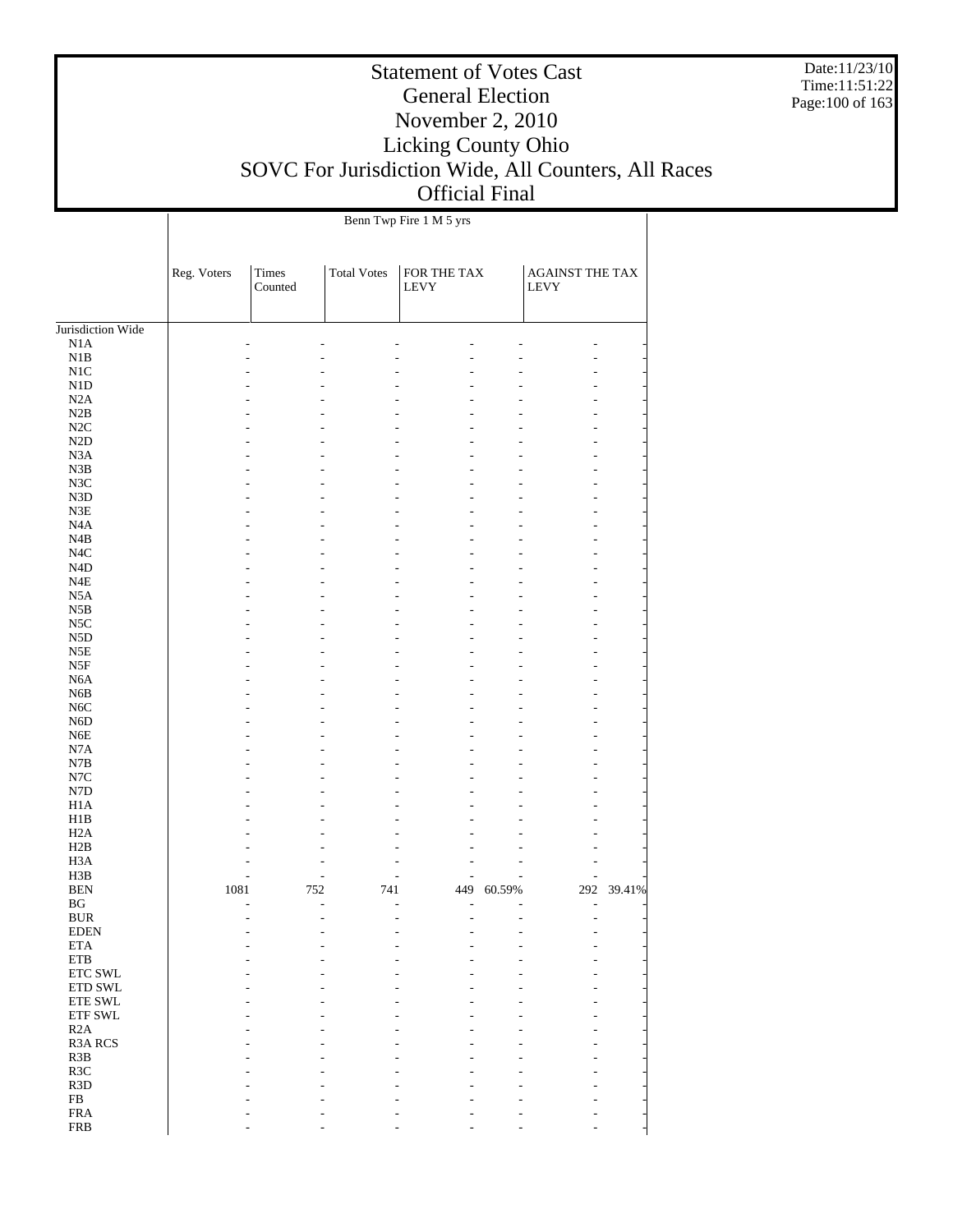Date:11/23/10 Time:11:51:22 Page:101 of 163

### Statement of Votes Cast General Election November 2, 2010 Licking County Ohio SOVC For Jurisdiction Wide, All Counters, All Races Official Final

 $\overline{\phantom{a}}$ 

| Benn Twp Fire 1 M 5 yrs |
|-------------------------|

 $\overline{1}$ 

|                            | Reg. Voters | Times<br>Counted | <b>Total Votes</b> | FOR THE TAX<br>LEVY             | AGAINST THE TAX<br><b>LEVY</b>             |  |
|----------------------------|-------------|------------------|--------------------|---------------------------------|--------------------------------------------|--|
| $\overline{GTA}$           |             | $\overline{a}$   | $\frac{1}{2}$      | $\overline{a}$<br>$\frac{1}{2}$ | $\overline{a}$<br>$\overline{\phantom{a}}$ |  |
| ${\rm GTB}$                |             |                  | L,                 |                                 | $\overline{a}$                             |  |
| ${\rm GTC}$                |             |                  |                    |                                 |                                            |  |
| $\operatorname{GTD}$       |             |                  |                    |                                 |                                            |  |
| <b>GVA</b>                 |             |                  |                    |                                 |                                            |  |
| $\rm GVB$                  |             |                  |                    |                                 |                                            |  |
| <b>GVC</b><br><b>GVD</b>   |             |                  |                    |                                 |                                            |  |
| <b>HANTA</b>               |             |                  |                    |                                 |                                            |  |
| HAN TB                     |             |                  |                    |                                 |                                            |  |
| HAN V                      |             |                  |                    |                                 |                                            |  |
| HR A                       |             |                  |                    |                                 |                                            |  |
| HR B                       |             |                  |                    |                                 |                                            |  |
| HR C                       |             |                  |                    |                                 |                                            |  |
| HR D                       |             |                  |                    |                                 |                                            |  |
| $\rm HR \ E$               |             |                  |                    |                                 |                                            |  |
| <b>KIRK</b>                |             |                  |                    |                                 |                                            |  |
| <b>HFT</b><br><b>HFV</b>   |             |                  |                    |                                 |                                            |  |
| $\rm HWG$                  |             |                  |                    |                                 |                                            |  |
| <b>JRA</b>                 |             |                  |                    |                                 |                                            |  |
| <b>JRB</b>                 |             |                  |                    |                                 |                                            |  |
| <b>JRC</b>                 |             |                  |                    |                                 |                                            |  |
| LBA                        |             |                  |                    |                                 |                                            |  |
| LBB                        |             |                  |                    |                                 |                                            |  |
| <b>LKA</b>                 |             |                  |                    |                                 |                                            |  |
| <b>LKB</b>                 |             |                  |                    |                                 |                                            |  |
| ${\rm LKC}$                |             |                  |                    |                                 |                                            |  |
| <b>LKD</b>                 |             |                  |                    |                                 |                                            |  |
| <b>MADA</b><br><b>MADB</b> |             |                  |                    |                                 |                                            |  |
| <b>MADC</b>                |             |                  |                    |                                 |                                            |  |
| <b>MARYA</b>               |             |                  |                    |                                 |                                            |  |
| <b>MARYB</b>               |             |                  |                    |                                 |                                            |  |
| MK                         |             |                  |                    |                                 |                                            |  |
| <b>MONA</b>                |             |                  |                    |                                 |                                            |  |
| <b>MONB</b>                |             |                  |                    |                                 |                                            |  |
| <b>JOHNA</b>               |             |                  |                    |                                 |                                            |  |
| <b>JOHNB</b>               |             |                  |                    |                                 |                                            |  |
| <b>NKTA</b><br><b>NKTB</b> |             |                  |                    |                                 |                                            |  |
| <b>NNTA</b>                |             |                  |                    |                                 |                                            |  |
| <b>NNTB</b>                |             |                  |                    |                                 | $\overline{a}$                             |  |
| <b>NNTC</b>                |             |                  |                    |                                 |                                            |  |
| <b>STLOU</b>               |             |                  |                    |                                 |                                            |  |
| $\rm{P1A}$                 |             |                  |                    |                                 |                                            |  |
| $\mathbf{P}1\mathbf{B}$    |             |                  |                    |                                 |                                            |  |
| P <sub>2</sub> A           |             |                  |                    |                                 |                                            |  |
| P2B                        |             |                  |                    |                                 |                                            |  |
| P <sub>2</sub> C           |             |                  |                    |                                 |                                            |  |
| P <sub>3</sub> A<br>P3B    |             |                  |                    |                                 |                                            |  |
| P3C                        |             |                  |                    |                                 |                                            |  |
| $\rm PA$                   |             |                  |                    |                                 |                                            |  |
| $\mathbf{P}4\mathbf{B}$    |             |                  |                    |                                 |                                            |  |
| PERRY                      |             |                  |                    |                                 |                                            |  |
| <b>STAA</b>                |             |                  |                    |                                 |                                            |  |
| <b>STAB</b>                |             |                  |                    |                                 |                                            |  |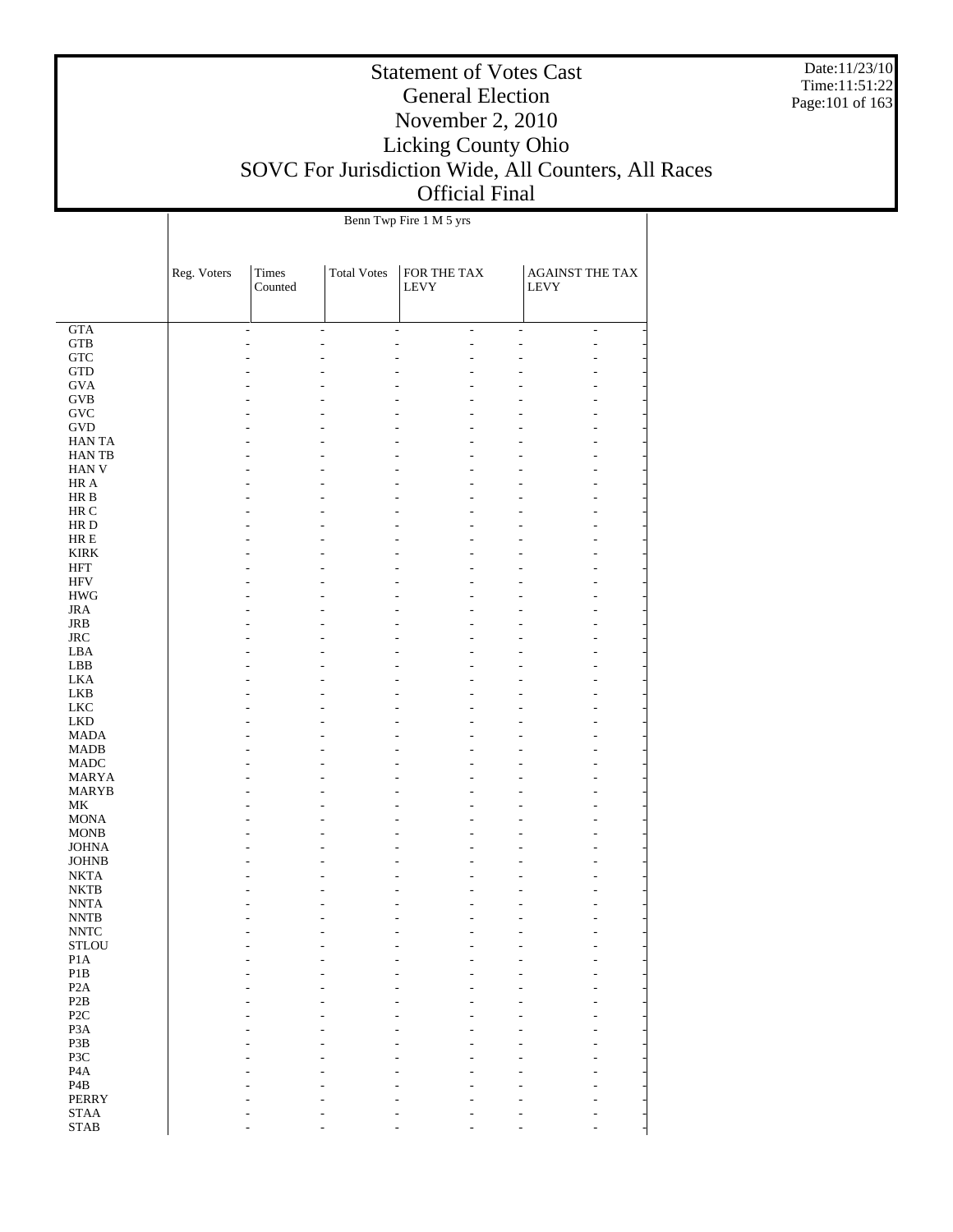Date:11/23/10 Time:11:51:22 Page:102 of 163

|              | Benn Twp Fire 1 M 5 yrs |                  |                    |                            |        |                                       |        |  |  |
|--------------|-------------------------|------------------|--------------------|----------------------------|--------|---------------------------------------|--------|--|--|
|              | Reg. Voters             | Times<br>Counted | <b>Total Votes</b> | FOR THE TAX<br><b>LEVY</b> |        | <b>AGAINST THE TAX</b><br><b>LEVY</b> |        |  |  |
| <b>ALEX</b>  |                         |                  |                    |                            |        |                                       |        |  |  |
| <b>UTA</b>   |                         |                  |                    |                            |        |                                       |        |  |  |
| <b>UTB</b>   |                         |                  |                    |                            |        |                                       |        |  |  |
| <b>UTC</b>   |                         |                  |                    |                            |        |                                       |        |  |  |
| <b>BL</b> A  |                         |                  |                    |                            |        |                                       |        |  |  |
| BL B         |                         |                  |                    |                            |        |                                       |        |  |  |
| <b>HEB A</b> |                         |                  |                    |                            |        |                                       |        |  |  |
| <b>HEB B</b> |                         |                  |                    |                            |        |                                       |        |  |  |
| WASH         |                         |                  |                    |                            |        |                                       |        |  |  |
| <b>UTICA</b> |                         |                  |                    |                            |        |                                       |        |  |  |
| Total        | 1081                    | 752              | 741                | 449                        | 60.59% | 292                                   | 39.41% |  |  |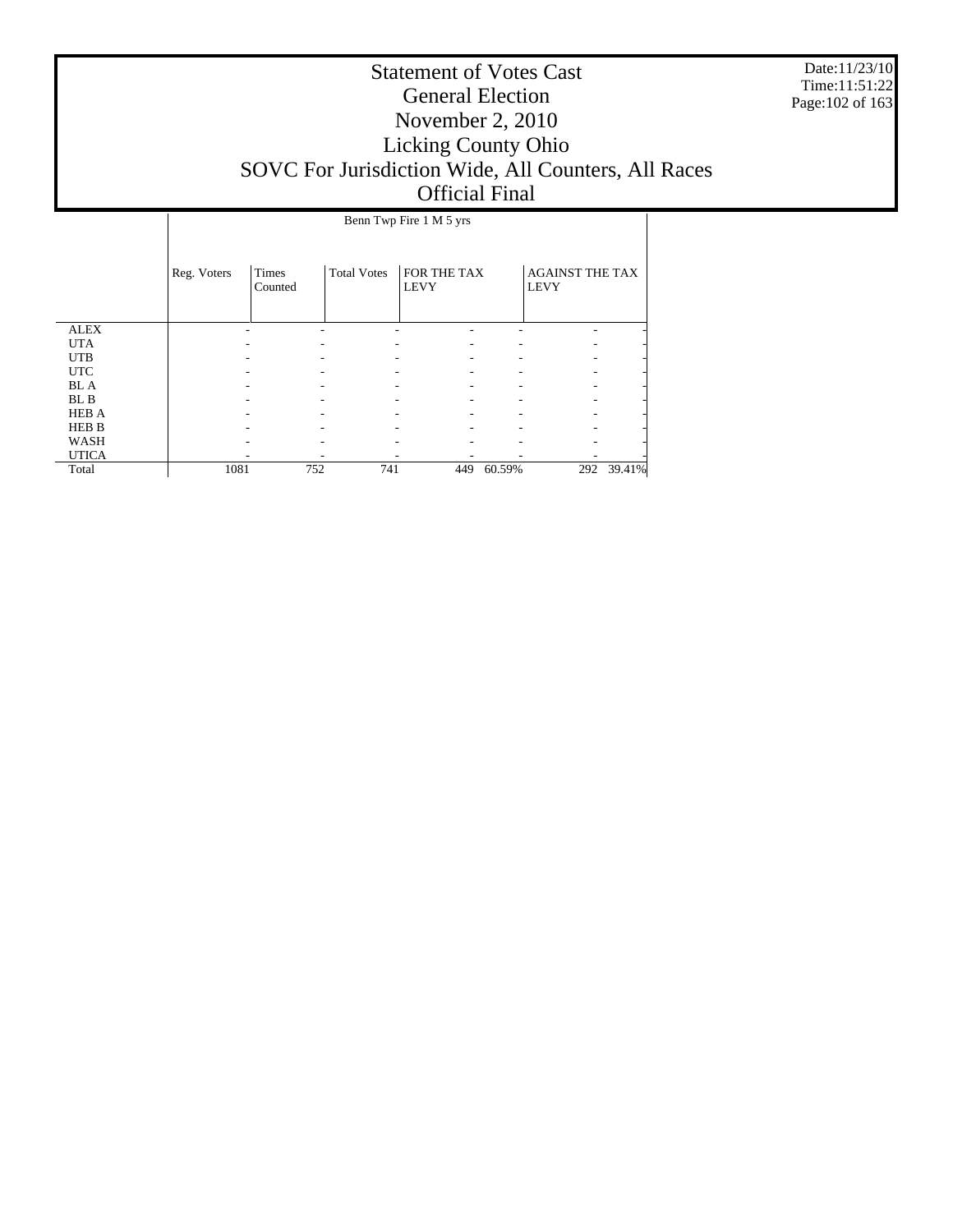Date:11/23/10 Time:11:51:22 Page:103 of 163

# Statement of Votes Cast General Election November 2, 2010 Licking County Ohio SOVC For Jurisdiction Wide, All Counters, All Races Official Final

 $\overline{1}$ 

Burr Twp Fire 0.8 M 5 yrs

 $\overline{1}$ 

|                                                 | Reg. Voters | Times<br>Counted | <b>Total Votes</b> | FOR THE TAX<br>LEVY |            | <b>AGAINST THE TAX</b><br><b>LEVY</b> |        |
|-------------------------------------------------|-------------|------------------|--------------------|---------------------|------------|---------------------------------------|--------|
| Jurisdiction Wide                               |             |                  |                    |                     |            |                                       |        |
| N1A                                             |             |                  |                    |                     |            |                                       |        |
| N1B                                             |             |                  |                    |                     |            |                                       |        |
| N1C                                             |             |                  |                    |                     |            |                                       |        |
| N1D                                             |             |                  |                    |                     |            |                                       |        |
| N2A                                             |             |                  |                    |                     |            |                                       |        |
| N2B                                             |             |                  |                    |                     |            |                                       |        |
| N2C                                             |             |                  |                    |                     |            |                                       |        |
| N2D                                             |             |                  |                    |                     |            |                                       |        |
| N <sub>3</sub> A                                |             |                  |                    |                     |            |                                       |        |
| N3B                                             |             |                  |                    |                     |            |                                       |        |
| N3C                                             |             |                  |                    |                     |            |                                       |        |
| N3D                                             |             |                  |                    |                     |            |                                       |        |
| $\ensuremath{\mathsf{N3E}}$<br>N <sub>4</sub> A |             |                  |                    |                     |            |                                       |        |
| N4B                                             |             |                  |                    |                     |            |                                       |        |
| N4C                                             |             |                  |                    |                     |            |                                       |        |
| N <sub>4</sub> D                                |             |                  |                    |                     |            |                                       |        |
| N4E                                             |             |                  |                    |                     |            |                                       |        |
| N <sub>5</sub> A                                |             |                  |                    |                     |            |                                       |        |
| N5B                                             |             |                  |                    |                     |            |                                       |        |
| N5C                                             |             |                  |                    |                     |            |                                       |        |
| N <sub>5</sub> D                                |             |                  |                    |                     |            |                                       |        |
| N5E                                             |             |                  |                    |                     |            |                                       |        |
| N5F                                             |             |                  |                    |                     |            |                                       |        |
| N <sub>6</sub> A                                |             |                  |                    |                     |            |                                       |        |
| N <sub>6</sub> B                                |             |                  |                    |                     |            |                                       |        |
| N <sub>6</sub> C                                |             |                  |                    |                     |            |                                       |        |
| N <sub>6</sub> D                                |             |                  |                    |                     |            |                                       |        |
| N <sub>6</sub> E                                |             |                  |                    |                     |            |                                       |        |
| N7A                                             |             |                  |                    |                     |            |                                       |        |
| N7B<br>N7C                                      |             |                  |                    |                     |            |                                       |        |
| N7D                                             |             |                  |                    |                     |            |                                       |        |
| H1A                                             |             |                  |                    |                     |            |                                       |        |
| H1B                                             |             |                  |                    |                     |            |                                       |        |
| H <sub>2</sub> A                                |             |                  |                    |                     |            |                                       |        |
| H2B                                             |             |                  |                    |                     |            |                                       |        |
| H <sub>3</sub> A                                |             |                  |                    |                     |            |                                       |        |
| H3B                                             |             |                  |                    |                     |            |                                       |        |
| <b>BEN</b>                                      |             |                  |                    |                     |            |                                       |        |
| BG                                              |             |                  |                    |                     |            |                                       |        |
| <b>BUR</b>                                      | 835         | 601              | 595                |                     | 371 62.35% | 224                                   | 37.65% |
| <b>EDEN</b>                                     |             |                  |                    |                     |            |                                       |        |
| $\rm ETA$<br>ETB                                |             |                  |                    |                     |            |                                       |        |
| ETC SWL                                         |             |                  |                    |                     |            |                                       |        |
| ETD SWL                                         |             |                  |                    |                     |            |                                       |        |
| <b>ETE SWL</b>                                  |             |                  |                    |                     |            |                                       |        |
| ETF SWL                                         |             |                  |                    |                     |            |                                       |        |
| R2A                                             |             |                  |                    |                     |            |                                       |        |
| <b>R3A RCS</b>                                  |             |                  |                    |                     |            |                                       |        |
| R3B                                             |             |                  |                    |                     |            |                                       |        |
| R3C                                             |             |                  |                    |                     |            |                                       |        |
| R <sub>3</sub> D                                |             |                  |                    |                     |            |                                       |        |
| ${\rm FB}$                                      |             |                  |                    |                     |            |                                       |        |
| <b>FRA</b>                                      |             |                  |                    |                     |            |                                       |        |
| <b>FRB</b>                                      |             |                  |                    |                     |            |                                       |        |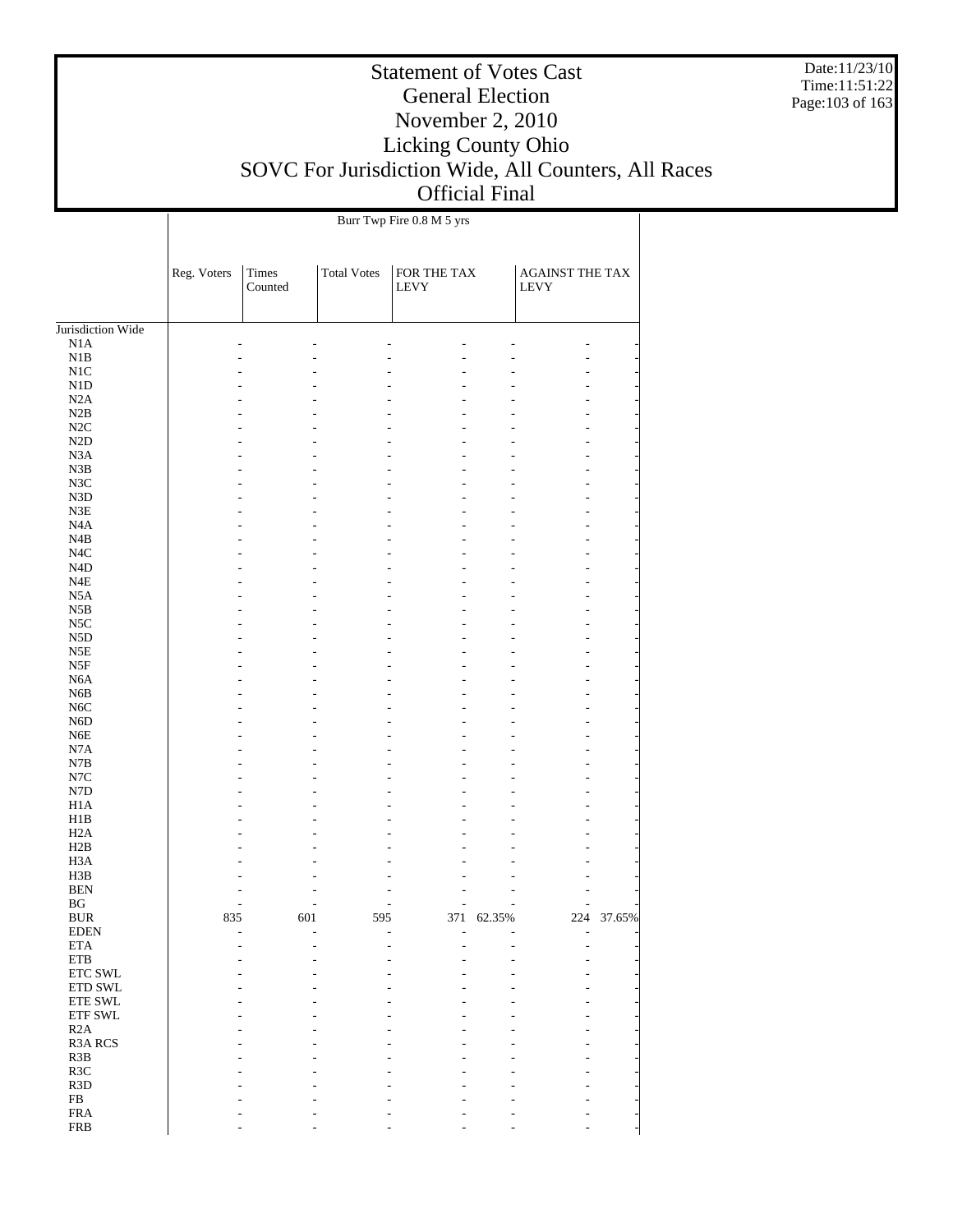Date:11/23/10 Time:11:51:22 Page:104 of 163

# Statement of Votes Cast General Election November 2, 2010 Licking County Ohio SOVC For Jurisdiction Wide, All Counters, All Races Official Final

|                                       |             | Burr Twp Fire 0.8 M 5 yrs |                    |                                  |                                |  |  |  |  |
|---------------------------------------|-------------|---------------------------|--------------------|----------------------------------|--------------------------------|--|--|--|--|
|                                       | Reg. Voters | Times<br>Counted          | <b>Total Votes</b> | FOR THE TAX<br>LEVY              | AGAINST THE TAX<br><b>LEVY</b> |  |  |  |  |
| <b>GTA</b>                            |             | ÷,                        | ٠                  | $\overline{a}$<br>$\overline{a}$ | $\overline{a}$<br>÷,           |  |  |  |  |
| <b>GTB</b>                            |             |                           |                    | L,                               | ÷,                             |  |  |  |  |
| ${\rm GTC}$                           |             |                           |                    | L.                               |                                |  |  |  |  |
| <b>GTD</b>                            |             |                           |                    |                                  |                                |  |  |  |  |
| <b>GVA</b>                            |             |                           |                    |                                  |                                |  |  |  |  |
| <b>GVB</b>                            |             |                           |                    |                                  |                                |  |  |  |  |
| $\operatorname{GVC}$                  |             |                           |                    |                                  |                                |  |  |  |  |
| <b>GVD</b>                            |             |                           |                    |                                  |                                |  |  |  |  |
| <b>HANTA</b>                          |             |                           |                    |                                  |                                |  |  |  |  |
| <b>HANTB</b>                          |             |                           |                    |                                  |                                |  |  |  |  |
| <b>HAN V</b><br>HR A                  |             |                           |                    | L.                               |                                |  |  |  |  |
| HR B                                  |             |                           |                    |                                  |                                |  |  |  |  |
| HR C                                  |             |                           |                    |                                  |                                |  |  |  |  |
| HR D                                  |             |                           |                    | L.                               |                                |  |  |  |  |
| $HRE$                                 |             |                           |                    |                                  |                                |  |  |  |  |
| <b>KIRK</b>                           |             |                           |                    |                                  |                                |  |  |  |  |
| HFT                                   |             |                           |                    |                                  |                                |  |  |  |  |
| <b>HFV</b>                            |             |                           |                    | L.                               |                                |  |  |  |  |
| $\rm HWG$                             |             |                           |                    |                                  |                                |  |  |  |  |
| <b>JRA</b>                            |             |                           |                    |                                  |                                |  |  |  |  |
| JRB                                   |             |                           |                    |                                  |                                |  |  |  |  |
| $_{\rm JRC}$                          |             |                           |                    | L.                               |                                |  |  |  |  |
| LBA                                   |             |                           |                    |                                  |                                |  |  |  |  |
| LBB                                   |             |                           |                    |                                  |                                |  |  |  |  |
| <b>LKA</b>                            |             |                           |                    |                                  |                                |  |  |  |  |
| <b>LKB</b>                            |             |                           |                    | L.                               |                                |  |  |  |  |
| <b>LKC</b>                            |             |                           |                    |                                  |                                |  |  |  |  |
| <b>LKD</b>                            |             |                           |                    |                                  |                                |  |  |  |  |
| <b>MADA</b><br><b>MADB</b>            |             |                           |                    | L.                               |                                |  |  |  |  |
| <b>MADC</b>                           |             |                           |                    |                                  |                                |  |  |  |  |
| <b>MARYA</b>                          |             |                           |                    |                                  |                                |  |  |  |  |
| <b>MARYB</b>                          |             |                           |                    |                                  |                                |  |  |  |  |
| MK                                    |             |                           |                    |                                  |                                |  |  |  |  |
| <b>MONA</b>                           |             |                           |                    |                                  |                                |  |  |  |  |
| <b>MONB</b>                           |             |                           |                    |                                  |                                |  |  |  |  |
| <b>JOHNA</b>                          |             |                           |                    |                                  |                                |  |  |  |  |
| <b>JOHNB</b>                          |             |                           |                    | L.                               |                                |  |  |  |  |
| <b>NKTA</b>                           |             |                           |                    |                                  |                                |  |  |  |  |
| NKTB                                  |             |                           |                    |                                  |                                |  |  |  |  |
| <b>NNTA</b>                           |             |                           |                    | L,                               |                                |  |  |  |  |
| <b>NNTB</b>                           |             |                           |                    |                                  |                                |  |  |  |  |
| $\ensuremath{\text{NNTC}}$            |             |                           |                    |                                  |                                |  |  |  |  |
| $\operatorname{\mathsf{STLOU}}$       |             |                           |                    |                                  |                                |  |  |  |  |
| $\rm{P1A}$<br>$\mathbf{P}1\mathbf{B}$ |             |                           |                    |                                  |                                |  |  |  |  |
| P <sub>2</sub> A                      |             |                           |                    |                                  |                                |  |  |  |  |
| $\mathbf{P2B}$                        |             |                           |                    |                                  |                                |  |  |  |  |
| P <sub>2</sub> C                      |             |                           |                    |                                  |                                |  |  |  |  |
| P <sub>3</sub> A                      |             |                           |                    |                                  |                                |  |  |  |  |
| P3B                                   |             |                           |                    |                                  |                                |  |  |  |  |
| P3C                                   |             |                           |                    |                                  |                                |  |  |  |  |
| P <sub>4</sub> A                      |             |                           |                    |                                  |                                |  |  |  |  |
| P <sub>4</sub> B                      |             |                           |                    |                                  |                                |  |  |  |  |
| <b>PERRY</b>                          |             |                           |                    |                                  |                                |  |  |  |  |
| $\operatorname{STAA}$                 |             |                           |                    |                                  |                                |  |  |  |  |
| $\operatorname{STAB}$                 |             |                           |                    |                                  |                                |  |  |  |  |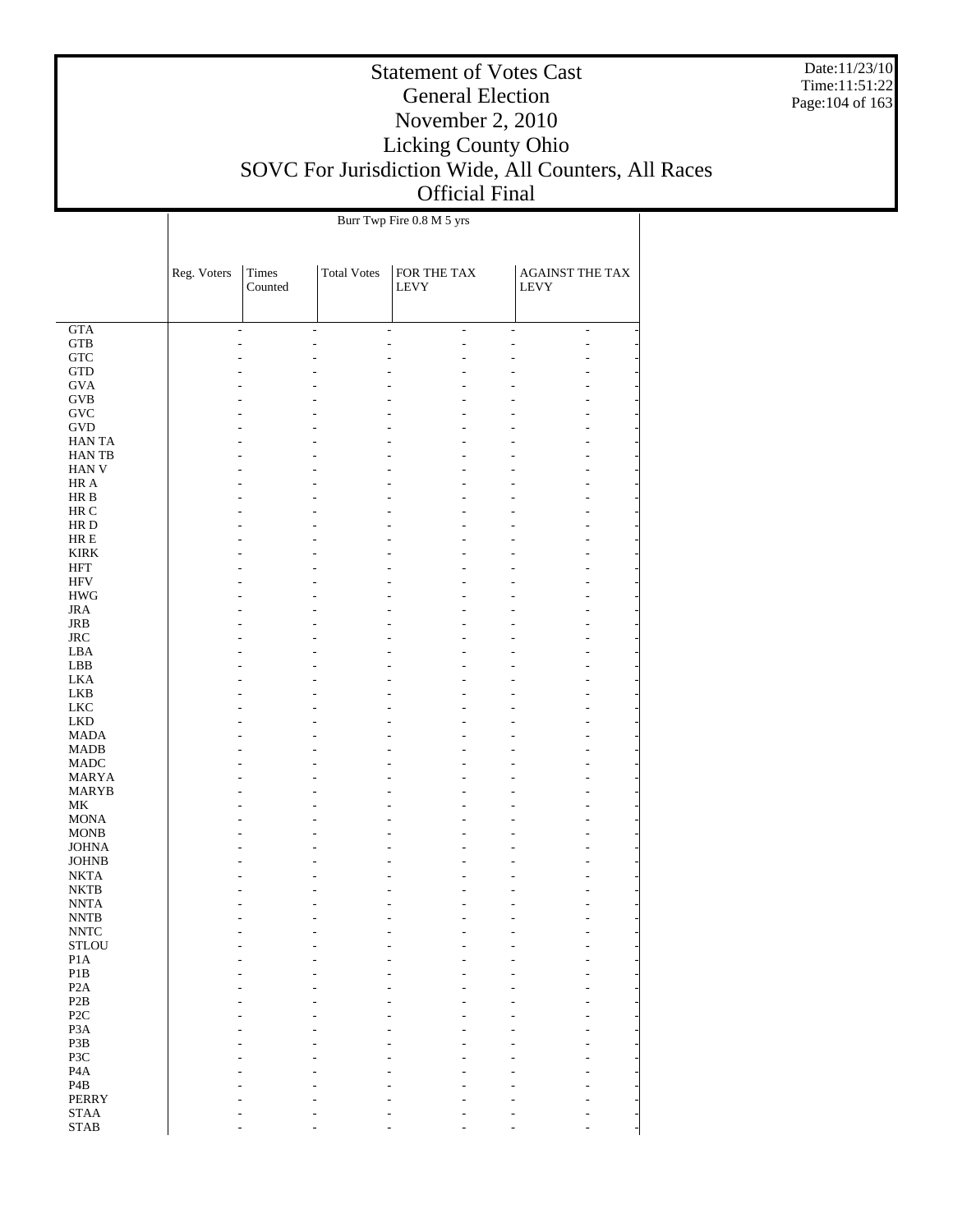Date:11/23/10 Time:11:51:22 Page:105 of 163

|              | Burr Twp Fire 0.8 M 5 yrs |                  |                    |                            |        |                                       |        |  |  |
|--------------|---------------------------|------------------|--------------------|----------------------------|--------|---------------------------------------|--------|--|--|
|              |                           |                  |                    |                            |        |                                       |        |  |  |
|              | Reg. Voters               | Times<br>Counted | <b>Total Votes</b> | FOR THE TAX<br><b>LEVY</b> |        | <b>AGAINST THE TAX</b><br><b>LEVY</b> |        |  |  |
|              |                           |                  |                    |                            |        |                                       |        |  |  |
| <b>ALEX</b>  |                           |                  |                    |                            |        |                                       |        |  |  |
| <b>UTA</b>   |                           |                  |                    |                            |        |                                       |        |  |  |
| <b>UTB</b>   |                           |                  |                    |                            |        |                                       |        |  |  |
| <b>UTC</b>   |                           |                  |                    |                            |        |                                       |        |  |  |
| <b>BL</b> A  |                           |                  |                    |                            |        |                                       |        |  |  |
| BL B         |                           |                  |                    |                            |        |                                       |        |  |  |
| <b>HEB A</b> |                           |                  |                    |                            |        |                                       |        |  |  |
| <b>HEB B</b> |                           |                  |                    |                            |        |                                       |        |  |  |
| <b>WASH</b>  |                           |                  |                    |                            |        |                                       |        |  |  |
| <b>UTICA</b> |                           |                  |                    |                            |        |                                       |        |  |  |
| Total        | 835                       | 601              | 595                | 371                        | 62.35% | 224                                   | 37.65% |  |  |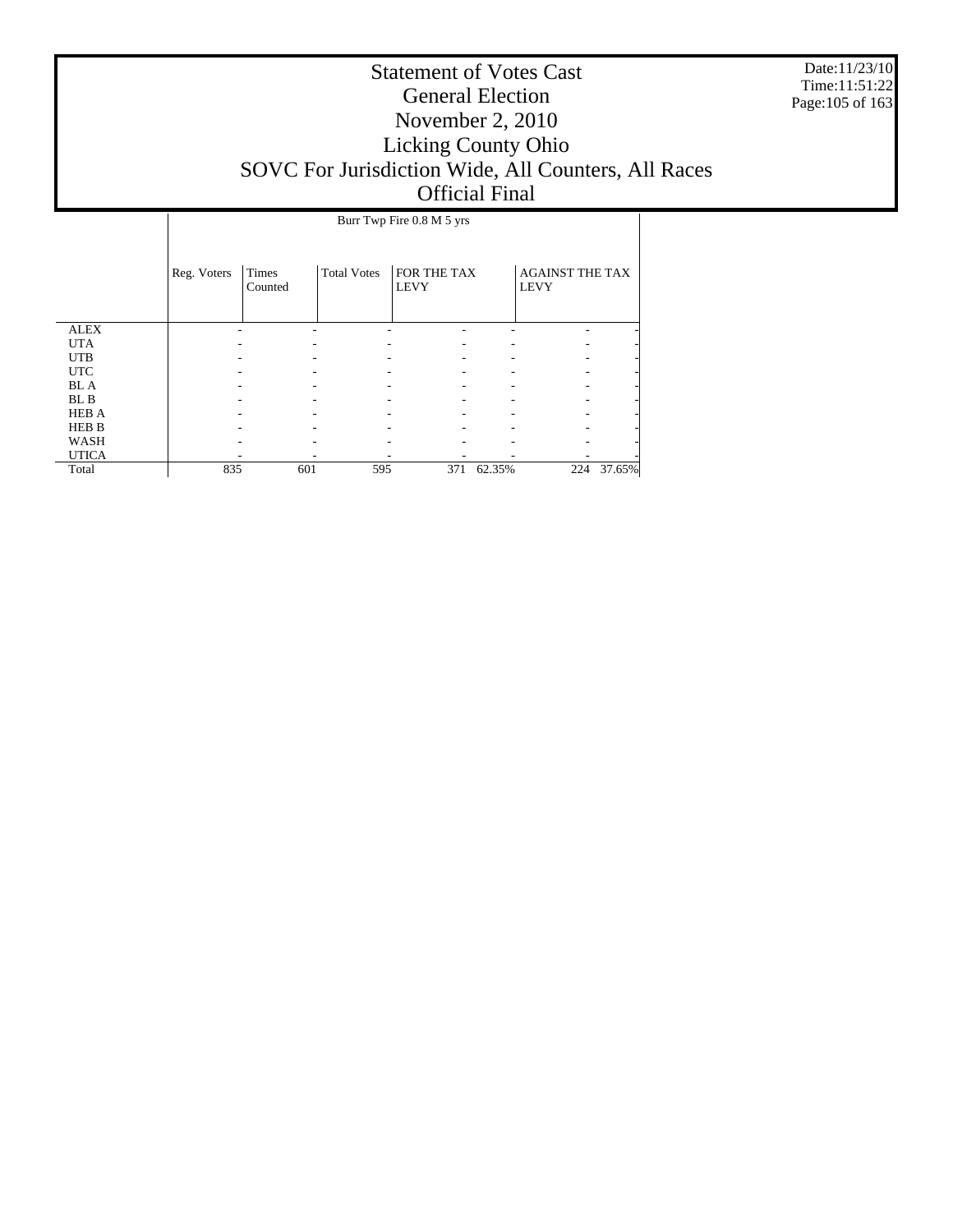Date:11/23/10 Time:11:51:22 Page:106 of 163

# Statement of Votes Cast General Election November 2, 2010 Licking County Ohio SOVC For Jurisdiction Wide, All Counters, All Races Official Final

|                     |             |                  |                    | Burr Twp Ceme 0.8 M 5 yrs  |        |                         |        |
|---------------------|-------------|------------------|--------------------|----------------------------|--------|-------------------------|--------|
|                     | Reg. Voters | Times<br>Counted | <b>Total Votes</b> | FOR THE TAX<br><b>LEVY</b> |        | AGAINST THE TAX<br>LEVY |        |
| Jurisdiction Wide   |             |                  |                    |                            |        |                         |        |
| N1A                 |             |                  |                    |                            |        |                         |        |
| $_{\rm N1B}$        |             |                  |                    |                            |        | L.                      |        |
| $_{\rm N1C}$        |             |                  |                    |                            |        |                         |        |
| N1D                 |             |                  |                    |                            |        |                         |        |
| N2A                 |             |                  |                    |                            |        |                         |        |
| N2B                 |             |                  |                    |                            |        |                         |        |
| $\rm N2C$           |             |                  |                    |                            |        |                         |        |
| $\rm N2D$           |             |                  |                    |                            |        |                         |        |
| N <sub>3</sub> A    |             |                  |                    |                            |        |                         |        |
| N3B                 |             |                  |                    |                            |        | ٠                       |        |
| N3C                 |             |                  |                    |                            |        |                         |        |
| N3D<br>N3E          |             |                  |                    |                            |        |                         |        |
| N4A                 |             |                  |                    |                            |        | ٠                       |        |
| N4B                 |             |                  |                    |                            |        |                         |        |
| $_{\mathrm{N4C}}$   |             |                  |                    |                            |        |                         |        |
| N4D                 |             |                  |                    |                            |        |                         |        |
| N4E                 |             |                  |                    |                            |        | ٠                       |        |
| N5A                 |             |                  |                    |                            |        |                         |        |
| N5B                 |             |                  |                    |                            |        |                         |        |
| $_{\rm NSC}$        |             |                  |                    |                            |        |                         |        |
| N5D                 |             |                  |                    |                            |        | ٠                       |        |
| N5E                 |             |                  |                    |                            |        |                         |        |
| N5F                 |             |                  |                    |                            |        |                         |        |
| N <sub>6</sub> A    |             |                  |                    |                            |        |                         |        |
| N6B                 |             |                  |                    |                            |        | ٠                       |        |
| N6C                 |             |                  |                    |                            |        |                         |        |
| N6D                 |             |                  |                    |                            |        |                         |        |
| N6E                 |             |                  |                    |                            |        |                         |        |
| $_{\rm N7A}$<br>N7B |             |                  |                    |                            |        | ٠                       |        |
| $_{\mathrm{N7C}}$   |             |                  |                    |                            |        |                         |        |
| ${\rm N7D}$         |             |                  |                    |                            |        |                         |        |
| H1A                 |             |                  |                    |                            |        | ٠                       |        |
| H1B                 |             |                  |                    |                            |        |                         |        |
| H2A                 |             |                  |                    |                            |        |                         |        |
| H2B                 |             |                  |                    |                            |        |                         |        |
| H3A                 |             |                  |                    |                            |        |                         |        |
| H3B                 |             |                  |                    |                            |        |                         |        |
| <b>BEN</b>          |             |                  |                    |                            |        |                         |        |
| BG                  |             |                  |                    | L,                         | L      | ٠                       |        |
| <b>BUR</b>          | 835         | 601              | 592                | 275                        | 46.45% | 317                     | 53.55% |
| <b>EDEN</b>         |             | ٠                |                    |                            |        |                         |        |
| $\rm ETA$           |             |                  |                    |                            |        |                         |        |
| ${\rm ETB}$         |             |                  |                    |                            |        |                         |        |
| ETC SWL<br>ETD SWL  |             |                  |                    |                            |        |                         |        |
| ${\rm ETE}$ SWL     |             |                  |                    |                            |        |                         |        |
| ETF SWL             |             |                  |                    |                            |        |                         |        |
| R2A                 |             |                  |                    |                            |        |                         |        |
| R3A RCS             |             |                  |                    |                            |        |                         |        |
| R <sub>3</sub> B    |             |                  |                    |                            |        |                         |        |
| R3C                 |             |                  |                    |                            |        |                         |        |
| R <sub>3</sub> D    |             |                  |                    |                            |        |                         |        |
| ${\rm FB}$          |             |                  |                    |                            |        |                         |        |
| ${\rm FRA}$         |             |                  |                    |                            |        |                         |        |
| <b>FRB</b>          |             |                  |                    |                            |        |                         |        |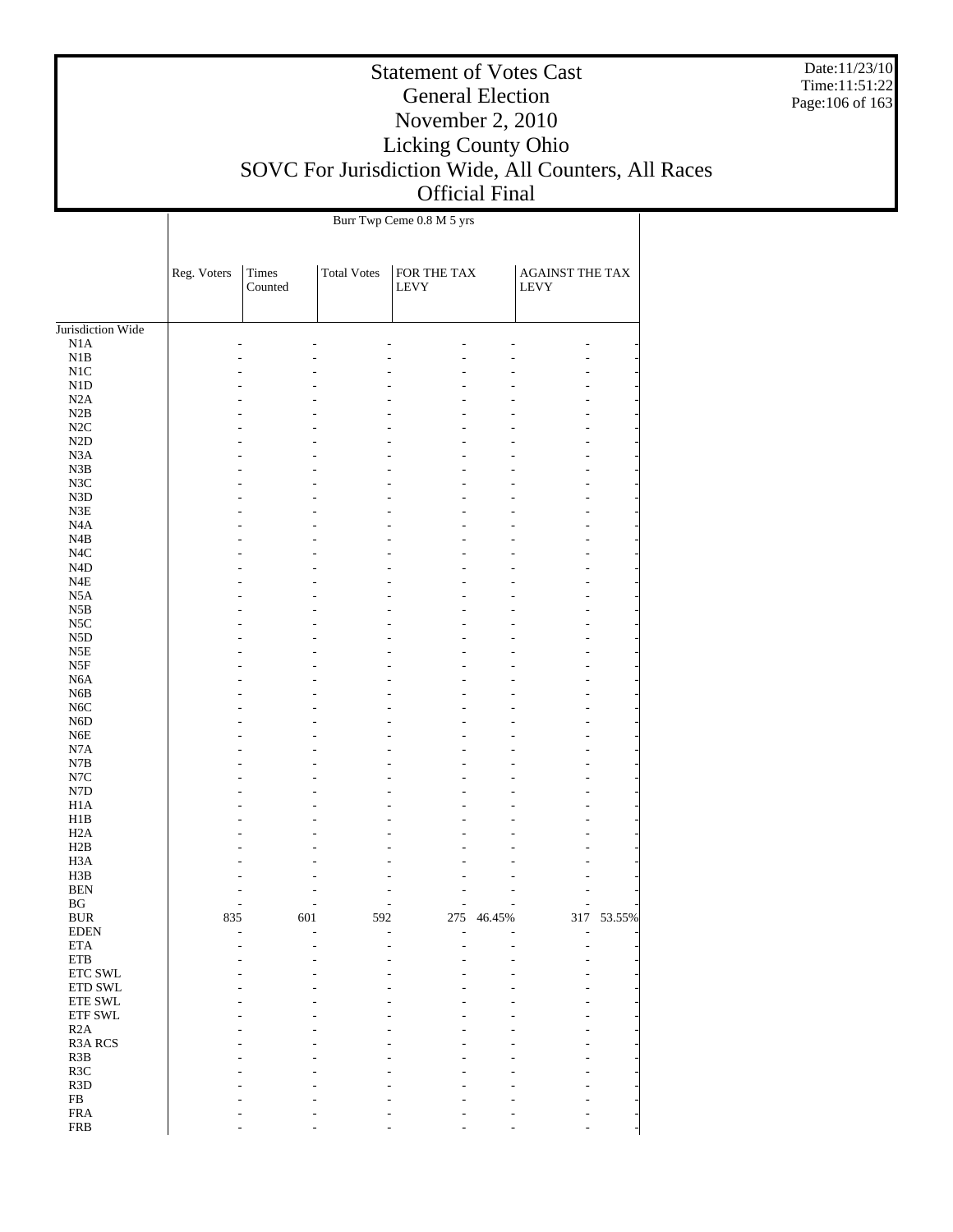Date:11/23/10 Time:11:51:22 Page:107 of 163

# Statement of Votes Cast General Election November 2, 2010 Licking County Ohio SOVC For Jurisdiction Wide, All Counters, All Races Official Final

|                                                   | Burr Twp Ceme 0.8 M 5 yrs |                          |                    |                            |                |                                |                |  |
|---------------------------------------------------|---------------------------|--------------------------|--------------------|----------------------------|----------------|--------------------------------|----------------|--|
|                                                   | Reg. Voters               | Times<br>Counted         | <b>Total Votes</b> | FOR THE TAX<br><b>LEVY</b> |                | <b>AGAINST THE TAX</b><br>LEVY |                |  |
| GTA                                               |                           | $\overline{\phantom{a}}$ | $\overline{a}$     | $\overline{a}$             | $\overline{a}$ |                                | $\overline{a}$ |  |
| $_{\rm GTB}$                                      |                           |                          |                    |                            | ٠              |                                |                |  |
| ${\rm GTC}$                                       |                           |                          |                    |                            |                |                                |                |  |
| $\operatorname{GTD}$                              |                           |                          |                    |                            |                |                                |                |  |
| <b>GVA</b>                                        |                           |                          |                    |                            |                |                                |                |  |
| $\rm GVB$                                         |                           |                          |                    |                            |                |                                |                |  |
| <b>GVC</b>                                        |                           |                          |                    |                            |                |                                |                |  |
| $\operatorname{GVD}$                              |                           |                          |                    |                            |                |                                |                |  |
| <b>HANTA</b>                                      |                           |                          |                    |                            |                |                                |                |  |
| HAN TB                                            |                           |                          |                    |                            |                |                                |                |  |
| HAN V                                             |                           |                          |                    |                            |                |                                |                |  |
| HR A                                              |                           |                          |                    |                            |                |                                |                |  |
| $\rm HR\ B$                                       |                           |                          |                    |                            |                |                                |                |  |
| HR C<br>HR D                                      |                           |                          |                    |                            |                |                                |                |  |
| $HRE$                                             |                           |                          |                    |                            |                |                                |                |  |
| <b>KIRK</b>                                       |                           |                          |                    |                            |                |                                |                |  |
| <b>HFT</b>                                        |                           |                          |                    |                            |                |                                |                |  |
| <b>HFV</b>                                        |                           |                          |                    |                            |                |                                |                |  |
| $\rm HWG$                                         |                           |                          |                    |                            |                |                                |                |  |
| <b>JRA</b>                                        |                           |                          |                    |                            |                |                                |                |  |
| JRB                                               |                           |                          |                    |                            |                |                                |                |  |
| $_{\rm JRC}$                                      |                           |                          |                    |                            |                |                                |                |  |
| LBA                                               |                           |                          |                    |                            |                |                                |                |  |
| LBB                                               |                           |                          |                    |                            |                |                                |                |  |
| <b>LKA</b>                                        |                           |                          |                    |                            |                |                                |                |  |
| LKB                                               |                           |                          |                    |                            |                |                                |                |  |
| ${\rm LKC}$                                       |                           |                          |                    |                            |                |                                |                |  |
| ${\rm LKD}$                                       |                           |                          |                    |                            |                |                                |                |  |
| <b>MADA</b>                                       |                           |                          |                    |                            |                |                                |                |  |
| <b>MADB</b>                                       |                           |                          |                    |                            |                |                                |                |  |
| <b>MADC</b>                                       |                           |                          |                    |                            |                |                                |                |  |
| <b>MARYA</b>                                      |                           |                          |                    |                            |                |                                |                |  |
| <b>MARYB</b><br>$\ensuremath{\mathbf{MK}}\xspace$ |                           |                          |                    |                            |                |                                |                |  |
| <b>MONA</b>                                       |                           |                          |                    |                            |                |                                |                |  |
| <b>MONB</b>                                       |                           |                          |                    |                            |                |                                |                |  |
| <b>JOHNA</b>                                      |                           |                          |                    |                            |                |                                |                |  |
| <b>JOHNB</b>                                      |                           |                          |                    |                            |                |                                |                |  |
| <b>NKTA</b>                                       |                           |                          |                    |                            |                |                                |                |  |
| <b>NKTB</b>                                       |                           |                          |                    |                            |                |                                |                |  |
| <b>NNTA</b>                                       |                           |                          |                    |                            |                |                                |                |  |
| $\ensuremath{\text{NNTB}}$                        |                           |                          |                    |                            |                |                                |                |  |
| $\ensuremath{\text{NNTC}}$                        |                           |                          |                    |                            |                |                                |                |  |
| <b>STLOU</b>                                      |                           |                          |                    |                            |                |                                |                |  |
| P <sub>1</sub> A                                  |                           |                          |                    |                            |                |                                |                |  |
| $\mathbf{P}1\mathbf{B}$                           |                           |                          |                    |                            |                |                                |                |  |
| P <sub>2</sub> A                                  |                           |                          |                    |                            |                |                                |                |  |
| P2B                                               |                           |                          |                    |                            |                |                                |                |  |
| P <sub>2</sub> C<br>P <sub>3</sub> A              |                           |                          |                    |                            |                |                                |                |  |
| P3B                                               |                           |                          |                    |                            |                |                                |                |  |
| P3C                                               |                           |                          |                    |                            |                |                                |                |  |
| P <sub>4</sub> A                                  |                           |                          |                    |                            |                |                                |                |  |
| P <sub>4</sub> B                                  |                           |                          |                    |                            |                |                                |                |  |
| <b>PERRY</b>                                      |                           |                          |                    |                            |                |                                |                |  |
| <b>STAA</b>                                       |                           |                          |                    |                            |                |                                |                |  |
| $\operatorname{STAB}$                             |                           |                          |                    |                            |                |                                |                |  |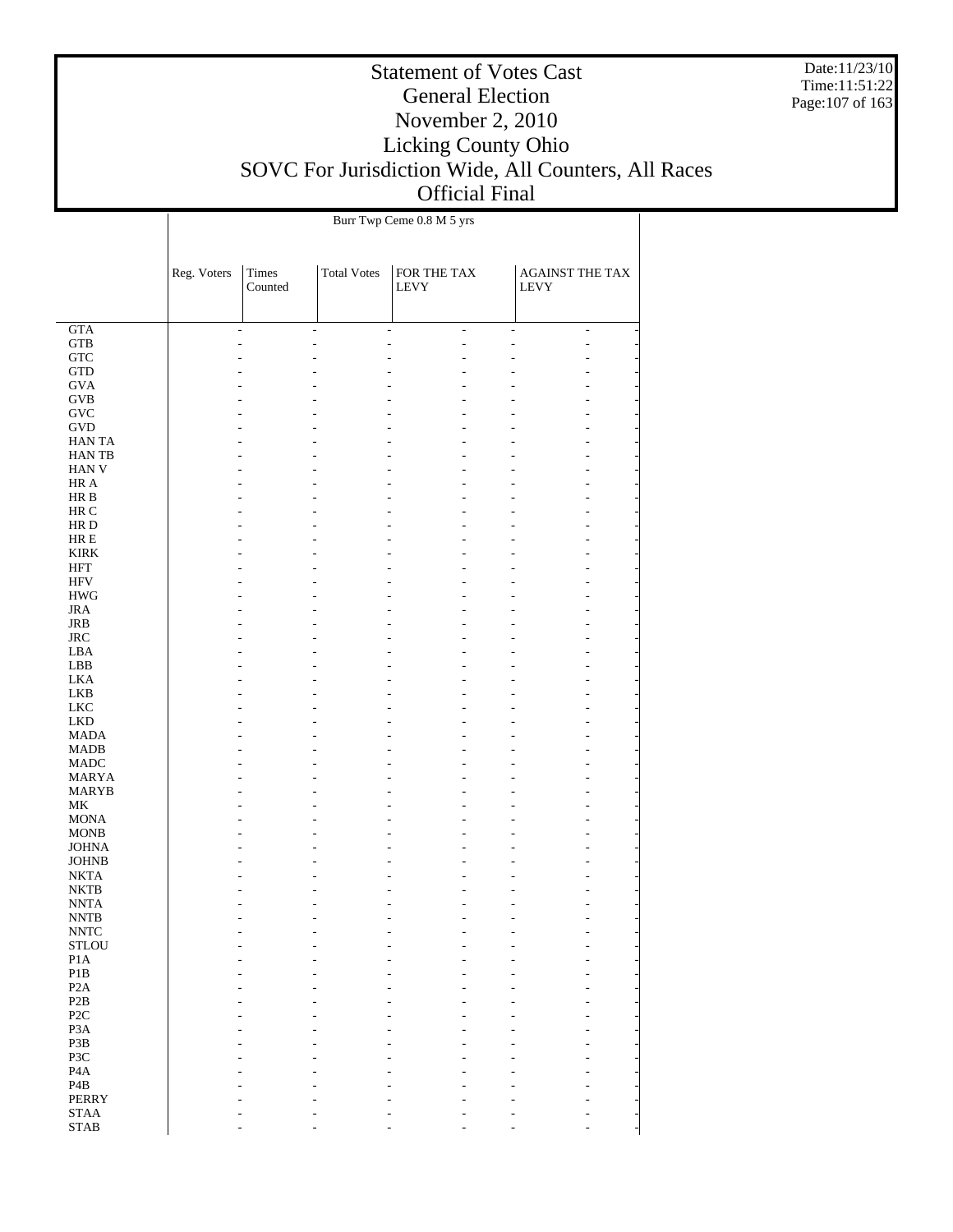Date:11/23/10 Time:11:51:23 Page:108 of 163

|              | Burr Twp Ceme 0.8 M 5 yrs |                  |                    |                            |        |                                       |        |  |  |
|--------------|---------------------------|------------------|--------------------|----------------------------|--------|---------------------------------------|--------|--|--|
|              |                           |                  |                    |                            |        |                                       |        |  |  |
|              | Reg. Voters               | Times<br>Counted | <b>Total Votes</b> | FOR THE TAX<br><b>LEVY</b> |        | <b>AGAINST THE TAX</b><br><b>LEVY</b> |        |  |  |
| <b>ALEX</b>  |                           |                  |                    |                            |        |                                       |        |  |  |
| <b>UTA</b>   |                           |                  |                    |                            |        |                                       |        |  |  |
| <b>UTB</b>   |                           |                  |                    |                            |        |                                       |        |  |  |
| <b>UTC</b>   |                           |                  |                    |                            |        |                                       |        |  |  |
| <b>BL</b> A  |                           |                  |                    |                            |        |                                       |        |  |  |
| BL B         |                           |                  |                    |                            |        |                                       |        |  |  |
| <b>HEB A</b> |                           |                  |                    |                            |        |                                       |        |  |  |
| <b>HEB B</b> |                           |                  |                    |                            |        |                                       |        |  |  |
| WASH         |                           |                  |                    |                            |        |                                       |        |  |  |
| <b>UTICA</b> |                           |                  |                    |                            |        |                                       |        |  |  |
| Total        | 835                       | 601              | 592                | 275                        | 46.45% | 317                                   | 53.55% |  |  |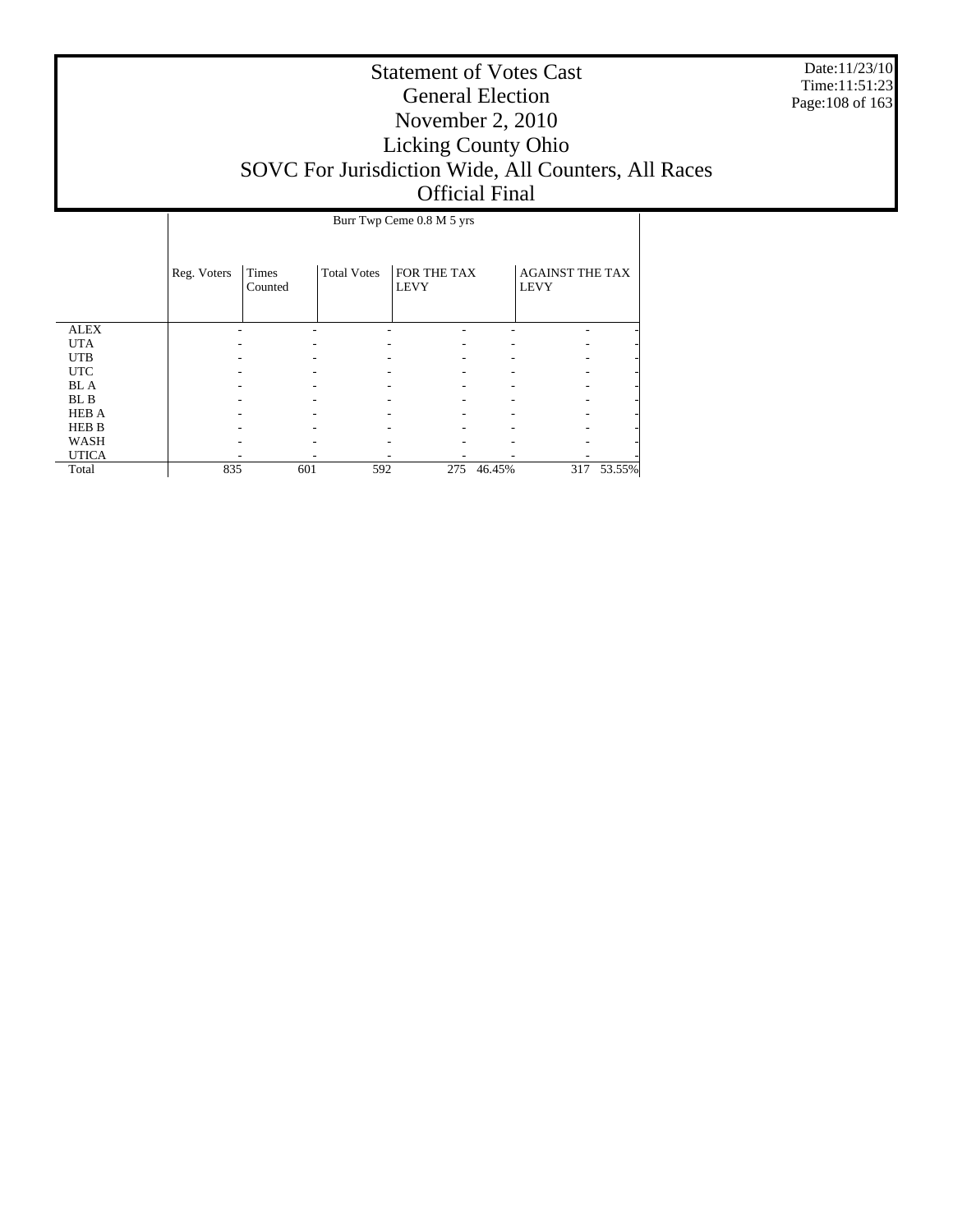Date:11/23/10 Time:11:51:23 Page:109 of 163

#### Statement of Votes Cast General Election November 2, 2010 Licking County Ohio SOVC For Jurisdiction Wide, All Counters, All Races Official Final

Jurisdiction Wide N1A N1B N1C N1D N2A N2B N2C N2D N3A N3B N3C N3D N3E N4A N4B N4C N4D N4E N5A N5B N5C N5D N5E N5F N6A N6B N6C N6D N6E N7A N7B N7C N7D H1A H1B H2A H2B H3A H3B BEN BG BUR EDEN ETA ETB ETC SWL ETD SWL ETE SWL ETF SWL R2A R3A RCS R3B R3C R3D FB FRA Reg. Voters Times Counted Total Votes | YES | NO Etna F Local Opt Rt 40 - - - - - - - - - - - - - - - - - - - - - - - - - - - - - - - - - - - - - - - - - - - - - - - - - - - - - - - - - - - - - - - - - - - - - - - - - - - - - - - - - - - - - - - - - - - - - - - - - - - - - - - - - - - - - - - - - - - - - - - - - - - - - - - - - - - - - - - - - - - - - - - - - - - - - - - - - - - - - - - - - - - - - - - - - - - - - - - - - - - - - - - - - - - - - - - - - - - - - - - - - - - - - - - - - - - - - - - - - - - - - - - - - - - - - - - - - - - - - - - - - - - - - - - - - - - - - - - - - - - - - - - - - - - - - - - - - - - - - - - - - - - - - - - - - - - - - - - - - - - - - - - - - - - - - - - - - - - - - - - - - - - - - - - - - - - - - - - - 889 498 489 325 66.46% 164 33.54% - - - - - - - - - - - - - - - - - - - - - - - - - - - - - - - - - - - - - - - - - - - - - - - - -

- - - - - - -

FRB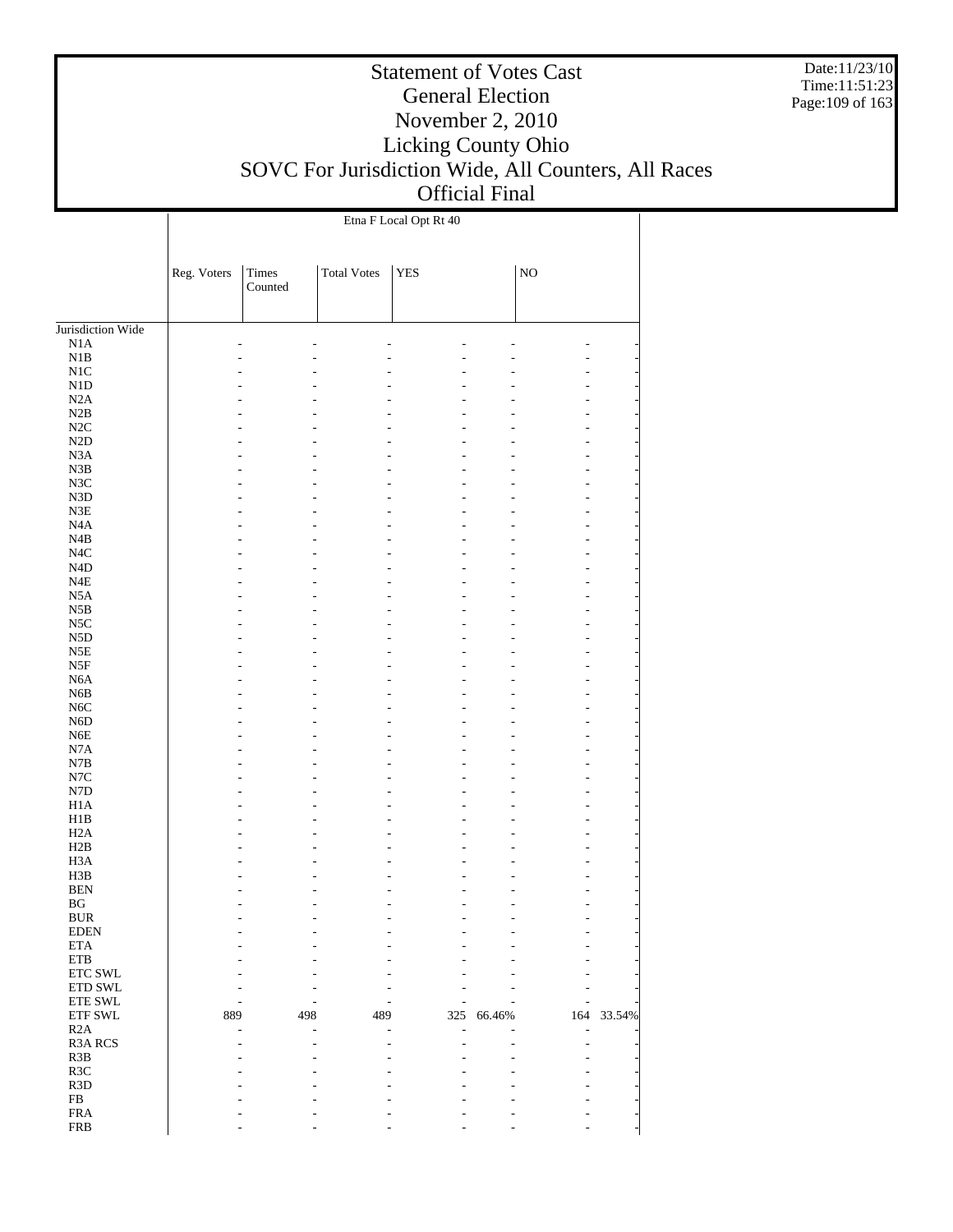Date:11/23/10 Time:11:51:23 Page:110 of 163

# Statement of Votes Cast General Election November 2, 2010 Licking County Ohio SOVC For Jurisdiction Wide, All Counters, All Races Official Final

|                                |                          |                  |                    | Etna F Local Opt Rt 40 |    |             |                |
|--------------------------------|--------------------------|------------------|--------------------|------------------------|----|-------------|----------------|
|                                | Reg. Voters              | Times<br>Counted | <b>Total Votes</b> | <b>YES</b>             |    | $_{\rm NO}$ |                |
| GTA                            | $\overline{\phantom{a}}$ |                  | ÷,                 | ÷,                     | ÷, | ÷,          | $\overline{a}$ |
| <b>GTB</b>                     | ٠                        |                  |                    |                        |    |             | Ĭ.             |
| ${\rm GTC}$                    |                          |                  |                    |                        |    |             |                |
| <b>GTD</b>                     |                          |                  |                    |                        |    |             |                |
| <b>GVA</b>                     |                          |                  |                    |                        |    |             |                |
| <b>GVB</b>                     |                          |                  |                    |                        |    |             |                |
| GVC                            |                          |                  |                    |                        |    |             |                |
| GVD<br><b>HANTA</b>            |                          |                  |                    |                        |    |             |                |
| <b>HANTB</b>                   |                          |                  |                    |                        |    |             |                |
| ${\rm HAN}$ V                  |                          |                  |                    |                        |    |             |                |
| HR A                           |                          |                  |                    |                        |    |             |                |
| HR B                           |                          |                  |                    |                        |    |             |                |
| HR C                           |                          |                  |                    |                        |    |             |                |
| HR D                           |                          |                  |                    |                        |    |             |                |
| $HRE$<br><b>KIRK</b>           |                          |                  |                    |                        |    |             |                |
| <b>HFT</b>                     |                          |                  |                    |                        |    |             |                |
| $\rm{HFV}$                     |                          |                  |                    |                        |    |             |                |
| <b>HWG</b>                     |                          |                  |                    |                        |    |             |                |
| <b>JRA</b>                     |                          |                  |                    |                        |    |             |                |
| JRB                            |                          |                  |                    |                        |    |             |                |
| <b>JRC</b>                     |                          |                  |                    |                        |    |             |                |
| LBA                            |                          |                  |                    |                        |    |             |                |
| LBB                            |                          |                  |                    |                        |    |             |                |
| <b>LKA</b>                     |                          |                  |                    |                        |    |             |                |
| LKB<br><b>LKC</b>              |                          |                  |                    |                        |    |             |                |
| <b>LKD</b>                     |                          |                  |                    |                        |    |             |                |
| <b>MADA</b>                    |                          |                  |                    |                        |    |             |                |
| MADB                           |                          |                  |                    |                        |    |             |                |
| <b>MADC</b>                    |                          |                  |                    |                        |    |             |                |
| <b>MARYA</b>                   |                          |                  |                    |                        |    |             |                |
| <b>MARYB</b>                   |                          |                  |                    |                        |    |             |                |
| MK                             |                          |                  |                    |                        |    |             |                |
| <b>MONA</b>                    |                          |                  |                    |                        |    |             |                |
| <b>MONB</b><br><b>JOHNA</b>    |                          |                  |                    |                        |    |             |                |
| <b>JOHNB</b>                   |                          |                  |                    |                        |    |             |                |
| <b>NKTA</b>                    |                          |                  |                    |                        |    |             |                |
| <b>NKTB</b>                    |                          |                  |                    |                        |    |             |                |
| <b>NNTA</b>                    |                          |                  |                    |                        |    |             |                |
| <b>NNTB</b>                    |                          |                  |                    |                        |    |             |                |
| $\ensuremath{\text{NNTC}}$     |                          |                  |                    |                        |    |             |                |
| <b>STLOU</b><br>P1A            |                          |                  |                    |                        |    |             |                |
| $\mathbf{P}1\mathbf{B}$        |                          |                  |                    |                        |    |             |                |
| P <sub>2</sub> A               |                          |                  |                    |                        |    |             |                |
| P2B                            |                          |                  |                    |                        |    |             |                |
| P <sub>2</sub> C               |                          |                  |                    |                        |    |             |                |
| P <sub>3</sub> A               |                          |                  |                    |                        |    |             |                |
| P3B                            |                          |                  |                    |                        |    |             |                |
| P3C                            |                          |                  |                    |                        |    |             |                |
| P <sub>4</sub> A               |                          |                  |                    |                        |    |             |                |
| $\mathbf{P4B}$<br><b>PERRY</b> |                          |                  |                    |                        |    |             |                |
| $\operatorname{STAA}$          |                          |                  |                    |                        |    |             |                |
| $\operatorname{STAB}$          |                          |                  |                    |                        |    |             |                |
|                                |                          |                  |                    |                        |    |             |                |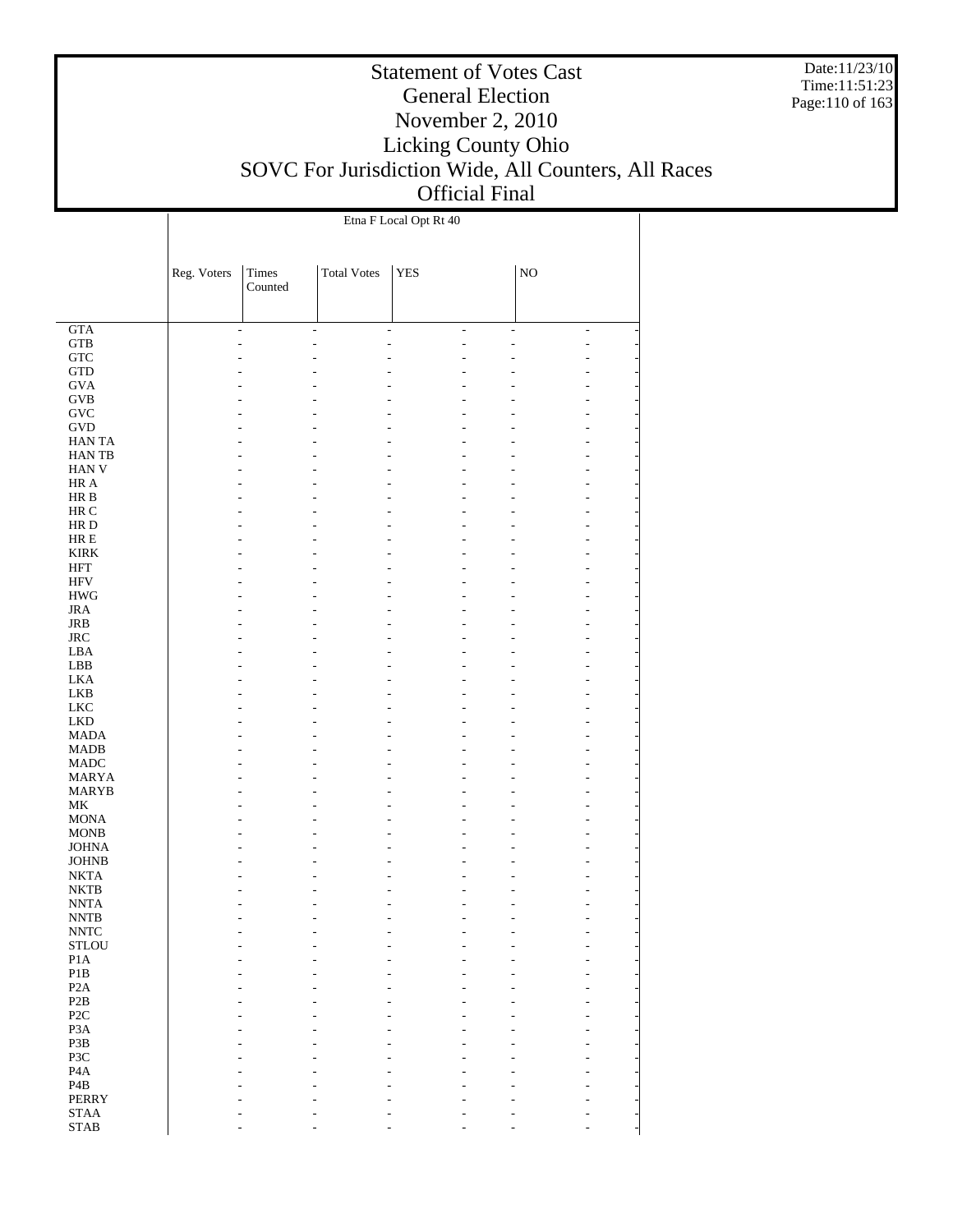Date:11/23/10 Time:11:51:23 Page:111 of 163

|              |             | Etna F Local Opt Rt 40 |                    |            |            |     |        |  |
|--------------|-------------|------------------------|--------------------|------------|------------|-----|--------|--|
|              | Reg. Voters | Times<br>Counted       | <b>Total Votes</b> | <b>YES</b> |            | NO  |        |  |
| <b>ALEX</b>  |             |                        |                    |            |            |     |        |  |
| <b>UTA</b>   |             |                        |                    |            |            |     |        |  |
| <b>UTB</b>   |             |                        |                    |            |            |     |        |  |
| <b>UTC</b>   |             |                        |                    |            |            |     |        |  |
| <b>BL</b> A  |             |                        |                    |            |            |     |        |  |
| BL B         |             |                        |                    |            |            |     |        |  |
| <b>HEB A</b> |             |                        |                    |            |            |     |        |  |
| <b>HEB B</b> |             |                        |                    |            |            |     |        |  |
| WASH         |             |                        |                    |            |            |     |        |  |
| <b>UTICA</b> |             |                        |                    |            |            |     |        |  |
| Total        | 889         | 498                    | 489                |            | 325 66.46% | 164 | 33.54% |  |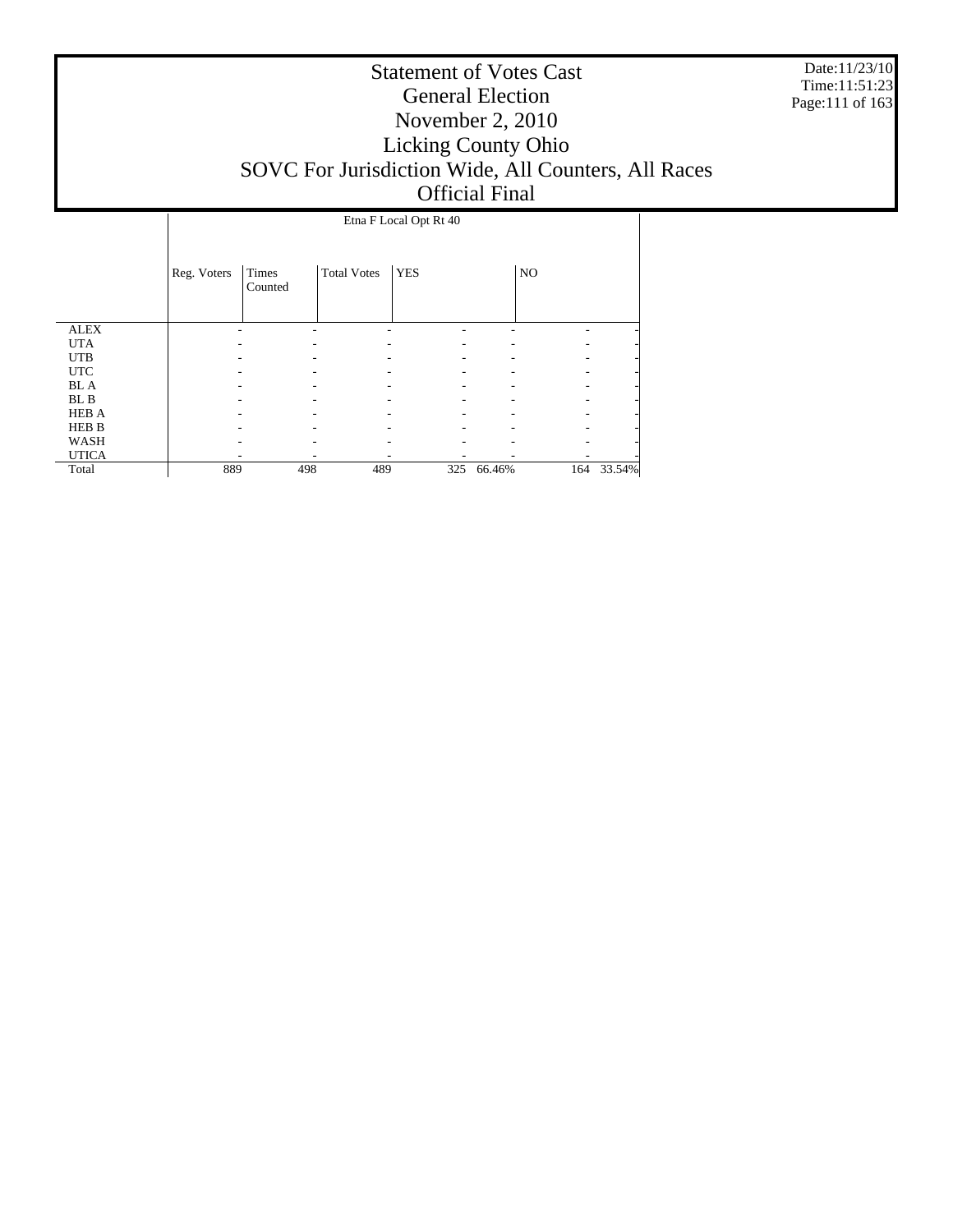Date:11/23/10 Time:11:51:23 Page:112 of 163

|                                       |             | Etna F Local Opt Sunday Rt 40 |                    |             |        |             |        |  |
|---------------------------------------|-------------|-------------------------------|--------------------|-------------|--------|-------------|--------|--|
|                                       | Reg. Voters | Times<br>Counted              | <b>Total Votes</b> | ${\tt YES}$ |        | $_{\rm NO}$ |        |  |
| Jurisdiction Wide                     |             |                               |                    |             |        |             |        |  |
| $_{\rm N1A}$                          |             |                               |                    |             |        |             |        |  |
| $\rm N1B$                             |             |                               |                    |             |        |             |        |  |
| $\rm N1C$                             |             |                               |                    |             |        |             |        |  |
| N1D                                   |             |                               |                    |             |        |             |        |  |
| N2A                                   |             |                               |                    |             |        |             |        |  |
| $\rm N2B$                             |             |                               |                    |             |        |             |        |  |
| $\rm N2C$                             |             |                               |                    |             |        |             |        |  |
| N2D                                   |             |                               |                    |             |        |             |        |  |
| $_{\rm N3A}$                          |             |                               |                    |             |        |             |        |  |
| ${\bf N3B}$                           |             |                               |                    |             |        |             |        |  |
| $_{\rm N3C}$<br>N3D                   |             |                               |                    |             |        |             |        |  |
| ${\rm N3E}$                           |             |                               |                    |             |        |             |        |  |
| N4A                                   |             |                               |                    |             |        |             |        |  |
| N4B                                   |             |                               |                    |             |        |             |        |  |
| $_{\mathrm{N4C}}$                     |             |                               |                    |             |        |             |        |  |
| N <sub>4</sub> D                      |             |                               |                    |             |        |             |        |  |
| $_{\rm N4E}$                          |             |                               |                    |             |        |             |        |  |
| N5A                                   |             |                               |                    |             |        |             |        |  |
| $_{\rm N5B}$                          |             |                               |                    |             |        |             |        |  |
| $_{\rm NSC}$                          |             |                               |                    |             |        |             |        |  |
| N5D                                   |             |                               |                    |             |        |             |        |  |
| $_{\rm N5E}$                          |             |                               |                    |             |        |             |        |  |
| $_{\rm{NSF}}$                         |             |                               |                    |             |        |             |        |  |
| N6A                                   |             |                               |                    |             |        |             |        |  |
| ${\rm N6B}$                           |             |                               |                    |             |        |             |        |  |
| $_{\mathrm{N6C}}$<br>N <sub>6</sub> D |             |                               |                    |             |        |             |        |  |
| ${\rm N6E}$                           |             |                               |                    |             |        |             |        |  |
| N7A                                   |             |                               |                    |             |        |             |        |  |
| ${\bf N7B}$                           |             |                               |                    |             |        |             |        |  |
| $_{\mathrm{N7C}}$                     |             |                               |                    |             |        |             |        |  |
| ${\rm N7D}$                           |             |                               |                    |             |        |             |        |  |
| H1A                                   |             |                               |                    |             |        |             |        |  |
| H1B                                   |             |                               |                    |             |        |             |        |  |
| H2A                                   |             |                               |                    |             |        |             |        |  |
| H2B                                   |             |                               |                    |             |        |             |        |  |
| H <sub>3</sub> A                      |             |                               |                    |             |        |             |        |  |
| H3B                                   |             |                               |                    |             |        |             |        |  |
| <b>BEN</b><br>$\mathbf{B}\mathbf{G}$  |             |                               |                    |             |        |             |        |  |
| <b>BUR</b>                            |             |                               |                    |             |        |             |        |  |
| <b>EDEN</b>                           |             |                               |                    |             |        |             |        |  |
| <b>ETA</b>                            |             |                               |                    |             |        |             |        |  |
| <b>ETB</b>                            |             |                               |                    |             |        |             |        |  |
| ETC SWL                               |             |                               |                    |             |        |             |        |  |
| <b>ETD SWL</b>                        |             |                               |                    |             |        |             |        |  |
| ETE SWL                               |             |                               |                    |             |        |             |        |  |
| ETF SWL                               | 889         | 498                           | 489                | 311         | 63.60% | 178         | 36.40% |  |
| R2A                                   |             |                               |                    |             |        | ٠           |        |  |
| <b>R3A RCS</b>                        |             |                               |                    |             |        |             |        |  |
| R3B                                   |             |                               |                    |             |        |             |        |  |
| R3C                                   |             |                               |                    |             |        |             |        |  |
| R <sub>3</sub> D<br>${\rm FB}$        |             |                               |                    |             |        |             |        |  |
| <b>FRA</b>                            |             |                               |                    |             |        |             |        |  |
| <b>FRB</b>                            |             |                               |                    |             |        |             |        |  |
|                                       |             |                               |                    |             |        |             |        |  |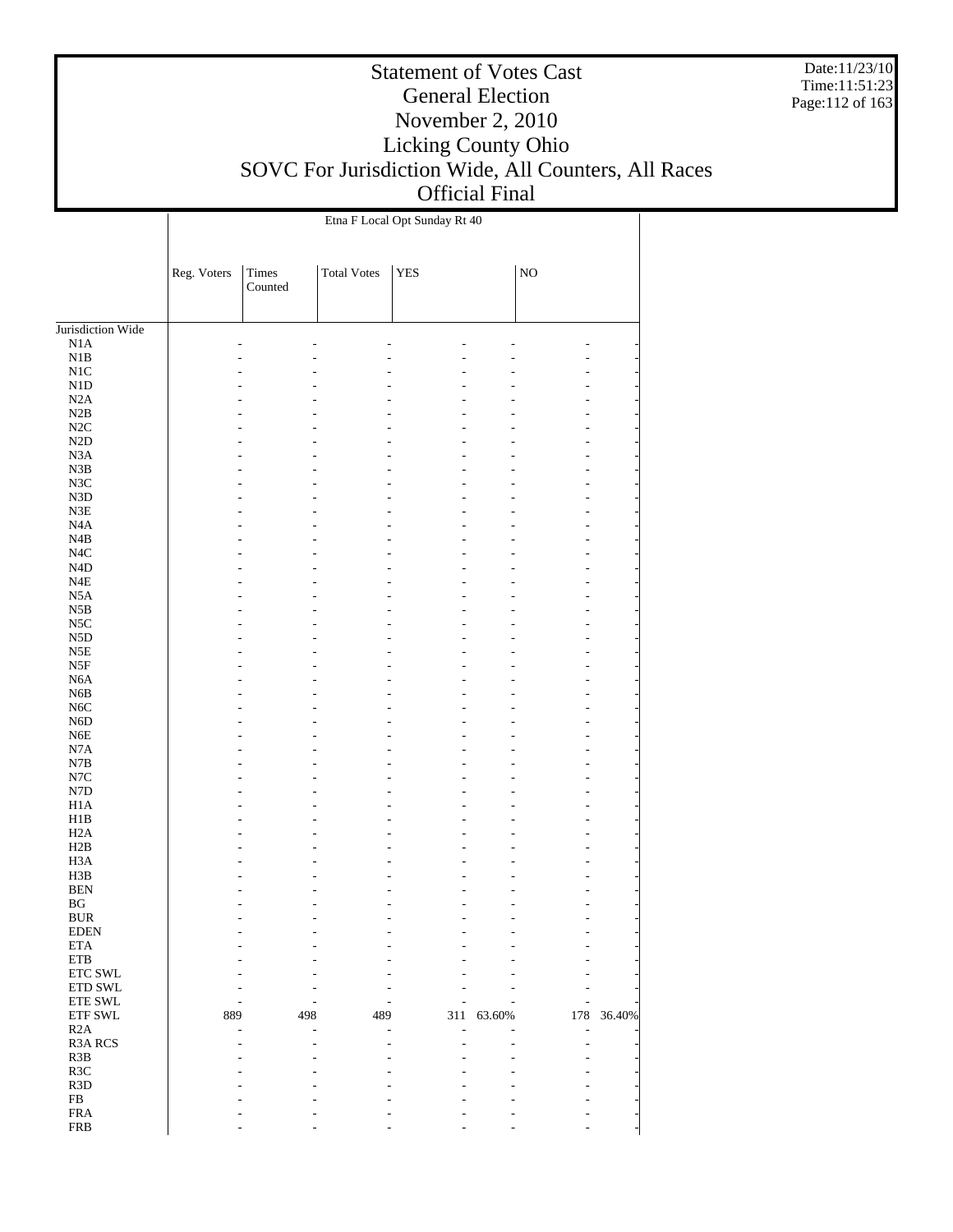Date:11/23/10 Time:11:51:23 Page:113 of 163

|                                            |             |                              |                    | Etna F Local Opt Sunday Rt 40 |                |                |                |
|--------------------------------------------|-------------|------------------------------|--------------------|-------------------------------|----------------|----------------|----------------|
|                                            |             |                              |                    |                               |                |                |                |
|                                            |             |                              |                    |                               |                |                |                |
|                                            | Reg. Voters | Times                        | <b>Total Votes</b> | <b>YES</b>                    |                | NO             |                |
|                                            |             | Counted                      |                    |                               |                |                |                |
|                                            |             |                              |                    |                               |                |                |                |
| GTA                                        |             | $\qquad \qquad \blacksquare$ | $\overline{a}$     | $\overline{\phantom{0}}$      | $\overline{a}$ | $\overline{a}$ | $\blacksquare$ |
| ${\rm GTB}$                                |             | L                            |                    |                               | L              |                | L,             |
| ${\rm GTC}$                                |             |                              |                    |                               |                |                | Ĭ.             |
| $\operatorname{GTD}$                       |             |                              |                    |                               |                |                |                |
| <b>GVA</b>                                 |             |                              |                    |                               |                |                |                |
| GVB                                        |             |                              |                    |                               |                |                |                |
| GVC                                        |             |                              |                    |                               |                |                | L,             |
| <b>GVD</b>                                 |             |                              |                    |                               |                |                | L              |
| HAN TA                                     |             |                              |                    |                               |                |                | Ĭ.             |
| <b>HANTB</b>                               |             |                              |                    |                               |                |                |                |
| HAN V                                      |             |                              |                    |                               |                |                | $\overline{a}$ |
| HR A                                       |             |                              |                    |                               |                |                | L              |
| $\rm HR~B$<br>HR C                         |             |                              |                    |                               |                |                | Ĭ.             |
| $\rm HR$ D                                 |             |                              |                    |                               |                |                | $\overline{a}$ |
| $HRE$                                      |             |                              |                    |                               |                |                | L              |
| <b>KIRK</b>                                |             |                              |                    |                               |                |                | Ĭ.             |
| <b>HFT</b>                                 |             |                              |                    |                               |                |                |                |
| <b>HFV</b>                                 |             |                              |                    |                               |                |                | $\overline{a}$ |
| $\rm HWG$                                  |             |                              |                    |                               |                |                | L              |
| $_{\rm JRA}$                               |             |                              |                    |                               |                |                | Ĭ.             |
| $_{\rm JRB}$                               |             |                              |                    |                               |                |                |                |
| $_{\rm JRC}$                               |             |                              |                    |                               |                |                | $\overline{a}$ |
| LBA                                        |             |                              |                    |                               |                |                | L              |
| ${\rm LBB}$                                |             |                              |                    |                               |                |                | Ĭ.             |
| <b>LKA</b>                                 |             |                              |                    |                               |                |                |                |
| LKB                                        |             |                              |                    |                               |                |                | $\overline{a}$ |
| ${\rm LKC}$                                |             |                              |                    |                               |                |                | Ĭ.             |
| ${\rm LKD}$                                |             |                              |                    |                               |                |                | Ĭ.             |
| <b>MADA</b><br><b>MADB</b>                 |             |                              |                    |                               |                |                | $\overline{a}$ |
| <b>MADC</b>                                |             |                              |                    |                               |                |                | Ĭ.             |
| <b>MARYA</b>                               |             |                              |                    |                               |                |                | Ĭ.             |
| <b>MARYB</b>                               |             |                              |                    |                               |                |                | Ĭ.             |
| $\rm MK$                                   |             |                              |                    |                               |                |                | $\overline{a}$ |
| <b>MONA</b>                                |             |                              |                    |                               |                |                |                |
| <b>MONB</b>                                |             |                              |                    |                               |                |                |                |
| <b>JOHNA</b>                               |             |                              |                    |                               |                |                |                |
| <b>JOHNB</b>                               |             |                              |                    |                               |                |                |                |
| <b>NKTA</b>                                |             |                              |                    |                               |                |                |                |
| $\rm NKTB$                                 |             |                              |                    |                               |                |                |                |
| <b>NNTA</b>                                |             |                              |                    |                               |                |                |                |
| $\ensuremath{\text{NNTB}}$                 |             |                              |                    |                               |                |                |                |
| $\ensuremath{\text{NNTC}}$<br><b>STLOU</b> |             |                              |                    |                               |                |                |                |
| P1A                                        |             |                              |                    |                               |                |                |                |
| $\mathbf{P}1\mathbf{B}$                    |             |                              |                    |                               |                |                |                |
| P <sub>2</sub> A                           |             |                              |                    |                               |                |                |                |
| P2B                                        |             |                              |                    |                               |                |                |                |
| P <sub>2</sub> C                           |             |                              |                    |                               |                |                |                |
| P <sub>3</sub> A                           |             |                              |                    |                               |                |                |                |
| P3B                                        |             |                              |                    |                               |                |                |                |
| P3C                                        |             |                              |                    |                               |                |                |                |
| P <sub>4</sub> A                           |             |                              |                    |                               |                |                |                |
| P <sub>4</sub> B                           |             |                              |                    |                               |                |                |                |
| <b>PERRY</b>                               |             |                              |                    |                               |                |                |                |
| <b>STAA</b>                                |             |                              |                    |                               |                |                |                |
| $\operatorname{STAB}$                      |             |                              |                    |                               |                |                |                |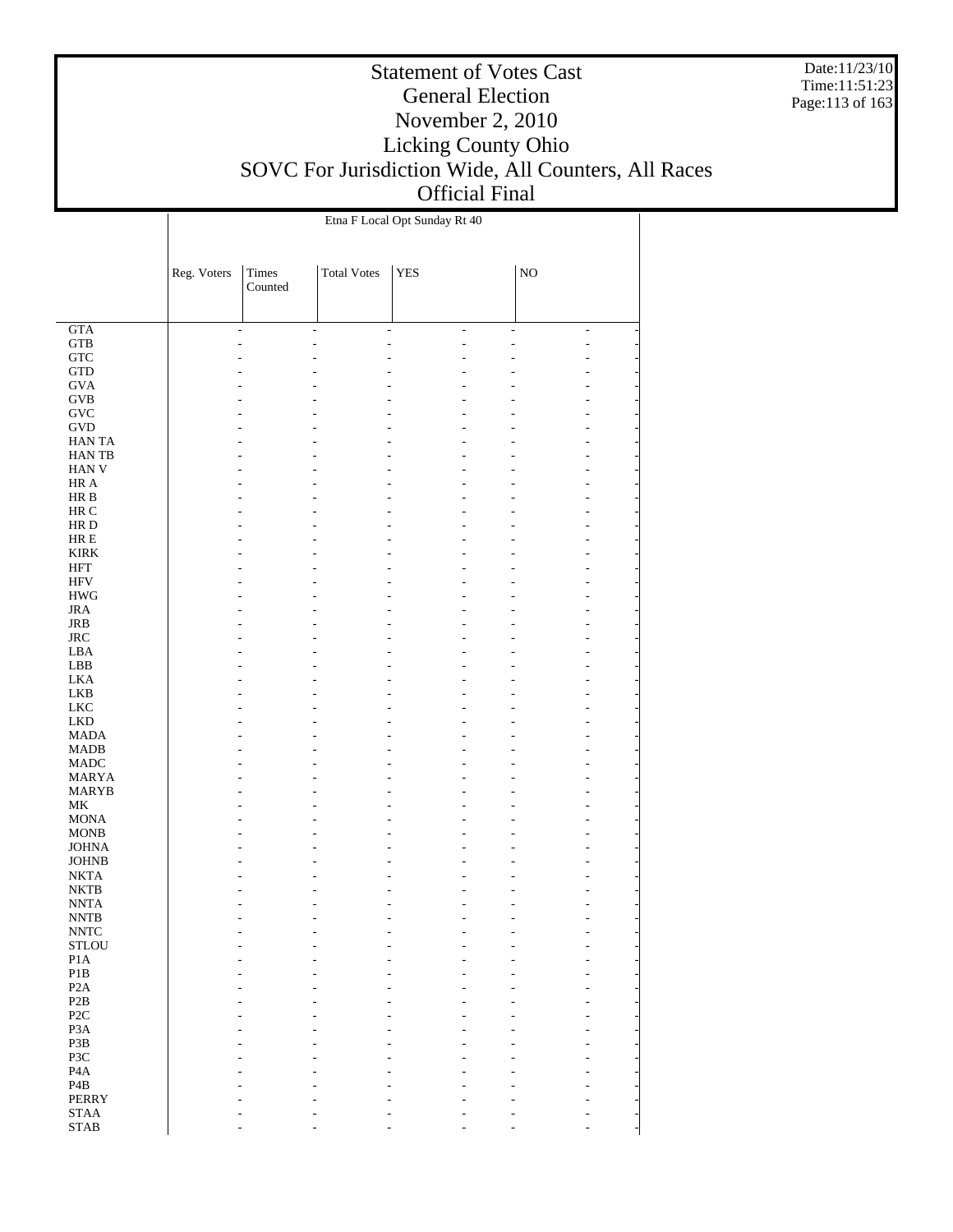Date:11/23/10 Time:11:51:23 Page:114 of 163

|              |             | Etna F Local Opt Sunday Rt 40 |                    |            |            |     |        |  |
|--------------|-------------|-------------------------------|--------------------|------------|------------|-----|--------|--|
|              | Reg. Voters | Times<br>Counted              | <b>Total Votes</b> | <b>YES</b> |            | NO  |        |  |
| <b>ALEX</b>  |             |                               |                    |            |            |     |        |  |
| <b>UTA</b>   |             |                               |                    |            |            |     |        |  |
| <b>UTB</b>   |             |                               |                    |            |            |     |        |  |
| <b>UTC</b>   |             |                               |                    |            |            |     |        |  |
| <b>BL</b> A  |             |                               |                    |            |            |     |        |  |
| BL B         |             |                               |                    |            |            |     |        |  |
| <b>HEB A</b> |             |                               |                    |            |            |     |        |  |
| <b>HEB B</b> |             |                               |                    |            |            |     |        |  |
| WASH         |             |                               |                    |            |            |     |        |  |
| <b>UTICA</b> |             |                               |                    |            |            |     |        |  |
| Total        | 889         | 498                           | 489                |            | 311 63.60% | 178 | 36.40% |  |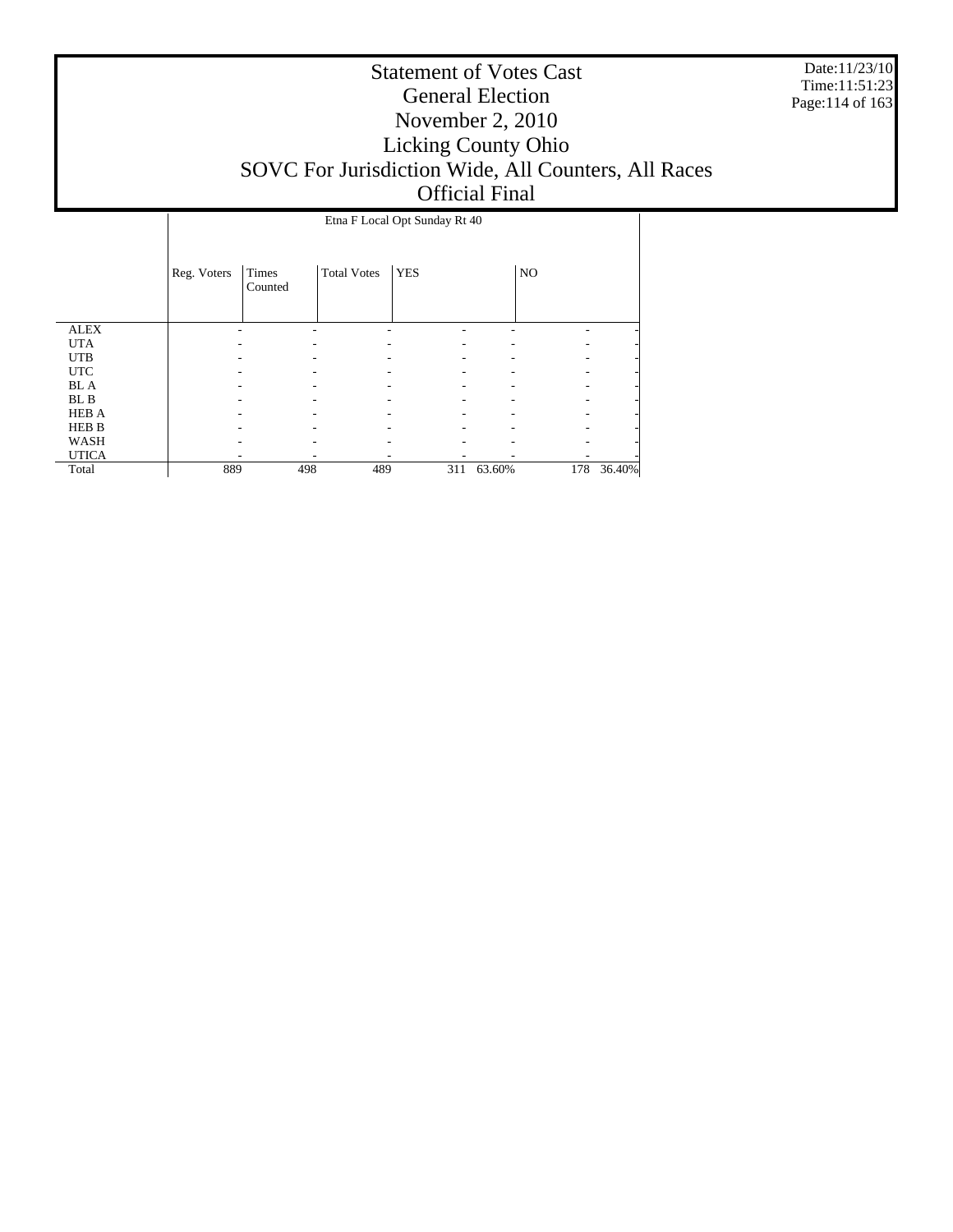Date:11/23/10 Time:11:51:23 Page:115 of 163

#### Statement of Votes Cast General Election November 2, 2010 Licking County Ohio SOVC For Jurisdiction Wide, All Counters, All Races Official Final

Jurisdiction Wide N1A N1B N1C N1D N2A N2B N2C N2D N3A N3B N3C N3D N3E N4A N4B N4C N4D N4E N5A N5B N5C N5D N5E N5F N6A N6B N6C N6D N6E N7A N7B N7C N7D H1A H1B H2A H2B H3A H3B BEN BG BUR EDEN ETA ETB ETC SWL ETD SWL ETE SWL ETF SWL R2A R3A RCS R3B R3C R3D FB FRA FRB Reg. Voters Times Counted Total Votes | YES | NO Han Twp A Local Opt Longa Sunday - - - - - - - - - - - - - - - - - - - - - - - - - - - - - - - - - - - - - - - - - - - - - - - - - - - - - - - - - - - - - - - - - - - - - - - - - - - - - - - - - - - - - - - - - - - - - - - - - - - - - - - - - - - - - - - - - - - - - - - - - - - - - - - - - - - - - - - - - - - - - - - - - - - - - - - - - - - - - - - - - - - - - - - - - - - - - - - - - - - - - - - - - - - - - - - - - - - - - - - - - - - - - - - - - - - - - - - - - - - - - - - - - - - - - - - - - - - - - - - - - - - - - - - - - - - - - - - - - - - - - - - - - - - - - - - - - - - - - - - - - - - - - - - - - - - - - - - - - - - - - - - - - - - - - - - - - - - - - - - - - - - - - - - - - - - - - - - - - - - - - - - - - - - - - - - - - - - - - - - - - - - - - - - - - - - - - - - - - - - - - - - - - - - - - - - -

- - - - - - -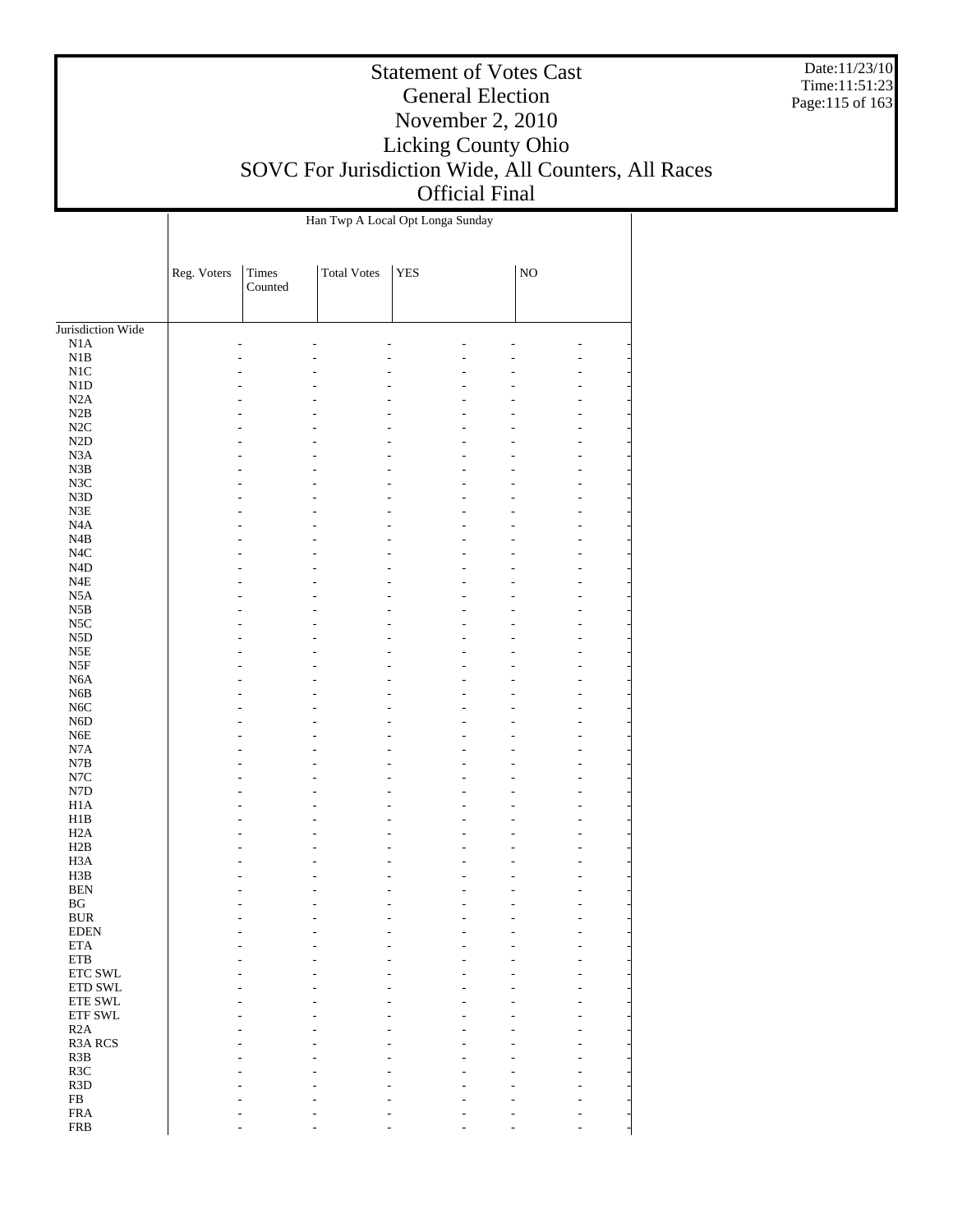Date:11/23/10 Time:11:51:23 Page:116 of 163

|                                            |                      | Han Twp A Local Opt Longa Sunday |                      |                      |                                |                                  |        |  |
|--------------------------------------------|----------------------|----------------------------------|----------------------|----------------------|--------------------------------|----------------------------------|--------|--|
|                                            | Reg. Voters          | Times<br>Counted                 | <b>Total Votes</b>   | <b>YES</b>           |                                | NO                               |        |  |
|                                            |                      |                                  |                      |                      |                                |                                  |        |  |
| GTA<br><b>GTB</b>                          | $\overline{a}$<br>L, | L,<br>L,                         | $\overline{a}$<br>L, | $\overline{a}$<br>L, | $\overline{\phantom{a}}$<br>L, | L,<br>L,                         |        |  |
| ${\rm GTC}$                                |                      |                                  |                      |                      |                                | ÷                                |        |  |
| <b>GTD</b>                                 |                      |                                  |                      |                      |                                |                                  |        |  |
| <b>GVA</b>                                 |                      |                                  |                      |                      |                                |                                  |        |  |
| <b>GVB</b>                                 |                      |                                  |                      |                      |                                | ÷                                |        |  |
| $\operatorname{GVC}$                       |                      | ٠                                |                      |                      |                                | ٠                                |        |  |
| <b>GVD</b>                                 | ÷,                   | L,                               |                      | L,                   |                                | L,                               |        |  |
| HAN TA<br>HAN TB                           | 574<br>٠             | 268<br>L                         | 263<br>L,            | 195<br>٠             | 74.14%                         | 68<br>L,                         | 25.86% |  |
| HAN V                                      |                      | L,                               | L,                   | L.                   |                                | L,                               |        |  |
| HR A                                       |                      |                                  |                      |                      |                                | $\overline{a}$                   |        |  |
| HR B                                       |                      |                                  |                      |                      |                                | $\overline{a}$                   |        |  |
| HR C                                       |                      |                                  |                      |                      |                                | $\overline{a}$                   |        |  |
| HR D                                       |                      |                                  |                      |                      |                                | $\overline{a}$                   |        |  |
| HR E                                       |                      |                                  |                      |                      |                                | ÷                                |        |  |
| <b>KIRK</b>                                |                      |                                  |                      |                      |                                | $\overline{a}$                   |        |  |
| HFT<br><b>HFV</b>                          |                      |                                  |                      |                      |                                | $\overline{a}$<br>$\overline{a}$ |        |  |
| <b>HWG</b>                                 |                      |                                  |                      |                      |                                | $\overline{a}$                   |        |  |
| <b>JRA</b>                                 |                      |                                  |                      |                      |                                | $\overline{a}$                   |        |  |
| JRB                                        |                      |                                  |                      |                      |                                | $\overline{a}$                   |        |  |
| $_{\rm JRC}$                               |                      |                                  |                      |                      |                                | $\overline{a}$                   |        |  |
| LBA                                        |                      |                                  |                      |                      |                                | $\overline{a}$                   |        |  |
| LBB                                        |                      |                                  |                      |                      |                                | $\overline{a}$                   |        |  |
| <b>LKA</b>                                 |                      |                                  |                      |                      |                                | $\overline{a}$                   |        |  |
| LKB<br><b>LKC</b>                          |                      |                                  |                      |                      |                                | $\overline{a}$<br>$\overline{a}$ |        |  |
| <b>LKD</b>                                 |                      |                                  |                      |                      |                                | $\overline{a}$                   |        |  |
| <b>MADA</b>                                |                      |                                  |                      |                      |                                | $\overline{a}$                   |        |  |
| <b>MADB</b>                                |                      |                                  |                      |                      |                                | $\overline{a}$                   |        |  |
| <b>MADC</b>                                |                      |                                  |                      |                      |                                | $\overline{a}$                   |        |  |
| MARYA                                      |                      |                                  |                      |                      |                                | $\overline{a}$                   |        |  |
| <b>MARYB</b>                               |                      |                                  |                      |                      |                                | $\overline{a}$                   |        |  |
| MK<br><b>MONA</b>                          |                      |                                  |                      |                      |                                | $\overline{a}$                   |        |  |
| <b>MONB</b>                                |                      |                                  |                      |                      |                                | $\overline{a}$<br>$\overline{a}$ |        |  |
| <b>JOHNA</b>                               |                      |                                  |                      |                      |                                | $\overline{a}$                   |        |  |
| <b>JOHNB</b>                               |                      |                                  |                      |                      |                                | $\overline{a}$                   |        |  |
| <b>NKTA</b>                                |                      |                                  |                      |                      |                                | ÷                                |        |  |
| <b>NKTB</b>                                |                      |                                  |                      |                      |                                | ÷                                |        |  |
| <b>NNTA</b>                                |                      | ٠                                |                      | ٠                    | ٠                              | L,                               |        |  |
| <b>NNTB</b>                                |                      |                                  |                      |                      |                                |                                  |        |  |
| $\ensuremath{\text{NNTC}}$<br><b>STLOU</b> |                      |                                  |                      |                      |                                |                                  |        |  |
| P1A                                        |                      |                                  |                      |                      |                                |                                  |        |  |
| P1B                                        |                      |                                  |                      |                      |                                |                                  |        |  |
| P <sub>2</sub> A                           |                      |                                  |                      |                      |                                |                                  |        |  |
| P2B                                        |                      |                                  |                      |                      |                                |                                  |        |  |
| P <sub>2</sub> C                           |                      |                                  |                      |                      |                                |                                  |        |  |
| P <sub>3</sub> A                           |                      |                                  |                      |                      |                                |                                  |        |  |
| P3B<br>P3C                                 |                      |                                  |                      |                      |                                |                                  |        |  |
| P <sub>4</sub> A                           |                      |                                  |                      |                      |                                |                                  |        |  |
| P <sub>4</sub> B                           |                      |                                  |                      |                      |                                |                                  |        |  |
| <b>PERRY</b>                               |                      |                                  |                      |                      |                                |                                  |        |  |
| $\operatorname{STAA}$                      |                      |                                  |                      |                      |                                |                                  |        |  |
| $\operatorname{STAB}$                      |                      |                                  |                      |                      |                                |                                  |        |  |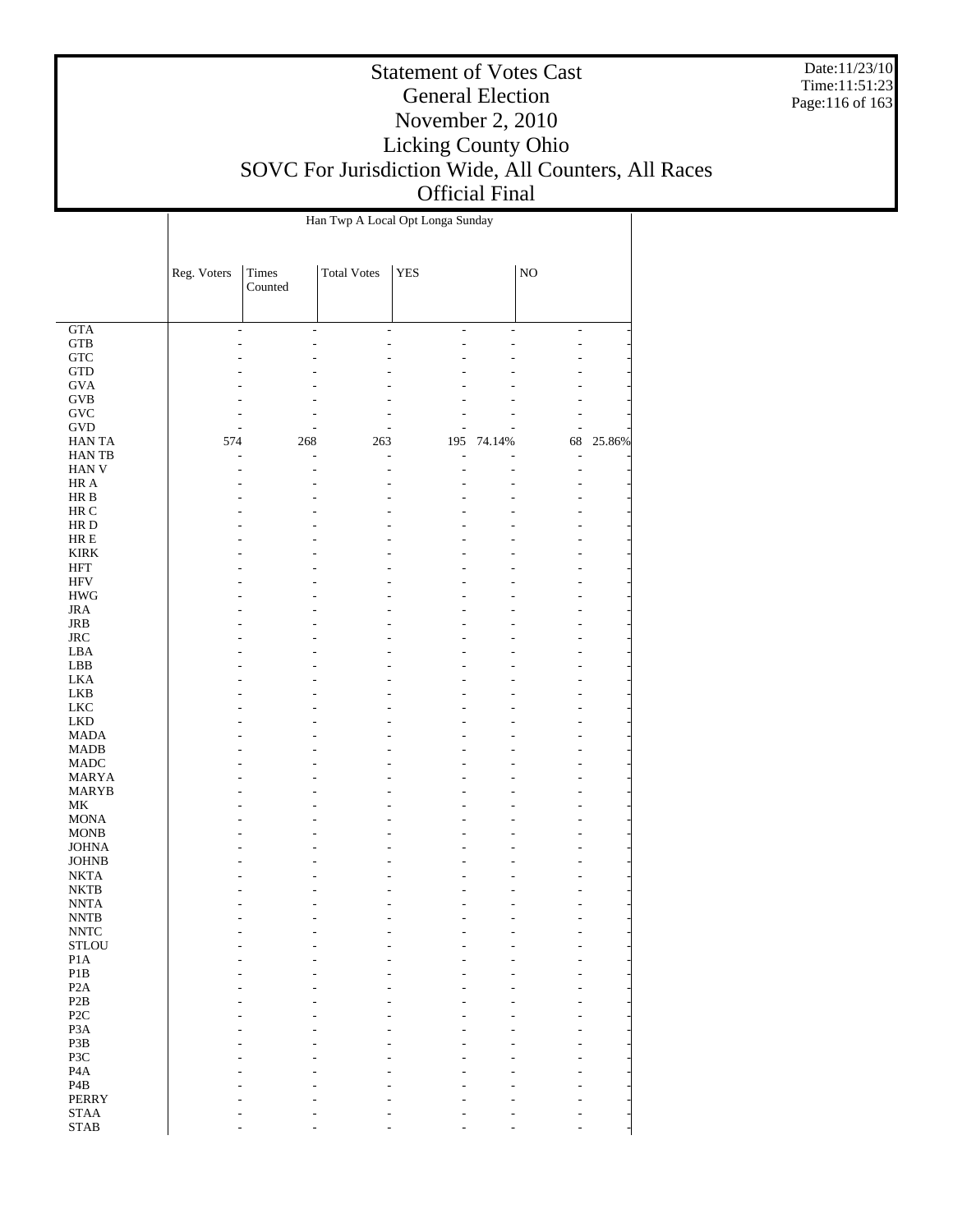Date:11/23/10 Time:11:51:24 Page:117 of 163

|              |             | Han Twp A Local Opt Longa Sunday |                    |            |        |    |        |  |  |
|--------------|-------------|----------------------------------|--------------------|------------|--------|----|--------|--|--|
|              | Reg. Voters | Times<br>Counted                 | <b>Total Votes</b> | <b>YES</b> |        | NO |        |  |  |
| <b>ALEX</b>  |             |                                  |                    |            |        |    |        |  |  |
| <b>UTA</b>   |             |                                  |                    |            |        |    |        |  |  |
| <b>UTB</b>   |             |                                  |                    |            |        |    |        |  |  |
| <b>UTC</b>   |             |                                  |                    |            |        |    |        |  |  |
| <b>BLA</b>   |             |                                  |                    |            |        |    |        |  |  |
| BL B         |             |                                  |                    |            |        |    |        |  |  |
| <b>HEB A</b> |             |                                  |                    |            |        |    |        |  |  |
| <b>HEB B</b> |             |                                  |                    |            |        |    |        |  |  |
| WASH         |             |                                  |                    |            |        |    |        |  |  |
| <b>UTICA</b> |             |                                  |                    |            |        |    |        |  |  |
| Total        | 574         | 268                              | 263                | 195        | 74.14% | 68 | 25.86% |  |  |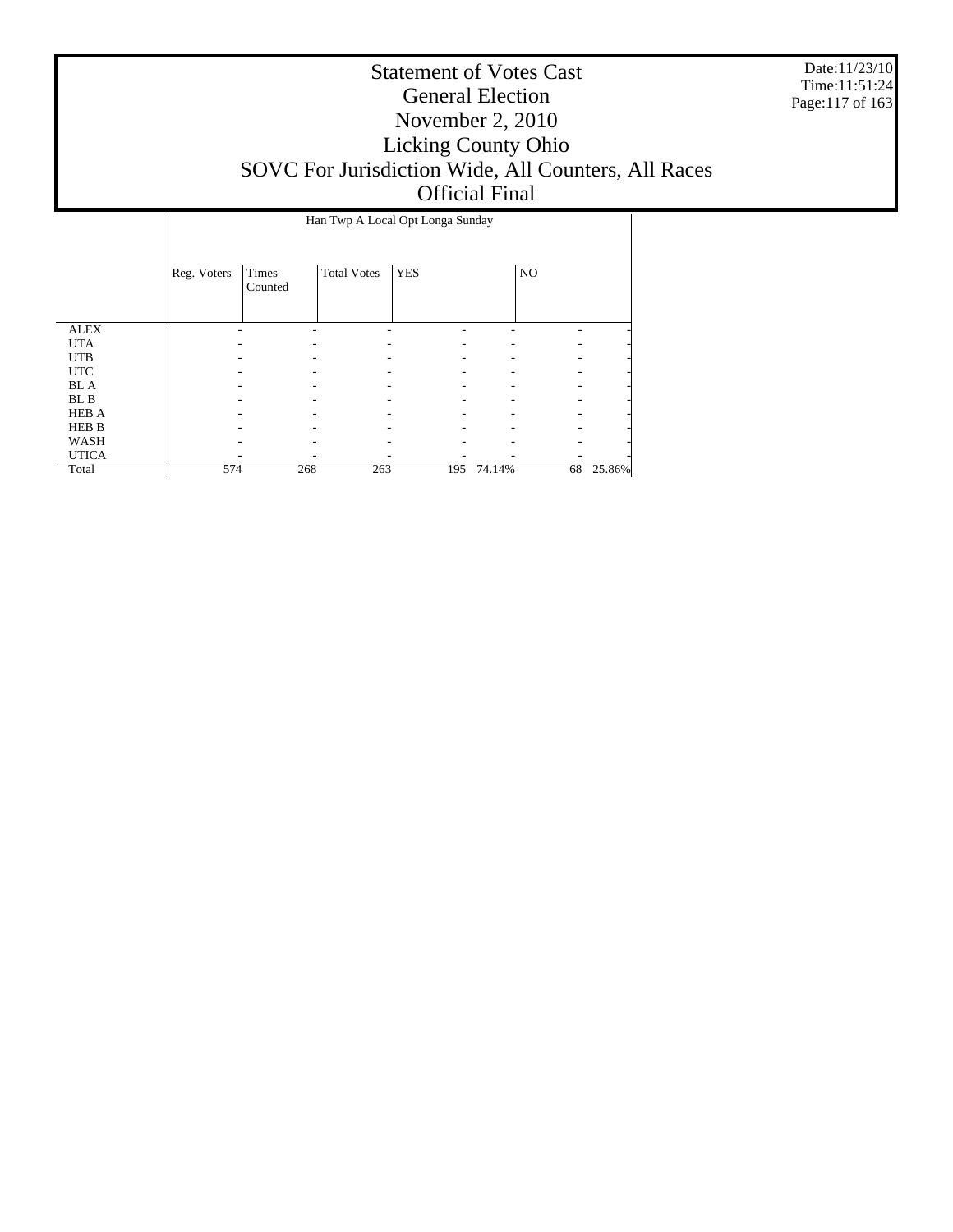Date:11/23/10 Time:11:51:24 Page:118 of 163

|                                |             |                  | Han Twp A Local Opt Schmidtys Sun |            |             |                     |  |
|--------------------------------|-------------|------------------|-----------------------------------|------------|-------------|---------------------|--|
|                                | Reg. Voters | Times<br>Counted | <b>Total Votes</b>                | <b>YES</b> | $_{\rm NO}$ |                     |  |
| Jurisdiction Wide              |             |                  |                                   |            |             |                     |  |
| N1A                            |             |                  |                                   |            |             |                     |  |
| $_{\rm N1B}$                   |             |                  | L.                                |            |             | L,                  |  |
| $\rm N1C$                      |             |                  |                                   |            |             |                     |  |
| ${\rm N1D}$                    |             |                  |                                   |            |             | ÷                   |  |
| N2A                            |             |                  |                                   |            |             | ÷                   |  |
| $\rm N2B$                      |             |                  |                                   |            |             | ä,                  |  |
| $\rm N2C$                      |             |                  |                                   |            |             | ۷                   |  |
| $\rm N2D$                      |             |                  |                                   |            |             | $\overline{a}$      |  |
| $_{\rm N3A}$<br>$_{\rm N3B}$   |             |                  |                                   |            |             | ۷<br>ä,             |  |
| $_{\rm N3C}$                   |             |                  |                                   |            |             | ۷                   |  |
| ${\rm N3D}$                    |             |                  |                                   |            |             | ÷                   |  |
| ${\rm N3E}$                    |             |                  |                                   |            |             | ۷                   |  |
| $_{\mathrm{N4A}}$              |             |                  |                                   |            |             | ä,                  |  |
| $_{\mathrm{N4B}}$              |             |                  |                                   |            |             | ۷                   |  |
| $_{\mathrm{N4C}}$              |             |                  |                                   |            |             | $\overline{a}$      |  |
| $\rm N4D$                      |             |                  |                                   |            |             | ۷                   |  |
| $_{\rm N4E}$                   |             |                  |                                   |            |             | ä,                  |  |
| $_{\rm N5A}$                   |             |                  |                                   |            |             | ۷                   |  |
| $_{\rm N5B}$                   |             |                  |                                   |            |             | $\overline{a}$      |  |
| $_{\rm NSC}$                   |             |                  |                                   |            |             | ۷                   |  |
| ${\rm N5D}$                    |             |                  |                                   |            |             | ä,                  |  |
| $_{\rm N5E}$<br>$_{\rm N5F}$   |             |                  |                                   |            |             | ۷<br>$\overline{a}$ |  |
| ${\rm N6A}$                    |             |                  |                                   |            |             | $\overline{a}$      |  |
| ${\rm N6B}$                    |             |                  |                                   |            |             | ä,                  |  |
| $_{\mathrm{N6C}}$              |             |                  |                                   |            |             | ۷                   |  |
| ${\rm N6D}$                    |             |                  |                                   |            |             | $\overline{a}$      |  |
| ${\rm N6E}$                    |             |                  |                                   |            |             | $\overline{a}$      |  |
| $_{\rm N7A}$                   |             |                  |                                   |            |             | ä,                  |  |
| N7B                            |             |                  |                                   |            |             | ۷                   |  |
| $_{\mathrm{N7C}}$              |             |                  |                                   |            |             | $\overline{a}$      |  |
| ${\rm N7D}$                    |             |                  |                                   |            |             | $\overline{a}$      |  |
| $_{\rm H1A}$                   |             |                  |                                   |            |             | ä,                  |  |
| H1B                            |             |                  |                                   |            |             | ÷                   |  |
| H2A                            |             |                  |                                   |            |             | ÷                   |  |
| H2B                            |             |                  |                                   |            |             | $\overline{a}$      |  |
| H <sub>3</sub> A<br>H3B        |             |                  |                                   |            |             | ä,<br>÷             |  |
| <b>BEN</b>                     |             |                  |                                   |            |             | ÷                   |  |
| $\mathbf{B}\mathbf{G}$         |             |                  | ٠                                 |            |             | ä,                  |  |
| <b>BUR</b>                     |             |                  |                                   |            |             |                     |  |
| <b>EDEN</b>                    |             |                  |                                   |            |             |                     |  |
| $\rm ETA$                      |             |                  |                                   |            |             |                     |  |
| ${\tt ETB}$                    |             |                  |                                   |            |             |                     |  |
| ETC SWL                        |             |                  |                                   |            |             |                     |  |
| ETD SWL                        |             |                  |                                   |            |             |                     |  |
| ETE SWL                        |             |                  |                                   |            |             |                     |  |
| ETF SWL                        |             |                  |                                   |            |             |                     |  |
| R2A                            |             |                  |                                   |            |             |                     |  |
| R3A RCS                        |             |                  |                                   |            |             |                     |  |
| R3B                            |             |                  |                                   |            |             |                     |  |
| R3C                            |             |                  |                                   |            |             |                     |  |
| R <sub>3</sub> D<br>${\rm FB}$ |             |                  |                                   |            |             |                     |  |
| <b>FRA</b>                     |             |                  |                                   |            |             |                     |  |
| <b>FRB</b>                     |             |                  |                                   |            |             |                     |  |
|                                |             |                  |                                   |            |             |                     |  |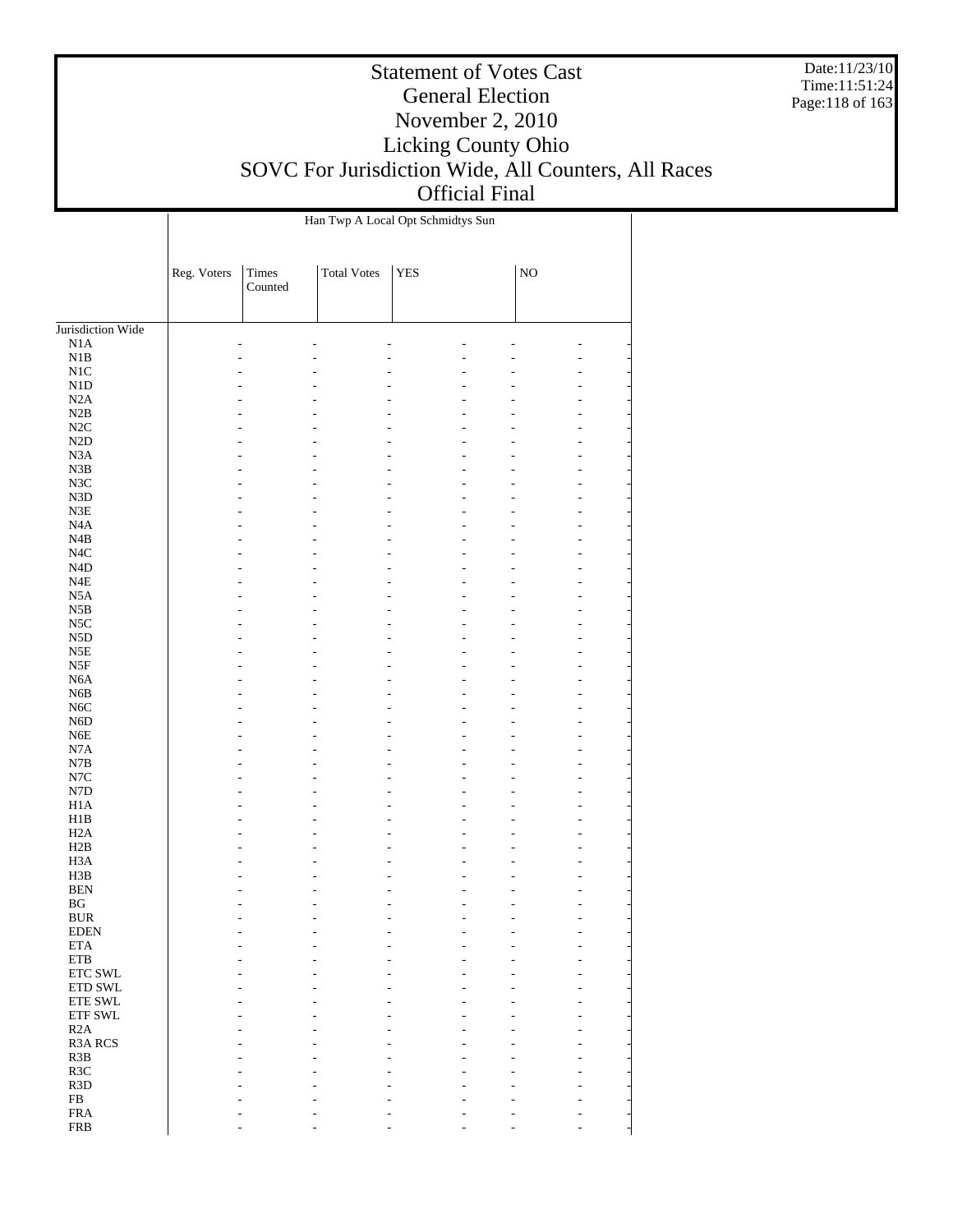Date:11/23/10 Time:11:51:24 Page:119 of 163

|                            |                |                  |                          | Han Twp A Local Opt Schmidtys Sun |        |                                |        |
|----------------------------|----------------|------------------|--------------------------|-----------------------------------|--------|--------------------------------|--------|
|                            | Reg. Voters    | Times<br>Counted | <b>Total Votes</b>       | <b>YES</b>                        |        | $_{\rm NO}$                    |        |
|                            |                |                  |                          |                                   |        |                                |        |
| GTA                        | $\overline{a}$ | $\overline{a}$   | $\overline{\phantom{a}}$ | ÷,                                | ÷,     | $\overline{\phantom{a}}$       |        |
| <b>GTB</b><br>${\rm GTC}$  |                | ٠                | ä,                       | L                                 | L,     | ä,<br>L,                       |        |
| <b>GTD</b>                 |                |                  |                          |                                   |        |                                |        |
| <b>GVA</b>                 |                |                  |                          |                                   |        |                                |        |
| <b>GVB</b>                 |                |                  |                          |                                   |        | L,                             |        |
| ${\rm GVC}$                |                | ٠                |                          |                                   |        | ٠                              |        |
| <b>GVD</b>                 | L              | ٠                |                          |                                   |        | ÷,                             |        |
| <b>HANTA</b>               | 574            | 268              | 262                      | 198                               | 75.57% | 64                             | 24.43% |
| <b>HANTB</b>               | L              | L,               | L,                       |                                   |        | ÷,                             |        |
| HAN V<br>HR A              |                | ٠                | ٠                        |                                   |        | $\overline{\phantom{a}}$<br>L, |        |
| HR B                       |                |                  |                          |                                   |        | L,                             |        |
| HR C                       |                |                  |                          |                                   |        | L,                             |        |
| HR D                       |                |                  |                          |                                   |        | ÷                              |        |
| $HRE$                      |                |                  |                          |                                   |        | L,                             |        |
| <b>KIRK</b>                |                |                  |                          |                                   |        | L,                             |        |
| HFT                        |                |                  |                          |                                   |        | L,                             |        |
| <b>HFV</b><br><b>HWG</b>   |                |                  |                          |                                   |        | $\overline{a}$<br>L,           |        |
| <b>JRA</b>                 |                |                  |                          |                                   |        | ÷                              |        |
| JRB                        |                |                  |                          |                                   |        | L,                             |        |
| $_{\rm JRC}$               |                |                  |                          |                                   |        | $\overline{a}$                 |        |
| LBA                        |                |                  |                          |                                   |        | L,                             |        |
| LBB                        |                |                  |                          |                                   |        | ÷                              |        |
| LKA                        |                |                  |                          |                                   |        | L,                             |        |
| LKB<br>LKC                 |                |                  |                          |                                   |        | $\overline{a}$<br>L,           |        |
| LKD                        |                |                  |                          |                                   |        | ÷                              |        |
| <b>MADA</b>                |                |                  |                          |                                   |        | L,                             |        |
| MADB                       |                |                  |                          |                                   |        | $\overline{a}$                 |        |
| MADC                       |                |                  |                          |                                   |        | L,                             |        |
| MARYA                      |                |                  |                          |                                   |        | ÷                              |        |
| MARYB                      |                |                  |                          |                                   |        | $\overline{a}$                 |        |
| MK<br><b>MONA</b>          |                |                  |                          |                                   |        | $\overline{a}$<br>L,           |        |
| <b>MONB</b>                |                |                  |                          |                                   |        | L,                             |        |
| <b>JOHNA</b>               |                |                  |                          |                                   |        | ÷                              |        |
| <b>JOHNB</b>               |                |                  |                          |                                   |        | ÷                              |        |
| <b>NKTA</b>                |                |                  |                          |                                   |        |                                |        |
| <b>NKTB</b>                |                |                  |                          |                                   |        |                                |        |
| <b>NNTA</b>                |                |                  |                          |                                   | ٠      | ä,                             |        |
| <b>NNTB</b><br><b>NNTC</b> |                |                  |                          |                                   |        |                                |        |
| <b>STLOU</b>               |                |                  |                          |                                   |        |                                |        |
| P <sub>1</sub> A           |                |                  |                          |                                   |        |                                |        |
| $\mathbf{P}1\mathbf{B}$    |                |                  |                          |                                   |        |                                |        |
| P <sub>2</sub> A           |                |                  |                          |                                   |        |                                |        |
| P2B                        |                |                  |                          |                                   |        |                                |        |
| P <sub>2</sub> C           |                |                  |                          |                                   |        |                                |        |
| P <sub>3</sub> A<br>P3B    |                |                  |                          |                                   |        |                                |        |
| P3C                        |                |                  |                          |                                   |        |                                |        |
| P <sub>4</sub> A           |                |                  |                          |                                   |        |                                |        |
| P <sub>4</sub> B           |                |                  |                          |                                   |        |                                |        |
| <b>PERRY</b>               |                |                  |                          |                                   |        |                                |        |
| $\operatorname{STAA}$      |                |                  |                          |                                   |        |                                |        |
| <b>STAB</b>                |                |                  |                          |                                   |        |                                |        |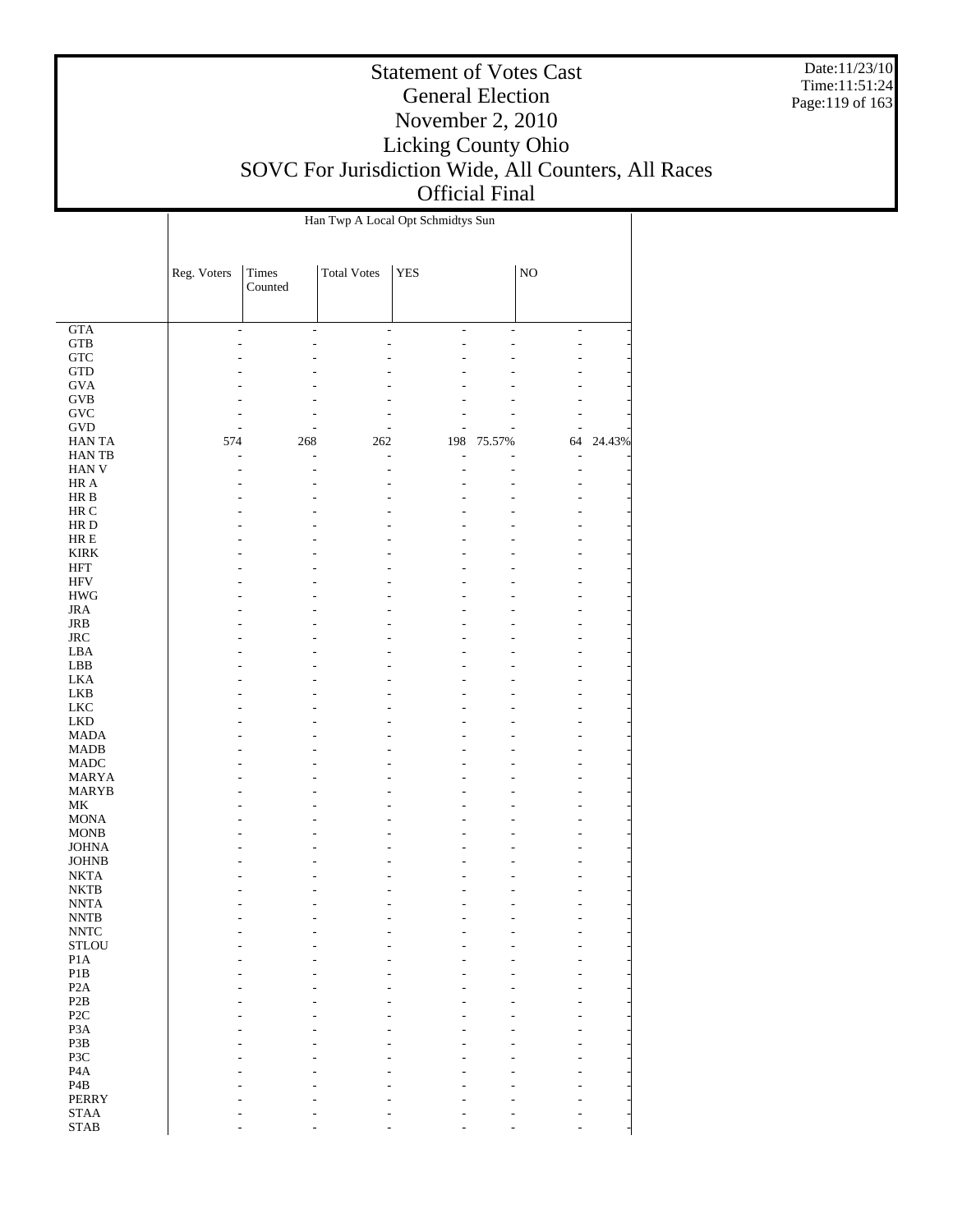Date:11/23/10 Time:11:51:24 Page:120 of 163

|              |             |                  |                    | Han Twp A Local Opt Schmidtys Sun |        |    |                |
|--------------|-------------|------------------|--------------------|-----------------------------------|--------|----|----------------|
|              | Reg. Voters | Times<br>Counted | <b>Total Votes</b> | <b>YES</b>                        |        | NO |                |
| <b>ALEX</b>  |             |                  |                    |                                   |        |    |                |
| <b>UTA</b>   |             |                  |                    |                                   |        |    | $\overline{a}$ |
| <b>UTB</b>   |             |                  |                    |                                   |        |    | $\overline{a}$ |
| <b>UTC</b>   |             |                  |                    |                                   |        |    | $\overline{a}$ |
| <b>BLA</b>   |             |                  |                    |                                   |        |    | $\overline{a}$ |
| BL B         |             |                  |                    |                                   |        |    | $\overline{a}$ |
| <b>HEB A</b> |             |                  |                    |                                   |        |    | $\overline{a}$ |
| <b>HEB B</b> |             |                  |                    |                                   |        |    | $\overline{a}$ |
| WASH         |             |                  |                    |                                   |        |    | $\overline{a}$ |
| <b>UTICA</b> |             |                  |                    |                                   |        |    |                |
| Total        | 574         | 268              | 262                | 198                               | 75.57% | 64 | 24.43%         |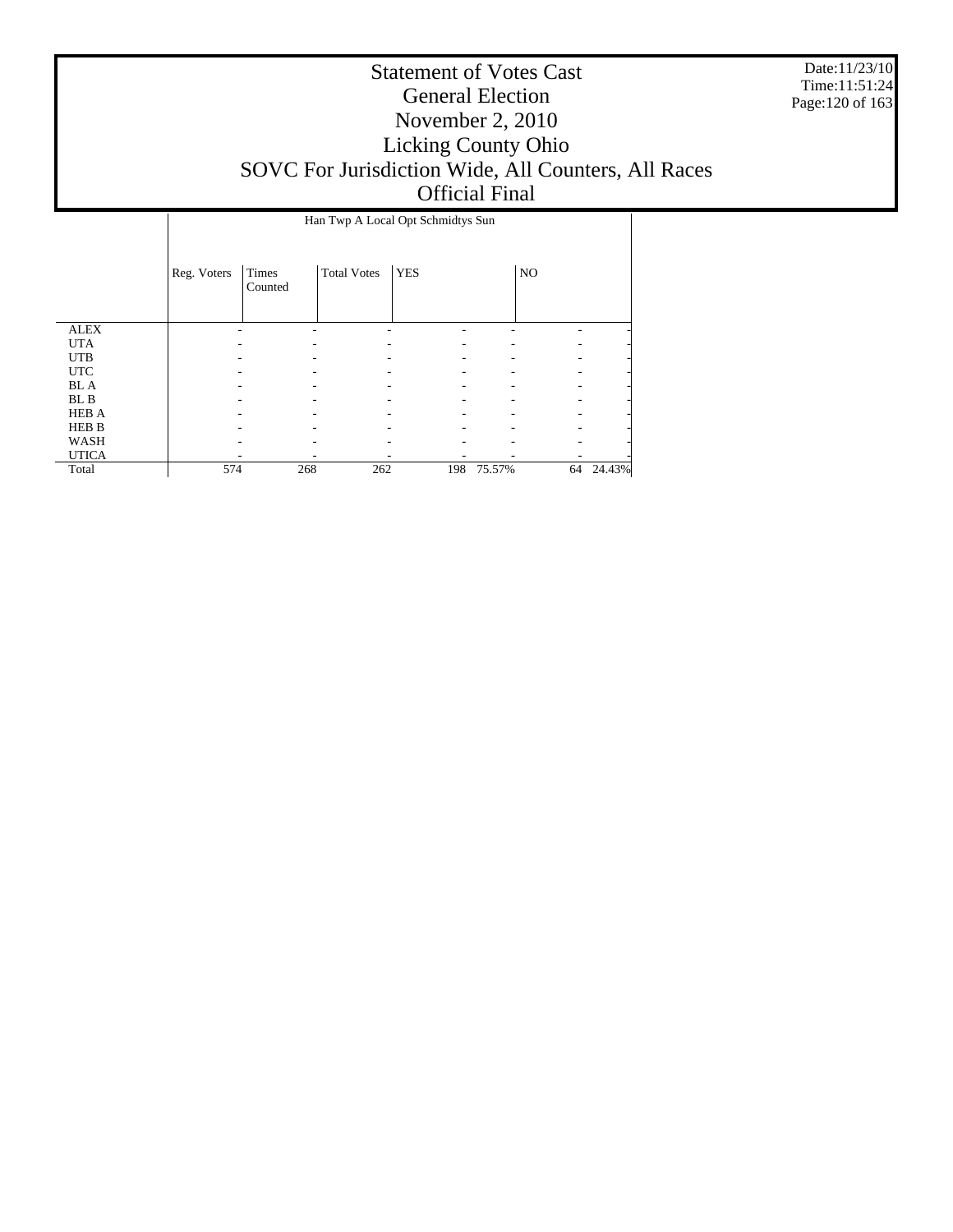Date:11/23/10 Time:11:51:24 Page:121 of 163

#### Statement of Votes Cast General Election November 2, 2010 Licking County Ohio SOVC For Jurisdiction Wide, All Counters, All Races Official Final

Jurisdiction Wide N1A N1B N1C N1D N2A N2B N2C N2D N3A N3B N3C N3D N3E N4A N4B N4C N4D N4E N5A N5B N5C N5D N5E N5F N6A N6B N6C N6D N6E N7A N7B N7C N7D H1A H1B H2A H2B H3A H3B BEN BG BUR EDEN ETA ETB ETC SWL ETD SWL ETE SWL ETF SWL R2A R3A RCS R3B R3C R3D FB FRA FRB Reg. Voters Times Counted Total Votes FOR THE TAX LEVY AGAINST THE TAX LEVY Harr Twp RB 2 M 5 yrs - - - - - - - - - - - - - - - - - - - - - - - - - - - - - - - - - - - - - - - - - - - - - - - - - - - - - - - - - - - - - - - - - - - - - - - - - - - - - - - - - - - - - - - - - - - - - - - - - - - - - - - - - - - - - - - - - - - - - - - - - - - - - - - - - - - - - - - - - - - - - - - - - - - - - - - - - - - - - - - - - - - - - - - - - - - - - - - - - - - - - - - - - - - - - - - - - - - - - - - - - - - - - - - - - - - - - - - - - - - - - - - - - - - - - - - - - - - - - - - - - - - - - - - - - - - - - - - - - - - - - - - - - - - - - - - - - - - - - - - - - - - - - - - - - - - - - - - - - - - - - - - - - - - - - - - - - - - - - - - - - - - - - - - - - - - - - - - - - - - - - - - - - - - - - - - - - - - - - - - - - - - - - - - - - - - - - - - - - - - - - - - - - - - - - - - -

- - - - - - -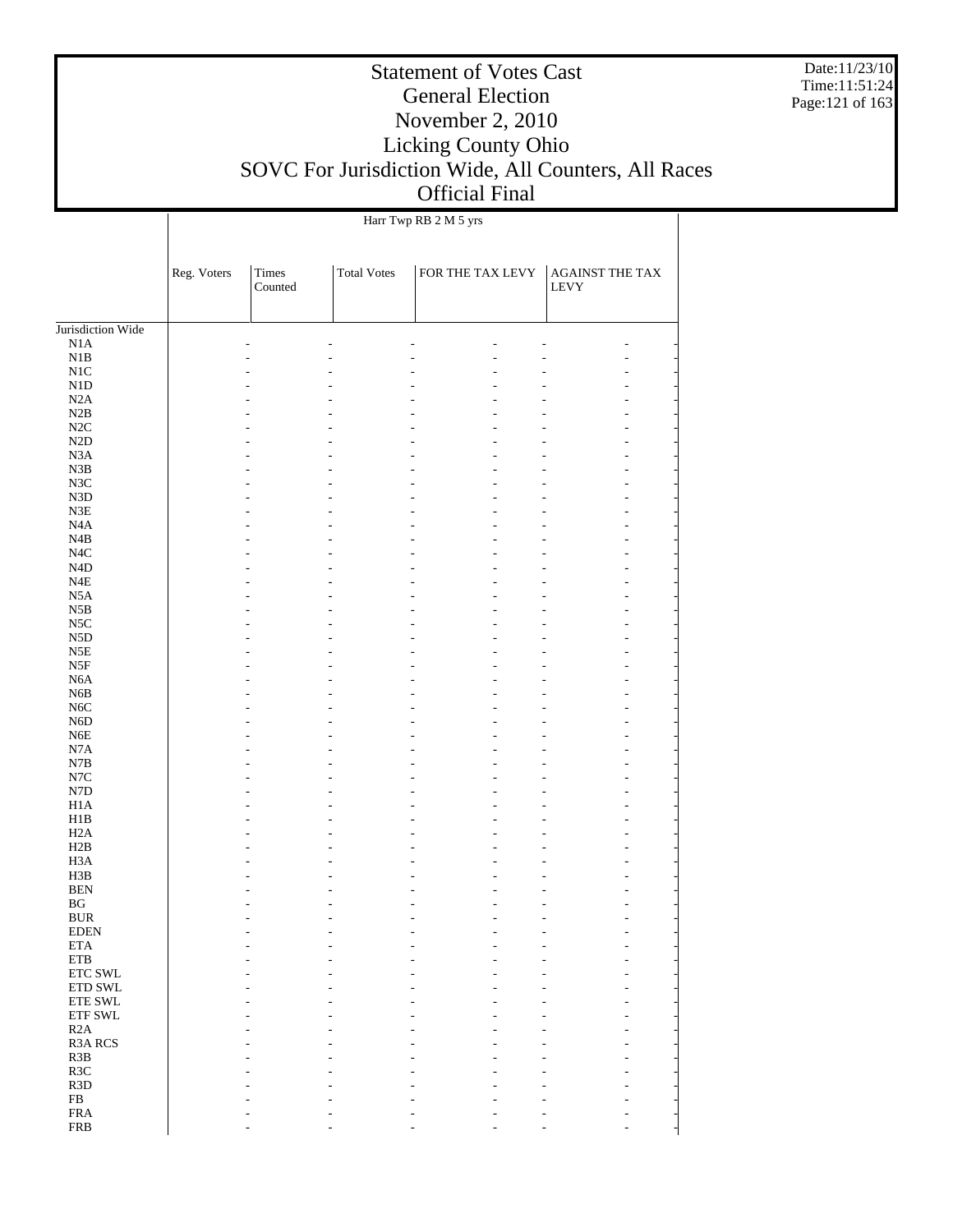Date:11/23/10 Time:11:51:24 Page:122 of 163

#### Statement of Votes Cast General Election November 2, 2010 Licking County Ohio SOVC For Jurisdiction Wide, All Counters, All Races Official Final

 GTA GTB **GTC**  GTD GVA GVB GVC GVD HAN TA HAN TB HAN V HR A HR B HR C HR D HR E KIRK HFT HFV HWG JRA JRB JRC LBA LBB LKA LKB LKC LKD MADA MADB MADC MARYA MARYB MK MONA MONB JOHNA JOHNB NKTA NKTB NNTA NNTB NNTC **STLOU**  P1A P1B P2A P2B P2C P3A P3B P3C P4A P4B PERRY STAA Reg. Voters Times Counted Total Votes FOR THE TAX LEVY AGAINST THE TAX LEVY Harr Twp RB 2 M 5 yrs - - - - - - - - - - - - - - - - - - - - - - - - - - - - - - - - - - - - - - - - - - - - - - - - - - - - - - - - - - - - - - - - - - - - - - - - - - - - - 1059 675 670 469 70.00% 201 30.00% 989 655 650 438 67.38% 212 32.62% 949 621 615 434 70.57% 181 29.43%<br>1331 850 848 494 58.25% 354 41.75% 1331 850 848 494 58.25% 354 41.75%<br>1070 747 737 424 57.53% 313 42.47% 424 57.53% - - - - - - - - - - - - - - - - - - - - - - - - - - - - - - - - - - - - - - - - - - - - - - - - - - - - - - - - - - - - - - - - - - - - - - - - - - - - - - - - - - - - - - - - - - - - - - - - - - - - - - - - - - - - - - - - - - - - - - - - - - - - - - - - - - - - - - - - - - - - - - - - - - - - - - - - - - - - - - - - - - - - - - - - - - - - - - - - - - - - - - - - - - - - - - - - - - - - - - - - - - - - - - - - - - - - - - - - - - - - - - - - - - - - - - - - - - - - - - - - - - - - - - - - - - - - - - - - - - - - - - - - - - - - - - - - - - - - - - - - - - - - - - -

- - - - - - -

STAB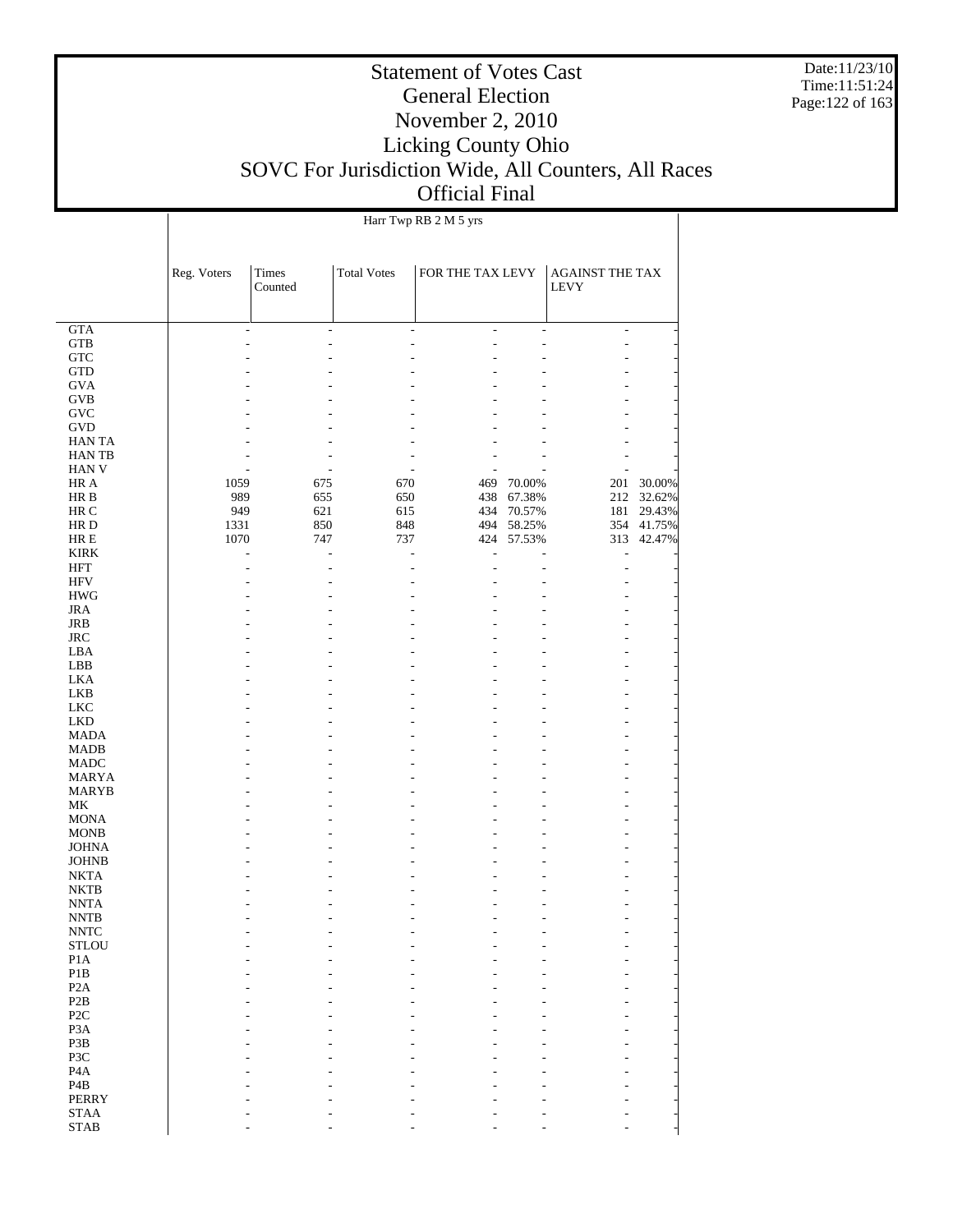Date:11/23/10 Time:11:51:24 Page:123 of 163

|              |             |                         |                    | Harr Twp RB 2 M 5 yrs |        |                                       |        |
|--------------|-------------|-------------------------|--------------------|-----------------------|--------|---------------------------------------|--------|
|              | Reg. Voters | <b>Times</b><br>Counted | <b>Total Votes</b> | FOR THE TAX LEVY      |        | <b>AGAINST THE TAX</b><br><b>LEVY</b> |        |
| <b>ALEX</b>  |             |                         |                    |                       |        |                                       |        |
| <b>UTA</b>   |             |                         |                    |                       |        |                                       |        |
| <b>UTB</b>   |             |                         |                    |                       |        |                                       |        |
| <b>UTC</b>   |             |                         |                    |                       |        |                                       |        |
| <b>BLA</b>   |             |                         |                    |                       |        |                                       |        |
| BL B         |             |                         |                    |                       |        |                                       |        |
| <b>HEB A</b> |             |                         |                    |                       |        |                                       |        |
| <b>HEB B</b> |             |                         |                    |                       |        |                                       |        |
| WASH         |             |                         |                    |                       |        |                                       |        |
| <b>UTICA</b> |             |                         |                    |                       |        |                                       |        |
| Total        | 5398        | 3548                    | 3520               | 2259                  | 64.18% | 1261                                  | 35.82% |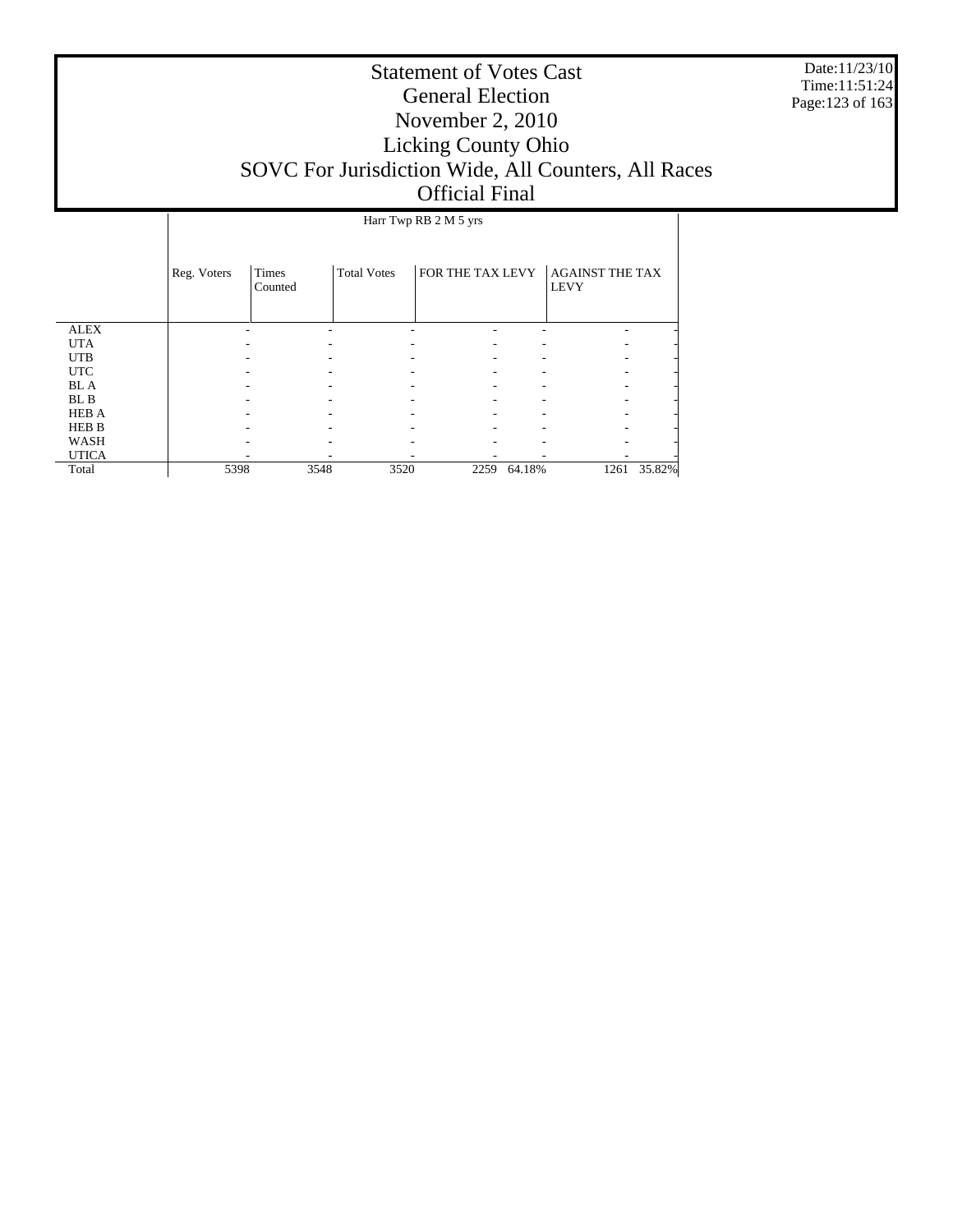Date:11/23/10 Time:11:51:24 Page:124 of 163

### Statement of Votes Cast General Election November 2, 2010 Licking County Ohio SOVC For Jurisdiction Wide, All Counters, All Races Official Final

 $\overline{\phantom{a}}$ 

Hart Twp RB 3 M 5 yrs

 $\overline{1}$ 

|                   | Reg. Voters | Times<br>Counted | <b>Total Votes</b> | FOR THE TAX<br>LEVY | AGAINST THE TAX<br><b>LEVY</b> |  |
|-------------------|-------------|------------------|--------------------|---------------------|--------------------------------|--|
| Jurisdiction Wide |             |                  |                    |                     |                                |  |
| N1A               |             |                  |                    |                     |                                |  |
| N1B               |             |                  |                    |                     |                                |  |
| $\rm N1C$         |             |                  |                    |                     |                                |  |
| N1D               |             |                  |                    |                     |                                |  |
| N2A               |             |                  |                    |                     |                                |  |
| N2B<br>$\rm N2C$  |             |                  |                    |                     |                                |  |
| $\rm N2D$         |             |                  |                    |                     |                                |  |
| N3A               |             |                  |                    |                     |                                |  |
| N3B               |             |                  |                    |                     |                                |  |
| $_{\mathrm{N3C}}$ |             |                  |                    |                     |                                |  |
| N3D               |             |                  |                    |                     |                                |  |
| $\rm N3E$         |             |                  |                    |                     |                                |  |
| N <sub>4</sub> A  |             |                  |                    |                     |                                |  |
| N4B               |             |                  |                    |                     |                                |  |
| N <sub>4</sub> C  |             |                  |                    |                     |                                |  |
| N <sub>4</sub> D  |             |                  |                    |                     |                                |  |
| N4E               |             |                  |                    |                     |                                |  |
| N <sub>5</sub> A  |             |                  |                    |                     |                                |  |
| N5B               |             |                  |                    |                     |                                |  |
| $_{\rm NSC}$      |             |                  |                    |                     |                                |  |
| N <sub>5</sub> D  |             |                  |                    |                     |                                |  |
| N5E               |             |                  |                    |                     |                                |  |
| N5F               |             |                  |                    |                     |                                |  |
| N <sub>6</sub> A  |             |                  |                    |                     |                                |  |
| N <sub>6</sub> B  |             |                  |                    |                     |                                |  |
| $_{\mathrm{N6C}}$ |             |                  |                    |                     |                                |  |
| N <sub>6</sub> D  |             |                  |                    |                     |                                |  |
| N <sub>6</sub> E  |             |                  |                    |                     |                                |  |
| N7A               |             |                  |                    |                     |                                |  |
| $_{\rm N7B}$      |             |                  |                    |                     |                                |  |
| N7C               |             |                  |                    |                     |                                |  |
| N7D<br>H1A        |             |                  |                    |                     |                                |  |
| H1B               |             |                  |                    |                     |                                |  |
| H2A               |             |                  |                    |                     |                                |  |
| H2B               |             |                  |                    |                     |                                |  |
| H <sub>3</sub> A  |             |                  |                    |                     |                                |  |
| H3B               |             |                  |                    |                     |                                |  |
| <b>BEN</b>        |             |                  |                    |                     |                                |  |
| BG                |             |                  |                    |                     |                                |  |
| <b>BUR</b>        |             |                  |                    |                     |                                |  |
| EDEN              |             |                  |                    |                     |                                |  |
| <b>ETA</b>        |             |                  |                    |                     |                                |  |
| $\rm ETB$         |             |                  |                    |                     |                                |  |
| ETC SWL           |             |                  |                    |                     |                                |  |
| ETD SWL           |             |                  |                    |                     |                                |  |
| ETE SWL           |             |                  |                    |                     |                                |  |
| ETF SWL           |             |                  |                    |                     |                                |  |
| R2A               |             |                  |                    |                     |                                |  |
| R3A RCS           |             |                  |                    |                     |                                |  |
| R3B               |             |                  |                    |                     |                                |  |
| R3C               |             |                  |                    |                     |                                |  |
| R <sub>3</sub> D  |             |                  |                    |                     |                                |  |
| ${\rm FB}$        |             |                  |                    |                     |                                |  |
| ${\rm FRA}$       |             |                  |                    |                     |                                |  |
| <b>FRB</b>        |             |                  |                    |                     |                                |  |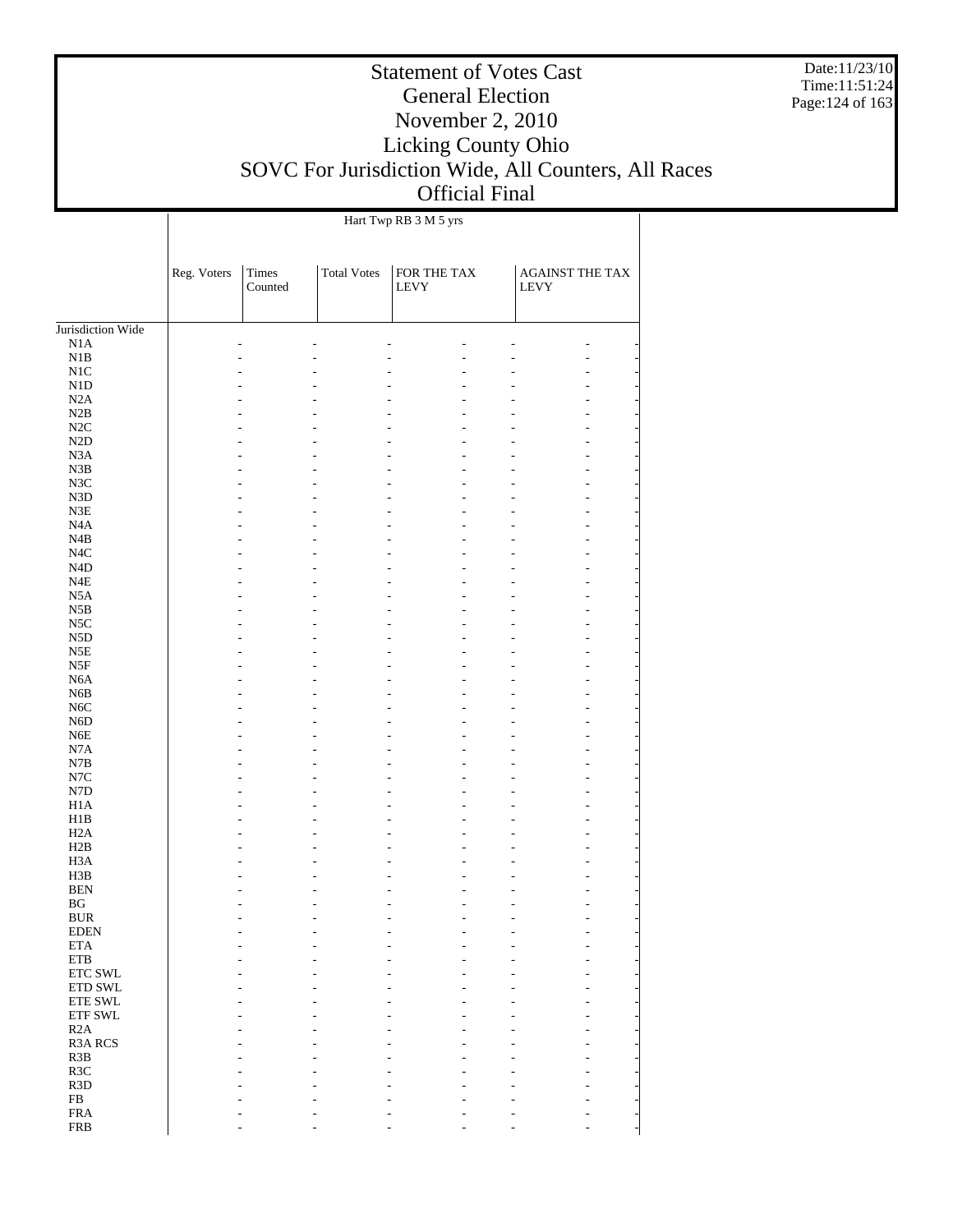Date:11/23/10 Time:11:51:24 Page:125 of 163

# Statement of Votes Cast General Election November 2, 2010 Licking County Ohio SOVC For Jurisdiction Wide, All Counters, All Races Official Final

|                            |             |                  |                    | Hart Twp RB 3 M 5 yrs      |                          |                                |        |
|----------------------------|-------------|------------------|--------------------|----------------------------|--------------------------|--------------------------------|--------|
|                            | Reg. Voters | Times<br>Counted | <b>Total Votes</b> | FOR THE TAX<br><b>LEVY</b> |                          | AGAINST THE TAX<br><b>LEVY</b> |        |
| GTA                        |             | L,<br>÷,         |                    | ÷,<br>$\overline{a}$       | $\overline{\phantom{a}}$ | $\overline{a}$                 |        |
| <b>GTB</b>                 |             | ۰                |                    | L                          | ä,                       | $\overline{a}$                 |        |
| <b>GTC</b>                 |             |                  |                    |                            |                          | ٠                              |        |
| <b>GTD</b>                 |             |                  |                    |                            |                          | ۰                              |        |
| <b>GVA</b>                 |             |                  |                    |                            |                          | ۰                              |        |
| <b>GVB</b>                 |             |                  |                    |                            |                          | ۰                              |        |
| <b>GVC</b>                 |             |                  |                    |                            |                          | ٠                              |        |
| <b>GVD</b>                 |             |                  |                    |                            |                          | ۰                              |        |
| <b>HANTA</b>               |             |                  |                    |                            |                          | ٠                              |        |
| <b>HANTB</b>               |             |                  |                    |                            |                          | ٠                              |        |
| <b>HAN V</b>               |             |                  |                    |                            |                          | ٠                              |        |
| HR A                       |             |                  |                    |                            |                          | ۰                              |        |
| HR B                       |             |                  |                    |                            |                          | ٠                              |        |
| HR C                       |             |                  |                    |                            |                          | ٠                              |        |
| HR D                       |             |                  |                    |                            |                          | ٠                              |        |
| HR E                       |             |                  |                    |                            |                          | ٠                              |        |
| <b>KIRK</b>                |             | ÷                |                    |                            |                          | $\overline{a}$                 |        |
| <b>HFT</b>                 | 671         | 415              | 411                | 215                        | 52.31%                   | 196                            | 47.69% |
| <b>HFV</b>                 |             | L,<br>۰          |                    | ÷.<br>L                    |                          | L,                             |        |
| <b>HWG</b>                 |             |                  |                    | L,                         |                          | $\overline{a}$                 |        |
| <b>JRA</b>                 |             |                  |                    |                            |                          | ۰                              |        |
| JRB                        |             |                  |                    |                            |                          | ۰                              |        |
| <b>JRC</b>                 |             |                  |                    |                            |                          | ٠                              |        |
| LBA<br>LBB                 |             |                  |                    |                            |                          | ۰                              |        |
| <b>LKA</b>                 |             |                  |                    |                            |                          | ۰                              |        |
| <b>LKB</b>                 |             |                  |                    |                            |                          | ٠<br>٠                         |        |
| <b>LKC</b>                 |             |                  |                    |                            |                          | ۰                              |        |
| <b>LKD</b>                 |             |                  |                    |                            |                          | ٠                              |        |
| <b>MADA</b>                |             |                  |                    |                            |                          | ٠                              |        |
| <b>MADB</b>                |             |                  |                    |                            |                          | ٠                              |        |
| <b>MADC</b>                |             |                  |                    |                            |                          | ۰                              |        |
| MARYA                      |             |                  |                    |                            |                          | ٠                              |        |
| MARYB                      |             |                  |                    |                            |                          | ٠                              |        |
| МK                         |             |                  |                    |                            |                          | ٠                              |        |
| <b>MONA</b>                |             |                  |                    |                            |                          | ۰                              |        |
| <b>MONB</b>                |             |                  |                    |                            |                          | ۰                              |        |
| <b>JOHNA</b>               |             |                  |                    |                            |                          | ٠                              |        |
| <b>JOHNB</b>               |             |                  |                    |                            |                          | ٠                              |        |
| <b>NKTA</b>                |             |                  |                    |                            |                          |                                |        |
| NKTB                       |             |                  |                    |                            |                          | ۰                              |        |
| <b>NNTA</b>                |             |                  |                    | ٠                          |                          | $\overline{a}$                 |        |
| <b>NNTB</b>                |             |                  |                    |                            |                          |                                |        |
| $\ensuremath{\text{NNTC}}$ |             |                  |                    |                            |                          |                                |        |
| <b>STLOU</b>               |             |                  |                    |                            |                          |                                |        |
| P <sub>1</sub> A           |             |                  |                    |                            |                          |                                |        |
| $\mathbf{P}1\mathbf{B}$    |             |                  |                    |                            |                          |                                |        |
| P <sub>2</sub> A           |             |                  |                    |                            |                          |                                |        |
| P2B                        |             |                  |                    |                            |                          |                                |        |
| P <sub>2</sub> C           |             |                  |                    |                            |                          |                                |        |
| P <sub>3</sub> A           |             |                  |                    |                            |                          |                                |        |
| P3B                        |             |                  |                    |                            |                          |                                |        |
| P3C                        |             |                  |                    |                            |                          |                                |        |
| P <sub>4</sub> A           |             |                  |                    |                            |                          |                                |        |
| P <sub>4</sub> B           |             |                  |                    |                            |                          |                                |        |
| <b>PERRY</b>               |             |                  |                    |                            |                          |                                |        |
| $\operatorname{STAA}$      |             |                  |                    |                            |                          |                                |        |
| <b>STAB</b>                |             |                  |                    |                            |                          |                                |        |

- - - - - - -

STAB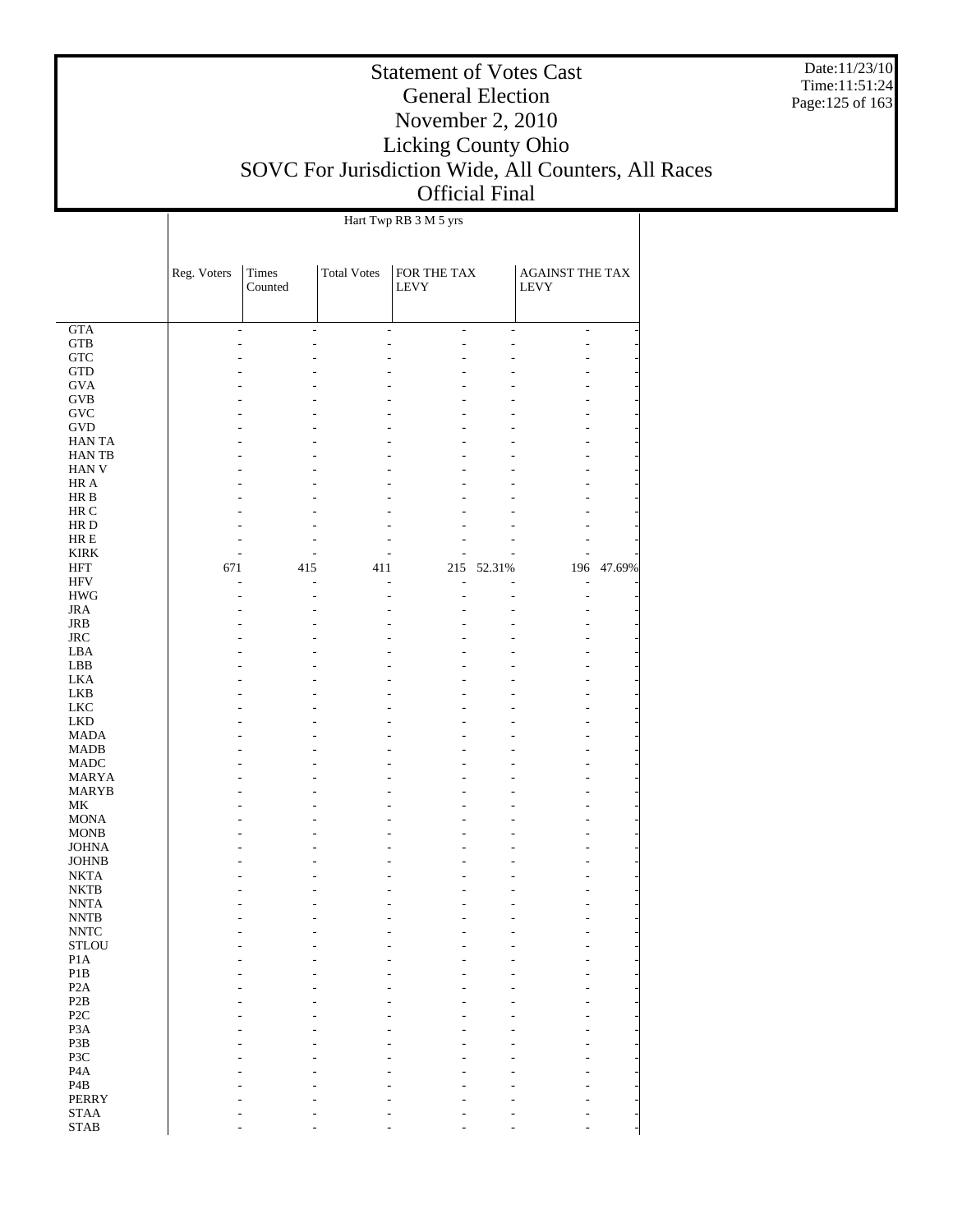Date:11/23/10 Time:11:51:24 Page:126 of 163

|              |             | Hart Twp RB 3 M 5 yrs |                    |                            |            |                                       |            |  |  |  |
|--------------|-------------|-----------------------|--------------------|----------------------------|------------|---------------------------------------|------------|--|--|--|
|              | Reg. Voters | Times<br>Counted      | <b>Total Votes</b> | FOR THE TAX<br><b>LEVY</b> |            | <b>AGAINST THE TAX</b><br><b>LEVY</b> |            |  |  |  |
| <b>ALEX</b>  |             |                       |                    |                            |            |                                       |            |  |  |  |
| <b>UTA</b>   |             |                       |                    |                            |            |                                       |            |  |  |  |
| <b>UTB</b>   |             |                       |                    |                            |            |                                       |            |  |  |  |
| <b>UTC</b>   |             |                       |                    |                            |            |                                       |            |  |  |  |
| <b>BL</b> A  |             |                       |                    |                            |            |                                       |            |  |  |  |
| BL B         |             |                       |                    |                            |            |                                       |            |  |  |  |
| <b>HEB A</b> |             |                       |                    |                            |            |                                       |            |  |  |  |
| <b>HEB B</b> |             |                       |                    |                            |            |                                       |            |  |  |  |
| WASH         |             |                       |                    |                            |            |                                       |            |  |  |  |
| <b>UTICA</b> |             |                       |                    |                            |            |                                       |            |  |  |  |
| Total        | 671         | 415                   | 411                |                            | 215 52.31% |                                       | 196 47.69% |  |  |  |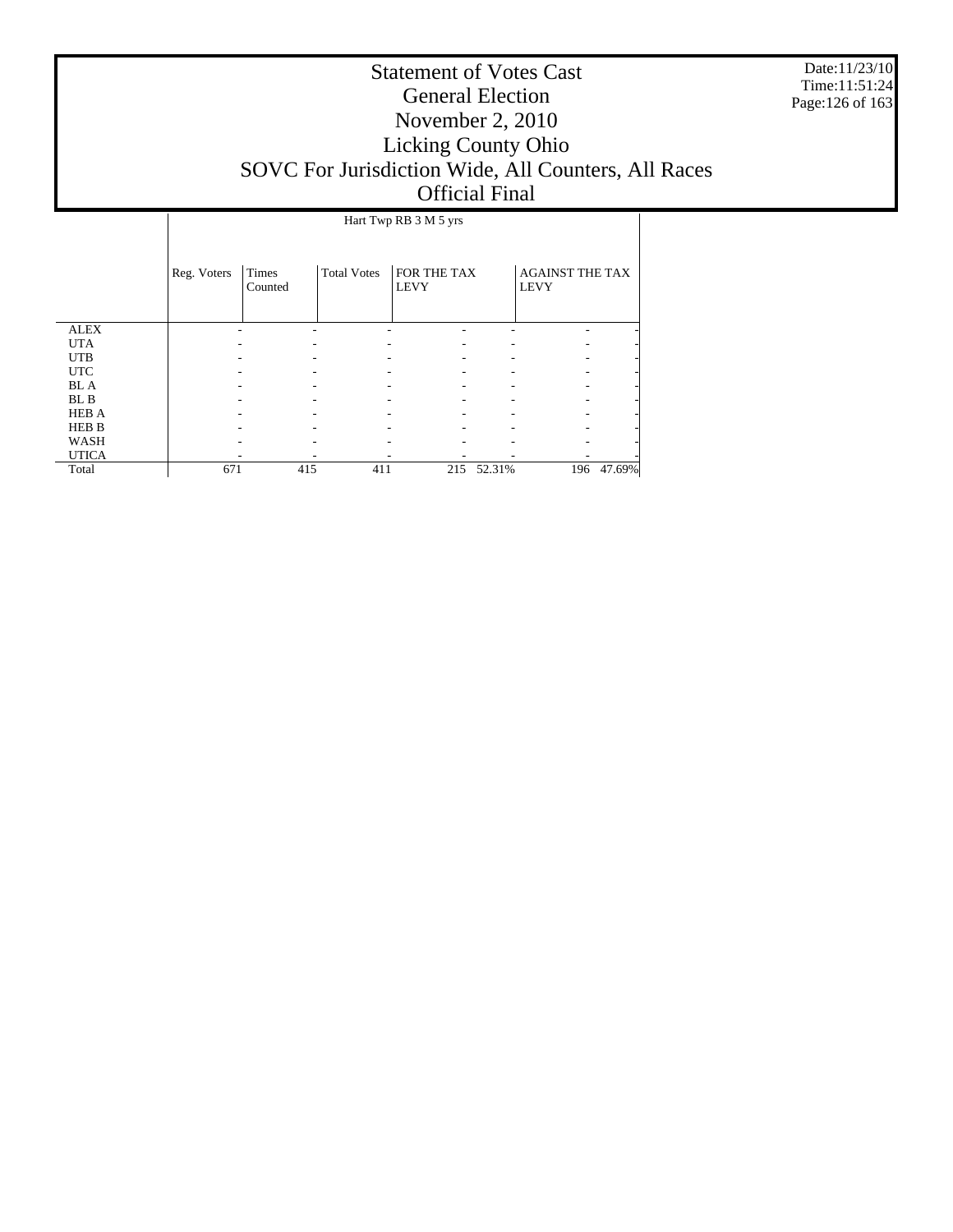Date:11/23/10 Time:11:51:24 Page:127 of 163

### Statement of Votes Cast General Election November 2, 2010 Licking County Ohio SOVC For Jurisdiction Wide, All Counters, All Races Official Final

 $\overline{\phantom{a}}$ 

Hart Twp Fire 1 M 5 yrs

 $\overline{1}$ 

|                         | Reg. Voters | <b>Times</b><br>Counted | <b>Total Votes</b> | FOR THE TAX<br><b>LEVY</b> | <b>AGAINST THE TAX</b><br><b>LEVY</b> |  |
|-------------------------|-------------|-------------------------|--------------------|----------------------------|---------------------------------------|--|
| Jurisdiction Wide       |             |                         |                    |                            |                                       |  |
| N1A                     |             |                         |                    |                            |                                       |  |
| N1B                     |             |                         |                    |                            |                                       |  |
| N1C                     |             |                         |                    |                            |                                       |  |
| N1D                     |             |                         |                    |                            |                                       |  |
| N2A                     |             |                         |                    |                            |                                       |  |
| N2B                     |             |                         |                    |                            |                                       |  |
| $\rm N2C$               |             |                         |                    |                            |                                       |  |
| N2D                     |             |                         |                    |                            |                                       |  |
| N <sub>3</sub> A        |             |                         |                    |                            |                                       |  |
| N3B                     |             |                         |                    |                            |                                       |  |
| N3C                     |             |                         |                    |                            |                                       |  |
| N3D                     |             |                         |                    |                            |                                       |  |
| $\rm N3E$               |             |                         |                    |                            |                                       |  |
| N <sub>4</sub> A        |             |                         |                    |                            |                                       |  |
| N4B                     |             |                         |                    |                            |                                       |  |
| N <sub>4</sub> C        |             |                         |                    |                            |                                       |  |
| N <sub>4</sub> D        |             |                         |                    |                            |                                       |  |
| N4E<br>N <sub>5</sub> A |             |                         |                    |                            |                                       |  |
| N5B                     |             |                         |                    |                            |                                       |  |
| $_{\rm NSC}$            |             |                         |                    |                            |                                       |  |
| N <sub>5</sub> D        |             |                         |                    |                            |                                       |  |
| $_{\rm N5E}$            |             |                         |                    |                            |                                       |  |
| N5F                     |             |                         |                    |                            |                                       |  |
| N <sub>6</sub> A        |             |                         |                    |                            |                                       |  |
| N <sub>6</sub> B        |             |                         |                    |                            |                                       |  |
| N <sub>6</sub> C        |             |                         |                    |                            |                                       |  |
| N <sub>6</sub> D        |             |                         |                    |                            |                                       |  |
| N <sub>6</sub> E        |             |                         |                    |                            |                                       |  |
| N7A                     |             |                         |                    |                            |                                       |  |
| N7B                     |             |                         |                    |                            |                                       |  |
| N7C                     |             |                         |                    |                            |                                       |  |
| ${\rm N7D}$             |             |                         |                    |                            |                                       |  |
| H <sub>1</sub> A        |             |                         |                    |                            |                                       |  |
| H1B                     |             |                         |                    |                            |                                       |  |
| H <sub>2</sub> A        |             |                         |                    |                            |                                       |  |
| H2B                     |             |                         |                    |                            |                                       |  |
| H <sub>3</sub> A        |             |                         |                    |                            |                                       |  |
| H3B                     |             |                         |                    |                            |                                       |  |
| <b>BEN</b>              |             |                         |                    |                            |                                       |  |
| BG                      |             |                         |                    |                            |                                       |  |
| <b>BUR</b>              |             |                         |                    |                            | L.                                    |  |
| <b>EDEN</b>             |             |                         |                    |                            |                                       |  |
| <b>ETA</b>              |             |                         |                    |                            |                                       |  |
| ETB                     |             |                         |                    |                            |                                       |  |
| ETC SWL                 |             |                         |                    |                            |                                       |  |
| ETD SWL                 |             |                         |                    |                            |                                       |  |
| ETE SWL                 |             |                         |                    |                            |                                       |  |
| ETF SWL                 |             |                         |                    |                            |                                       |  |
| R2A                     |             |                         |                    |                            |                                       |  |
| <b>R3A RCS</b>          |             |                         |                    |                            |                                       |  |
| R3B                     |             |                         |                    |                            |                                       |  |
| R3C                     |             |                         |                    |                            |                                       |  |
| R <sub>3</sub> D        |             |                         |                    |                            |                                       |  |
| ${\rm FB}$              |             |                         |                    |                            |                                       |  |
| <b>FRA</b>              |             |                         |                    |                            |                                       |  |
| <b>FRB</b>              |             |                         |                    |                            |                                       |  |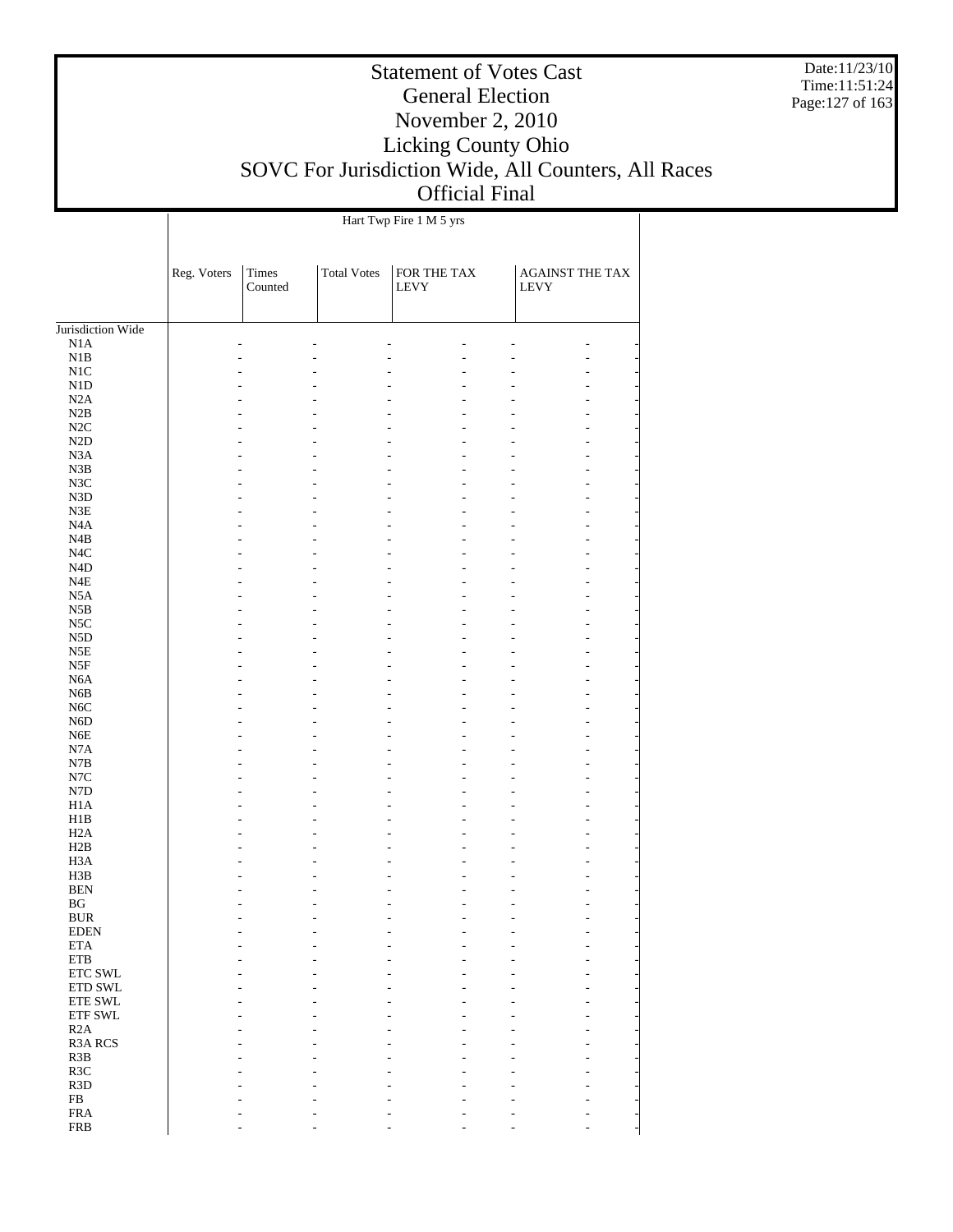Date:11/23/10 Time:11:51:25 Page:128 of 163

### Statement of Votes Cast General Election November 2, 2010 Licking County Ohio SOVC For Jurisdiction Wide, All Counters, All Races Official Final

|                              |                          |                          |                    | Hart Twp Fire 1 M 5 yrs    |                          |                                       |        |
|------------------------------|--------------------------|--------------------------|--------------------|----------------------------|--------------------------|---------------------------------------|--------|
|                              |                          |                          |                    |                            |                          |                                       |        |
|                              | Reg. Voters              | <b>Times</b><br>Counted  | <b>Total Votes</b> | FOR THE TAX<br><b>LEVY</b> |                          | <b>AGAINST THE TAX</b><br><b>LEVY</b> |        |
|                              |                          |                          |                    |                            |                          |                                       |        |
| $\overline{\text{GTA}}$      | $\overline{\phantom{a}}$ | $\overline{\phantom{0}}$ | $\frac{1}{2}$      | $\frac{1}{2}$              | $\overline{\phantom{a}}$ | $\blacksquare$                        |        |
| <b>GTB</b>                   |                          |                          |                    | L                          |                          | $\overline{a}$                        |        |
| <b>GTC</b>                   |                          |                          |                    |                            |                          |                                       |        |
| <b>GTD</b>                   |                          |                          |                    |                            |                          |                                       |        |
| <b>GVA</b>                   |                          |                          |                    |                            |                          |                                       |        |
| <b>GVB</b>                   |                          |                          |                    |                            |                          |                                       |        |
| <b>GVC</b>                   |                          |                          |                    |                            |                          |                                       |        |
| <b>GVD</b>                   |                          |                          |                    |                            |                          |                                       |        |
| <b>HANTA</b>                 |                          |                          |                    |                            |                          |                                       |        |
| <b>HANTB</b><br><b>HAN V</b> |                          |                          |                    |                            |                          |                                       |        |
| HR A                         |                          |                          |                    |                            |                          |                                       |        |
| HR B                         |                          |                          |                    |                            |                          |                                       |        |
| HR C                         |                          |                          |                    |                            |                          |                                       |        |
| HR D                         |                          |                          |                    |                            |                          |                                       |        |
| $HRE$                        |                          |                          |                    |                            |                          |                                       |        |
| <b>KIRK</b>                  |                          |                          |                    |                            |                          |                                       |        |
| <b>HFT</b>                   | 671                      | 415                      | 411                | 256                        | 62.29%                   | 155                                   | 37.71% |
| <b>HFV</b>                   | 254                      | 151                      | 150                | 116                        | 77.33%                   | 34                                    | 22.67% |
| <b>HWG</b>                   |                          |                          |                    | L                          |                          | $\qquad \qquad \blacksquare$          |        |
| <b>JRA</b>                   |                          |                          |                    |                            |                          | $\overline{a}$                        |        |
| JRB                          |                          |                          |                    |                            |                          |                                       |        |
| <b>JRC</b>                   |                          |                          |                    |                            |                          |                                       |        |
| LBA                          |                          |                          |                    |                            |                          |                                       |        |
| LBB                          |                          |                          |                    |                            |                          |                                       |        |
| <b>LKA</b><br><b>LKB</b>     |                          |                          |                    |                            |                          |                                       |        |
| <b>LKC</b>                   |                          |                          |                    |                            |                          |                                       |        |
| <b>LKD</b>                   |                          |                          |                    |                            |                          |                                       |        |
| <b>MADA</b>                  |                          |                          |                    |                            |                          |                                       |        |
| <b>MADB</b>                  |                          |                          |                    |                            |                          |                                       |        |
| <b>MADC</b>                  |                          |                          |                    |                            |                          |                                       |        |
| <b>MARYA</b>                 |                          |                          |                    |                            |                          |                                       |        |
| <b>MARYB</b>                 |                          |                          |                    |                            |                          |                                       |        |
| $\rm MK$                     |                          |                          |                    |                            |                          |                                       |        |
| <b>MONA</b>                  |                          |                          |                    |                            |                          |                                       |        |
| <b>MONB</b>                  |                          |                          |                    |                            |                          |                                       |        |
| <b>JOHNA</b>                 |                          |                          |                    |                            |                          |                                       |        |
| <b>JOHNB</b>                 |                          |                          |                    |                            |                          |                                       |        |
| <b>NKTA</b><br><b>NKTB</b>   |                          |                          |                    |                            |                          |                                       |        |
| <b>NNTA</b>                  |                          |                          |                    |                            |                          |                                       |        |
| $\ensuremath{\text{NNTB}}$   |                          |                          |                    |                            |                          |                                       |        |
| $\ensuremath{\text{NNTC}}$   |                          |                          |                    |                            |                          |                                       |        |
| <b>STLOU</b>                 |                          |                          |                    |                            |                          |                                       |        |
| P1A                          |                          |                          |                    |                            |                          |                                       |        |
| P1B                          |                          |                          |                    |                            |                          |                                       |        |
| P <sub>2</sub> A             |                          |                          |                    |                            |                          |                                       |        |
| P <sub>2</sub> B             |                          |                          |                    |                            |                          |                                       |        |
| P <sub>2</sub> C             |                          |                          |                    |                            |                          |                                       |        |
| P <sub>3</sub> A             |                          |                          |                    |                            |                          |                                       |        |
| P3B                          |                          |                          |                    |                            |                          |                                       |        |
| P3C                          |                          |                          |                    |                            |                          |                                       |        |
| P <sub>4</sub> A             |                          |                          |                    |                            |                          |                                       |        |
| P <sub>4</sub> B             |                          |                          |                    |                            |                          |                                       |        |
| PERRY                        |                          |                          |                    |                            |                          |                                       |        |

- - - - - - - - - - - - - -

 STAA STAB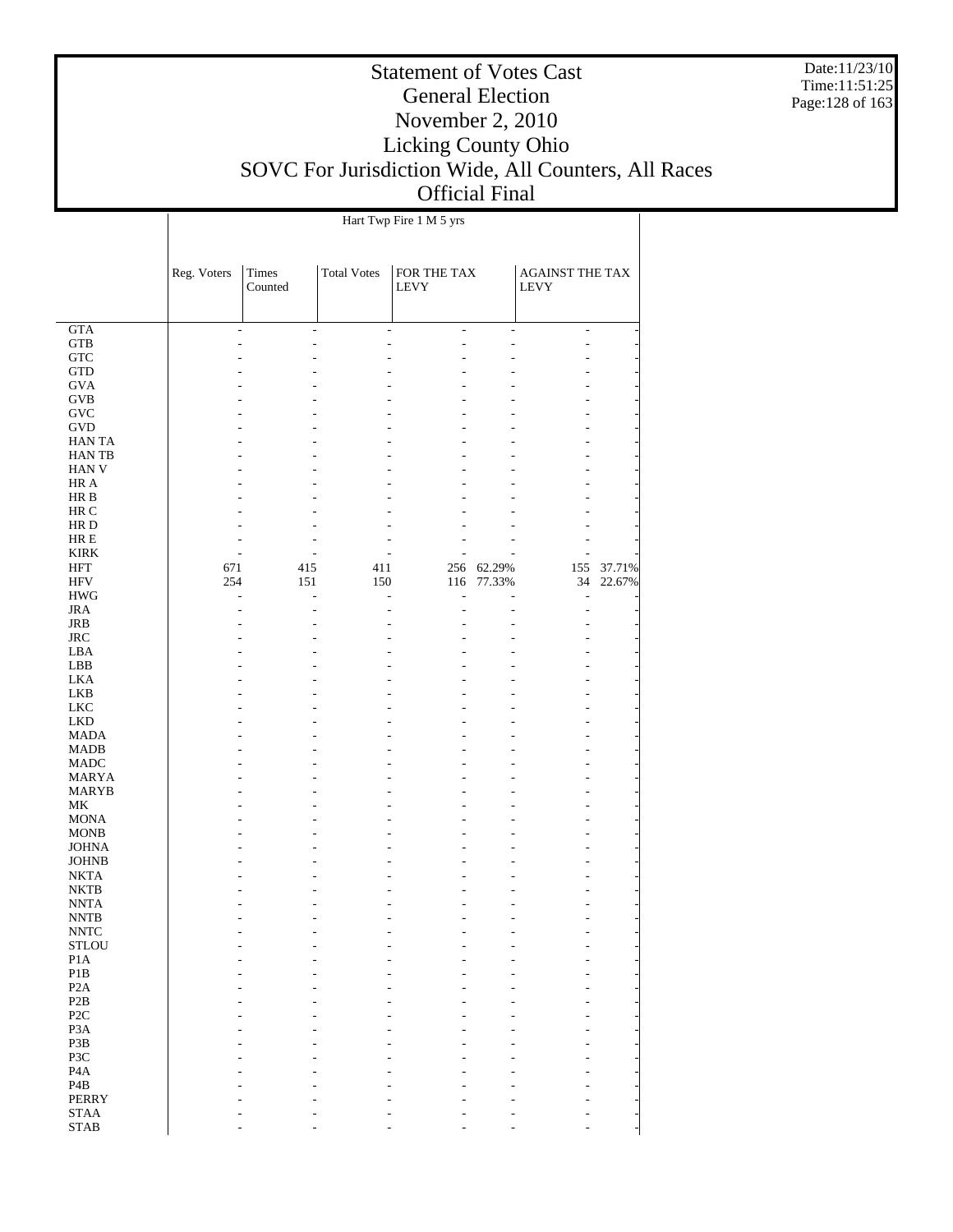Date:11/23/10 Time:11:51:25 Page:129 of 163

|              |             |                  |                    | Hart Twp Fire 1 M 5 yrs    |        |                                       |        |
|--------------|-------------|------------------|--------------------|----------------------------|--------|---------------------------------------|--------|
|              | Reg. Voters | Times<br>Counted | <b>Total Votes</b> | FOR THE TAX<br><b>LEVY</b> |        | <b>AGAINST THE TAX</b><br><b>LEVY</b> |        |
| <b>ALEX</b>  |             |                  |                    |                            |        |                                       |        |
| <b>UTA</b>   |             |                  |                    |                            |        |                                       |        |
| <b>UTB</b>   |             |                  |                    |                            |        |                                       |        |
| <b>UTC</b>   |             |                  |                    |                            |        |                                       |        |
| <b>BL</b> A  |             |                  |                    |                            |        |                                       |        |
| BL B         |             |                  |                    |                            |        |                                       |        |
| <b>HEB A</b> |             |                  |                    |                            |        |                                       |        |
| <b>HEB B</b> |             |                  |                    |                            |        |                                       |        |
| WASH         |             |                  |                    |                            |        |                                       |        |
| <b>UTICA</b> |             |                  |                    |                            |        |                                       |        |
| Total        | 925         | 566              | 561                | 372                        | 66.31% | 189                                   | 33.69% |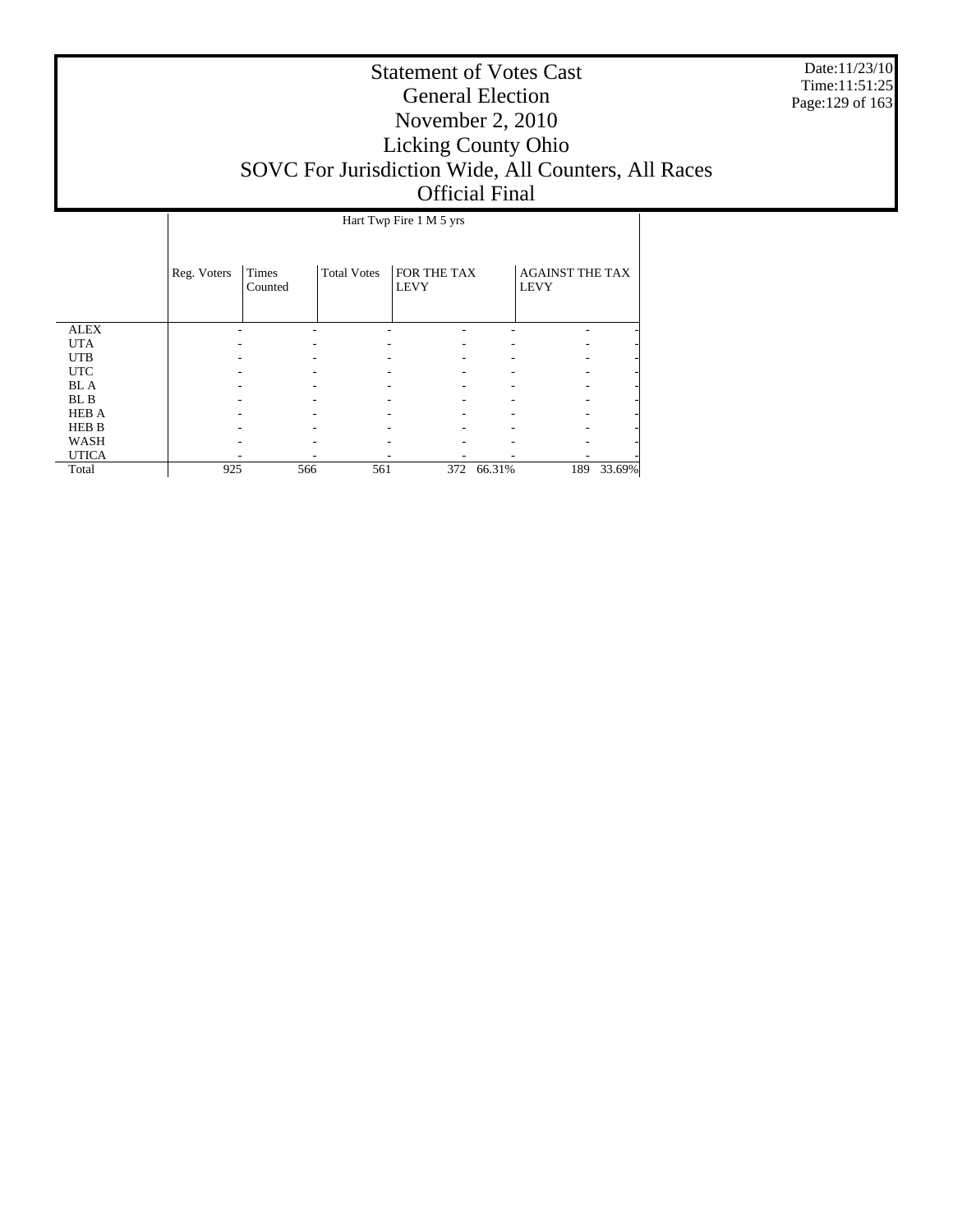Date:11/23/10 Time:11:51:25 Page:130 of 163

### Statement of Votes Cast General Election November 2, 2010 Licking County Ohio SOVC For Jurisdiction Wide, All Counters, All Races Official Final

HWG 1 M Fire CPT

|                        | Reg. Voters | Times<br>Counted | <b>Total Votes</b> | ${\rm FOR}$ THE TAX<br><b>LEVY</b> | AGAINST THE TAX<br>LEVY |
|------------------------|-------------|------------------|--------------------|------------------------------------|-------------------------|
|                        |             |                  |                    |                                    |                         |
| Jurisdiction Wide      |             |                  |                    |                                    |                         |
| N1A<br>N1B             |             | ÷                |                    |                                    |                         |
| N <sub>1</sub> C       |             |                  |                    |                                    | ۰                       |
| ${\rm N1D}$            |             |                  |                    |                                    | ÷                       |
| N2A                    |             |                  |                    |                                    | ÷                       |
| N2B                    |             |                  |                    |                                    | ÷                       |
| $\rm N2C$              |             |                  |                    |                                    | ÷                       |
| $\rm N2D$              |             |                  |                    |                                    | ÷                       |
| N3A                    |             |                  |                    |                                    | ÷                       |
| N3B                    |             |                  |                    |                                    | ÷                       |
| N3C                    |             |                  |                    |                                    | ÷                       |
| ${\rm N3D}$            |             |                  |                    |                                    | ÷                       |
| $\rm N3E$              |             |                  |                    |                                    | ÷                       |
| N4A                    |             |                  |                    |                                    | ÷                       |
| N4B                    |             |                  |                    |                                    | ÷                       |
| N <sub>4</sub> C       |             |                  |                    |                                    | ÷                       |
| $\rm N4D$              |             |                  |                    |                                    | ÷                       |
| $_{\rm N4E}$<br>N5A    |             |                  |                    |                                    | ÷<br>÷                  |
| $_{\rm N5B}$           |             |                  |                    |                                    | ÷                       |
| N <sub>5</sub> C       |             |                  |                    |                                    | ÷                       |
| ${\rm N5D}$            |             |                  |                    |                                    | ÷                       |
| N5E                    |             |                  |                    |                                    | ÷                       |
| N5F                    |             |                  |                    |                                    | ÷                       |
| N6A                    |             |                  |                    |                                    | ÷                       |
| N6B                    |             |                  |                    |                                    | ÷                       |
| $_{\mathrm{N6C}}$      |             |                  |                    |                                    | ÷                       |
| N6D                    |             |                  |                    |                                    | ÷                       |
| ${\rm N6E}$            |             |                  |                    |                                    | ÷                       |
| N7A                    |             |                  |                    |                                    | ÷                       |
| $_{\rm N7B}$           |             |                  |                    |                                    | ÷                       |
| N7C                    |             |                  |                    |                                    | ÷                       |
| ${\rm N7D}$            |             |                  |                    |                                    | ÷                       |
| H1A                    |             |                  |                    |                                    | ÷                       |
| H1B<br>H2A             |             |                  |                    |                                    | ÷<br>÷                  |
| H2B                    |             |                  |                    |                                    | ÷                       |
| H <sub>3</sub> A       |             |                  |                    |                                    | ÷                       |
| H3B                    |             |                  |                    |                                    |                         |
| $\operatorname{BEN}$   |             |                  |                    |                                    |                         |
| $\mathbf{B}\mathbf{G}$ |             |                  |                    |                                    |                         |
| <b>BUR</b>             |             |                  |                    |                                    |                         |
| <b>EDEN</b>            |             |                  |                    |                                    |                         |
| <b>ETA</b>             |             |                  |                    |                                    |                         |
| ETB                    |             |                  |                    |                                    |                         |
| ETC SWL                |             |                  |                    |                                    |                         |
| ETD SWL                |             |                  |                    |                                    |                         |
| ETE SWL                |             |                  |                    |                                    |                         |
| ETF SWL                |             |                  |                    |                                    |                         |
| R2A<br>R3A RCS         |             |                  |                    |                                    |                         |
| R3B                    |             |                  |                    |                                    |                         |
| R3C                    |             |                  |                    |                                    |                         |
| R3D                    |             |                  |                    |                                    |                         |
| ${\rm FB}$             |             |                  |                    |                                    |                         |
| ${\rm FRA}$            |             |                  |                    |                                    |                         |
| <b>FRB</b>             |             |                  |                    |                                    |                         |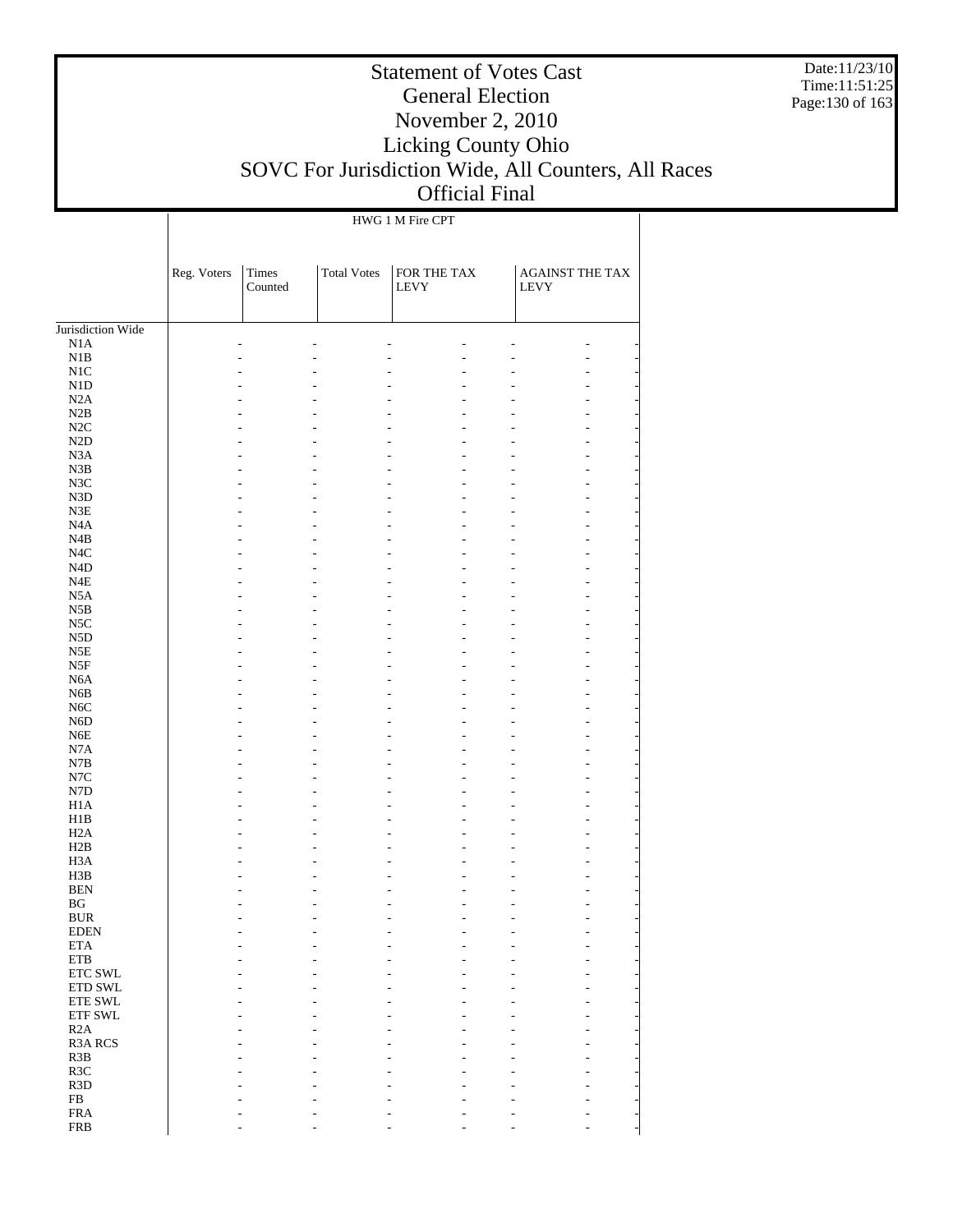Date:11/23/10 Time:11:51:25 Page:131 of 163

### Statement of Votes Cast General Election November 2, 2010 Licking County Ohio SOVC For Jurisdiction Wide, All Counters, All Races Official Final

HWG 1 M Fire CPT

| Times<br><b>Total Votes</b><br>FOR THE TAX<br>Reg. Voters<br>AGAINST THE TAX<br>Counted<br>LEVY<br><b>LEVY</b><br><b>GTA</b><br>÷,<br>÷,<br>L,<br>÷<br>٠<br>÷<br>$_{\rm GTB}$<br>٠<br>٠<br>${\rm GTC}$<br>$\operatorname{GTD}$<br><b>GVA</b><br>$\rm GVB$<br>$\operatorname{GVC}$<br>GVD<br><b>HANTA</b><br>HAN TB<br>HAN V<br>HR A<br>HR B<br>HR C<br>HR D<br>$HRE$<br><b>KIRK</b><br><b>HFT</b><br>$\rm{HFV}$<br>70.88%<br>145<br>29.12%<br><b>HWG</b><br>925<br>501<br>498<br>353<br><b>JRA</b><br>L<br>۰<br>٠<br><b>JRB</b><br>L<br>$_{\rm JRC}$<br>LBA<br>LBB<br><b>LKA</b><br>LKB<br>${\rm LKC}$<br><b>LKD</b><br><b>MADA</b><br><b>MADB</b><br><b>MADC</b><br><b>MARYA</b><br><b>MARYB</b><br>MK<br><b>MONA</b><br><b>MONB</b><br><b>JOHNA</b><br><b>JOHNB</b><br><b>NKTA</b><br><b>NKTB</b><br><b>NNTA</b><br><b>NNTB</b><br><b>NNTC</b><br><b>STLOU</b><br>P1A<br>$\mathbf{P}1\mathbf{B}$<br>P <sub>2</sub> A<br>P2B<br>P <sub>2C</sub><br>P3A<br>P3B<br>P3C<br>P <sub>4</sub> A<br>P <sub>4</sub> B<br><b>PERRY</b><br><b>STAA</b> |  |  |  |  |
|----------------------------------------------------------------------------------------------------------------------------------------------------------------------------------------------------------------------------------------------------------------------------------------------------------------------------------------------------------------------------------------------------------------------------------------------------------------------------------------------------------------------------------------------------------------------------------------------------------------------------------------------------------------------------------------------------------------------------------------------------------------------------------------------------------------------------------------------------------------------------------------------------------------------------------------------------------------------------------------------------------------------------------------------|--|--|--|--|
|                                                                                                                                                                                                                                                                                                                                                                                                                                                                                                                                                                                                                                                                                                                                                                                                                                                                                                                                                                                                                                              |  |  |  |  |
|                                                                                                                                                                                                                                                                                                                                                                                                                                                                                                                                                                                                                                                                                                                                                                                                                                                                                                                                                                                                                                              |  |  |  |  |
|                                                                                                                                                                                                                                                                                                                                                                                                                                                                                                                                                                                                                                                                                                                                                                                                                                                                                                                                                                                                                                              |  |  |  |  |
|                                                                                                                                                                                                                                                                                                                                                                                                                                                                                                                                                                                                                                                                                                                                                                                                                                                                                                                                                                                                                                              |  |  |  |  |
|                                                                                                                                                                                                                                                                                                                                                                                                                                                                                                                                                                                                                                                                                                                                                                                                                                                                                                                                                                                                                                              |  |  |  |  |
|                                                                                                                                                                                                                                                                                                                                                                                                                                                                                                                                                                                                                                                                                                                                                                                                                                                                                                                                                                                                                                              |  |  |  |  |
|                                                                                                                                                                                                                                                                                                                                                                                                                                                                                                                                                                                                                                                                                                                                                                                                                                                                                                                                                                                                                                              |  |  |  |  |
|                                                                                                                                                                                                                                                                                                                                                                                                                                                                                                                                                                                                                                                                                                                                                                                                                                                                                                                                                                                                                                              |  |  |  |  |
|                                                                                                                                                                                                                                                                                                                                                                                                                                                                                                                                                                                                                                                                                                                                                                                                                                                                                                                                                                                                                                              |  |  |  |  |
|                                                                                                                                                                                                                                                                                                                                                                                                                                                                                                                                                                                                                                                                                                                                                                                                                                                                                                                                                                                                                                              |  |  |  |  |
|                                                                                                                                                                                                                                                                                                                                                                                                                                                                                                                                                                                                                                                                                                                                                                                                                                                                                                                                                                                                                                              |  |  |  |  |
|                                                                                                                                                                                                                                                                                                                                                                                                                                                                                                                                                                                                                                                                                                                                                                                                                                                                                                                                                                                                                                              |  |  |  |  |
|                                                                                                                                                                                                                                                                                                                                                                                                                                                                                                                                                                                                                                                                                                                                                                                                                                                                                                                                                                                                                                              |  |  |  |  |
|                                                                                                                                                                                                                                                                                                                                                                                                                                                                                                                                                                                                                                                                                                                                                                                                                                                                                                                                                                                                                                              |  |  |  |  |
|                                                                                                                                                                                                                                                                                                                                                                                                                                                                                                                                                                                                                                                                                                                                                                                                                                                                                                                                                                                                                                              |  |  |  |  |
|                                                                                                                                                                                                                                                                                                                                                                                                                                                                                                                                                                                                                                                                                                                                                                                                                                                                                                                                                                                                                                              |  |  |  |  |
|                                                                                                                                                                                                                                                                                                                                                                                                                                                                                                                                                                                                                                                                                                                                                                                                                                                                                                                                                                                                                                              |  |  |  |  |
|                                                                                                                                                                                                                                                                                                                                                                                                                                                                                                                                                                                                                                                                                                                                                                                                                                                                                                                                                                                                                                              |  |  |  |  |
|                                                                                                                                                                                                                                                                                                                                                                                                                                                                                                                                                                                                                                                                                                                                                                                                                                                                                                                                                                                                                                              |  |  |  |  |
|                                                                                                                                                                                                                                                                                                                                                                                                                                                                                                                                                                                                                                                                                                                                                                                                                                                                                                                                                                                                                                              |  |  |  |  |
|                                                                                                                                                                                                                                                                                                                                                                                                                                                                                                                                                                                                                                                                                                                                                                                                                                                                                                                                                                                                                                              |  |  |  |  |
|                                                                                                                                                                                                                                                                                                                                                                                                                                                                                                                                                                                                                                                                                                                                                                                                                                                                                                                                                                                                                                              |  |  |  |  |
|                                                                                                                                                                                                                                                                                                                                                                                                                                                                                                                                                                                                                                                                                                                                                                                                                                                                                                                                                                                                                                              |  |  |  |  |
|                                                                                                                                                                                                                                                                                                                                                                                                                                                                                                                                                                                                                                                                                                                                                                                                                                                                                                                                                                                                                                              |  |  |  |  |
|                                                                                                                                                                                                                                                                                                                                                                                                                                                                                                                                                                                                                                                                                                                                                                                                                                                                                                                                                                                                                                              |  |  |  |  |
|                                                                                                                                                                                                                                                                                                                                                                                                                                                                                                                                                                                                                                                                                                                                                                                                                                                                                                                                                                                                                                              |  |  |  |  |
|                                                                                                                                                                                                                                                                                                                                                                                                                                                                                                                                                                                                                                                                                                                                                                                                                                                                                                                                                                                                                                              |  |  |  |  |
|                                                                                                                                                                                                                                                                                                                                                                                                                                                                                                                                                                                                                                                                                                                                                                                                                                                                                                                                                                                                                                              |  |  |  |  |
|                                                                                                                                                                                                                                                                                                                                                                                                                                                                                                                                                                                                                                                                                                                                                                                                                                                                                                                                                                                                                                              |  |  |  |  |
|                                                                                                                                                                                                                                                                                                                                                                                                                                                                                                                                                                                                                                                                                                                                                                                                                                                                                                                                                                                                                                              |  |  |  |  |
|                                                                                                                                                                                                                                                                                                                                                                                                                                                                                                                                                                                                                                                                                                                                                                                                                                                                                                                                                                                                                                              |  |  |  |  |
|                                                                                                                                                                                                                                                                                                                                                                                                                                                                                                                                                                                                                                                                                                                                                                                                                                                                                                                                                                                                                                              |  |  |  |  |
|                                                                                                                                                                                                                                                                                                                                                                                                                                                                                                                                                                                                                                                                                                                                                                                                                                                                                                                                                                                                                                              |  |  |  |  |
|                                                                                                                                                                                                                                                                                                                                                                                                                                                                                                                                                                                                                                                                                                                                                                                                                                                                                                                                                                                                                                              |  |  |  |  |
|                                                                                                                                                                                                                                                                                                                                                                                                                                                                                                                                                                                                                                                                                                                                                                                                                                                                                                                                                                                                                                              |  |  |  |  |
|                                                                                                                                                                                                                                                                                                                                                                                                                                                                                                                                                                                                                                                                                                                                                                                                                                                                                                                                                                                                                                              |  |  |  |  |
|                                                                                                                                                                                                                                                                                                                                                                                                                                                                                                                                                                                                                                                                                                                                                                                                                                                                                                                                                                                                                                              |  |  |  |  |
|                                                                                                                                                                                                                                                                                                                                                                                                                                                                                                                                                                                                                                                                                                                                                                                                                                                                                                                                                                                                                                              |  |  |  |  |
|                                                                                                                                                                                                                                                                                                                                                                                                                                                                                                                                                                                                                                                                                                                                                                                                                                                                                                                                                                                                                                              |  |  |  |  |
|                                                                                                                                                                                                                                                                                                                                                                                                                                                                                                                                                                                                                                                                                                                                                                                                                                                                                                                                                                                                                                              |  |  |  |  |
|                                                                                                                                                                                                                                                                                                                                                                                                                                                                                                                                                                                                                                                                                                                                                                                                                                                                                                                                                                                                                                              |  |  |  |  |
|                                                                                                                                                                                                                                                                                                                                                                                                                                                                                                                                                                                                                                                                                                                                                                                                                                                                                                                                                                                                                                              |  |  |  |  |
|                                                                                                                                                                                                                                                                                                                                                                                                                                                                                                                                                                                                                                                                                                                                                                                                                                                                                                                                                                                                                                              |  |  |  |  |
|                                                                                                                                                                                                                                                                                                                                                                                                                                                                                                                                                                                                                                                                                                                                                                                                                                                                                                                                                                                                                                              |  |  |  |  |
|                                                                                                                                                                                                                                                                                                                                                                                                                                                                                                                                                                                                                                                                                                                                                                                                                                                                                                                                                                                                                                              |  |  |  |  |
|                                                                                                                                                                                                                                                                                                                                                                                                                                                                                                                                                                                                                                                                                                                                                                                                                                                                                                                                                                                                                                              |  |  |  |  |
|                                                                                                                                                                                                                                                                                                                                                                                                                                                                                                                                                                                                                                                                                                                                                                                                                                                                                                                                                                                                                                              |  |  |  |  |
|                                                                                                                                                                                                                                                                                                                                                                                                                                                                                                                                                                                                                                                                                                                                                                                                                                                                                                                                                                                                                                              |  |  |  |  |
|                                                                                                                                                                                                                                                                                                                                                                                                                                                                                                                                                                                                                                                                                                                                                                                                                                                                                                                                                                                                                                              |  |  |  |  |
|                                                                                                                                                                                                                                                                                                                                                                                                                                                                                                                                                                                                                                                                                                                                                                                                                                                                                                                                                                                                                                              |  |  |  |  |
|                                                                                                                                                                                                                                                                                                                                                                                                                                                                                                                                                                                                                                                                                                                                                                                                                                                                                                                                                                                                                                              |  |  |  |  |
|                                                                                                                                                                                                                                                                                                                                                                                                                                                                                                                                                                                                                                                                                                                                                                                                                                                                                                                                                                                                                                              |  |  |  |  |
| <b>STAB</b>                                                                                                                                                                                                                                                                                                                                                                                                                                                                                                                                                                                                                                                                                                                                                                                                                                                                                                                                                                                                                                  |  |  |  |  |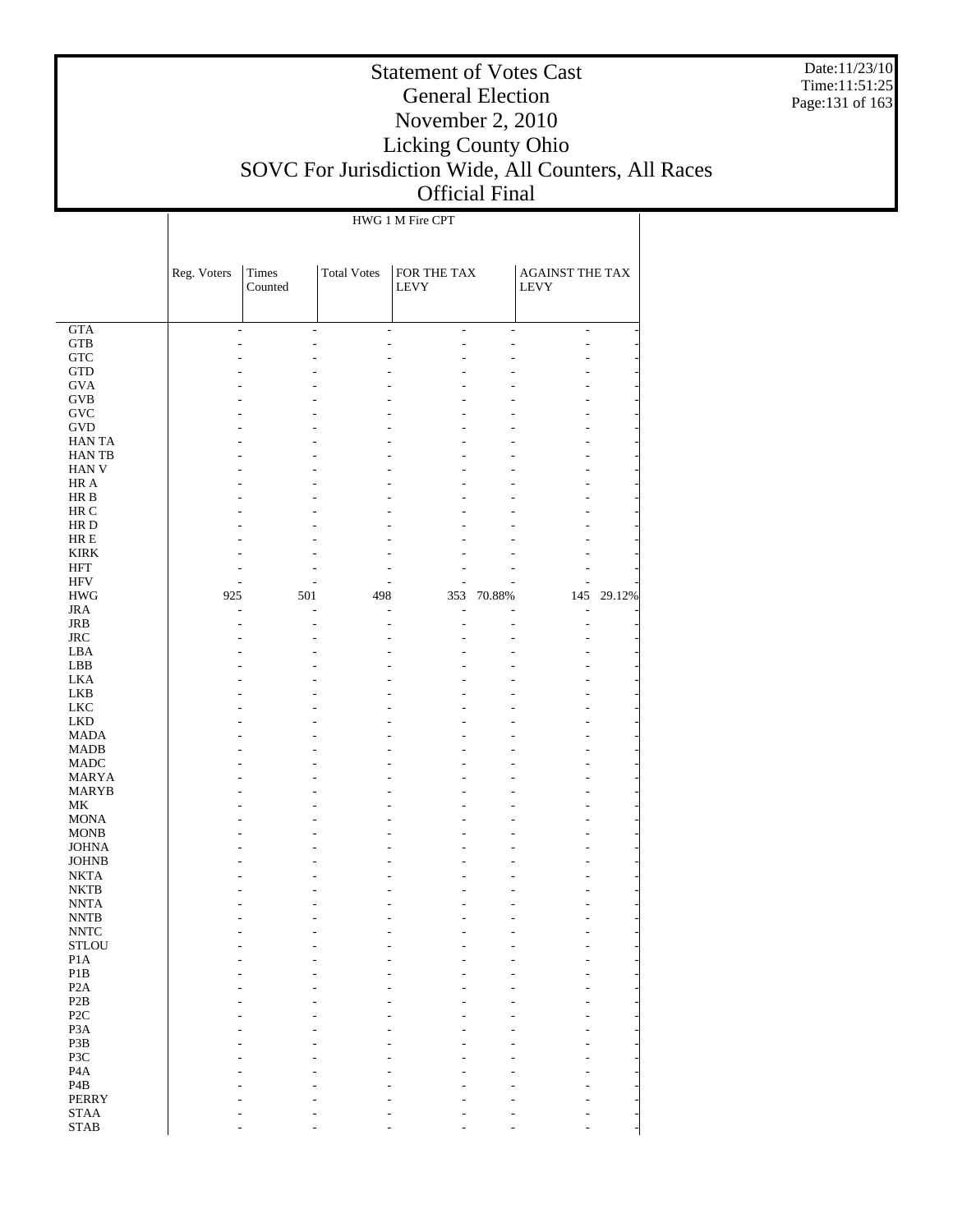Date:11/23/10 Time:11:51:25 Page:132 of 163

|              |             |                  |                    | HWG 1 M Fire CPT           |        |                                       |        |
|--------------|-------------|------------------|--------------------|----------------------------|--------|---------------------------------------|--------|
|              |             |                  |                    |                            |        |                                       |        |
|              | Reg. Voters | Times<br>Counted | <b>Total Votes</b> | FOR THE TAX<br><b>LEVY</b> |        | <b>AGAINST THE TAX</b><br><b>LEVY</b> |        |
| <b>ALEX</b>  |             |                  |                    |                            |        |                                       |        |
| <b>UTA</b>   |             |                  |                    |                            |        |                                       |        |
| <b>UTB</b>   |             |                  |                    |                            |        |                                       |        |
| <b>UTC</b>   |             |                  |                    |                            |        |                                       |        |
| <b>BL</b> A  |             |                  |                    |                            |        |                                       |        |
| BL B         |             |                  |                    |                            |        |                                       |        |
| <b>HEB A</b> |             |                  |                    |                            |        |                                       |        |
| <b>HEB B</b> |             |                  |                    |                            |        |                                       |        |
| <b>WASH</b>  |             |                  |                    |                            |        |                                       |        |
| <b>UTICA</b> |             |                  |                    |                            |        |                                       |        |
| Total        | 925         | 501              | 498                | 353                        | 70.88% | 145                                   | 29.12% |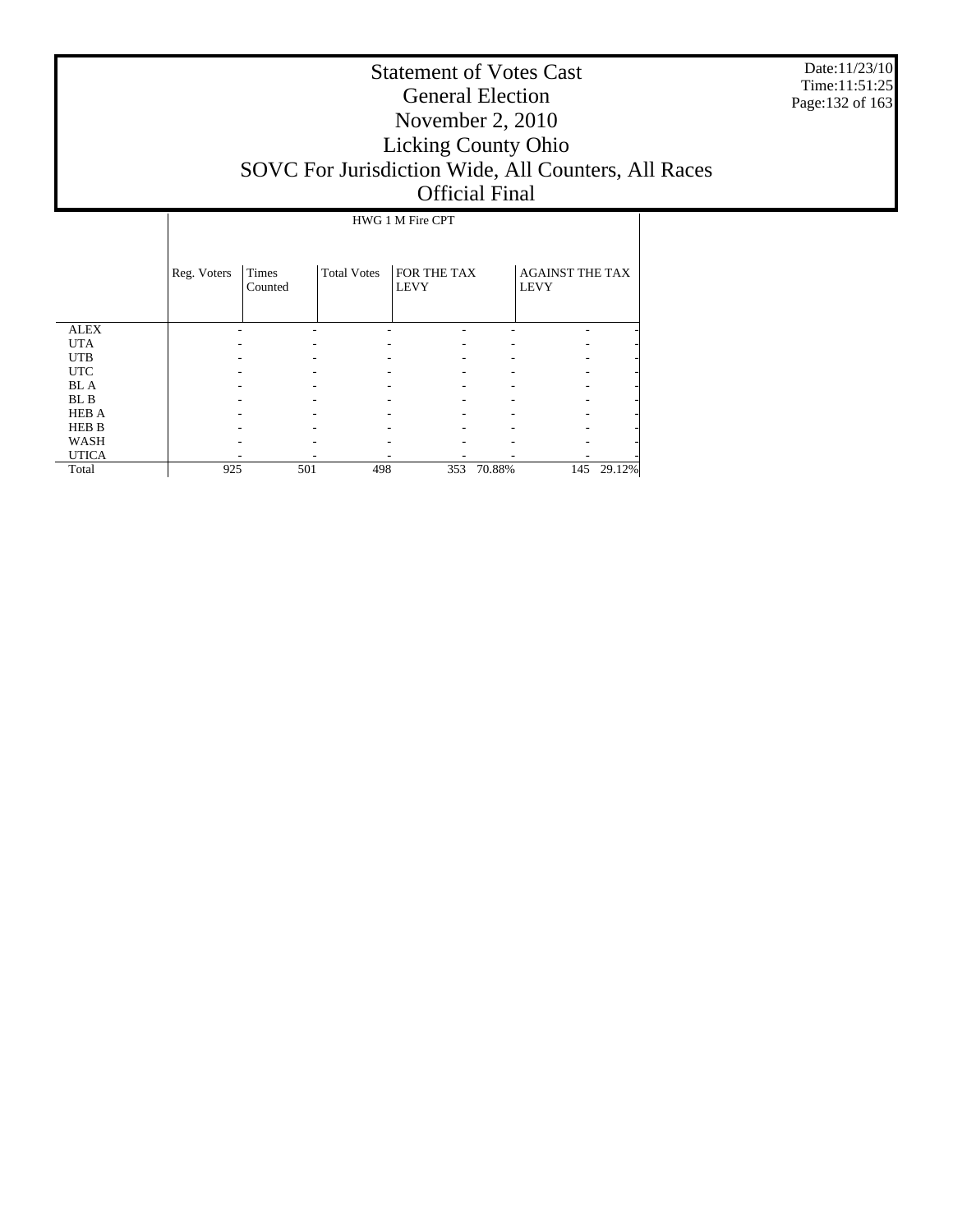Date:11/23/10 Time:11:51:25 Page:133 of 163

### Statement of Votes Cast General Election November 2, 2010 Licking County Ohio SOVC For Jurisdiction Wide, All Counters, All Races Official Final

 $\overline{\phantom{a}}$ 

Jersey Twp Fire 1.6 M 5 yrs

 $\overline{1}$ 

|                                       | Reg. Voters | <b>Times</b><br>Counted | <b>Total Votes</b> | FOR THE TAX<br>${\rm LEVY}$ | <b>AGAINST THE TAX</b><br><b>LEVY</b> |  |
|---------------------------------------|-------------|-------------------------|--------------------|-----------------------------|---------------------------------------|--|
| Jurisdiction Wide                     |             |                         |                    |                             |                                       |  |
| N1A                                   |             |                         |                    |                             |                                       |  |
| $_{\rm N1B}$                          |             |                         |                    |                             |                                       |  |
| $\rm N1C$                             |             |                         |                    |                             |                                       |  |
| N1D                                   |             |                         |                    |                             |                                       |  |
| N2A                                   |             |                         |                    |                             |                                       |  |
| N2B                                   |             |                         |                    |                             |                                       |  |
| N2C                                   |             |                         |                    |                             |                                       |  |
| $\rm N2D$                             |             |                         |                    |                             |                                       |  |
| N3A                                   |             |                         |                    |                             |                                       |  |
| N3B                                   |             |                         |                    |                             |                                       |  |
| N3C                                   |             |                         |                    |                             |                                       |  |
| N3D                                   |             |                         |                    |                             |                                       |  |
| $\rm N3E$                             |             |                         |                    |                             |                                       |  |
| N <sub>4</sub> A                      |             |                         |                    |                             |                                       |  |
| N4B                                   |             |                         |                    |                             |                                       |  |
| $_{\mathrm{N4C}}$<br>N <sub>4</sub> D |             |                         |                    |                             |                                       |  |
| $_{\rm N4E}$                          |             |                         |                    |                             |                                       |  |
| N <sub>5</sub> A                      |             |                         |                    |                             |                                       |  |
| N5B                                   |             |                         |                    |                             |                                       |  |
| $_{\rm NSC}$                          |             |                         |                    |                             |                                       |  |
| N <sub>5</sub> D                      |             |                         |                    |                             |                                       |  |
| $_{\rm N5E}$                          |             |                         |                    |                             |                                       |  |
| N5F                                   |             |                         |                    |                             |                                       |  |
| N <sub>6</sub> A                      |             |                         |                    |                             |                                       |  |
| N <sub>6</sub> B                      |             |                         |                    |                             |                                       |  |
| N6C                                   |             |                         |                    |                             |                                       |  |
| N <sub>6</sub> D                      |             |                         |                    |                             |                                       |  |
| N <sub>6</sub> E                      |             |                         |                    |                             |                                       |  |
| N7A                                   |             |                         |                    |                             |                                       |  |
| $_{\rm N7B}$                          |             |                         |                    |                             |                                       |  |
| $_{\mathrm{N7C}}$                     |             |                         |                    |                             |                                       |  |
| N7D                                   |             |                         |                    |                             |                                       |  |
| H1A                                   |             |                         |                    |                             |                                       |  |
| H1B                                   |             |                         |                    |                             |                                       |  |
| H <sub>2</sub> A                      |             |                         |                    |                             |                                       |  |
| H2B                                   |             |                         |                    |                             |                                       |  |
| H <sub>3</sub> A<br>H3B               |             |                         |                    |                             |                                       |  |
| <b>BEN</b>                            |             |                         |                    |                             |                                       |  |
| BG                                    |             |                         |                    |                             |                                       |  |
| <b>BUR</b>                            |             |                         |                    |                             | $\overline{a}$                        |  |
| <b>EDEN</b>                           |             |                         |                    |                             |                                       |  |
| <b>ETA</b>                            |             |                         |                    |                             |                                       |  |
| <b>ETB</b>                            |             |                         |                    |                             |                                       |  |
| ETC SWL                               |             |                         |                    |                             |                                       |  |
| ETD SWL                               |             |                         |                    |                             |                                       |  |
| ETE SWL                               |             |                         |                    |                             |                                       |  |
| ETF SWL                               |             |                         |                    |                             |                                       |  |
| R2A                                   |             |                         |                    |                             |                                       |  |
| <b>R3A RCS</b>                        |             |                         |                    |                             |                                       |  |
| R3B                                   |             |                         |                    |                             |                                       |  |
| R3C                                   |             |                         |                    |                             |                                       |  |
| R <sub>3</sub> D                      |             |                         |                    |                             |                                       |  |
| ${\rm FB}$                            |             |                         |                    |                             |                                       |  |
| <b>FRA</b>                            |             |                         |                    |                             |                                       |  |
| <b>FRB</b>                            |             |                         |                    |                             |                                       |  |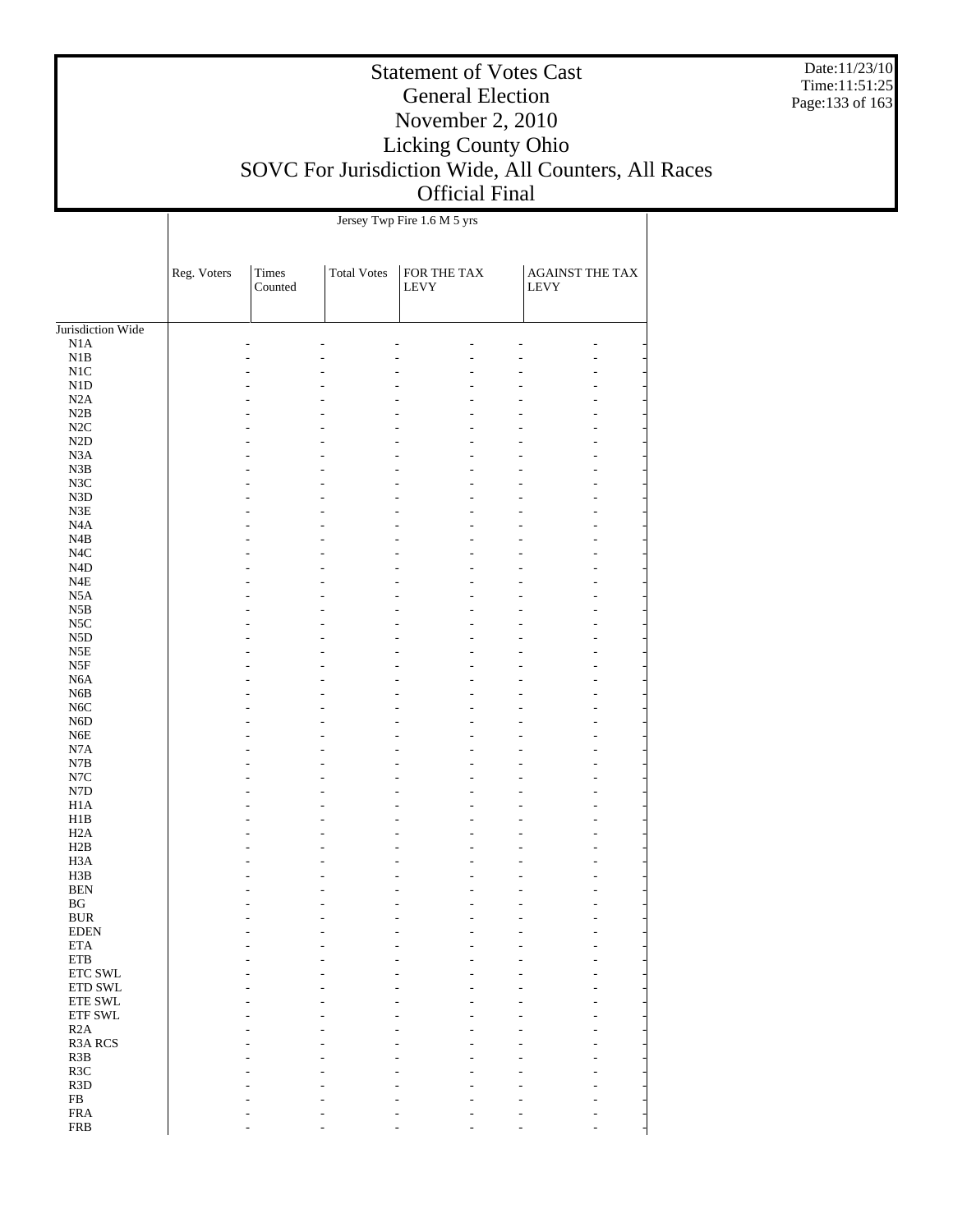Date:11/23/10 Time:11:51:25 Page:134 of 163

### Statement of Votes Cast General Election November 2, 2010 Licking County Ohio SOVC For Jurisdiction Wide, All Counters, All Races Official Final

Τ

| <b>UILIVIAL L</b>           |  |
|-----------------------------|--|
| Jersey Twp Fire 1.6 M 5 yrs |  |

Τ

|                                     | Reg. Voters | <b>Times</b><br>Counted                   | <b>Total Votes</b>       | FOR THE TAX<br>LEVY |                          | <b>AGAINST THE TAX</b><br><b>LEVY</b> |        |  |  |  |
|-------------------------------------|-------------|-------------------------------------------|--------------------------|---------------------|--------------------------|---------------------------------------|--------|--|--|--|
| <b>GTA</b>                          |             | $\frac{1}{2}$<br>$\overline{\phantom{a}}$ | $\overline{\phantom{a}}$ | $\frac{1}{2}$       | $\overline{\phantom{a}}$ | $\overline{\phantom{a}}$              |        |  |  |  |
| $_{\rm GTB}$                        |             |                                           |                          |                     |                          |                                       |        |  |  |  |
| <b>GTC</b>                          |             |                                           |                          |                     |                          |                                       |        |  |  |  |
| <b>GTD</b>                          |             |                                           |                          |                     |                          |                                       |        |  |  |  |
| <b>GVA</b>                          |             |                                           |                          |                     |                          |                                       |        |  |  |  |
| <b>GVB</b>                          |             |                                           |                          |                     |                          |                                       |        |  |  |  |
| <b>GVC</b>                          |             |                                           |                          |                     |                          |                                       |        |  |  |  |
| GVD                                 |             |                                           |                          |                     |                          |                                       |        |  |  |  |
| <b>HANTA</b><br><b>HANTB</b>        |             |                                           |                          |                     |                          |                                       |        |  |  |  |
| <b>HAN V</b>                        |             |                                           |                          |                     |                          |                                       |        |  |  |  |
| HR A                                |             |                                           |                          |                     |                          |                                       |        |  |  |  |
| HR B                                |             |                                           |                          |                     |                          |                                       |        |  |  |  |
| HR C                                |             |                                           |                          |                     |                          |                                       |        |  |  |  |
| HR D                                |             |                                           |                          |                     |                          |                                       |        |  |  |  |
| $HRE$                               |             |                                           |                          |                     |                          |                                       |        |  |  |  |
| <b>KIRK</b>                         |             |                                           |                          |                     |                          |                                       |        |  |  |  |
| <b>HFT</b>                          |             |                                           |                          |                     |                          |                                       |        |  |  |  |
| <b>HFV</b>                          |             |                                           |                          |                     |                          |                                       |        |  |  |  |
| <b>HWG</b>                          |             |                                           |                          |                     |                          |                                       |        |  |  |  |
| <b>JRA</b>                          | 633         | 386                                       | 384                      |                     | 209 54.43%               | 175                                   | 45.57% |  |  |  |
| JRB<br><b>JRC</b>                   | 588         | $\frac{1}{2}$<br>L,<br>386                | 379                      |                     | 202 53.30%               | 177                                   | 46.70% |  |  |  |
| LBA                                 | L,          |                                           |                          | $\overline{a}$      |                          | L,                                    |        |  |  |  |
| LBB                                 |             |                                           |                          |                     |                          |                                       |        |  |  |  |
| <b>LKA</b>                          |             |                                           |                          |                     |                          |                                       |        |  |  |  |
| LKB                                 |             |                                           |                          |                     |                          |                                       |        |  |  |  |
| <b>LKC</b>                          |             |                                           |                          |                     |                          |                                       |        |  |  |  |
| <b>LKD</b>                          |             |                                           |                          |                     |                          |                                       |        |  |  |  |
| <b>MADA</b>                         |             |                                           |                          |                     |                          |                                       |        |  |  |  |
| <b>MADB</b><br><b>MADC</b>          |             |                                           |                          |                     |                          |                                       |        |  |  |  |
| <b>MARYA</b>                        |             |                                           |                          |                     |                          |                                       |        |  |  |  |
| <b>MARYB</b>                        |             |                                           |                          |                     |                          |                                       |        |  |  |  |
| МK                                  |             |                                           |                          |                     |                          |                                       |        |  |  |  |
| <b>MONA</b>                         |             |                                           |                          |                     |                          |                                       |        |  |  |  |
| <b>MONB</b>                         |             |                                           |                          |                     |                          |                                       |        |  |  |  |
| <b>JOHNA</b>                        |             |                                           |                          |                     |                          |                                       |        |  |  |  |
| <b>JOHNB</b>                        |             |                                           |                          |                     |                          |                                       |        |  |  |  |
| <b>NKTA</b>                         |             |                                           |                          |                     |                          |                                       |        |  |  |  |
| <b>NKTB</b><br><b>NNTA</b>          |             |                                           |                          |                     |                          |                                       |        |  |  |  |
| <b>NNTB</b>                         |             |                                           |                          |                     |                          |                                       |        |  |  |  |
| <b>NNTC</b>                         |             |                                           |                          |                     |                          |                                       |        |  |  |  |
| <b>STLOU</b>                        |             |                                           |                          |                     |                          |                                       |        |  |  |  |
| P1A                                 |             |                                           |                          |                     |                          |                                       |        |  |  |  |
| $\mathbf{P}1\mathbf{B}$             |             |                                           |                          |                     |                          |                                       |        |  |  |  |
| P <sub>2</sub> A                    |             |                                           |                          |                     |                          |                                       |        |  |  |  |
| P2B                                 |             |                                           |                          |                     |                          |                                       |        |  |  |  |
| P <sub>2C</sub><br>P <sub>3</sub> A |             |                                           |                          |                     |                          |                                       |        |  |  |  |
| P3B                                 |             |                                           |                          |                     |                          |                                       |        |  |  |  |
| P3C                                 |             |                                           |                          |                     |                          |                                       |        |  |  |  |
| P <sub>4</sub> A                    |             |                                           |                          |                     |                          |                                       |        |  |  |  |
| P <sub>4</sub> B                    |             |                                           |                          |                     |                          |                                       |        |  |  |  |
| <b>PERRY</b>                        |             |                                           |                          |                     |                          |                                       |        |  |  |  |
| <b>STAA</b>                         |             |                                           |                          |                     |                          |                                       |        |  |  |  |
| <b>STAB</b>                         |             |                                           |                          |                     |                          |                                       |        |  |  |  |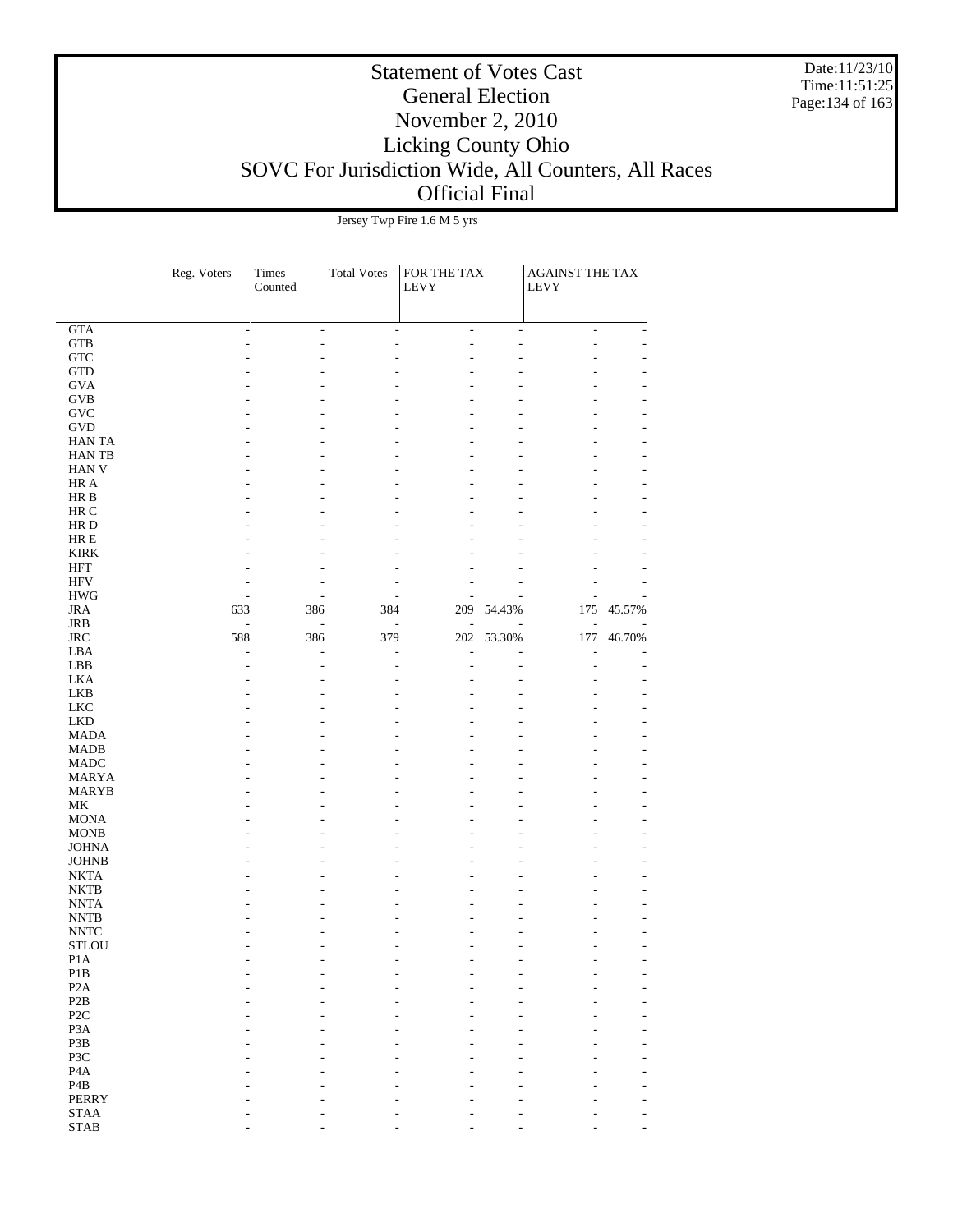Date:11/23/10 Time:11:51:25 Page:135 of 163

|              |             | Jersey Twp Fire 1.6 M 5 yrs |                    |                            |        |                                       |            |  |  |  |
|--------------|-------------|-----------------------------|--------------------|----------------------------|--------|---------------------------------------|------------|--|--|--|
|              | Reg. Voters | <b>Times</b><br>Counted     | <b>Total Votes</b> | FOR THE TAX<br><b>LEVY</b> |        | <b>AGAINST THE TAX</b><br><b>LEVY</b> |            |  |  |  |
| <b>ALEX</b>  |             |                             |                    |                            |        |                                       |            |  |  |  |
| <b>UTA</b>   |             |                             |                    |                            |        |                                       |            |  |  |  |
| <b>UTB</b>   |             |                             |                    |                            |        |                                       |            |  |  |  |
| <b>UTC</b>   |             |                             |                    |                            |        |                                       |            |  |  |  |
| <b>BL</b> A  |             |                             |                    |                            |        |                                       |            |  |  |  |
| BL B         |             |                             |                    |                            |        |                                       |            |  |  |  |
| <b>HEB A</b> |             |                             |                    |                            |        |                                       |            |  |  |  |
| <b>HEB B</b> |             |                             |                    |                            |        |                                       |            |  |  |  |
| WASH         |             |                             |                    |                            |        |                                       |            |  |  |  |
| <b>UTICA</b> |             |                             |                    |                            |        |                                       |            |  |  |  |
| Total        | 1221        | 772                         | 763                | 411                        | 53.87% |                                       | 352 46.13% |  |  |  |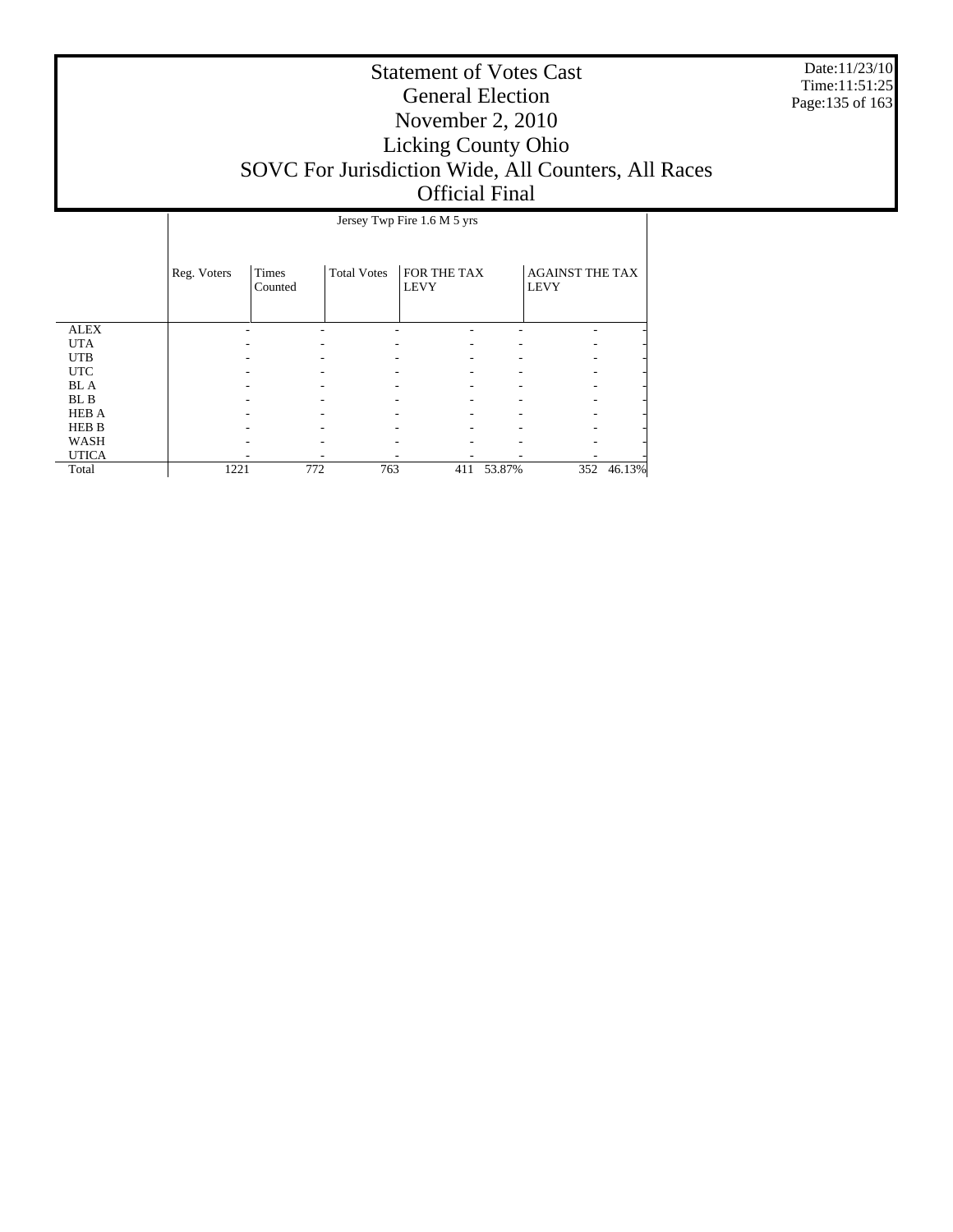Date:11/23/10 Time:11:51:25 Page:136 of 163

|                                      | LK A Local Opt Crossroads Sunday |                         |                    |            |  |             |        |  |  |
|--------------------------------------|----------------------------------|-------------------------|--------------------|------------|--|-------------|--------|--|--|
|                                      | Reg. Voters                      | <b>Times</b><br>Counted | <b>Total Votes</b> | <b>YES</b> |  | $_{\rm NO}$ |        |  |  |
|                                      |                                  |                         |                    |            |  |             |        |  |  |
| Jurisdiction Wide<br>N1A             |                                  |                         |                    |            |  |             |        |  |  |
| $\rm N1B$                            |                                  |                         |                    |            |  |             |        |  |  |
| $\rm N1C$                            |                                  |                         |                    |            |  |             |        |  |  |
| ${\rm N1D}$                          |                                  |                         |                    |            |  |             | L      |  |  |
| N2A                                  |                                  |                         |                    |            |  |             | L      |  |  |
| $\rm N2B$                            |                                  |                         |                    |            |  |             | L      |  |  |
| $\rm N2C$                            |                                  |                         |                    |            |  |             | ٠      |  |  |
| $\rm N2D$                            |                                  |                         |                    |            |  |             | ٠      |  |  |
| N3A<br>${\bf N3B}$                   |                                  |                         |                    |            |  |             | ٠<br>L |  |  |
| $_{\rm N3C}$                         |                                  |                         |                    |            |  |             | ٠      |  |  |
| ${\rm N3D}$                          |                                  |                         |                    |            |  |             | ٠      |  |  |
| ${\rm N3E}$                          |                                  |                         |                    |            |  |             | ٠      |  |  |
| $_{\mathrm{N4A}}$                    |                                  |                         |                    |            |  |             | L      |  |  |
| N4B                                  |                                  |                         |                    |            |  |             | ٠      |  |  |
| $_{\mathrm{N4C}}$                    |                                  |                         |                    |            |  |             | ٠      |  |  |
| $\rm N4D$                            |                                  |                         |                    |            |  |             | ٠      |  |  |
| $\ensuremath{\mathsf{N4E}}$          |                                  |                         |                    |            |  |             | L      |  |  |
| N5A<br>$_{\rm N5B}$                  |                                  |                         |                    |            |  |             | ٠<br>L |  |  |
| $_{\rm NSC}$                         |                                  |                         |                    |            |  |             | ٠      |  |  |
| N5D                                  |                                  |                         |                    |            |  |             | L      |  |  |
| N5E                                  |                                  |                         |                    |            |  |             | L      |  |  |
| $_{\rm{NSF}}$                        |                                  |                         |                    |            |  |             | L      |  |  |
| $_{\mathrm{N6A}}$                    |                                  |                         |                    |            |  |             | ٠      |  |  |
| ${\rm N6B}$                          |                                  |                         |                    |            |  |             | L      |  |  |
| $_{\mathrm{N6C}}$                    |                                  |                         |                    |            |  |             | L      |  |  |
| ${\rm N6D}$                          |                                  |                         |                    |            |  |             | L      |  |  |
| ${\rm N6E}$<br>$_{\rm N7A}$          |                                  |                         |                    |            |  |             | ٠      |  |  |
| ${\bf N7B}$                          |                                  |                         |                    |            |  |             | L<br>L |  |  |
| $_{\mathrm{N7C}}$                    |                                  |                         |                    |            |  |             | L      |  |  |
| ${\rm N7D}$                          |                                  |                         |                    |            |  |             | ٠      |  |  |
| H1A                                  |                                  |                         |                    |            |  |             | L      |  |  |
| H1B                                  |                                  |                         |                    |            |  |             | L      |  |  |
| H2A                                  |                                  |                         |                    |            |  |             | ٠      |  |  |
| H2B                                  |                                  |                         |                    |            |  |             | ٠      |  |  |
| H <sub>3</sub> A                     |                                  |                         |                    |            |  |             | L      |  |  |
| H3B                                  |                                  |                         |                    |            |  |             |        |  |  |
| <b>BEN</b><br>$\mathbf{B}\mathbf{G}$ |                                  |                         |                    |            |  |             | ÷,     |  |  |
| <b>BUR</b>                           |                                  |                         |                    |            |  |             |        |  |  |
| <b>EDEN</b>                          |                                  |                         |                    |            |  |             |        |  |  |
| $\rm ETA$                            |                                  |                         |                    |            |  |             |        |  |  |
| ${\tt ETB}$                          |                                  |                         |                    |            |  |             |        |  |  |
| ETC SWL                              |                                  |                         |                    |            |  |             |        |  |  |
| ETD SWL                              |                                  |                         |                    |            |  |             |        |  |  |
| ETE SWL                              |                                  |                         |                    |            |  |             |        |  |  |
| ETF SWL                              |                                  |                         |                    |            |  |             |        |  |  |
| R2A<br><b>R3A RCS</b>                |                                  |                         |                    |            |  |             |        |  |  |
| R3B                                  |                                  |                         |                    |            |  |             |        |  |  |
| R3C                                  |                                  |                         |                    |            |  |             |        |  |  |
| R <sub>3</sub> D                     |                                  |                         |                    |            |  |             |        |  |  |
| ${\rm FB}$                           |                                  |                         |                    |            |  |             |        |  |  |
| <b>FRA</b>                           |                                  |                         |                    |            |  |             |        |  |  |
| <b>FRB</b>                           |                                  |                         |                    |            |  |             |        |  |  |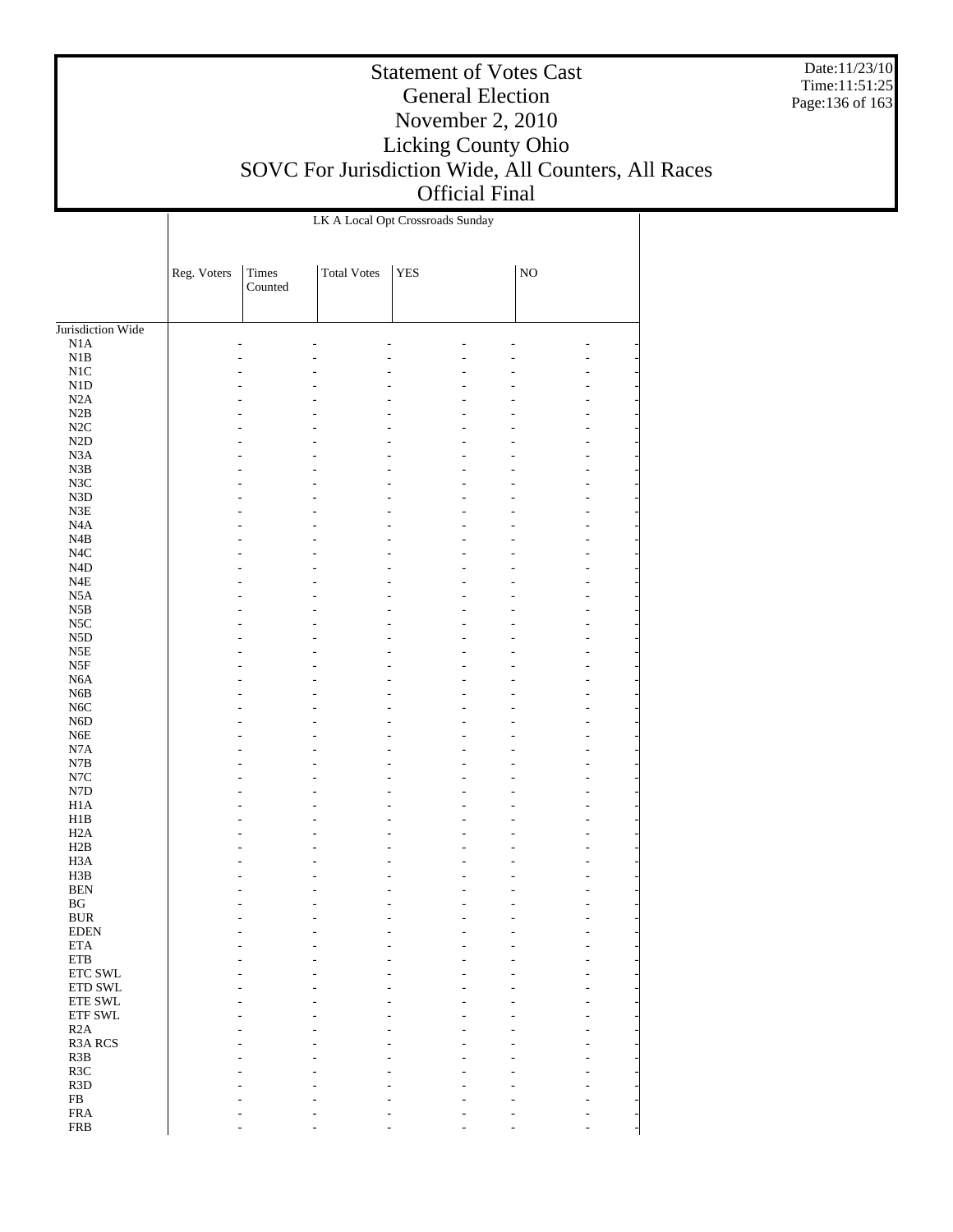Date:11/23/10 Time:11:51:25 Page:137 of 163

|                                           | LK A Local Opt Crossroads Sunday |                |                          |                                 |                |                    |        |  |
|-------------------------------------------|----------------------------------|----------------|--------------------------|---------------------------------|----------------|--------------------|--------|--|
|                                           |                                  |                |                          |                                 |                |                    |        |  |
|                                           | Reg. Voters                      | Times          | <b>Total Votes</b>       | <b>YES</b>                      |                | $\rm NO$           |        |  |
|                                           |                                  | Counted        |                          |                                 |                |                    |        |  |
|                                           |                                  |                |                          |                                 |                |                    |        |  |
| GTA<br>${\rm GTB}$                        | $\overline{a}$                   | $\overline{a}$ | $\overline{\phantom{a}}$ | $\frac{1}{2}$<br>$\overline{a}$ | $\overline{a}$ | $\frac{1}{2}$<br>L |        |  |
| ${\rm GTC}$                               |                                  |                |                          |                                 |                |                    |        |  |
| $\operatorname{GTD}$                      |                                  |                |                          |                                 |                |                    |        |  |
| <b>GVA</b>                                |                                  |                |                          |                                 |                |                    |        |  |
| <b>GVB</b>                                |                                  |                |                          |                                 |                |                    |        |  |
| <b>GVC</b><br><b>GVD</b>                  |                                  |                |                          |                                 |                |                    |        |  |
| <b>HANTA</b>                              |                                  |                |                          |                                 |                |                    |        |  |
| <b>HANTB</b>                              |                                  |                |                          |                                 |                |                    |        |  |
| <b>HAN V</b>                              |                                  |                |                          |                                 |                |                    |        |  |
| HR A                                      |                                  |                |                          |                                 |                |                    |        |  |
| $\rm HR~B$                                |                                  |                |                          |                                 |                |                    |        |  |
| HR C<br>HR D                              |                                  |                |                          |                                 |                |                    |        |  |
| $HRE$                                     |                                  |                |                          |                                 |                |                    |        |  |
| <b>KIRK</b>                               |                                  |                |                          |                                 |                |                    |        |  |
| <b>HFT</b>                                |                                  |                |                          |                                 |                |                    |        |  |
| <b>HFV</b>                                |                                  |                |                          |                                 |                |                    |        |  |
| $\rm HWG$                                 |                                  |                |                          |                                 |                |                    |        |  |
| <b>JRA</b><br>JRB                         |                                  |                |                          |                                 |                |                    |        |  |
| $_{\rm JRC}$                              |                                  |                |                          |                                 |                |                    |        |  |
| LBA                                       |                                  |                |                          |                                 |                |                    |        |  |
| LBB                                       |                                  |                |                          |                                 |                |                    |        |  |
| <b>LKA</b>                                | 828                              | 572            | 555                      | 352                             | 63.42%         | 203                | 36.58% |  |
| LKB                                       | L,                               | L              | Ĭ.                       | L                               |                | ÷,                 |        |  |
|                                           |                                  |                |                          |                                 |                |                    |        |  |
| ${\rm LKC}$                               |                                  |                |                          |                                 |                | L                  |        |  |
| ${\rm LKD}$<br><b>MADA</b>                |                                  |                |                          |                                 |                |                    |        |  |
| <b>MADB</b>                               |                                  |                |                          |                                 |                |                    |        |  |
| <b>MADC</b>                               |                                  |                |                          |                                 |                |                    |        |  |
| <b>MARYA</b>                              |                                  |                |                          |                                 |                |                    |        |  |
| <b>MARYB</b>                              |                                  |                |                          |                                 |                |                    |        |  |
| $\rm MK$<br><b>MONA</b>                   |                                  |                |                          |                                 |                |                    |        |  |
| <b>MONB</b>                               |                                  |                |                          |                                 |                |                    |        |  |
| <b>JOHNA</b>                              |                                  |                |                          |                                 |                |                    |        |  |
| <b>JOHNB</b>                              |                                  |                |                          |                                 |                |                    |        |  |
| <b>NKTA</b>                               |                                  |                |                          |                                 |                |                    |        |  |
| $\rm NKTB$                                |                                  |                |                          |                                 |                |                    |        |  |
| <b>NNTA</b><br>$\ensuremath{\text{NNTB}}$ |                                  |                |                          |                                 |                |                    |        |  |
| <b>NNTC</b>                               |                                  |                |                          |                                 |                |                    |        |  |
| <b>STLOU</b>                              |                                  |                |                          |                                 |                |                    |        |  |
| P1A                                       |                                  |                |                          |                                 |                |                    |        |  |
| $\mathbf{P}1\mathbf{B}$                   |                                  |                |                          |                                 |                |                    |        |  |
| P <sub>2</sub> A<br>P2B                   |                                  |                |                          |                                 |                |                    |        |  |
| P <sub>2</sub> C                          |                                  |                |                          |                                 |                |                    |        |  |
| P <sub>3</sub> A                          |                                  |                |                          |                                 |                |                    |        |  |
| P3B                                       |                                  |                |                          |                                 |                |                    |        |  |
| P3C                                       |                                  |                |                          |                                 |                |                    |        |  |
| P <sub>4</sub> A<br>P <sub>4</sub> B      |                                  |                |                          |                                 |                |                    |        |  |
| <b>PERRY</b>                              |                                  |                |                          |                                 |                |                    |        |  |
| <b>STAA</b><br>$\operatorname{STAB}$      |                                  |                |                          |                                 |                |                    |        |  |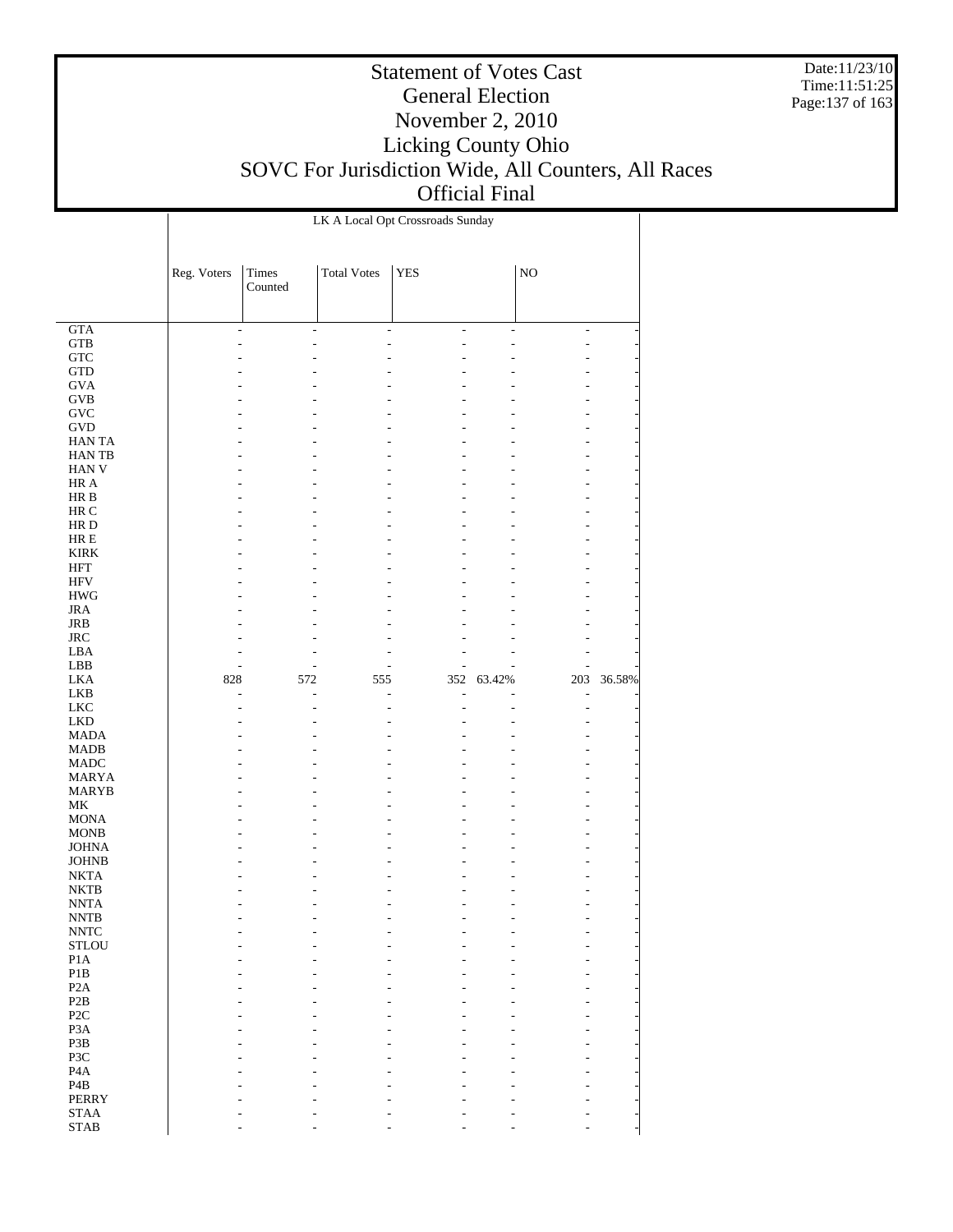Date:11/23/10 Time:11:51:26 Page:138 of 163

|              | LK A Local Opt Crossroads Sunday |                  |                    |            |            |     |        |  |
|--------------|----------------------------------|------------------|--------------------|------------|------------|-----|--------|--|
|              | Reg. Voters                      | Times<br>Counted | <b>Total Votes</b> | <b>YES</b> |            | NO  |        |  |
| <b>ALEX</b>  |                                  |                  |                    |            |            |     |        |  |
| <b>UTA</b>   |                                  |                  |                    |            |            |     |        |  |
| <b>UTB</b>   |                                  |                  |                    |            |            |     |        |  |
| <b>UTC</b>   |                                  |                  |                    |            |            |     |        |  |
| <b>BL</b> A  |                                  |                  |                    |            |            |     |        |  |
| BL B         |                                  |                  |                    |            |            |     |        |  |
| <b>HEB A</b> |                                  |                  |                    |            |            |     |        |  |
| HEB B        |                                  |                  |                    |            |            |     |        |  |
| WASH         |                                  |                  |                    |            |            |     |        |  |
| <b>UTICA</b> |                                  |                  |                    |            |            |     |        |  |
| Total        | 828                              | 572              | 555                |            | 352 63.42% | 203 | 36.58% |  |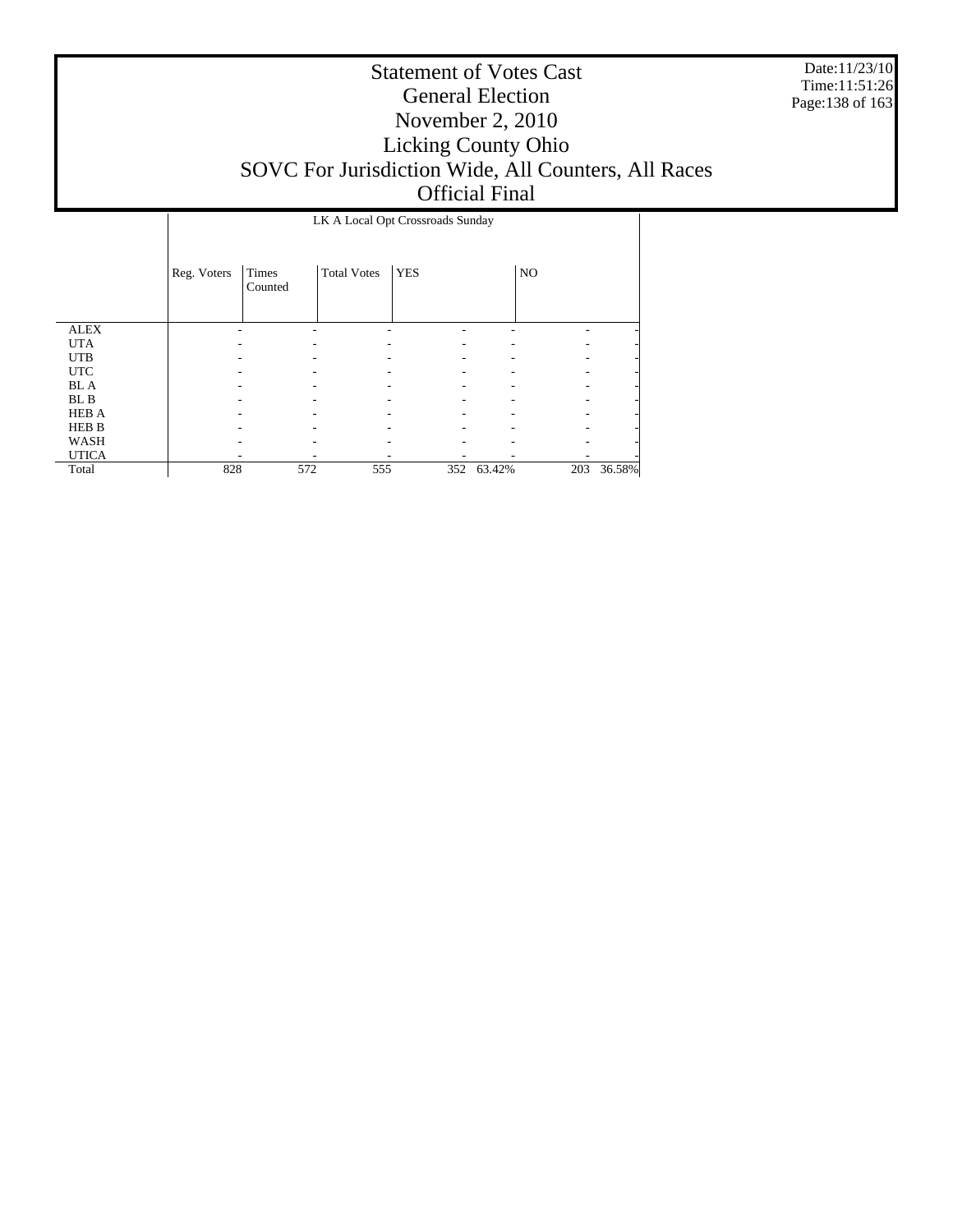Date:11/23/10 Time:11:51:26 Page:139 of 163

|                                  | Mary B Local Opt Rocky Fork Sun |                  |                    |            |  |             |        |  |
|----------------------------------|---------------------------------|------------------|--------------------|------------|--|-------------|--------|--|
|                                  | Reg. Voters                     | Times<br>Counted | <b>Total Votes</b> | <b>YES</b> |  | $_{\rm NO}$ |        |  |
| Jurisdiction Wide                |                                 |                  |                    |            |  |             |        |  |
| N1A                              |                                 |                  |                    |            |  |             |        |  |
| $_{\rm N1B}$                     |                                 |                  |                    |            |  |             | ٠      |  |
| $_{\rm N1C}$                     |                                 |                  |                    |            |  |             |        |  |
| $\rm N1D$                        |                                 |                  |                    |            |  |             | ٠      |  |
| $\rm N2A$                        |                                 |                  |                    |            |  |             |        |  |
| $\rm N2B$                        |                                 |                  |                    |            |  |             | L      |  |
| $\rm N2C$                        |                                 |                  |                    |            |  |             |        |  |
| $\rm N2D$                        |                                 |                  |                    |            |  |             | ٠      |  |
| N3A                              |                                 |                  |                    |            |  |             | ٠      |  |
| ${\bf N3B}$                      |                                 |                  |                    |            |  |             | L      |  |
| $_{\rm N3C}$<br>${\rm N3D}$      |                                 |                  |                    |            |  |             | ٠      |  |
| ${\rm N3E}$                      |                                 |                  |                    |            |  |             | L<br>٠ |  |
| $_{\mathrm{N4A}}$                |                                 |                  |                    |            |  |             | L      |  |
| $_{\rm N4B}$                     |                                 |                  |                    |            |  |             | ٠      |  |
| $_{\mathrm{N4C}}$                |                                 |                  |                    |            |  |             | L      |  |
| $\rm N4D$                        |                                 |                  |                    |            |  |             | ٠      |  |
| $_{\rm N4E}$                     |                                 |                  |                    |            |  |             | L      |  |
| N5A                              |                                 |                  |                    |            |  |             | ٠      |  |
| $_{\rm N5B}$                     |                                 |                  |                    |            |  |             | L      |  |
| $_{\rm NSC}$                     |                                 |                  |                    |            |  |             | ٠      |  |
| ${\rm N5D}$                      |                                 |                  |                    |            |  |             | L      |  |
| N5E                              |                                 |                  |                    |            |  |             | ٠      |  |
| $_{\rm{NSF}}$                    |                                 |                  |                    |            |  |             | L      |  |
| $_{\mathrm{N6A}}$                |                                 |                  |                    |            |  |             | ٠      |  |
| ${\rm N6B}$<br>$_{\mathrm{N6C}}$ |                                 |                  |                    |            |  |             | L<br>٠ |  |
| ${\rm N6D}$                      |                                 |                  |                    |            |  |             | L      |  |
| ${\rm N6E}$                      |                                 |                  |                    |            |  |             | ٠      |  |
| $_{\rm N7A}$                     |                                 |                  |                    |            |  |             | L      |  |
| N7B                              |                                 |                  |                    |            |  |             |        |  |
| $_{\mathrm{N7C}}$                |                                 |                  |                    |            |  |             | L      |  |
| ${\rm N7D}$                      |                                 |                  |                    |            |  |             | L      |  |
| $_{\rm H1A}$                     |                                 |                  |                    |            |  |             | L      |  |
| H1B                              |                                 |                  |                    |            |  |             |        |  |
| H2A                              |                                 |                  |                    |            |  |             | ٠      |  |
| H2B                              |                                 |                  |                    |            |  |             | ٠      |  |
| H3A                              |                                 |                  |                    |            |  |             | L      |  |
| H3B<br>$\operatorname{BEN}$      |                                 |                  |                    |            |  |             |        |  |
| $\mathbf{B}\mathbf{G}$           |                                 |                  |                    |            |  |             | ÷,     |  |
| <b>BUR</b>                       |                                 |                  |                    |            |  |             |        |  |
| <b>EDEN</b>                      |                                 |                  |                    |            |  |             |        |  |
| $\rm ETA$                        |                                 |                  |                    |            |  |             |        |  |
| ETB                              |                                 |                  |                    |            |  |             |        |  |
| ETC SWL                          |                                 |                  |                    |            |  |             |        |  |
| ETD SWL                          |                                 |                  |                    |            |  |             |        |  |
| ETE SWL                          |                                 |                  |                    |            |  |             |        |  |
| ETF SWL                          |                                 |                  |                    |            |  |             |        |  |
| R2A                              |                                 |                  |                    |            |  |             |        |  |
| R3A RCS                          |                                 |                  |                    |            |  |             |        |  |
| R3B                              |                                 |                  |                    |            |  |             |        |  |
| R3C<br>R <sub>3</sub> D          |                                 |                  |                    |            |  |             |        |  |
| ${\rm FB}$                       |                                 |                  |                    |            |  |             |        |  |
| <b>FRA</b>                       |                                 |                  |                    |            |  |             |        |  |
| <b>FRB</b>                       |                                 |                  |                    |            |  |             |        |  |
|                                  |                                 |                  |                    |            |  |             |        |  |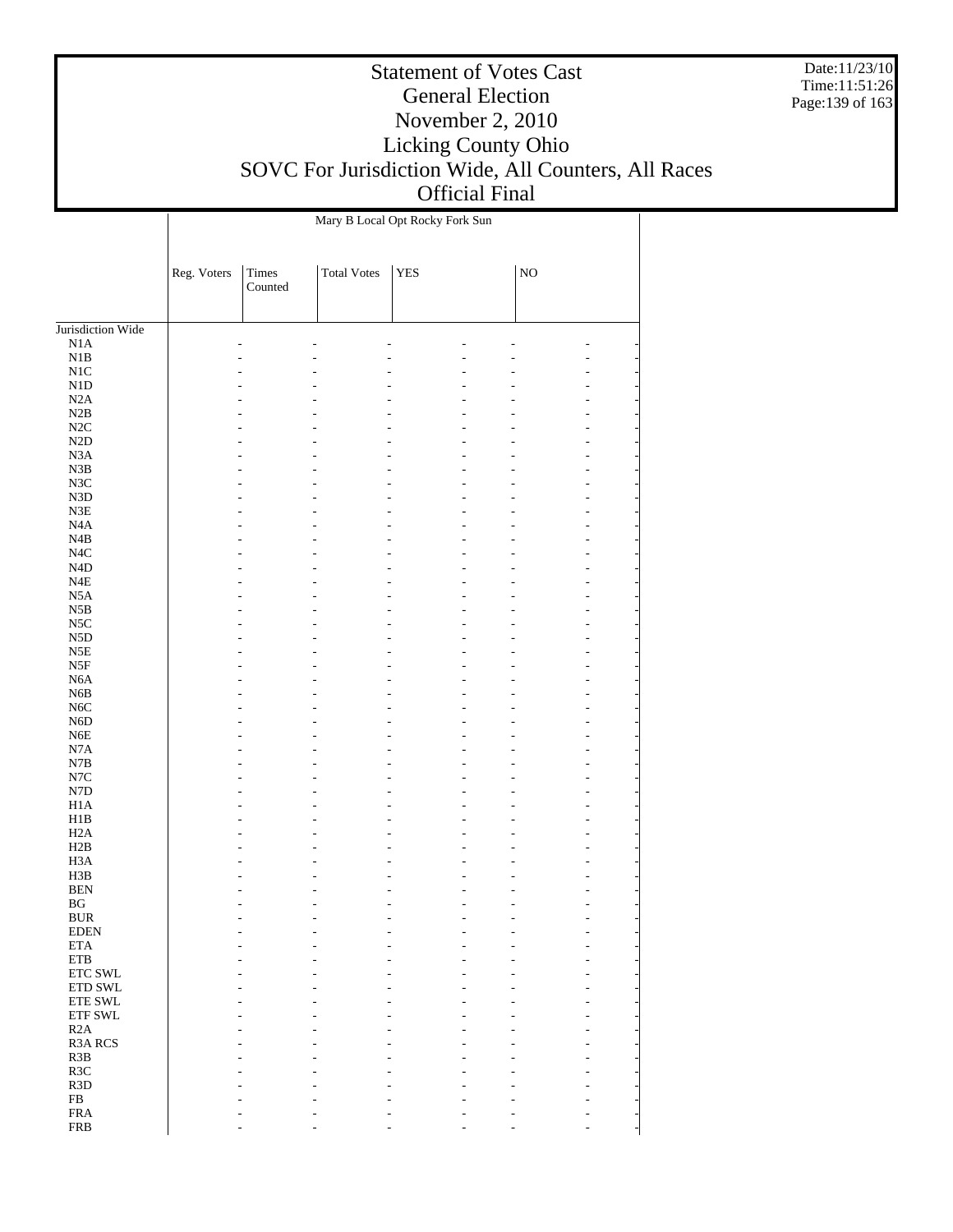Date:11/23/10 Time:11:51:26 Page:140 of 163

|                                            | Mary B Local Opt Rocky Fork Sun |                         |                          |                |                |                                |        |  |  |
|--------------------------------------------|---------------------------------|-------------------------|--------------------------|----------------|----------------|--------------------------------|--------|--|--|
|                                            |                                 |                         |                          |                |                |                                |        |  |  |
|                                            | Reg. Voters                     | <b>Times</b><br>Counted | <b>Total Votes</b>       | <b>YES</b>     |                | $\rm NO$                       |        |  |  |
|                                            |                                 |                         |                          |                |                |                                |        |  |  |
|                                            |                                 |                         |                          |                |                |                                |        |  |  |
| GTA<br>${\rm GTB}$                         | $\overline{\phantom{a}}$        | ÷.                      | $\overline{\phantom{a}}$ | $\overline{a}$ | $\overline{a}$ | $\overline{\phantom{a}}$<br>L. |        |  |  |
| <b>GTC</b>                                 |                                 |                         |                          |                |                |                                |        |  |  |
| $\operatorname{GTD}$                       |                                 |                         |                          |                |                |                                |        |  |  |
| <b>GVA</b>                                 |                                 |                         |                          |                |                |                                |        |  |  |
| $\rm GVB$                                  |                                 |                         |                          |                |                |                                |        |  |  |
| GVC                                        |                                 |                         |                          |                |                | ۰                              |        |  |  |
| <b>GVD</b>                                 |                                 |                         |                          |                |                |                                |        |  |  |
| <b>HANTA</b>                               |                                 |                         |                          |                |                |                                |        |  |  |
| <b>HANTB</b><br><b>HAN V</b>               |                                 |                         |                          |                |                | ۰                              |        |  |  |
| HR A                                       |                                 |                         |                          |                |                |                                |        |  |  |
| HR B                                       |                                 |                         |                          |                |                |                                |        |  |  |
| HR C                                       |                                 |                         |                          |                |                |                                |        |  |  |
| HR D                                       |                                 |                         |                          |                |                | ۰                              |        |  |  |
| $\rm HR \, E$                              |                                 |                         |                          |                |                |                                |        |  |  |
| <b>KIRK</b>                                |                                 |                         |                          |                |                |                                |        |  |  |
| <b>HFT</b>                                 |                                 |                         |                          |                |                |                                |        |  |  |
| <b>HFV</b><br>$\rm{HWG}$                   |                                 |                         |                          |                |                | ۰                              |        |  |  |
| <b>JRA</b>                                 |                                 |                         |                          |                |                |                                |        |  |  |
| JRB                                        |                                 |                         |                          |                |                |                                |        |  |  |
| <b>JRC</b>                                 |                                 |                         |                          |                |                | ٠                              |        |  |  |
| LBA                                        |                                 |                         |                          |                |                |                                |        |  |  |
| LBB                                        |                                 |                         |                          |                |                |                                |        |  |  |
| <b>LKA</b>                                 |                                 |                         |                          |                |                |                                |        |  |  |
| <b>LKB</b>                                 |                                 |                         |                          |                |                |                                |        |  |  |
| <b>LKC</b><br><b>LKD</b>                   |                                 |                         |                          |                |                |                                |        |  |  |
| <b>MADA</b>                                |                                 |                         |                          |                |                |                                |        |  |  |
| <b>MADB</b>                                |                                 |                         |                          |                |                |                                |        |  |  |
| <b>MADC</b>                                |                                 |                         |                          |                |                |                                |        |  |  |
| <b>MARYA</b>                               |                                 |                         |                          |                |                |                                |        |  |  |
| <b>MARYB</b>                               | 770                             | 375                     | 371                      | 216            | 58.22%         | 155                            | 41.78% |  |  |
| $\rm MK$                                   |                                 | L,                      |                          | L.             |                | ÷,                             |        |  |  |
| <b>MONA</b><br><b>MONB</b>                 |                                 |                         |                          |                |                | L,                             |        |  |  |
| <b>JOHNA</b>                               |                                 |                         |                          |                |                |                                |        |  |  |
| <b>JOHNB</b>                               |                                 |                         |                          |                |                |                                |        |  |  |
| <b>NKTA</b>                                |                                 |                         |                          |                |                |                                |        |  |  |
| <b>NKTB</b>                                |                                 |                         |                          |                |                |                                |        |  |  |
| <b>NNTA</b>                                |                                 |                         |                          |                |                | L.                             |        |  |  |
| $\ensuremath{\text{NNTB}}$                 |                                 |                         |                          |                |                |                                |        |  |  |
| $\ensuremath{\text{NNTC}}$<br><b>STLOU</b> |                                 |                         |                          |                |                |                                |        |  |  |
| P1A                                        |                                 |                         |                          |                |                |                                |        |  |  |
| P1B                                        |                                 |                         |                          |                |                |                                |        |  |  |
| P <sub>2</sub> A                           |                                 |                         |                          |                |                |                                |        |  |  |
| P <sub>2</sub> B                           |                                 |                         |                          |                |                |                                |        |  |  |
| P <sub>2</sub> C                           |                                 |                         |                          |                |                |                                |        |  |  |
| P <sub>3</sub> A                           |                                 |                         |                          |                |                |                                |        |  |  |
| P3B                                        |                                 |                         |                          |                |                |                                |        |  |  |
| P3C<br>P <sub>4</sub> A                    |                                 |                         |                          |                |                |                                |        |  |  |
| $\mathbf{P4B}$                             |                                 |                         |                          |                |                |                                |        |  |  |
| <b>PERRY</b>                               |                                 |                         |                          |                |                |                                |        |  |  |
| <b>STAA</b>                                |                                 |                         |                          |                |                |                                |        |  |  |
| $\operatorname{STAB}$                      |                                 |                         |                          |                |                |                                |        |  |  |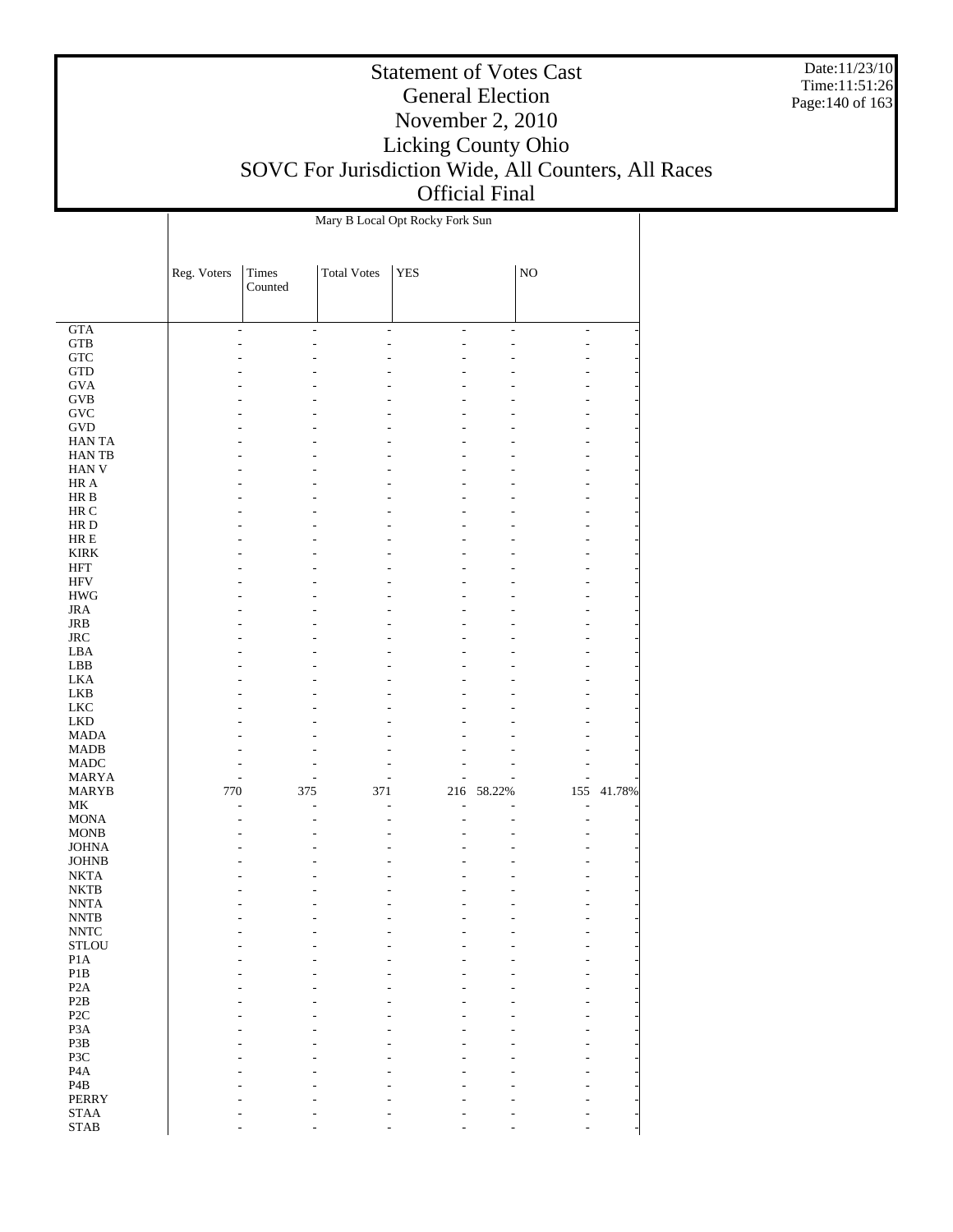Date:11/23/10 Time:11:51:26 Page:141 of 163

|              |             | Mary B Local Opt Rocky Fork Sun |                    |            |        |                |        |  |  |
|--------------|-------------|---------------------------------|--------------------|------------|--------|----------------|--------|--|--|
|              | Reg. Voters | Times<br>Counted                | <b>Total Votes</b> | <b>YES</b> |        | N <sub>O</sub> |        |  |  |
| <b>ALEX</b>  |             |                                 |                    |            |        |                |        |  |  |
| <b>UTA</b>   |             |                                 |                    |            |        |                |        |  |  |
| <b>UTB</b>   |             |                                 |                    |            |        |                |        |  |  |
| <b>UTC</b>   |             |                                 |                    |            |        |                |        |  |  |
| <b>BL</b> A  |             |                                 |                    |            |        |                |        |  |  |
| BL B         |             |                                 |                    |            |        |                |        |  |  |
| <b>HEB A</b> |             |                                 |                    |            |        |                |        |  |  |
| HEB B        |             |                                 |                    |            |        |                |        |  |  |
| WASH         |             |                                 |                    |            |        |                |        |  |  |
| <b>UTICA</b> |             |                                 |                    |            |        |                |        |  |  |
| Total        | 770         | 375                             | 371                | 216        | 58.22% | 155            | 41.78% |  |  |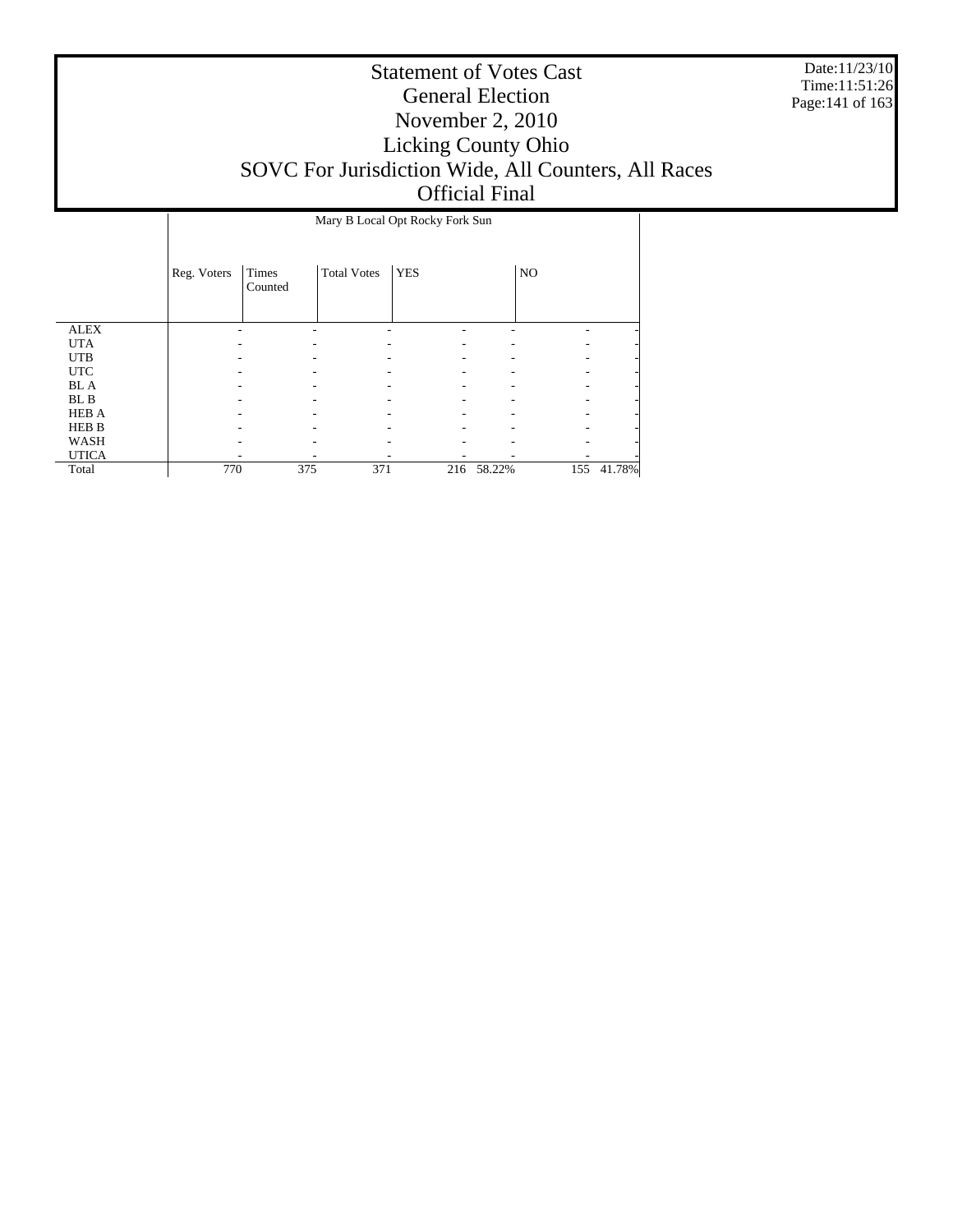Date:11/23/10 Time:11:51:26 Page:142 of 163

#### Statement of Votes Cast General Election November 2, 2010 Licking County Ohio SOVC For Jurisdiction Wide, All Counters, All Races Official Final

Jurisdiction Wide N1A N1B N1C N1D N2A N2B N2C N2D N3A N3B N3C N3D N3E N4A N4B N4C N4D N4E N5A N5B N5C N5D N5E N5F N6A N6B N6C N6D N6E N7A N7B N7C N7D H1A H1B H2A H2B H3A H3B BEN BG BUR EDEN ETA ETB ETC SWL ETD SWL ETE SWL ETF SWL R2A R3A RCS R3B R3C R3D FB FRA Reg. Voters | Times Counted Total Votes | YES | NO MK Twp Local Opt Links Sun - - - - - - - - - - - - - - - - - - - - - - - - - - - - - - - - - - - - - - - - - - - - - - - - - - - - - - - - - - - - - - - - - - - - - - - - - - - - - - - - - - - - - - - - - - - - - - - - - - - - - - - - - - - - - - - - - - - - - - - - - - - - - - - - - - - - - - - - - - - - - - - - - - - - - - - - - - - - - - - - - - - - - - - - - - - - - - - - - - - - - - - - - - - - - - - - - - - - - - - - - - - - - - - - - - - - - - - - - - - - - - - - - - - - - - - - - - - - - - - - - - - - - - - - - - - - - - - - - - - - - - - - - - - - - - - - - - - - - - - - - - - - - - - - - - - - - - - - - - - - - - - - - - - - - - - - - - - - - - - - - - - - - - - - - - - - - - - - - - - - - - - - - - - - - - - - - - - - - - - - - - - - - - - - - - - - - - - - - - - - - - - - - - - - - - - -

- - - - - - -

FRB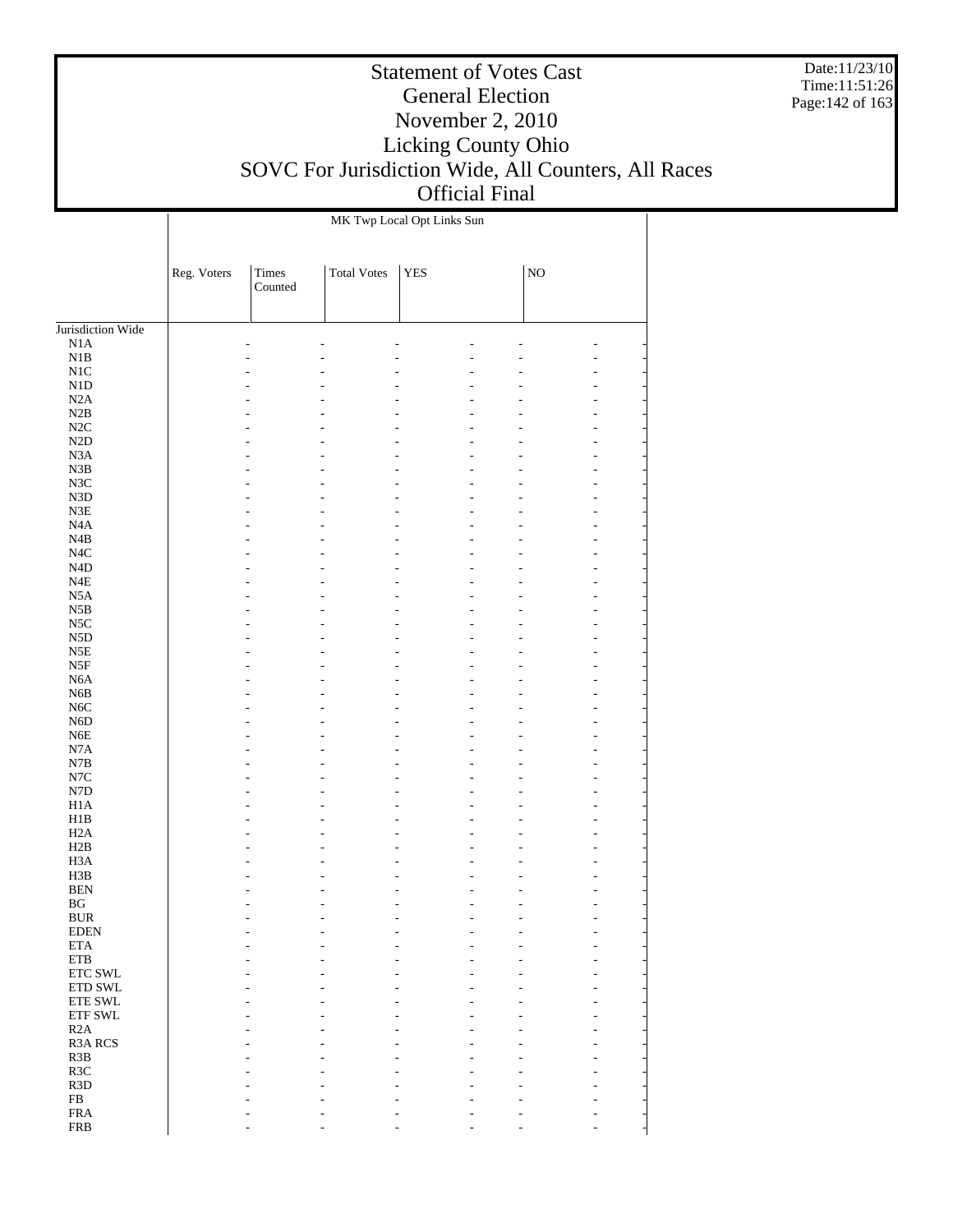Date:11/23/10 Time:11:51:26 Page:143 of 163

|                                                | MK Twp Local Opt Links Sun |                  |                          |            |                          |                          |        |  |
|------------------------------------------------|----------------------------|------------------|--------------------------|------------|--------------------------|--------------------------|--------|--|
|                                                | Reg. Voters                | Times<br>Counted | <b>Total Votes</b>       | <b>YES</b> |                          | $_{\rm NO}$              |        |  |
| $\overline{GTA}$                               | ÷,                         | ÷,               | $\overline{\phantom{a}}$ | ÷,         | $\overline{\phantom{a}}$ | $\overline{\phantom{a}}$ |        |  |
| <b>GTB</b>                                     |                            | ٠                |                          | ۷          |                          | L,                       |        |  |
| GTC                                            |                            |                  |                          |            |                          |                          |        |  |
| <b>GTD</b>                                     |                            |                  |                          |            |                          |                          |        |  |
| <b>GVA</b>                                     |                            |                  |                          |            |                          |                          |        |  |
| <b>GVB</b>                                     |                            |                  |                          |            |                          |                          |        |  |
| ${\rm GVC}$<br><b>GVD</b>                      |                            |                  |                          |            |                          | ٠                        |        |  |
| <b>HANTA</b>                                   |                            |                  |                          |            |                          |                          |        |  |
| HAN TB                                         |                            |                  |                          |            |                          |                          |        |  |
| HAN V                                          |                            |                  |                          |            |                          | L,                       |        |  |
| HR A                                           |                            |                  |                          |            |                          |                          |        |  |
| HR B                                           |                            |                  |                          |            |                          |                          |        |  |
| HR C                                           |                            |                  |                          |            |                          |                          |        |  |
| HR D<br>HR E                                   |                            |                  |                          |            |                          | L,                       |        |  |
| <b>KIRK</b>                                    |                            |                  |                          |            |                          |                          |        |  |
| HFT                                            |                            |                  |                          |            |                          |                          |        |  |
| HFV                                            |                            |                  |                          |            |                          | L,                       |        |  |
| <b>HWG</b>                                     |                            |                  |                          |            |                          |                          |        |  |
| <b>JRA</b>                                     |                            |                  |                          |            |                          |                          |        |  |
| JRB                                            |                            |                  |                          |            |                          |                          |        |  |
| $_{\rm JRC}$<br>LBA                            |                            |                  |                          |            |                          | L,                       |        |  |
| LBB                                            |                            |                  |                          |            |                          |                          |        |  |
| <b>LKA</b>                                     |                            |                  |                          |            |                          |                          |        |  |
| LKB                                            |                            |                  |                          |            |                          |                          |        |  |
| <b>LKC</b>                                     |                            |                  |                          |            |                          |                          |        |  |
| <b>LKD</b>                                     |                            |                  |                          |            |                          |                          |        |  |
| MADA<br><b>MADB</b>                            |                            |                  |                          |            |                          | L,                       |        |  |
| <b>MADC</b>                                    |                            |                  |                          |            |                          | L,                       |        |  |
| MARYA                                          |                            |                  |                          |            |                          | L,                       |        |  |
| MARYB                                          |                            | ٠                |                          |            |                          | L,                       |        |  |
| МK                                             | 1093                       | 701              | 691                      | 440        | 63.68%                   | 251                      | 36.32% |  |
| <b>MONA</b>                                    |                            | L,               |                          |            |                          | L,                       |        |  |
| <b>MONB</b><br><b>JOHNA</b>                    |                            |                  |                          |            |                          | L,                       |        |  |
| <b>JOHNB</b>                                   |                            |                  |                          |            |                          |                          |        |  |
| <b>NKTA</b>                                    |                            |                  |                          |            |                          |                          |        |  |
| <b>NKTB</b>                                    |                            |                  |                          |            |                          |                          |        |  |
| <b>NNTA</b>                                    |                            |                  |                          |            |                          | $\overline{\phantom{a}}$ |        |  |
| <b>NNTB</b>                                    |                            |                  |                          |            |                          |                          |        |  |
| <b>NNTC</b><br>$\operatorname{\mathsf{STLOU}}$ |                            |                  |                          |            |                          |                          |        |  |
| $\rm{P1A}$                                     |                            |                  |                          |            |                          |                          |        |  |
| $\mathbf{P}1\mathbf{B}$                        |                            |                  |                          |            |                          |                          |        |  |
| P <sub>2</sub> A                               |                            |                  |                          |            |                          |                          |        |  |
| P2B                                            |                            |                  |                          |            |                          |                          |        |  |
| P <sub>2</sub> C                               |                            |                  |                          |            |                          |                          |        |  |
| P <sub>3</sub> A<br>P3B                        |                            |                  |                          |            |                          |                          |        |  |
| P3C                                            |                            |                  |                          |            |                          |                          |        |  |
| P <sub>4</sub> A                               |                            |                  |                          |            |                          |                          |        |  |
| P <sub>4</sub> B                               |                            |                  |                          |            |                          |                          |        |  |
| <b>PERRY</b>                                   |                            |                  |                          |            |                          |                          |        |  |
| <b>STAA</b>                                    |                            |                  |                          |            |                          |                          |        |  |
| <b>STAB</b>                                    |                            |                  |                          |            |                          |                          |        |  |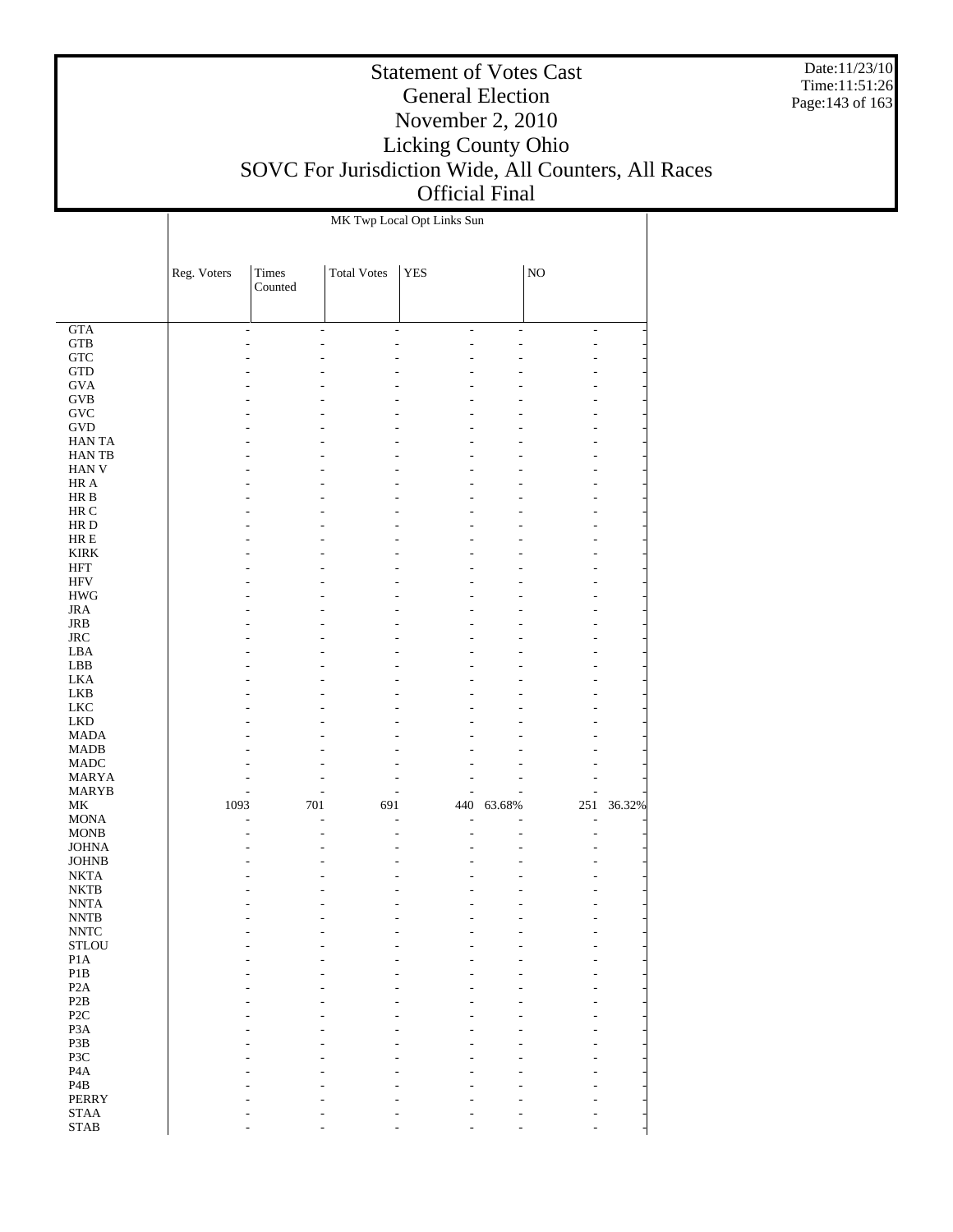Date:11/23/10 Time:11:51:26 Page:144 of 163

|              | MK Twp Local Opt Links Sun |                  |                    |            |        |                |        |  |  |
|--------------|----------------------------|------------------|--------------------|------------|--------|----------------|--------|--|--|
|              | Reg. Voters                | Times<br>Counted | <b>Total Votes</b> | <b>YES</b> |        | N <sub>O</sub> |        |  |  |
| <b>ALEX</b>  |                            |                  |                    |            |        |                |        |  |  |
| <b>UTA</b>   |                            |                  |                    |            |        |                |        |  |  |
| <b>UTB</b>   |                            |                  |                    |            |        |                |        |  |  |
| <b>UTC</b>   |                            |                  |                    |            |        |                |        |  |  |
| <b>BL</b> A  |                            |                  |                    |            |        |                |        |  |  |
| BL B         |                            |                  |                    |            |        |                |        |  |  |
| <b>HEB A</b> |                            |                  |                    |            |        |                |        |  |  |
| <b>HEB B</b> |                            |                  |                    |            |        |                |        |  |  |
| WASH         |                            |                  |                    |            |        |                |        |  |  |
| <b>UTICA</b> |                            |                  |                    |            |        |                |        |  |  |
| Total        | 1093                       | 701              | 691                | 440        | 63.68% | 251            | 36.32% |  |  |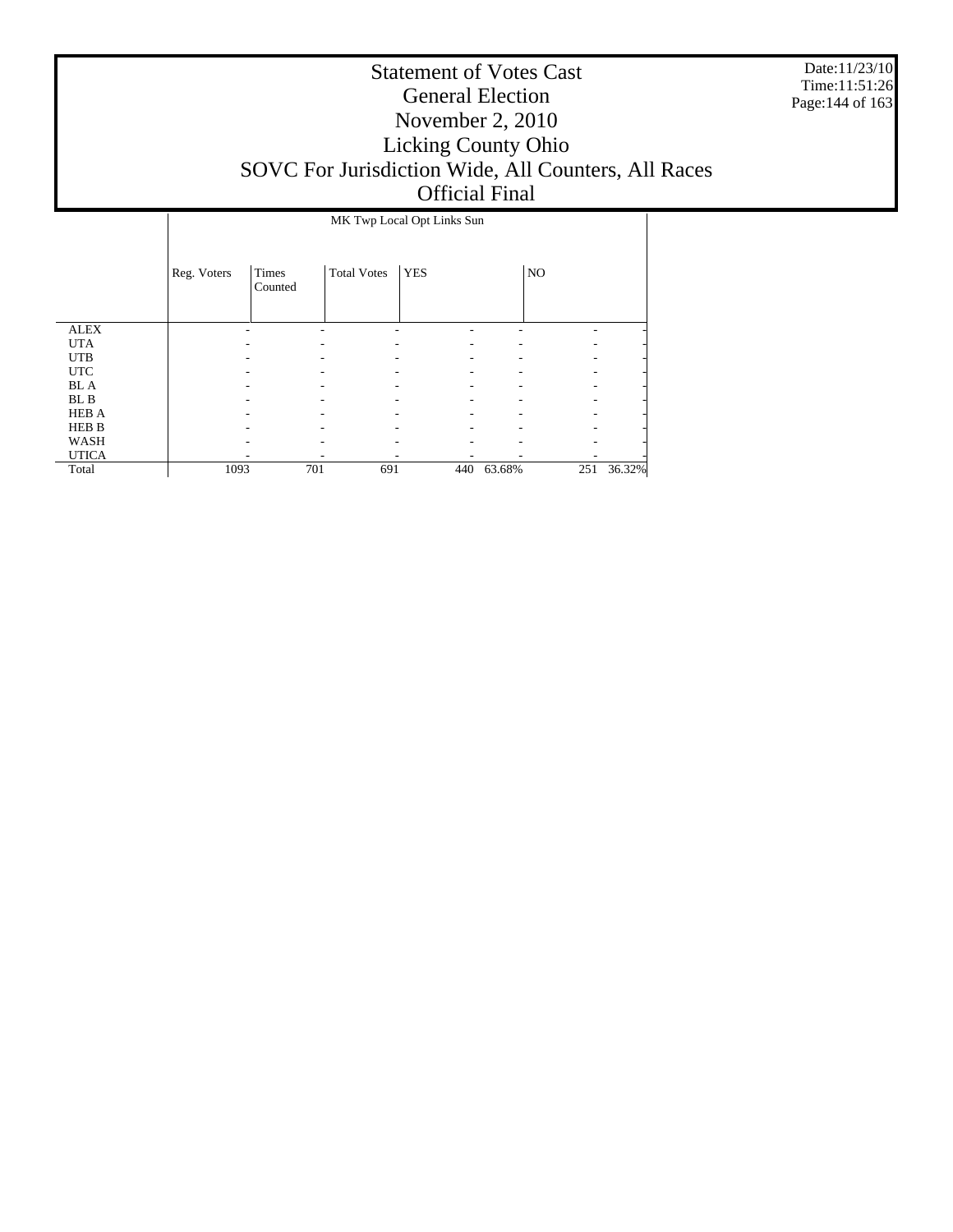Date:11/23/10 Time:11:51:26 Page:145 of 163

# Statement of Votes Cast General Election November 2, 2010 Licking County Ohio SOVC For Jurisdiction Wide, All Counters, All Races Official Final

|                             |             |                         |                    | Monroe Twp 3 M Fire CPT |                                        |
|-----------------------------|-------------|-------------------------|--------------------|-------------------------|----------------------------------------|
|                             | Reg. Voters | <b>Times</b><br>Counted | <b>Total Votes</b> | FOR THE TAX LEVY        | <b>AGAINST THE TAX</b><br>${\rm LEVY}$ |
| Jurisdiction Wide           |             |                         |                    |                         |                                        |
| N1A                         |             |                         |                    |                         |                                        |
| $_{\rm N1B}$                |             |                         |                    |                         | ۷                                      |
| $_{\rm N1C}$                |             |                         |                    |                         |                                        |
| ${\rm N1D}$                 |             |                         |                    |                         |                                        |
| N2A                         |             |                         |                    |                         |                                        |
| N2B                         |             |                         |                    |                         | ÷                                      |
| $\rm N2C$                   |             |                         |                    |                         |                                        |
| $\rm N2D$                   |             |                         |                    |                         | ÷                                      |
| N3A                         |             |                         |                    |                         |                                        |
| N3B                         |             |                         |                    |                         | ÷.                                     |
| N3C                         |             |                         |                    |                         |                                        |
| N3D                         |             |                         |                    |                         | ÷                                      |
| ${\rm N3E}$                 |             |                         |                    |                         |                                        |
| N4A                         |             |                         |                    |                         | ÷.                                     |
| N4B                         |             |                         |                    |                         |                                        |
| $_{\mathrm{N4C}}$           |             |                         |                    |                         | L.                                     |
| ${\rm N4D}$                 |             |                         |                    |                         |                                        |
| $_{\rm N4E}$                |             |                         |                    |                         | ۷                                      |
| N5A                         |             |                         |                    |                         |                                        |
| N5B                         |             |                         |                    |                         | L.                                     |
| $_{\rm NSC}$                |             |                         |                    |                         |                                        |
| ${\rm N5D}$                 |             |                         |                    |                         | ۷                                      |
| N5E                         |             |                         |                    |                         |                                        |
| N5F                         |             |                         |                    |                         | L.                                     |
| N6A                         |             |                         |                    |                         |                                        |
| N6B                         |             |                         |                    |                         | ۷                                      |
| N6C                         |             |                         |                    |                         |                                        |
| N6D                         |             |                         |                    |                         | L.                                     |
| ${\rm N6E}$<br>$_{\rm N7A}$ |             |                         |                    |                         |                                        |
| N7B                         |             |                         |                    |                         | ÷                                      |
|                             |             |                         |                    |                         |                                        |
| $_{\mathrm{N7C}}$           |             |                         |                    |                         | L.                                     |
| ${\rm N7D}$<br>H1A          |             |                         |                    |                         |                                        |
| H1B                         |             |                         |                    |                         | ÷                                      |
| H2A                         |             |                         |                    |                         |                                        |
| H2B                         |             |                         |                    |                         |                                        |
| H <sub>3</sub> A            |             |                         |                    |                         |                                        |
| H3B                         |             |                         |                    |                         |                                        |
| <b>BEN</b>                  |             |                         |                    |                         |                                        |
| BG                          |             |                         |                    | $\overline{a}$          | L,                                     |
| <b>BUR</b>                  |             |                         |                    |                         |                                        |
| <b>EDEN</b>                 |             |                         |                    |                         |                                        |
| $\rm ETA$                   |             |                         |                    |                         |                                        |
| ${\rm ETB}$                 |             |                         |                    |                         |                                        |
| ETC SWL                     |             |                         |                    |                         |                                        |
| ETD SWL                     |             |                         |                    |                         |                                        |
| ${\rm ETE}$ SWL             |             |                         |                    |                         |                                        |
| ETF SWL                     |             |                         |                    |                         |                                        |
| R2A                         |             |                         |                    |                         |                                        |
| R3A RCS                     |             |                         |                    |                         |                                        |
| R3B                         |             |                         |                    |                         |                                        |
| R3C                         |             |                         |                    |                         |                                        |
| R3D                         |             |                         |                    |                         |                                        |
| ${\rm FB}$                  |             |                         |                    |                         |                                        |
| ${\rm FRA}$                 |             |                         |                    |                         |                                        |
| <b>FRB</b>                  |             |                         |                    |                         |                                        |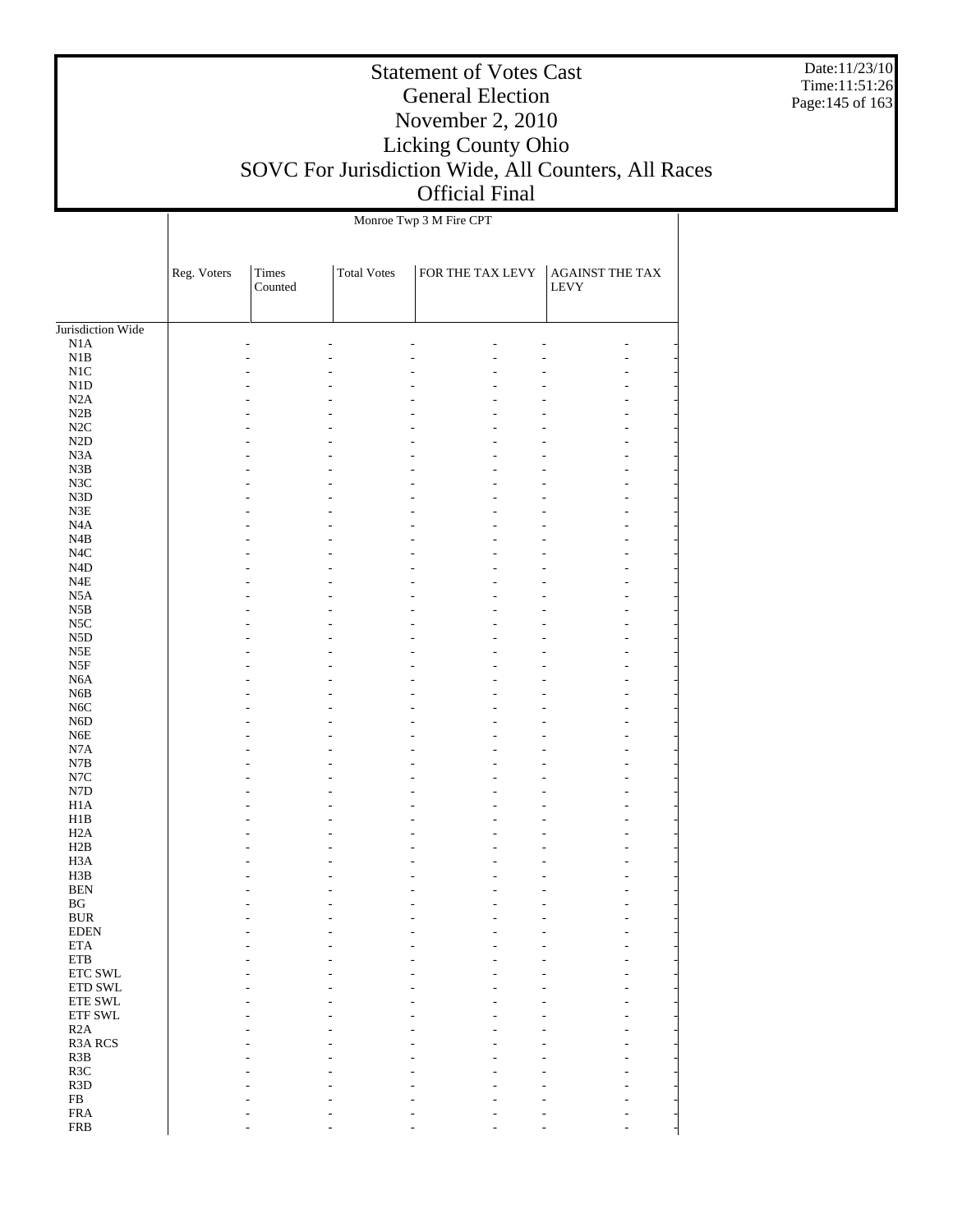Date:11/23/10 Time:11:51:26 Page:146 of 163

|                              |             |                  |                    | Monroe Twp 3 M Fire CPT |                          |                                       |                      |
|------------------------------|-------------|------------------|--------------------|-------------------------|--------------------------|---------------------------------------|----------------------|
|                              | Reg. Voters | Times<br>Counted | <b>Total Votes</b> | FOR THE TAX LEVY        |                          | <b>AGAINST THE TAX</b><br><b>LEVY</b> |                      |
| GTA                          |             |                  | ٠                  | ÷.                      |                          |                                       |                      |
| <b>GTB</b>                   |             | ÷                |                    | $\overline{a}$<br>L,    | $\overline{a}$<br>÷,     | ÷<br>ä,                               |                      |
| ${\rm GTC}$                  |             |                  |                    |                         |                          |                                       |                      |
| GTD                          |             |                  |                    |                         |                          |                                       |                      |
| <b>GVA</b>                   |             |                  |                    |                         |                          |                                       |                      |
| <b>GVB</b>                   |             |                  |                    |                         |                          |                                       |                      |
| GVC                          |             |                  |                    |                         |                          |                                       |                      |
| GVD                          |             |                  |                    |                         |                          |                                       |                      |
| <b>HANTA</b>                 |             |                  |                    |                         |                          |                                       |                      |
| <b>HANTB</b>                 |             |                  |                    |                         |                          |                                       |                      |
| <b>HAN V</b>                 |             |                  |                    |                         |                          |                                       |                      |
| HR A                         |             |                  |                    |                         |                          |                                       |                      |
| HR B<br>HR C                 |             |                  |                    |                         |                          |                                       |                      |
| HR D                         |             |                  |                    |                         |                          |                                       |                      |
| $HRE$                        |             |                  |                    |                         |                          |                                       |                      |
| <b>KIRK</b>                  |             |                  |                    |                         |                          |                                       |                      |
| HFT                          |             |                  |                    |                         |                          |                                       |                      |
| <b>HFV</b>                   |             |                  |                    |                         |                          |                                       |                      |
| <b>HWG</b>                   |             |                  |                    |                         |                          |                                       |                      |
| <b>JRA</b>                   |             |                  |                    |                         |                          |                                       |                      |
| <b>JRB</b>                   |             |                  |                    |                         |                          |                                       |                      |
| $\rm JRC$                    |             |                  |                    |                         |                          |                                       |                      |
| LBA                          |             |                  |                    |                         |                          |                                       |                      |
| LBB                          |             |                  |                    |                         |                          |                                       |                      |
| <b>LKA</b>                   |             |                  |                    |                         |                          |                                       |                      |
| <b>LKB</b><br><b>LKC</b>     |             |                  |                    |                         |                          |                                       |                      |
| <b>LKD</b>                   |             |                  |                    |                         |                          |                                       |                      |
| <b>MADA</b>                  |             |                  |                    |                         |                          |                                       |                      |
| <b>MADB</b>                  |             |                  |                    |                         |                          |                                       |                      |
| MADC                         |             |                  |                    |                         |                          |                                       |                      |
| <b>MARYA</b>                 |             |                  |                    |                         |                          |                                       |                      |
| MARYB                        |             |                  |                    |                         |                          |                                       |                      |
| MK                           |             |                  |                    |                         |                          |                                       |                      |
| <b>MONA</b>                  | 816         | 479              | 475                |                         | 216 45.47%               | 259                                   | 54.53%               |
| <b>MONB</b>                  | 890<br>1543 | 570              | 563                | 271                     | 48.13%                   | 292                                   | 51.87%               |
| <b>JOHNA</b><br><b>JOHNB</b> | 1332        | 822<br>630       | 806<br>614         |                         | 435 53.97%<br>318 51.79% | 371                                   | 46.03%<br>296 48.21% |
| <b>NKTA</b>                  |             |                  | L.                 | ÷.<br>٠                 |                          |                                       |                      |
| <b>NKTB</b>                  |             |                  |                    | L,                      |                          |                                       |                      |
| <b>NNTA</b>                  |             |                  | ٠                  | ÷<br>L,                 | $\overline{a}$           | ÷.                                    |                      |
| <b>NNTB</b>                  |             |                  |                    |                         |                          |                                       |                      |
| $\ensuremath{\text{NNTC}}$   |             |                  |                    |                         |                          |                                       |                      |
| <b>STLOU</b>                 |             |                  |                    |                         |                          |                                       |                      |
| P1A                          |             |                  |                    |                         |                          |                                       |                      |
| $\mathbf{P}1\mathbf{B}$      |             |                  |                    |                         |                          |                                       |                      |
| P2A                          |             |                  |                    |                         |                          |                                       |                      |
| P2B<br>P <sub>2C</sub>       |             |                  |                    |                         |                          |                                       |                      |
| P <sub>3</sub> A             |             |                  |                    |                         |                          |                                       |                      |
| P3B                          |             |                  |                    |                         |                          |                                       |                      |
| P3C                          |             |                  |                    |                         |                          |                                       |                      |
| P <sub>4</sub> A             |             |                  |                    |                         |                          |                                       |                      |
| P <sub>4</sub> B             |             |                  |                    |                         |                          |                                       |                      |
| <b>PERRY</b>                 |             |                  |                    |                         |                          |                                       |                      |
| $\operatorname{STAA}$        |             |                  |                    |                         |                          |                                       |                      |
| <b>STAB</b>                  |             |                  |                    |                         |                          |                                       |                      |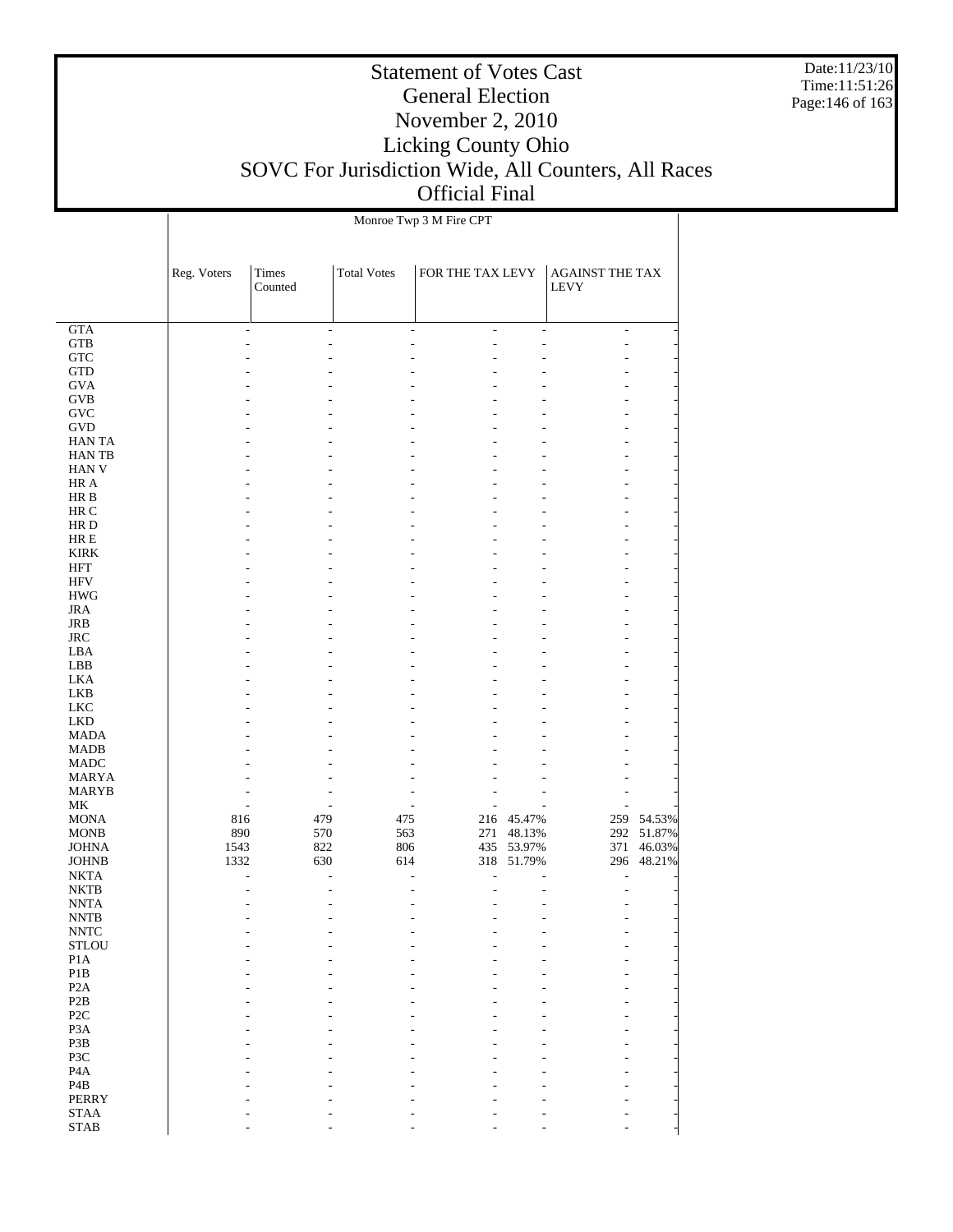Date:11/23/10 Time:11:51:27 Page:147 of 163

|              | Monroe Twp 3 M Fire CPT |                  |                    |                  |        |                                       |        |  |
|--------------|-------------------------|------------------|--------------------|------------------|--------|---------------------------------------|--------|--|
|              | Reg. Voters             | Times<br>Counted | <b>Total Votes</b> | FOR THE TAX LEVY |        | <b>AGAINST THE TAX</b><br><b>LEVY</b> |        |  |
| <b>ALEX</b>  |                         |                  |                    |                  |        |                                       |        |  |
| <b>UTA</b>   |                         |                  |                    |                  |        |                                       |        |  |
| <b>UTB</b>   |                         |                  |                    |                  |        |                                       |        |  |
| <b>UTC</b>   |                         |                  |                    |                  |        |                                       |        |  |
| <b>BL</b> A  |                         |                  |                    |                  |        |                                       |        |  |
| BL B         |                         |                  |                    |                  |        |                                       |        |  |
| <b>HEB A</b> |                         |                  |                    |                  |        |                                       |        |  |
| <b>HEB B</b> |                         |                  |                    |                  |        |                                       |        |  |
| WASH         |                         |                  |                    |                  |        |                                       |        |  |
| <b>UTICA</b> |                         |                  |                    |                  |        |                                       |        |  |
| Total        | 4581                    | 2501             | 2458               | 1240             | 50.45% | 1218                                  | 49.55% |  |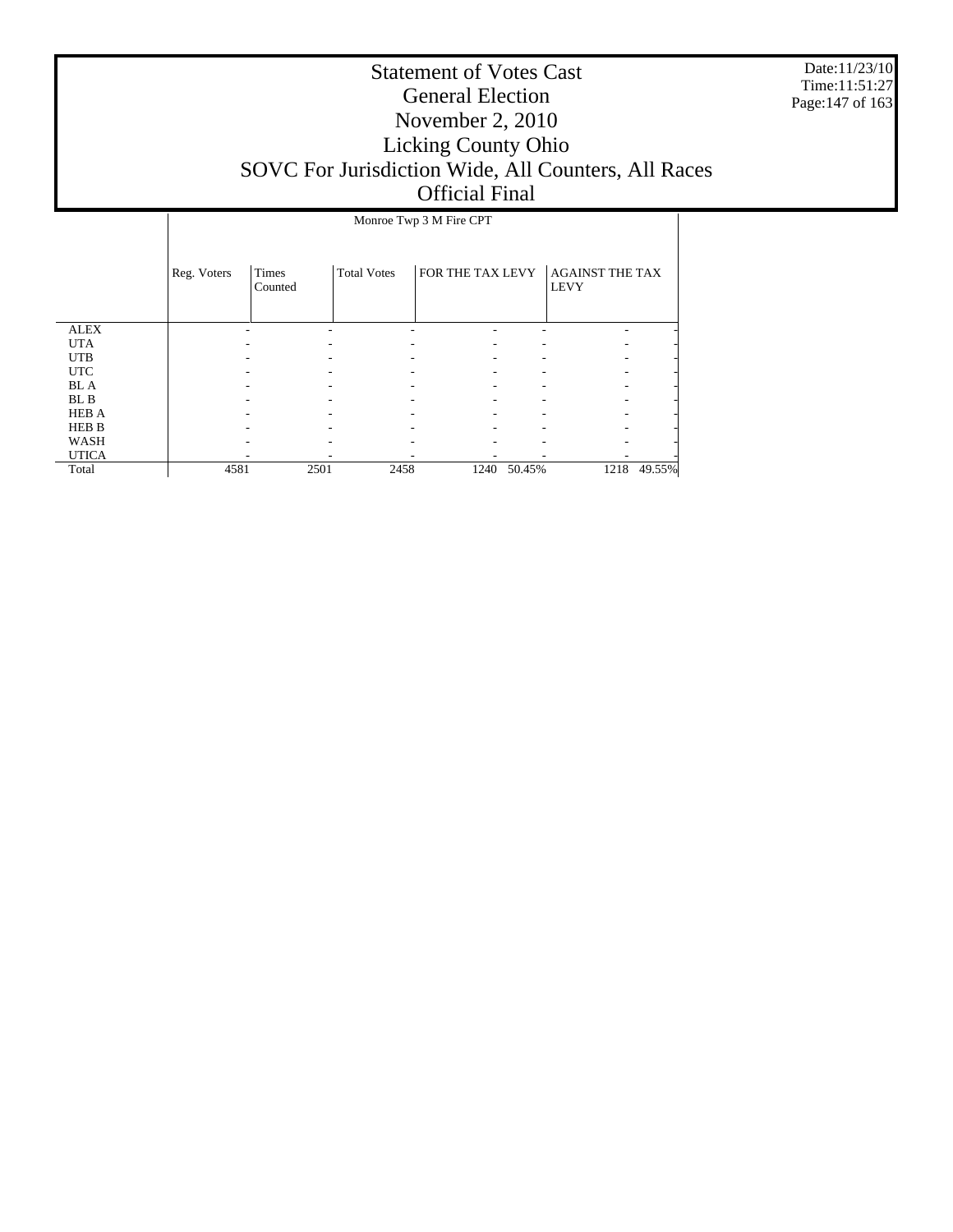Date:11/23/10 Time:11:51:27 Page:148 of 163

|                          |             |                                   |                    | Newton Twp 3.5 M Fire 5 yrs         |                                |
|--------------------------|-------------|-----------------------------------|--------------------|-------------------------------------|--------------------------------|
|                          | Reg. Voters | Times<br>$\operatorname{Counted}$ | <b>Total Votes</b> | ${\rm FOR}$ THE TAX<br>${\rm LEVY}$ | <b>AGAINST THE TAX</b><br>LEVY |
| Jurisdiction Wide        |             |                                   |                    |                                     |                                |
| N1A                      |             |                                   |                    |                                     |                                |
| $_{\rm N1B}$             |             |                                   |                    | L.                                  |                                |
| $\rm N1C$                |             |                                   |                    |                                     |                                |
| ${\rm N1D}$              |             |                                   |                    |                                     |                                |
| N2A                      |             |                                   |                    |                                     |                                |
| $\rm N2B$                |             |                                   |                    |                                     |                                |
| $\rm N2C$<br>$\rm N2D$   |             |                                   |                    |                                     |                                |
| N3A                      |             |                                   |                    |                                     |                                |
| ${\bf N3B}$              |             |                                   |                    |                                     |                                |
| N3C                      |             |                                   |                    |                                     |                                |
| ${\rm N3D}$              |             |                                   |                    |                                     |                                |
| ${\rm N3E}$              |             |                                   |                    |                                     |                                |
| N <sub>4</sub> A         |             |                                   |                    |                                     |                                |
| N4B                      |             |                                   |                    |                                     |                                |
| $_{\mathrm{N4C}}$        |             |                                   |                    |                                     |                                |
| ${\rm N4D}$              |             |                                   |                    |                                     |                                |
| $_{\rm N4E}$             |             |                                   |                    |                                     |                                |
| N5A                      |             |                                   |                    |                                     |                                |
| $_{\rm N5B}$             |             |                                   |                    |                                     |                                |
| $_{\rm NSC}$             |             |                                   |                    |                                     |                                |
| N5D                      |             |                                   |                    |                                     |                                |
| N5E                      |             |                                   |                    |                                     |                                |
| $_{\rm{NSF}}$            |             |                                   |                    |                                     |                                |
| N6A<br>N6B               |             |                                   |                    |                                     |                                |
| N6C                      |             |                                   |                    |                                     |                                |
| N <sub>6</sub> D         |             |                                   |                    |                                     |                                |
| ${\rm N6E}$              |             |                                   |                    |                                     |                                |
| N7A                      |             |                                   |                    |                                     |                                |
| $_{\rm N7B}$             |             |                                   |                    |                                     |                                |
| $_{\mathrm{N7C}}$        |             |                                   |                    |                                     |                                |
| ${\rm N7D}$              |             |                                   |                    |                                     |                                |
| H1A                      |             |                                   |                    |                                     |                                |
| H1B                      |             |                                   |                    |                                     |                                |
| H2A                      |             |                                   |                    |                                     |                                |
| H2B                      |             |                                   |                    |                                     |                                |
| H <sub>3</sub> A         |             |                                   |                    |                                     |                                |
| H3B                      |             |                                   |                    |                                     |                                |
| <b>BEN</b>               |             |                                   |                    |                                     |                                |
| BG                       |             |                                   |                    |                                     |                                |
| <b>BUR</b>               |             |                                   |                    |                                     |                                |
| <b>EDEN</b><br>$\rm ETA$ |             |                                   |                    |                                     |                                |
| $\rm ETB$                |             |                                   |                    |                                     |                                |
| ETC SWL                  |             |                                   |                    |                                     |                                |
| ETD SWL                  |             |                                   |                    |                                     |                                |
| ETE SWL                  |             |                                   |                    |                                     |                                |
| ETF SWL                  |             |                                   |                    |                                     |                                |
| R2A                      |             |                                   |                    |                                     |                                |
| R3A RCS                  |             |                                   |                    |                                     |                                |
| R3B                      |             |                                   |                    |                                     |                                |
| R3C                      |             |                                   |                    |                                     |                                |
| R3D                      |             |                                   |                    |                                     |                                |
| ${\rm FB}$               |             |                                   |                    |                                     |                                |
| <b>FRA</b>               |             |                                   |                    |                                     |                                |
| <b>FRB</b>               |             |                                   |                    |                                     |                                |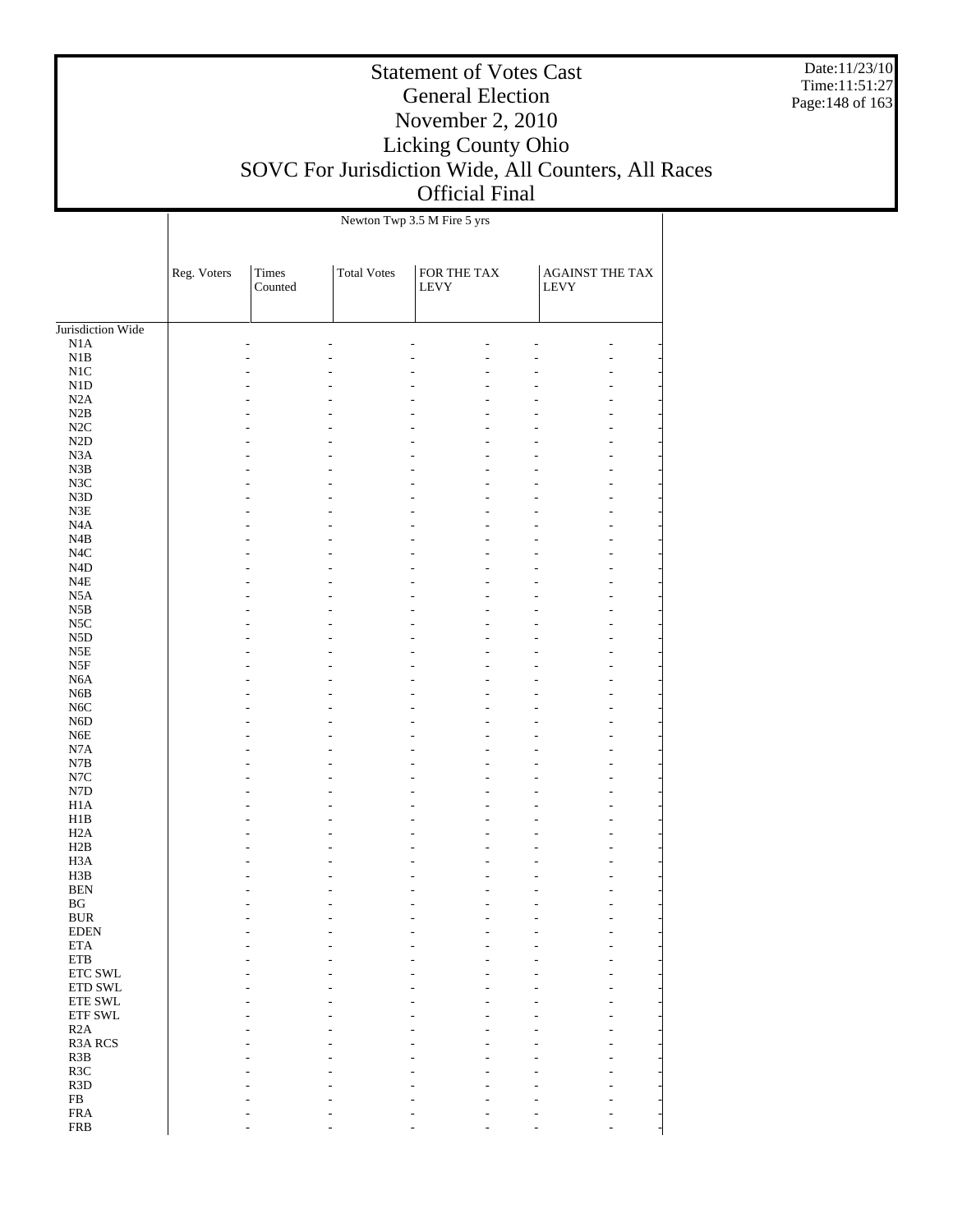Date:11/23/10 Time:11:51:27 Page:149 of 163

|                              |             |                  |                    | Newton Twp 3.5 M Fire 5 yrs                |                |                                |            |
|------------------------------|-------------|------------------|--------------------|--------------------------------------------|----------------|--------------------------------|------------|
|                              | Reg. Voters | Times<br>Counted | <b>Total Votes</b> | FOR THE TAX<br><b>LEVY</b>                 |                | AGAINST THE TAX<br><b>LEVY</b> |            |
| GTA                          |             | $\overline{a}$   | ÷.                 | $\overline{a}$<br>$\overline{\phantom{a}}$ | $\overline{a}$ | L,                             |            |
| <b>GTB</b>                   |             |                  |                    | L,<br>٠                                    |                | L,                             |            |
| <b>GTC</b>                   |             |                  |                    |                                            |                |                                |            |
| <b>GTD</b>                   |             |                  |                    |                                            |                |                                |            |
| <b>GVA</b>                   |             |                  |                    |                                            |                |                                |            |
| GVB                          |             |                  |                    |                                            |                |                                |            |
| <b>GVC</b>                   |             |                  |                    |                                            |                |                                |            |
| <b>GVD</b><br><b>HANTA</b>   |             |                  |                    |                                            |                |                                |            |
| <b>HANTB</b>                 |             |                  |                    |                                            |                |                                |            |
| <b>HAN V</b>                 |             |                  |                    |                                            |                |                                |            |
| HR A                         |             |                  |                    |                                            |                |                                |            |
| HR B                         |             |                  |                    |                                            |                |                                |            |
| HR C                         |             |                  |                    |                                            |                |                                |            |
| HR D                         |             |                  |                    |                                            |                |                                |            |
| HR E                         |             |                  |                    |                                            |                |                                |            |
| <b>KIRK</b>                  |             |                  |                    |                                            |                |                                |            |
| HFT                          |             |                  |                    |                                            |                |                                |            |
| <b>HFV</b>                   |             |                  |                    |                                            |                |                                |            |
| <b>HWG</b>                   |             |                  |                    |                                            |                |                                |            |
| <b>JRA</b>                   |             |                  |                    |                                            |                |                                |            |
| JRB<br><b>JRC</b>            |             |                  |                    |                                            |                |                                |            |
| LBA                          |             |                  |                    |                                            |                |                                |            |
| LBB                          |             |                  |                    |                                            |                |                                |            |
| <b>LKA</b>                   |             |                  |                    |                                            |                |                                |            |
| <b>LKB</b>                   |             |                  |                    |                                            |                |                                |            |
| <b>LKC</b>                   |             |                  |                    |                                            |                |                                |            |
| <b>LKD</b>                   |             |                  |                    |                                            |                |                                |            |
| MADA                         |             |                  |                    |                                            |                |                                |            |
| <b>MADB</b>                  |             |                  |                    |                                            |                |                                |            |
| MADC                         |             |                  |                    |                                            |                |                                |            |
| MARYA                        |             |                  |                    |                                            |                |                                |            |
| <b>MARYB</b>                 |             |                  |                    |                                            |                |                                |            |
| МK                           |             |                  |                    |                                            |                |                                |            |
| <b>MONA</b>                  |             |                  |                    |                                            |                |                                |            |
| <b>MONB</b>                  |             |                  |                    |                                            |                |                                |            |
| <b>JOHNA</b><br><b>JOHNB</b> |             |                  |                    |                                            |                |                                |            |
| <b>NKTA</b>                  |             |                  |                    |                                            |                |                                |            |
| <b>NKTB</b>                  |             |                  |                    |                                            |                |                                |            |
| <b>NNTA</b>                  | 598         | 343              | 339                |                                            | 214 63.13%     | 125                            | 36.87%     |
| <b>NNTB</b>                  | 694         | 437              | 432                | 277                                        | 64.12%         | 155                            | 35.88%     |
| <b>NNTC</b>                  | 625         | 404              | 397                | 247                                        | 62.22%         |                                | 150 37.78% |
| <b>STLOU</b>                 | 228         | 131              | 131                | $82\,$                                     | 62.60%         | 49                             | 37.40%     |
| P <sub>1</sub> A             |             | $\overline{a}$   | L,                 | ÷,<br>Ĭ.                                   |                | L,                             |            |
| $\mathbf{P}1\mathbf{B}$      |             |                  |                    |                                            |                |                                |            |
| P <sub>2</sub> A             |             |                  |                    |                                            |                |                                |            |
| $\mathbf{P2B}$               |             |                  |                    |                                            |                |                                |            |
| P <sub>2</sub> C             |             |                  |                    |                                            |                |                                |            |
| P <sub>3</sub> A             |             |                  |                    |                                            |                |                                |            |
| P3B<br>P3C                   |             |                  |                    |                                            |                |                                |            |
| P <sub>4</sub> A             |             |                  |                    |                                            |                |                                |            |
| $\mathbf{P4B}$               |             |                  |                    |                                            |                |                                |            |
| PERRY                        |             |                  |                    |                                            |                |                                |            |
| <b>STAA</b>                  |             |                  |                    |                                            |                |                                |            |
| <b>STAB</b>                  |             |                  |                    |                                            |                |                                |            |
|                              |             |                  |                    |                                            |                |                                |            |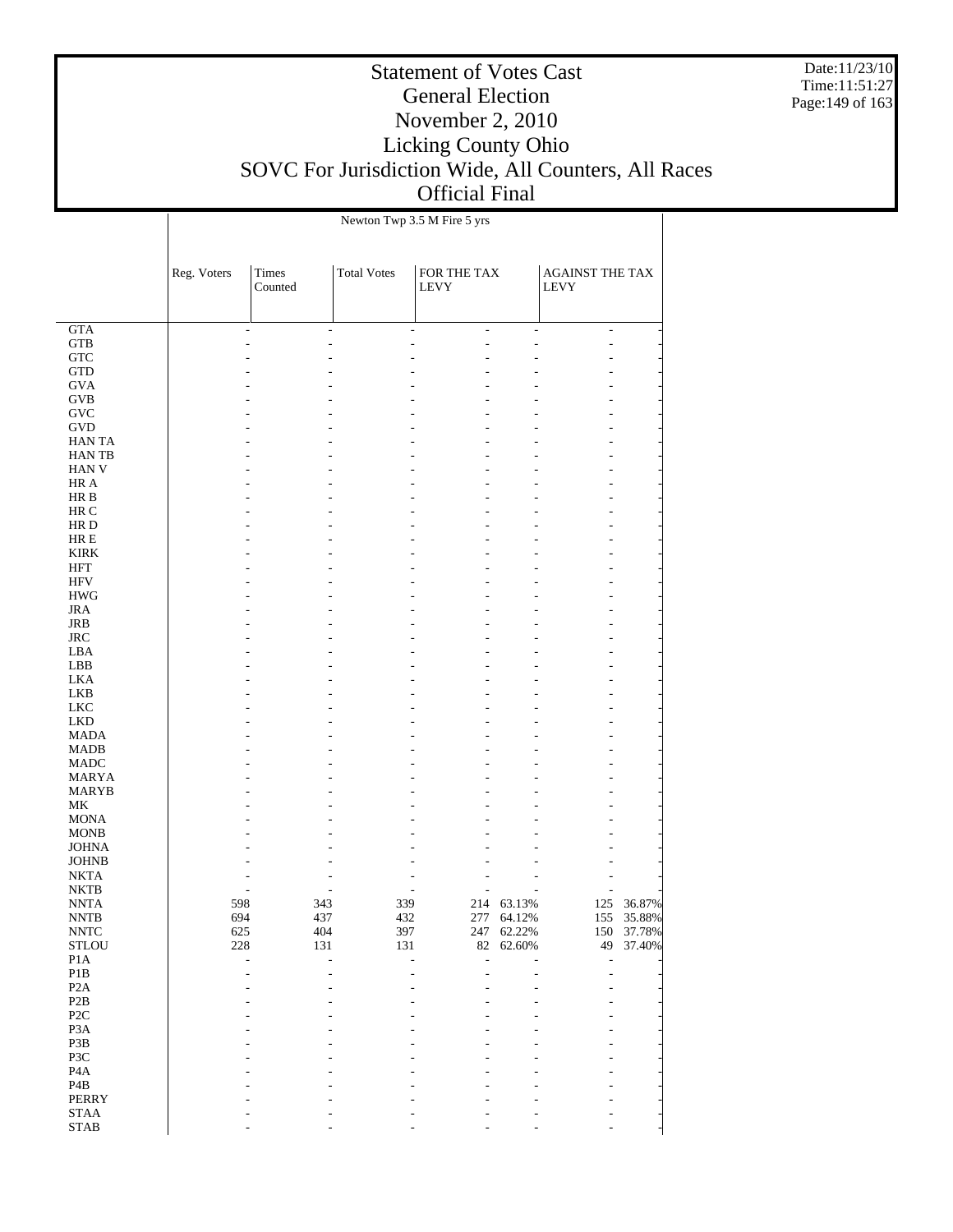Date:11/23/10 Time:11:51:27 Page:150 of 163

|              | Newton Twp 3.5 M Fire 5 yrs |                  |                    |                                   |        |                                       |        |  |
|--------------|-----------------------------|------------------|--------------------|-----------------------------------|--------|---------------------------------------|--------|--|
|              | Reg. Voters                 | Times<br>Counted | <b>Total Votes</b> | <b>FOR THE TAX</b><br><b>LEVY</b> |        | <b>AGAINST THE TAX</b><br><b>LEVY</b> |        |  |
| <b>ALEX</b>  |                             |                  |                    |                                   |        |                                       |        |  |
| <b>UTA</b>   |                             |                  |                    |                                   |        |                                       |        |  |
| <b>UTB</b>   |                             |                  |                    |                                   |        |                                       |        |  |
| <b>UTC</b>   |                             |                  |                    |                                   |        |                                       |        |  |
| <b>BL</b> A  |                             |                  |                    |                                   |        |                                       |        |  |
| BL B         |                             |                  |                    |                                   |        |                                       |        |  |
| <b>HEB A</b> |                             |                  |                    |                                   |        |                                       |        |  |
| <b>HEB B</b> |                             |                  |                    |                                   |        |                                       |        |  |
| WASH         |                             |                  |                    |                                   |        |                                       |        |  |
| <b>UTICA</b> |                             |                  |                    |                                   |        |                                       |        |  |
| Total        | 2145                        | 1315             | 1299               | 820                               | 63.13% | 479                                   | 36.87% |  |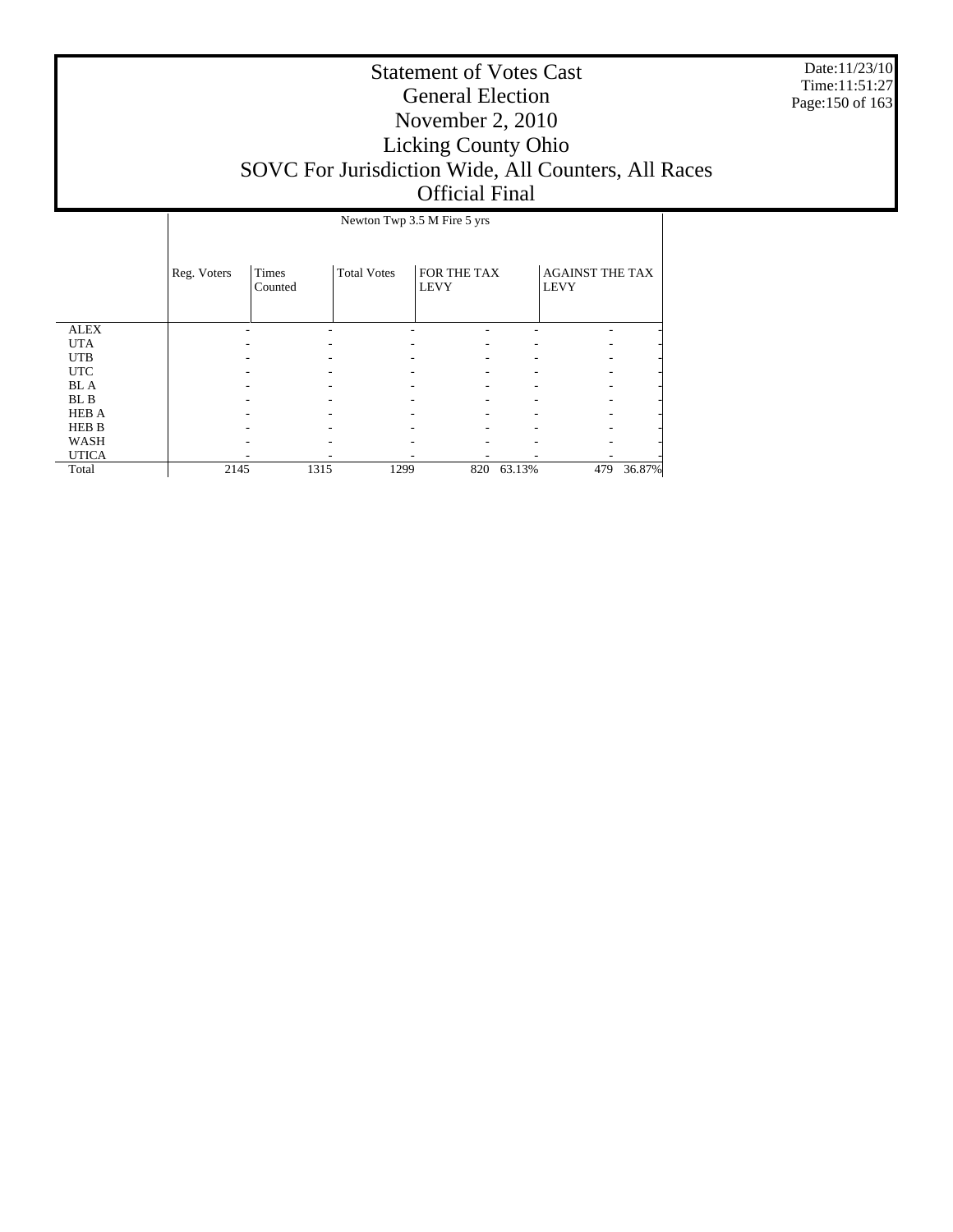Date:11/23/10 Time:11:51:27 Page:151 of 163

## Statement of Votes Cast General Election November 2, 2010 Licking County Ohio SOVC For Jurisdiction Wide, All Counters, All Races Official Final

UT 1.8 M Fire 5 yrs

|                                  | Reg. Voters | <b>Times</b><br>Counted | <b>Total Votes</b> | FOR THE TAX LEVY                     | AGAINST THE TAX<br>LEVY            |
|----------------------------------|-------------|-------------------------|--------------------|--------------------------------------|------------------------------------|
|                                  |             |                         |                    |                                      |                                    |
| Jurisdiction Wide                |             |                         |                    |                                      |                                    |
| N1A                              |             |                         |                    | ÷                                    | L,                                 |
| N1B<br>N <sub>1</sub> C          |             |                         |                    |                                      |                                    |
| N1D                              |             |                         |                    |                                      |                                    |
| N2A                              |             |                         |                    |                                      | ۰                                  |
| N2B                              |             |                         |                    |                                      |                                    |
| $\rm N2C$                        |             |                         |                    |                                      |                                    |
| $\rm N2D$                        |             |                         |                    |                                      |                                    |
| N <sub>3</sub> A                 |             |                         |                    |                                      | ۰                                  |
| N3B                              |             |                         |                    |                                      |                                    |
| N3C                              |             |                         |                    |                                      |                                    |
| N3D                              |             |                         |                    |                                      |                                    |
| N3E                              |             |                         |                    |                                      | ۰                                  |
| N4A                              |             |                         |                    |                                      |                                    |
| N4B                              |             |                         |                    |                                      |                                    |
| $_{\mathrm{N4C}}$                |             |                         |                    |                                      |                                    |
| N <sub>4</sub> D                 |             |                         |                    |                                      | ۰                                  |
| $_{\rm N4E}$<br>N <sub>5</sub> A |             |                         |                    |                                      |                                    |
| N5B                              |             |                         |                    |                                      |                                    |
| $_{\rm NSC}$                     |             |                         |                    |                                      | ۰                                  |
| ${\rm N5D}$                      |             |                         |                    |                                      |                                    |
| N5E                              |             |                         |                    |                                      |                                    |
| N5F                              |             |                         |                    |                                      |                                    |
| N <sub>6</sub> A                 |             |                         |                    |                                      | ۰                                  |
| N6B                              |             |                         |                    |                                      |                                    |
| $_{\mathrm{N6C}}$                |             |                         |                    |                                      |                                    |
| N <sub>6</sub> D                 |             |                         |                    |                                      |                                    |
| N <sub>6</sub> E                 |             |                         |                    |                                      | ٠                                  |
| N7A                              |             |                         |                    |                                      |                                    |
| N7B<br>$_{\mathrm{N7C}}$         |             |                         |                    |                                      |                                    |
| ${\rm N7D}$                      |             |                         |                    |                                      | ٠                                  |
| H1A                              |             |                         |                    |                                      | ۰                                  |
| H1B                              |             | ٠                       | ۰                  | L,<br>٠                              | ÷,                                 |
| H2A                              |             | $\sim$                  | $\overline{a}$     | L.<br>÷                              | $\overline{a}$<br>۰                |
| H2B                              | 17          |                         | $\boldsymbol{0}$   | $\boldsymbol{0}$<br>$\boldsymbol{0}$ | $\boldsymbol{0}$<br>$\overline{a}$ |
| H <sub>3</sub> A                 |             | L.                      | ÷                  | $\overline{a}$<br>÷                  | L.                                 |
| H3B                              |             |                         | ۰                  | ٠<br>۰                               |                                    |
| <b>BEN</b>                       |             |                         |                    |                                      |                                    |
| $\mathbf{B}\mathbf{G}$           |             |                         |                    |                                      |                                    |
| <b>BUR</b><br><b>EDEN</b>        |             |                         |                    |                                      |                                    |
| $\rm ETA$                        |             |                         |                    |                                      |                                    |
| $\rm ETB$                        |             |                         |                    |                                      |                                    |
| $\ensuremath{\text{ETC}}$ SWL    |             |                         |                    |                                      |                                    |
| $\rm ETD$ SWL                    |             |                         |                    |                                      |                                    |
| ETE SWL                          |             |                         |                    |                                      |                                    |
| ETF SWL                          |             |                         |                    |                                      |                                    |
| R2A                              |             |                         |                    |                                      |                                    |
| R3A RCS                          |             |                         |                    |                                      |                                    |
| R3B                              |             |                         |                    |                                      |                                    |
| R3C<br>R3D                       |             |                         |                    |                                      |                                    |
| ${\rm FB}$                       |             |                         |                    |                                      |                                    |
| ${\rm FRA}$                      |             |                         |                    |                                      |                                    |
| ${\rm FRB}$                      |             |                         |                    |                                      |                                    |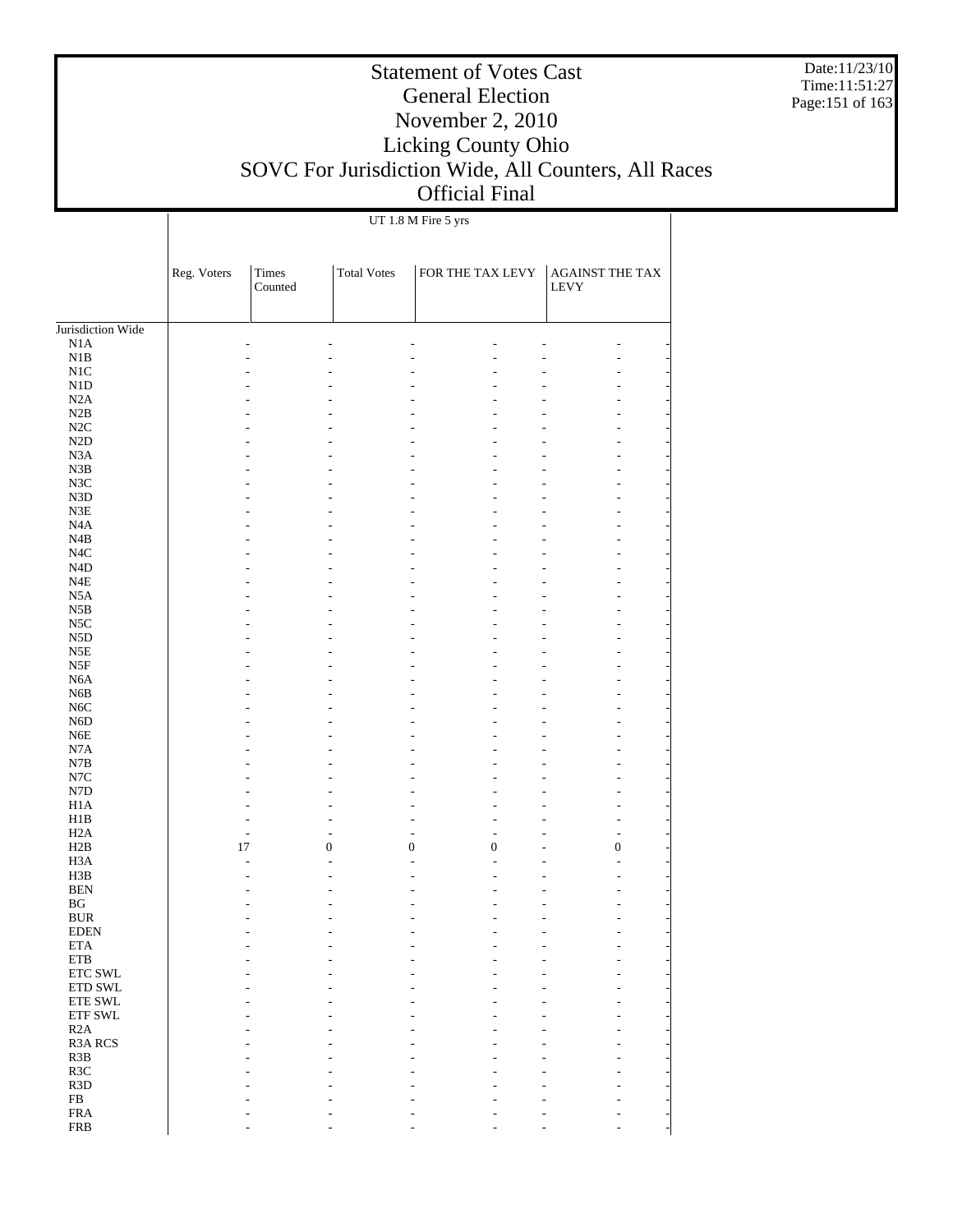Date:11/23/10 Time:11:51:27 Page:152 of 163

## Statement of Votes Cast General Election November 2, 2010 Licking County Ohio SOVC For Jurisdiction Wide, All Counters, All Races Official Final

UT 1.8 M Fire 5 yrs

|                              | Reg. Voters              | Times<br>Counted         | <b>Total Votes</b>       | FOR THE TAX LEVY             |                          | AGAINST THE TAX<br>LEVY  |        |
|------------------------------|--------------------------|--------------------------|--------------------------|------------------------------|--------------------------|--------------------------|--------|
| $\overline{GTA}$             | $\overline{\phantom{m}}$ | $\overline{\phantom{0}}$ | $\overline{\phantom{m}}$ | $\qquad \qquad \blacksquare$ | $\overline{\phantom{a}}$ | $\overline{\phantom{a}}$ |        |
| $_{\rm GTB}$                 | $\overline{a}$           | $\overline{a}$           | $\overline{a}$           | $\overline{a}$               | $\overline{\phantom{m}}$ | $\overline{a}$           |        |
| <b>GTC</b>                   |                          |                          |                          |                              |                          |                          |        |
| <b>GTD</b>                   |                          |                          |                          |                              |                          |                          |        |
| <b>GVA</b>                   |                          | $\overline{a}$           |                          | $\overline{a}$               |                          | $\overline{a}$           |        |
| <b>GVB</b>                   | 14                       | 5                        | 4                        | 3                            | 75.00%                   | $\mathbf{1}$             | 25.00% |
| <b>GVC</b>                   | $\overline{a}$           | $\overline{a}$           |                          | $\overline{\phantom{a}}$     |                          | $\overline{a}$           |        |
| <b>GVD</b>                   |                          |                          |                          |                              |                          | $\overline{a}$           |        |
| <b>HANTA</b>                 |                          |                          |                          |                              |                          |                          |        |
| <b>HANTB</b><br><b>HAN V</b> |                          |                          |                          |                              |                          |                          |        |
| HR A                         |                          |                          |                          |                              |                          |                          |        |
| HR B                         |                          |                          |                          |                              |                          |                          |        |
| HR C                         |                          |                          |                          |                              |                          |                          |        |
| HR D                         |                          |                          |                          |                              |                          |                          |        |
| HR E                         |                          |                          |                          |                              |                          |                          |        |
| <b>KIRK</b>                  |                          |                          |                          |                              |                          |                          |        |
| <b>HFT</b>                   |                          |                          |                          |                              |                          |                          |        |
| <b>HFV</b>                   |                          |                          |                          |                              |                          |                          |        |
| <b>HWG</b>                   |                          |                          |                          |                              |                          |                          |        |
| <b>JRA</b>                   |                          |                          |                          |                              |                          |                          |        |
| <b>JRB</b>                   |                          |                          |                          |                              |                          |                          |        |
| <b>JRC</b>                   |                          |                          |                          |                              |                          |                          |        |
| LBA                          |                          |                          |                          |                              |                          |                          |        |
| LBB                          |                          |                          |                          |                              |                          |                          |        |
| <b>LKA</b>                   |                          |                          |                          |                              |                          |                          |        |
| <b>LKB</b>                   |                          |                          |                          |                              |                          |                          |        |
| <b>LKC</b>                   |                          |                          |                          |                              |                          |                          |        |
| <b>LKD</b>                   |                          |                          |                          |                              |                          |                          |        |
| <b>MADA</b>                  |                          |                          |                          |                              |                          |                          |        |
| <b>MADB</b>                  |                          |                          |                          |                              |                          |                          |        |
| <b>MADC</b>                  |                          |                          |                          |                              |                          |                          |        |
| <b>MARYA</b>                 |                          |                          |                          |                              |                          |                          |        |
| <b>MARYB</b>                 |                          |                          |                          |                              |                          |                          |        |
| MK                           |                          |                          |                          |                              |                          |                          |        |
| $\rm{MONA}$                  |                          |                          |                          |                              |                          |                          |        |
| <b>MONB</b><br><b>JOHNA</b>  |                          |                          |                          |                              |                          |                          |        |
| <b>JOHNB</b>                 |                          |                          |                          |                              |                          |                          |        |
| <b>NKTA</b>                  |                          |                          |                          |                              |                          |                          |        |
| <b>NKTB</b>                  |                          |                          |                          |                              |                          |                          |        |
| <b>NNTA</b>                  |                          |                          |                          |                              |                          |                          |        |
| <b>NNTB</b>                  |                          |                          |                          |                              |                          |                          |        |
| $\ensuremath{\text{NNTC}}$   |                          |                          |                          |                              |                          |                          |        |
| <b>STLOU</b>                 |                          |                          |                          |                              |                          |                          |        |
| P1A                          |                          |                          |                          |                              |                          |                          |        |
| $\mathbf{P}1\mathbf{B}$      |                          |                          |                          |                              |                          |                          |        |
| P <sub>2</sub> A             |                          |                          |                          |                              |                          |                          |        |
| $\mathbf{P2B}$               |                          |                          |                          |                              |                          |                          |        |
| P <sub>2</sub> C             |                          |                          |                          |                              |                          |                          |        |
| P3A                          |                          |                          |                          |                              |                          |                          |        |
| P3B                          |                          |                          |                          |                              |                          |                          |        |
| P3C                          |                          |                          |                          |                              |                          |                          |        |
| P <sub>4</sub> A             |                          |                          |                          |                              |                          |                          |        |
| P <sub>4</sub> B             |                          |                          |                          |                              |                          |                          |        |
| PERRY                        |                          |                          |                          |                              |                          |                          |        |
| $\operatorname{STAA}$        |                          |                          |                          |                              |                          |                          |        |
| <b>STAB</b>                  |                          |                          |                          |                              |                          |                          |        |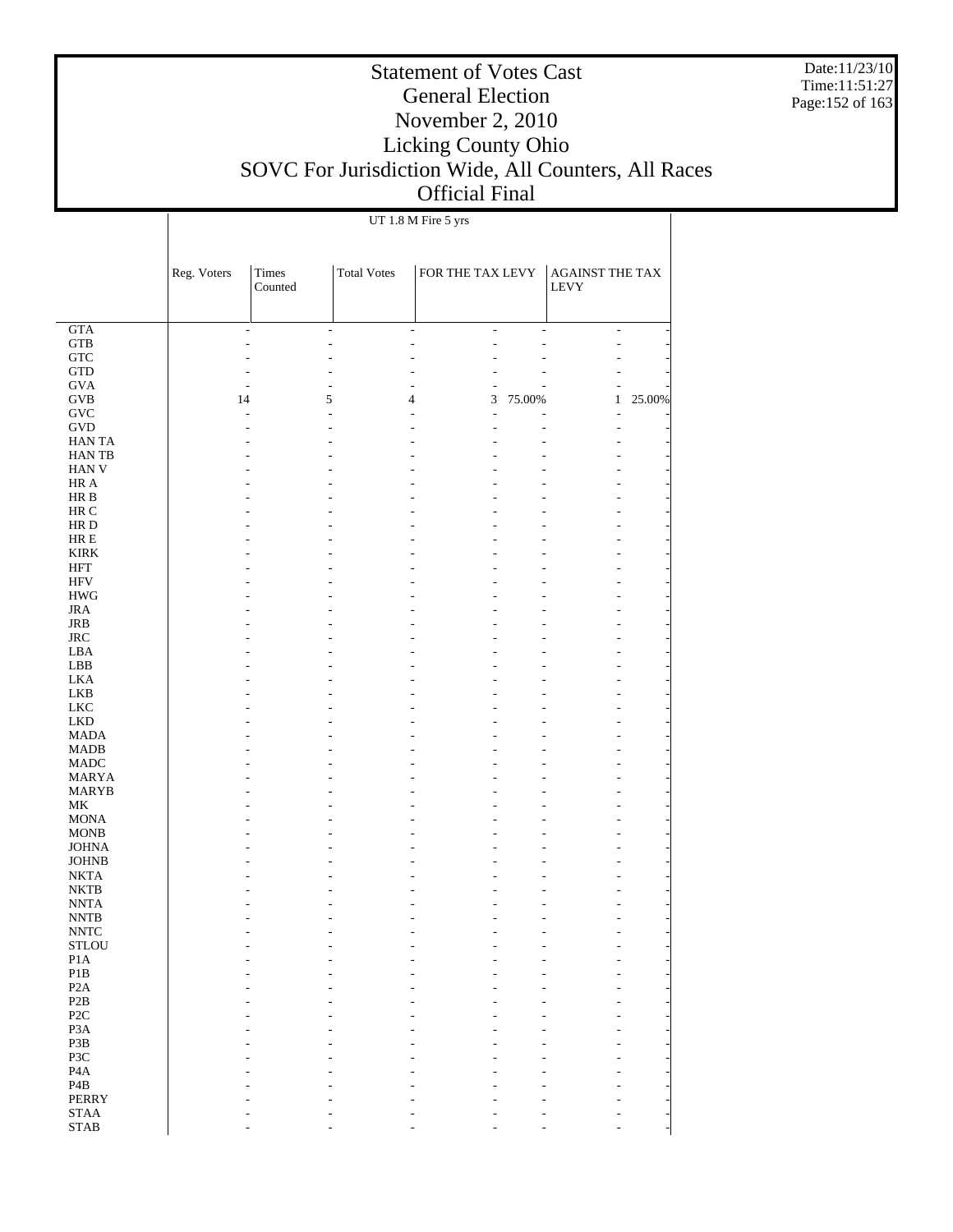Date:11/23/10 Time:11:51:27 Page:153 of 163

# Statement of Votes Cast General Election November 2, 2010 Licking County Ohio SOVC For Jurisdiction Wide, All Counters, All Races Official Final

#### UT 1.8 M Fire 5 yrs

|              | Reg. Voters | <b>Times</b><br>Counted | <b>Total Votes</b> | FOR THE TAX LEVY |        | <b>AGAINST THE TAX</b><br><b>LEVY</b> |            |
|--------------|-------------|-------------------------|--------------------|------------------|--------|---------------------------------------|------------|
| <b>ALEX</b>  |             |                         |                    |                  |        |                                       |            |
| <b>UTA</b>   | 1288        | 851                     | 838                | 555              | 66.23% | 283                                   | 33.77%     |
| <b>UTB</b>   | 699         | 436                     | 428                | 251              | 58.64% | 177                                   | 41.36%     |
| <b>UTC</b>   | 738         | 500                     | 498                | 334              | 67.07% | 164                                   | 32.93%     |
| <b>BL</b> A  |             |                         |                    |                  |        |                                       |            |
| BL B         |             |                         |                    |                  |        |                                       |            |
| <b>HEB A</b> |             |                         |                    |                  |        |                                       |            |
| <b>HEB B</b> |             |                         |                    |                  |        |                                       |            |
| WASH         |             |                         |                    |                  |        |                                       |            |
| <b>UTICA</b> |             |                         |                    |                  |        |                                       |            |
| Total        | 2756        | 1792                    | 1768               | 1143             | 64.65% |                                       | 625 35.35% |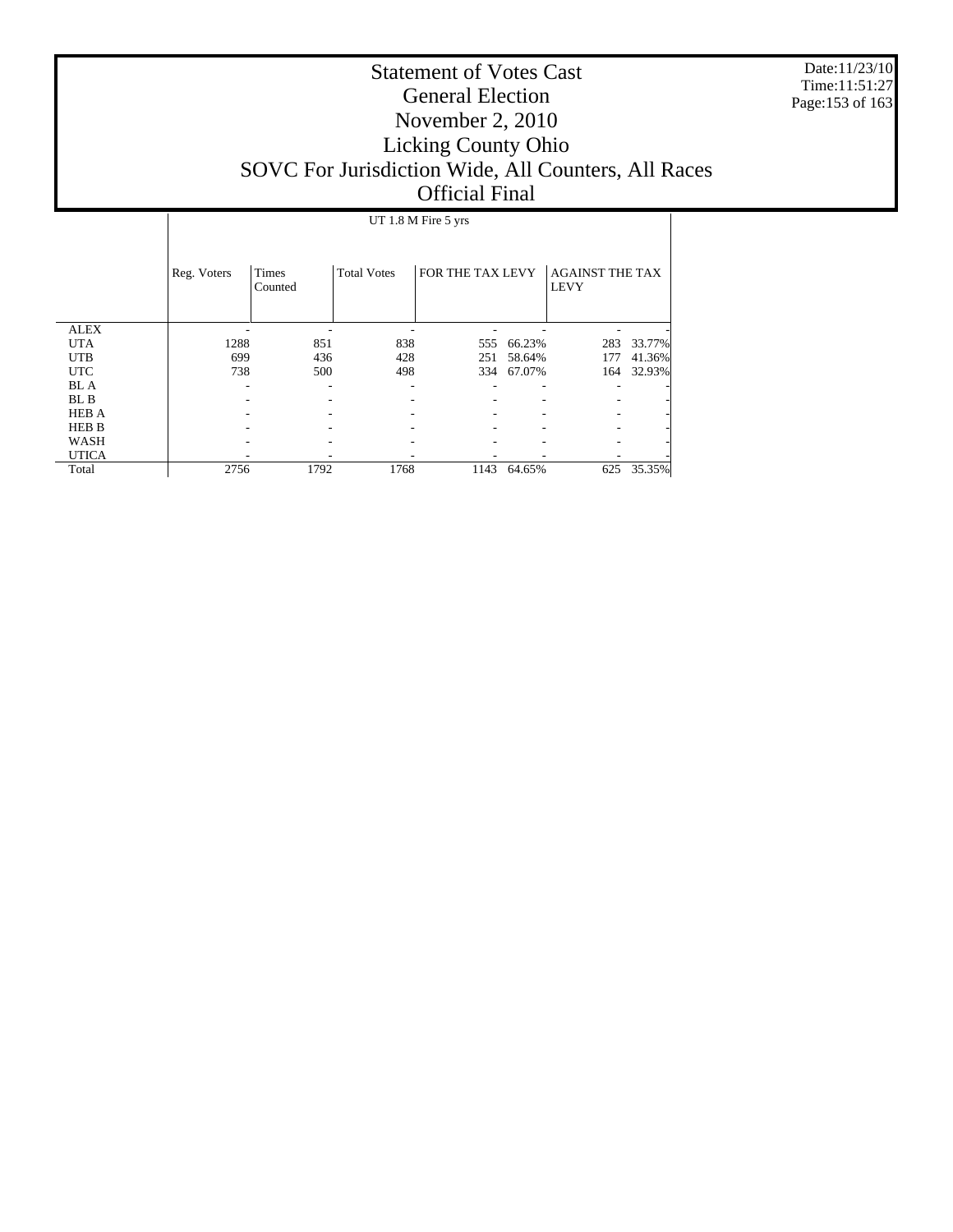Date:11/23/10 Time:11:51:27 Page:154 of 163

## Statement of Votes Cast General Election November 2, 2010 Licking County Ohio SOVC For Jurisdiction Wide, All Counters, All Races Official Final

EKSD 4.97 Emer 5 yrs

 $\overline{1}$ 

|                                      | Reg. Voters | Times<br>Counted | <b>Total Votes</b> | FOR THE TAX<br>LEVY |        | <b>AGAINST THE</b><br><b>TAX LEVY</b> |        |
|--------------------------------------|-------------|------------------|--------------------|---------------------|--------|---------------------------------------|--------|
| Jurisdiction Wide                    |             |                  |                    |                     |        |                                       |        |
| N1A                                  |             |                  |                    |                     |        |                                       |        |
| N1B                                  |             |                  |                    |                     |        |                                       |        |
| N1C                                  |             |                  |                    |                     |        |                                       |        |
| N1D                                  |             |                  |                    |                     |        |                                       |        |
| N2A                                  |             |                  |                    |                     |        |                                       |        |
| N2B                                  |             |                  |                    |                     |        |                                       |        |
| N2C                                  |             |                  |                    |                     |        |                                       |        |
| $\rm N2D$                            |             |                  |                    |                     |        |                                       |        |
| N3A                                  |             |                  |                    |                     |        |                                       |        |
| N3B                                  |             |                  |                    |                     |        |                                       |        |
| N3C<br>N3D                           |             |                  |                    |                     |        |                                       |        |
| $_{\rm N3E}$                         |             |                  |                    |                     |        |                                       |        |
| N <sub>4</sub> A                     |             |                  |                    |                     |        |                                       |        |
| N4B                                  |             |                  |                    |                     |        |                                       |        |
| N <sub>4</sub> C                     |             |                  |                    |                     |        |                                       |        |
| N <sub>4</sub> D                     |             |                  |                    |                     |        |                                       |        |
| N4E                                  |             |                  |                    |                     |        |                                       |        |
| N5A                                  |             |                  |                    |                     |        |                                       |        |
| N5B                                  |             |                  |                    |                     |        |                                       |        |
| N <sub>5</sub> C                     |             |                  |                    |                     |        |                                       |        |
| N <sub>5</sub> D                     |             |                  |                    |                     |        |                                       |        |
| N5E                                  |             |                  |                    |                     |        |                                       |        |
| $_{\rm{NSF}}$                        |             |                  |                    |                     |        |                                       |        |
| N <sub>6</sub> A                     |             |                  |                    |                     |        |                                       |        |
| N <sub>6</sub> B<br>N <sub>6</sub> C |             |                  |                    |                     |        |                                       |        |
| N <sub>6</sub> D                     |             |                  |                    |                     |        |                                       |        |
| N <sub>6</sub> E                     |             |                  |                    |                     |        |                                       |        |
| N7A                                  |             |                  |                    |                     |        |                                       |        |
| N7B                                  |             |                  |                    |                     |        |                                       |        |
| N7C                                  |             |                  |                    |                     |        |                                       |        |
| N7D                                  |             |                  |                    |                     |        |                                       |        |
| H <sub>1</sub> A                     |             |                  |                    |                     |        |                                       |        |
| H1B                                  |             |                  |                    |                     |        |                                       |        |
| H <sub>2</sub> A                     |             |                  |                    |                     |        |                                       |        |
| H2B                                  |             |                  |                    |                     |        |                                       |        |
| H <sub>3</sub> A<br>H3B              |             |                  |                    |                     |        |                                       |        |
| <b>BEN</b>                           |             |                  |                    |                     |        |                                       |        |
| $_{\rm BG}$                          |             |                  |                    |                     |        |                                       |        |
| <b>BUR</b>                           |             |                  |                    |                     |        |                                       |        |
| <b>EDEN</b>                          | 108         | 68               | 67                 | 17                  | 25.37% | 50                                    | 74.63% |
| <b>ETA</b>                           |             |                  |                    |                     |        |                                       |        |
| ETB                                  |             |                  |                    |                     |        |                                       |        |
| ETC SWL                              |             |                  |                    |                     |        |                                       |        |
| ETD SWL                              |             |                  |                    |                     |        |                                       |        |
| ETE SWL                              |             |                  |                    |                     |        |                                       |        |
| ETF SWL                              |             |                  |                    |                     |        |                                       |        |
| R2A                                  |             |                  |                    |                     |        |                                       |        |
| R3A RCS<br>R3B                       |             |                  |                    |                     |        |                                       |        |
| R3C                                  |             |                  |                    |                     |        |                                       |        |
| R3D                                  |             |                  |                    |                     |        |                                       |        |
| ${\rm FB}$                           | 106         | 47               | 47                 | 25                  | 53.19% | $22\,$                                | 46.81% |
| ${\rm FRA}$                          |             |                  |                    |                     |        |                                       |        |
| <b>FRB</b>                           |             |                  |                    |                     |        | $\overline{\phantom{0}}$              |        |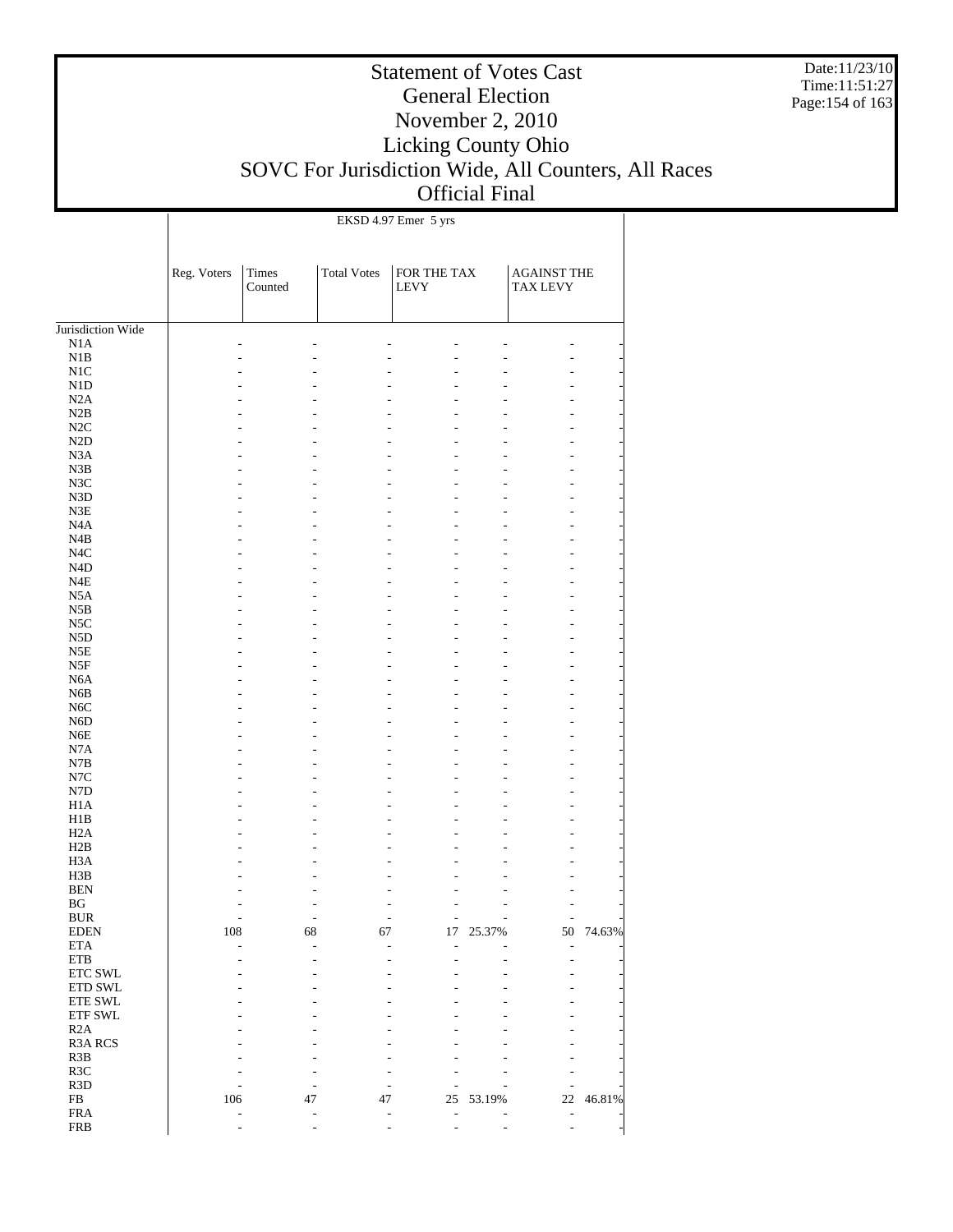Date:11/23/10 Time:11:51:27 Page:155 of 163

## Statement of Votes Cast General Election November 2, 2010 Licking County Ohio SOVC For Jurisdiction Wide, All Counters, All Races Official Final

|                            | EKSD 4.97 Emer 5 yrs |                |                    |                |                    |                |  |  |  |
|----------------------------|----------------------|----------------|--------------------|----------------|--------------------|----------------|--|--|--|
|                            |                      |                |                    |                |                    |                |  |  |  |
|                            |                      |                |                    |                |                    |                |  |  |  |
|                            |                      |                |                    |                |                    |                |  |  |  |
|                            | Reg. Voters          | Times          | <b>Total Votes</b> | FOR THE TAX    | <b>AGAINST THE</b> |                |  |  |  |
|                            |                      | Counted        |                    | <b>LEVY</b>    | <b>TAX LEVY</b>    |                |  |  |  |
|                            |                      |                |                    |                |                    |                |  |  |  |
|                            |                      |                |                    |                |                    |                |  |  |  |
| $\overline{GTA}$           |                      | $\overline{a}$ | ÷,                 | $\overline{a}$ | L,                 | $\overline{a}$ |  |  |  |
| <b>GTB</b>                 |                      |                | L,                 | L.             |                    | L,             |  |  |  |
| ${\rm GTC}$                |                      |                |                    |                |                    |                |  |  |  |
| <b>GTD</b>                 |                      |                |                    |                |                    |                |  |  |  |
| <b>GVA</b>                 |                      |                |                    |                |                    |                |  |  |  |
| <b>GVB</b>                 |                      |                |                    |                |                    |                |  |  |  |
| <b>GVC</b>                 |                      |                |                    |                |                    |                |  |  |  |
| <b>GVD</b>                 |                      |                |                    |                |                    |                |  |  |  |
|                            |                      |                |                    |                |                    |                |  |  |  |
| <b>HANTA</b>               |                      |                |                    |                |                    |                |  |  |  |
| <b>HANTB</b>               |                      |                |                    |                |                    |                |  |  |  |
| <b>HAN V</b>               |                      |                |                    |                |                    |                |  |  |  |
| HR A                       |                      |                |                    |                |                    |                |  |  |  |
| HR B                       |                      |                |                    |                |                    |                |  |  |  |
| HR C                       |                      |                |                    |                |                    |                |  |  |  |
| HR D                       |                      |                |                    |                |                    |                |  |  |  |
| $HRE$                      |                      |                |                    |                |                    |                |  |  |  |
| <b>KIRK</b>                |                      |                |                    |                |                    |                |  |  |  |
| <b>HFT</b>                 |                      |                |                    |                |                    |                |  |  |  |
| HFV                        |                      |                |                    |                |                    |                |  |  |  |
| <b>HWG</b>                 |                      |                |                    |                |                    |                |  |  |  |
| <b>JRA</b>                 |                      |                |                    |                |                    |                |  |  |  |
|                            |                      |                |                    |                |                    |                |  |  |  |
| JRB                        |                      |                |                    |                |                    |                |  |  |  |
| <b>JRC</b>                 |                      |                |                    |                |                    |                |  |  |  |
| LBA                        |                      |                |                    |                |                    |                |  |  |  |
| LBB                        |                      |                |                    |                |                    |                |  |  |  |
| <b>LKA</b>                 |                      |                |                    |                |                    |                |  |  |  |
| LKB                        |                      |                |                    |                |                    |                |  |  |  |
| <b>LKC</b>                 |                      |                |                    |                |                    |                |  |  |  |
| <b>LKD</b>                 |                      |                |                    |                |                    |                |  |  |  |
| <b>MADA</b>                |                      |                |                    |                |                    |                |  |  |  |
| <b>MADB</b>                |                      |                |                    |                |                    |                |  |  |  |
| <b>MADC</b>                |                      |                |                    |                |                    |                |  |  |  |
| <b>MARYA</b>               |                      |                |                    |                |                    |                |  |  |  |
| MARYB                      |                      |                |                    |                |                    |                |  |  |  |
| МK                         |                      |                |                    |                |                    |                |  |  |  |
| <b>MONA</b>                |                      |                |                    |                |                    |                |  |  |  |
|                            |                      |                |                    |                |                    |                |  |  |  |
| <b>MONB</b>                |                      |                |                    |                |                    |                |  |  |  |
| <b>JOHNA</b>               |                      |                |                    |                |                    |                |  |  |  |
| <b>JOHNB</b>               |                      |                |                    |                |                    |                |  |  |  |
| <b>NKTA</b>                |                      |                |                    |                |                    |                |  |  |  |
| <b>NKTB</b>                |                      |                |                    |                |                    |                |  |  |  |
| <b>NNTA</b>                |                      |                |                    |                |                    |                |  |  |  |
| $\ensuremath{\text{NNTB}}$ |                      |                |                    |                |                    |                |  |  |  |
| $\ensuremath{\text{NNTC}}$ |                      |                |                    |                |                    |                |  |  |  |
| <b>STLOU</b>               |                      |                |                    |                |                    |                |  |  |  |
| P1A                        |                      |                |                    |                |                    |                |  |  |  |
| P1B                        |                      |                |                    |                |                    |                |  |  |  |
| P <sub>2</sub> A           |                      |                |                    |                |                    |                |  |  |  |
| P2B                        |                      |                |                    |                |                    |                |  |  |  |
| P <sub>2</sub> C           |                      |                |                    |                |                    |                |  |  |  |
| P <sub>3</sub> A           |                      |                |                    |                |                    |                |  |  |  |
|                            |                      |                |                    |                |                    |                |  |  |  |
| P3B                        |                      |                |                    |                |                    |                |  |  |  |
| P3C                        |                      |                |                    |                |                    |                |  |  |  |
| P <sub>4</sub> A           |                      |                |                    |                |                    |                |  |  |  |
| P <sub>4</sub> B           |                      |                |                    |                |                    |                |  |  |  |
| <b>PERRY</b>               |                      |                |                    |                |                    |                |  |  |  |
| <b>STAA</b>                |                      |                |                    |                |                    |                |  |  |  |
| <b>STAB</b>                |                      |                |                    |                |                    |                |  |  |  |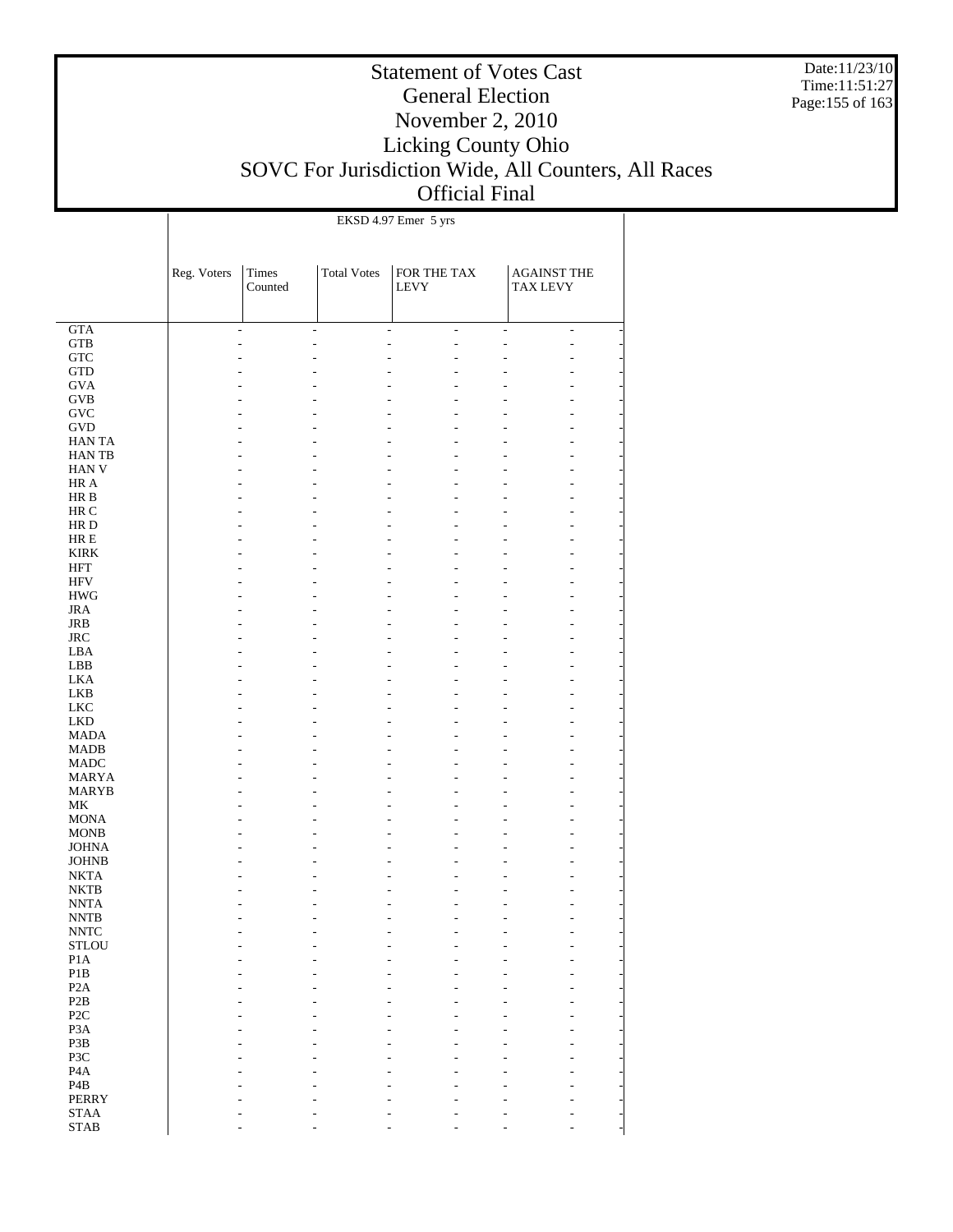Date:11/23/10 Time:11:51:27 Page:156 of 163

|              |             | EKSD 4.97 Emer 5 yrs |                    |                            |        |                                       |           |  |  |
|--------------|-------------|----------------------|--------------------|----------------------------|--------|---------------------------------------|-----------|--|--|
|              | Reg. Voters | Times<br>Counted     | <b>Total Votes</b> | FOR THE TAX<br><b>LEVY</b> |        | <b>AGAINST THE</b><br><b>TAX LEVY</b> |           |  |  |
| <b>ALEX</b>  |             |                      |                    |                            |        |                                       |           |  |  |
| <b>UTA</b>   |             |                      |                    |                            |        |                                       |           |  |  |
| <b>UTB</b>   |             |                      |                    |                            |        |                                       |           |  |  |
| <b>UTC</b>   |             |                      |                    |                            |        |                                       |           |  |  |
| <b>BL</b> A  |             |                      |                    |                            |        |                                       |           |  |  |
| BL B         |             |                      |                    |                            |        |                                       |           |  |  |
| <b>HEB A</b> |             |                      |                    |                            |        |                                       |           |  |  |
| <b>HEB B</b> |             |                      |                    |                            |        |                                       |           |  |  |
| WASH         |             |                      |                    |                            |        |                                       |           |  |  |
| <b>UTICA</b> |             |                      |                    |                            |        |                                       |           |  |  |
| Total        | 214         | 115                  | 114                | 42                         | 36.84% |                                       | 72 63.16% |  |  |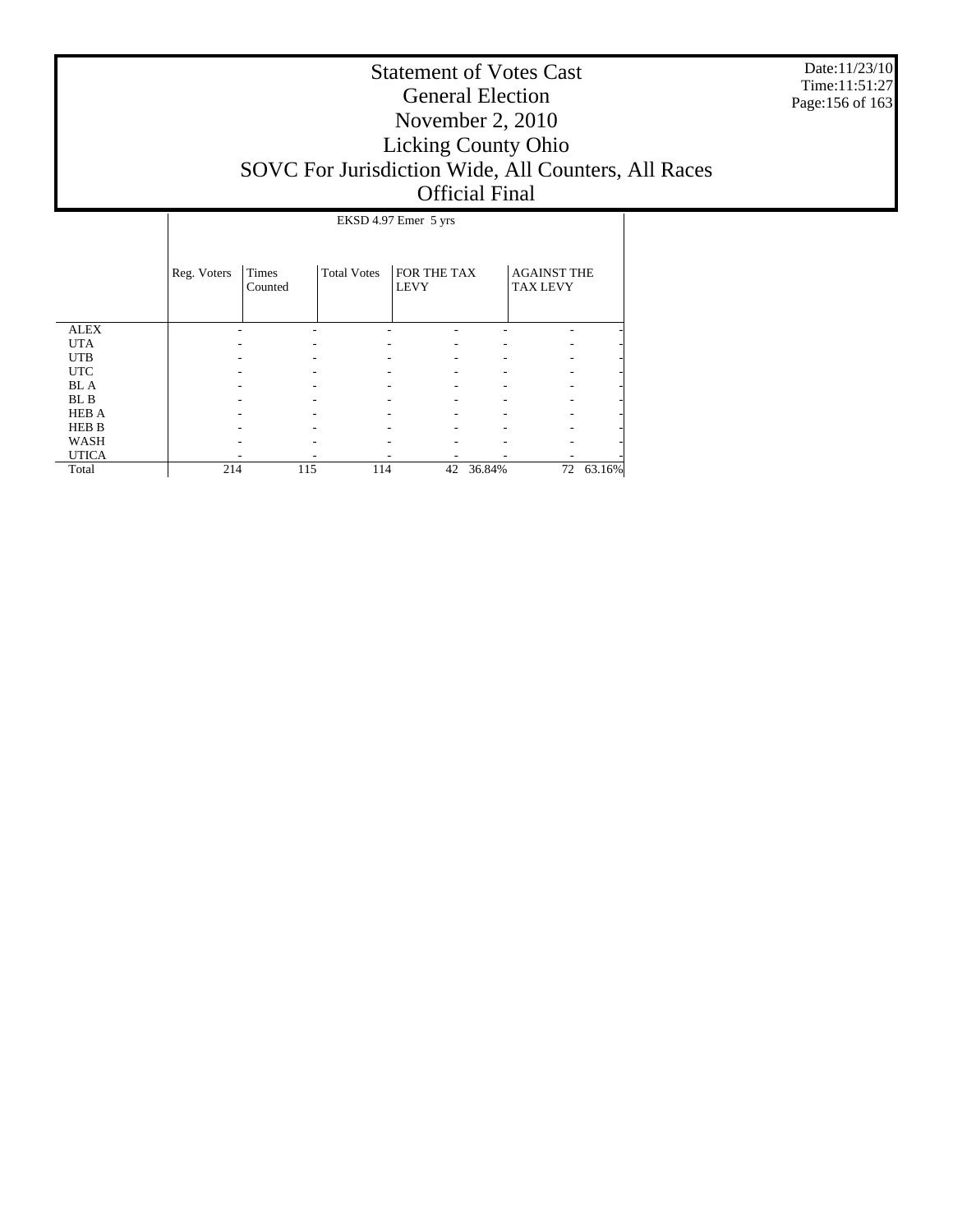Date:11/23/10 Time:11:51:28 Page:157 of 163

## Statement of Votes Cast General Election November 2, 2010 Licking County Ohio SOVC For Jurisdiction Wide, All Counters, All Races Official Final

RVSD 4.8 M 5 Yrs

|                        | Reg. Voters | Times<br>Counted | <b>Total Votes</b> | FOR THE TAX<br>LEVY |        | AGAINST THE TAX<br>LEVY |            |
|------------------------|-------------|------------------|--------------------|---------------------|--------|-------------------------|------------|
| Jurisdiction Wide      |             |                  |                    |                     |        |                         |            |
| $_{\rm N1A}$           |             |                  |                    |                     |        |                         |            |
| $\rm N1B$              |             |                  |                    |                     |        |                         |            |
| N1C                    |             |                  |                    |                     |        |                         |            |
| $\rm N1D$              |             |                  |                    |                     |        |                         |            |
| N2A                    |             |                  |                    |                     |        |                         |            |
| N2B<br>$\rm N2C$       |             |                  |                    |                     |        |                         |            |
| $\rm N2D$              |             |                  |                    |                     |        |                         |            |
| N3A                    |             |                  |                    |                     |        |                         |            |
| $_{\rm N3B}$           |             |                  |                    |                     |        |                         |            |
| $_{\mathrm{N3C}}$      |             |                  |                    |                     |        |                         |            |
| ${\rm N3D}$            |             |                  |                    |                     |        |                         |            |
| ${\rm N3E}$            |             |                  |                    |                     |        |                         |            |
| N4A                    |             |                  |                    |                     |        |                         |            |
| N4B                    |             |                  |                    |                     |        |                         |            |
| $_{\mathrm{N4C}}$      |             |                  |                    |                     |        |                         |            |
| $\rm N4D$              |             |                  |                    |                     |        |                         |            |
| $_{\rm N4E}$           |             |                  |                    |                     |        |                         |            |
| N5A                    |             |                  |                    |                     |        |                         |            |
| $_{\rm N5B}$           |             |                  |                    |                     |        |                         |            |
| $_{\rm NSC}$           |             |                  |                    |                     |        |                         |            |
| ${\rm N5D}$            |             |                  |                    |                     |        |                         |            |
| N5E                    |             |                  |                    |                     |        |                         |            |
| $_{\rm{NSF}}$          |             |                  |                    |                     |        |                         |            |
| N6A                    |             |                  |                    |                     |        |                         |            |
| N6B                    |             |                  |                    |                     |        |                         |            |
| $_{\mathrm{NGC}}$      |             |                  |                    |                     |        |                         |            |
| N6D<br>${\rm N6E}$     |             |                  |                    |                     |        |                         |            |
| N7A                    |             |                  |                    |                     |        |                         |            |
| $_{\rm N7B}$           |             |                  |                    |                     |        |                         |            |
| $_{\mathrm{N7C}}$      |             |                  |                    |                     |        |                         |            |
| ${\rm N7D}$            |             |                  |                    |                     |        |                         |            |
| H1A                    |             |                  |                    |                     |        |                         |            |
| H1B                    |             |                  |                    |                     |        |                         |            |
| H2A                    |             |                  |                    |                     |        |                         |            |
| H2B                    |             |                  |                    |                     |        |                         |            |
| H <sub>3</sub> A       |             |                  |                    |                     |        |                         |            |
| H3B                    |             |                  |                    |                     |        |                         |            |
| <b>BEN</b>             |             |                  |                    |                     |        |                         |            |
| BG                     |             |                  |                    |                     |        |                         |            |
| <b>BUR</b>             |             |                  |                    |                     |        |                         |            |
| <b>EDEN</b>            |             |                  |                    |                     |        |                         |            |
| <b>ETA</b>             |             |                  |                    |                     |        |                         |            |
| ${\rm ETB}$<br>ETC SWL |             |                  |                    |                     |        |                         |            |
| ETD SWL                |             |                  |                    |                     |        |                         |            |
| ETE SWL                |             |                  |                    |                     |        |                         |            |
| ETF SWL                |             |                  |                    |                     |        |                         |            |
| R2A                    |             |                  |                    |                     |        |                         |            |
| R3A RCS                |             |                  |                    |                     |        |                         |            |
| R3B                    |             |                  |                    |                     |        |                         |            |
| R3C                    |             |                  |                    |                     |        |                         |            |
| R3D                    |             |                  |                    |                     |        |                         |            |
| ${\rm FB}$             | 496         | 281              | 279                | 135                 | 48.39% |                         | 144 51.61% |
| <b>FRA</b>             |             |                  |                    |                     |        | L,                      |            |
| <b>FRB</b>             |             |                  |                    |                     |        |                         |            |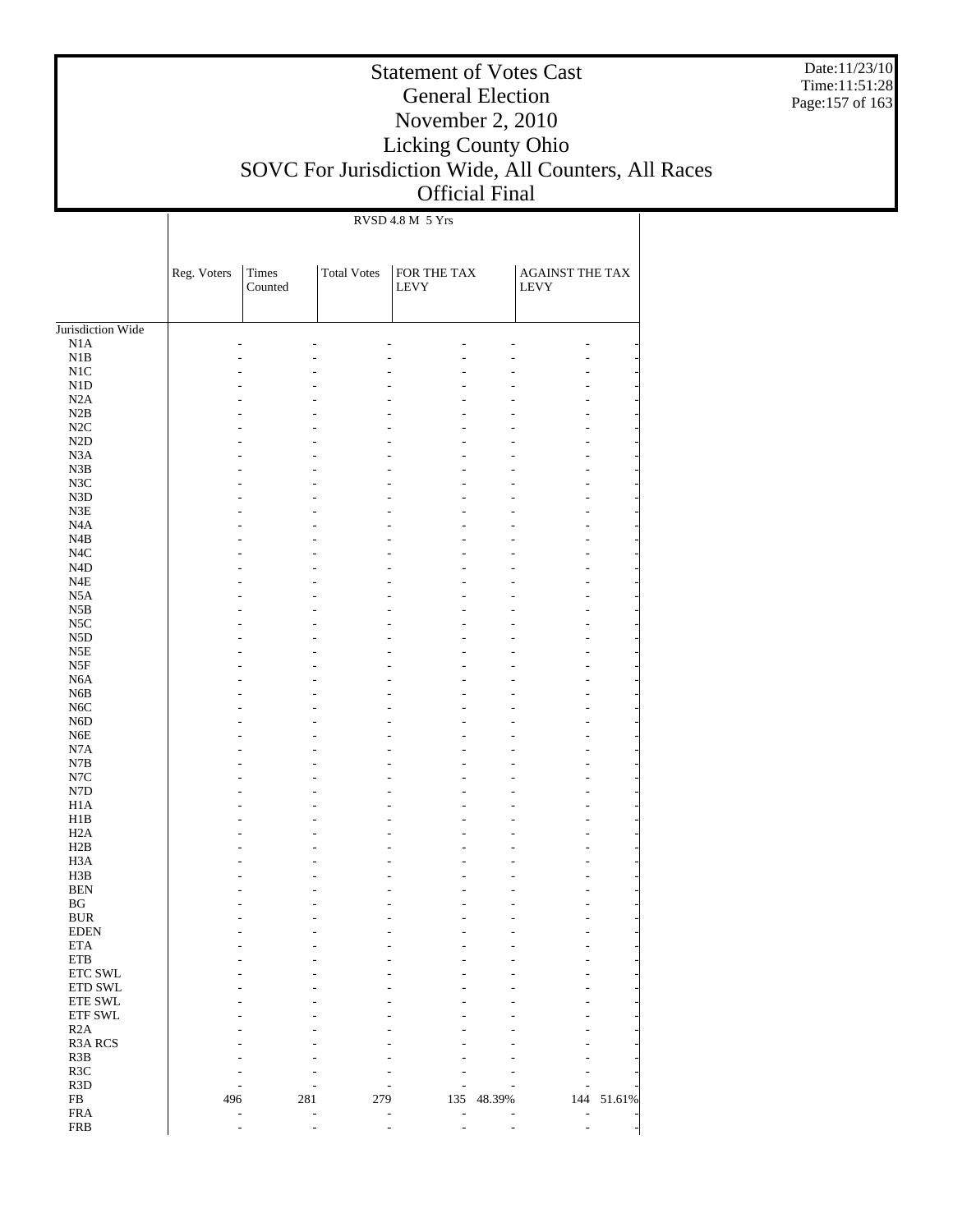Date:11/23/10 Time:11:51:28 Page:158 of 163

## Statement of Votes Cast General Election November 2, 2010 Licking County Ohio SOVC For Jurisdiction Wide, All Counters, All Races Official Final

RVSD 4.8 M 5 Yrs

|                              | Reg. Voters          | Times<br>Counted | <b>Total Votes</b>       | FOR THE TAX<br><b>LEVY</b>                       |                | <b>AGAINST THE TAX</b><br><b>LEVY</b>        |  |
|------------------------------|----------------------|------------------|--------------------------|--------------------------------------------------|----------------|----------------------------------------------|--|
|                              |                      |                  |                          |                                                  |                |                                              |  |
| <b>GTA</b><br><b>GTB</b>     | $\overline{a}$<br>L, | ÷                | $\overline{\phantom{a}}$ | $\overline{a}$<br>$\overline{\phantom{a}}$<br>L, | $\overline{a}$ | $\overline{a}$<br>$\overline{a}$<br>L,<br>L, |  |
| ${\rm GTC}$                  |                      |                  |                          |                                                  | L              | ٠                                            |  |
| <b>GTD</b>                   |                      |                  |                          |                                                  |                | ٠                                            |  |
| <b>GVA</b>                   |                      |                  |                          |                                                  |                | L                                            |  |
| <b>GVB</b>                   |                      |                  |                          |                                                  |                | L                                            |  |
| $\operatorname{GVC}$         |                      |                  |                          |                                                  |                | ٠                                            |  |
| <b>GVD</b>                   |                      |                  |                          |                                                  |                | ٠                                            |  |
| <b>HANTA</b>                 |                      |                  |                          |                                                  |                | ٠                                            |  |
| <b>HANTB</b><br><b>HAN V</b> |                      |                  |                          |                                                  |                | ٠                                            |  |
| HR A                         |                      |                  |                          |                                                  |                | ٠<br>٠                                       |  |
| HR B                         |                      |                  |                          |                                                  |                | ٠                                            |  |
| HR C                         |                      |                  |                          |                                                  |                | ٠                                            |  |
| HR D                         |                      |                  |                          |                                                  |                | ٠                                            |  |
| HR E                         |                      |                  |                          |                                                  |                | ٠                                            |  |
| <b>KIRK</b>                  |                      |                  |                          |                                                  |                | ٠                                            |  |
| <b>HFT</b>                   |                      |                  |                          |                                                  |                | ٠                                            |  |
| <b>HFV</b>                   |                      |                  |                          |                                                  |                | ٠                                            |  |
| <b>HWG</b>                   |                      |                  |                          |                                                  |                | ٠                                            |  |
| <b>JRA</b><br><b>JRB</b>     |                      |                  |                          |                                                  |                | ٠                                            |  |
| $\rm JRC$                    |                      |                  |                          |                                                  |                | ٠<br>٠                                       |  |
| LBA                          |                      |                  |                          |                                                  |                | ٠                                            |  |
| LBB                          |                      |                  |                          |                                                  |                | ٠                                            |  |
| <b>LKA</b>                   |                      |                  |                          |                                                  |                | ٠                                            |  |
| <b>LKB</b>                   |                      |                  |                          |                                                  |                | ٠                                            |  |
| <b>LKC</b>                   |                      |                  |                          |                                                  |                | ٠                                            |  |
| <b>LKD</b>                   |                      |                  |                          |                                                  |                | ٠                                            |  |
| <b>MADA</b>                  |                      |                  |                          |                                                  |                | ٠                                            |  |
| <b>MADB</b>                  |                      |                  |                          |                                                  |                | ٠                                            |  |
| <b>MADC</b><br><b>MARYA</b>  |                      |                  |                          |                                                  |                | ٠<br>٠                                       |  |
| <b>MARYB</b>                 |                      |                  |                          |                                                  |                | ٠                                            |  |
| МK                           |                      |                  |                          |                                                  |                | ٠                                            |  |
| <b>MONA</b>                  |                      |                  |                          |                                                  |                | ٠                                            |  |
| <b>MONB</b>                  |                      |                  |                          |                                                  |                | ٠                                            |  |
| <b>JOHNA</b>                 |                      |                  |                          |                                                  |                | ٠                                            |  |
| <b>JOHNB</b>                 |                      |                  |                          |                                                  |                | ٠                                            |  |
| <b>NKTA</b>                  |                      |                  |                          |                                                  |                | ٠                                            |  |
| <b>NKTB</b>                  |                      |                  |                          |                                                  |                |                                              |  |
| <b>NNTA</b><br><b>NNTB</b>   |                      |                  |                          |                                                  |                | ٠                                            |  |
| <b>NNTC</b>                  |                      |                  |                          |                                                  |                |                                              |  |
| <b>STLOU</b>                 |                      |                  |                          |                                                  |                |                                              |  |
| $\rm{P1A}$                   |                      |                  |                          |                                                  |                |                                              |  |
| $\mathbf{P}1\mathbf{B}$      |                      |                  |                          |                                                  |                |                                              |  |
| P2A                          |                      |                  |                          |                                                  |                |                                              |  |
| $\mathbf{P2B}$               |                      |                  |                          |                                                  |                |                                              |  |
| $\ensuremath{\mathsf{P2C}}$  |                      |                  |                          |                                                  |                |                                              |  |
| P <sub>3</sub> A             |                      |                  |                          |                                                  |                |                                              |  |
| P3B                          |                      |                  |                          |                                                  |                |                                              |  |
| P3C<br>$\rm PA$              |                      |                  |                          |                                                  |                |                                              |  |
| $\mathbf{P4B}$               |                      |                  |                          |                                                  |                |                                              |  |
| PERRY                        |                      |                  |                          |                                                  |                |                                              |  |
| <b>STAA</b>                  |                      |                  |                          |                                                  |                |                                              |  |
| <b>STAB</b>                  |                      |                  |                          |                                                  |                |                                              |  |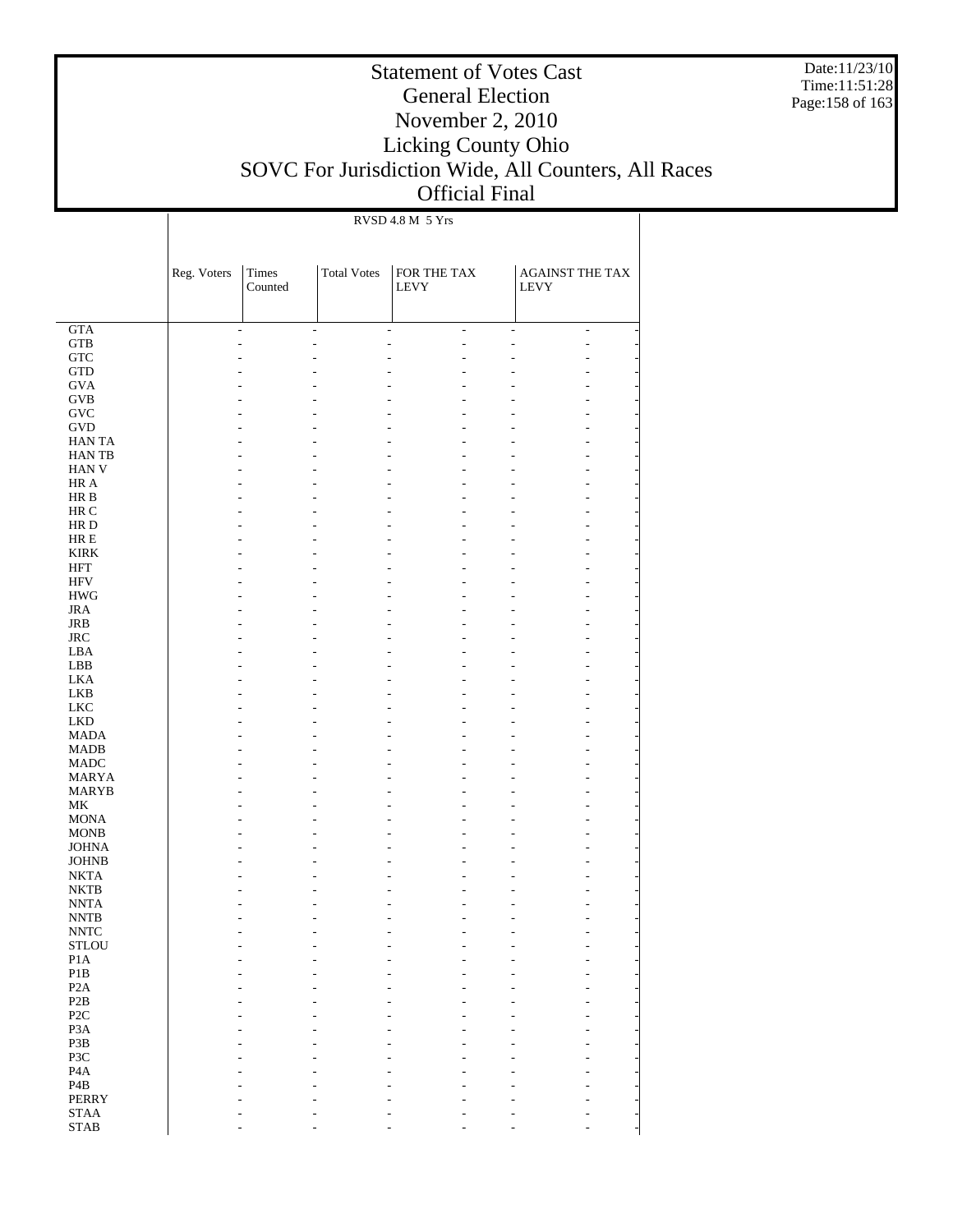Date:11/23/10 Time:11:51:28 Page:159 of 163

# Statement of Votes Cast General Election November 2, 2010 Licking County Ohio SOVC For Jurisdiction Wide, All Counters, All Races Official Final

 ALEX UTA UTB UTC BL A BL B HEB A HEB B WASH UTICA Total Reg. Voters | Times Counted Total Votes | FOR THE TAX LEVY AGAINST THE TAX LEVY RVSD 4.8 M 5 Yrs - - - - - - - - - - - - - - - - - - - - - - - - - - - - - - - - - - - - - - - - - - - - - - - - - - - - - - - - - - - - - - - - - - - - - - 496 281 279 135 48.39% 144 51.61%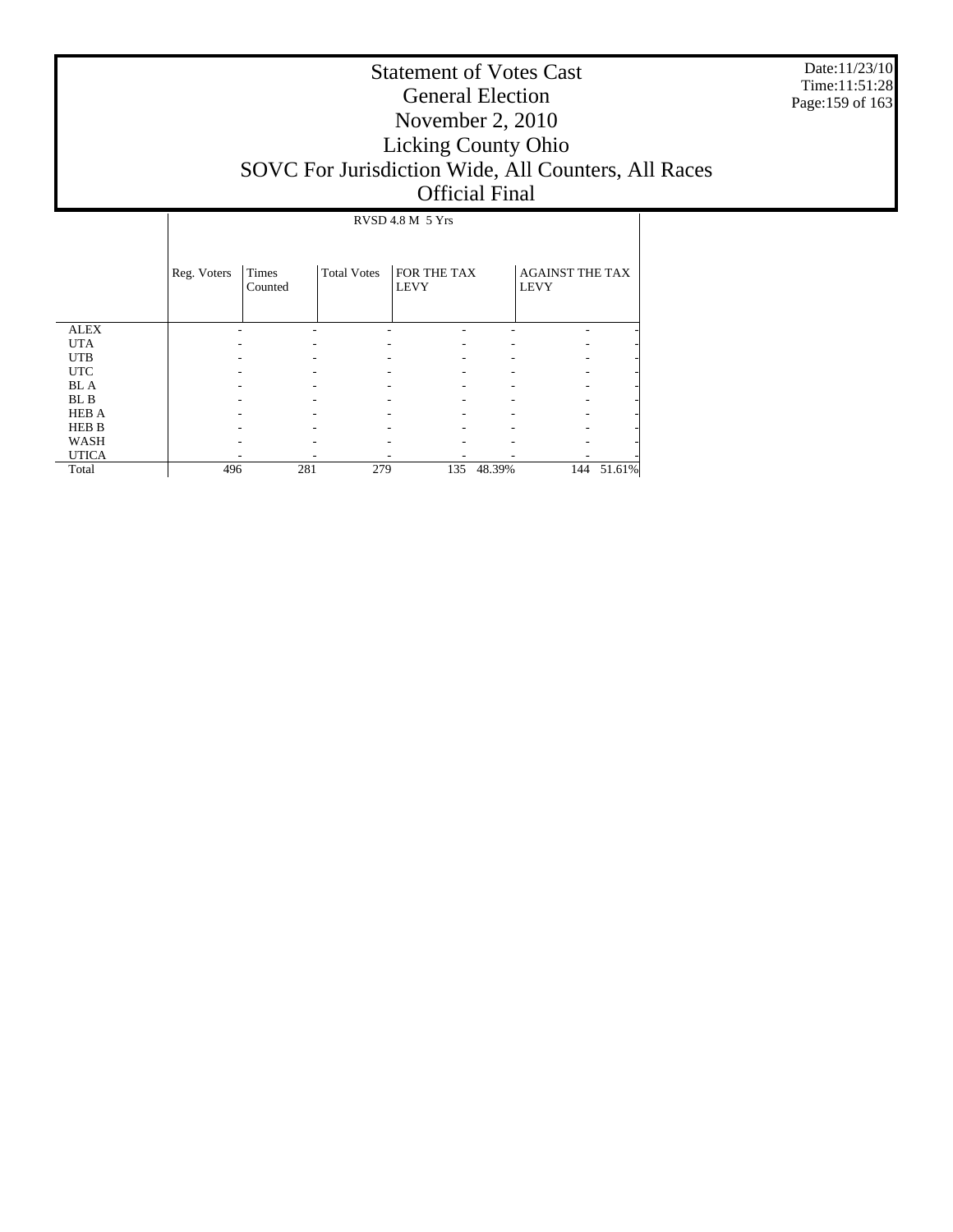Date:11/23/10 Time:11:51:28 Page:160 of 163

## Statement of Votes Cast General Election November 2, 2010 Licking County Ohio SOVC For Jurisdiction Wide, All Counters, All Races Official Final

 $\mathbf{I}$ 

|                                | Reg.<br>Voters | Times<br>Counted | Total<br>Votes | FOR THE TAX<br><b>LEVY</b> | <b>AGAINST THE</b><br><b>TAX LEVY</b> |
|--------------------------------|----------------|------------------|----------------|----------------------------|---------------------------------------|
| Jurisdiction Wide              |                |                  |                |                            |                                       |
| N1A                            |                |                  |                |                            |                                       |
| N1B                            |                |                  |                |                            |                                       |
| N1C                            |                |                  |                |                            |                                       |
| N1D                            |                |                  |                |                            |                                       |
| N2A<br>N2B                     |                |                  |                |                            |                                       |
| N2C                            |                |                  |                |                            |                                       |
| N2D                            |                |                  |                |                            |                                       |
| N <sub>3</sub> A               |                |                  |                |                            |                                       |
| N3B                            |                |                  |                | ٠                          |                                       |
| N3C                            |                |                  |                |                            |                                       |
| N3D                            |                |                  |                |                            |                                       |
| N3E<br>N <sub>4</sub> A        |                |                  |                | ٠                          |                                       |
| N4B                            |                |                  |                |                            |                                       |
| N <sub>4</sub> C               |                |                  |                |                            |                                       |
| N <sub>4</sub> D               |                |                  |                |                            |                                       |
| N4E                            |                |                  |                | ٠                          |                                       |
| N <sub>5</sub> A               |                |                  |                |                            |                                       |
| N5B                            |                |                  |                |                            |                                       |
| N5C                            |                |                  |                |                            |                                       |
| N5D<br>N5E                     |                |                  |                | ٠                          |                                       |
| N5F                            |                |                  |                |                            |                                       |
| N <sub>6</sub> A               |                |                  |                |                            |                                       |
| N <sub>6</sub> B               |                |                  |                | ٠                          |                                       |
| N <sub>6</sub> C               |                |                  |                |                            |                                       |
| N <sub>6</sub> D               |                |                  |                |                            |                                       |
| N <sub>6</sub> E               |                |                  |                |                            |                                       |
| N7A<br>N7B                     |                |                  |                | ٠                          |                                       |
| $_{\mathrm{N7C}}$              |                |                  |                |                            |                                       |
| N7D                            |                |                  |                |                            |                                       |
| H1A                            |                |                  |                | ٠                          |                                       |
| H1B                            |                |                  |                |                            |                                       |
| H <sub>2</sub> A               |                |                  |                |                            |                                       |
| H2B                            |                |                  |                |                            |                                       |
| H <sub>3</sub> A<br>H3B        |                |                  |                | ٠                          |                                       |
| <b>BEN</b>                     |                |                  |                |                            |                                       |
| ΒG                             |                |                  |                |                            |                                       |
| <b>BUR</b>                     |                |                  |                |                            |                                       |
| <b>EDEN</b>                    |                |                  |                |                            |                                       |
| <b>ETA</b>                     |                |                  |                |                            |                                       |
| <b>ETB</b>                     |                |                  |                |                            |                                       |
| ETC SWL<br>ETD SWL             |                |                  |                |                            |                                       |
| ETE SWL                        |                |                  |                |                            |                                       |
| <b>ETF SWL</b>                 |                |                  |                |                            |                                       |
| R <sub>2</sub> A               |                |                  |                |                            |                                       |
| <b>R3A RCS</b>                 |                |                  |                |                            |                                       |
| R <sub>3</sub> B               |                |                  |                |                            |                                       |
| R3C                            |                |                  |                |                            |                                       |
| R <sub>3</sub> D<br>${\rm FB}$ |                |                  |                |                            |                                       |
| <b>FRA</b>                     |                |                  |                |                            |                                       |
| <b>FRB</b>                     |                |                  |                |                            |                                       |
|                                |                |                  |                |                            |                                       |

Col Met Lib 2.8 M CPT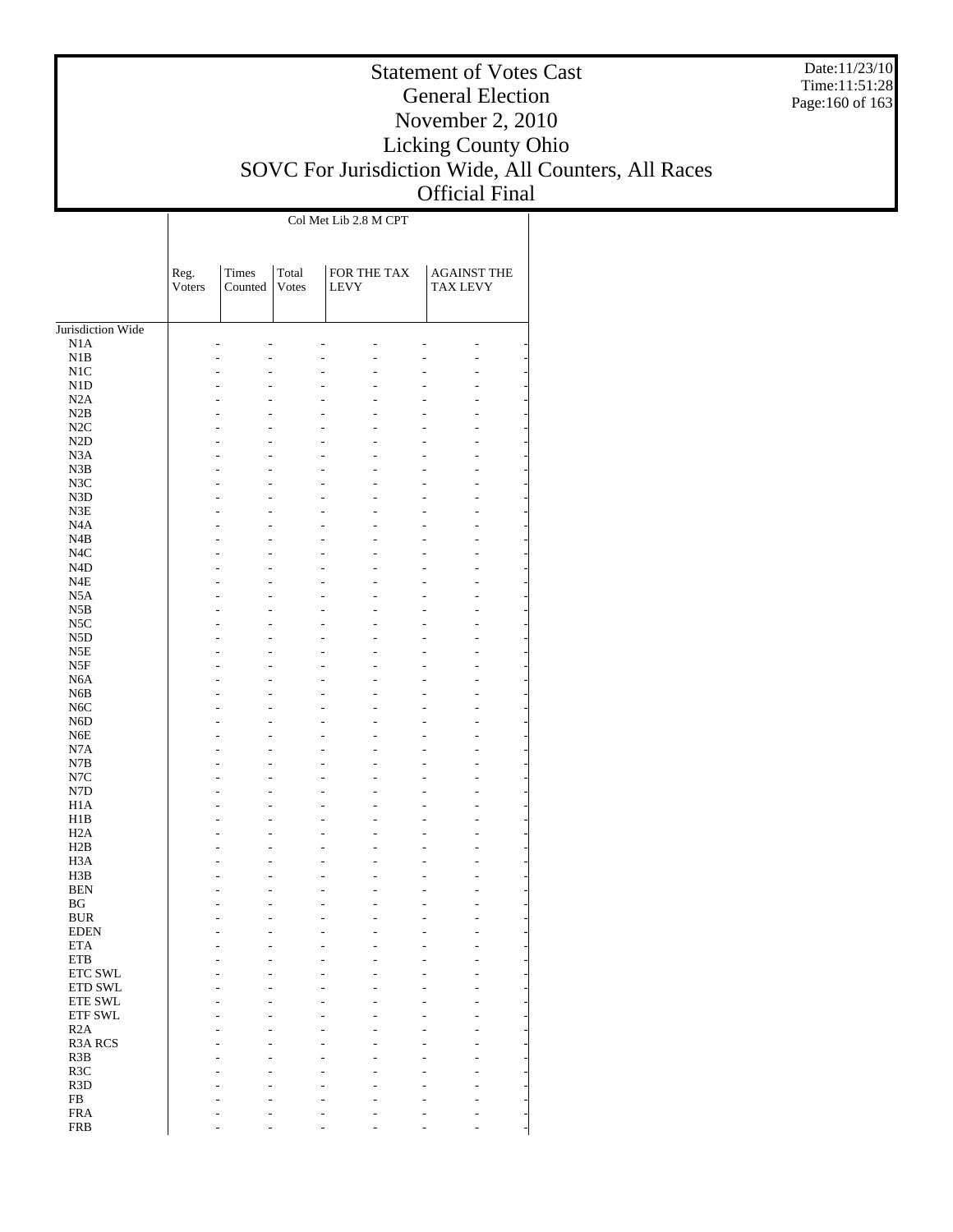Date:11/23/10 Time:11:51:28 Page:161 of 163

## Statement of Votes Cast General Election November 2, 2010 Licking County Ohio SOVC For Jurisdiction Wide, All Counters, All Races Official Final

 $\overline{1}$ 

|                            | Reg.<br>Voters           | Times<br>Counted | Total<br>Votes | FOR THE TAX<br><b>LEVY</b> |                     | <b>AGAINST THE</b><br><b>TAX LEVY</b> |       |
|----------------------------|--------------------------|------------------|----------------|----------------------------|---------------------|---------------------------------------|-------|
|                            |                          |                  |                |                            |                     |                                       |       |
| <b>GTA</b>                 | $\overline{\phantom{m}}$ | $\overline{a}$   | $\overline{a}$ | $\overline{\phantom{0}}$   | $\overline{a}$<br>L | $\overline{a}$                        |       |
| <b>GTB</b><br><b>GTC</b>   | L,                       | $\overline{a}$   | $\overline{a}$ |                            |                     |                                       |       |
| <b>GTD</b>                 |                          |                  |                |                            |                     |                                       |       |
| <b>GVA</b>                 |                          |                  |                |                            |                     |                                       |       |
| <b>GVB</b>                 |                          |                  |                |                            |                     |                                       |       |
| GVC                        |                          |                  |                |                            |                     |                                       |       |
| <b>GVD</b>                 |                          |                  |                |                            |                     |                                       |       |
| <b>HANTA</b>               |                          |                  |                |                            |                     |                                       |       |
| <b>HANTB</b>               |                          |                  |                |                            |                     |                                       |       |
| <b>HAN V</b>               |                          |                  |                |                            |                     |                                       |       |
| HR A                       |                          |                  |                |                            |                     |                                       |       |
| HR B<br>HR C               |                          |                  |                |                            |                     |                                       |       |
| HR D                       |                          |                  |                |                            |                     |                                       |       |
| HR E                       |                          |                  |                |                            |                     |                                       |       |
| <b>KIRK</b>                |                          |                  |                |                            |                     |                                       |       |
| <b>HFT</b>                 |                          |                  |                |                            |                     |                                       |       |
| <b>HFV</b>                 | L                        |                  | Ĭ.             |                            |                     |                                       |       |
| <b>HWG</b>                 | $\overline{a}$           | L                | L              |                            |                     |                                       |       |
| <b>JRA</b>                 | 2                        | 2                | 2              |                            | 2 100.00%           | 0                                     | 0.00% |
| <b>JRB</b>                 | $\overline{a}$           |                  |                |                            |                     | ÷,                                    |       |
| <b>JRC</b>                 | L                        |                  | L              |                            |                     |                                       |       |
| LBA<br>LBB                 |                          |                  |                |                            |                     |                                       |       |
| <b>LKA</b>                 |                          |                  |                |                            |                     |                                       |       |
| <b>LKB</b>                 |                          |                  |                |                            |                     |                                       |       |
| <b>LKC</b>                 |                          |                  |                |                            |                     |                                       |       |
| <b>LKD</b>                 |                          |                  |                |                            |                     |                                       |       |
| <b>MADA</b>                |                          |                  |                |                            |                     |                                       |       |
| <b>MADB</b>                |                          |                  |                |                            |                     |                                       |       |
| <b>MADC</b>                |                          |                  |                |                            |                     |                                       |       |
| <b>MARYA</b>               |                          |                  |                |                            |                     |                                       |       |
| <b>MARYB</b>               |                          |                  |                |                            |                     |                                       |       |
| MK<br><b>MONA</b>          |                          |                  |                |                            |                     |                                       |       |
| <b>MONB</b>                |                          |                  |                |                            |                     |                                       |       |
| <b>JOHNA</b>               |                          |                  |                |                            |                     |                                       |       |
| <b>JOHNB</b>               |                          |                  |                |                            |                     |                                       |       |
| <b>NKTA</b>                |                          |                  |                |                            |                     |                                       |       |
| <b>NKTB</b>                |                          |                  |                |                            |                     |                                       |       |
| <b>NNTA</b>                |                          |                  |                |                            |                     |                                       |       |
| <b>NNTB</b>                |                          |                  |                |                            |                     |                                       |       |
| <b>NNTC</b>                |                          |                  |                |                            |                     |                                       |       |
| <b>STLOU</b>               | -                        |                  |                |                            |                     |                                       |       |
| P <sub>1</sub> A<br>P1B    |                          |                  |                |                            |                     |                                       |       |
| P <sub>2</sub> A           |                          |                  |                |                            |                     |                                       |       |
| P <sub>2</sub> B           |                          |                  |                |                            |                     |                                       |       |
| P <sub>2C</sub>            |                          |                  |                |                            |                     |                                       |       |
| P <sub>3</sub> A           |                          |                  |                |                            |                     |                                       |       |
| P3B                        |                          |                  |                |                            |                     |                                       |       |
| P3C                        |                          |                  |                |                            |                     |                                       |       |
| P <sub>4</sub> A           |                          |                  |                |                            |                     |                                       |       |
| P <sub>4</sub> B           |                          |                  |                |                            |                     |                                       |       |
| <b>PERRY</b>               |                          |                  |                |                            |                     |                                       |       |
| <b>STAA</b><br><b>STAB</b> |                          |                  |                |                            |                     |                                       |       |
|                            |                          |                  |                |                            |                     |                                       |       |

Col Met Lib 2.8 M CPT

 $\mathbf{I}$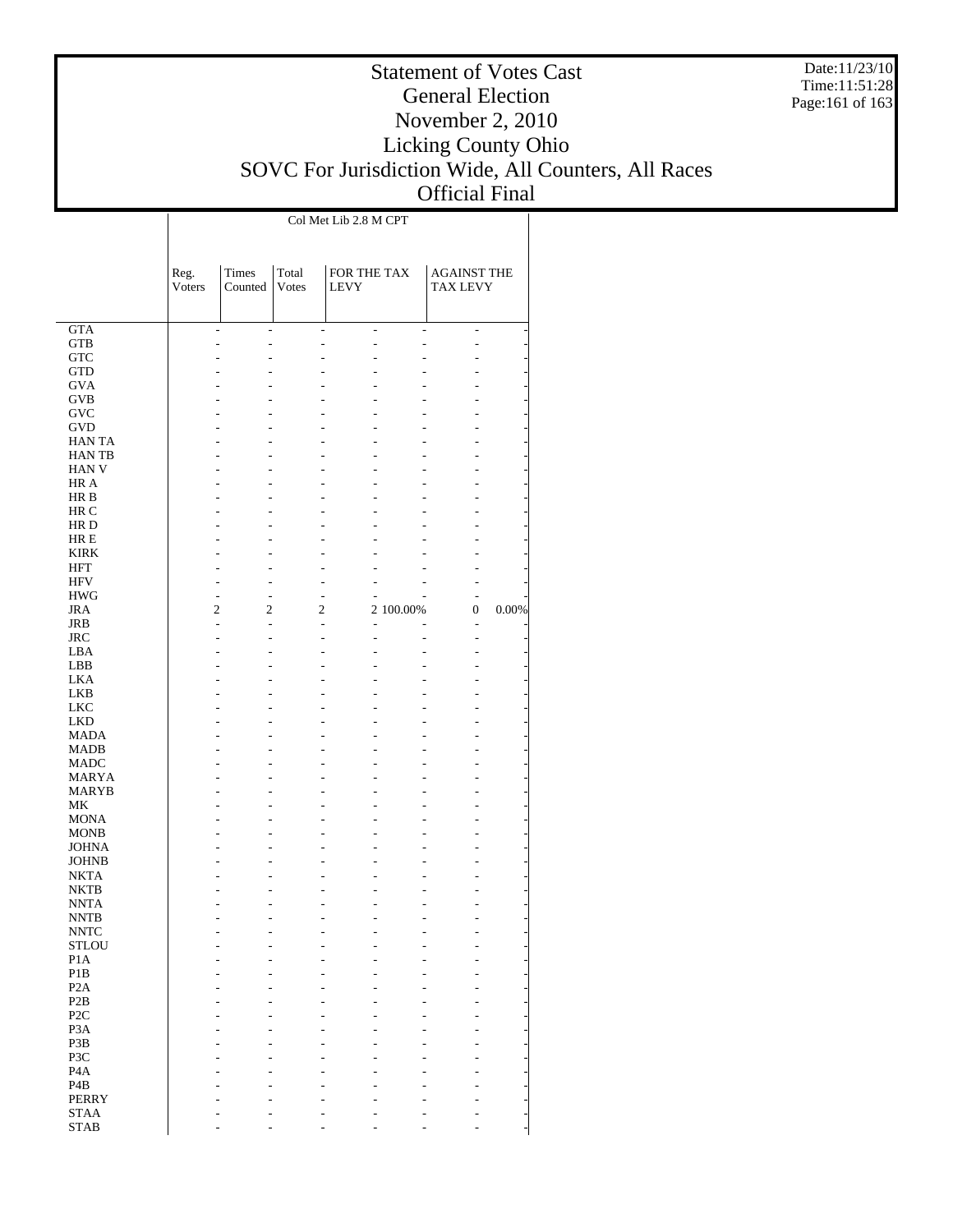Date:11/23/10 Time:11:51:28 Page:162 of 163

# Statement of Votes Cast General Election November 2, 2010 Licking County Ohio SOVC For Jurisdiction Wide, All Counters, All Races Official Final

Τ

|              | Reg.<br><b>Voters</b> | Times<br>Counted | Total<br>Votes | FOR THE TAX<br><b>LEVY</b> |           | <b>AGAINST THE</b><br><b>TAX LEVY</b> |          |
|--------------|-----------------------|------------------|----------------|----------------------------|-----------|---------------------------------------|----------|
| <b>ALEX</b>  |                       |                  |                |                            |           |                                       |          |
| <b>UTA</b>   |                       |                  |                |                            |           |                                       |          |
| <b>UTB</b>   |                       |                  |                |                            |           |                                       |          |
| <b>UTC</b>   |                       |                  |                |                            |           |                                       |          |
| <b>BLA</b>   |                       |                  |                |                            |           |                                       |          |
| BL B         |                       |                  |                |                            |           |                                       |          |
| <b>HEB A</b> |                       |                  |                |                            |           |                                       |          |
| <b>HEB B</b> |                       |                  |                |                            |           |                                       |          |
| <b>WASH</b>  |                       |                  |                |                            |           |                                       |          |
| <b>UTICA</b> |                       |                  |                |                            |           |                                       |          |
| Total        | $\mathfrak{D}$        | $\overline{2}$   | $\overline{c}$ |                            | 2 100.00% | $\Omega$                              | $0.00\%$ |

 $\overline{1}$ 

Col Met Lib 2.8 M CPT